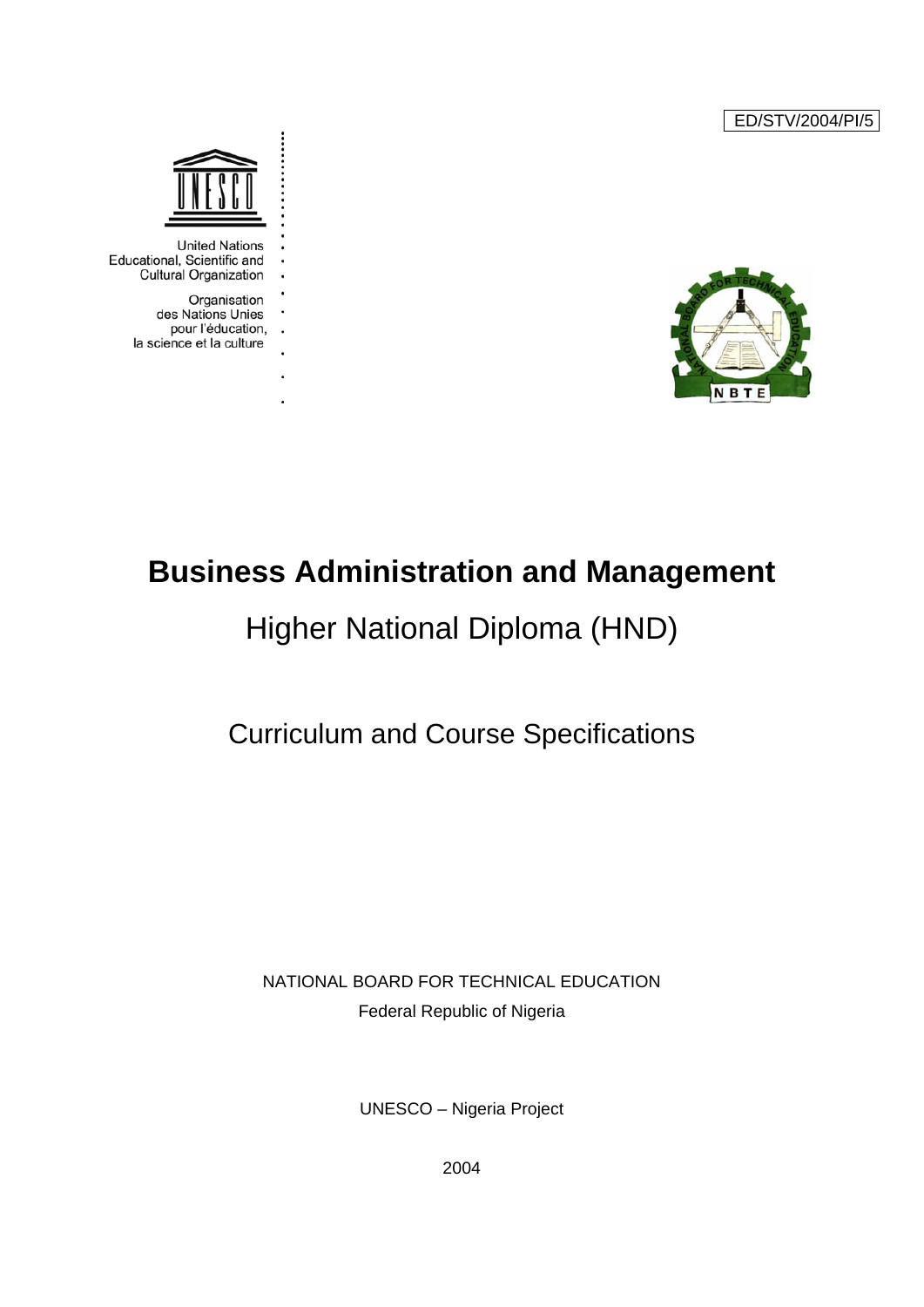### **Business Administration and Management - Higher National Diploma (HND)**

**Curriculum and Course Specifications** 

February 2004

#### **NATIONAL BOARD FOR TECHNICAL EDUCATION**

*Produced by the National Board for Technical Education (NBTE) Plot B, Bida Road, P.M.B. 2239, Kaduna Nigeria.*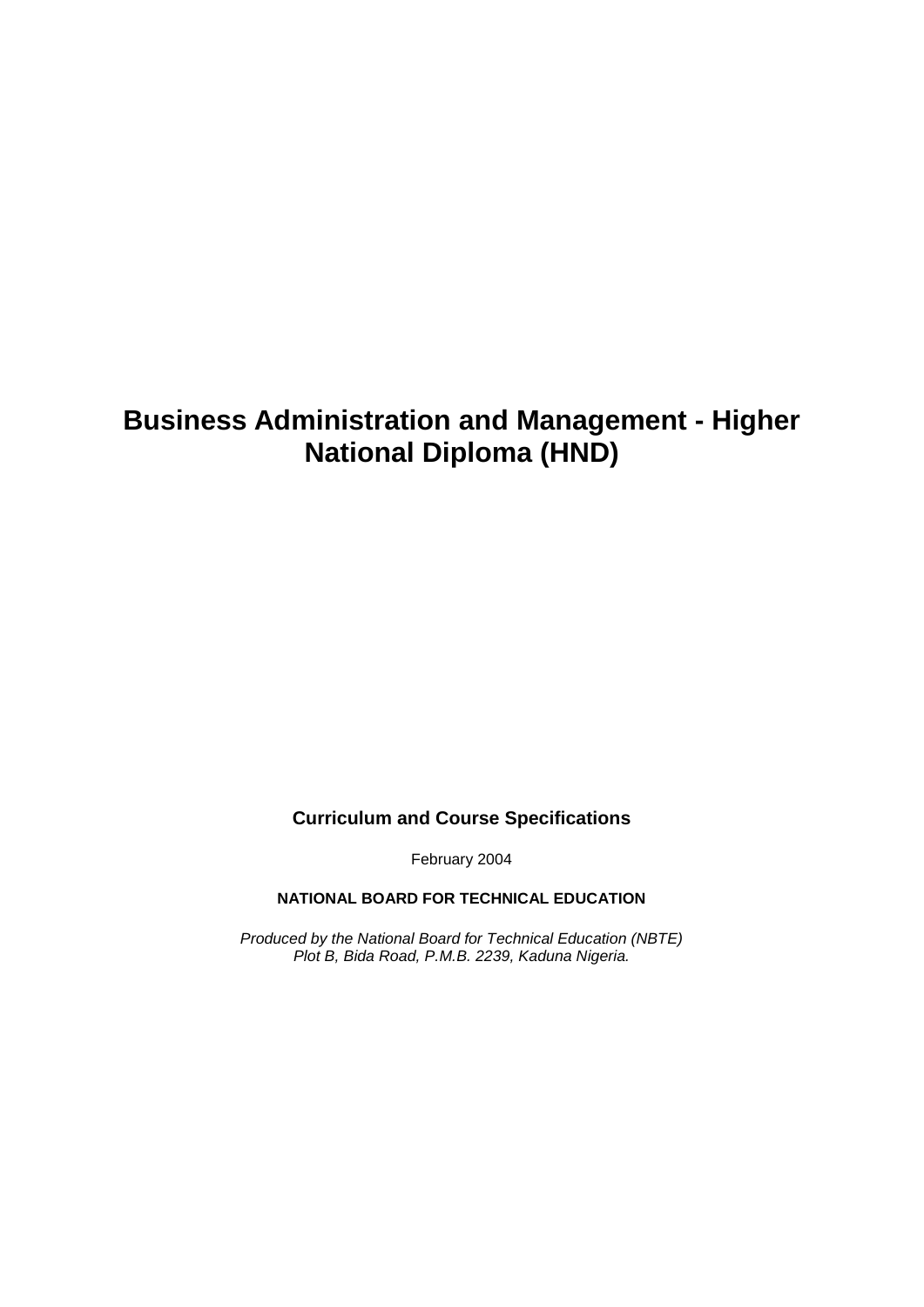# **TABLE OF CONTENTS**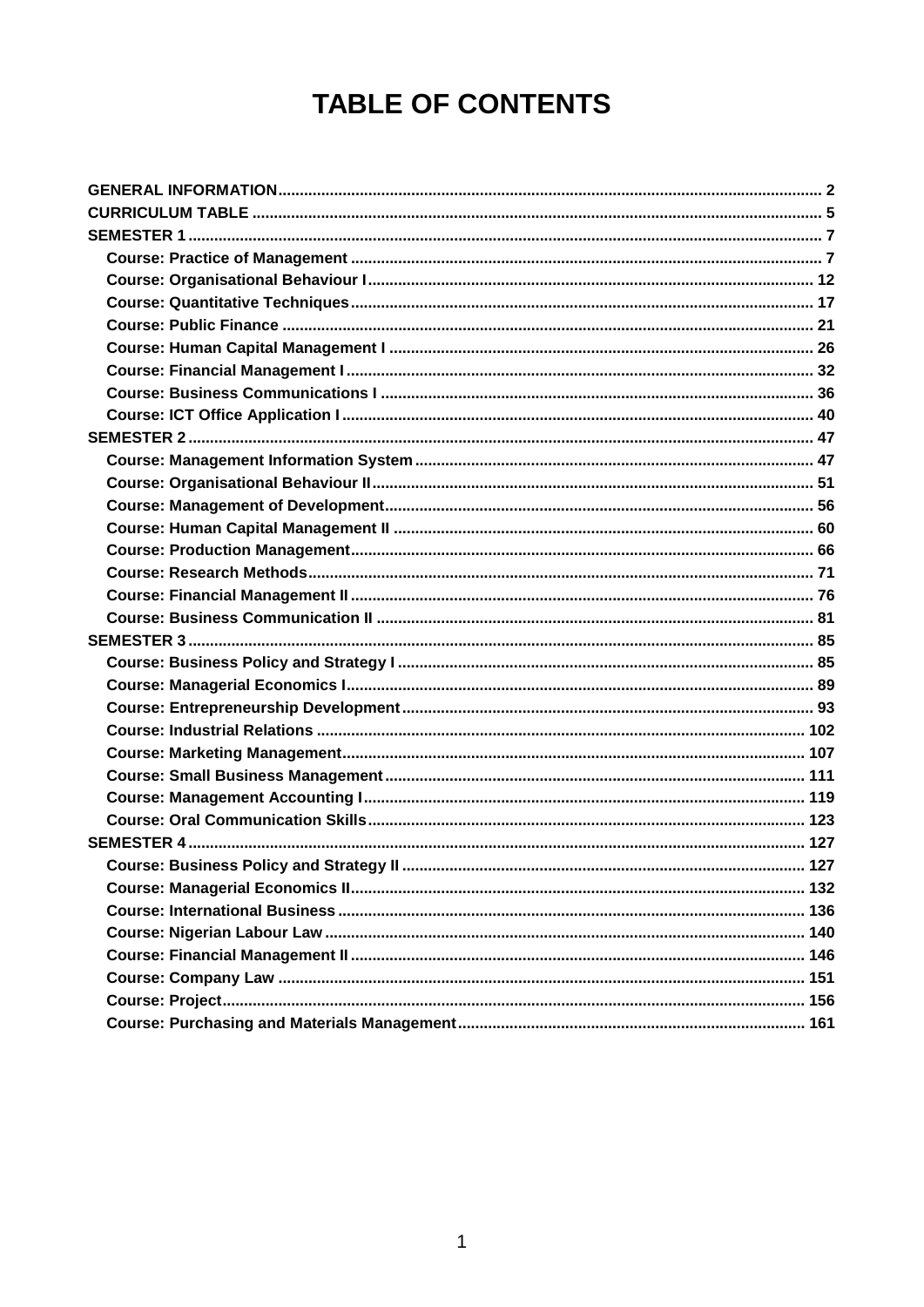### **GENERAL INFORMATION**

<span id="page-3-0"></span>Title of the Programme

The title of the programme is Higher National Diploma in Business Administration and Management.

#### **GOAL AND OBJECTIVES**

The programme is designed to produce business and management personnel for public and private enterprises who should understand the nature and purpose of business and should be able to contribute effectively to achievement of the underlying objectives by utilizing human and material resources at any time within the organizations, and should be able to:

(a) conduct structural analysis on any aspect of business and make recommendations to appropriate authority when required,

(b) identify management problems at appropriate levels, analyze them, and design management strategies to overcome them,

(c) plan, organize, direct, coordinate and control effectively, business activities at appropriate level and eventually appraise and recommend as appropriate.

#### **GENERAL ENTRY REQUIREMENTS**

#### **1.0 HIGHER NATIONAL DIPLOMA (HND) IN BUSINESS ADMINISTRATION AND MANAGEMENT.**

The general entry requirements for the HND in Business Administration and Management are:

(a) all the requirements for admission into the ND programme in Business Studies,

(b) a minimum of lower credit pass\* (CGPA) of 2.50) in ND Business Studies or related programme, and

(c) A minimum of one year post - ND cognate work experience.

Note: In exceptional cases, ND diplomates with a pass grade (CGPA of 2.00 - 2.49) in the cognate ND examination, with two or more years of work experience in the specific field, may be considered for admission into the HND programme.

#### **2.0 CURRICULUM**

2.1 The curriculum is structured in four semesters of classroom, studio/workshop activities in the institution and 3 to 4 months supervised industrial work experience scheme (SIWES) in a relevant industry. Each semester of institutional based activities shall be for a duration of 17 weeks distributed as follows:

15 contact weeks of teaching; i.e. recitation, practical exercises, quizzes, tests etc. and 2 weeks to be devoted for examinations and registration.

2.2 The curriculum of the HND programme consists of four main components viz:

i) General Studies courses ii) Foundation courses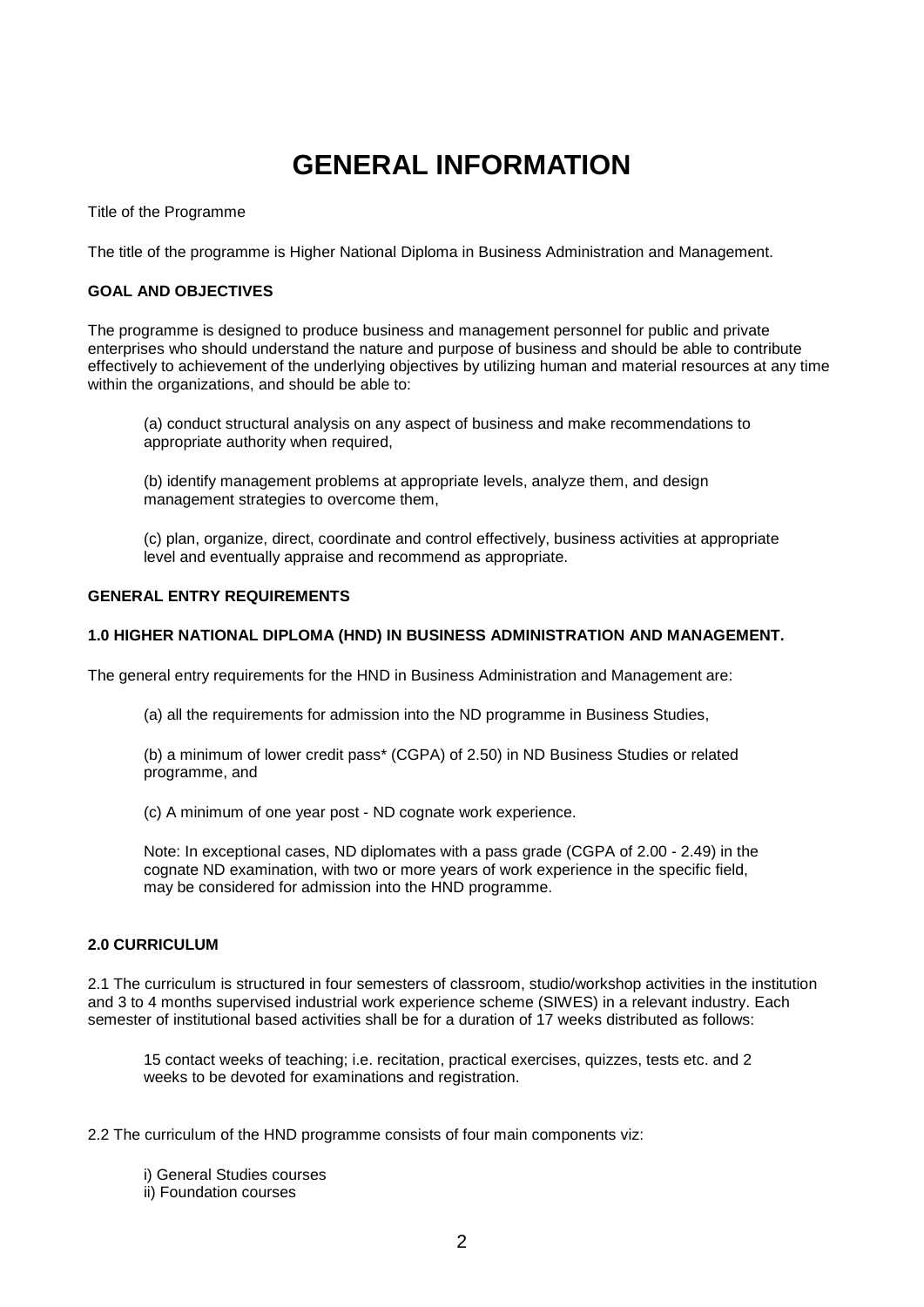- iii) Professional courses
- iv) Supervised Industrial Work Experience Scheme (SIWES)

2.3 The General Studies Component includes courses in Social Sciences. English Language/Communication and Citizenship Education are compulsory courses. The General Studies shall account for not more than 15% of the total contact hours for the programme.

2.4 Foundation Courses include relevant courses in Economics, Quantitative Techniques, Mathematics, Statistics, Law etc. The number of hours for the foundation courses shall be between 10 - 15% of the total contact hours for the programme.

2.5 Professional Courses are specialized core courses which give the student the theory and practical skills he needs to practise in the field of Business Administration and Management. Those specialized core courses account for between 60 - 70% of the total contact hours of the programme.

2.6 Supervised Industrial Work Experience Scheme (SIWES)

Tailor-made course outline shall be drawn up by the institution for the placement of students in relevant industry at a convenient period of the programme.

#### **Final Year Project**

Final year students in this programme are expected to carry out a project work. This should be on individual basis. The project should as much as possible be a life project in industry, commerce or other organization. It should be presented properly, supervised and bound.

#### **3.0 CONDITION FOR THE AWARD OF THE HND**

3.1 The HND programme in Business Administration and Management shall be accredited by the NBTE before the diplomates are awarded the diploma certificate. Details about the process of accrediting a programme for the award of the National Diploma or Higher National Diploma are available from the office of the Executive Secretary, National Board for Technical Education, Plot B, Bida Road, P.M.B. 2239, Kaduna, Nigeria.

3.2 Institutions will award the Higher National Diploma certificate to candidates who successfully completed the programme after passing the prescribed course work, examination, diploma project and the supervised industrial work experience. Such candidates should have completed between 72-80 semester credit units as prescribed in the programme.

3.3 Diplomas shall be classified as follows:

Distinction - GPA of 3.50 and Above. Upper Credit - GPA of 3.00 - 3.49 Lower Credit - GPA of 2.50 - 2.99 Pass - GPA of 2.00 - 2.49 Fail - GPA of below 2.00

#### **4.0 GUIDANCE NOTES FOR TEACHERS TEACHING THE PROGRAMME**

4.1 The new curriculum is drawn in unit courses. This is in keeping with the provisions of the National Policy on Education which stresses the need to introduce the semester credit units which will enable a student who so wishes to transfer the units already completed in an institution of similar standard from which he is transferring to another.

4.2 As the success of the credit unit system depends on the articulation of programmes between the institutions and industry, the curriculum content has been written in behavioural objectives, so that it is clear to all, the expected performance of the student who successfully completed the programme. There is a slight departure in the presentation of the performance based curriculum, which requires that the conditions under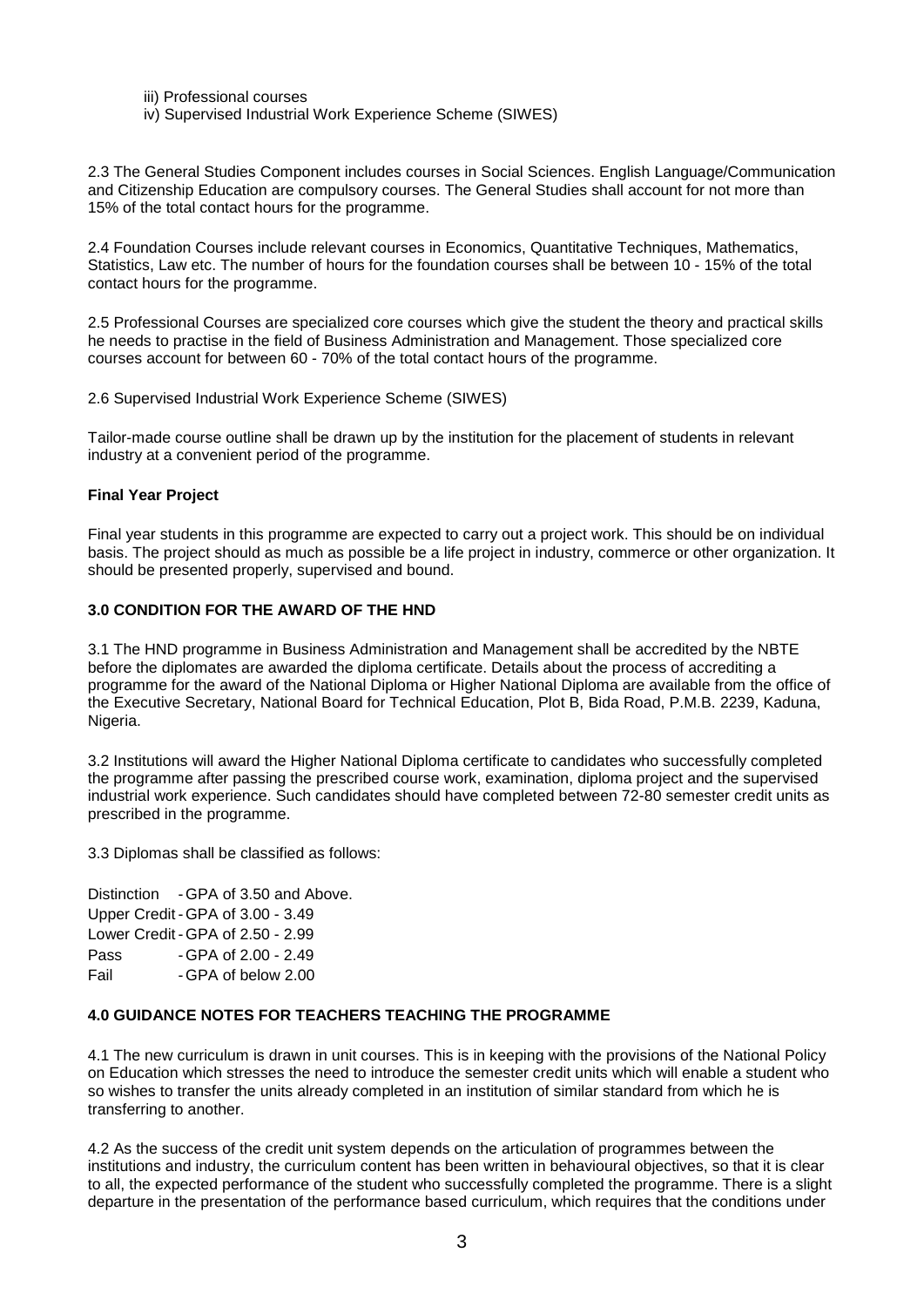which the performances are expected to be carried out and the criteria for acceptable level of performance be stated. It is a deliberate attempt to further involve the staff of the department teaching the programme to write their own curriculum stating the conditions existing in their institution under which the performance can take place and to follow that with the criteria for determining an acceptable level of performance. Departmental submission on the final curriculum may be vetted by the Academic Board of the institution.

Our aim is to continue to see to it that a solid internal evaluation system exists in each institution for ensuring high standards and quality of education in the programmes offered throughout the polytechnic system.

4.3 The teaching of the theory and practical work should, as much as possible, be integrated. Practical exercises, especially those in professional courses and laboratory work should not be taught in isolation from the theory.

National Board for Technical Education Kaduna. February, 2004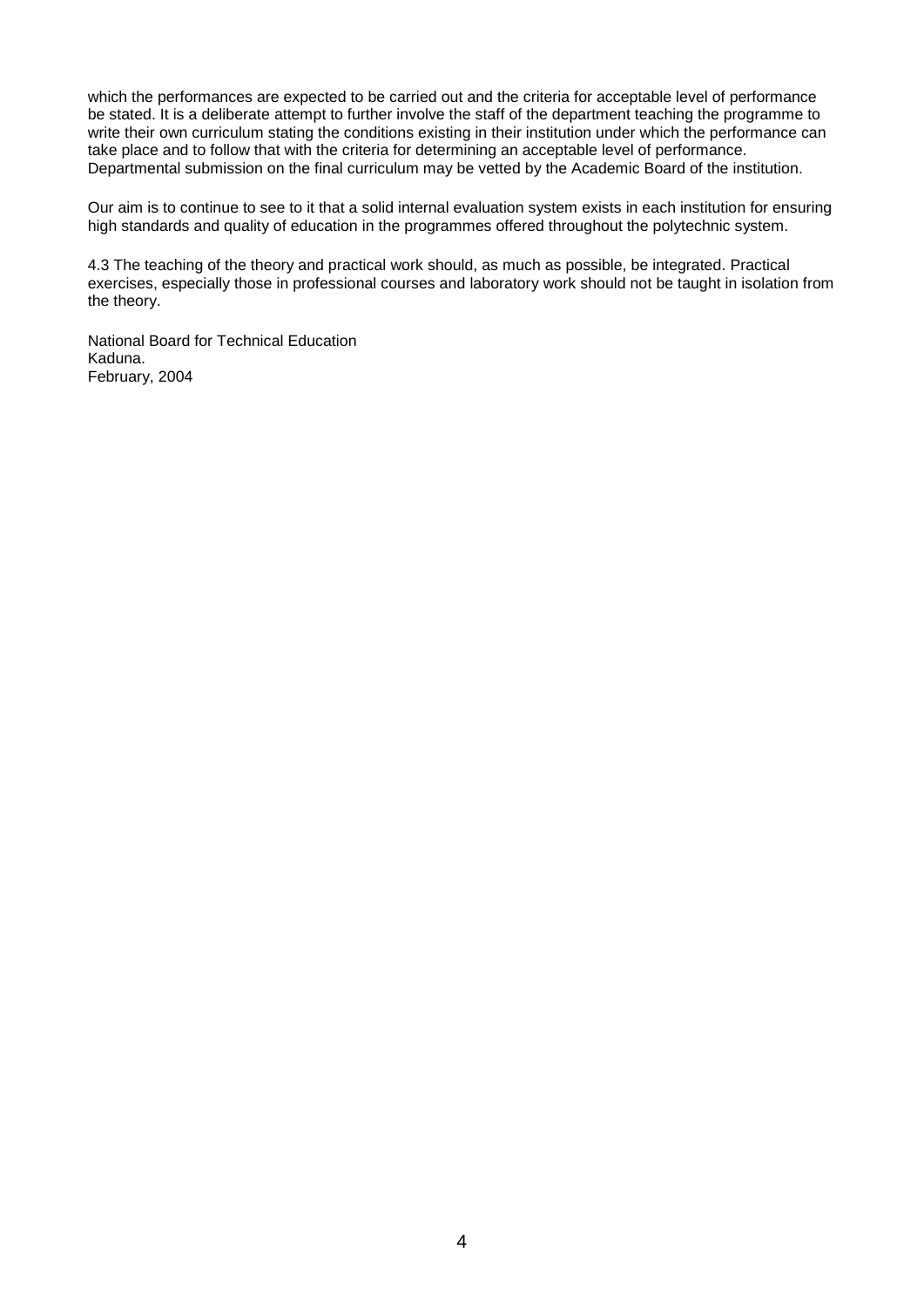## **CURRICULUM TABLE**

#### **HND PROGRAMME IN BUSINESS, ADMINISTRATION AND MANAGEMENT**

### <span id="page-6-0"></span>**1ST SEMESTER**

|                | <b>COURSE CODE COURSE TITLE</b>                  |    | P              |   | <b>CUCH</b> |
|----------------|--------------------------------------------------|----|----------------|---|-------------|
| <b>BAM 311</b> | Practice of Management                           | 2  | 2              | 4 | 4           |
| <b>BAM 312</b> | Organisational Behaviour 1                       | 2  | 2              | 4 | 4           |
| <b>BAM313</b>  | Quantitative Techniques in Business <sup>2</sup> |    | 1              | 3 | з           |
| <b>ACC 316</b> | <b>Public Finance</b>                            |    | 2              | 4 | 4           |
| <b>BAM 314</b> | Human Capital Management 1                       | 2  | 2              | 4 | 4           |
| <b>ACC 413</b> | <b>Financial Management 1</b>                    | 2  | $\overline{2}$ | 4 | 4           |
| <b>OTM 315</b> | <b>Business Communication I</b>                  | 2  | 2              | 4 | 4           |
| <b>HBF 317</b> | <b>ICT Applications I</b>                        | 1  | 3              | 4 | 4           |
|                | Total                                            | 15 | 16 31          |   |             |

### **2ND SEMESTER**

|                | <b>COURSE CODE COURSE TITLE</b>  |    | Р              | <b>CUCH</b> |                |
|----------------|----------------------------------|----|----------------|-------------|----------------|
| <b>BAM 321</b> | Management Info Systems          | 1  | 3              | 4           | 4              |
| <b>BAM 322</b> | Organisational Behaviour 2       | 2  | 1              | 3           | 3              |
| <b>BAM 323</b> | Management of Development        | 2  | 1              | 13          | 3              |
| <b>BAM 324</b> | Human Capital Management 22      |    | 12             | 4           | 4              |
| <b>BAM 325</b> | <b>Production Management</b>     | 2  | 1              | 3           | 3              |
| <b>BAM 327</b> | <b>Research Methodology</b>      | 2  | 12             | 4           | $\overline{4}$ |
| <b>ACC 423</b> | <b>Financial Management 2</b>    | 2  | 12             | 4           | 4              |
| <b>OTM 412</b> | <b>Business Communication II</b> | 2  | $\overline{2}$ | 4           | 4              |
|                | TOTAL                            | 15 |                |             | 29             |

#### **3RD SEMESTER**

|                | <b>COURSE CODE COURSE TITLE</b>           |    | Р       |    | <b>CHI</b>     |
|----------------|-------------------------------------------|----|---------|----|----------------|
| <b>BAM 411</b> | <b>Business Policy and Strategy 1</b>     | 12 |         | 3  | 3              |
| <b>BAM 412</b> | Managerial Economics 1                    | 2  | 1       | 13 | 3              |
| <b>BAM 413</b> | Entrepreneurship Development <sup>2</sup> |    | 2       | 14 | 4              |
| <b>BAM 414</b> | <b>Industrial Relations</b>               |    | ∣1      | 13 | 3              |
| <b>MKT 415</b> | <b>Marketing Management</b>               | 2  | ∣1      | 13 | 3              |
| <b>BAM 418</b> | <b>Small Business Management 1</b>        | 2  | 2       | 14 | $\overline{a}$ |
| <b>ACC 415</b> | <b>Management Accounting 1</b>            | 2  | 2       | 14 | 4              |
| <b>OTM 414</b> | <b>Communications Skills</b>              |    | 3       | 13 | 3              |
|                |                                           |    | 15 13 2 |    | 28             |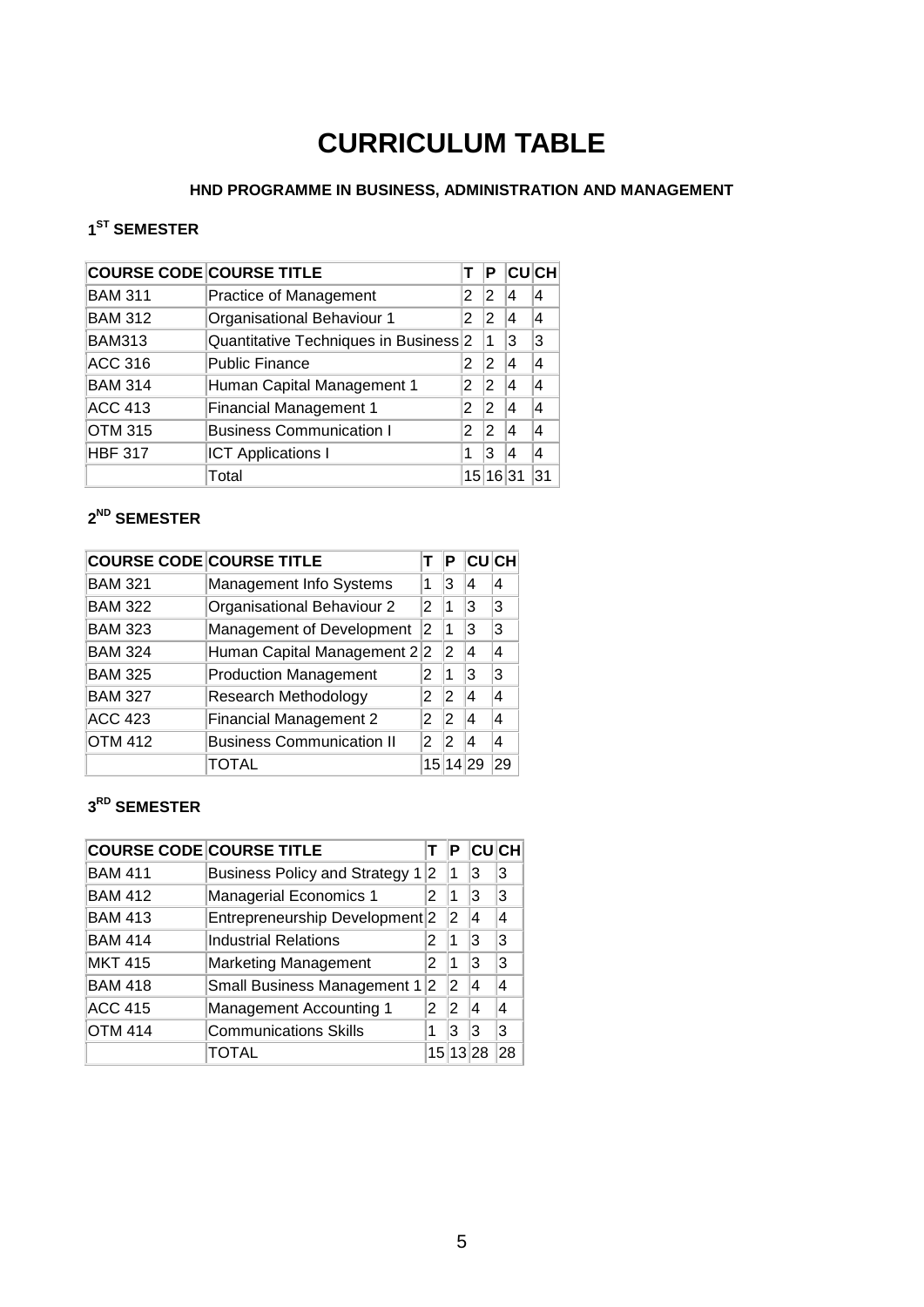### **4TH SEMESTER**

| <b>COURSE CODE COURSE TITLE</b> |                                       |    | Р  |    | <b>CUCH</b> |
|---------------------------------|---------------------------------------|----|----|----|-------------|
| <b>BAM 421</b>                  | <b>Business Policy and Strategy 2</b> | 2  | 1  | 3  | 3           |
| <b>BAM 422</b>                  | Managerial Economics 2                | 2  | 1  | 3  | 3           |
| <b>BAM 423</b>                  | <b>International Business</b>         | 2  | 1  | 3  | 3           |
| <b>BAM 427</b>                  | Nigerian Labour Law                   | 2  | 1  | 3  | 3           |
| <b>ACC 423</b>                  | <b>Management Accounting 2</b>        | 2  | 2  | 4  | 4           |
| <b>BAM 424</b>                  | Company Law                           | 2  | 1  | 3  | 2           |
| <b>BAM 425</b>                  | Project                               | 0  | 6  | 6  | 6           |
| <b>BAM 428</b>                  | Purchasing and Materials Management 2 |    | 1  | 3  | 3           |
|                                 | TOTAL                                 | 14 | 14 | 28 | 28          |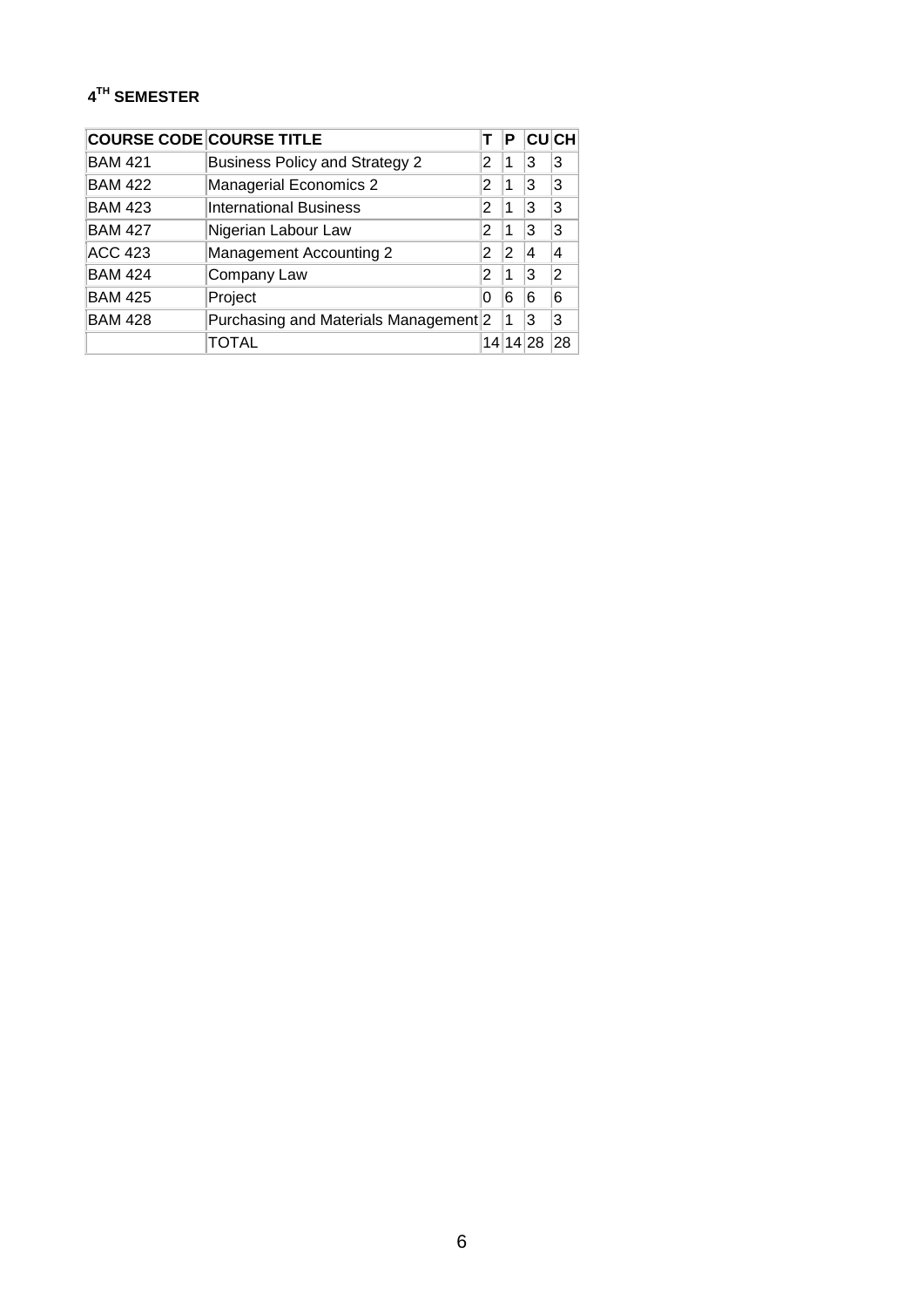### **SEMESTER 1**

# **Course: Practice of Management**

<span id="page-8-0"></span>

| <b>PROGRAMME: HND BUSINESS ADMIN AND MANAGEMENT</b>                                                                                                                                                                                                          |                       |                                   |                                            |
|--------------------------------------------------------------------------------------------------------------------------------------------------------------------------------------------------------------------------------------------------------------|-----------------------|-----------------------------------|--------------------------------------------|
| <b>Course: Practice of Management</b>                                                                                                                                                                                                                        | Code: BAM 311         | <b>Credit Hours:   hours 4</b>    |                                            |
| Semester: ONE                                                                                                                                                                                                                                                | <b>Pre-requisite:</b> | Theoretical:<br><b>Practical:</b> | 2 hours/week - 67 %<br>2 hours/week - 33 % |
| <b>Course main Aim/Goal</b>                                                                                                                                                                                                                                  |                       |                                   |                                            |
| This course is intended to enable the student acquire skills in effective management practice.<br>General Objectives:                                                                                                                                        |                       |                                   |                                            |
| 1. Know organizing skills<br>2. Know planning skills<br>3. Understand forecasting skills<br>4. Know control skills<br>5. Know decision making skills<br>6. Understand the use of objectives<br>7. Understand the use of policy<br>8. Know leadership skills. |                       |                                   |                                            |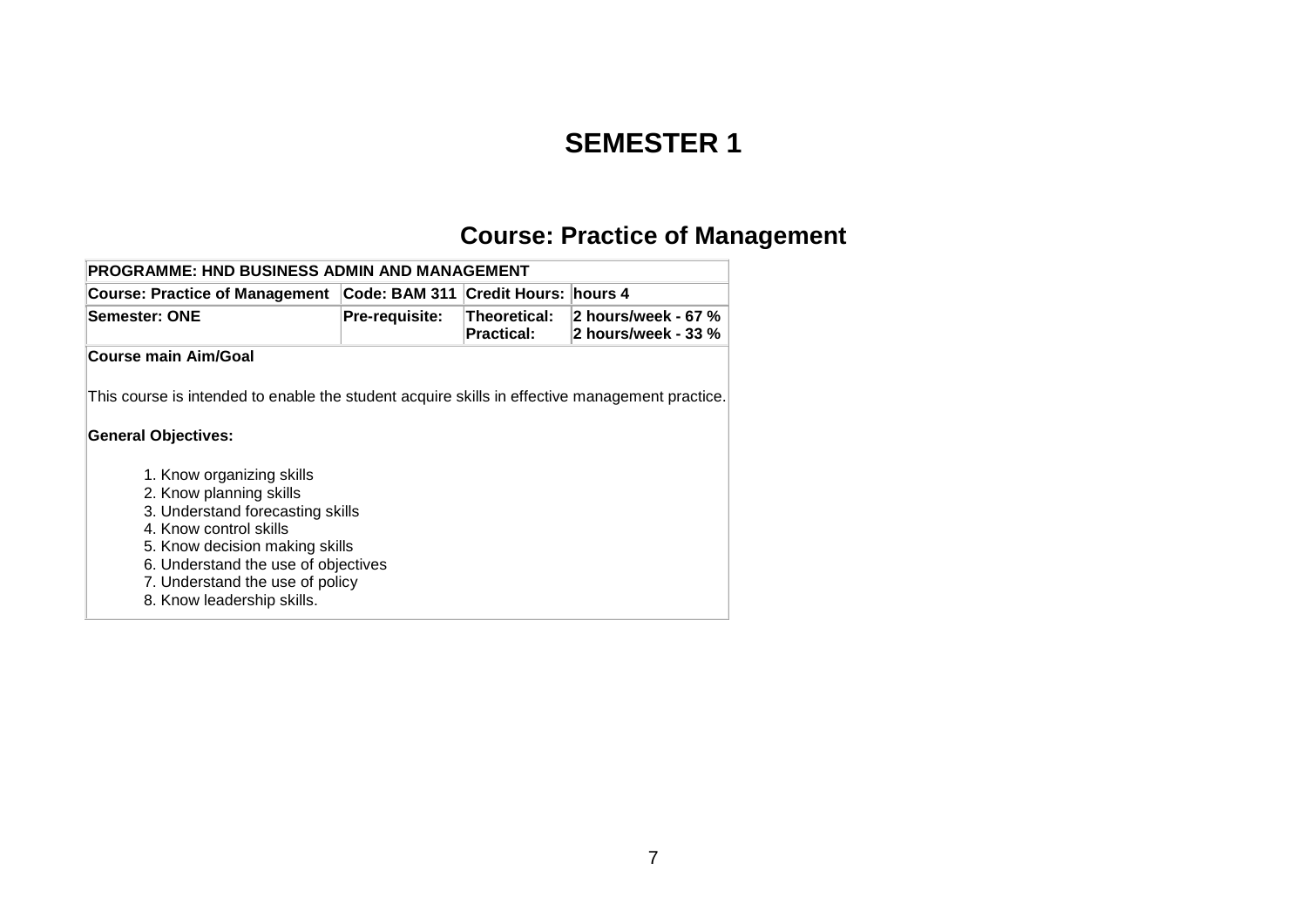| <b>Theoretical Content</b> |                                                                                                                                                                                                                                                                                                                                                                                                                                                                                                                                                                                    |                                                                                                                                                                                                                                                                                                          |                                                                        | <b>Practical Content</b>                                                                                                                                                            |                                                                                                                                                                                                                             |                                       |  |
|----------------------------|------------------------------------------------------------------------------------------------------------------------------------------------------------------------------------------------------------------------------------------------------------------------------------------------------------------------------------------------------------------------------------------------------------------------------------------------------------------------------------------------------------------------------------------------------------------------------------|----------------------------------------------------------------------------------------------------------------------------------------------------------------------------------------------------------------------------------------------------------------------------------------------------------|------------------------------------------------------------------------|-------------------------------------------------------------------------------------------------------------------------------------------------------------------------------------|-----------------------------------------------------------------------------------------------------------------------------------------------------------------------------------------------------------------------------|---------------------------------------|--|
| <b>Week</b>                | <b>Specific Learning</b><br><b>Outcomes</b>                                                                                                                                                                                                                                                                                                                                                                                                                                                                                                                                        | <b>Teacher's Activities</b>                                                                                                                                                                                                                                                                              | <b>Resources</b>                                                       | <b>Specific Learning</b><br><b>Outcomes</b>                                                                                                                                         | <b>Teacher's Activities</b>                                                                                                                                                                                                 | <b>Resources</b>                      |  |
|                            | <b>General Objective 1: Know organizing techniques</b>                                                                                                                                                                                                                                                                                                                                                                                                                                                                                                                             |                                                                                                                                                                                                                                                                                                          |                                                                        |                                                                                                                                                                                     |                                                                                                                                                                                                                             |                                       |  |
| $1-2$                      | 1.1 Explain the purposes of<br>organization.<br>1.2 Explain prominent<br>organization theories - Human decentralization, their merits<br>Relations theory, Systems<br>theory, Weber's bureaucracy,<br>etc.<br>1.3 Explain centralization and<br>decentralization.<br>1.4 Identify organizational<br>structures - functional division, iv. Give assignment.<br>product and matrix.<br>1.5 Analyse different<br>organizational structure in<br>relation to management<br>effectiveness.<br>1.6 Design organizational<br>structure for large and<br>medium business<br>organizations. | Explain the purposes of<br>organization and its theories.<br>ii. Explain centralization,<br>and demerits.<br>iii. Illustrate, with the use of<br>diagrams the different<br>organizational structures and<br>their relationships to<br>management effectiveness.                                          | <b>Text books</b><br>Charts<br>Management<br>Journals<br>Publications. | Relate organizational<br>theories to the<br>establishment of<br>organizational<br>objectives.<br>Design organizational<br>structure for the various<br>types of organizations.      | Let the student learn the steps to<br>case analysis<br>Analyse a business case relating to<br>organizing and co-ordination.                                                                                                 | Internet and<br>relevant web<br>sites |  |
|                            | General Objective 2: Know planning skills.                                                                                                                                                                                                                                                                                                                                                                                                                                                                                                                                         |                                                                                                                                                                                                                                                                                                          |                                                                        |                                                                                                                                                                                     |                                                                                                                                                                                                                             |                                       |  |
| $3-4$                      | 2.1 Explain the nature of<br>planning.<br>2.2 Identify types of plans.<br>2.3 Explain principles of<br>planning.<br>2.4 Explain planning process.<br>2.5 Define corporate planning. analyses, and cash flow<br>2.6 Explain corporate<br>planning.<br>2.7 Explain Network Analysis.<br>2.8 Explain break-even analysis.<br>2.9 Explain cash flow systems.<br>2.10 Prepare cash flow<br>system.                                                                                                                                                                                      | i. Explain the nature and types<br>of plans.<br>ii. Explain principles of planning Journals,<br>and planning process.<br>iii. Using cases, solve problems Publications<br>on Network and Breakeven<br>systems.<br>iv. Explain corporate planning.<br>v. Guide students to prepare a<br>cash flow system. | Text books<br>Management<br>Graph papers.                              | Explain various types of<br>planning and their<br>process.<br><b>Illustrate with</b><br>organization insight the<br>application of cash flow,<br>breakeven and network<br>analysis. | Identify organizations that have<br>been established under each type of relevant<br>plan. Solve problems involving cash websites<br>flow, breakeven analysis and<br>network analysis.<br>Analyse a case involving planning. | Internet and                          |  |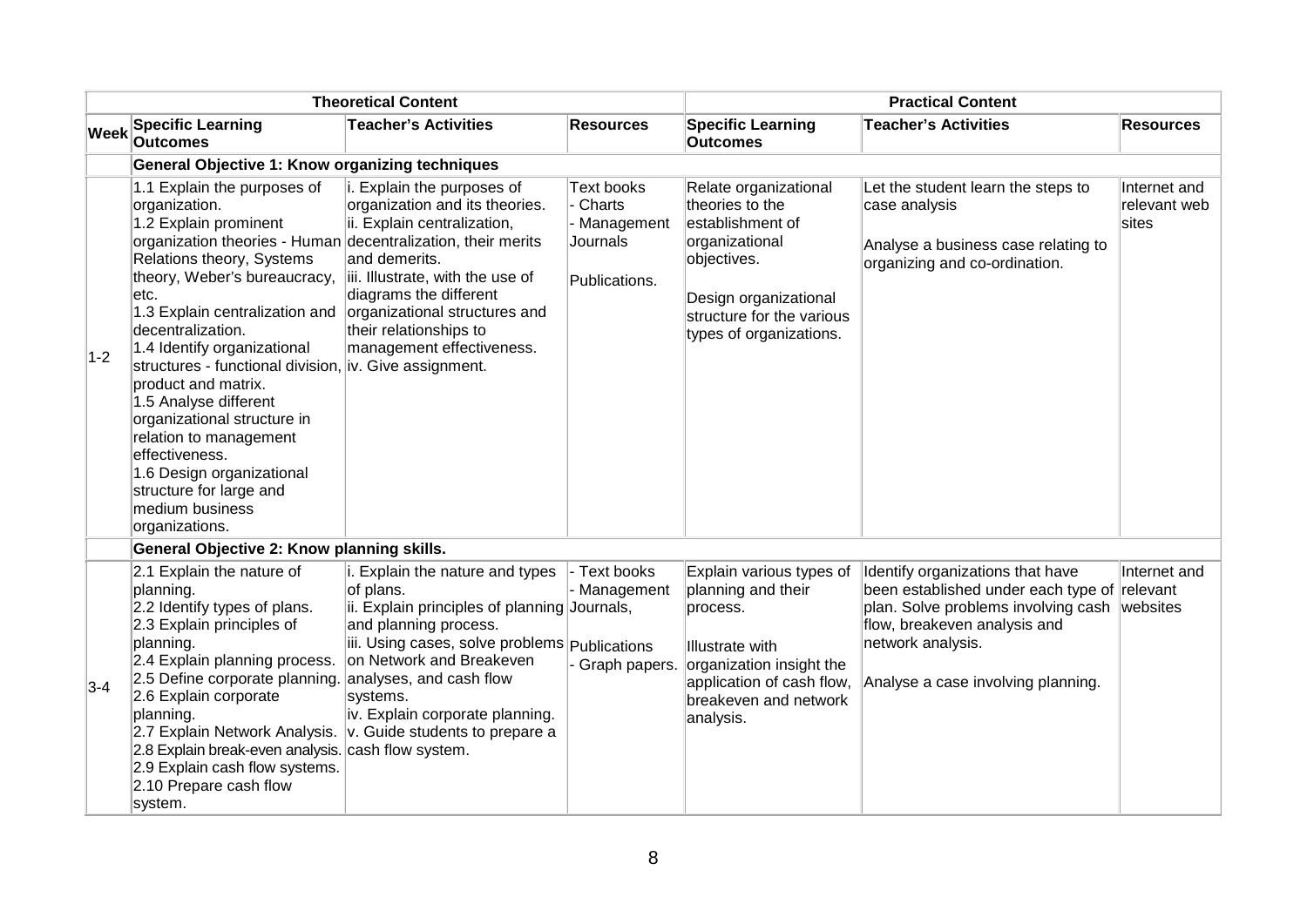|             | <b>Theoretical Content</b>                                                                                                                                                                                                                                                                                                                       |                                                                                                                                                                                                                                                                                                  |                                                                      | <b>Practical Content</b>                                                                                                                                                                                                 |                                                                                                                                         |                                      |
|-------------|--------------------------------------------------------------------------------------------------------------------------------------------------------------------------------------------------------------------------------------------------------------------------------------------------------------------------------------------------|--------------------------------------------------------------------------------------------------------------------------------------------------------------------------------------------------------------------------------------------------------------------------------------------------|----------------------------------------------------------------------|--------------------------------------------------------------------------------------------------------------------------------------------------------------------------------------------------------------------------|-----------------------------------------------------------------------------------------------------------------------------------------|--------------------------------------|
| <b>Week</b> | <b>Specific Learning</b><br><b>Outcomes</b>                                                                                                                                                                                                                                                                                                      | <b>Teacher's Activities</b>                                                                                                                                                                                                                                                                      | Resources                                                            | <b>Specific Learning</b><br><b>Outcomes</b>                                                                                                                                                                              | <b>Teacher's Activities</b>                                                                                                             | <b>Resources</b>                     |
|             | General Objective 3: Understand forecasting techniques.                                                                                                                                                                                                                                                                                          |                                                                                                                                                                                                                                                                                                  |                                                                      |                                                                                                                                                                                                                          |                                                                                                                                         |                                      |
| $5-6$       | 3.1 Define forecasting.<br>3.2 Identify key forecasting<br>techniques for management.<br>3.3 Explain business<br>environment and forecasting,<br>opportunities and threats.<br>3.4 Explain forecasting<br>process.<br>3.5 Explain key forecasting<br>techniques.<br>3.6 Carry out forecasting for a<br>given organization.                       | i. Explain forecasting and its<br>techniques.<br>ii. Carryout SWOT analysis in<br>relation to forecasting.<br>iii. Explain forecasting process.<br>iv. Illustrate how to carry out<br>forecasting in a given<br>organization.<br>v. Conduct Test.                                                | <b>Text books</b><br>- Management<br>Journals<br><b>Publications</b> | Apply forecasting<br>techniques and process<br>to an existing business<br>environment.<br>Use web based<br>information to explain<br>forecasting.                                                                        | Identify the factors that are strength,<br>weakness, opportunity and threat.<br>Use management film to<br>demonstrate forecasting.      | Internet and<br>relevant<br>websites |
|             | General Objective 4: Know control skills.                                                                                                                                                                                                                                                                                                        |                                                                                                                                                                                                                                                                                                  |                                                                      |                                                                                                                                                                                                                          |                                                                                                                                         |                                      |
| $7-8$       | 4.1 Explain control process.<br>4.2 Identify control process.<br>4.3 Explain budgetary control.<br>4.4 Prepare control budget.<br>4.5 Explain financial ratios.<br>4.6 Explain simple methods of iv. Explain financial ratios and<br>quality control.<br>4.7 Apply financial ratios.                                                             | i. Explain control and its<br>process.<br>ii. Explain budgetary control.<br>iii. Explain how to prepare<br>control budget.<br>their application.<br>v. Explain simple methods of<br>quality control.                                                                                             | Text books<br>Management<br>Journals<br>Publications                 | Explain control its<br>process and methods.<br>Analyse a case involving<br>control.                                                                                                                                      | Use financial ratios to interpret the<br>digit and loss account and balance<br>sheet of involving control and<br>existing organization. | Internet and<br>relevant<br>websites |
|             | General Objective 5: Know decision making skills                                                                                                                                                                                                                                                                                                 |                                                                                                                                                                                                                                                                                                  |                                                                      |                                                                                                                                                                                                                          |                                                                                                                                         |                                      |
| $9 - 10$    | 5.1 Explain nature of decision   i. Explain nature, types,<br>making.<br>5.2 Identify types of decisions. decision making.<br>5.3 Explain principles of<br>decision making.<br>5.4 Explain decision making<br>process.<br>5.5 Explain cost-benefit<br>analysis.<br>5.6 Apply cost-benefit<br>analysis to problems.<br>5.7 Explain Decision Tree. | principles and process of<br>ii. Explain cost benefit analysis<br>and its application.<br>iii. Explain Decision Tree and<br>its applications.<br>iv. Explain information for<br>decision making and its role.<br>v. Explain communication<br>process in decision making.<br>vi. Give assignment. | Text books<br>Management<br>Journals<br>Publications                 | Explain and apply cost<br>benefit analysis (CBA)<br>as a decision making<br>technique.<br>Explain and apply<br>decision tree to to<br>business problems.<br>Use web. Based<br>information to explain<br>decision making. | Analyse a business case involving<br>decision making.<br>Use management film to illustrate<br>decision making.                          | Internet and<br>relevant<br>websites |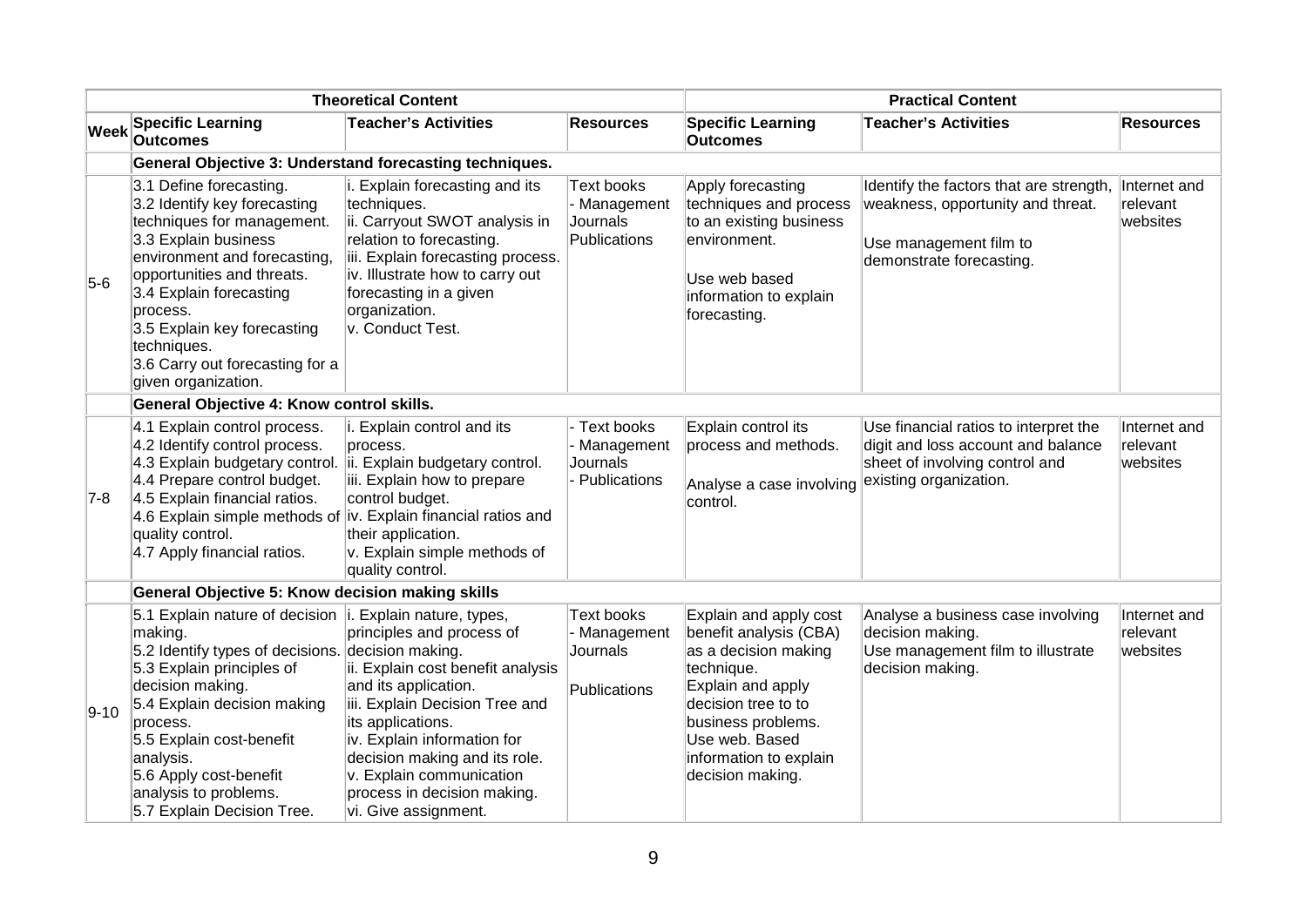| <b>Theoretical Content</b> |                                                                                                                                                                                                                                          |                                                                                                                                                                        | <b>Practical Content</b>                             |                                                                                                                                                                                      |                                                                                                      |                                      |
|----------------------------|------------------------------------------------------------------------------------------------------------------------------------------------------------------------------------------------------------------------------------------|------------------------------------------------------------------------------------------------------------------------------------------------------------------------|------------------------------------------------------|--------------------------------------------------------------------------------------------------------------------------------------------------------------------------------------|------------------------------------------------------------------------------------------------------|--------------------------------------|
| <b>Week</b>                | <b>Specific Learning</b><br><b>Outcomes</b>                                                                                                                                                                                              | <b>Teacher's Activities</b>                                                                                                                                            | <b>Resources</b>                                     | <b>Specific Learning</b><br><b>Outcomes</b>                                                                                                                                          | <b>Teacher's Activities</b>                                                                          | <b>Resources</b>                     |
|                            | 5.8 Apply Decision Tree to<br>problems.<br>5.9 Explain role of information<br>in decision making.<br>5.10 Identify Information for<br>decision making.<br>5.11 Explain decision making<br>and communication<br>processes                 |                                                                                                                                                                        |                                                      |                                                                                                                                                                                      |                                                                                                      |                                      |
|                            | General Objective 6: Understand the use of objectives.                                                                                                                                                                                   |                                                                                                                                                                        |                                                      |                                                                                                                                                                                      |                                                                                                      |                                      |
| $11 - 12$                  | 6.1 Define business<br>objectives.<br>6.2 Identify levels of business<br>objectives.<br>6.3 Explain determination of<br>levels of objectives.<br>6.4 Explain the significance of<br>objectives.<br>6.5 Explain the use of<br>objectives. | i. Explain business objectives<br>and their levels.<br>ii. Explain how levels of<br>objectives are determined.<br>iii. Explain uses and<br>significance of objectives. | Text books<br>Management<br>Journals<br>Publications | Using a functional<br>organization, explain<br>how levels of business<br>objectives are<br>determined.<br>Analyse a business case<br>involving formulation of<br>business objective. | Use information from the internet to<br>explain objectives, its uses and how<br>they are determined. | Internet and<br>relevant<br>websites |
|                            | General Objective 7: Understand the use of Policy                                                                                                                                                                                        |                                                                                                                                                                        |                                                      |                                                                                                                                                                                      |                                                                                                      |                                      |
|                            | 7.1 Define policy.<br>7.2 Explain nature of policy.<br>7.3 Explain formulation of<br>policy.<br>13-14 7.4 Identify types of policy.<br>7.5 Explain the use of policy<br>for management effectiveness                                     | i. Explain policy, its nature,<br>formulation and types.<br>ii. Explain the use of policy for<br>management effectiveness.                                             | Text books<br>Management<br>Publications<br>Journals | Explain how small,<br>medium and multi-<br>national organizations<br>have formulated their<br>policies.<br>Explain the use of policy<br>to management through<br>a case study.       | Using information from the internet,<br>explain how different types of policy<br>are formulated.     | Internet and<br>relevant<br>websites |
|                            | General Objective 8: Know leadership skills.                                                                                                                                                                                             |                                                                                                                                                                        |                                                      |                                                                                                                                                                                      |                                                                                                      |                                      |
| 15                         | 1 Explain leadership skills for<br>management - human<br>relations skill, technical skills<br>and administrative skill.<br>8.2 Identify different                                                                                        | i. Explain leadership skills for<br>management.<br>ii. Explain different managerial<br>styles.<br>iii. Explain close and general                                       | Text books<br>Management<br>Journals<br>Publications | skills on the<br>performance of a                                                                                                                                                    | Explain the impact of the Analyse a case based on<br>leadership.<br>Use a case/management film to    | Internet and<br>relevant<br>websites |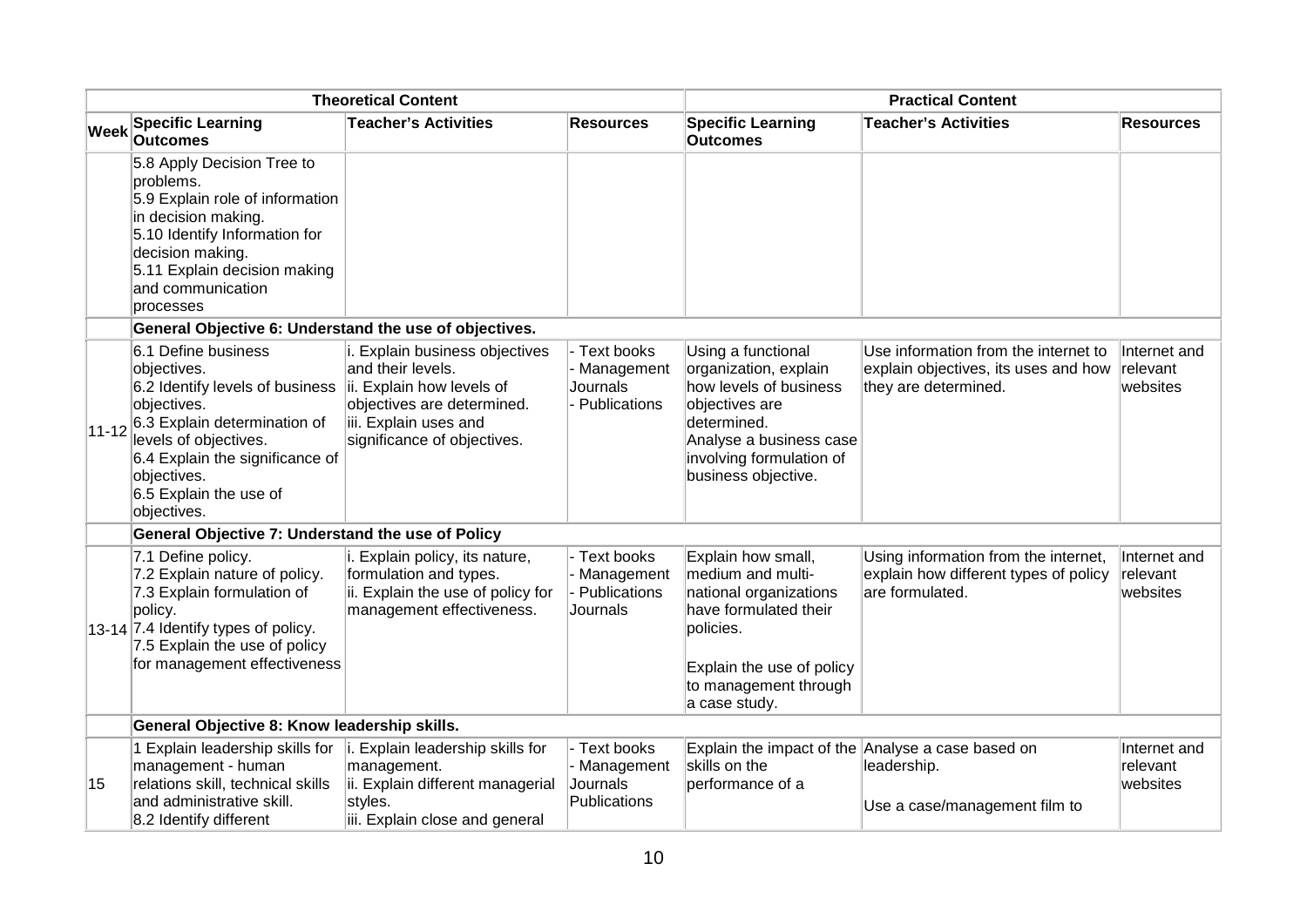| <b>Theoretical Content</b> |                                                                                                                                                                  |                                                                     |                  | <b>Practical Content</b>                               |                                  |                  |
|----------------------------|------------------------------------------------------------------------------------------------------------------------------------------------------------------|---------------------------------------------------------------------|------------------|--------------------------------------------------------|----------------------------------|------------------|
|                            | Week Specific Learning                                                                                                                                           | Teacher's Activities                                                | <b>Resources</b> | <b>Specific Learning</b><br>Outcomes                   | <b>Teacher's Activities</b>      | <b>Resources</b> |
|                            | managerial styles.<br>8.3 Explain close and general  iv. Explain MBO and its<br>supervision.<br>8.4 Explain management by<br>objectives.(MBO) 8.5 Apply<br>IMBO. | supervision.<br>application using a case study.<br>v. Conduct Test. |                  | manager.<br>Apply MBO to a<br>functional organization. | explain MBO and its application. |                  |

| <b>ASSESSMENT CRITERIA</b> |             |           |                                                                                                    |  |  |
|----------------------------|-------------|-----------|----------------------------------------------------------------------------------------------------|--|--|
| Coursework                 | Course test | Practical | Other (Examination/project/portfolio)                                                              |  |  |
| 50%                        | 25%         | 25%       |                                                                                                    |  |  |
|                            |             |           | Competency: On completing the course, the student should be able to understand/estimate/define/etc |  |  |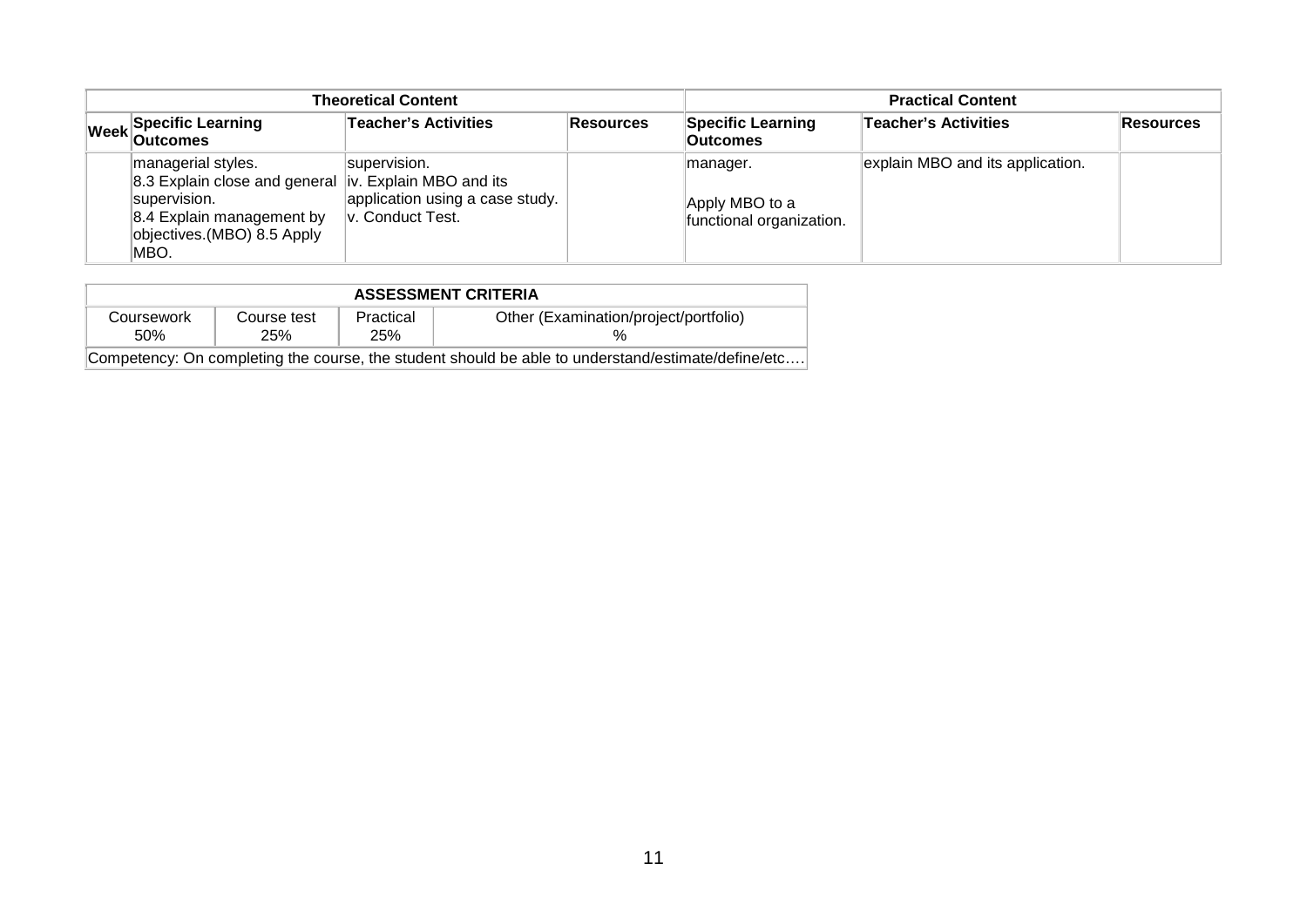### **Course: Organisational Behaviour I**

<span id="page-13-0"></span>

| <b>PROGRAMME: HND IN BUSINESS ADMINISTRATION AND MANAGEMENT</b>   |                         |                                   |                                            |
|-------------------------------------------------------------------|-------------------------|-----------------------------------|--------------------------------------------|
| <b>Course: Organisational Behaviour 1.</b>                        | Code: BAM 312           | <b>Credit Hours:</b>              | 4 hours                                    |
| Semester: 1                                                       | Area:<br>Pre-requisite: | Theoretical:<br><b>Practical:</b> | 2 hours/week - 67 %<br>2 hours/week - 33 % |
| Course main Aim/Goal                                              |                         |                                   |                                            |
| <b>General Objectives:</b>                                        |                         |                                   |                                            |
| 1. Understand the concept and process of organisational behaviour |                         |                                   |                                            |
| 2. Understand social perception of people                         |                         |                                   |                                            |
| 3. Understand people and personality                              |                         |                                   |                                            |
| 4. Understand motivation and incentives                           |                         |                                   |                                            |
| 5. Understand work groups and structure                           |                         |                                   |                                            |
| 6 Understand communication in organisational behaviour            |                         |                                   |                                            |
| 7. Understand the group as a team (group dynamics)                |                         |                                   |                                            |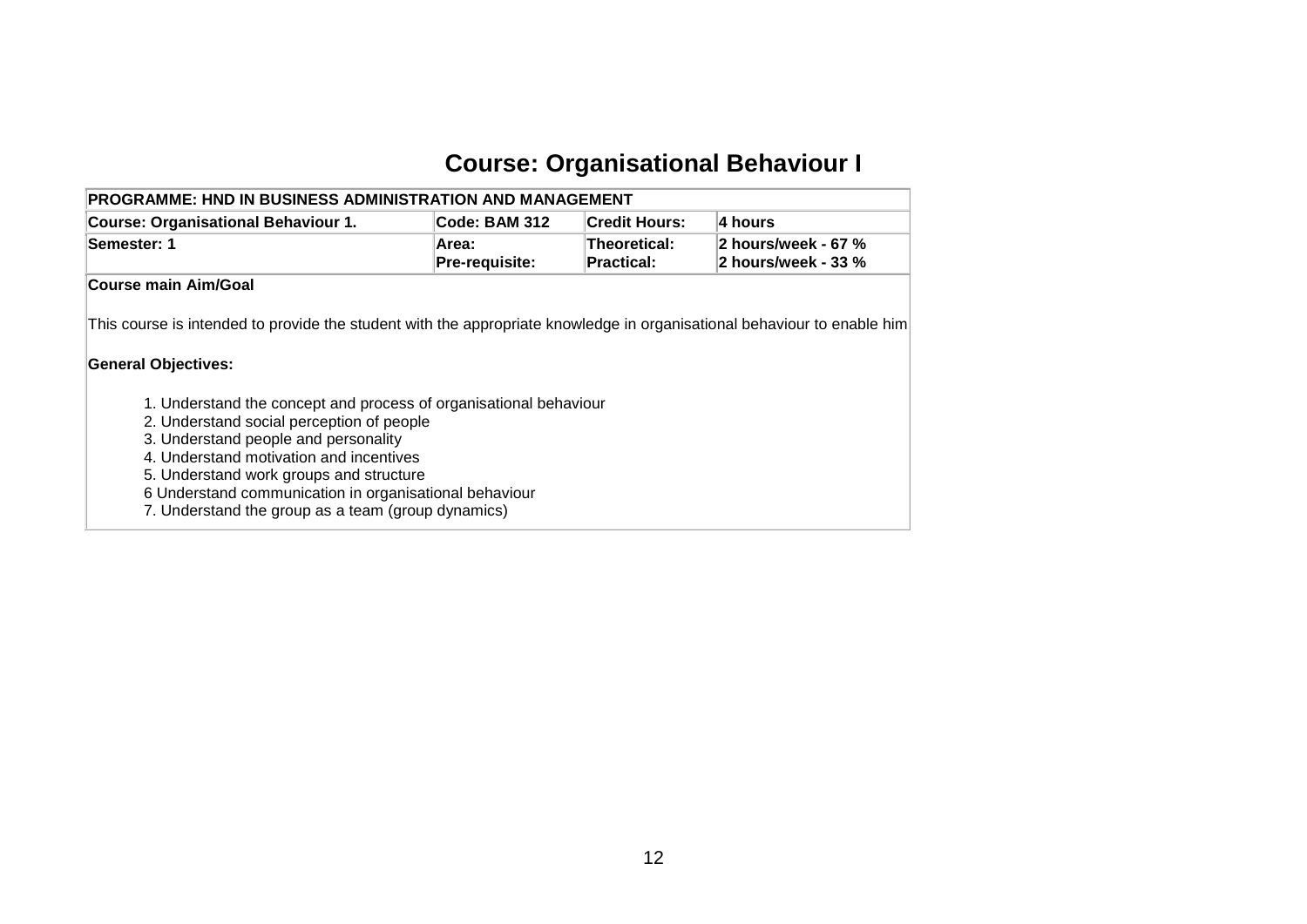|             | <b>Theoretical Content</b>                                                                                                                                                                                                                                                                                                                                                             |                                                                                                                                                                  | <b>Practical Content</b>                                              |                                                                                                                                                                                          |                                                                                                                                                                                                         |                                                                                                |  |  |  |
|-------------|----------------------------------------------------------------------------------------------------------------------------------------------------------------------------------------------------------------------------------------------------------------------------------------------------------------------------------------------------------------------------------------|------------------------------------------------------------------------------------------------------------------------------------------------------------------|-----------------------------------------------------------------------|------------------------------------------------------------------------------------------------------------------------------------------------------------------------------------------|---------------------------------------------------------------------------------------------------------------------------------------------------------------------------------------------------------|------------------------------------------------------------------------------------------------|--|--|--|
| <b>Week</b> | <b>Specific Learning</b><br><b>Outcomes</b>                                                                                                                                                                                                                                                                                                                                            | <b>Teacher's Activities</b>                                                                                                                                      | <b>Resources</b>                                                      | Specific Learning Outcomes Teacher's Activities                                                                                                                                          |                                                                                                                                                                                                         | <b>Resources</b>                                                                               |  |  |  |
|             |                                                                                                                                                                                                                                                                                                                                                                                        |                                                                                                                                                                  |                                                                       | General Objective 1: Understand the Concept and Process of Organisational Behaviour                                                                                                      |                                                                                                                                                                                                         |                                                                                                |  |  |  |
| $1-2$       | 1.1. Explain the concept Explain the concept and Textbooks<br>of organisational<br>behaviour<br>1.2. Explain the<br>fundamentals of<br>organisational behaviour changes<br>1.3. Explain the<br>changing nature of work and skill level<br>1.4. Identify the effects<br>of rapid changes<br>1.5. Explain job<br>satisfaction and skill level<br>1.6. Explain how to<br>overcome boredom | fundamentals<br>Explain the changing<br>nature of work and the<br>effects of its rapid<br>Explain job satisfaction<br>Explain boredom and<br>how to overcome it. | <b>Web Sites</b><br>Internet<br><b>Centres</b><br><b>Survey Forms</b> | Changing Nature of Work<br>The effects of rapid changes<br><b>Job Satisfaction survey</b><br>Action to Improve intrinsic<br>interest in the work                                         | Guide students on behaviour Web site research - new<br>patterns, attitude and<br>technology issues.<br>Students to survey staff in<br>internet centres<br>Suggest action to improve<br>job satisfaction | technology orgs.<br>Changing role of employees.<br>Ideas from company<br>strategies etc.       |  |  |  |
|             | General Objective 2: Understand Social perception of People                                                                                                                                                                                                                                                                                                                            |                                                                                                                                                                  |                                                                       |                                                                                                                                                                                          |                                                                                                                                                                                                         |                                                                                                |  |  |  |
| $3-4$       | 2.1. Define perception<br>and perceptual processes perceptual processes<br>2.2. Explain the concept Explain actor, observer<br>of actor and observer<br>2.3. Explain the physical<br>factors in person<br>perception<br>2.4. Explain stereotyping cases.<br>2.5. Explain the<br>implications of person<br>perception for<br>management                                                 | Explain perception and<br>and stereotyping<br>Explain implications of<br>person perception for<br>management using<br>Give assignment                            | Textbooks<br>Video                                                    | Mock interviews and selection<br>process activity. Apply:<br>• Stereotyping<br>• Body<br>Language<br>• Appearance<br>• Speech<br>The implications for managing<br>selection<br>Role Play | Guidance on perceptual<br>processes.<br>Techniques of observation<br>and the influence of<br>perception                                                                                                 | Video and internet resources.<br>Observation checklists and<br>evaluation methods              |  |  |  |
|             | General Objective 3: Understand People and Personality                                                                                                                                                                                                                                                                                                                                 |                                                                                                                                                                  |                                                                       |                                                                                                                                                                                          |                                                                                                                                                                                                         |                                                                                                |  |  |  |
| $5-6$       | 3.1. Explain personality<br>3.2 Identify techniques<br>of measuring personality Explain techniques of<br>$3.3.$ Explain the<br>characteristics of<br>personality - intelligence, personality and power.<br>physiology, fear, anger                                                                                                                                                     | Explain personality and Textbooks<br>its characteristics.<br>measuring personality<br>Explain achieving<br>Conduct test                                          | Personality<br><b>Tests and</b><br>Analysis<br>Internet<br>Research   | Application of the Myers Brigg<br>Type Indicators. Working in<br>pairs to assess personal<br>factors and to analyse the<br>outcome.<br>Comparisons with Kelly, Cattell<br>and Eysenck    | Guidance on the use of<br>Myers Brigg Type Indicators                                                                                                                                                   | Internet search - Myers Brigg<br>and use of the questionnaire<br>and application of the result |  |  |  |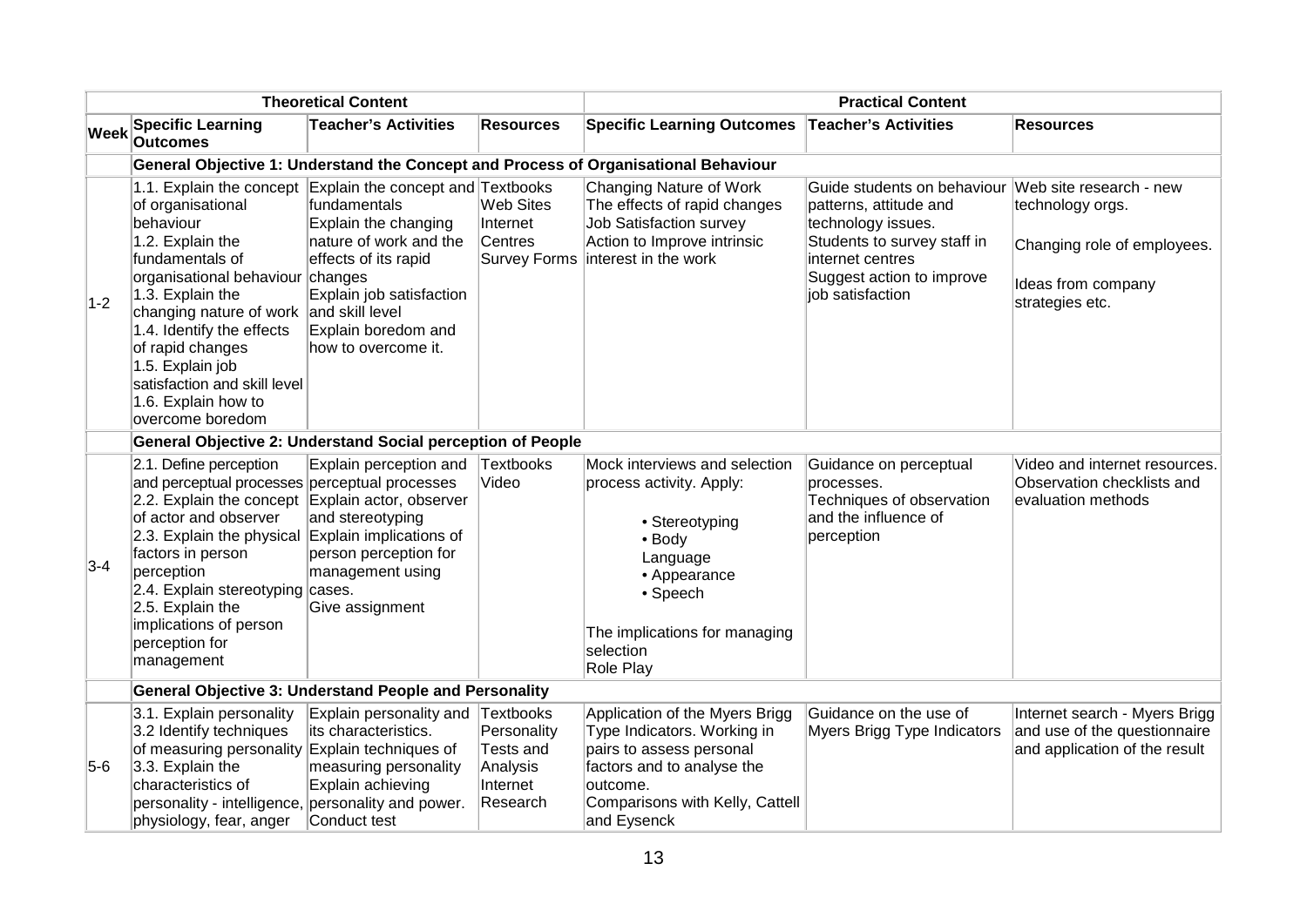| <b>Theoretical Content</b> |                                                                                                                                                                                                                                                                                                                                                                  | <b>Practical Content</b>                                                                                                                                                                                                                                                                                                       |                                          |                                                                                                                                                                      |                                                                                                                                                                    |                                                                                                                                                                   |
|----------------------------|------------------------------------------------------------------------------------------------------------------------------------------------------------------------------------------------------------------------------------------------------------------------------------------------------------------------------------------------------------------|--------------------------------------------------------------------------------------------------------------------------------------------------------------------------------------------------------------------------------------------------------------------------------------------------------------------------------|------------------------------------------|----------------------------------------------------------------------------------------------------------------------------------------------------------------------|--------------------------------------------------------------------------------------------------------------------------------------------------------------------|-------------------------------------------------------------------------------------------------------------------------------------------------------------------|
| <b>Week</b>                | <b>Specific Learning</b><br><b>Outcomes</b>                                                                                                                                                                                                                                                                                                                      | <b>Teacher's Activities</b>                                                                                                                                                                                                                                                                                                    | <b>Resources</b>                         | <b>Specific Learning Outcomes</b>                                                                                                                                    | Teacher's Activities                                                                                                                                               | <b>Resources</b>                                                                                                                                                  |
|                            | and anxiety.<br>3.4. Explain the<br>concepts of achieving<br>personality and power.                                                                                                                                                                                                                                                                              |                                                                                                                                                                                                                                                                                                                                |                                          |                                                                                                                                                                      |                                                                                                                                                                    |                                                                                                                                                                   |
|                            | <b>General Objective 4 - Understand Motivation and Incentives</b>                                                                                                                                                                                                                                                                                                |                                                                                                                                                                                                                                                                                                                                |                                          |                                                                                                                                                                      |                                                                                                                                                                    |                                                                                                                                                                   |
| $7-8$                      | 4.1. Explain wants,<br>needs, motive and<br>incentives.<br>4.2. Explain theories of<br>motivation - Maslow,<br>McGregor etc.<br>4.3. Explain job<br>enrichment and job<br>enlargement.<br>4.4. Explain levels of<br>aspiration<br>4.5. Explain competition<br>as an incentive.<br>4.6. Explain money as<br>an incentive.<br>4.7. Explain pay and<br>performance. | Explain the following<br>terms - wants, motives,<br>needs and incentives.<br>Distinguish among the<br>above.<br>Explain the theories of<br>motivation<br>Explain, job enrichment,<br>job enlargement and<br>levels of aspiration.<br>Explain competition and<br>money as forms of<br>incentive<br>Relate pay to<br>performance | <b>Textbooks</b><br><b>Case Studies</b>  | Explain competition as an<br>lincentive.<br>Explain money as an incentive.<br>Explain pay and performance.                                                           | Guidance on the key theories Individual case studies<br>of motivation.<br>Discussion of performance<br>management and the links<br>between pay and<br>performance. | identifying motivational<br>problems<br>Analysis of the use of money<br>and promotion as incentives                                                               |
|                            | <b>General Objective: 5.0 Understand Work Groups and Structure</b>                                                                                                                                                                                                                                                                                               |                                                                                                                                                                                                                                                                                                                                |                                          |                                                                                                                                                                      |                                                                                                                                                                    |                                                                                                                                                                   |
| $9 - 10$                   | 5.1 Explain the concept<br>of group and the<br>concept of organisation<br>5.2 Explain the purpose<br>of group.<br>5.3 Explain bureaucracy. Explain Parkinson's<br>5.4. Explain Parkinson's Law and Likert's Linking<br>Law<br>5.5. Explain Likert's<br>Linking Plan<br>5.6. Explain group size<br>5.7. Explain committees                                        | Explain the concepts of Textbooks<br>group and organisation<br>Explain the purpose of<br>group.<br>Explain bureaucracy<br>Plan<br>Explain group size and<br>committees and their<br>merits and demerits.                                                                                                                       | Case Study<br>Presentation<br>Resources. | Explain the concept of group<br>and the concept of organisation characteristics of an effective technology organisation.<br>Explain group size<br>Explain committees | Guidance on the<br>group and the effects of new<br>technology on work groups.<br>Discussion of the optimum<br>size of a group.                                     | Case study based on a new<br>Consideration of group<br>formation, monitoring and<br>setting targets. Also<br>performance indicators.<br>Presentation of findings. |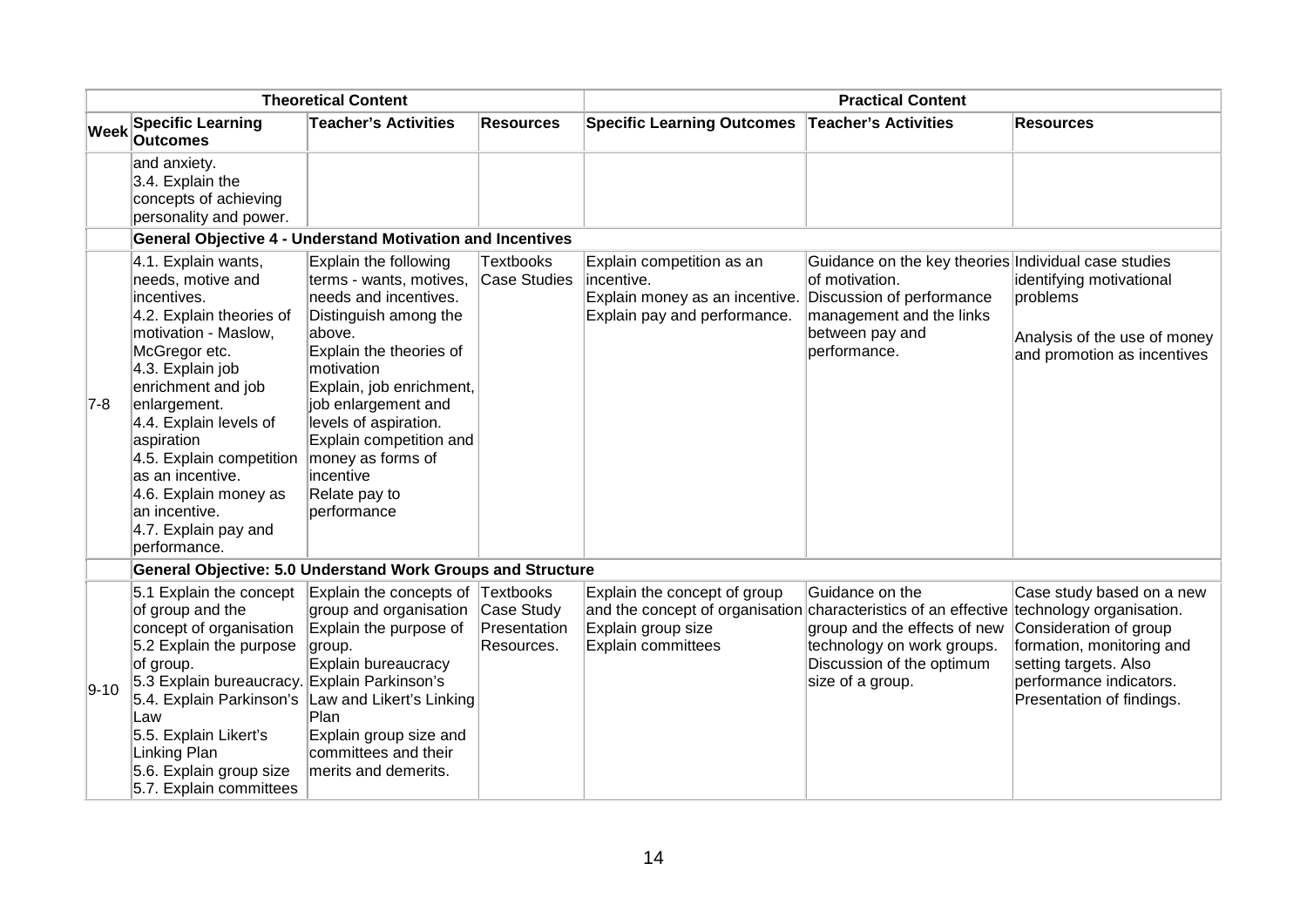| <b>Theoretical Content</b> |                                                                                                                                                                                                                                                                                                                                                                                                                                 |                                                                                                                                                                                                                                                                                                                                                |                                                                   |                                                                                                                                                                                                                              | <b>Practical Content</b>                                                                                                                                         |                                                                                                                                                                                    |  |  |
|----------------------------|---------------------------------------------------------------------------------------------------------------------------------------------------------------------------------------------------------------------------------------------------------------------------------------------------------------------------------------------------------------------------------------------------------------------------------|------------------------------------------------------------------------------------------------------------------------------------------------------------------------------------------------------------------------------------------------------------------------------------------------------------------------------------------------|-------------------------------------------------------------------|------------------------------------------------------------------------------------------------------------------------------------------------------------------------------------------------------------------------------|------------------------------------------------------------------------------------------------------------------------------------------------------------------|------------------------------------------------------------------------------------------------------------------------------------------------------------------------------------|--|--|
| <b>Week</b>                | <b>Specific Learning</b><br><b>Outcomes</b>                                                                                                                                                                                                                                                                                                                                                                                     | <b>Teacher's Activities</b>                                                                                                                                                                                                                                                                                                                    | <b>Resources</b>                                                  | <b>Specific Learning Outcomes</b>                                                                                                                                                                                            | Teacher's Activities                                                                                                                                             | <b>Resources</b>                                                                                                                                                                   |  |  |
|                            | General Objective: 6.0: Understand Communication in Organisations                                                                                                                                                                                                                                                                                                                                                               |                                                                                                                                                                                                                                                                                                                                                |                                                                   |                                                                                                                                                                                                                              |                                                                                                                                                                  |                                                                                                                                                                                    |  |  |
|                            | 6.1. Explain<br>communication and<br>interaction<br>6.2. Explain<br>communication<br>breakdown<br>6.3. Identify problems of<br>communication in<br>organisations<br>6.4. Identify solutions to<br>11-12 problems of<br>communication<br>6.5. Explain cross<br>cultural communication<br>6.6. Identify the<br>characteristics of<br>persuasive<br>communication<br>6.7. State characteristics<br>of convincing<br>communications | Explain communication Textbooks<br>and interaction<br>Explain communication<br>breakdown, its causes<br>and implications<br>Identify problems of<br>communication in<br>organisation and their<br>solutions<br>Explain cross cultural<br>communication<br>Identify the<br>characteristics of<br>persuasive and<br>convincing<br>communication. | Case<br>Scenarios<br>Questions                                    | Identify problems of<br>communication in<br>organisations<br>Explain cross cultural<br>communication<br>Identify the characteristics of<br>persuasive communication<br>State characteristics of<br>convincing communications | Guidance on identifying the<br>problems including cross<br>cultural issues.<br>Key characteristics of<br>effective communications.                               | Specific examples in<br>business or government<br>showing problems of<br>communication<br>Individual assignment to<br>suggest action to resolve the<br>issues                      |  |  |
|                            | General Objective: 7.0: Understand the Group as a Team                                                                                                                                                                                                                                                                                                                                                                          |                                                                                                                                                                                                                                                                                                                                                |                                                                   |                                                                                                                                                                                                                              |                                                                                                                                                                  |                                                                                                                                                                                    |  |  |
| $13 - 15$                  | 7.1. Explain sociometric<br>choice and the pattern of choice and its pattern<br>a sociometric choice<br>7.2. Explain exchange<br>theory<br>7.3. Identify stages of<br>group formation<br>7.4. Explain group<br>morale, commitment to<br>group morale and<br>productivity.<br>7.5. Explain influence on norms and productivity<br>norms and productivity.<br>7.6. Explain public and                                             | Explain sociometric<br>Explain exchange<br>theory<br>Explain stages of group<br>formation<br>Explain the relationship<br>between group morale<br>commitment to group<br>morale and productivity.<br>Explain the influence on<br>Explain public and<br>private conformity                                                                       | <b>Textbooks</b><br>Case Study<br>Self<br>Perception<br>Inventory | Explain group morale,<br>commitment to group morale<br>and productivity.<br>Explain influence on norms and use of Meredith Belbin' Self<br>productivity.<br>Explain changing the norm<br>through management.                 | Guidance on teambuilding<br>and selection to improve<br>morale and productivity. The<br>Perception Inventory.<br>Also use of Hawthorne<br>Studies and Elton Mayo | Application of Belbin's Self<br>perception Inventory.<br>Changing a group into an<br>effective team.<br>Business case study on the<br>need to develop an effective<br>project team |  |  |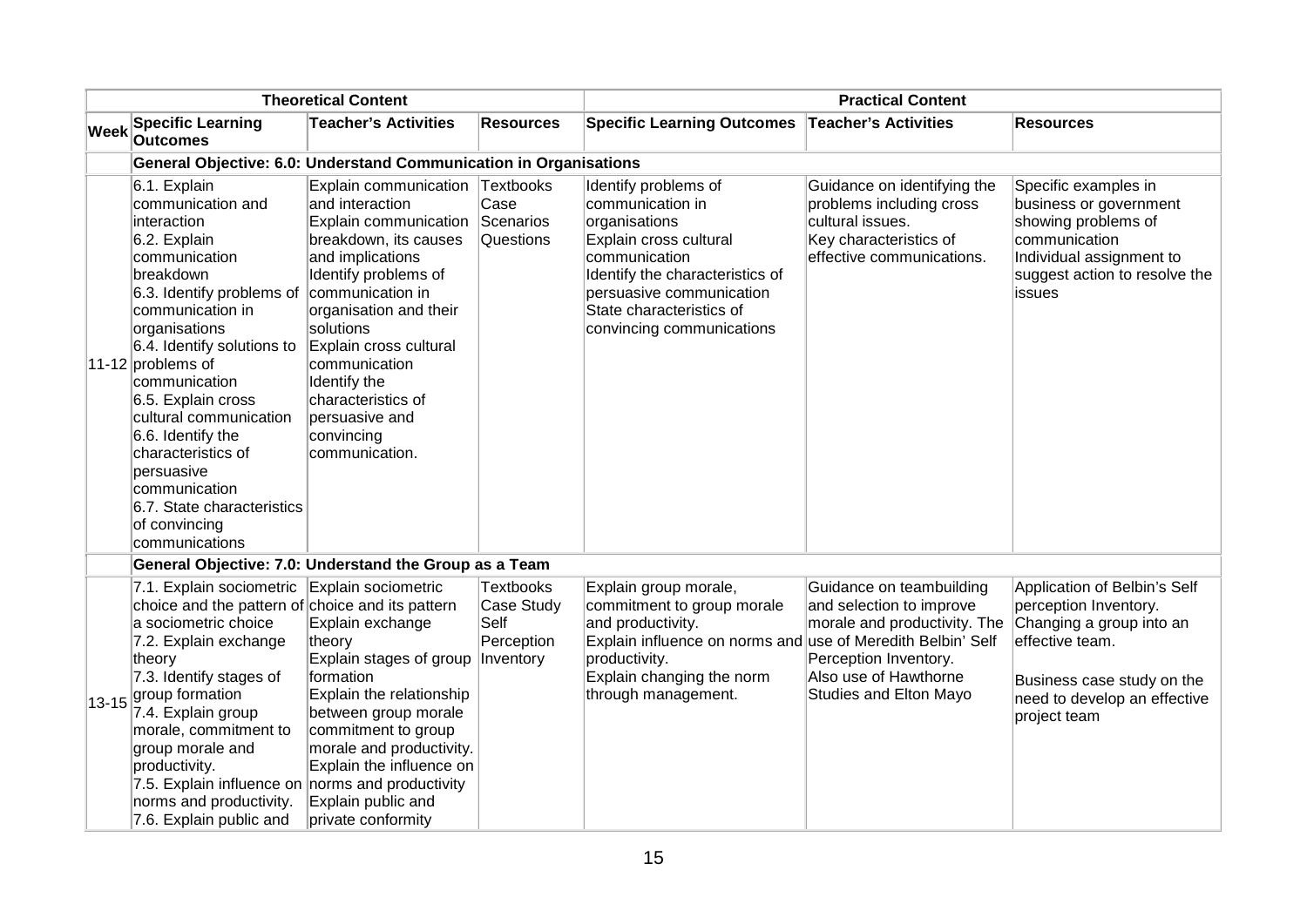| <b>Theoretical Content</b> |                                                                                                                         |                                                                                                      |                  | <b>Practical Content</b>                        |  |                  |  |
|----------------------------|-------------------------------------------------------------------------------------------------------------------------|------------------------------------------------------------------------------------------------------|------------------|-------------------------------------------------|--|------------------|--|
|                            | Week Specific Learning                                                                                                  | Teacher's Activities                                                                                 | <b>Resources</b> | Specific Learning Outcomes Teacher's Activities |  | <b>Resources</b> |  |
|                            | private conformity<br>7.7. Explain the cost of<br>deviation<br>7.8. Explain changing<br>the norm through<br>management. | Explain the cost of<br>deviation<br>Describe norm<br>changing through<br>management<br>Conduct test. |                  |                                                 |  |                  |  |

| <b>ASSESSMENT CRITERIA</b> |                                       |     |                                                                                                    |  |  |  |  |
|----------------------------|---------------------------------------|-----|----------------------------------------------------------------------------------------------------|--|--|--|--|
| Coursework                 | Other (Examination/project/portfolio) |     |                                                                                                    |  |  |  |  |
| .50%                       | 25%                                   | 25% |                                                                                                    |  |  |  |  |
|                            |                                       |     | Competency: On completing the course, the student should be able to understand/estimate/define/etc |  |  |  |  |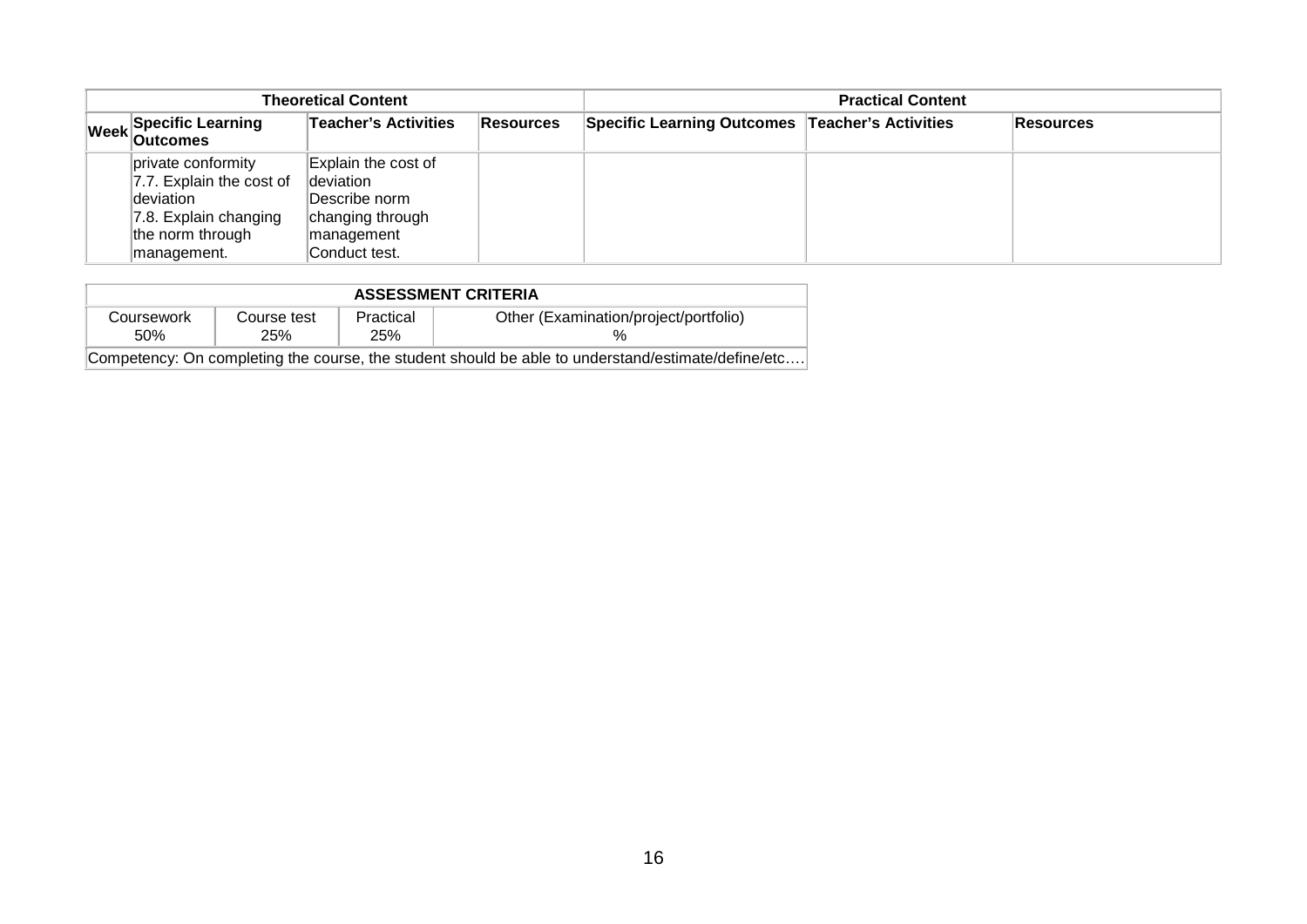# **Course: Quantitative Techniques**

<span id="page-18-0"></span>

| <b>PROGRAMME: HND BUSINESS ADMIN AND MANAGEMENT</b>                                                                                                                                                                                                                                                                                                                                                                                                                                                                    |                |                                   |                                          |
|------------------------------------------------------------------------------------------------------------------------------------------------------------------------------------------------------------------------------------------------------------------------------------------------------------------------------------------------------------------------------------------------------------------------------------------------------------------------------------------------------------------------|----------------|-----------------------------------|------------------------------------------|
| <b>Course: QUANTITATIVE TECHNIQUES</b>                                                                                                                                                                                                                                                                                                                                                                                                                                                                                 | Code: BAM 313  | <b>Credit Hours:</b>              | hours 3                                  |
| Semester: 1                                                                                                                                                                                                                                                                                                                                                                                                                                                                                                            | Pre-requisite: | Theoretical:<br><b>Practical:</b> | 2 hours/week - 67%<br>1 hours/week - 33% |
| Course main Aim/Goal                                                                                                                                                                                                                                                                                                                                                                                                                                                                                                   |                |                                   |                                          |
| This course is intended to provide the student with the theoretical knowledge in the use of mathematical tools in solving management problems.<br><b>General Objectives:</b><br>1. Understand the development and role of Quantitative Techniques (QT) in Business<br>2. Understand Matrix Algebra<br>3. Know Linear Programming Model<br>4. Understand Quality Control<br>5. Understand Network Analysis<br>6. Know Query Models<br>7. Understand time series Analysis<br>8. Understand Capital Investment Appraisal. |                |                                   |                                          |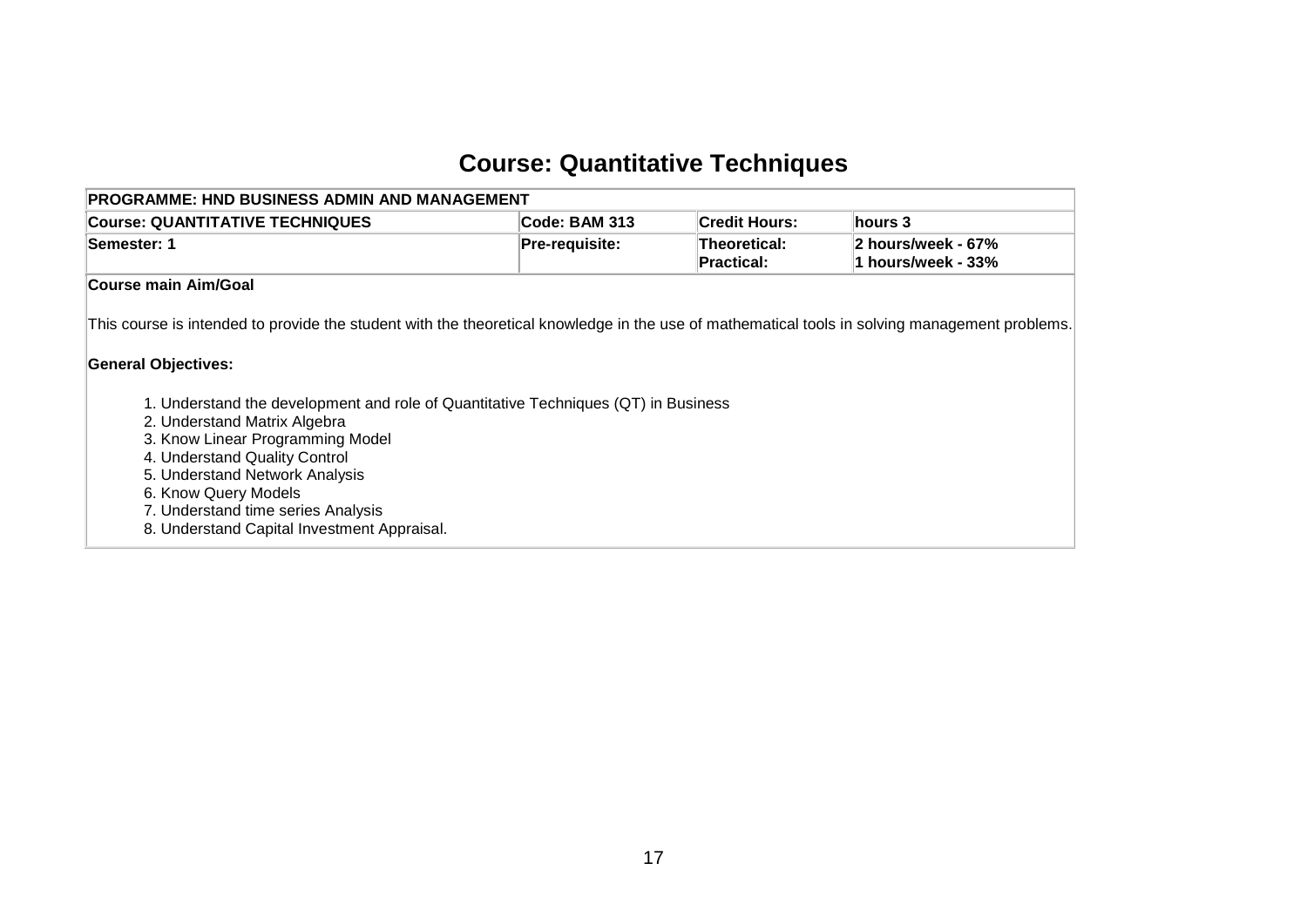| <b>Theoretical Content</b>                                                                                                                                                                                                                                                                                                                                       |                                                                                                                                                                                                                                                                                                              |                                                 | <b>Practical Content</b>                                                                                                                                                                                             |                                                                                                                           |                                      |  |
|------------------------------------------------------------------------------------------------------------------------------------------------------------------------------------------------------------------------------------------------------------------------------------------------------------------------------------------------------------------|--------------------------------------------------------------------------------------------------------------------------------------------------------------------------------------------------------------------------------------------------------------------------------------------------------------|-------------------------------------------------|----------------------------------------------------------------------------------------------------------------------------------------------------------------------------------------------------------------------|---------------------------------------------------------------------------------------------------------------------------|--------------------------------------|--|
| <b>Week Specific Learning Outcomes</b>                                                                                                                                                                                                                                                                                                                           | <b>Teacher's Activities</b>                                                                                                                                                                                                                                                                                  |                                                 | <b>Resources Specific Learning</b><br><b>Outcomes</b>                                                                                                                                                                | <b>Teacher's Activities</b>                                                                                               | <b>Resources</b>                     |  |
| General Objective 1: Understand the development and role of Q.T. in business                                                                                                                                                                                                                                                                                     |                                                                                                                                                                                                                                                                                                              |                                                 |                                                                                                                                                                                                                      |                                                                                                                           |                                      |  |
| 1.1 Define Q.T<br>1.2 Explain the nature of Q.T. in<br>business.<br>1.3 Trace the development of<br>Q.T. in Management thought<br>1.4 Explain how Q.T. can aid<br>decision making in business                                                                                                                                                                    | i. Explain Q.T. and its nature.<br>ii. Trace the historical<br>development of Q.T.<br>iii. Explain the role of Q.T. in<br>business<br>decision making                                                                                                                                                        | <b>Text books</b><br>- Journals                 | Explain Q.T. and its<br>nature.<br>Trace the historical<br>development of Q.T.<br>Explain the role of Q.T. in<br>business<br>decision making                                                                         | Guide students to carry out<br>internet research to examine<br>websites on the development of<br>quantitative techniques, | Internet and<br>Relevant<br>Websites |  |
| <b>General Objective 2: Understand Matrix Algebra</b>                                                                                                                                                                                                                                                                                                            |                                                                                                                                                                                                                                                                                                              |                                                 |                                                                                                                                                                                                                      |                                                                                                                           |                                      |  |
| 2.1 Define Vectors.<br>2.2 Define Matrices.<br>2.3 Explain different types of<br>Matrices.<br>2.4 Carry out operations on<br>Matrices.<br>2.5 Define Matrix determinants.<br>2.6 Calculate matrix<br>determinants: repetition,<br>argumentation e.t.c.<br>2.7 Explain Crammer's rule<br>2.8 Solve problems using<br>Crammer's rule involving 2 & 3<br>variables. | i. Explain Vectors and Matrices.<br>ii. Solve problems involving<br>addition,<br>subtraction, multiplication and<br>inverse.<br>iii. Calculate Matrix<br>determinants.<br>iv. Solve systems equations.<br>v. Conduct Test.                                                                                   | Text books<br>Journals                          | Solve matrix problems<br>involving addition,<br>multiply, Subtraction etc.<br>Solve problems using<br>grammars rule.                                                                                                 | Guide students to solve problems<br>Questions and problems on<br>vectors and matrices.                                    | Internet and<br>Relevant<br>Websites |  |
| General Objective 3: Know Linear Programming.(LP)                                                                                                                                                                                                                                                                                                                |                                                                                                                                                                                                                                                                                                              |                                                 |                                                                                                                                                                                                                      |                                                                                                                           |                                      |  |
| 3.1 Define Linear Programming.<br>$ $ (LP)<br>3.2 Explain the nature of LP<br>problems.<br>3.3 Explain graphic functions.<br>3.4 Solve LP problems using<br>graphic method.<br>3.5 Explain the limitations of<br>graphic method.<br>3.6 Explain Simplex Tableau.<br>3.7 Solve LP problems (involving<br>2 or more variables) using                               | i. Explain LP, its nature and<br>limitations.<br>ii. Solve LP problems using<br>graphical method.<br>iii. Solve LP problems using<br>simplex method.<br>iv. Solve transportation problem<br>involving equal and unequal<br>supply (SS)and demand (DD).<br>v. Solve assignment problems.<br>vi. Conduct Test. | - Text<br>books<br>- Journals<br>Graph<br>paper | Solve Linear<br>Programming problem<br>using graphic method.<br>Solve LP problem using<br>simplex method (2 or<br>more variables).<br>Solve transportation<br>problems using North-<br>West corner, VAM and<br>MODI. | Guide students to solve problems<br>in Linear programming.<br>Problems and questions on linear<br>programming.            | Internet and<br>Relevant<br>Websites |  |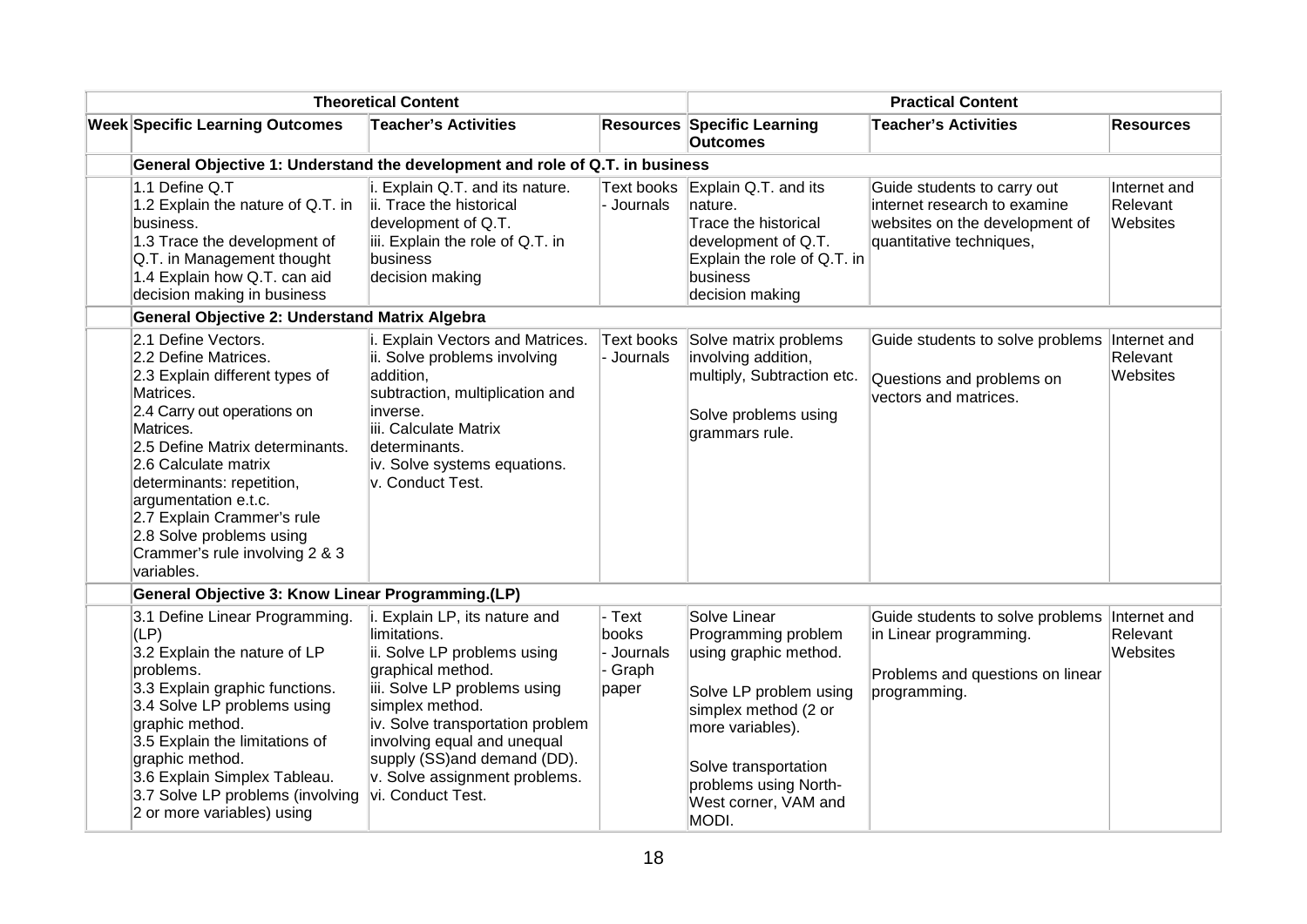| <b>Theoretical Content</b> |                                                                                                                                                                                                                                                                                     |                                                                                                                                                       | <b>Practical Content</b> |                                                                                           |                                                                                                 |                                      |
|----------------------------|-------------------------------------------------------------------------------------------------------------------------------------------------------------------------------------------------------------------------------------------------------------------------------------|-------------------------------------------------------------------------------------------------------------------------------------------------------|--------------------------|-------------------------------------------------------------------------------------------|-------------------------------------------------------------------------------------------------|--------------------------------------|
|                            | <b>Week Specific Learning Outcomes</b>                                                                                                                                                                                                                                              | <b>Teacher's Activities</b>                                                                                                                           |                          | <b>Resources Specific Learning</b><br><b>Outcomes</b>                                     | <b>Teacher's Activities</b>                                                                     | <b>Resources</b>                     |
|                            | simplex method.<br>3.8 Describe Transportation<br>problems.<br>3.9 Solve Transportation<br>problems using North West<br>corner rule or stepping-stone,<br>VAM and MODI methods.<br>3.10 Explain Assignment<br>problems.<br>3.11 Solve Assignment Problems<br>using hungarian method |                                                                                                                                                       |                          |                                                                                           |                                                                                                 |                                      |
|                            | General Objective 4: Understand quality control                                                                                                                                                                                                                                     |                                                                                                                                                       |                          |                                                                                           |                                                                                                 |                                      |
|                            | 4.1 Define quality control<br>4.2 Design quality control chart.<br>4.3 Systematize quality control<br>processes.<br>4.4 Solve problems involving<br>quality control.                                                                                                                | i. Explain quality control.<br>ii. Design quality control chart<br>iii. Explain quality control<br>processes.<br>iv. Solve problems involving<br>Q.C. | - Journals               | Text books Solve problems involving<br>quality control.                                   | Guide students to solve graph,<br>control problems.                                             | Internet and<br>Relevant<br>Websites |
|                            | <b>General Objective 5: Understand Network Analysis</b>                                                                                                                                                                                                                             |                                                                                                                                                       |                          |                                                                                           |                                                                                                 |                                      |
|                            | 5.1 Define Network Analysis.<br>5.2 Explain CPM & PERT.<br>5.3 Draw CPM & PERT networks. diagrams.<br>5.4 Determine critical path.<br>5.5 Determine earliest and latest<br>project/activity times.                                                                                  | i. Explain Network analysis.<br>ii. Draw CPM and PERT<br>iii. Calculate critical path. Give<br>assignment.                                            | Text books               | Draw CPM and PERT<br>diagrams.<br>Calculate the critical path<br>for a business scenerio. | Guide students to solve network<br>problems.                                                    | Internet and<br>Relevant<br>Websites |
|                            | <b>General Objective 6: Know queuing models</b>                                                                                                                                                                                                                                     |                                                                                                                                                       |                          |                                                                                           |                                                                                                 |                                      |
|                            | 6.1 Define queuing models.<br>6.2 Explain queuing process.<br>6.3 Solve problems involving<br>queuing models.                                                                                                                                                                       | i. Explain queues and how they<br>develop.<br>ii. Draw different queuing<br>processes.<br>iii. Solve problems using<br>queuing models                 |                          | involving queing models.                                                                  | Text books Solve business problems Guide students to solve problems<br>involving queing models. | Internet and<br>Relevant<br>Websites |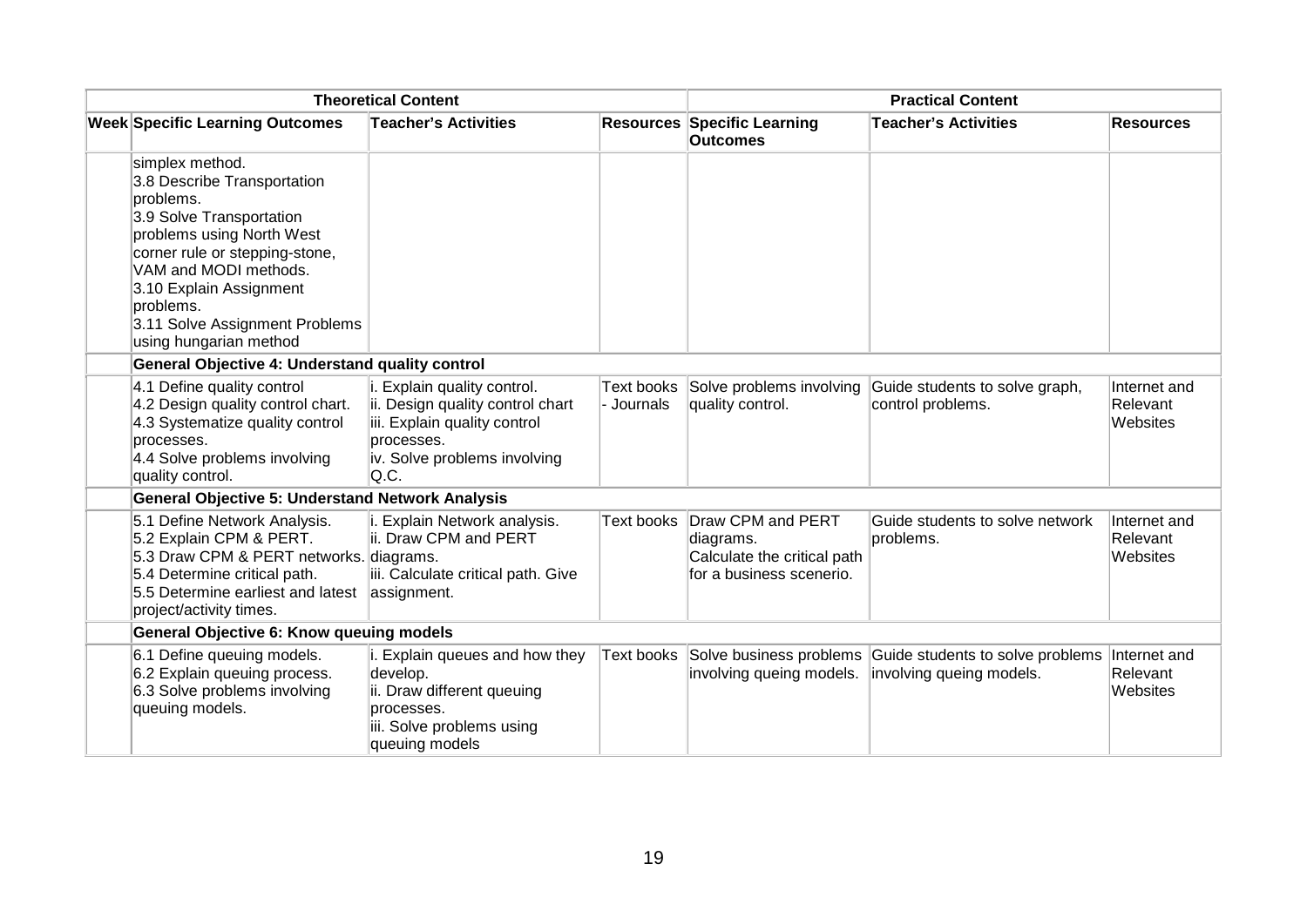| <b>Theoretical Content</b>                                                                                                                                                                                                                                                               |                                                                                                                                                                                                                                                     |            | <b>Practical Content</b>                                                                                         |                                                                                                                    |                                      |
|------------------------------------------------------------------------------------------------------------------------------------------------------------------------------------------------------------------------------------------------------------------------------------------|-----------------------------------------------------------------------------------------------------------------------------------------------------------------------------------------------------------------------------------------------------|------------|------------------------------------------------------------------------------------------------------------------|--------------------------------------------------------------------------------------------------------------------|--------------------------------------|
| <b>Week Specific Learning Outcomes</b>                                                                                                                                                                                                                                                   | <b>Teacher's Activities</b>                                                                                                                                                                                                                         |            | <b>Resources Specific Learning</b><br><b>Outcomes</b>                                                            | <b>Teacher's Activities</b>                                                                                        | <b>Resources</b>                     |
| General Objective 7: Understand time series analysis.                                                                                                                                                                                                                                    |                                                                                                                                                                                                                                                     |            |                                                                                                                  |                                                                                                                    |                                      |
| 7.1 Define time series problems.<br>7.2 Explain time series variation.   ii. Solve problems using time<br>7.3 Solve problems involving time series models<br>series data.<br>7.4 Forecast values using time<br>series.                                                                   | i. Explain time series.                                                                                                                                                                                                                             | Text books | Solve problems involving<br>ltime series data.                                                                   | Guide students to solve time<br>series problems.                                                                   | Internet and<br>Relevant<br>Websites |
| <b>General Objective 8: Capital Investment Appraisal</b>                                                                                                                                                                                                                                 |                                                                                                                                                                                                                                                     |            |                                                                                                                  |                                                                                                                    |                                      |
| Define capital investment.<br>8.2 Explain the nature of capital<br>linvestment.<br>8.3 Explain cash flow.<br>8.4 Compute discounted cash<br>flow.<br>8.5 Define present value.<br>8.6 Define future value.<br>8.7 Define annuities.<br>Define profitability and sensitivity<br>analysis. | i. Explain the nature of capital<br>linvestment.<br>Explain cash flows and their<br>computations in capital<br>linvestment.<br>iii. Solve problems using<br>discounted cash flow methods.<br>Solve annuity problems - sinking<br>fund amortization. | Text books | Solve problem using<br>discountd cash flow<br>lmethods.<br>Sinking fund<br>Amortization<br>Sensitivity analysis. | Guide students solve problem of<br>capital investment appraisal.<br>Conduct sensitivity analysis.<br>Conduct Test. | Internet and<br>Relevant<br>Websites |

| <b>ASSESSMENT CRITERIA</b> |                           |                  |                                                                                                    |  |  |  |  |  |
|----------------------------|---------------------------|------------------|----------------------------------------------------------------------------------------------------|--|--|--|--|--|
| Coursework<br>.50%         | Course test<br><b>25%</b> | Practical<br>25% | Other (Examination/project/portfolio)                                                              |  |  |  |  |  |
|                            |                           |                  | Competency: On completing the course, the student should be able to understand/estimate/define/etc |  |  |  |  |  |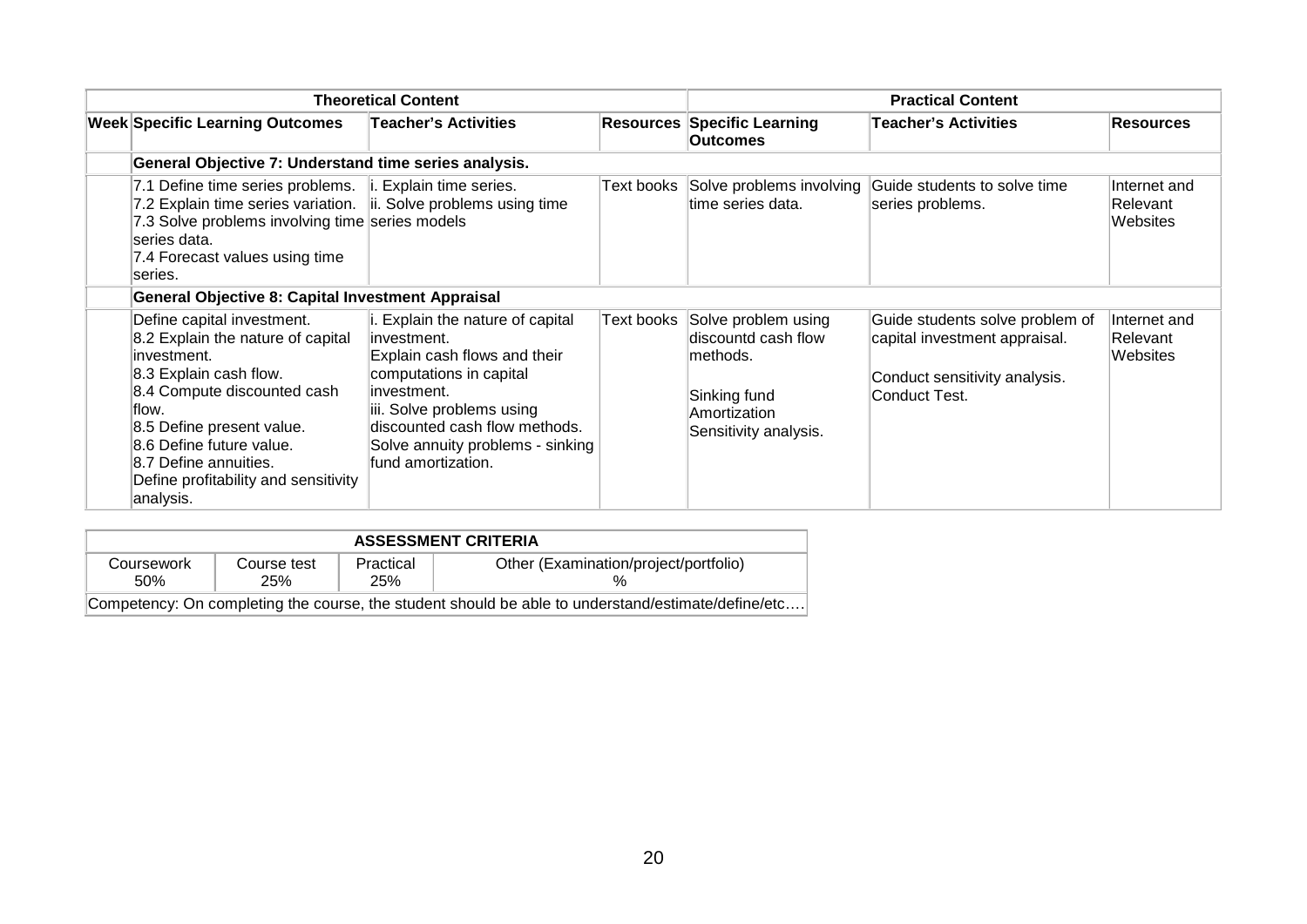### **Course: Public Finance**

<span id="page-22-0"></span>

| <b>PROGRAMME: HIGHER NATIONAL DIPLOMA IN ACCOUNTANCY</b>                                                                     |                                                                                                                                                                                                                                                        |                                   |                                           |  |  |  |  |  |  |  |
|------------------------------------------------------------------------------------------------------------------------------|--------------------------------------------------------------------------------------------------------------------------------------------------------------------------------------------------------------------------------------------------------|-----------------------------------|-------------------------------------------|--|--|--|--|--|--|--|
| <b>Course: PUBLIC FINANCE</b>                                                                                                | Code: ACC 316                                                                                                                                                                                                                                          | <b>Credit Hours:</b>              | 45 hours                                  |  |  |  |  |  |  |  |
| Semester: 1                                                                                                                  | Pre-requisite:                                                                                                                                                                                                                                         | Theoretical:<br><b>Practical:</b> | 1 hours/week - 33 %<br>2 hours/week - 67% |  |  |  |  |  |  |  |
|                                                                                                                              | Goal: To expose the student to the fundamentals of public finance and the working machinery of Nigerian Economic System so as to be able to analyse the Nigerian<br>Monetary and fiscal policy in terms of revenue generation and resource allocation. |                                   |                                           |  |  |  |  |  |  |  |
| <b>GENERAL OBJECTIVES:</b>                                                                                                   |                                                                                                                                                                                                                                                        |                                   |                                           |  |  |  |  |  |  |  |
| On completion of this course the student should be able to:                                                                  |                                                                                                                                                                                                                                                        |                                   |                                           |  |  |  |  |  |  |  |
| 1.0 Understand the fundamental of public finance.                                                                            |                                                                                                                                                                                                                                                        |                                   |                                           |  |  |  |  |  |  |  |
| 2.0 Know the mechanics of monetary and fiscal policies and interest rates.                                                   |                                                                                                                                                                                                                                                        |                                   |                                           |  |  |  |  |  |  |  |
| 3.0 Know Federal Government Sources of revenue.<br>4.0 Understand the major Federal, State and Local Government expenditure. |                                                                                                                                                                                                                                                        |                                   |                                           |  |  |  |  |  |  |  |
| 5.0 Understand Government budgeting system.                                                                                  |                                                                                                                                                                                                                                                        |                                   |                                           |  |  |  |  |  |  |  |
| 6.0 Understand National/personal income, expenditure and deductions.                                                         |                                                                                                                                                                                                                                                        |                                   |                                           |  |  |  |  |  |  |  |
| 7.0 Understand Nigerian tax structure.                                                                                       |                                                                                                                                                                                                                                                        |                                   |                                           |  |  |  |  |  |  |  |
| 8.0 Appreciate National and State development plans in Nigeria.                                                              |                                                                                                                                                                                                                                                        |                                   |                                           |  |  |  |  |  |  |  |
| 9.0 Understand Debt management strategies.                                                                                   |                                                                                                                                                                                                                                                        |                                   |                                           |  |  |  |  |  |  |  |
|                                                                                                                              |                                                                                                                                                                                                                                                        |                                   |                                           |  |  |  |  |  |  |  |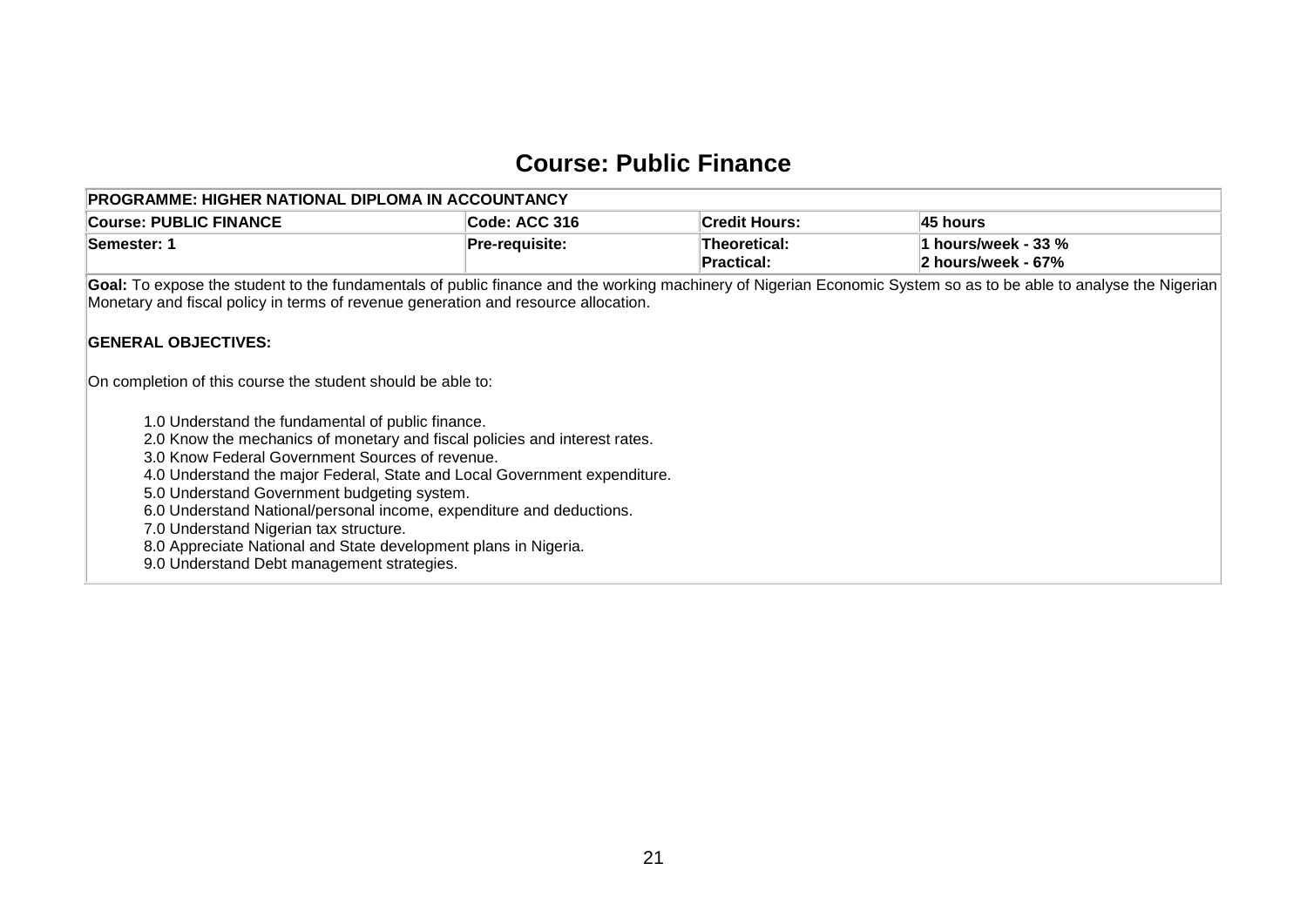|       |                                                                                                                                                                                                                                                                                                                 | <b>Theoretical Content</b>                                                                                                                                                                                                                                                                                                                     |                       |                                                                                  | <b>Practical Content</b>                                                                                                                     |                                                      |
|-------|-----------------------------------------------------------------------------------------------------------------------------------------------------------------------------------------------------------------------------------------------------------------------------------------------------------------|------------------------------------------------------------------------------------------------------------------------------------------------------------------------------------------------------------------------------------------------------------------------------------------------------------------------------------------------|-----------------------|----------------------------------------------------------------------------------|----------------------------------------------------------------------------------------------------------------------------------------------|------------------------------------------------------|
| Week  | <b>Specific Learning</b><br><b>Outcomes</b>                                                                                                                                                                                                                                                                     | <b>Teacher's Activities</b>                                                                                                                                                                                                                                                                                                                    | <b>Resources</b>      | <b>Specific Learning</b><br><b>Outcomes</b>                                      | <b>Teacher's Activities</b>                                                                                                                  | <b>Resources</b>                                     |
|       |                                                                                                                                                                                                                                                                                                                 | General Objective 1: Understand the fundamental of public finance.                                                                                                                                                                                                                                                                             |                       |                                                                                  |                                                                                                                                              |                                                      |
| $1-2$ | 1.1 Define Public Finance.<br>1.2 Explain revenue and<br>expenditure patterns.<br>1.3 Explain Fiscal policies<br>and programmes.                                                                                                                                                                                | Explain in single terms the<br>meaning of public finance.<br>Explain historical evolution of<br>Public Finance.<br>Distinguish revenue and<br>expenditure pattern of the three<br>tiers of government.<br>Explain various government<br>fiscal policy programmes<br>(monetary/economic and tax<br>policies).                                   | Overhead<br>projector | Understanding of the nature<br>and specific issues relating to<br>public finance | Students to research the range<br>and extent of public enterprises<br>within Nigeria and their funding<br>requirements<br>Group presentation | Internet<br>Flipchart                                |
|       |                                                                                                                                                                                                                                                                                                                 | General Objective 2: Know the mechanics of monetary and fiscal policies and interest rates.                                                                                                                                                                                                                                                    |                       |                                                                                  |                                                                                                                                              |                                                      |
| $3-4$ | 2.1 Define monetary and<br>fiscal policies and the<br>different objectives.<br>2.2 Explain the effects of<br>on the economy.<br>2.3 Identify the role of<br>interest rates as an<br>economic recovery<br>measure.<br>2.4 Explain the effect of<br>interest rates and other<br>measures on economic<br>policies. | Explain the difference between Overhead<br>fiscal policy and monetary policy projector<br>and the objectives aimed to<br>achieve.<br>monetary and fiscal policies - Describe the effect of monetary<br>and fiscal policies on the<br>economy with examples.<br>Explain the role of interest<br>rates on the economic recovery<br>and policies. |                       | of monetary and fiscal<br>policies and their relationship<br>to interest rates   | Understand the basic working Group research based around<br>case study.<br>Presentation of findings to class                                 | Internet<br>Flipchart                                |
|       |                                                                                                                                                                                                                                                                                                                 | General Objective 3: Know Federal Government Sources of revenue.                                                                                                                                                                                                                                                                               |                       |                                                                                  |                                                                                                                                              |                                                      |
|       | 3.1 Explain receipts and<br>expenditure.<br>3.2 State the various<br>sources of funds to the<br>Federal Government.<br>3.3 Identify the major<br>sources of States and<br><b>Local Government</b>                                                                                                               | Differentiate between various<br>receipts and expenditure.<br>Explain various sources of<br>funds/revenue for the Federal,<br>State and Local<br>Government.<br>Explain surplus and deficit in<br>relation to government receipts                                                                                                              | Overhead<br>projector | Understand and explain the<br>various sources of federal<br>revenue              | Students to complete an<br>individual assignment detailing<br>the major components of<br>government income and<br>expenditure                | Internet<br>Word<br>processor<br>Assignment<br>brief |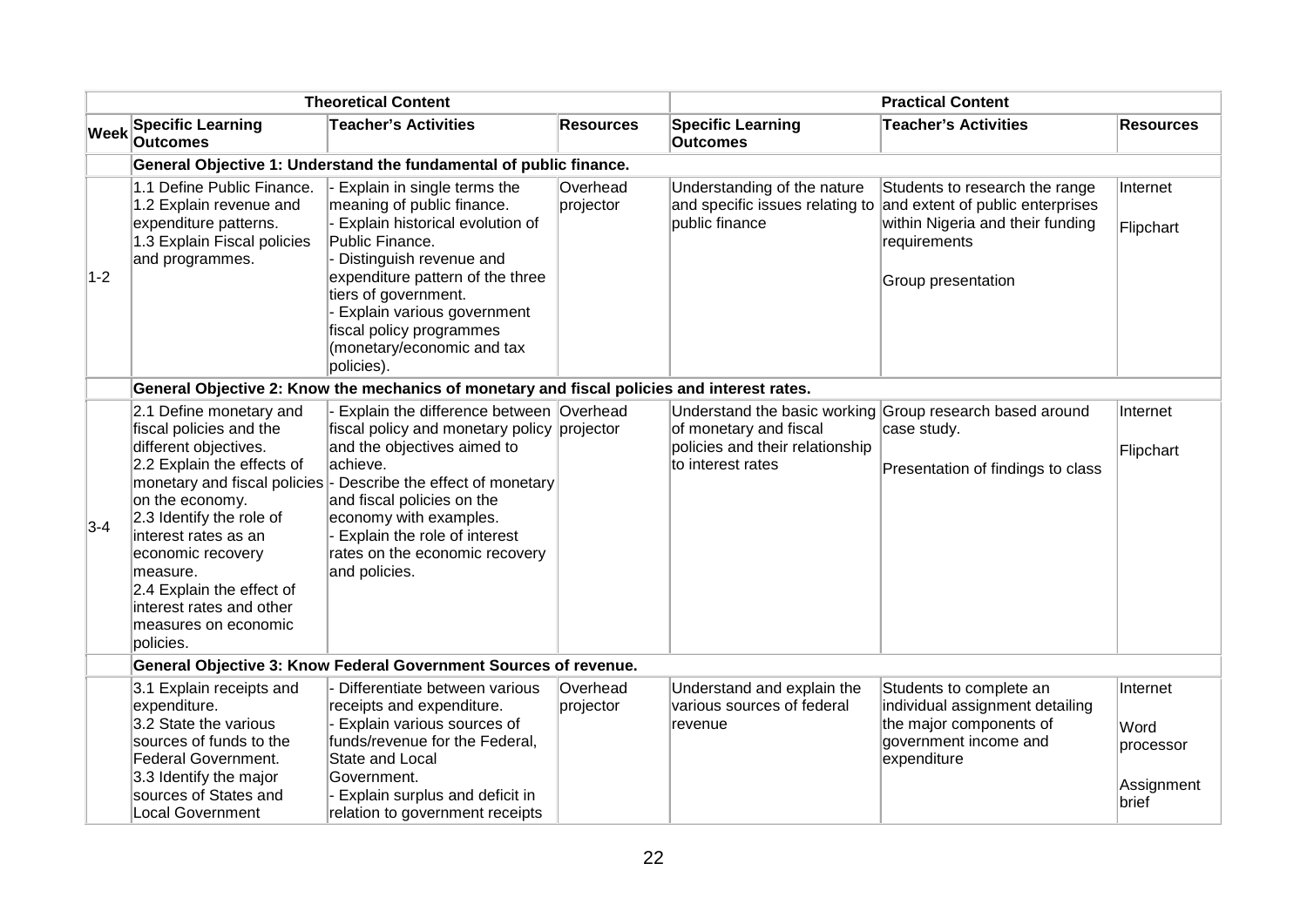| <b>Theoretical Content</b> |                                                                                                                                                                                                                                                                             |                                                                                                                                                                                                                                                                                                   | <b>Practical Content</b>              |                                                                                                            |                                                                                                                                                                           |                                                      |
|----------------------------|-----------------------------------------------------------------------------------------------------------------------------------------------------------------------------------------------------------------------------------------------------------------------------|---------------------------------------------------------------------------------------------------------------------------------------------------------------------------------------------------------------------------------------------------------------------------------------------------|---------------------------------------|------------------------------------------------------------------------------------------------------------|---------------------------------------------------------------------------------------------------------------------------------------------------------------------------|------------------------------------------------------|
| <b>Week</b>                | <b>Specific Learning</b><br><b>Outcomes</b>                                                                                                                                                                                                                                 | <b>Teacher's Activities</b>                                                                                                                                                                                                                                                                       | <b>Resources</b>                      | <b>Specific Learning</b><br><b>Outcomes</b>                                                                | <b>Teacher's Activities</b>                                                                                                                                               | <b>Resources</b>                                     |
|                            | Revenue.<br>3.4 Explain the terms<br>surplus and deficit as they<br>relate to government<br>receipts and expenditure.                                                                                                                                                       | and expenditure.                                                                                                                                                                                                                                                                                  |                                       |                                                                                                            |                                                                                                                                                                           |                                                      |
|                            |                                                                                                                                                                                                                                                                             | General Objective 4: Understand the major Federal, State and Local Government expenditure.                                                                                                                                                                                                        |                                       |                                                                                                            |                                                                                                                                                                           |                                                      |
| $5-6$                      | 4.1 Define the three tiers of<br>Government.<br>4.2 Identify the nature and<br>purpose of Government<br>expenditure programmes.<br>4.3 Explain the importance<br>of these programmes.<br>4.4 State the economic<br>effects of these<br>programmes on Nigerians.             | - Describe with emphasis the<br>purpose of government<br>expenditure programmes, and<br>their importance.<br>Explain the economic effect of<br>government expenditure<br>programmes.                                                                                                              | Overhead<br>projector<br>Case studies | Understand and explain the<br>various components of<br>federal, state and local<br>government expenditure. | Students to complete an<br>individual assignment detailing<br>the major components of<br>government income and<br>expenditure                                             | Internet<br>Word<br>processor<br>Assignment<br>brief |
|                            |                                                                                                                                                                                                                                                                             | General Objective 5: Understand Government budgeting system.                                                                                                                                                                                                                                      |                                       |                                                                                                            |                                                                                                                                                                           |                                                      |
| 7                          | 5.1 Define budgets, and<br>budgeting systems.<br>5.2 State types of budgets.<br>5.3 Explain budgeting<br>control process.<br>5.4 Explain the impact of<br>government budgeting,<br>taxing and spending on the<br>economy.<br>5.5 State Government<br>budgeting limitations. | Explain the differences<br>between budget, and budgeting.<br>Demonstrate comparative<br>analysis of current and previous<br>budget, actual and budgeting.<br>Describe government<br>limitations in budgeting and<br>spending.<br>Causes of non -implementation<br>of budget should be identified. | Overhead<br>projector                 | Ability to demonstrate a full<br>understanding of the<br>government budgeting<br>system                    | Students to analyse in groups the Budget books<br>latest national budget and to note<br>any year on year changes in<br>spending priorities.<br>Group feedback to class    | Internet<br>Flipchart                                |
|                            |                                                                                                                                                                                                                                                                             | General Objective 6: Understand National/personal income, expenditure and deductions.                                                                                                                                                                                                             |                                       |                                                                                                            |                                                                                                                                                                           |                                                      |
| $8-9$                      | 6.1 Define national Income<br>and Personal-Income.<br>6.2 Explain what<br>constitutes a personal<br>income and deductions.<br>6.3 Distinguish between<br>national and personal                                                                                              | Describe the difference<br>between national and personal<br>income.<br>- Personal allowances and<br>reliefs should be explained.<br>Compute National Income.                                                                                                                                      | Overhead<br>projector                 | Ability to explain the nature<br>and differences between<br>personal deductions and<br>national income     | Students to work in groups to<br>produce a word processed report processor<br>defining and explaining the<br>nature of personal versus<br>national income and expenditure | Word<br>Internet<br>National                         |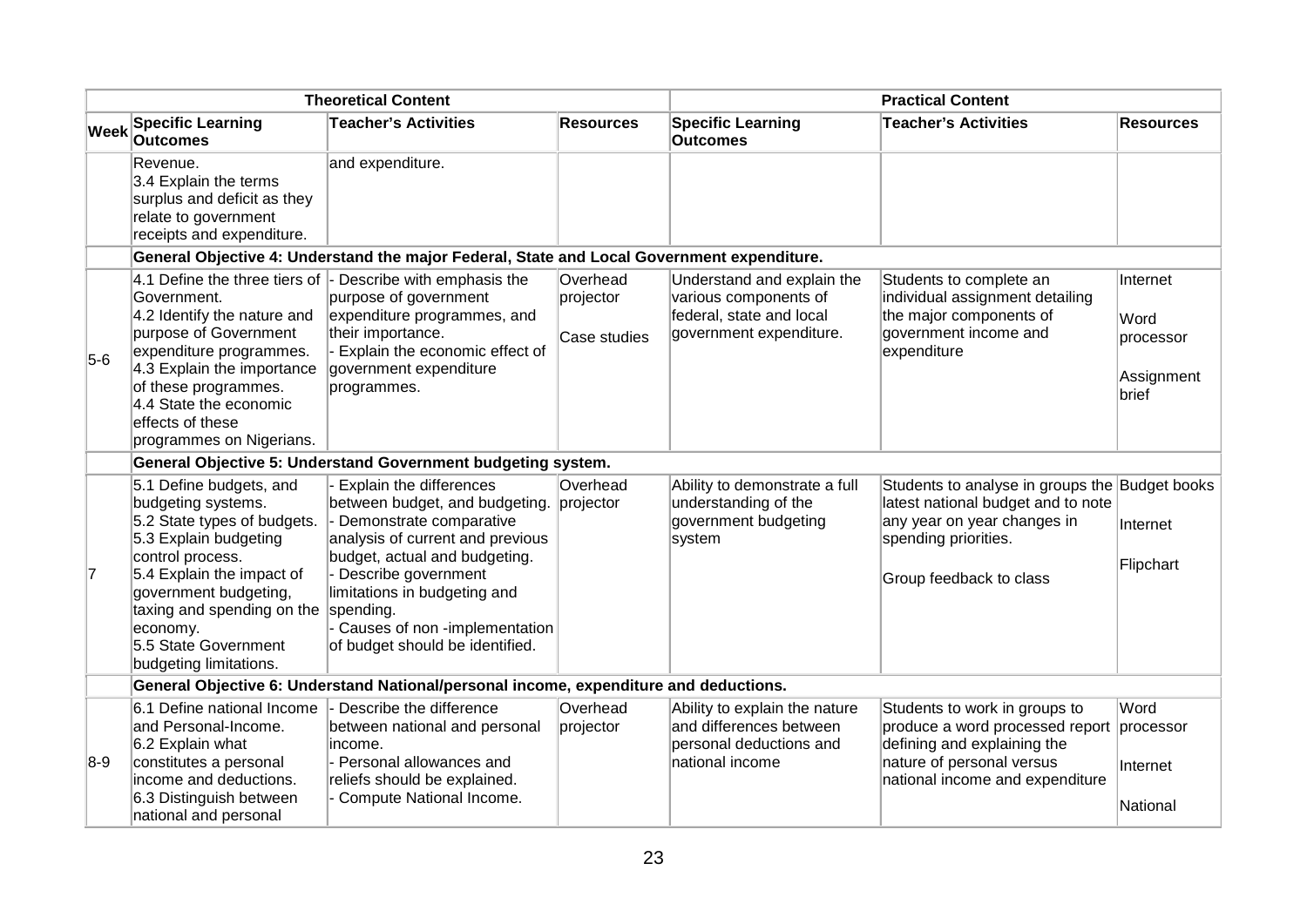| <b>Theoretical Content</b> |                                                                                                                                                                                                                                                                                                                                                                         |                                                                                                                                                                                                               | <b>Practical Content</b>                                    |                                                                                                                             |                                                                                                                  |                               |
|----------------------------|-------------------------------------------------------------------------------------------------------------------------------------------------------------------------------------------------------------------------------------------------------------------------------------------------------------------------------------------------------------------------|---------------------------------------------------------------------------------------------------------------------------------------------------------------------------------------------------------------|-------------------------------------------------------------|-----------------------------------------------------------------------------------------------------------------------------|------------------------------------------------------------------------------------------------------------------|-------------------------------|
| <b>Week</b>                | <b>Specific Learning</b><br><b>Outcomes</b>                                                                                                                                                                                                                                                                                                                             | <b>Teacher's Activities</b>                                                                                                                                                                                   | <b>Resources</b>                                            | <b>Specific Learning</b><br><b>Outcomes</b>                                                                                 | <b>Teacher's Activities</b>                                                                                      | <b>Resources</b>              |
|                            | lincomes.<br>6.4 State the effects of<br>deductions on personal<br>incomes.                                                                                                                                                                                                                                                                                             |                                                                                                                                                                                                               |                                                             |                                                                                                                             |                                                                                                                  | Budget                        |
|                            |                                                                                                                                                                                                                                                                                                                                                                         | General Objective 7: Understand Nigerian tax structure.                                                                                                                                                       |                                                             |                                                                                                                             |                                                                                                                  |                               |
| $10 - 11$                  | 7.1 Define taxes and rates.<br>7.2 Describe the Nigerian<br>tax environment.<br>7.3 Compare the Nigerian<br>Tax systems with those of<br>other countries.<br>7.4 Explain the Nigerian tax<br>system and structure.<br>7.5 State the economic<br>effects of Nigerian tax<br>systems on the economy.<br>7.6 Identify some<br>defects/flaws in the<br>Nigerian tax system. | Explain the terminology tax<br>and/tax-rate.<br>Describe the Nigerian tax<br>system and its affect on the<br>economy.                                                                                         | Overhead<br>projector                                       | Students are able to explain<br>and understand the Nigerian<br>system of taxation                                           | Students to produce a short<br>report comparing and Nigerian<br>tax system with that of another<br>major country | Word<br>processor<br>Internet |
|                            |                                                                                                                                                                                                                                                                                                                                                                         | General Objective 8: Appreciate National and State development plans in Nigeria.                                                                                                                              |                                                             |                                                                                                                             |                                                                                                                  |                               |
|                            | 8.1 Define development<br>plans.<br>8.2 Enumerate some<br>national and state<br>development plans.<br>12-13 Nigerian development<br>lplans.<br>8.4 Evaluate the<br>harmonization of the<br>development programmes<br>and budget by the Federal<br>Government.                                                                                                           | Define development plans.<br>Analyze previous<br>Governments' development<br>plans.<br>Assess various development<br>8.3 Identify some defects in programmes and budgets of the<br><b>Federal Government.</b> | Overhead<br>projector<br>Samples of<br>development<br>plans | Ability to explain and<br>understand the need for<br>development plans and the<br>issues around effective<br>implementation | Class discussion using research<br>material from the internet and<br>newspapers etc.                             | Internet<br>Newspapers        |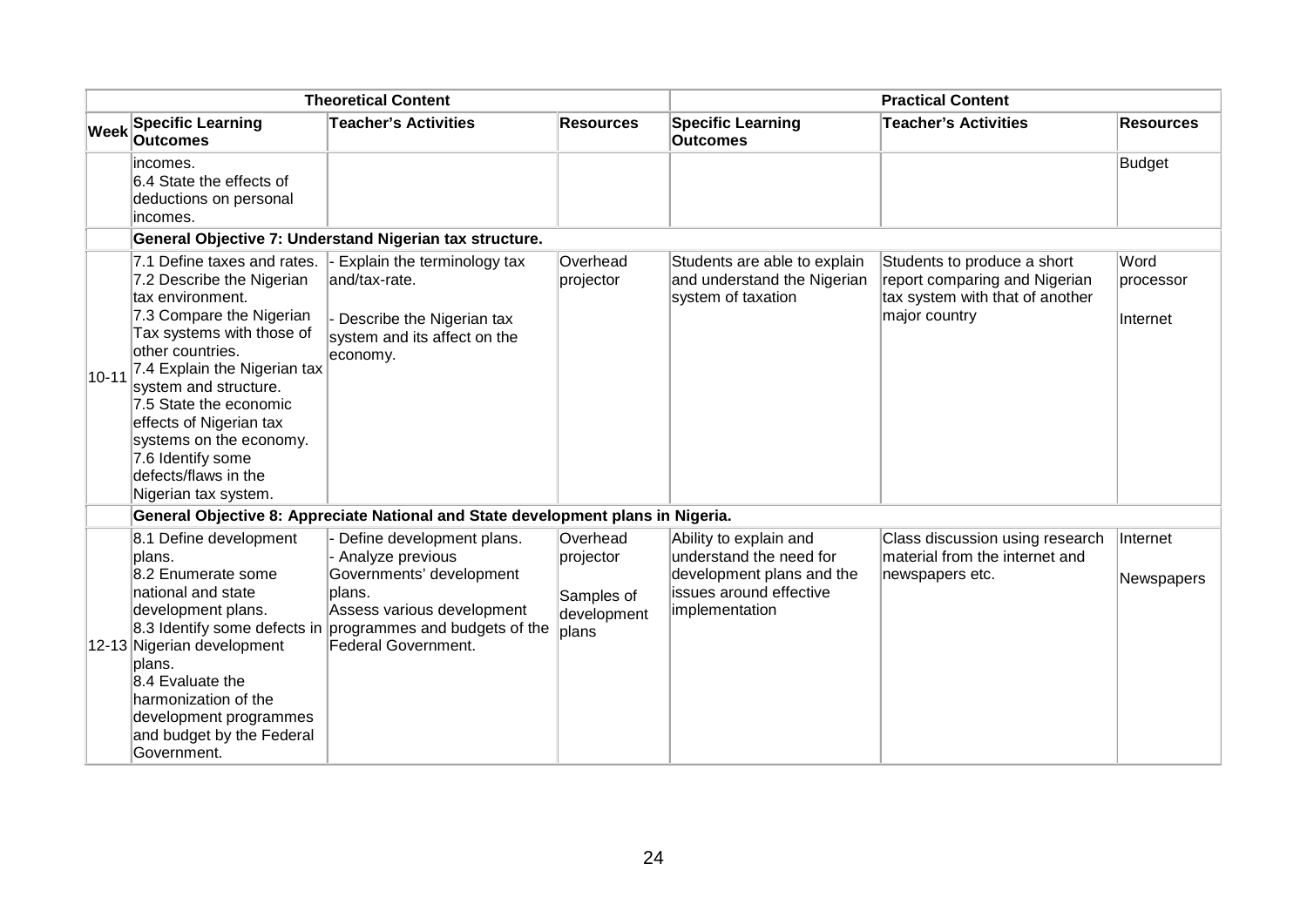| <b>Theoretical Content</b> |                                                                                                                                                                                                                                                                                                                                                                                                                                                                                                                                              |                                                                                                                                                                                                                                                                                                                                                                                                                                                                                                                                                      |                       | <b>Practical Content</b>                                                                                                  |                                                                                                                                   |                                                                      |  |
|----------------------------|----------------------------------------------------------------------------------------------------------------------------------------------------------------------------------------------------------------------------------------------------------------------------------------------------------------------------------------------------------------------------------------------------------------------------------------------------------------------------------------------------------------------------------------------|------------------------------------------------------------------------------------------------------------------------------------------------------------------------------------------------------------------------------------------------------------------------------------------------------------------------------------------------------------------------------------------------------------------------------------------------------------------------------------------------------------------------------------------------------|-----------------------|---------------------------------------------------------------------------------------------------------------------------|-----------------------------------------------------------------------------------------------------------------------------------|----------------------------------------------------------------------|--|
| <b>Week</b>                | <b>Specific Learning</b><br><b>Outcomes</b>                                                                                                                                                                                                                                                                                                                                                                                                                                                                                                  | <b>Teacher's Activities</b>                                                                                                                                                                                                                                                                                                                                                                                                                                                                                                                          | <b>Resources</b>      | <b>Specific Learning</b><br><b>Outcomes</b>                                                                               | <b>Teacher's Activities</b>                                                                                                       | <b>Resources</b>                                                     |  |
|                            |                                                                                                                                                                                                                                                                                                                                                                                                                                                                                                                                              | General Objective 9: Understand Debt management strategies.                                                                                                                                                                                                                                                                                                                                                                                                                                                                                          |                       |                                                                                                                           |                                                                                                                                   |                                                                      |  |
| $14 - 15$                  | 9.1 Define debts and debt<br>management.<br>9.2 Define public debt.<br>9.3 Explain the types and<br>classification of debts<br>(domestic and international<br>debts).<br>9.4 Describe the growth of<br>public debt in Nigeria and<br>some other African<br>Countries.<br>9.5 Explain strategies for<br>debt management.<br>9.6 Explain the effect of<br>bad debt management on<br>the Nigerian economy.<br>9.7 Explain measures for<br>minimizing or reducing the<br>national debt.<br>9.8 Evaluate the<br>management of debt in<br>Nigeria. | Explain the meaning, types<br>and classification of public debt.<br>Distinguish between domestic<br>and international debt and how<br>they are sourced and serviced.<br>- Explain the implication of the<br>growth of public debt on the<br>economy in both short and long<br>run.<br>Explain in detail the trend of<br>Nigeria's debt financing and its<br>impact on the economy.<br>- Analyze current issues on<br>public debt sources and<br>management. (Nigerian &<br>Newshoring Countries).<br>Explain the role of creditors'<br>organization. | Overhead<br>projector | A full appreciation of the<br>nature of debt finance, its<br>sources and apllication within<br>the Nigerian public sector | Students to complete an<br>investigation into the sources and<br>application of debt finance within<br>the Nigerian public sector | Internet<br>Government<br><b>Publications</b><br>Newspapers<br>letc. |  |

| <b>ASSESSMENT CRITERIA</b> |      |     |                                                                        |  |  |  |
|----------------------------|------|-----|------------------------------------------------------------------------|--|--|--|
|                            |      |     | Coursework Course test Practical Other (Examination/project/portfolio) |  |  |  |
| <b>25%</b>                 | $\%$ | 25% | .50%                                                                   |  |  |  |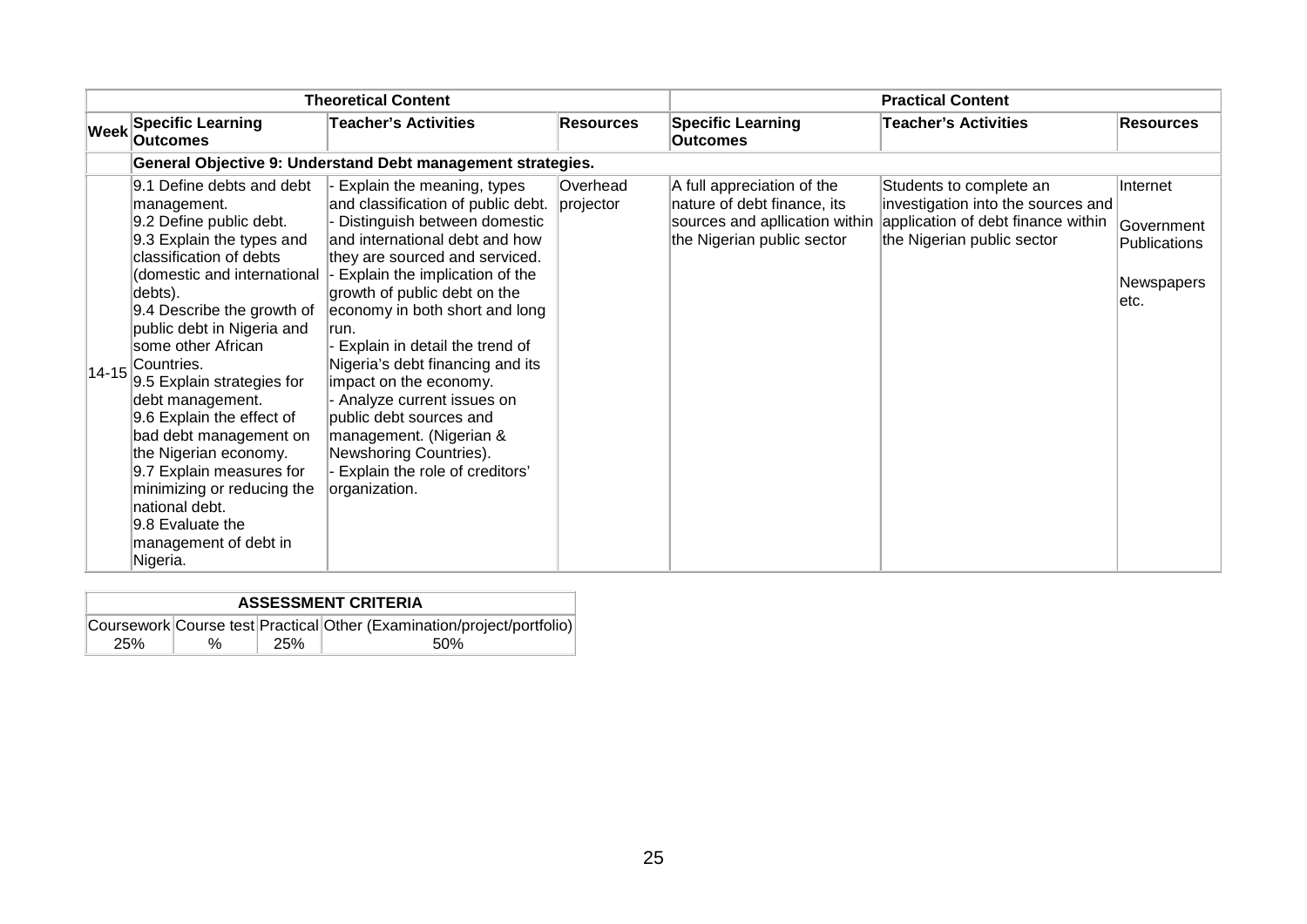# **Course: Human Capital Management I**

<span id="page-27-0"></span>

| <b>PROGRAMME: HND BUSINESS ADMIN AND MANAGEMENT</b>                                                                                                                                                                                                                                                                                                                                                                                                                                                                                                                                                                                          |                             |                                   |                                           |  |  |  |  |  |
|----------------------------------------------------------------------------------------------------------------------------------------------------------------------------------------------------------------------------------------------------------------------------------------------------------------------------------------------------------------------------------------------------------------------------------------------------------------------------------------------------------------------------------------------------------------------------------------------------------------------------------------------|-----------------------------|-----------------------------------|-------------------------------------------|--|--|--|--|--|
| Course: HUMAN CAPITAL MANAGEMENT I                                                                                                                                                                                                                                                                                                                                                                                                                                                                                                                                                                                                           | Code: BAM 314               | <b>Credit Hours:</b>              | 3 hours                                   |  |  |  |  |  |
| Semester: 1                                                                                                                                                                                                                                                                                                                                                                                                                                                                                                                                                                                                                                  | <b>Pre-requisite: HCM I</b> | <b>Theoretical:</b><br>Practical: | 2 hours/week - 30 %<br>2 hours/week - 70% |  |  |  |  |  |
| Course main Aim/Goal                                                                                                                                                                                                                                                                                                                                                                                                                                                                                                                                                                                                                         |                             |                                   |                                           |  |  |  |  |  |
| This course is intended to further enable the student to understand the concept, techniques and dynamics of Human Capital Management.<br><b>General Objectives:</b><br>1. Understand the purpose and organization of Human Capital.<br>2. Understand the environmental challenges of Human Capital in Nigeria.<br>3. Understand improving the quality of work-life.<br>4. Know job design and redesign techniques.<br>5. Understand job analysis and uses of job analysis information.<br>6. Understand Human Capital planning.<br>7. Know recruitment process.<br>8. Know selection process.<br>9. Understand the use of test in selection. |                             |                                   |                                           |  |  |  |  |  |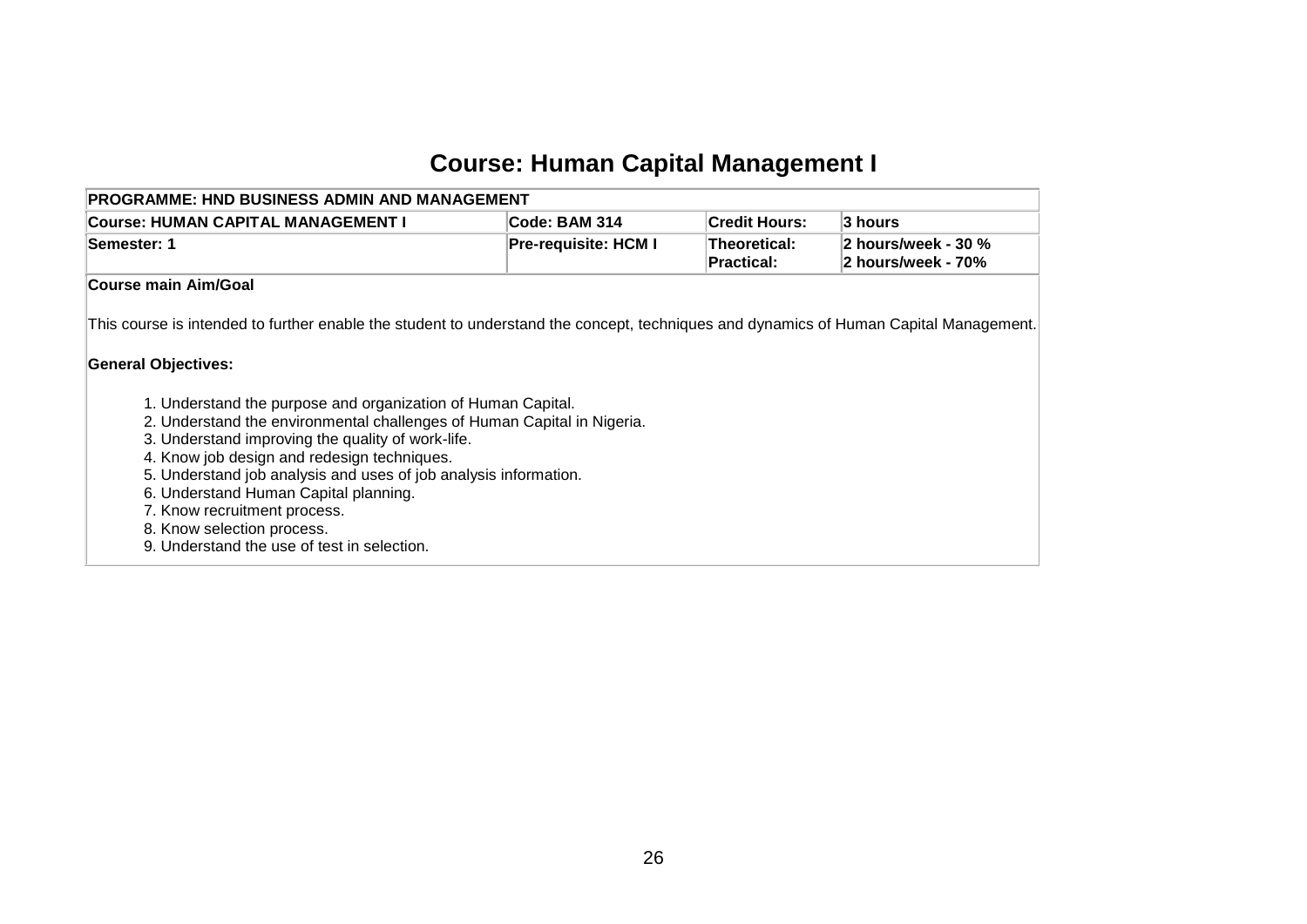| <b>Theoretical Content</b> |                                                                                                                                                                                                                                                                                                                                                 |                                                                                                                                                                                                                                                                                  | <b>Practical Content</b>                  |                                                                                                                                                                                                                                                                                                                               |                                                                                                                                                                |                                       |  |  |
|----------------------------|-------------------------------------------------------------------------------------------------------------------------------------------------------------------------------------------------------------------------------------------------------------------------------------------------------------------------------------------------|----------------------------------------------------------------------------------------------------------------------------------------------------------------------------------------------------------------------------------------------------------------------------------|-------------------------------------------|-------------------------------------------------------------------------------------------------------------------------------------------------------------------------------------------------------------------------------------------------------------------------------------------------------------------------------|----------------------------------------------------------------------------------------------------------------------------------------------------------------|---------------------------------------|--|--|
| <b>Week</b>                | <b>Specific Learning</b><br><b>Outcomes</b>                                                                                                                                                                                                                                                                                                     | <b>Teacher's Activities</b>                                                                                                                                                                                                                                                      | <b>Resources</b>                          | <b>Specific Learning</b><br><b>Outcomes</b>                                                                                                                                                                                                                                                                                   | <b>Teacher's Activities</b>                                                                                                                                    | <b>Resources</b>                      |  |  |
|                            |                                                                                                                                                                                                                                                                                                                                                 | General Objective 1: Understand the purpose and organization of Human Capital Management.                                                                                                                                                                                        |                                           |                                                                                                                                                                                                                                                                                                                               |                                                                                                                                                                |                                       |  |  |
| $1-2$                      | of HCM in an<br>organization.<br>1.2 Identify the key<br>activities of HCM.<br>1.3 Illustrate with the use<br>of diagrams, the division<br>of HCM in small, medium<br>and large-scale<br>organizations.<br>1.4 Explain the key role of<br>HCM.                                                                                                  | 1.1 Explain the objectives 1. Explain the objectives of<br>HCM in an organization.<br>2. Draw organizational chart - Internal search<br>for small, medium and<br>large-scale organizations<br>showing respective<br>divisions of the HCM.<br>3. Explain the key roles in<br>HCM. | <b>Textbooks</b><br>- Journals<br>engines | • Understand the role of<br>HCM.<br>• Develop organisation<br>chart-division of HCM.                                                                                                                                                                                                                                          | Refer to case study to identify the<br>need for HCM.<br>Identify the key activities of HCM.                                                                    | Internet and<br>Relevant<br>Websites  |  |  |
|                            | General Objective 2: Understand the environmental challenges of HCM in Nigeria                                                                                                                                                                                                                                                                  |                                                                                                                                                                                                                                                                                  |                                           |                                                                                                                                                                                                                                                                                                                               |                                                                                                                                                                |                                       |  |  |
| $3-4$                      | 2.1 Explain technological<br>challenges facing HCM in demographic,<br>Nigeria.<br>2.2 Explain demographic<br>challenges of HCM in<br>Nigeria.<br>2.3 Explain organizational<br>challenges facing HCM in<br>Nigeria.<br>2.4 Explain professional<br>challenges of HCM in<br>Nigeria.<br>2.5 Explain economic<br>challenges of HCM in<br>Nigeria. | Explain the technological,<br>organizational, professional Internet Search<br>and economic challenges of Engines<br>HCM in Nigeria.                                                                                                                                              | <b>Textbooks</b><br><b>Journals</b>       | 1. Explain technological<br>challenges facing HCM in<br>Nigeria.<br>2. Explain demographic<br>challenges of HCM in<br>Nigeria.<br>3. Explain organizational<br>challenges facing HCM in<br>Nigeria.<br>4. Explain professional<br>challenges of HCM in<br>Nigeria.<br>5. Explain economic<br>challenges of HCM in<br>Nigeria. | With the aid of film, role play<br>demonstrate to students how<br>technology, demography,<br>professionalism and economic<br>challenges affect HCM in Nigeria. | Internet and<br>Relevant<br>Websites. |  |  |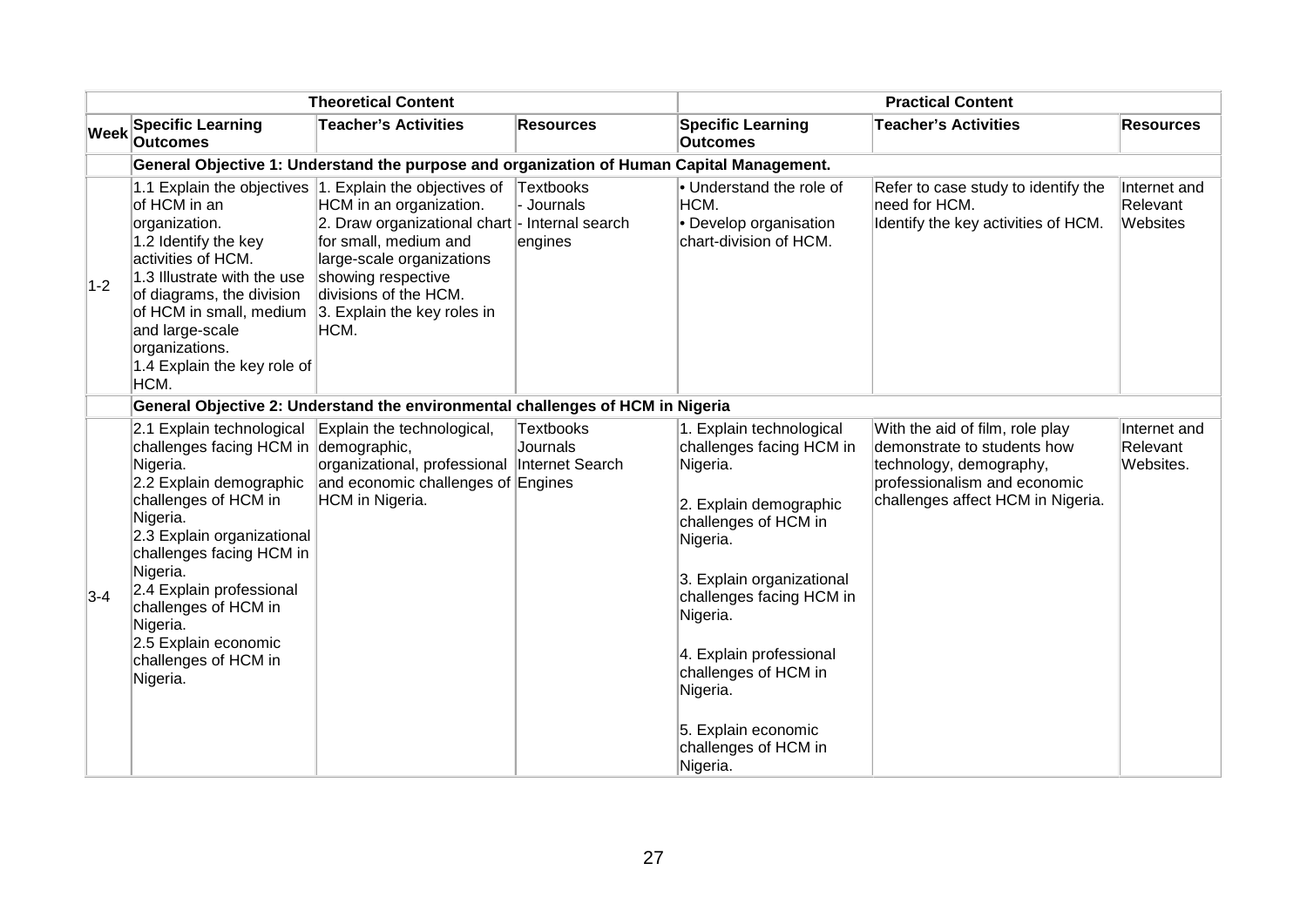| <b>Theoretical Content</b> |                                                                                                                                                                                                                                                                                                                                                                                                                                              |                                                                                                                                                                                                                                                                                                                                               | <b>Practical Content</b>                                   |                                                                                |                                                                                                                                             |                                       |  |  |
|----------------------------|----------------------------------------------------------------------------------------------------------------------------------------------------------------------------------------------------------------------------------------------------------------------------------------------------------------------------------------------------------------------------------------------------------------------------------------------|-----------------------------------------------------------------------------------------------------------------------------------------------------------------------------------------------------------------------------------------------------------------------------------------------------------------------------------------------|------------------------------------------------------------|--------------------------------------------------------------------------------|---------------------------------------------------------------------------------------------------------------------------------------------|---------------------------------------|--|--|
| <b>Week</b>                | <b>Specific Learning</b><br><b>Outcomes</b>                                                                                                                                                                                                                                                                                                                                                                                                  | <b>Teacher's Activities</b>                                                                                                                                                                                                                                                                                                                   | <b>Resources</b>                                           | <b>Specific Learning</b><br><b>Outcomes</b>                                    | <b>Teacher's Activities</b>                                                                                                                 | <b>Resources</b>                      |  |  |
|                            |                                                                                                                                                                                                                                                                                                                                                                                                                                              | General Objective 3: Understand improving the quality of work-life                                                                                                                                                                                                                                                                            |                                                            |                                                                                |                                                                                                                                             |                                       |  |  |
| 5                          | 3.1 Explain job design.<br>3.2 Explain the<br>significance of 3.1 above<br>in improving quality of<br>work life.<br>3.3 Explain the<br>organizational elements<br>of job design.<br>3.4 Explain the<br>behavioural elements of<br>job design.                                                                                                                                                                                                | 1. Explain the concept of<br>job design.<br>2. Explain the role of job<br>design in improving quality<br>lof work life.<br>3. Explain the<br>organizational and<br>behavioural elements of job<br>design.<br>4. Give assignment.                                                                                                              | Textbooks<br>Journals<br>Internet Search<br>Engines        | Understand behavioural<br>and organisational<br>elements of job design.        | Advise students about techniques<br>of QWL and behavioural aspects.<br>Case Study Analysis.                                                 | Internet and<br>Relevant<br>Websites  |  |  |
|                            | <b>General Objectives 4: Know Job Redesign Techniques</b>                                                                                                                                                                                                                                                                                                                                                                                    |                                                                                                                                                                                                                                                                                                                                               |                                                            |                                                                                |                                                                                                                                             |                                       |  |  |
| $6-7$                      | 4.1 Define job redesign.<br>4.2 Explain the rationale<br>of job redesign.<br>4.3 Identify the<br>techniques of job<br>redesign.<br>4.4 Differentiate between<br>under specialization and<br>over-specialization.<br>4.5 Explain job<br>enrichment and job<br>enlargement.<br>4.6 Explain job rotation.<br>4.7 Apply job redesign<br>techniques to solving<br>HCM problems.<br>4.8 Identify barriers to<br>improving quality of work<br>life. | 1. Explain job redesign, its<br>rationale and techniques.<br>2. Differentiate between<br>over-specialization and<br>under-specialization.<br>3. Explain job rotating and<br>lits reasons.<br>4. Apply job redesign<br>techniques in solving HCM<br>problems using relevant<br>cases.<br>5. Explain barriers to quality<br>of work life. (QWL) | <b>Textbooks</b><br>Journals<br>Internet Search<br>Engines | QWL techniques applied to<br>business situations.<br>Identify barriers to QWL. | Business turnaround strategies<br>using HCM.<br>Apply job redesign techniques to<br>realistic business situations.<br>Role-play activities. | Internet and<br>Relevant<br>Websites. |  |  |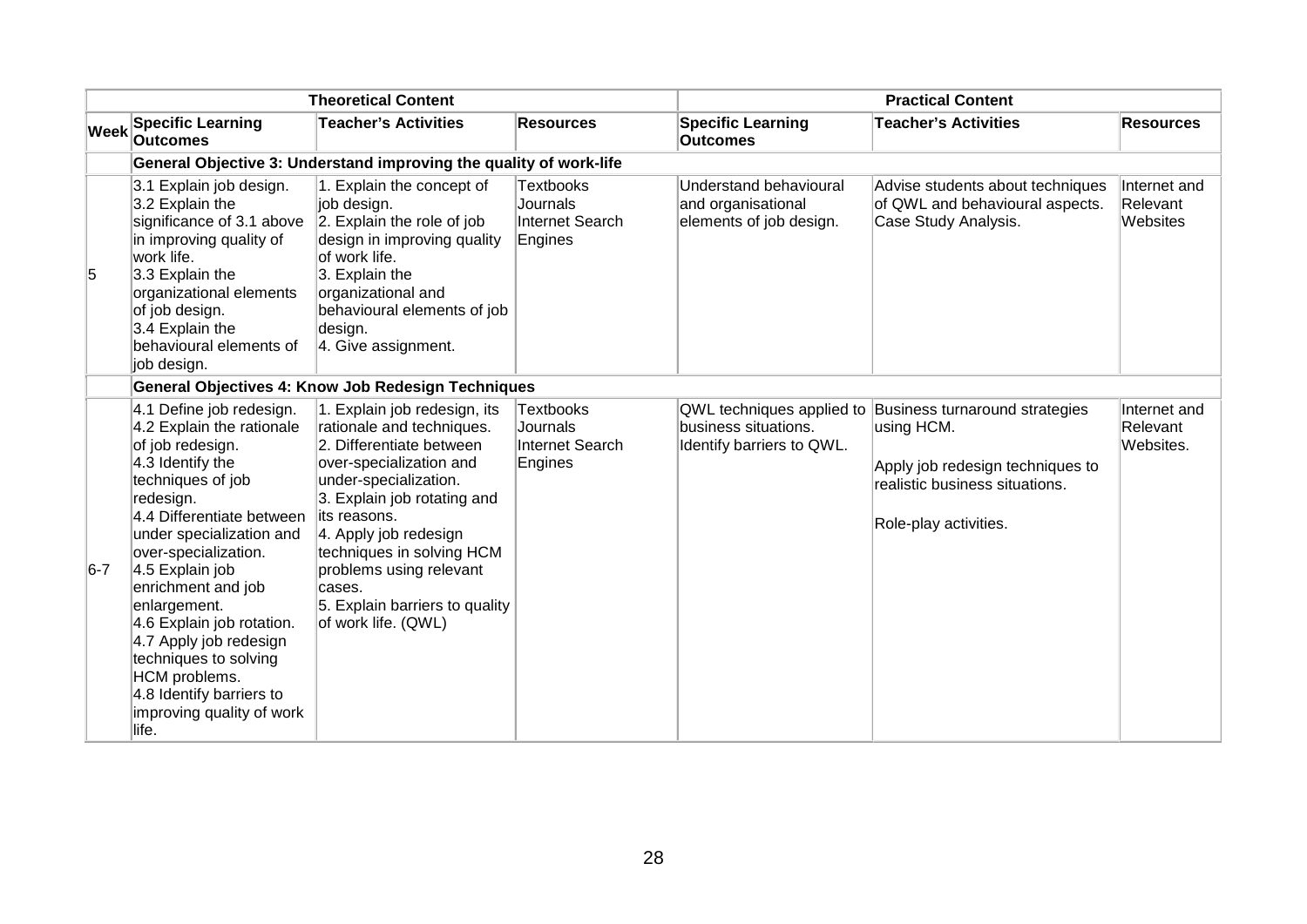| <b>Theoretical Content</b> |                                                                                                                                                                                                                                                                                                                                                               |                                                                                                                                                                                                                                                                                                      | <b>Practical Content</b>                                                                                                                        |                                                                                                                                                |                                                                                                                                                                                                                |                                       |  |
|----------------------------|---------------------------------------------------------------------------------------------------------------------------------------------------------------------------------------------------------------------------------------------------------------------------------------------------------------------------------------------------------------|------------------------------------------------------------------------------------------------------------------------------------------------------------------------------------------------------------------------------------------------------------------------------------------------------|-------------------------------------------------------------------------------------------------------------------------------------------------|------------------------------------------------------------------------------------------------------------------------------------------------|----------------------------------------------------------------------------------------------------------------------------------------------------------------------------------------------------------------|---------------------------------------|--|
| <b>Week</b>                | <b>Specific Learning</b><br><b>Outcomes</b>                                                                                                                                                                                                                                                                                                                   | <b>Teacher's Activities</b>                                                                                                                                                                                                                                                                          | <b>Resources</b>                                                                                                                                | <b>Specific Learning</b><br><b>Outcomes</b>                                                                                                    | <b>Teacher's Activities</b>                                                                                                                                                                                    | <b>Resources</b>                      |  |
|                            | General Objective 5: Understand Job Analysis and the Use of Job Analysis Information                                                                                                                                                                                                                                                                          |                                                                                                                                                                                                                                                                                                      |                                                                                                                                                 |                                                                                                                                                |                                                                                                                                                                                                                |                                       |  |
| 8                          | 5.1 Define the term job<br>analysis.<br>5.2 Explain the purpose of gathering data.<br>job analysis.<br>5.3 Explain the method of job analysis data - job<br>gathering job analysis<br>data.<br>of job analysis data.<br>5.5 Explain performance<br>standards.                                                                                                 | 1. Explain job analysis, its<br>purpose and methods of<br>2. Explain basic sources of<br>description, job<br>specification.<br>5.4 Identify basic sources 3. Explain job performance<br>standards.                                                                                                   | <b>Textbooks</b><br>Journals<br>Internet Search<br>Engines                                                                                      | Understand all the<br>elements of job analysis<br>using relevant<br>business/company<br>information.                                           | Examine the process of job<br>analysis using relevant<br>business/company information.                                                                                                                         | Internet and<br>Relevant<br>Websites  |  |
|                            |                                                                                                                                                                                                                                                                                                                                                               | General Objective 6: Understand employee performance appraisal                                                                                                                                                                                                                                       |                                                                                                                                                 |                                                                                                                                                |                                                                                                                                                                                                                |                                       |  |
| 9                          | 6.1 Define HCM planning. 1. Explain HCM planning.<br>6.2 Explain the nature<br>and purpose of HCM<br>planning.<br>6.3 Explain the causes of<br>demand for HCM.<br>6.4 Describe methods of<br>forecasting for HCM<br>planning.<br>6.5 Estimate the demand<br>for HCM.<br>6.6 Estimate the supply<br>for HCM.<br>6.7 Relate HCM planning<br>to corporate plans. | 2. Explain the nature and<br>purpose of HCM planning.<br>3. Explain the causes of<br>demand for HCM.<br>4. Describe the methods of<br>forecasting HCM.<br>5. Estimate the demand and<br>supply of HCM in an<br>organization.<br>6. Relate HCM planning to<br>corporate planning.<br>7. Conduct Test. | <b>Textbooks</b><br>Journals<br>Internet Search<br>Engine                                                                                       | Describe methods of<br>forecasting to HCM<br>planning.<br>Estimate the demand for<br>HCM planning.<br>Estimate the supply for<br>HCM planning. | With the aid of diagrams, video<br>clips, describe to the students how<br>to make forecast in HCM planning.<br>With the aid of graphs describe<br>how demand and supply can be<br>determined for HCM planning. | Internet and<br>Relevant<br>Websites. |  |
|                            | <b>General Objective 7: Know Recruitment Process</b>                                                                                                                                                                                                                                                                                                          |                                                                                                                                                                                                                                                                                                      |                                                                                                                                                 |                                                                                                                                                |                                                                                                                                                                                                                |                                       |  |
|                            | 7.1 Define recruitment<br>and its process.<br>7.2 Identify recruitment<br>10-11 activities.<br>7.3 Identify sources of<br>recruitment.<br>7.4 Explain constraints on are created and/or                                                                                                                                                                       | 1. Explain recruitment, its<br>process, activities and<br>sources.<br>2. Explain constraints on<br>recruitment.<br>3. Explain how vacancies                                                                                                                                                          | <b>Textbooks</b><br><b>Journals</b><br>Samples of types of<br>adverts, good<br>checklist of job<br>adverts, application<br>form for employment. | job advertisement.<br>form for employment.                                                                                                     | Prepare checklist of a good Guide the students to prepare a<br>job advertisement and checklist.<br>Prepare a good application Compile an application form and<br>allow students to do it as well.              | Internet and<br>Relevant<br>Websites. |  |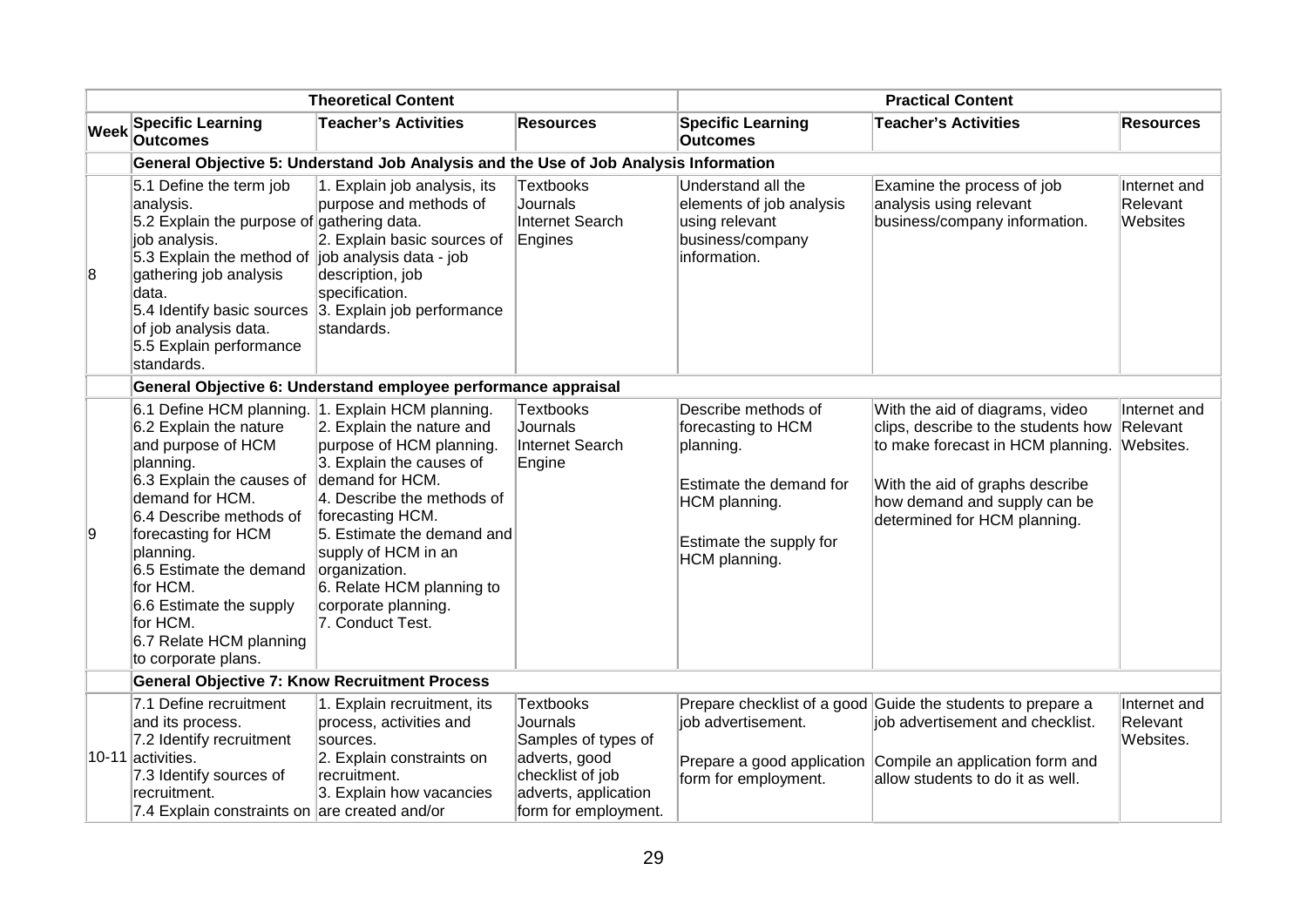| <b>Theoretical Content</b> |                                                                                                                                                                                                                                                                                                                                               |                                                                                                                                                                                                                                                                                                                                                           | <b>Practical Content</b>                                                                                                          |                                                                   |                                                                                                                                                                                                                                                                                                                                |                                       |
|----------------------------|-----------------------------------------------------------------------------------------------------------------------------------------------------------------------------------------------------------------------------------------------------------------------------------------------------------------------------------------------|-----------------------------------------------------------------------------------------------------------------------------------------------------------------------------------------------------------------------------------------------------------------------------------------------------------------------------------------------------------|-----------------------------------------------------------------------------------------------------------------------------------|-------------------------------------------------------------------|--------------------------------------------------------------------------------------------------------------------------------------------------------------------------------------------------------------------------------------------------------------------------------------------------------------------------------|---------------------------------------|
| Week                       | <b>Specific Learning</b><br><b>Outcomes</b>                                                                                                                                                                                                                                                                                                   | <b>Teacher's Activities</b>                                                                                                                                                                                                                                                                                                                               | <b>Resources</b>                                                                                                                  | <b>Specific Learning</b><br><b>Outcomes</b>                       | <b>Teacher's Activities</b>                                                                                                                                                                                                                                                                                                    | <b>Resources</b>                      |
|                            | recruitment (original<br>habits, environment etc).<br>7.5 Determine vacancies.<br>7.6 Distinguish among<br>blind, classified and<br>display adverts.<br>7.7 Describe the uses of<br>blind, classified and<br>display adverts.<br>7.8 Prepare checklist of a<br>good job adverts.<br>7.9 Prepare a good<br>application form for<br>employment. | determined.<br>policies, HC plans, recruit   4. Distinguish among blind,<br>classified and display<br>adverts and their uses.<br>5. Guide students to<br>prepare a checklist for a<br>good job advert and<br>application form for<br>employment.                                                                                                          |                                                                                                                                   |                                                                   |                                                                                                                                                                                                                                                                                                                                |                                       |
|                            | <b>General Objective 8: Know Selection Process</b>                                                                                                                                                                                                                                                                                            |                                                                                                                                                                                                                                                                                                                                                           |                                                                                                                                   |                                                                   |                                                                                                                                                                                                                                                                                                                                |                                       |
| $12 - 13$                  | 8.1 Define selection.<br>8.2 State selection<br>procedure.<br>8.3 Explain the criteria for 2. Explain constraints on<br>choosing appropriate<br>steps in selection.                                                                                                                                                                           | 1. Explain recruitment, its<br>process, activities and<br>sources<br>recruitment.<br>3. Explain how vacancies<br>are created and/or<br>determined.<br>4. Distinguish among blind,<br>classified and display<br>adverts and their uses.<br>5. Guide students to<br>prepare a checklist for a<br>good job advert and<br>application form for<br>employment. | Textbooks<br>Journals<br>Samples of types of<br>adverts.<br>Good checklist of job<br>adverts, application<br>form for employment. | job advert.<br>Prepare a good application<br>form for employment. | Prepare checklist of a good Guide student to prepare criteria<br>for a job and checklist for<br>recruitment.<br>Compile a job description, job<br>advertisement and establish a<br>selection procedure for a fictitious<br>Nigerian Company.<br>Role Play to implement the<br>selection procedure and appoint<br>an applicant. | Internet and<br>Relevant<br>Websites. |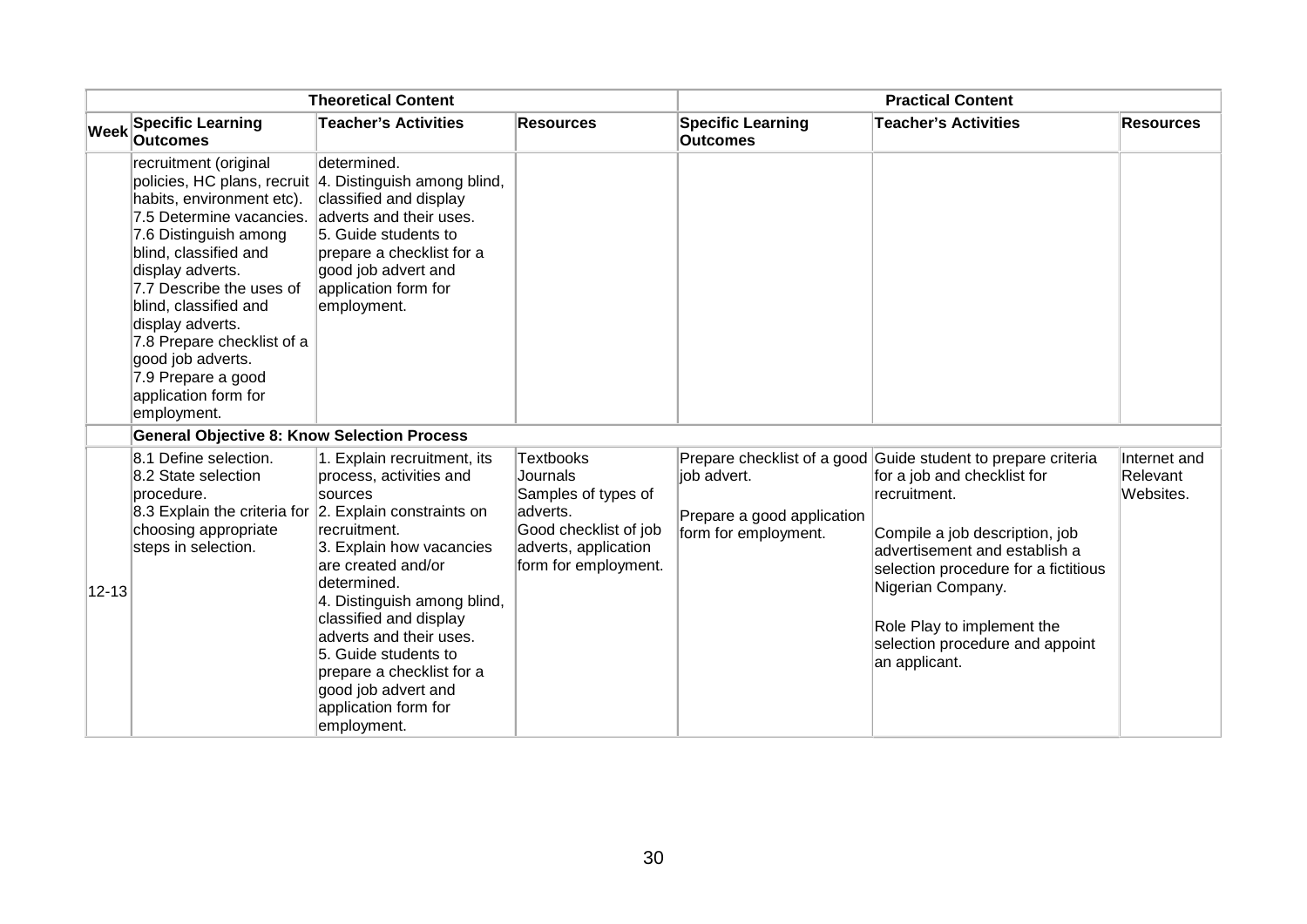| <b>Theoretical Content</b> |                                                                                                                                                                                                                                                                                                                                                                                                                                                                                                      |                                                                                                                                                                                                | <b>Practical Content</b>                                   |                                                                                |                                                                                             |                                       |
|----------------------------|------------------------------------------------------------------------------------------------------------------------------------------------------------------------------------------------------------------------------------------------------------------------------------------------------------------------------------------------------------------------------------------------------------------------------------------------------------------------------------------------------|------------------------------------------------------------------------------------------------------------------------------------------------------------------------------------------------|------------------------------------------------------------|--------------------------------------------------------------------------------|---------------------------------------------------------------------------------------------|---------------------------------------|
| Week                       | <b>Specific Learning</b><br>Outcomes                                                                                                                                                                                                                                                                                                                                                                                                                                                                 | <b>Teacher's Activities</b>                                                                                                                                                                    | <b>Resources</b>                                           | <b>Specific Learning</b><br><b>Outcomes</b>                                    | <b>Teacher's Activities</b>                                                                 | <b>Resources</b>                      |
|                            |                                                                                                                                                                                                                                                                                                                                                                                                                                                                                                      | General Objective 9: Understand The Use of Test in Selection                                                                                                                                   |                                                            |                                                                                |                                                                                             |                                       |
|                            | 9.1 Explain employment<br>test as a selection tool.<br>9.2 Enumerate<br>advantages and<br>disadvantages of<br>employment test.<br>9.3 Identify types of<br>selection tests.<br>9.4 Explain the uses of<br>selection tests identified<br>14-15 in 9.3 above.<br>9.5 Identify the essential<br>requirements of a good<br>ltest.<br>9.6 Determine appropriate<br>test for a particular<br>selection exercise.<br>9.7 Describe how to<br>conduct tests.<br>9.8 Select appropriate<br>staff successfully. | 1. Explain test, its types,<br>advantages and<br>disadvantages.<br>2. Describe the<br>characteristics of a good<br>∣test.<br>3. Simulate an appropriate<br>test situation.<br>4. Conduct test. | <b>Textbooks</b><br>Journals<br>Internet Search<br>Engines | Describe how to conduct<br>tests.<br>Select appropriate staff<br>successfully. | Describe the characteristics of<br>good test.<br>Simulate an appropriate test<br>situation. | Internet and<br>Relevant<br>Websites. |

| <b>ASSESSMENT CRITERIA</b>                                                                          |                    |                  |                                       |  |  |  |  |
|-----------------------------------------------------------------------------------------------------|--------------------|------------------|---------------------------------------|--|--|--|--|
| Coursework<br>.50%                                                                                  | Course Test<br>25% | Practical<br>25% | Other (Examination/project/portfolio) |  |  |  |  |
| Competency: On completing the course, the student should be able to understand/estimate/define/etc. |                    |                  |                                       |  |  |  |  |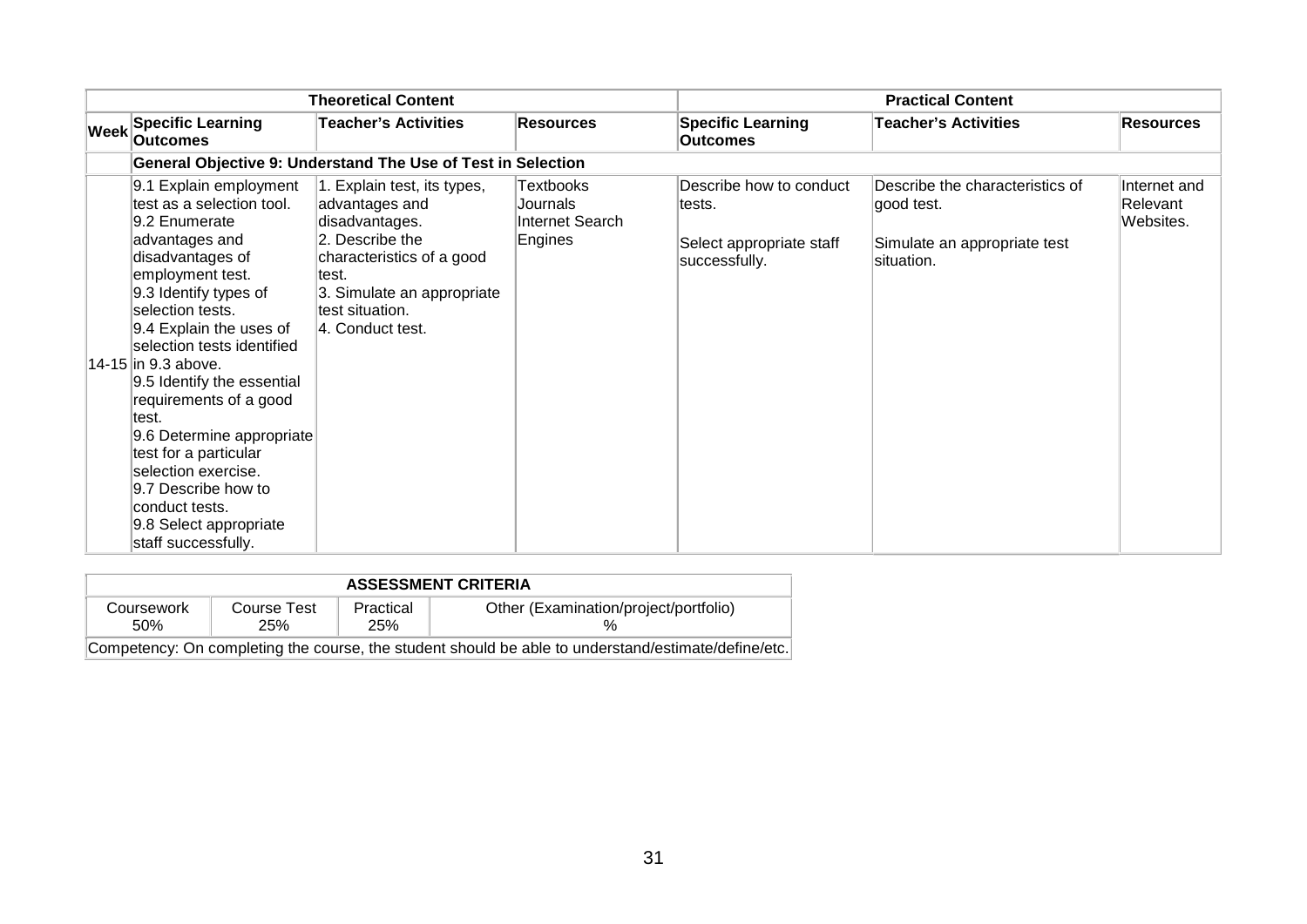### **Course: Financial Management I**

<span id="page-33-0"></span>

| <b>PROGRAMME: HIGHER NATIONAL DIPLOMA IN ACCOUNTANCY</b>                                                                                                                                                                                                                                                                                                                                                                                         |                       |                                   |                                          |  |  |  |  |  |
|--------------------------------------------------------------------------------------------------------------------------------------------------------------------------------------------------------------------------------------------------------------------------------------------------------------------------------------------------------------------------------------------------------------------------------------------------|-----------------------|-----------------------------------|------------------------------------------|--|--|--|--|--|
| <b>Course: FINANCIAL MANAGEMENT I</b>                                                                                                                                                                                                                                                                                                                                                                                                            | Code: ACC 413         | <b>Credit Hours:</b>              | ∣60 hours                                |  |  |  |  |  |
| Semester: FIRST SEMESTER.                                                                                                                                                                                                                                                                                                                                                                                                                        | <b>Pre-requisite:</b> | Theoretical:<br><b>Practical:</b> | 2 hours/week - 50%<br>2 hours/week - 50% |  |  |  |  |  |
| Goal: To enable the student acquire an in depth knowledge of the management processes of planning financial resources in a business or organization.                                                                                                                                                                                                                                                                                             |                       |                                   |                                          |  |  |  |  |  |
| <b>GENERAL OBJECTIVES:</b><br>On completion of this course, the student should be able to:<br>1.0 Understand the nature, objectives and scope of Financial Management.<br>2.0 Understand Capital Budgeting.<br>3.0 Understand Financing and Capital Structure Decision.<br>4.0 Understand Dividend Policy Decisions.<br>5.0 Understand Working Capital Management.<br>6.0 Understand Financial Management of small and medium scale enterprises. |                       |                                   |                                          |  |  |  |  |  |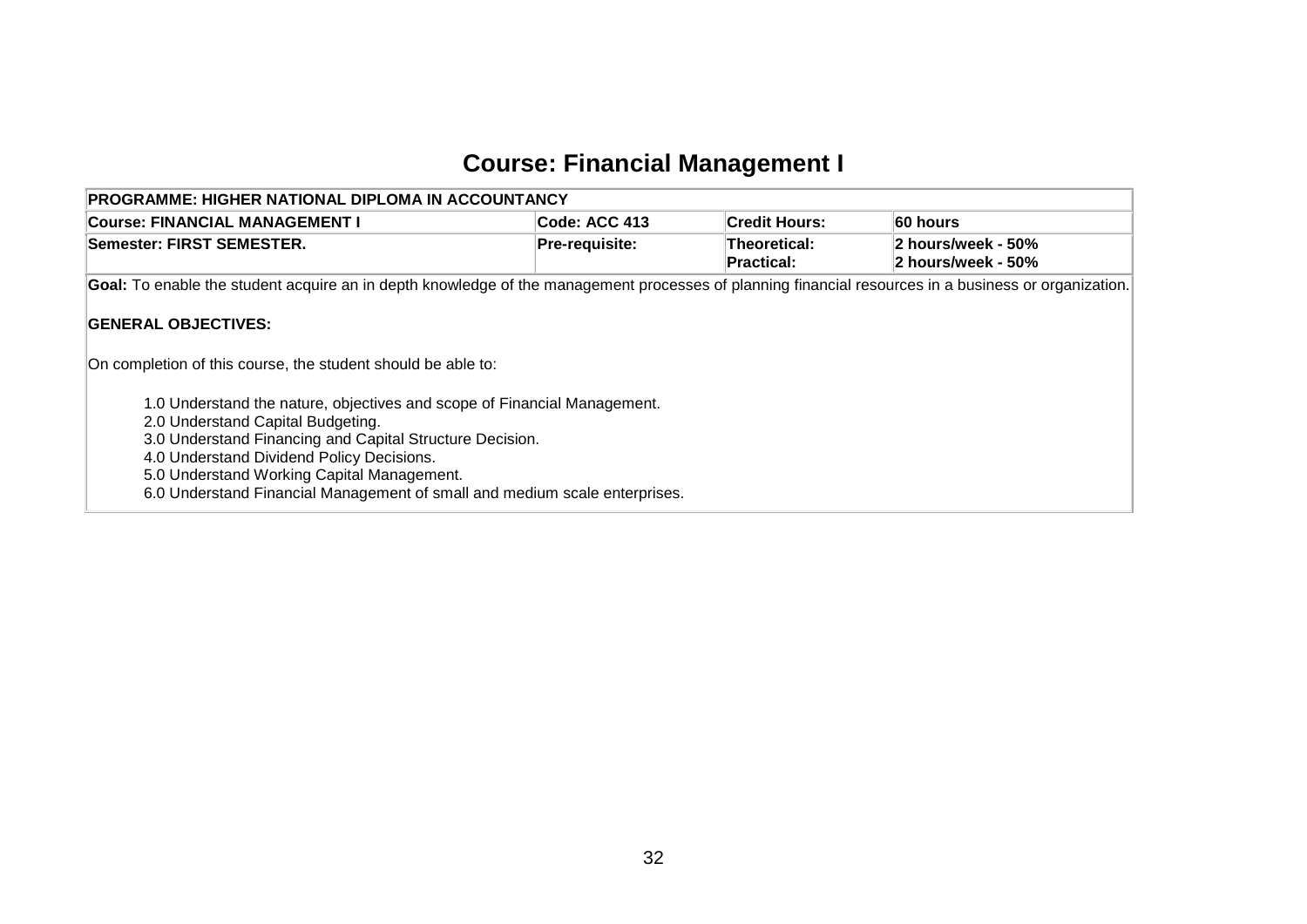|       |                                                                                                                                                                                                                                                                                                                                                                                                                                                                                              | <b>Theoretical Content</b>                                                                                                                                                               | <b>Practical Content</b> |                                                                                                                                                                                                                                                                                                                                                                                |                                                                                                                                                                                                                                                              |                                                                                           |  |  |  |  |  |
|-------|----------------------------------------------------------------------------------------------------------------------------------------------------------------------------------------------------------------------------------------------------------------------------------------------------------------------------------------------------------------------------------------------------------------------------------------------------------------------------------------------|------------------------------------------------------------------------------------------------------------------------------------------------------------------------------------------|--------------------------|--------------------------------------------------------------------------------------------------------------------------------------------------------------------------------------------------------------------------------------------------------------------------------------------------------------------------------------------------------------------------------|--------------------------------------------------------------------------------------------------------------------------------------------------------------------------------------------------------------------------------------------------------------|-------------------------------------------------------------------------------------------|--|--|--|--|--|
|       | <b>Week Specific Learning Outcomes</b>                                                                                                                                                                                                                                                                                                                                                                                                                                                       | <b>Teacher's Activities</b>                                                                                                                                                              | <b>Resources</b>         | <b>Specific Learning</b><br><b>Outcomes</b>                                                                                                                                                                                                                                                                                                                                    | <b>Teacher's Activities</b>                                                                                                                                                                                                                                  | <b>Resources</b>                                                                          |  |  |  |  |  |
|       | General Objective 1: Understand the nature, objectives and scope of Financial Management.                                                                                                                                                                                                                                                                                                                                                                                                    |                                                                                                                                                                                          |                          |                                                                                                                                                                                                                                                                                                                                                                                |                                                                                                                                                                                                                                                              |                                                                                           |  |  |  |  |  |
| $1-3$ | 1.1 Explain the nature and<br>significance of finance.<br>1.2 Explain the objectives of<br>financial management.<br>1.3 Explain the sources of funds at<br>long term, medium term and short<br>term level.<br>1.4 Explain the goals and<br>objectives of corporate strategy.<br>1.5 Explain the principles of<br>corporate governance.<br>1.6 Explain the functions of<br>treasury manager.<br>1.7 Explain the duties of capital<br>market and developments in terms<br>of depth and breath. | Emphasise the unique role Overhead<br>of Financial Management in projector<br>making businesses<br>successful.                                                                           |                          | State the objectives of<br>financial management.<br>List the goals and<br>objectives of corporate<br>strategy.<br>of treasury manager and<br>the functions of capital<br>market.                                                                                                                                                                                               | Assist students in recalling the<br>objectives of financial<br>management, goals and objectives CBN, NIC reports<br>of corporate strategy, the functions Financial<br>of treasury management and the<br>Reproduce the functions functions of capital market. | Overhead<br>projector<br>newspapers                                                       |  |  |  |  |  |
|       | General Objective 2: Understand Capital Budgeting.                                                                                                                                                                                                                                                                                                                                                                                                                                           |                                                                                                                                                                                          |                          |                                                                                                                                                                                                                                                                                                                                                                                |                                                                                                                                                                                                                                                              |                                                                                           |  |  |  |  |  |
| $4-6$ | 2.1 Explain mathematics of finance<br>- Time value of<br>money, present<br>value, yield on<br>investments, loan<br>amortisation,<br>sinking fund etc.<br>2.2 Explain various techniques of<br>Investment appraisal.<br>- Pay back period.<br>- Discounted pay<br>back period.<br>- Return on<br>investment.<br>- NPV, IRR,<br>modified IRR, PI.                                                                                                                                              | Revisit the mathematics of Overhead<br>finance - compounding and<br>discounting as a prelude to<br>project appraisal.<br>- Demonstrate how<br>investments are appraised<br>and selected. | projector                | Calculate present value,<br>vield on investment,<br>loan amortisation,<br>sinking fund.<br>Evaluate capital<br>projects.<br>Distinguish between<br>advanced manufacturing<br>technology (AMT) and<br>project appraisal<br>techniques.<br>Effect the treatment of<br>inflation, taxation, risk,<br>uncertainty and effect of<br>government policies on<br>investment decisions. | Lead the students to calculate<br>various investment appraisal<br>techniques.<br>With worked example guide<br>students through capital project<br>appraisal and selection.                                                                                   | Investment<br>appraisal<br>software.<br>Overhead<br>projector<br>Professional<br>iournals |  |  |  |  |  |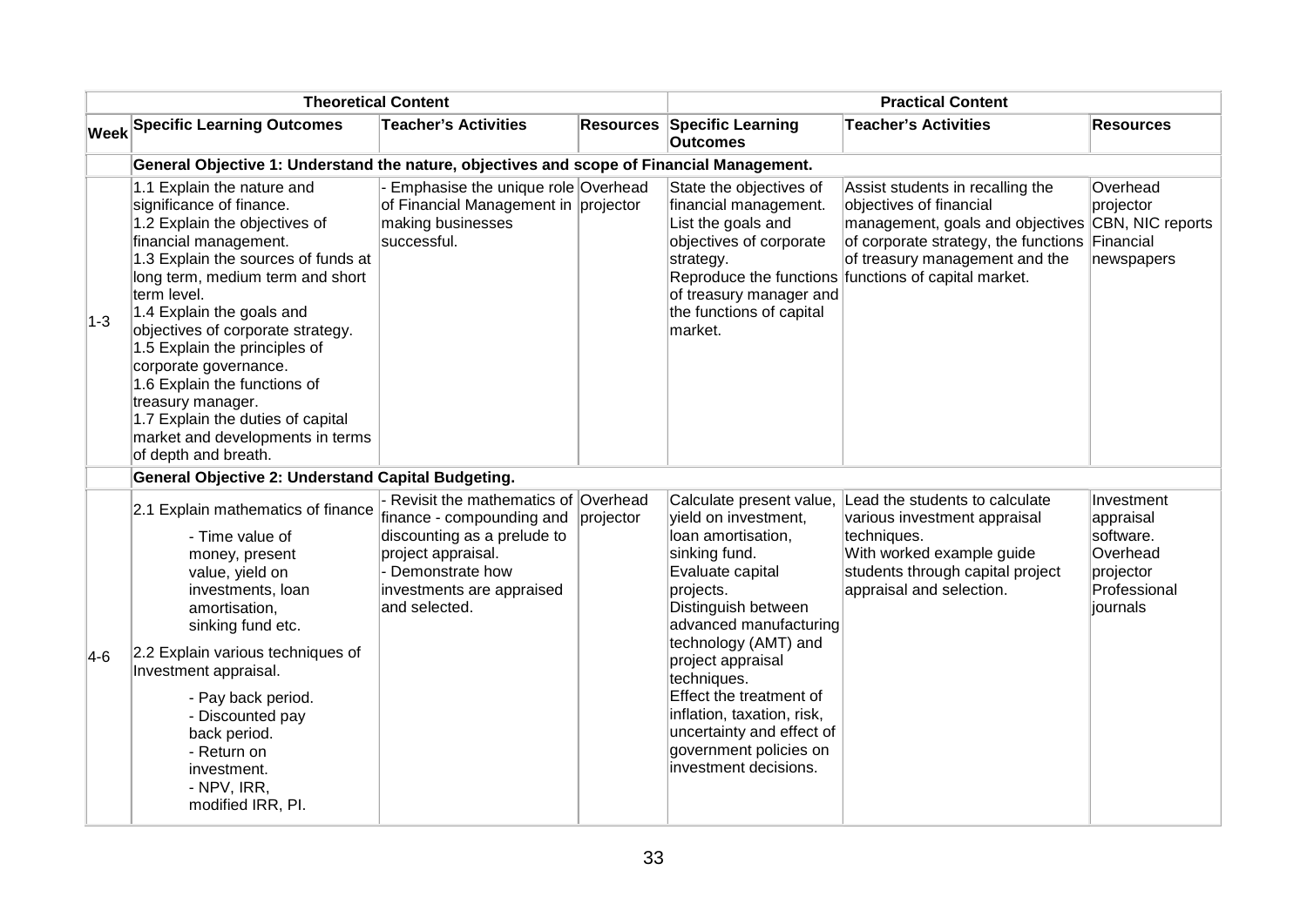| <b>Theoretical Content</b> |                                                                                                                                                                                                                                                                                                                                                        |                                                                                                                                                                                                                                      |                                 | <b>Practical Content</b>                                                                                              |                                                                                                                                      |                  |
|----------------------------|--------------------------------------------------------------------------------------------------------------------------------------------------------------------------------------------------------------------------------------------------------------------------------------------------------------------------------------------------------|--------------------------------------------------------------------------------------------------------------------------------------------------------------------------------------------------------------------------------------|---------------------------------|-----------------------------------------------------------------------------------------------------------------------|--------------------------------------------------------------------------------------------------------------------------------------|------------------|
|                            | <b>Week Specific Learning Outcomes</b>                                                                                                                                                                                                                                                                                                                 | <b>Teacher's Activities</b>                                                                                                                                                                                                          | <b>Resources</b>                | <b>Specific Learning</b><br><b>Outcomes</b>                                                                           | <b>Teacher's Activities</b>                                                                                                          | <b>Resources</b> |
|                            | 2.3 Evaluate capital projects.                                                                                                                                                                                                                                                                                                                         |                                                                                                                                                                                                                                      |                                 |                                                                                                                       |                                                                                                                                      |                  |
|                            | - Capital rationing.<br>- Replacement and<br>abandonment<br>decisions.                                                                                                                                                                                                                                                                                 |                                                                                                                                                                                                                                      |                                 |                                                                                                                       |                                                                                                                                      |                  |
|                            | 2.4 Distinguish between advanced<br>manufacturing technology (AMT)<br>and project appraisal techniques:                                                                                                                                                                                                                                                |                                                                                                                                                                                                                                      |                                 |                                                                                                                       |                                                                                                                                      |                  |
|                            | - Types of AMT<br>investment,<br>relevance and<br>shortcomings.                                                                                                                                                                                                                                                                                        |                                                                                                                                                                                                                                      |                                 |                                                                                                                       |                                                                                                                                      |                  |
|                            | 2.5 Explain the treatment of<br>inflation, taxation, risk,<br>uncertainties and effect of<br>government policies on investment<br>decision.                                                                                                                                                                                                            |                                                                                                                                                                                                                                      |                                 |                                                                                                                       |                                                                                                                                      |                  |
|                            | General Objective 3: Understand Financing and Capital Structure Decision.                                                                                                                                                                                                                                                                              |                                                                                                                                                                                                                                      |                                 |                                                                                                                       |                                                                                                                                      |                  |
| $7-9$                      | 3.1 Define Cost of Capital.<br>3.2 Explain and measure various<br>costs of capital - equity, preference<br>shares, debenture and loan stock.<br>3.3 Explain optimal capital mix.<br>3.4 Explain gearing and cost of<br>capital.<br>- Traditional<br>approach<br>- Net income/net<br>operating income<br>approach<br>(modighani and<br>miller concept). | Define cost of capital.<br>Explain how an optimum<br>capital structure can be<br>attained.<br>- Illustrate through graph<br>how gearing affects cost of<br>capital citing various<br>theories, both traditional<br>and contemporary. | Overhead<br>projector<br>Graphs | Measure the various<br>cost of capital.<br>Determine optimal<br>capital mix.<br>Relate gearing to cost of<br>capital. | Guide students to calculate cost of Overhead<br>various types of capital and how to transparencies<br>determine optimal capital mix. | Graph            |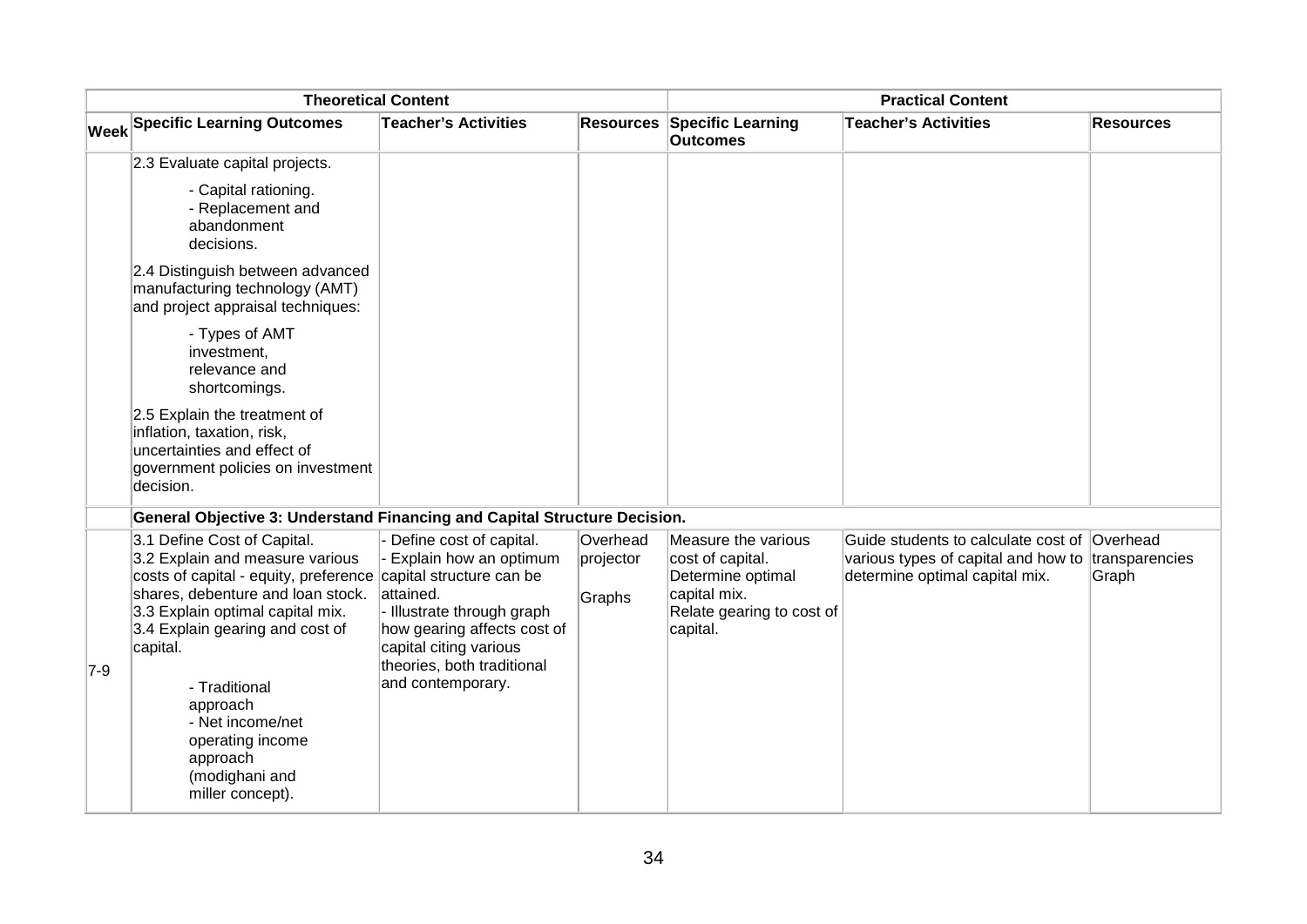| <b>Theoretical Content</b> |                                                                                                                                                                                                                                                                                                                                                                                         |                                                                                                                                     | <b>Practical Content</b>          |                                                                                                                                                                            |                                                                                                                                                                                              |                                                                                           |
|----------------------------|-----------------------------------------------------------------------------------------------------------------------------------------------------------------------------------------------------------------------------------------------------------------------------------------------------------------------------------------------------------------------------------------|-------------------------------------------------------------------------------------------------------------------------------------|-----------------------------------|----------------------------------------------------------------------------------------------------------------------------------------------------------------------------|----------------------------------------------------------------------------------------------------------------------------------------------------------------------------------------------|-------------------------------------------------------------------------------------------|
|                            | <b>Week Specific Learning Outcomes</b>                                                                                                                                                                                                                                                                                                                                                  | <b>Teacher's Activities</b>                                                                                                         | <b>Resources</b>                  | <b>Specific Learning</b><br><b>Outcomes</b>                                                                                                                                | <b>Teacher's Activities</b>                                                                                                                                                                  | <b>Resources</b>                                                                          |
|                            | <b>General Objective 4: Understand Dividend Policy Decisions.</b>                                                                                                                                                                                                                                                                                                                       |                                                                                                                                     |                                   |                                                                                                                                                                            |                                                                                                                                                                                              |                                                                                           |
|                            | 4.1 Explain factors influencing<br>dividends policies - active and<br>passive dividend policies.<br>4.2 Identify types of dividend - cash trigger off growth in terms of Worked<br>dividend and stock dividend.<br>10-11 4.3 Explain Legal and procedural<br>aspects of dividend payment in<br>Nigeria.<br>4.4 Explain theories of dividend<br>policies - relevance and<br>irrelevance. | - Take life examples from<br>relevant journals to explain<br>how good dividend policies<br>shareholders wealth and<br>market share. | Overhead<br>projector<br>examples | <b>Recall factors</b><br>influencing dividend<br>policies.<br>List types of dividends.<br>State the legal and<br>procedural aspects of<br>dividend payments in<br>Nigeria. | Take life examples from relevant<br>journals/published annual reports<br>to explain how good dividend<br>policies trigger off growth in terms<br>of shareholders wealth and market<br>share. | <b>Published Annual</b><br>Reports.<br>Overhead<br>transparencies<br>Journals<br>Internet |
|                            | <b>General Objective 5: Understand Working Capital Management.</b>                                                                                                                                                                                                                                                                                                                      |                                                                                                                                     |                                   |                                                                                                                                                                            |                                                                                                                                                                                              |                                                                                           |
|                            | 5.1 Explain the working capital<br>cycle and its components.<br>5.2 Explain management of surplus management in terms of<br>cash and deficits; cash<br>$ 12-13 $ management models.<br>5.3 Explain analysis and evaluation<br>of various credit terms, use of cash<br>discount and debt collection<br>techniques, debt factoring and<br>invoice discounting.                            | Explain various methods<br>of working capital<br>debtors, stock and cash<br>management models.                                      | Overhead<br>projector             | Outline the steps taken<br>in working capital<br>management.                                                                                                               | Divide the students into groups<br>and guide them to prepare models<br>on the management of various<br>components of working capital.                                                        | Overhead<br>projector<br>Working capital<br>software<br>packages                          |
|                            | General Objective 6: Understand Financial Management of small and medium scale enterprises.                                                                                                                                                                                                                                                                                             |                                                                                                                                     |                                   |                                                                                                                                                                            |                                                                                                                                                                                              |                                                                                           |
| 14-15                      | 6.1 Explain SMSE and capital<br>investment appraisal techniques.<br>6.2 Justify the use of popular but<br>incorrect techniques such as pay<br>back and ARR.<br>6.3 Explain the need for SMSE to<br>lembrace the use of DCF<br>techniques viz NPV, IRR etc.                                                                                                                              | Emphasise the need for<br><b>SMSE</b> and investment<br>appraisal techniques.                                                       | Overhead<br>projector             | Apply investment<br>appraisal techniques to<br>small and medium sized<br>enterprises.                                                                                      | Guide the students to use<br>investment appraisal methods to<br>select capital projects in SMSEs.                                                                                            | Overhead<br>projector<br>Investment<br>appraisal software                                 |

| <b>ASSESSMENT CRITERIA</b> |                                                                        |     |      |  |  |  |  |  |  |
|----------------------------|------------------------------------------------------------------------|-----|------|--|--|--|--|--|--|
|                            | Coursework Course test Practical Other (Examination/project/portfolio) |     |      |  |  |  |  |  |  |
| 25%                        | $\%$                                                                   | 25% | .50% |  |  |  |  |  |  |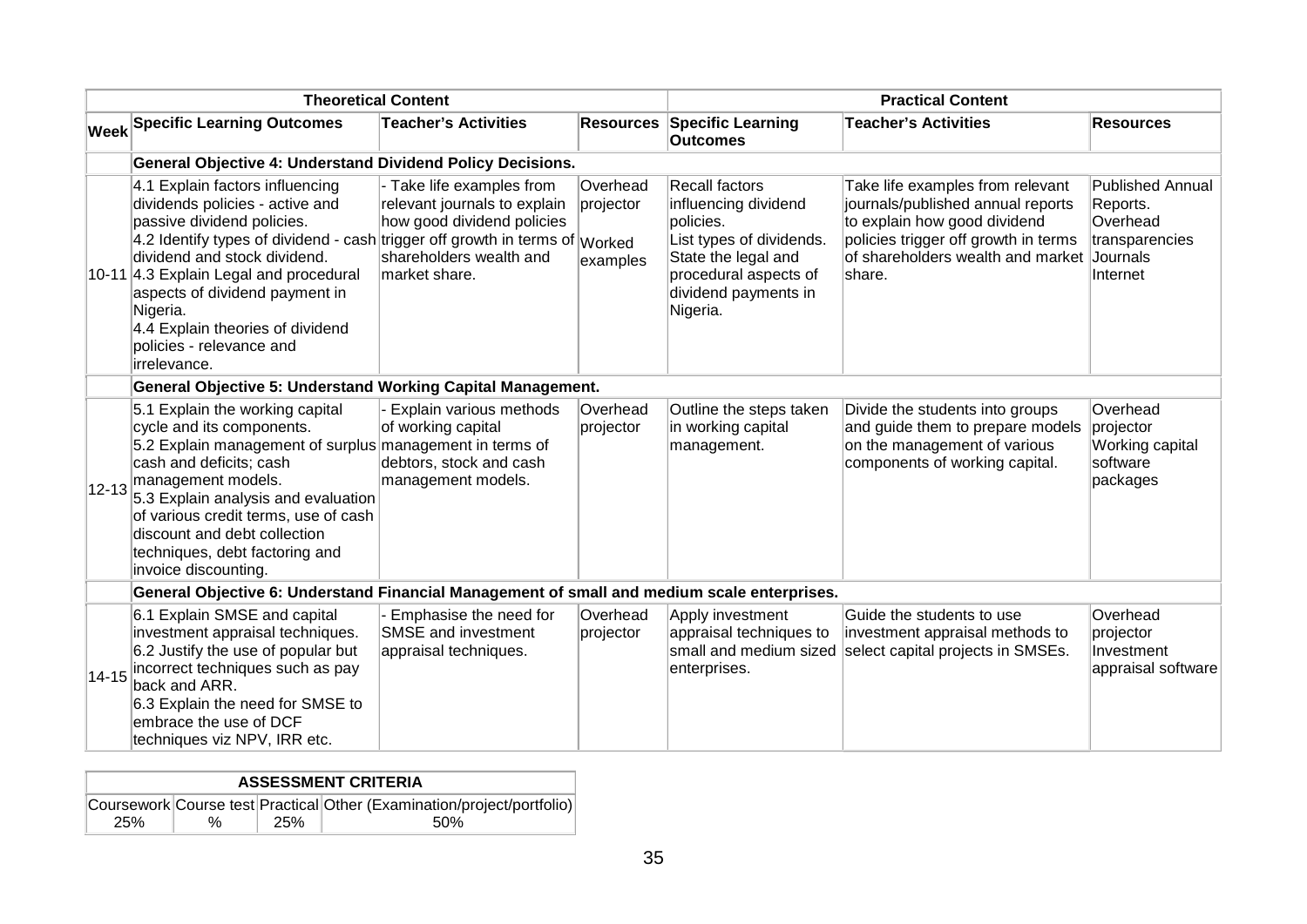#### **Course: Business Communications I**

| <b>PROGRAMME: HND Office Technology and Management</b>                                                                                                                                                                                                                                                                                                                                                                              |                                                                                                                                                          |                                   |                                          |  |  |  |  |  |  |
|-------------------------------------------------------------------------------------------------------------------------------------------------------------------------------------------------------------------------------------------------------------------------------------------------------------------------------------------------------------------------------------------------------------------------------------|----------------------------------------------------------------------------------------------------------------------------------------------------------|-----------------------------------|------------------------------------------|--|--|--|--|--|--|
| <b>Course: Business Communications I</b>                                                                                                                                                                                                                                                                                                                                                                                            | Code: OTM 315                                                                                                                                            | <b>Credit Hours:</b>              | 4 hours x week                           |  |  |  |  |  |  |
| <b>Semester: 1</b>                                                                                                                                                                                                                                                                                                                                                                                                                  | <b>Pre-requisite: Business Communication I</b>                                                                                                           | <b>Theoretical:</b><br>Practical: | 2 hours/week - 50%<br>2 hours/week - 50% |  |  |  |  |  |  |
|                                                                                                                                                                                                                                                                                                                                                                                                                                     | Course main Aim/Goal: This course is designed to develop in students the ability to communicate in organizations and improve interpersonal relationship. |                                   |                                          |  |  |  |  |  |  |
| <b>General Objectives:</b><br>1.0 Understand the importance of communication in an organisation.<br>2.0 Understand the process of communication.<br>3.0 Know how to communicate effectively with others in the organisation.<br>4.0 Know how to write effective business letters, memos, reports and proposals.<br>5.0 Understand interpersonal and inter-group relationships<br>6.0 Know how to make introductory public speeches. |                                                                                                                                                          |                                   |                                          |  |  |  |  |  |  |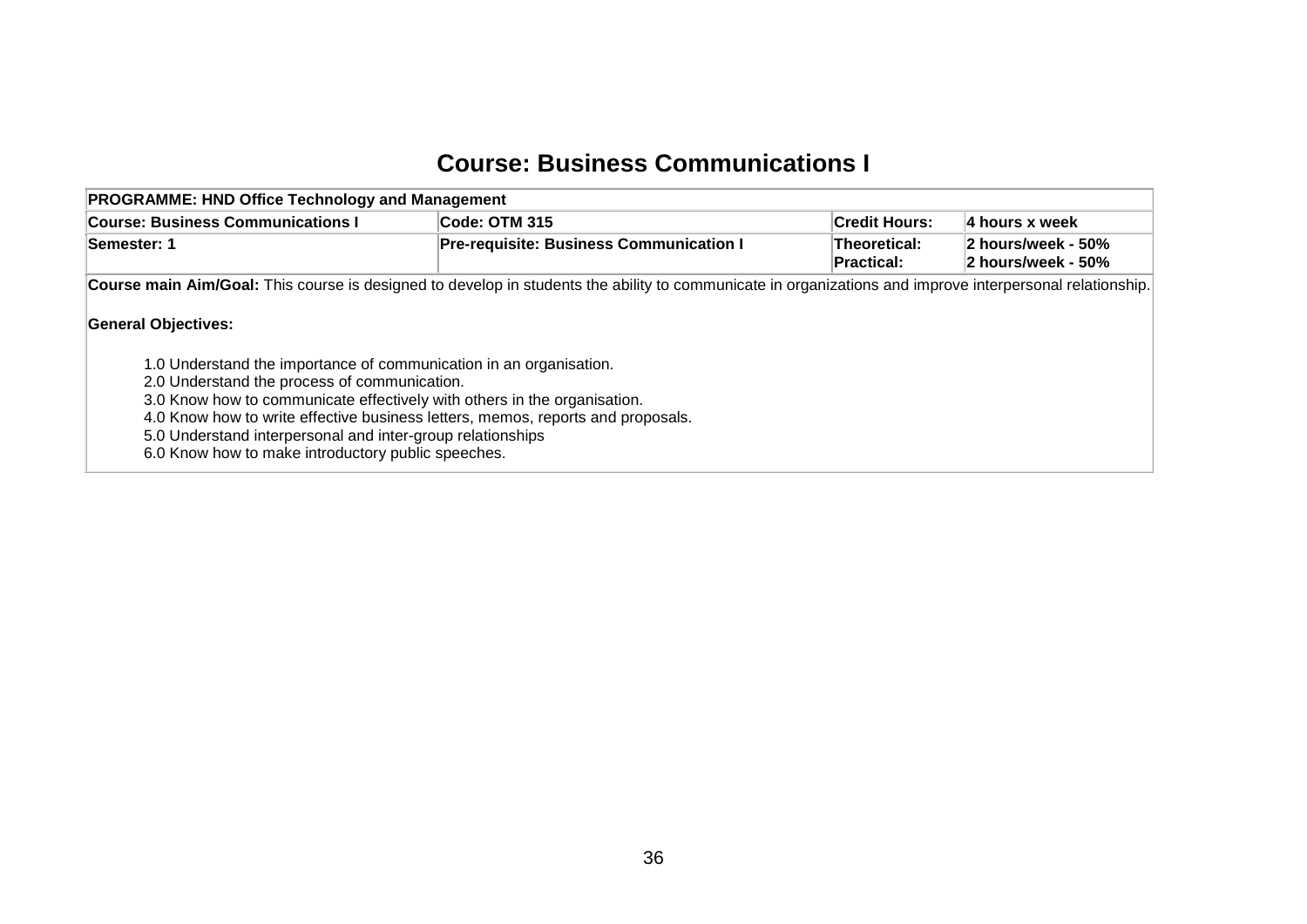| <b>Theoretical Content</b> |                                                                                                                               |                                                                                                                                                          |                  | <b>Practical Content</b>                                                                                                                                          |                                                                                       |                                                     |  |  |  |  |  |  |
|----------------------------|-------------------------------------------------------------------------------------------------------------------------------|----------------------------------------------------------------------------------------------------------------------------------------------------------|------------------|-------------------------------------------------------------------------------------------------------------------------------------------------------------------|---------------------------------------------------------------------------------------|-----------------------------------------------------|--|--|--|--|--|--|
|                            | <b>Week Specific Learning Outcomes</b>                                                                                        | <b>Teacher's Activities</b>                                                                                                                              | <b>Resources</b> | <b>Specific Learning</b><br><b>Outcomes</b>                                                                                                                       | <b>Teacher's Activities</b>                                                           | <b>Resources</b>                                    |  |  |  |  |  |  |
|                            | General Objective 1.0: Understand the importance of communication in an organisation.                                         |                                                                                                                                                          |                  |                                                                                                                                                                   |                                                                                       |                                                     |  |  |  |  |  |  |
|                            | 1.1 Note the definition of<br>communication.                                                                                  | Define communication.                                                                                                                                    |                  | Give the different definitions<br>lof communication as<br>provided in different<br>author?                                                                        |                                                                                       | Library<br>Internet<br>Journals<br><b>Textbooks</b> |  |  |  |  |  |  |
| $\overline{2}$             | 1.2 List the differences between<br>oral and written communication                                                            | Explain the differences between oral<br>and written communication and their<br>forms using suitable examples.                                            |                  | Differentiate between oral<br>and written communication<br>as provided by different<br>authors?                                                                   | Refer students to<br>appropriate source<br>materials.                                 | As in 1.1<br>above.                                 |  |  |  |  |  |  |
| 3                          | 1.3 List type of communication.                                                                                               | Discuss types of communication eg<br>interpersonal, graphic, verbal, non-<br>verbal.                                                                     |                  | a. Use the various type of<br>communication<br>b. Demonstrate verbal and<br>non verbal communication<br>situations.<br>c. Discuss merits and<br>demerits of each. | Provide source materials<br>for the exercise and<br>check accuracy of<br>performance. | Management<br>Films\<br><b>Textbooks</b>            |  |  |  |  |  |  |
|                            |                                                                                                                               | <b>GENERAL OBJECTIVE 2:0: Understand the process of communication.</b>                                                                                   |                  |                                                                                                                                                                   |                                                                                       |                                                     |  |  |  |  |  |  |
| $\overline{4}$             | 2.1 List variables involved in<br>communication.                                                                              | Explain variables in communication.                                                                                                                      |                  |                                                                                                                                                                   | Provide the chart on<br>communication process.                                        |                                                     |  |  |  |  |  |  |
| 5                          | 2.2 Note the role of the speaker<br>message encoding and<br>attitude. Note the role of receiver process.<br>message decoding. | Explain the roles of the speaker and<br>the receiver in a communication                                                                                  |                  | Role play communication<br>indicating encoding and<br>decoding information                                                                                        |                                                                                       | Management<br><b>Films</b><br><b>Textbooks</b>      |  |  |  |  |  |  |
| 6                          | 2.3 Note the relevance of body<br>language in aiding.                                                                         | Explain the use of body language in<br>aiding understanding using<br>examples.                                                                           |                  | Practice the use of body<br>language in communication body language in                                                                                            | Demonstrate the use of<br>communication                                               | Management<br>Films and<br><b>Textbooks</b>         |  |  |  |  |  |  |
| 17                         | 2.4 List barriers to effective<br>communication.                                                                              | Explain barriers to effective<br>communication using suitable<br>examples eg prejudice, past<br>experience, time lag, slangs,<br>unfamiliar ascent, etc. |                  | Identify barriers to effective<br>communication and<br>suggest how they could be<br>eliminated.<br>b. State effects of<br>communication breakdown.                | Evaluate students' work.                                                              | $As$ in 2.3<br>above                                |  |  |  |  |  |  |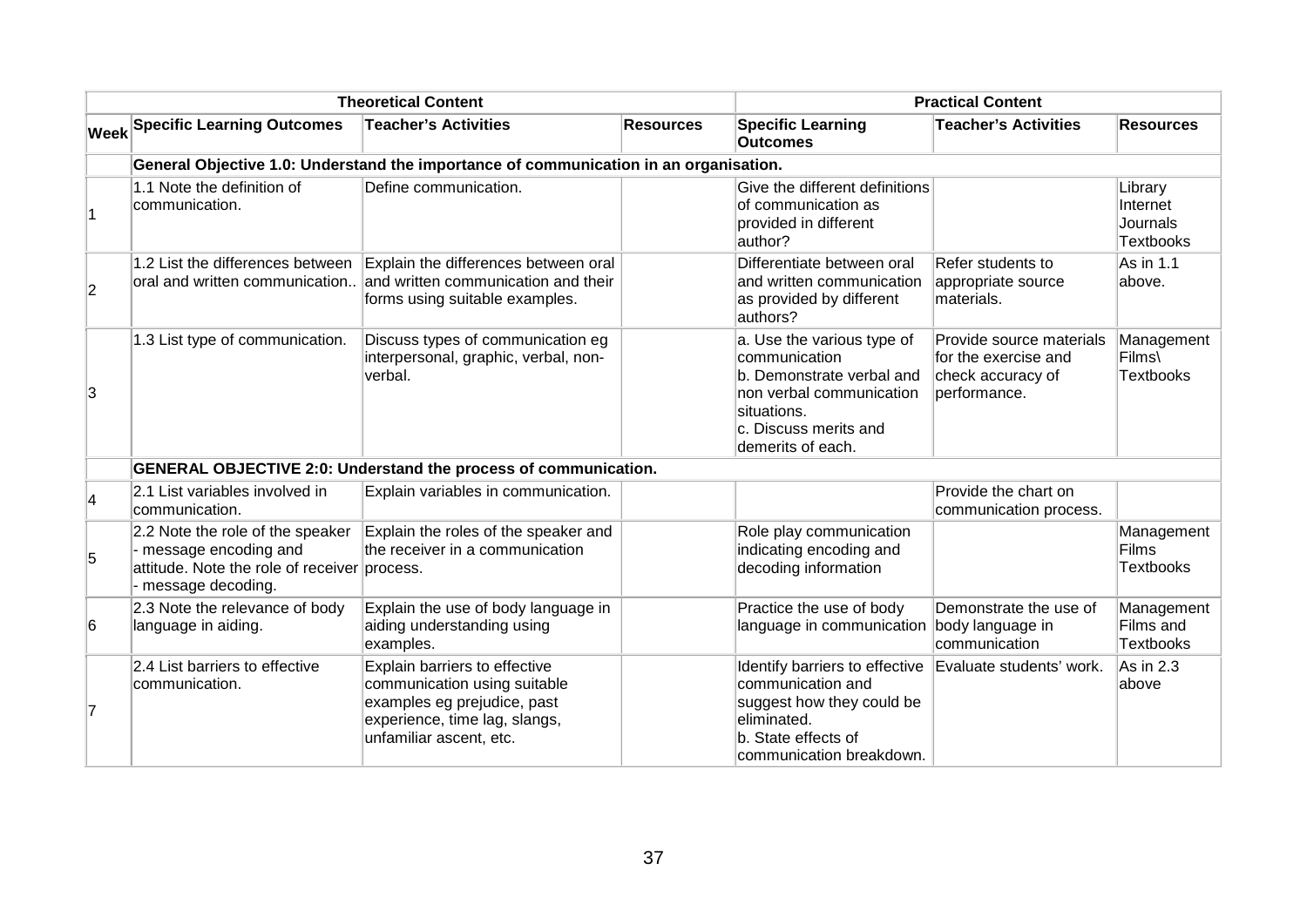| <b>Theoretical Content</b> |                                                                                              |                                                                                                   |                                           | <b>Practical Content</b>                                                       |                                                                           |                                                          |  |  |  |
|----------------------------|----------------------------------------------------------------------------------------------|---------------------------------------------------------------------------------------------------|-------------------------------------------|--------------------------------------------------------------------------------|---------------------------------------------------------------------------|----------------------------------------------------------|--|--|--|
|                            | <b>Week Specific Learning Outcomes</b>                                                       | <b>Teacher's Activities</b>                                                                       | <b>Resources</b>                          | <b>Specific Learning</b><br><b>Outcomes</b>                                    | <b>Teacher's Activities</b>                                               | <b>Resources</b>                                         |  |  |  |
|                            | GENERAL OBJECTIVE: 3.0: Know how to communicate effectively with others in the organisation. |                                                                                                   |                                           |                                                                                |                                                                           |                                                          |  |  |  |
| 8                          | 3.1 Identify the purpose of<br>communication in an<br>organisation.                          | Explain the purpose of interpersonal<br>communication in an organisation.                         |                                           | State the purpose of<br>interpersonal<br>communication in an<br>organisation.  | Evaluate students work.                                                   |                                                          |  |  |  |
| g,                         | 3.2 Enumerate the means of<br>communication.                                                 | Explore the means of<br>communication.                                                            |                                           | Operate some<br>communication gadgets.<br>Send an e-mail text<br>message, etc. | Provide some<br>communication gadgets<br>and guide in their<br>operation. | Competent<br><b>Handsets</b><br>Facsimiles<br>Radio etc. |  |  |  |
| 10                         | 3.3 List advantages and<br>disadvantages of<br>communication.                                | Explain advantages and<br>disadvantages of communication.                                         |                                           | Discuss advantages and<br>disadvantages of<br>communication.                   | Guide students<br>discussion.                                             |                                                          |  |  |  |
|                            |                                                                                              | GENERAL OBJECTIVE 4:0: Know how to write effective business letters, memo, reports and proposals. |                                           |                                                                                |                                                                           |                                                          |  |  |  |
| 11                         | in written communication.                                                                    | 4.1 List the uses of paragraphing Explain the use of paragraphing in<br>written communication.    |                                           |                                                                                |                                                                           |                                                          |  |  |  |
|                            | memos, etc.                                                                                  | 4.2 Differentiate between letters, Explain the differences between<br>letters, memos, etc         | Model letter,<br>memos, and<br>proposals. | Write letters, memos,<br>proposals, and reports.                               | Guide students in writing<br>letter, memos, proposals<br>and reports.     |                                                          |  |  |  |
|                            |                                                                                              | <b>GENERAL OBJECTIVES 5:0: Understand interpersonal and inter-group relationship.</b>             |                                           |                                                                                |                                                                           |                                                          |  |  |  |
| $ 12\rangle$               | 5.1 Define interpersonal and<br>inter-group communication.                                   | Explain interpersonal and inter-<br>group communication.                                          |                                           |                                                                                |                                                                           | <b>Pictures</b><br>Video                                 |  |  |  |
| 13                         | 5.2 List formal and informal man<br>of interaction.                                          | Explain formal and informal mean of<br>interaction.                                               |                                           | Determine when to use<br>memos, notes, letters,<br>phone calls, etc.           | Assess students choice<br>of means.                                       |                                                          |  |  |  |
|                            | 5.3 List the effects of too little or<br>too much memos.                                     | Explain the effects of too little or too<br>much memos.                                           |                                           | Discuss the effects of too<br>little or too much memo.                         | Guide students discussion<br>and give corrections.                        |                                                          |  |  |  |
|                            |                                                                                              | General Objective 6.0: Know how to make introductory public speeches.                             |                                           |                                                                                |                                                                           |                                                          |  |  |  |
| 14                         | 6.1 Identify the point to be<br>addressed.                                                   | Explain public speaking and explore<br>the points to be addressed.                                |                                           |                                                                                |                                                                           |                                                          |  |  |  |
| 15                         | 6.2 List the skills to be<br>developed for a good public<br>speech.                          | Explain the skills to be developed for<br>a good public speech.                                   |                                           | Criticize the provided films<br>Watched pointing out the<br>skills observed.   | Provide film of recorded<br>speech for critical<br>analysis.              | Films                                                    |  |  |  |
|                            | 6.3 List the qualities of a good<br>public speech.                                           | Explain the qualities of a good public<br>speech emphasizing language style.                      |                                           |                                                                                | Guide in speech writing<br>and deliver.                                   |                                                          |  |  |  |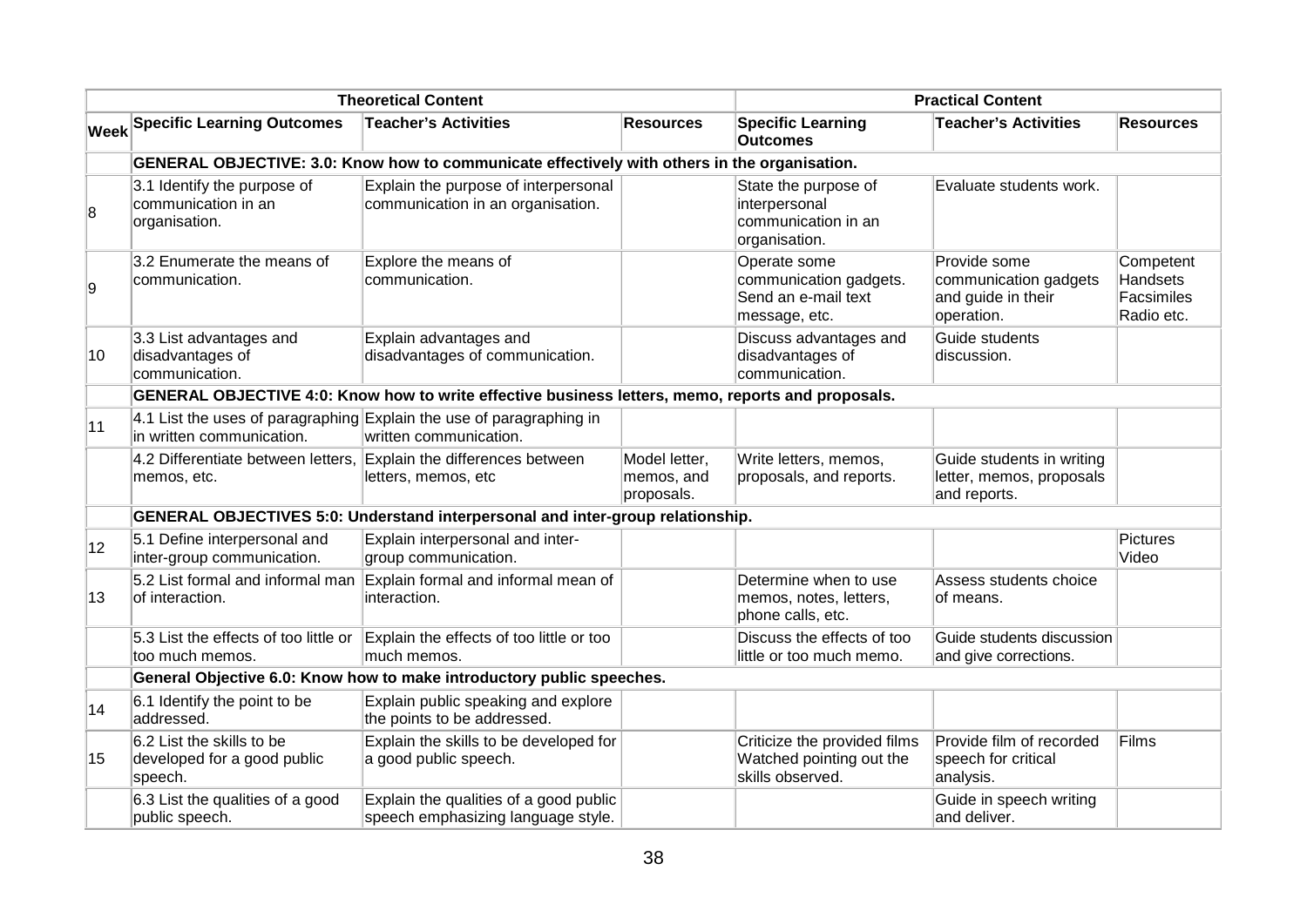| <b>ASSESSMENT CRITERIA</b> |     |       |                                                                        |  |  |  |  |  |  |
|----------------------------|-----|-------|------------------------------------------------------------------------|--|--|--|--|--|--|
|                            |     |       | Coursework Course test Practical Other (Examination/project/portfolio) |  |  |  |  |  |  |
| %                          | 50% | .50 % |                                                                        |  |  |  |  |  |  |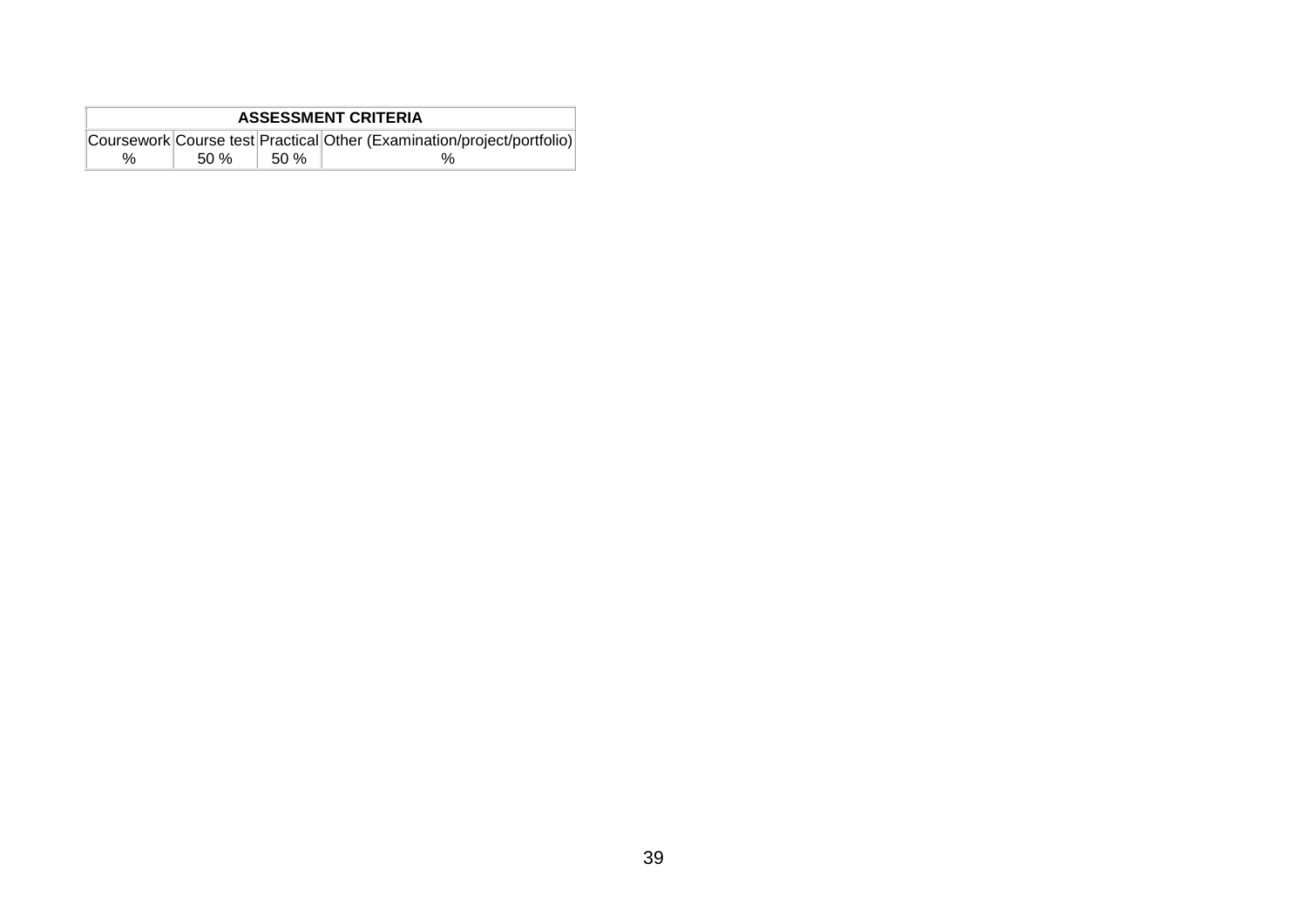## **Course: ICT Office Application I**

| <b>PROGRAMME: HND Office Technology and Management</b>                                                                                                             |                                                                                                                                                               |              |                   |  |  |  |  |  |  |
|--------------------------------------------------------------------------------------------------------------------------------------------------------------------|---------------------------------------------------------------------------------------------------------------------------------------------------------------|--------------|-------------------|--|--|--|--|--|--|
| <b>Course: ICT Office Application I</b>                                                                                                                            | Code: BAM 316                                                                                                                                                 | Credit Unit: | $ 4$ hours x week |  |  |  |  |  |  |
| <b>Pre-requisite: Knowledge of MS Word for Windows</b><br>Theoretical:<br>1 hours/week - 25 %<br>Semester: 1<br>$3$ hours/week - 75 $%$<br>Practical:              |                                                                                                                                                               |              |                   |  |  |  |  |  |  |
|                                                                                                                                                                    | Aim/Goal: This module is designed to enable students to further develop their skills in effectively and efficiently work use a computer-based word processor. |              |                   |  |  |  |  |  |  |
| <b>General Objectives:</b>                                                                                                                                         |                                                                                                                                                               |              |                   |  |  |  |  |  |  |
| 1. Introduce students to Advanced Word Processing and revise key keyboarding principles.<br>2. Apply health and safety principles when operating computers at work |                                                                                                                                                               |              |                   |  |  |  |  |  |  |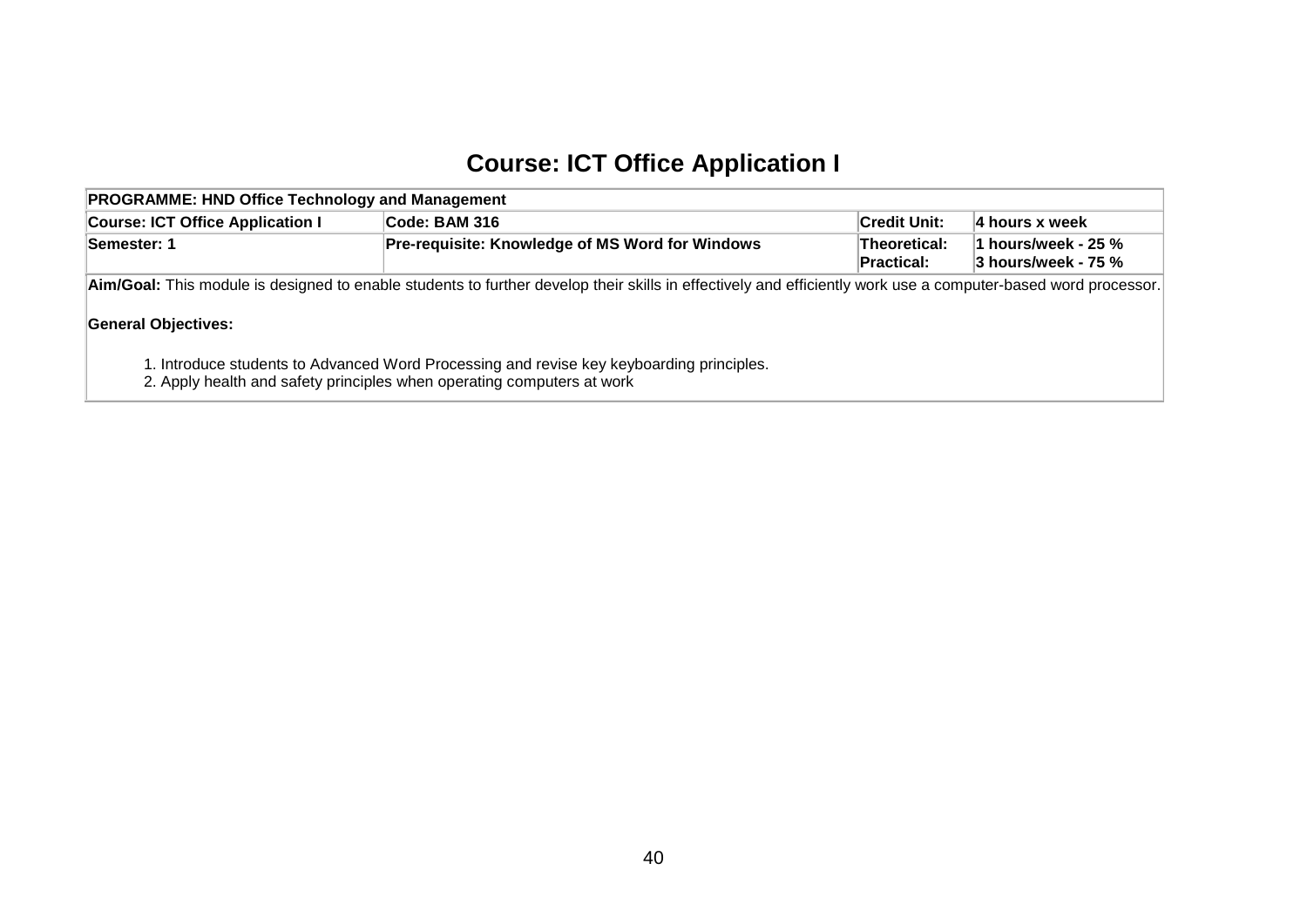| <b>Theoretical Content</b> |                                             |                                       | <b>Practical Content</b>                                                                                                                                                                                                                                                                                                                                                                                                                                                                                                                             |                                                                                                                                                                                                                                                                                                                                                        |                                                                                                                                                                                                                     |  |
|----------------------------|---------------------------------------------|---------------------------------------|------------------------------------------------------------------------------------------------------------------------------------------------------------------------------------------------------------------------------------------------------------------------------------------------------------------------------------------------------------------------------------------------------------------------------------------------------------------------------------------------------------------------------------------------------|--------------------------------------------------------------------------------------------------------------------------------------------------------------------------------------------------------------------------------------------------------------------------------------------------------------------------------------------------------|---------------------------------------------------------------------------------------------------------------------------------------------------------------------------------------------------------------------|--|
| <b>Week</b>                | <b>Specific Learning</b><br><b>Outcomes</b> | <b>Teacher's Activities Resources</b> | <b>Specific Learning Outcomes</b>                                                                                                                                                                                                                                                                                                                                                                                                                                                                                                                    | <b>Teacher's Activities</b>                                                                                                                                                                                                                                                                                                                            | <b>Resources</b>                                                                                                                                                                                                    |  |
|                            |                                             |                                       | General Objective 1: Introduce students to Information and Communication Technologies                                                                                                                                                                                                                                                                                                                                                                                                                                                                |                                                                                                                                                                                                                                                                                                                                                        |                                                                                                                                                                                                                     |  |
| $1-2$                      |                                             |                                       | Use of common generic methods<br>for managing files, directories and organise accurately files<br>folders<br>• Revise<br>alternatives ways<br>of how to create<br>and name<br>directories and<br>folders<br>• Delete files and<br>directories folders<br>• Move, copy and<br>rename files,<br>directories and<br>folders<br>• Distinguish<br>between<br>documents/files<br>and executable<br>applications and<br>appreciate the<br>function file<br>extensions<br>• Procedure for<br>producing printed<br>evidence of<br>directory/folder<br>content | Explain in detail how to<br>and folders.<br>Explain and practice how to<br>create, name and rename<br>directories, sub-<br>directories/folders<br>Emphasise the purpose of<br>copy/move/delete files and<br>practice with some<br>examples.<br>Set tasks where students<br>will practice the above and<br>discuss their implications in<br>the office. | <b>Handouts</b><br>• 1 students<br>per PC<br>• Printers,<br>scanners,<br>paper (A4<br>ream $x$ 10<br>students)<br>• Support<br>written<br>material (MS<br>Windows<br>handout)<br>• 2 floppy<br>disks per<br>student |  |
|                            |                                             |                                       | Print file structure                                                                                                                                                                                                                                                                                                                                                                                                                                                                                                                                 |                                                                                                                                                                                                                                                                                                                                                        |                                                                                                                                                                                                                     |  |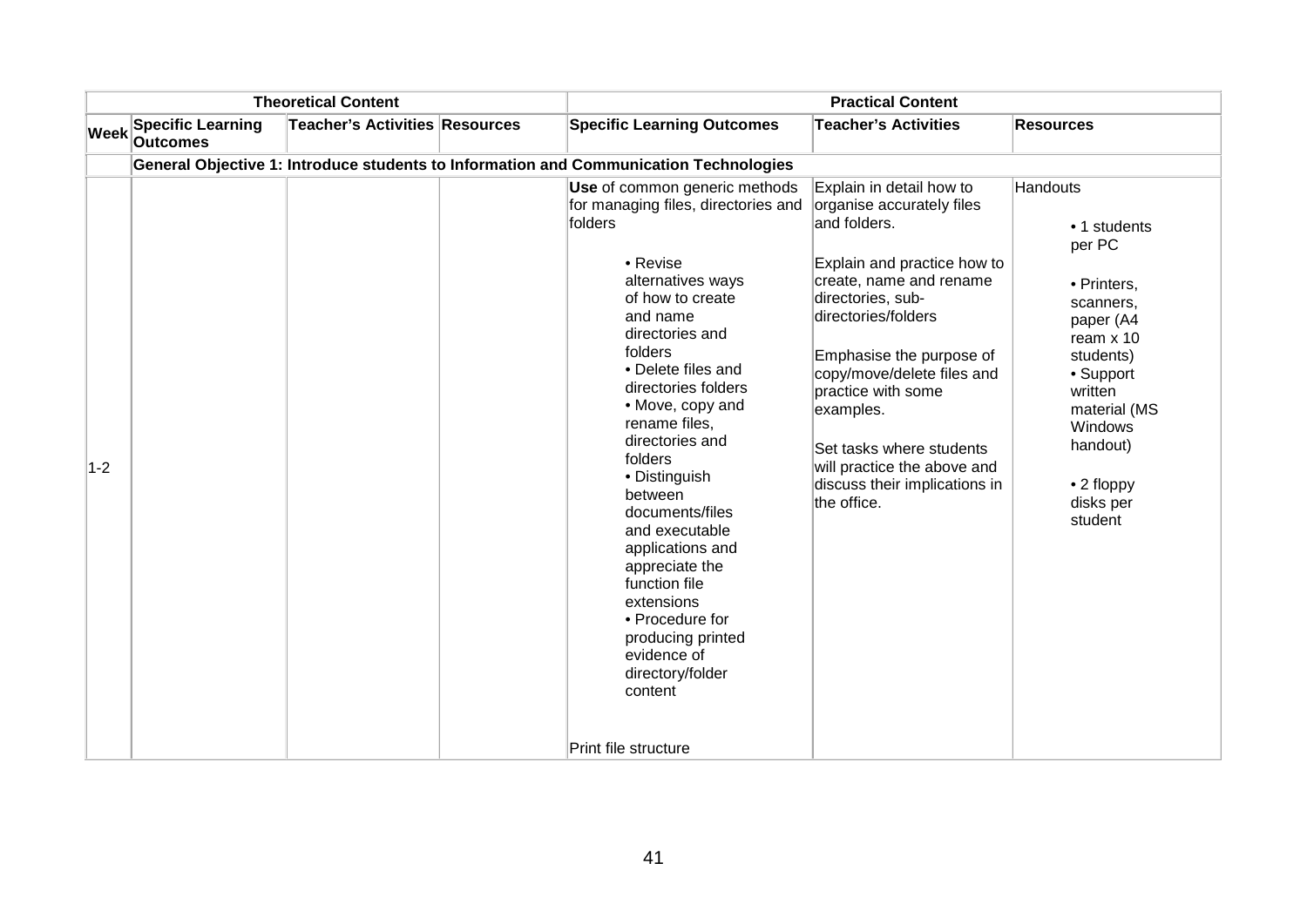| <b>Theoretical Content</b> |                                                                                              |                                       |                         | <b>Practical Content</b>                                                                                                                                                                                                                                                                                                                                                                                                                                                                                                                                                                                                                                                                                                               |                                                                                                                                                                                                                                                                                                                                                                                                                                                                                                                                                                                                                                                                                                                               |                                                                                                                                                                     |  |
|----------------------------|----------------------------------------------------------------------------------------------|---------------------------------------|-------------------------|----------------------------------------------------------------------------------------------------------------------------------------------------------------------------------------------------------------------------------------------------------------------------------------------------------------------------------------------------------------------------------------------------------------------------------------------------------------------------------------------------------------------------------------------------------------------------------------------------------------------------------------------------------------------------------------------------------------------------------------|-------------------------------------------------------------------------------------------------------------------------------------------------------------------------------------------------------------------------------------------------------------------------------------------------------------------------------------------------------------------------------------------------------------------------------------------------------------------------------------------------------------------------------------------------------------------------------------------------------------------------------------------------------------------------------------------------------------------------------|---------------------------------------------------------------------------------------------------------------------------------------------------------------------|--|
| <b>Week</b>                | <b>Specific Learning</b><br><b>Outcomes</b>                                                  | <b>Teacher's Activities Resources</b> |                         | <b>Specific Learning Outcomes</b>                                                                                                                                                                                                                                                                                                                                                                                                                                                                                                                                                                                                                                                                                                      | <b>Teacher's Activities</b>                                                                                                                                                                                                                                                                                                                                                                                                                                                                                                                                                                                                                                                                                                   | <b>Resources</b>                                                                                                                                                    |  |
| $3 - 6$                    | State the importance<br>of good speed when<br>producing information principles<br>using a PC | <b>Revise</b> key<br>keyboarding      | Keyboarding<br>handouts | <b>Emphasise</b> the need for<br>accurately and good speed of data on the keyboard to assure<br>entry and amending existing data.<br>Enter accurate text and numerical<br>data in specified format.<br>• Encode specified<br>data and make<br>amendments to<br>documents<br>• Use software<br>facilities to check<br>spelling, and<br>proofread for<br>accuracy of<br>contents and<br>consistency of<br>layout and style<br>• View and print<br>as required<br>• Use of typing<br>techniques to<br>speed data entry<br>• Use of standard<br>test for speed<br>checking<br>Identify the procedures when<br>transferring data between files:<br>• Import data file<br>• Import image<br>• Import chart<br>• Print integrated<br>document | Show how to position hands Handouts<br>speed when entry<br>information and data.<br>Monitor good touch typing<br>to increase typing speed.<br>Prepare weekly home-<br>works to assure students<br>practice the keyboarding<br>and main typing techniques.<br>Every week select some<br>student from the group to<br>test their speed<br>improvement when applying<br>correct typing techniques.<br>Show how to use:<br>- Programme manager<br>Open/close a window<br>Load application software<br>Button bars, scroll bars<br>and menu bars<br>- Exploring main menu<br>contents<br>Minimising and closing<br>windows<br>Organise students in teams<br>and set task to be complete<br>using the windows<br>operating systems. | • 1 students per PC<br>· Printers, scanners, paper<br>(A4 ream x 10 students)<br>• Support written material<br>(MS Windows handout)<br>• 2 floppy disks per student |  |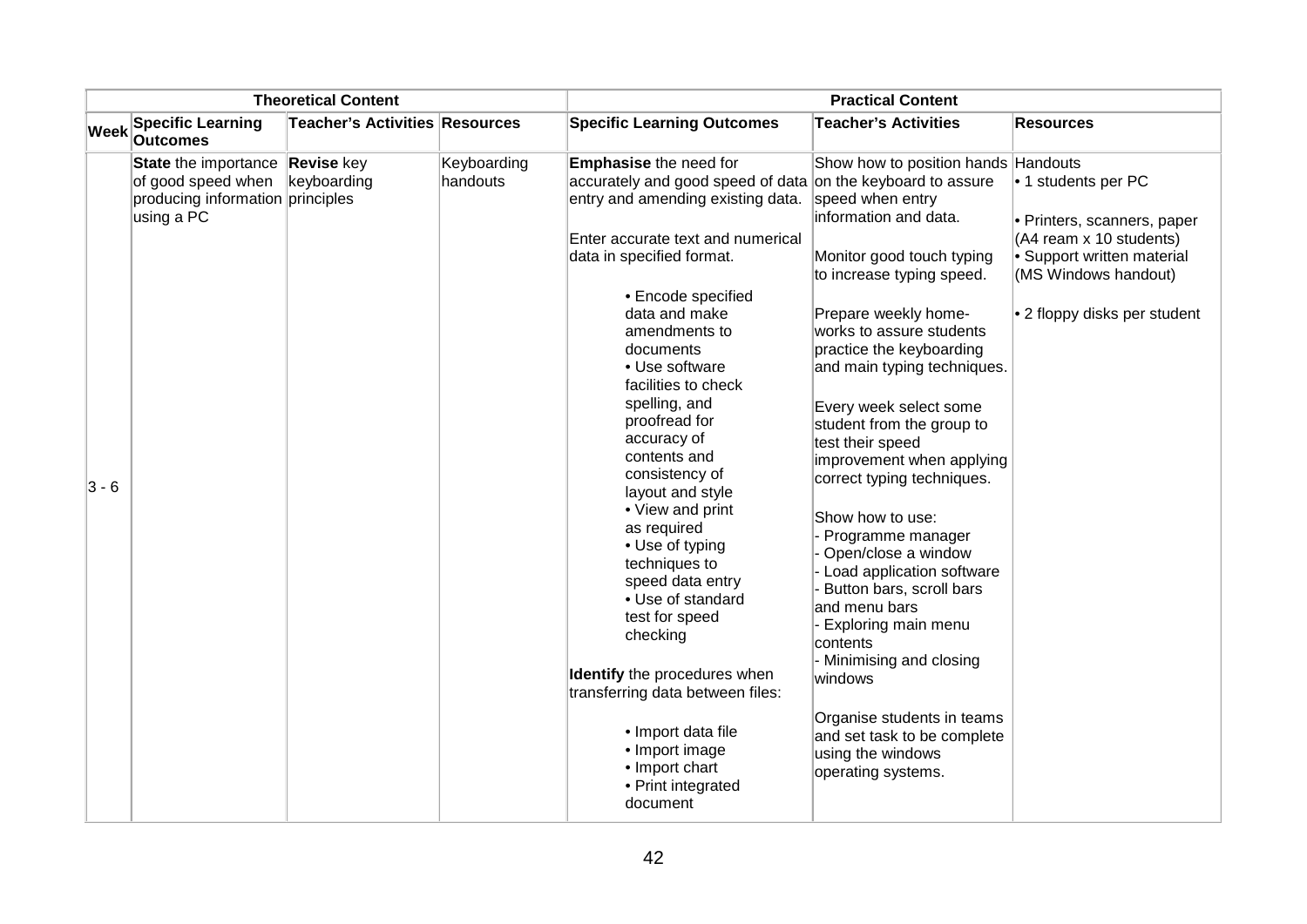| <b>Theoretical Content</b> |                                      |                                | <b>Practical Content</b>                                                                                                                                                                                                                                                                                                                                                                     |                                                                                                                                                                                                                                                                                                                                                                                                                                                                                      |                                                                                                                                                                                                            |  |
|----------------------------|--------------------------------------|--------------------------------|----------------------------------------------------------------------------------------------------------------------------------------------------------------------------------------------------------------------------------------------------------------------------------------------------------------------------------------------------------------------------------------------|--------------------------------------------------------------------------------------------------------------------------------------------------------------------------------------------------------------------------------------------------------------------------------------------------------------------------------------------------------------------------------------------------------------------------------------------------------------------------------------|------------------------------------------------------------------------------------------------------------------------------------------------------------------------------------------------------------|--|
| <b>Week</b>                | <b>Specific Learning</b><br>Outcomes | Teacher's Activities Resources | <b>Specific Learning Outcomes</b>                                                                                                                                                                                                                                                                                                                                                            | <b>Teacher's Activities</b>                                                                                                                                                                                                                                                                                                                                                                                                                                                          | <b>Resources</b>                                                                                                                                                                                           |  |
|                            |                                      |                                |                                                                                                                                                                                                                                                                                                                                                                                              | Explain how to present<br>documents as specified.<br>Set tasks for student to<br>transfer data and files.                                                                                                                                                                                                                                                                                                                                                                            |                                                                                                                                                                                                            |  |
|                            |                                      |                                |                                                                                                                                                                                                                                                                                                                                                                                              | Set tasks to design and<br>create a chart and transfer it<br>successfully.                                                                                                                                                                                                                                                                                                                                                                                                           |                                                                                                                                                                                                            |  |
|                            |                                      |                                |                                                                                                                                                                                                                                                                                                                                                                                              | Set tasks to complete a<br>whole document containing<br>data, images and charts,<br>and ask students to transfer<br>it back and forward<br>successfully.                                                                                                                                                                                                                                                                                                                             |                                                                                                                                                                                                            |  |
| $6 - 10$                   |                                      |                                | Use and purpose of changing<br>page layout:<br>• Set page orientation<br>and set up page lay<br>out<br>• Insert headers &<br>footers<br>• Insert automatic<br>fields in headers and<br>footers<br>• Create documents<br>using<br>newspaper/parallel<br>columns<br>• Apply house style<br>$\bullet$ Use<br>bullets/numbering<br>• Use special symbols<br>• Search and replace<br>• Mail merge | Show and practice on how<br>to import, place and format<br>data-files, images and<br>charts (eg. borders,<br>shading. Student practice).<br>Explain the importance of<br>maintaining the integrity of<br>imported data.<br>Explain and practice<br>changing page layouts,<br>orientation, inserting<br>specific heading and<br>footing, insert special<br>symbols such as @, %, &,<br>\$, etc. Student practice.<br>Practice manual methods to<br>find and replace specific<br>data. | Handouts<br>• 1 students<br>per PC<br>· Printers,<br>scanners,<br>paper (A4<br>ream x 10<br>students)<br>• Support<br>written<br>material (MS<br>Windows<br>handout)<br>• 2 floppy<br>disks per<br>student |  |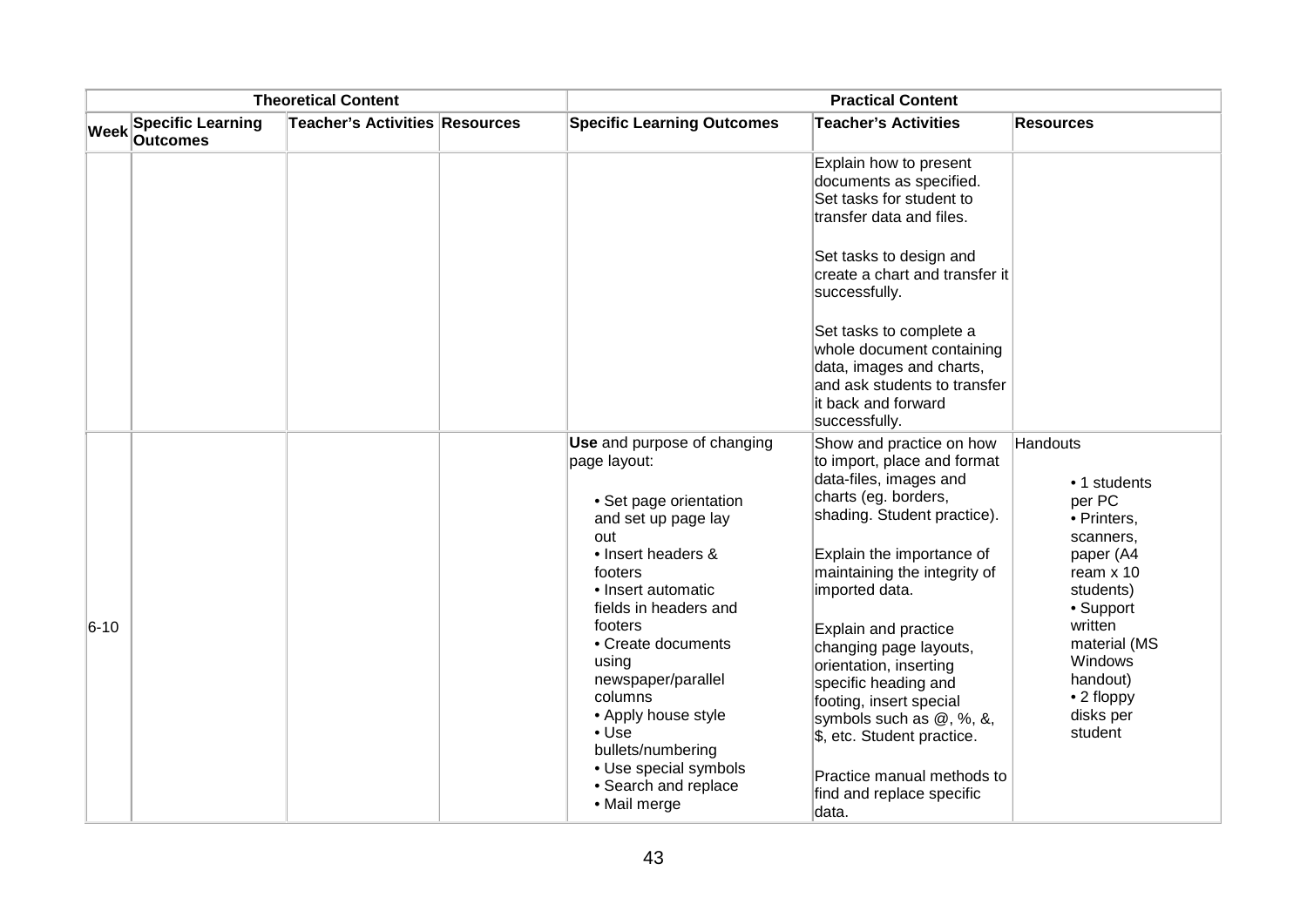| <b>Theoretical Content</b>                                                                                                                                                                                                                                                                                                                                                                                                                                                                                                                   |                           |                                                                                                                                                                                                                                                                                                                                                                                                                                                                                                    | <b>Practical Content</b>                                                                                                                                                                    |                                                                                                                                                                                                                                                                                                                                                                                                                                                                                                         |                                                                                                                                                                                                                                                                                                                                                                                                                                                                                                                                                                                                                          |                                                                                                                                                                                                                                                                                                                                                                                                                                                                                                                        |
|----------------------------------------------------------------------------------------------------------------------------------------------------------------------------------------------------------------------------------------------------------------------------------------------------------------------------------------------------------------------------------------------------------------------------------------------------------------------------------------------------------------------------------------------|---------------------------|----------------------------------------------------------------------------------------------------------------------------------------------------------------------------------------------------------------------------------------------------------------------------------------------------------------------------------------------------------------------------------------------------------------------------------------------------------------------------------------------------|---------------------------------------------------------------------------------------------------------------------------------------------------------------------------------------------|---------------------------------------------------------------------------------------------------------------------------------------------------------------------------------------------------------------------------------------------------------------------------------------------------------------------------------------------------------------------------------------------------------------------------------------------------------------------------------------------------------|--------------------------------------------------------------------------------------------------------------------------------------------------------------------------------------------------------------------------------------------------------------------------------------------------------------------------------------------------------------------------------------------------------------------------------------------------------------------------------------------------------------------------------------------------------------------------------------------------------------------------|------------------------------------------------------------------------------------------------------------------------------------------------------------------------------------------------------------------------------------------------------------------------------------------------------------------------------------------------------------------------------------------------------------------------------------------------------------------------------------------------------------------------|
| <b>Specific Learning</b><br><b>Week</b><br><b>Outcomes</b>                                                                                                                                                                                                                                                                                                                                                                                                                                                                                   |                           | <b>Teacher's Activities Resources</b>                                                                                                                                                                                                                                                                                                                                                                                                                                                              |                                                                                                                                                                                             | <b>Specific Learning Outcomes</b>                                                                                                                                                                                                                                                                                                                                                                                                                                                                       | <b>Teacher's Activities</b>                                                                                                                                                                                                                                                                                                                                                                                                                                                                                                                                                                                              | <b>Resources</b>                                                                                                                                                                                                                                                                                                                                                                                                                                                                                                       |
|                                                                                                                                                                                                                                                                                                                                                                                                                                                                                                                                              |                           |                                                                                                                                                                                                                                                                                                                                                                                                                                                                                                    |                                                                                                                                                                                             | General Objective 2: Apply health and safety principles when operating computers at work                                                                                                                                                                                                                                                                                                                                                                                                                |                                                                                                                                                                                                                                                                                                                                                                                                                                                                                                                                                                                                                          |                                                                                                                                                                                                                                                                                                                                                                                                                                                                                                                        |
| Describe the need for Discuss the<br>working safely in an<br>office<br>Explain the principles Discuss the<br>of good<br>housekeeping<br>techniques in the<br>office<br>Relate the<br>implications of safety<br>to the office<br>Identify potential<br>hazards<br>11-15 Propose a plan to<br>apply in a general<br>organisation for<br>safety within the<br>organisation<br>Define the<br>procedures for<br>maintaining security<br>of electronic<br>equipment and<br>information<br>Define the<br>procedures for<br>maintaining<br>resources | trails.<br><b>Discuss</b> | importance of a safe<br>workplace.<br>importance of good<br>safe design<br>Show a sample plan<br>Discuss procedures<br>to be followed to<br>maintain security<br>Explain the value of<br>an audit trail (care of<br>hardware, software<br>an data), produce<br>samples of audit<br>Explain local health<br>and safety<br>regulations<br>Discuss the<br>importance of a<br>healthy workplace.<br>environmental<br>factors affecting<br>health when working<br>with computers:<br>temperature, noise | Overhead<br>transparencies,<br>pictures,<br>diagrams.<br>Sample plan(s)<br>Handouts and<br>readings<br>Examples of<br>audit trail forms<br>Forms/brochures<br>Handouts<br>Pictures<br>Books | Write a plan for safety to apply in a Visit a large organisation to<br>specified organisation.<br>Write a short report on the plan for safety system.<br>accidents in a specified<br>organisation.<br>Show practical examples on how<br>to arrange a workstation to avoid<br>fatigue/injuries<br>Show ideal workstation<br>arrangement to avoid injuries and<br>fatigue when working with<br>computers.<br>Demonstrate the importance of<br>right posture and exercises to<br>avoid injure/relieve pain | observe their security and<br>Write a short report on the<br>observations<br>Group students and set<br>tasks to re-arrange<br>computer workstations<br>taking into account various<br>environmental factors<br>(make sure they encounter<br>opened widows, noisy<br>airconditions or not on, low<br>chairs, etc)<br>Organise students in groups<br>to study and sort case-<br>studies<br>Show students examples of<br>wrong sitting and typing<br>postures.<br>Students role plays<br>Role plays<br>Games identifying potential<br>illnesses<br>Demonstrate how to do key<br>exercises to relieve<br>pain/avoid injuries | Plans, forms, contacts with<br>local organisation/business<br>Contacts with local<br>organisation to arrange visits<br>3 computer workstations<br>(including printers, scanners,<br>adjustable chairs, etc.)<br>Room with windows,<br>curtains, lights, adjustable<br>chairs, mobile computers, etc.<br>(to be able to re-arrange<br>them in ideal positions).<br>Computer work station<br>Different types of keyboards,<br>mice, chairs,<br><b>Monitors</b><br>Pictures, posters, diagrams,<br>handouts,<br>footrests |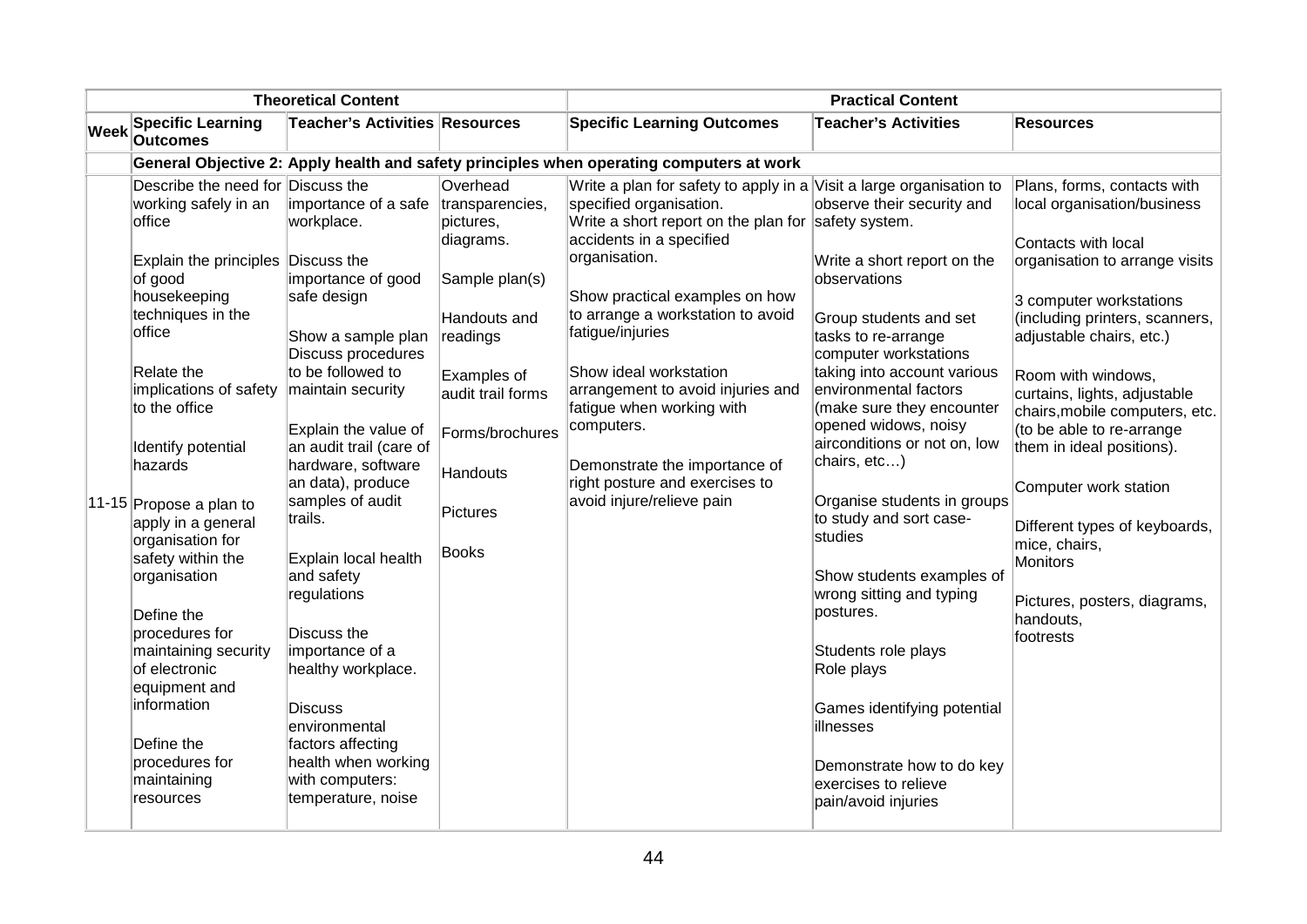| <b>Theoretical Content</b> |                                                                                                                                       |                                                                                                                         | <b>Practical Content</b>          |                             |                  |  |
|----------------------------|---------------------------------------------------------------------------------------------------------------------------------------|-------------------------------------------------------------------------------------------------------------------------|-----------------------------------|-----------------------------|------------------|--|
| <b>Week</b>                | <b>Specific Learning</b><br><b>Outcomes</b>                                                                                           | Teacher's Activities Resources                                                                                          | <b>Specific Learning Outcomes</b> | <b>Teacher's Activities</b> | <b>Resources</b> |  |
|                            | Define the<br>procedures for                                                                                                          | and illumination                                                                                                        |                                   |                             |                  |  |
|                            | maintaining personal<br>safety                                                                                                        | Discuss the<br>importance of an<br>adequate computer                                                                    |                                   |                             |                  |  |
|                            | Describe and outline<br>the national & local<br>health and safety                                                                     | work layout. Show<br>sample ideal layouts.                                                                              |                                   |                             |                  |  |
|                            | regulations                                                                                                                           | Explain the value of<br>good posture.                                                                                   |                                   |                             |                  |  |
|                            | Establish the need for<br>working in a healthy<br>workstation, relate<br>the implications of<br>health when working<br>with computers | Explain key<br>principles of posture<br>and techniques to<br>avoid injuries and<br>fatigue when working                 |                                   |                             |                  |  |
|                            | Identify<br>environmental factors<br>affecting health when<br>working with<br>computers.                                              | with computers.<br>Explain the various<br>injuries that affect<br>people working in a<br>wrong computer<br>environment. |                                   |                             |                  |  |
|                            | Establish safe office<br>practices to avoid<br>injuries and fatigue<br>when working with                                              | Describe the various<br>symptoms.                                                                                       |                                   |                             |                  |  |
|                            | computers.<br>Define key computer<br>related illnesses, their when working with<br>symptoms and<br>exercises to                       | <b>Illustrate key</b><br>exercises to avoid<br>injuries and fatigue<br>computers                                        |                                   |                             |                  |  |
|                            | relieve/avoid pain,<br>disconform and<br>fatigue.                                                                                     |                                                                                                                         |                                   |                             |                  |  |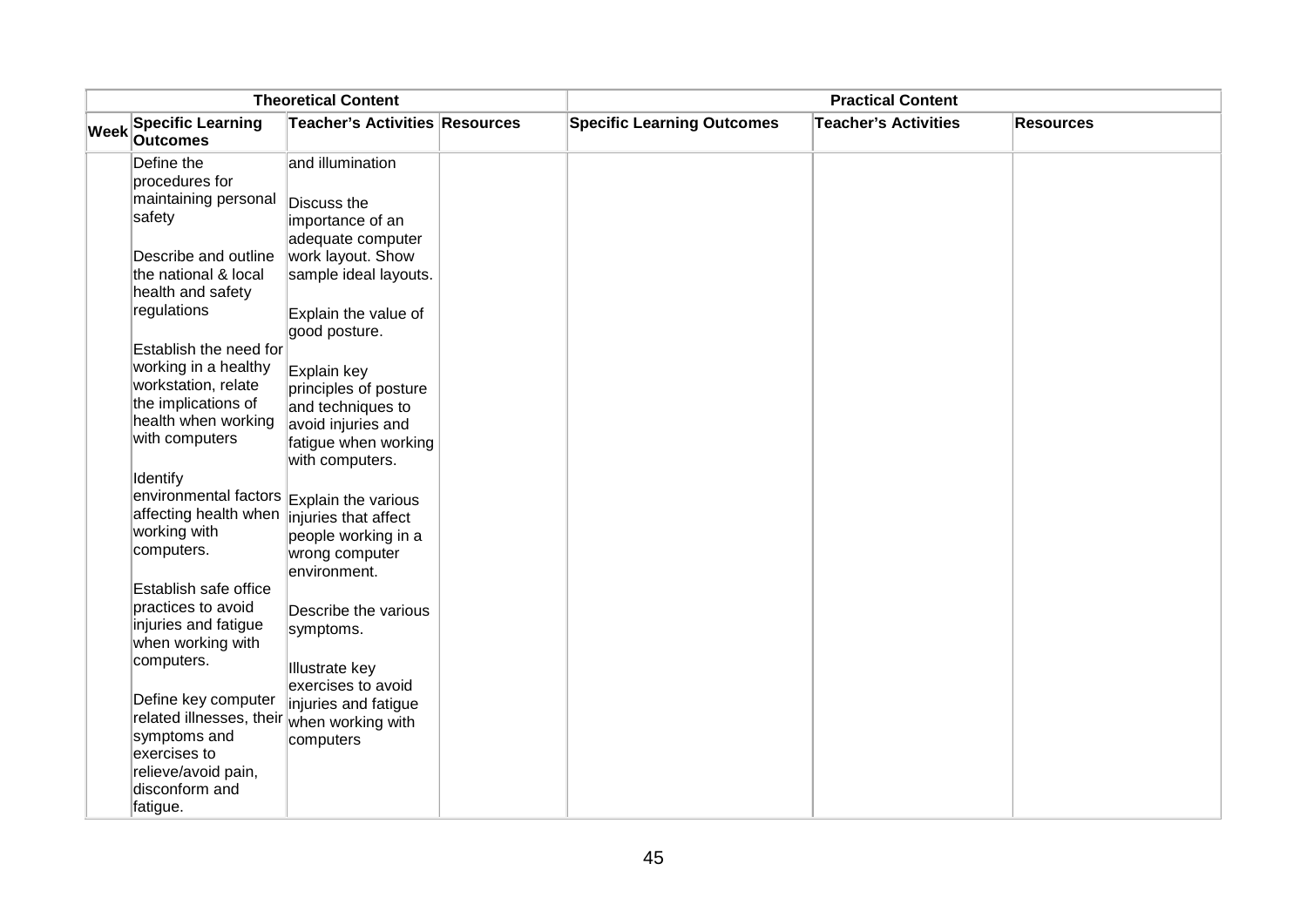| <b>ASSESSMENT CRITERIA</b> |   |      |                                                                        |  |  |  |
|----------------------------|---|------|------------------------------------------------------------------------|--|--|--|
|                            |   |      | Coursework Course test Practical Other (Examination/project/portfolio) |  |  |  |
| 25 %                       | ℅ | 75 % |                                                                        |  |  |  |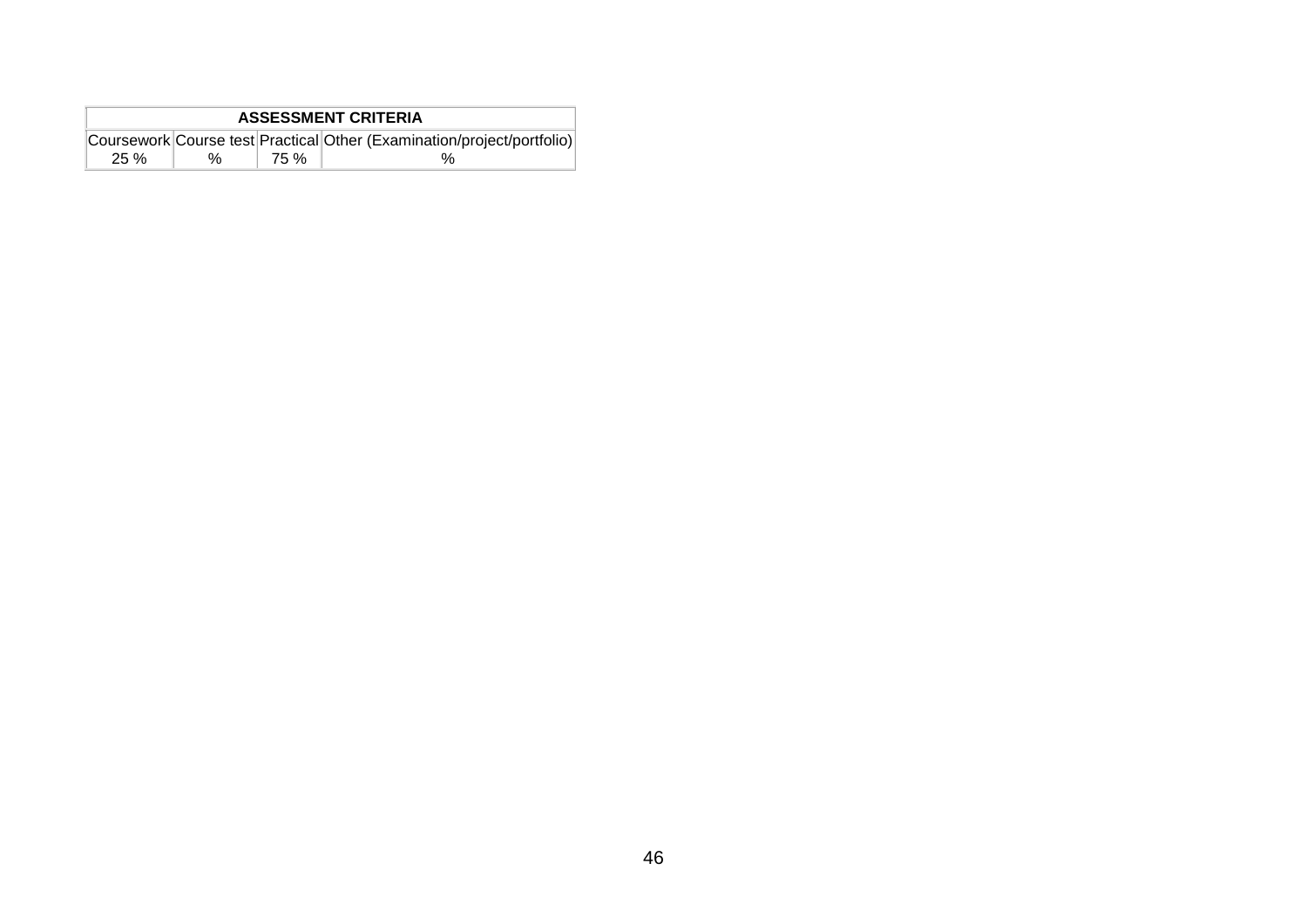#### **SEMESTER 2**

## **Course: Management Information System**

| <b>PROGRAMME: HND BUSINESS ADMIN AND MANAGEMENT</b>                                                                                                                                                                                                                                                                                                                                                                                   |                       |                                          |                                           |  |  |  |  |
|---------------------------------------------------------------------------------------------------------------------------------------------------------------------------------------------------------------------------------------------------------------------------------------------------------------------------------------------------------------------------------------------------------------------------------------|-----------------------|------------------------------------------|-------------------------------------------|--|--|--|--|
| Course: MANAGEMENT INFORMATION SYSTEM Code: BAM 321 Credit Hours: 4 hours                                                                                                                                                                                                                                                                                                                                                             |                       |                                          |                                           |  |  |  |  |
| Semester: 2                                                                                                                                                                                                                                                                                                                                                                                                                           | <b>Pre-requisite:</b> | <b>Theoretical:</b><br><b>Practical:</b> | 1 hours/week - 50 %<br>3 hours/week - 50% |  |  |  |  |
| <b>Course main Aim/Goal</b>                                                                                                                                                                                                                                                                                                                                                                                                           |                       |                                          |                                           |  |  |  |  |
| This course is designed to provide the student with the knowledge of management information system<br><b>General Objectives:</b> On completion of this course, the student should:<br>1. The concept of MIS<br>2. Know the development cycle of MIS and total system<br>3. Understand the principles of decision-making<br>4. Understand the computer report<br>5. Understand Data Base Management System<br>6. Know DBMS case study. |                       |                                          |                                           |  |  |  |  |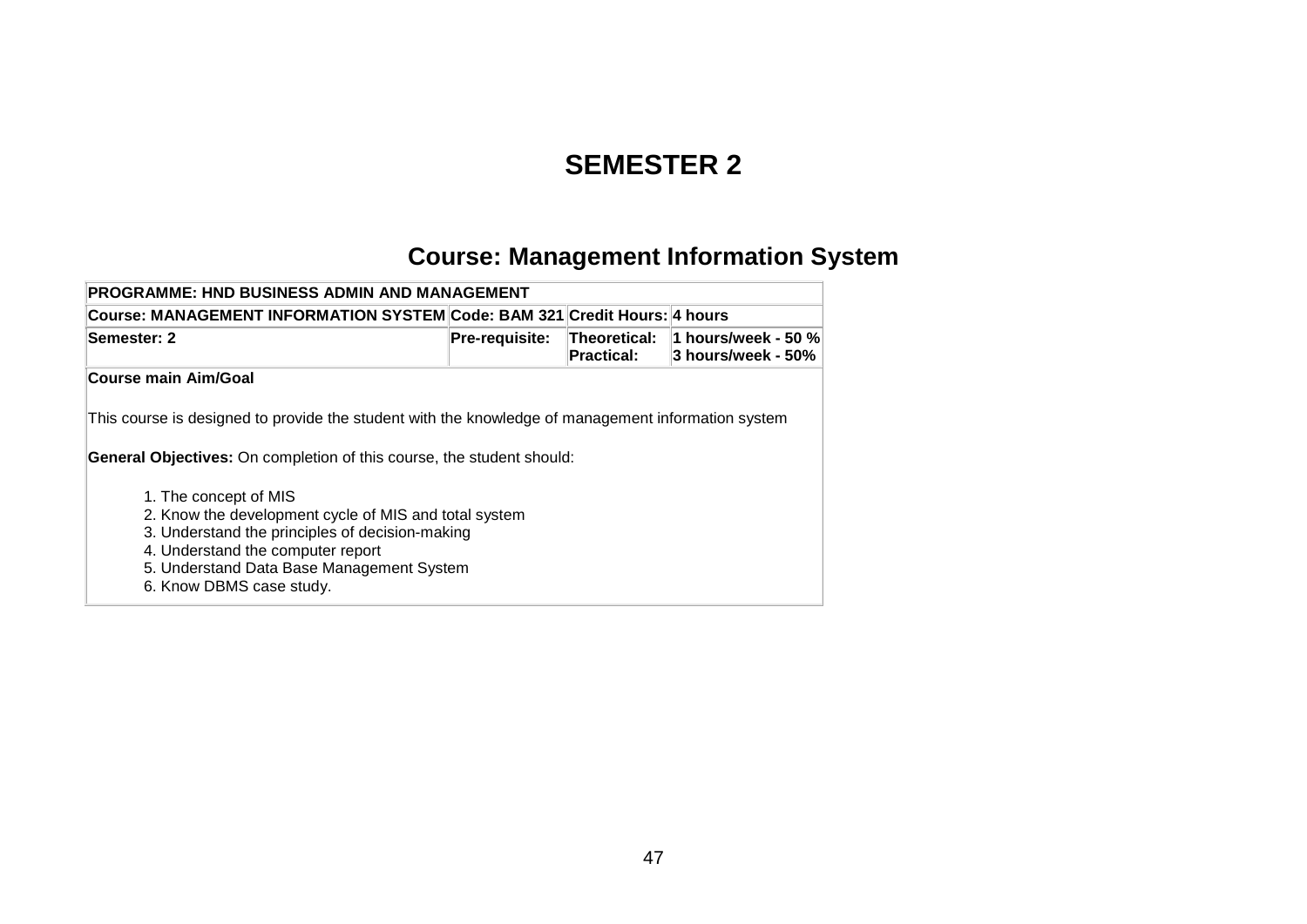| <b>Theoretical Content</b> |                                                                                                                                                                                                                                                                                                                                                         |                                                                                                                                                                                                                                                                                                                                        | <b>Practical Content</b>                           |                                                                                                                                                                                  |                                                                                                                                                                                                                                                                                                                                                                                                          |                                                                                                                 |  |  |
|----------------------------|---------------------------------------------------------------------------------------------------------------------------------------------------------------------------------------------------------------------------------------------------------------------------------------------------------------------------------------------------------|----------------------------------------------------------------------------------------------------------------------------------------------------------------------------------------------------------------------------------------------------------------------------------------------------------------------------------------|----------------------------------------------------|----------------------------------------------------------------------------------------------------------------------------------------------------------------------------------|----------------------------------------------------------------------------------------------------------------------------------------------------------------------------------------------------------------------------------------------------------------------------------------------------------------------------------------------------------------------------------------------------------|-----------------------------------------------------------------------------------------------------------------|--|--|
| <b>Week</b>                | <b>Specific Learning</b><br><b>Outcomes</b>                                                                                                                                                                                                                                                                                                             | <b>Teacher's Activities</b>                                                                                                                                                                                                                                                                                                            | <b>Resources</b>                                   | <b>Specific Learning</b><br><b>Outcomes</b>                                                                                                                                      | <b>Teacher's Activities</b>                                                                                                                                                                                                                                                                                                                                                                              | <b>Resources</b>                                                                                                |  |  |
|                            |                                                                                                                                                                                                                                                                                                                                                         | General Objective 1: Understand the concept of MIS                                                                                                                                                                                                                                                                                     |                                                    |                                                                                                                                                                                  |                                                                                                                                                                                                                                                                                                                                                                                                          |                                                                                                                 |  |  |
| $1-2$                      | 1.1 Define MIS<br>1.2 Identify different types<br>of MIS<br>1.3 Explain the importance<br>of MIS to business<br>organization.                                                                                                                                                                                                                           | i. Explain MIS<br>ii. Explain Management,<br>Information and system.<br>iii. Describe the qualities of<br>information used in MIS<br>iv. Identify different types of MIS<br>and their importance in private<br>and public sectors.<br>v. Demonstrate examples of fully<br>implemented MIS.                                             | <b>Text Books</b><br>Computer<br>Systems.          | Know the qualities and<br>different types of<br>information used in MIS.<br>Demonstrate examples<br>of fully implemented MIS<br>and their importance in<br>an organization.      | <b>Using Computer appropriate</b><br>softwares, Guide students to qualities<br>and different types of Information usd<br>in MIS. Demonstrate examples of fully<br>implemented MIS and their<br>importance.                                                                                                                                                                                               | Internet and<br>Relevant<br>Websites<br>Computer<br>accessories<br>Application<br>packages<br><b>Text books</b> |  |  |
|                            | General Objective 2: Know the Development Cycle of MIS and the Total System                                                                                                                                                                                                                                                                             |                                                                                                                                                                                                                                                                                                                                        |                                                    |                                                                                                                                                                                  |                                                                                                                                                                                                                                                                                                                                                                                                          |                                                                                                                 |  |  |
| $3-4$                      | 2.1. Identify the phases<br>involved in the<br>development cycle of MIS.<br>2.2 Explain each of the<br>phases in 2.1.<br>2.3 State the objective of<br>the total system.<br>2.4 Describe the<br>contribution of each sub-<br>system in 2.3.<br>2.5 Explain rationalization<br>of information flows, timing<br>and accuracy of destination<br>of output. | i. Explain the phases involved in<br>the development cycle of MIS:<br>Study, design, development,<br>operation.<br>ii. Describe each of the phases in<br>(i)<br>above.<br>iii. Explain the objectives of the<br>total system.<br>iv. Explain rationalization of<br>information flows, timing and<br>accuracy of destination of output. | Text Books<br>2. Computer<br><b>Systems</b>        | Know the phases<br>involved in the<br>development cycle of<br>MIS.<br>Know the objectives of<br>the total system.<br>Demonstrate the<br>rationalization of<br>information flows. | Using computer and appropriate<br>software, guides students to develop<br>cycle of MIS.<br>Demonstrate using computer and<br>appropriate software the rationalization<br>of a quality information flows.<br>Accuracy, relevance, reliability<br>Using MIS design, guide students to<br>the type of system that can be<br>developed to meet the need of an<br>organization and how it can be<br>designed. | Internet and<br>relevant<br>websites                                                                            |  |  |
|                            |                                                                                                                                                                                                                                                                                                                                                         | General Objective 3: Understand the principles of decision making.                                                                                                                                                                                                                                                                     |                                                    |                                                                                                                                                                                  |                                                                                                                                                                                                                                                                                                                                                                                                          |                                                                                                                 |  |  |
| $5-6$                      | 3.1 Describe the stages in<br>decision making.<br>3.2 Explain some decision<br>making techniques                                                                                                                                                                                                                                                        | Explain the stages in decision<br>making.<br>ii. Describe some decision<br>making<br>techniques: PERT, GANNT,<br>CHART, CIPP, STAKE etc.<br>iii. Explain any three of the<br>techniques in (ii) above.<br>iv. Give assignment.                                                                                                         | <b>Text Books</b><br>2. Computer<br><b>Systems</b> | stages of decision<br>making.<br>Know the techniques and<br>uses of charts,, graphs,<br>etc.                                                                                     | Know information for and Using computer and application<br>software, Guide students to<br>information for planning, controlling,<br>record transaction, performance<br>measurement, decision making, etc.                                                                                                                                                                                                | Internet and<br>relevant<br>websites<br>Computer and<br>Accessories<br>Application<br>packages<br>Text Books.   |  |  |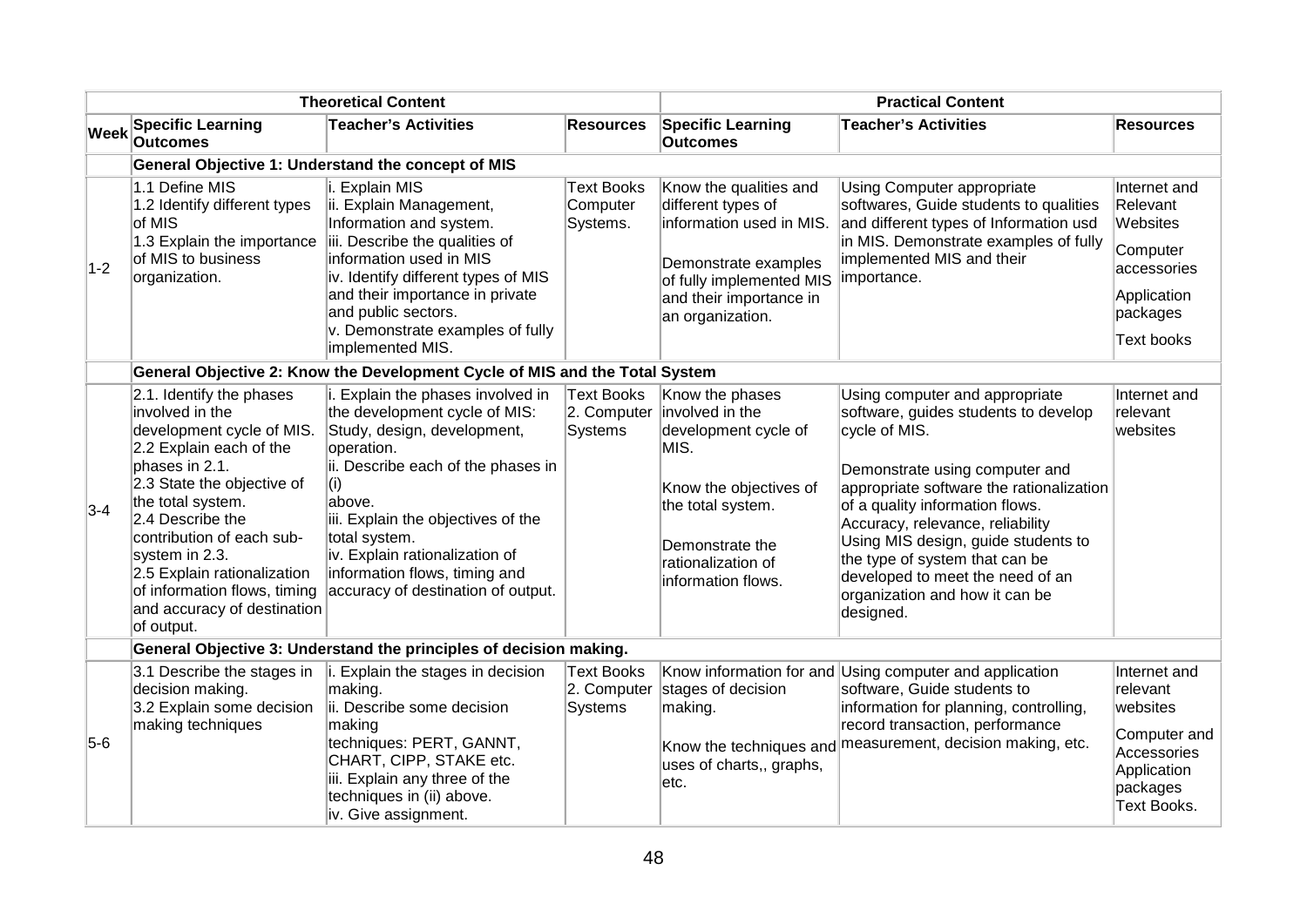| <b>Theoretical Content</b> |                                                                                                                                                                                                                                                                                                                             |                                                                                                                                                                                                                                                                                                                                                                                                                               | <b>Practical Content</b>                        |                                                                                                                                                                                                                                     |                                                                                                                                                                                                                                                                                                      |                                                                       |  |  |
|----------------------------|-----------------------------------------------------------------------------------------------------------------------------------------------------------------------------------------------------------------------------------------------------------------------------------------------------------------------------|-------------------------------------------------------------------------------------------------------------------------------------------------------------------------------------------------------------------------------------------------------------------------------------------------------------------------------------------------------------------------------------------------------------------------------|-------------------------------------------------|-------------------------------------------------------------------------------------------------------------------------------------------------------------------------------------------------------------------------------------|------------------------------------------------------------------------------------------------------------------------------------------------------------------------------------------------------------------------------------------------------------------------------------------------------|-----------------------------------------------------------------------|--|--|
| Week                       | <b>Specific Learning</b><br><b>Outcomes</b>                                                                                                                                                                                                                                                                                 | <b>Teacher's Activities</b>                                                                                                                                                                                                                                                                                                                                                                                                   | <b>Resources</b>                                | <b>Specific Learning</b><br><b>Outcomes</b>                                                                                                                                                                                         | <b>Teacher's Activities</b>                                                                                                                                                                                                                                                                          | <b>Resources</b>                                                      |  |  |
|                            | General Objective 4: Understand Computer report.                                                                                                                                                                                                                                                                            |                                                                                                                                                                                                                                                                                                                                                                                                                               |                                                 |                                                                                                                                                                                                                                     |                                                                                                                                                                                                                                                                                                      |                                                                       |  |  |
| $7-8$                      | 4.1 Define computer report. i. Explain computer report.<br>4.2 Explain report formats<br>and form design.<br>4.3 Explain the types of<br>reports and their uses.                                                                                                                                                            | ii. Describe report formats and<br>form design.<br>iii. Explain scheduled, on-<br>demand, predictive and exception<br>reports etc<br>and their uses.<br>liv. Conduct Test                                                                                                                                                                                                                                                     | <b>Text Books</b><br>Computer<br><b>Systems</b> | design and their uses.                                                                                                                                                                                                              | Know report format, form Use computer and Database package<br>to:<br>Generate report facility<br>Design report structure in a format to<br>suite user requirement.<br>Guide students to store report format<br>in disk for call-up when needed for<br>similar periodic use.                          | Computer and<br>accessories<br>Application<br>Packages<br>Text books. |  |  |
|                            | General Objective 5: Understand Data Base management systems                                                                                                                                                                                                                                                                |                                                                                                                                                                                                                                                                                                                                                                                                                               |                                                 |                                                                                                                                                                                                                                     |                                                                                                                                                                                                                                                                                                      |                                                                       |  |  |
| 9-11                       | 5.1 Define a database.<br>5.2 Describe the<br>5.3 Identify the various<br>types of DBMS.<br>5.4 Identify the relational<br>DBMS, Oracle, Access,<br>SQL Server, DB2,<br>INGRES, etc.                                                                                                                                        | i. Explain Database.<br>ii. Explain the characteristics of a $\vert$ 2. Computer of Database.<br>characteristics of database. database: Integrated, shareable,<br>consistent, reliable, secure, and<br>private, readily available, flexible,<br>extensible, etc.<br>iii. Explain the various types of<br>DBMS: network, hierarchical,<br>inverted listed, relational object-<br>oriented, etc.<br>iv. Explain relational DBMS | Text Books<br>Systems.                          | Know the characteristics<br>Know the various types<br>of Database<br>management system.                                                                                                                                             | Using Computer and application soft<br>ware, guide students:<br>Characteristic of Database structure,<br>administration Dictionary forms and<br>format creation.<br>Create a database MIS to be shared<br>and:-<br>Capable of involving<br>Provide for the need of different users.                  | Internet and<br>relevant<br>websites                                  |  |  |
|                            | <b>General Objective 6: Know DBMS case Study</b>                                                                                                                                                                                                                                                                            |                                                                                                                                                                                                                                                                                                                                                                                                                               |                                                 |                                                                                                                                                                                                                                     |                                                                                                                                                                                                                                                                                                      |                                                                       |  |  |
|                            | 6.1 Explain data base case i.<br>study.<br>6.2 Use a relational DBMS<br>to undertake a case study.<br>6.3 Build form in a chosen<br><b>DBMS</b><br>12-15 6.4 Create queries in the<br>chosen DBMS.<br>6.5 Develop simple SQL<br>code to query a database<br>using restrictions,<br>projections and simple<br>joins (inner). | Explain data base case study.<br>ii. Guide students to build tables<br>using a relational DBMS case.<br>iii. Demonstrate the methods of<br>validation and formatting in a<br>chosen DBMS.<br>Demonstrate how and when to<br>create indexes to speed up the<br>processing of data.<br>v. Give Practical assignment.<br>vi. Demonstrate building forms in<br>the chosen DBMS and use them<br>to add,                            | <b>Text Books</b><br>Computer<br>Systems.       | Guide student to build<br>tables and forms using a<br>relational DBMS case.<br>Know the methods of<br>validation and formatting<br>lin a chosen DBMS.<br>Know how and when to<br>create indexes to speed-<br>up processing of data. | Using computer and application<br>packages, Guide students to:<br>Build table and forms.<br>Demonstrate the methods of calidation<br>and formatting documents in reports.<br>Create indexes and when to create<br>them.<br>Real power of database and its ability<br>to analyse and manipulate data. | Internet and<br>relevant<br>websites                                  |  |  |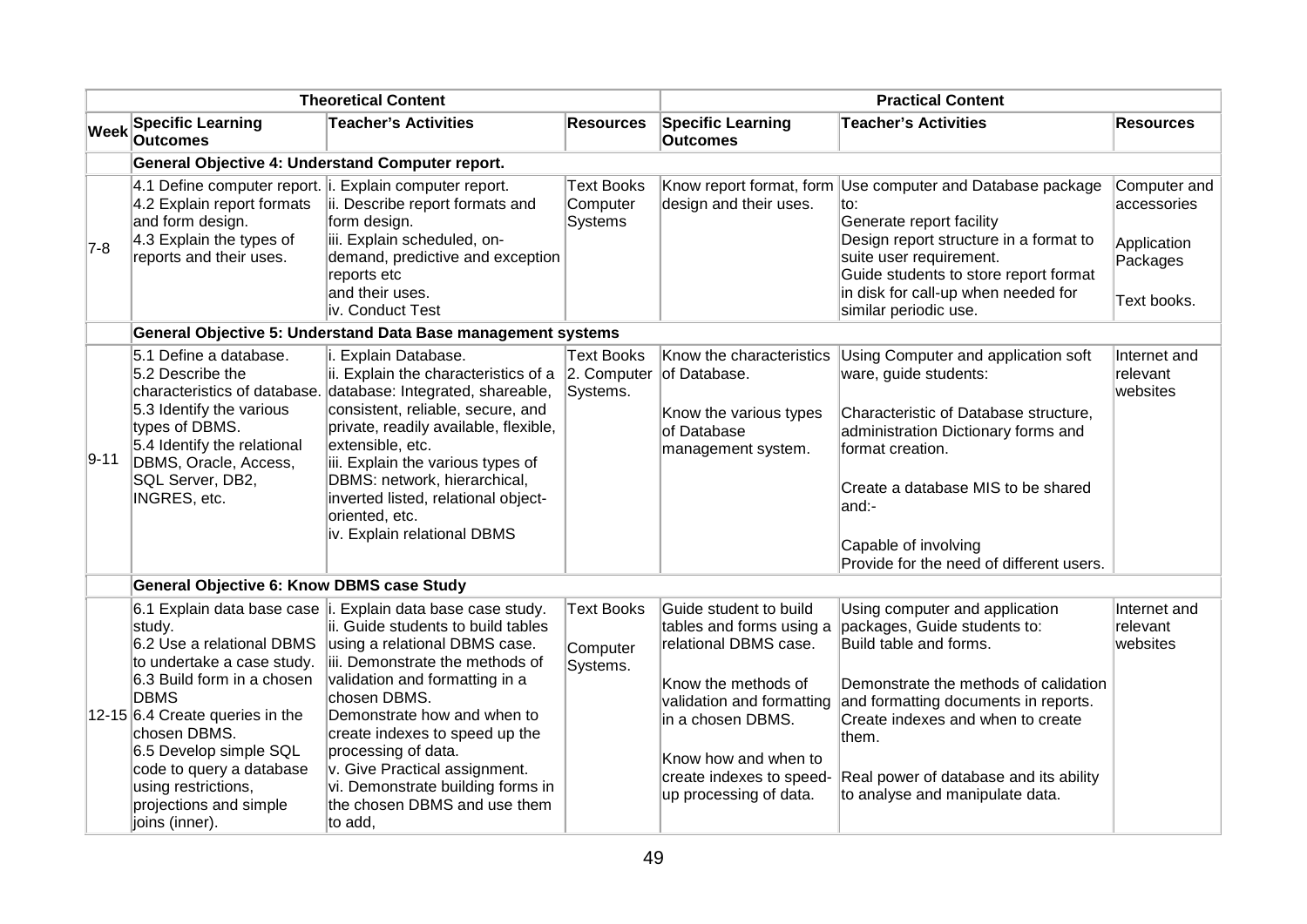| Theoretical Content                                   |  |                                                                                                                                                       |                                             | <b>Practical Content</b>                                          |                                                                       |  |  |
|-------------------------------------------------------|--|-------------------------------------------------------------------------------------------------------------------------------------------------------|---------------------------------------------|-------------------------------------------------------------------|-----------------------------------------------------------------------|--|--|
| <b>Teacher's Activities</b><br>Week Specific Learning |  | Resources                                                                                                                                             | <b>Specific Learning</b><br><b>Outcomes</b> | Teacher's Activities                                              | Resources                                                             |  |  |
|                                                       |  | delete and edit data.<br>lvii. Give Practical work.<br>viii. Demonstrate how to create<br>queries in the chosen DBMS<br>using QBE tool. Conduct Test. |                                             | Know how to create<br>queries in a chosen<br>DBMS using OBE tool. | Give practical assignment using<br>computer and application packages. |  |  |

| <b>ASSESSMENT CRITERIA</b>                                                                         |                    |                  |                                       |  |  |  |
|----------------------------------------------------------------------------------------------------|--------------------|------------------|---------------------------------------|--|--|--|
| Coursework<br>50%                                                                                  | Course test<br>25% | Practical<br>25% | Other (Examination/project/portfolio) |  |  |  |
| Competency: On completing the course, the student should be able to understand/estimate/define/etc |                    |                  |                                       |  |  |  |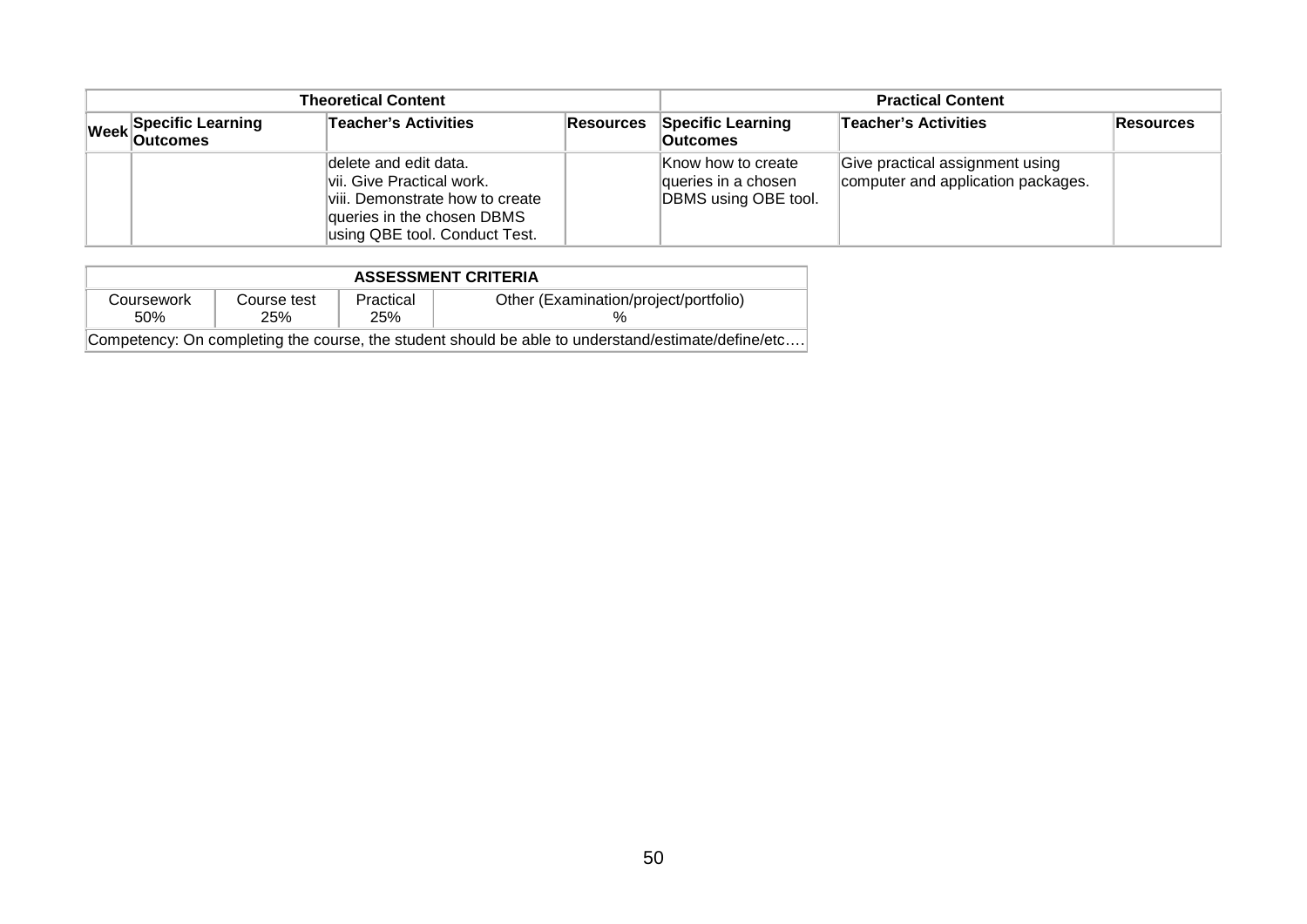### **Course: Organisational Behaviour II**

| <b>PROGRAMME: HND IN Business Administration and Management</b>                                                                               |                                                                                                                                                            |                            |                                           |  |  |  |  |
|-----------------------------------------------------------------------------------------------------------------------------------------------|------------------------------------------------------------------------------------------------------------------------------------------------------------|----------------------------|-------------------------------------------|--|--|--|--|
| <b>Course: Organisational Behaviour 2</b>                                                                                                     | Code: BAM 322                                                                                                                                              | <b>Credit Hours:</b>       | $\vert$ 3 hours                           |  |  |  |  |
| Semester: 2                                                                                                                                   | Pre-requisite: Org. Behaviour 1                                                                                                                            | Theoretical:<br>Practical: | 2 hours/week - 67 %<br>1 hours/week - 33% |  |  |  |  |
| Course main Aim/Goal                                                                                                                          |                                                                                                                                                            |                            |                                           |  |  |  |  |
| <b>General Objectives:</b>                                                                                                                    | This course is intended to provide the student with further knowledge in organisational behaviour and enable him to deal with human problems successfully. |                            |                                           |  |  |  |  |
| 1. Understand roles and conflicts<br>2. Understand change and management of change<br>3. Understand power and control<br>4. Understand status |                                                                                                                                                            |                            |                                           |  |  |  |  |

5. Understand the role of a leader

6. Understand the leader as manager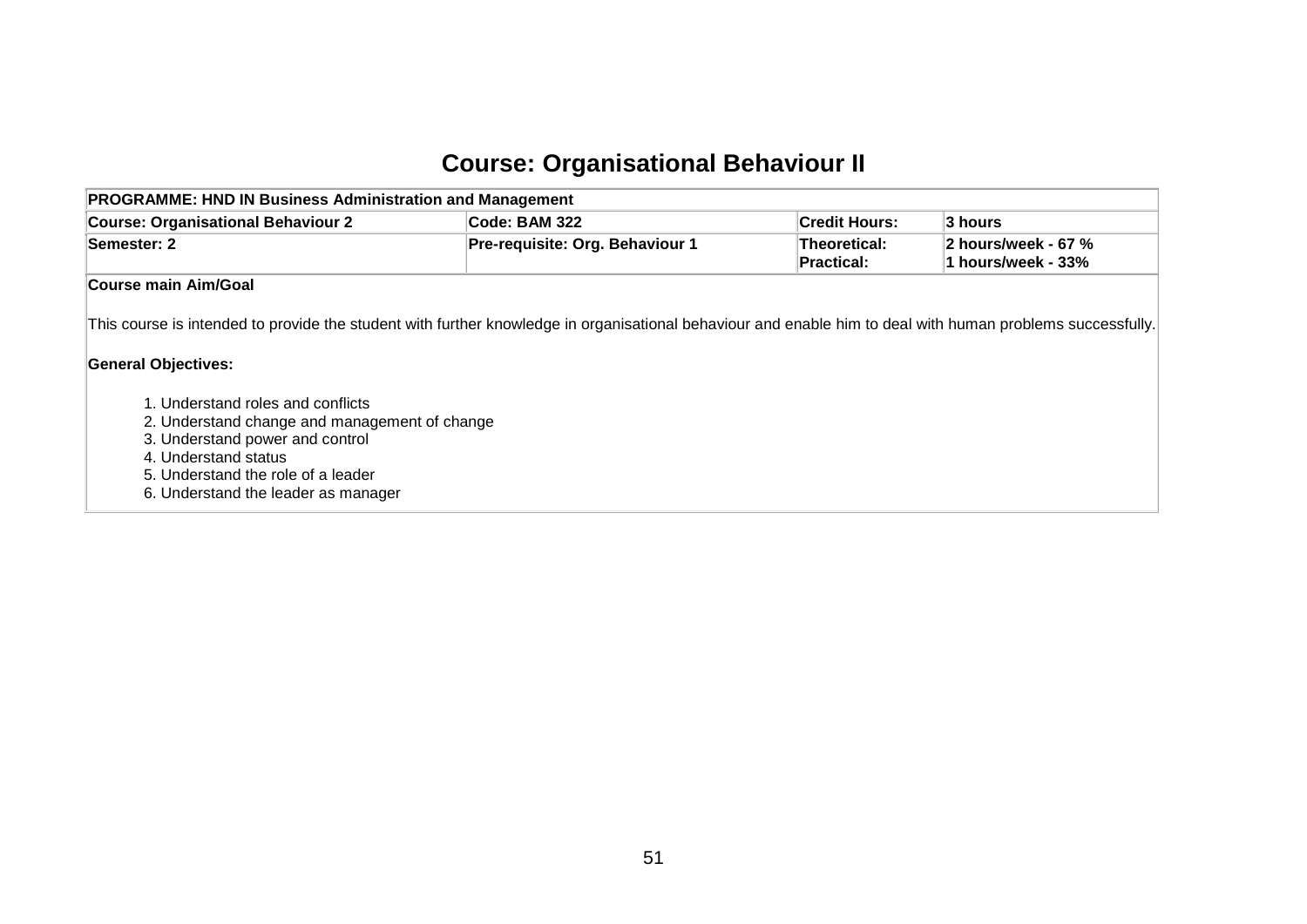|             |                                                                                                                                                                                                                                                                                                                                                                                   | <b>Theoretical Content</b>                                                                                                                                                                                                                                                                                             |                                                             | <b>Practical Content</b>                                                                                                                                                                                    |                                                                                                                                                                        |                                                                                                                                                      |  |
|-------------|-----------------------------------------------------------------------------------------------------------------------------------------------------------------------------------------------------------------------------------------------------------------------------------------------------------------------------------------------------------------------------------|------------------------------------------------------------------------------------------------------------------------------------------------------------------------------------------------------------------------------------------------------------------------------------------------------------------------|-------------------------------------------------------------|-------------------------------------------------------------------------------------------------------------------------------------------------------------------------------------------------------------|------------------------------------------------------------------------------------------------------------------------------------------------------------------------|------------------------------------------------------------------------------------------------------------------------------------------------------|--|
| <b>Week</b> | <b>Specific Learning</b><br><b>Outcomes</b>                                                                                                                                                                                                                                                                                                                                       | <b>Teacher's Activities</b>                                                                                                                                                                                                                                                                                            | <b>Resources</b>                                            | <b>Specific Learning</b><br><b>Outcomes</b>                                                                                                                                                                 | <b>Teacher's Activities</b>                                                                                                                                            | <b>Resources</b>                                                                                                                                     |  |
|             |                                                                                                                                                                                                                                                                                                                                                                                   | General Objective 1: Understand roles and conflicts                                                                                                                                                                                                                                                                    |                                                             |                                                                                                                                                                                                             |                                                                                                                                                                        |                                                                                                                                                      |  |
| $1-2$       | 1.1. Explain the nature<br>of social roles.<br>1.2. Explain role<br>expectation and job<br>attitude.<br>1.3. Explain role strain<br>and role conflict.<br>1.4. Identify different<br>types of conflict and<br>how to manage them.<br>1.5 Explain strain<br>reduction and how to<br>manage it.                                                                                     | Explain social roles and Textbooks<br>their nature<br>Explain role expectation<br>and job attitudes<br>Explain role strain and<br>role conflict<br>Explain conflict its types<br>and management                                                                                                                        | Case Study                                                  | Explain role<br>expectation and job<br>attitude.<br>role conflict.<br>Identify different types<br>of conflict and how to<br>manage them.                                                                    | Guidance on role conflict and the Web based resources - conflict<br>management of conflict.<br>Role of management and<br>Explain role strain and management techniques | and role expectation.<br><b>Business Case study</b>                                                                                                  |  |
|             |                                                                                                                                                                                                                                                                                                                                                                                   | General Objective 2: Understand Change and the Management of Change                                                                                                                                                                                                                                                    |                                                             |                                                                                                                                                                                                             |                                                                                                                                                                        |                                                                                                                                                      |  |
| $3-4$       | 2.1 Explain the nature<br>of change<br>2.2. Explain internal<br>and external change<br>forces and rate of<br>change.<br>2.3. Identify the impact<br>of change on<br>employees and the<br>organisation.<br>2.4. Explain reasons<br>for resistance to<br>change<br>2.5. Explain ways of<br>managing change.<br>2.6. Explain the nature<br>of org. development<br>and its techniques | Explain change and its<br>nature<br>Explain change forces,<br>rate of change and the<br>impact of change on the<br>employee and<br>organisation.<br>Explain reasons for<br>resistance to change<br>and ways of managing<br>them<br>Explain organisational<br>development, nature<br>and techniques.<br>Give assignment | <b>Textbooks</b><br>Internet<br>Resources -<br>Force Field. | Explain internal and<br>and rate of change.<br>Identify the impact of<br>change on employees<br>and the organisation.<br>Explain reasons for<br>resistance to change<br>Explain ways of<br>managing change. | Guidance on Force Field<br>external change forces Analysis. Internal and external<br>forces. Change strategies and<br>dealing with resistance to<br>change             | Case Study - new technology<br>organisation or changing to new<br>technologies.<br>Use of force field and comparison<br>with other change strategies |  |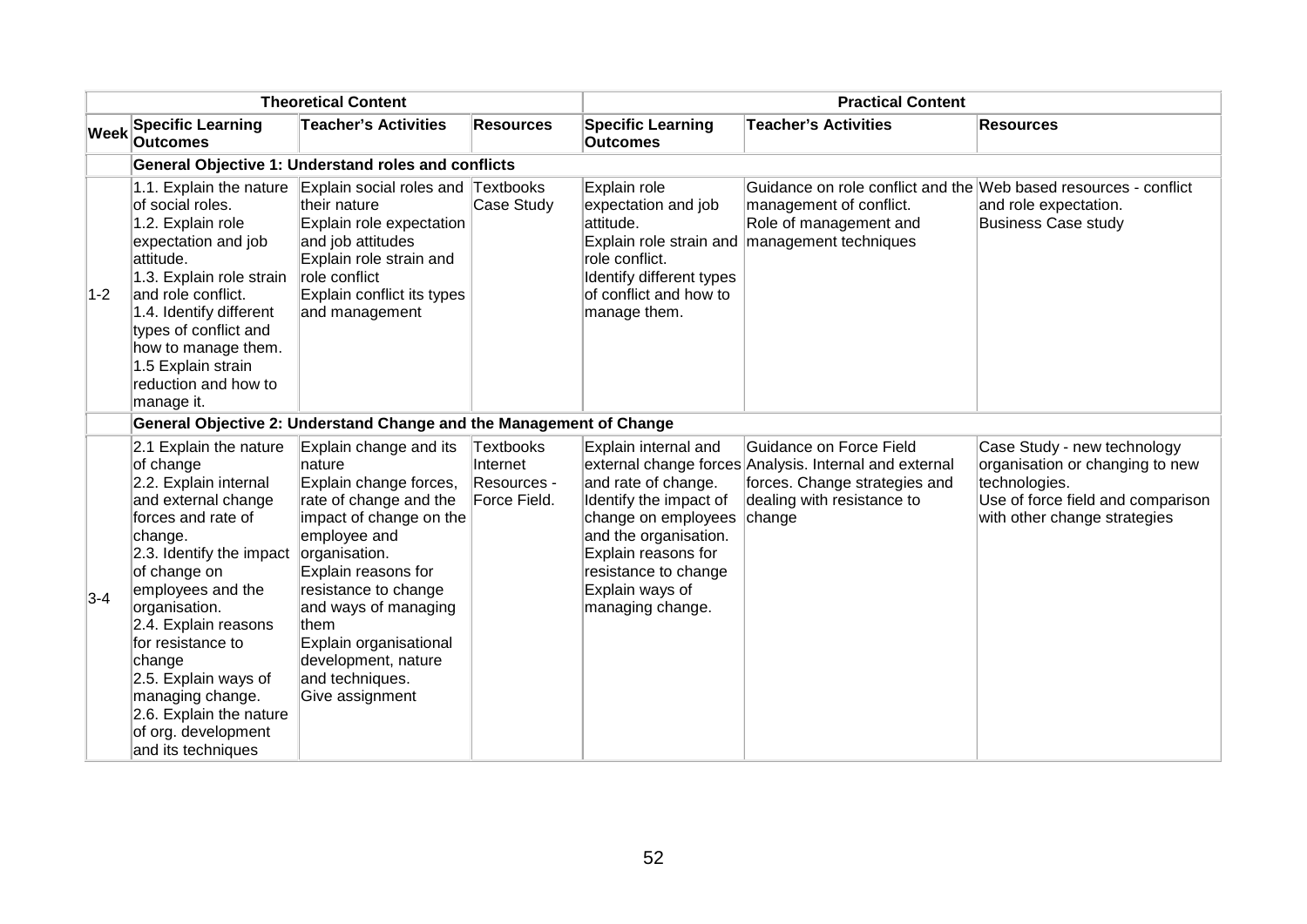| <b>Theoretical Content</b> |                                                                                                                                                                                                                                                                                                                         | <b>Practical Content</b>                                                                                                                                                                                                                                                                                                                         |                                        |                                                                                                                                                                                                                    |                                                                                                                                                                                              |                                                                                                                                                                                                                         |
|----------------------------|-------------------------------------------------------------------------------------------------------------------------------------------------------------------------------------------------------------------------------------------------------------------------------------------------------------------------|--------------------------------------------------------------------------------------------------------------------------------------------------------------------------------------------------------------------------------------------------------------------------------------------------------------------------------------------------|----------------------------------------|--------------------------------------------------------------------------------------------------------------------------------------------------------------------------------------------------------------------|----------------------------------------------------------------------------------------------------------------------------------------------------------------------------------------------|-------------------------------------------------------------------------------------------------------------------------------------------------------------------------------------------------------------------------|
| <b>Week</b>                | <b>Specific Learning</b><br><b>Outcomes</b>                                                                                                                                                                                                                                                                             | <b>Teacher's Activities</b>                                                                                                                                                                                                                                                                                                                      | <b>Resources</b>                       | <b>Specific Learning</b><br><b>Outcomes</b>                                                                                                                                                                        | <b>Teacher's Activities</b>                                                                                                                                                                  | <b>Resources</b>                                                                                                                                                                                                        |
|                            |                                                                                                                                                                                                                                                                                                                         | <b>General Objective 3.0: Understand Power and Control</b>                                                                                                                                                                                                                                                                                       |                                        |                                                                                                                                                                                                                    |                                                                                                                                                                                              |                                                                                                                                                                                                                         |
| $5-6$                      | 3.1. Explain the<br>concepts of power and<br>control<br>3.2 Identify the bases<br>and types of power.<br>3.3. Explain the cost of<br>using power.<br>3.4. Explain power<br>process, power<br>balance and<br>imbalance.<br>3.5. Explain sensitivity<br>to power balance and<br>imbalance<br>3.6. Explain power<br>blocs. | Explain the concepts of Textbooks<br>power and control.<br>Explain the basis and<br>types of power<br>Explain the cost of<br>using power.<br>Explain power process,<br>power balance and<br>imbalance.<br>Explain sensitivity to<br>power balance.<br>Explain power blocs.<br>Use of relevant case<br>studies to illustrate the<br>key concepts. | Journals<br>Management<br>Game - power | Explain power<br>process, power<br>balance and<br>imbalance.<br>Explain sensitivity to<br>power balance and<br>imbalance<br>Explain power blocs                                                                    | Types of manager and guidance<br>on the power process. The<br>influence of power blocs in<br>business - stake holders,<br>directors, professional managers game based on a realistic<br>etc. | Management power and control. Power Role Play - identifying the<br>most powerful student - criteria for<br>selection. Allocation of resources<br>to demonstrate imbalances in<br>power. Use of a management<br>scenario |
|                            | <b>General Objective 4: Understand Status</b>                                                                                                                                                                                                                                                                           |                                                                                                                                                                                                                                                                                                                                                  |                                        |                                                                                                                                                                                                                    |                                                                                                                                                                                              |                                                                                                                                                                                                                         |
| $7-9$                      | 4.1. Explain the<br>concept of status.<br>4.2. Identify sources of<br>status.<br>4.3. Identify principles<br>underlying status<br>comparisons and<br>reactions to status<br>comparisons.<br>4.4. Explain status<br>structure and its<br>stability.<br>4.5. Explain<br>occupational prestige<br>and job satisfaction.    | Explain the concept of<br>status and its sources.<br>Explain principles<br>underlying status<br>comparisons and<br>reactions to status<br>comparisons.<br>Explain status structure<br>and its stability.<br>Explain occupational<br>prestige job satisfaction<br>Conduct a test.                                                                 | <b>Textbooks</b><br>Journals           | Explain principles<br>underlying status<br>comparisons and<br>reactions to status<br>comparisons.<br>Explain status<br>structure and its<br>stability.<br>Explain occupational<br>prestige and job<br>satisfaction | Guidance and preparation for a<br>test on aspects of status.                                                                                                                                 | <b>Test Questions.</b>                                                                                                                                                                                                  |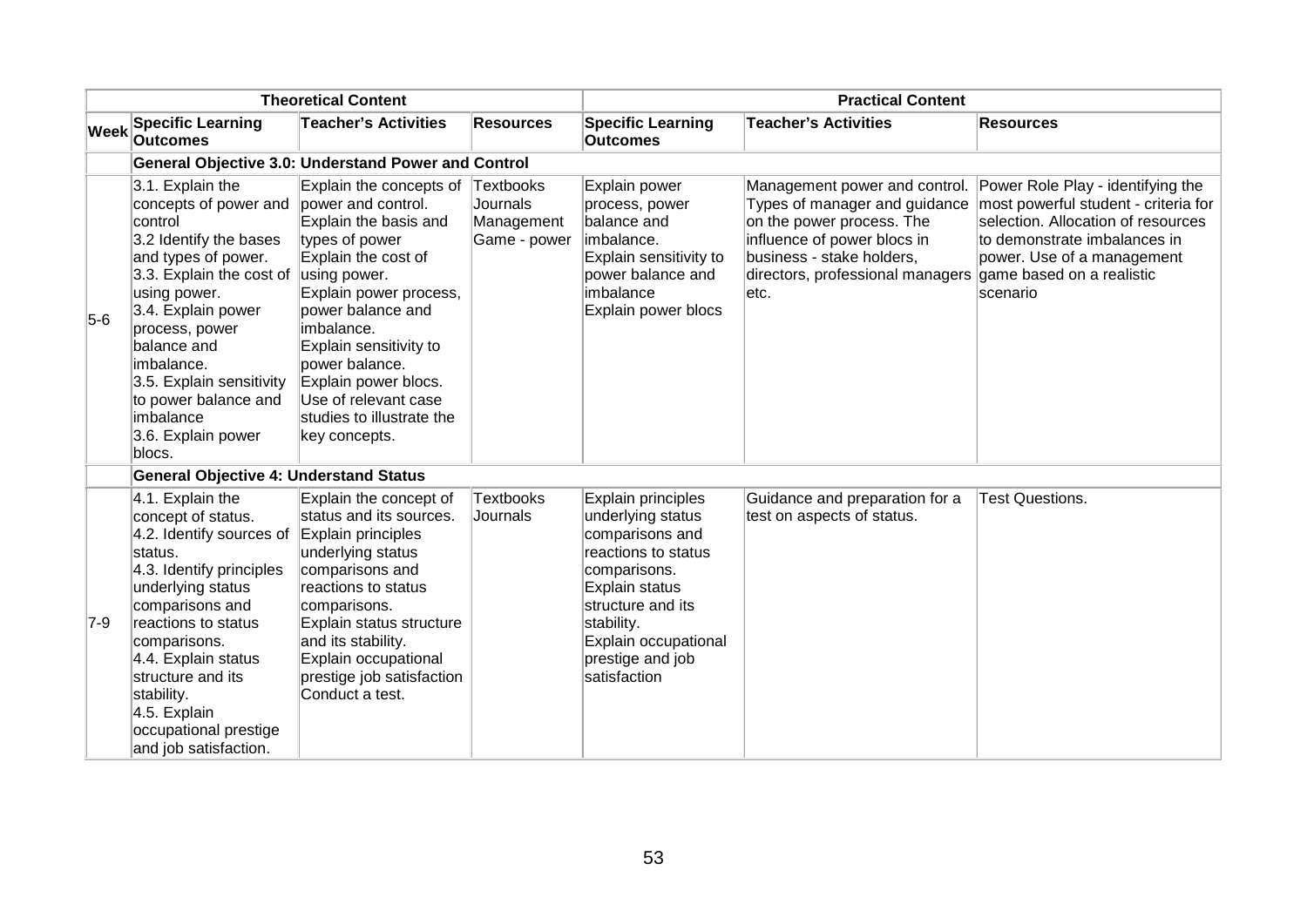| <b>Theoretical Content</b> |                                                                                                                                                                                                                                                                                                                                                                                                                                                                    | <b>Practical Content</b>                                                                                                                                                                                                                                                                                                          |                                                                    |                                                                                                                                                                                                                       |                                                                                                                                                                          |                                                                                                                                                                                               |
|----------------------------|--------------------------------------------------------------------------------------------------------------------------------------------------------------------------------------------------------------------------------------------------------------------------------------------------------------------------------------------------------------------------------------------------------------------------------------------------------------------|-----------------------------------------------------------------------------------------------------------------------------------------------------------------------------------------------------------------------------------------------------------------------------------------------------------------------------------|--------------------------------------------------------------------|-----------------------------------------------------------------------------------------------------------------------------------------------------------------------------------------------------------------------|--------------------------------------------------------------------------------------------------------------------------------------------------------------------------|-----------------------------------------------------------------------------------------------------------------------------------------------------------------------------------------------|
| <b>Week</b>                | <b>Specific Learning</b><br><b>Outcomes</b>                                                                                                                                                                                                                                                                                                                                                                                                                        | <b>Teacher's Activities</b>                                                                                                                                                                                                                                                                                                       | <b>Resources</b>                                                   | <b>Specific Learning</b><br><b>Outcomes</b>                                                                                                                                                                           | <b>Teacher's Activities</b>                                                                                                                                              | <b>Resources</b>                                                                                                                                                                              |
|                            |                                                                                                                                                                                                                                                                                                                                                                                                                                                                    | General Objective 5: Understand the Role of Leader                                                                                                                                                                                                                                                                                |                                                                    |                                                                                                                                                                                                                       |                                                                                                                                                                          |                                                                                                                                                                                               |
| $10 - 12$                  | 5.1. Define "leader "<br>and "leadership"<br>5.2. Differentiate<br>between leader and<br>leadership.<br>$5.3.$ Identify<br>characteristics and<br>determinants of a<br>leader.<br>$5.4.$ Explain the<br>qualifications for<br>leadership and the<br>functions of a leader.<br>5.5. Explain leadership<br>as individual and group leadership<br>role.<br>5.6. Explain theories of<br>leadership - Great man,<br>traits, the behavioural<br>and situational leaders. | Explain "leader " and<br>'leadership" pointing out Journals<br>the differences.<br>Explain characteristics<br>and determinants of a<br>leader.<br>$5.4.$ Explain the<br>qualifications for<br>leadership and<br>functions of a leader.<br>5.5. Explain leadership<br>as individual and group<br>role.<br>5.6. Explain theories of | <b>Textbooks</b><br><b>TV</b><br><b>VCR</b><br>Management<br>Video | and determinants of a<br>leader.<br>Explain the<br>qualifications for<br>leadership and<br>functions of a leader.<br>Explain leadership as<br>individual and group<br>role.                                           | Explain characteristics Guidance and advice on the<br>theories of leadership.<br>Distinction between business<br>and political leaders. Similarities<br>and differences. | Business Video on types of<br>business leader.<br>Comparison of political and<br>business leadership.<br>Debate on the question:<br>"Business and Political Leaders<br>are Born and Not Made" |
|                            |                                                                                                                                                                                                                                                                                                                                                                                                                                                                    | General Objective: 6.0: Understand the Leader and Manager.                                                                                                                                                                                                                                                                        |                                                                    |                                                                                                                                                                                                                       |                                                                                                                                                                          |                                                                                                                                                                                               |
|                            | 6.1. Differentiate between Explain the term<br>leader and manager.<br>6.2. Explain managerial between leader and<br>styles and factors<br>influencing the choice<br>of style.<br>$6.3.$ Explain<br>13-15 management skills and style.<br>climate as defined by<br>Mann and Likert.<br>6.4. Explain System 4<br>Management as<br>formulated by Likert.<br>6.5. Explain Fiedler's<br>Contingency Model.                                                              | manager. Differentiate<br>manager.<br>Explain managerial<br>styles and factors<br>influencing the choice of<br>Explain management<br>skills and climate<br>Explain System 4<br>Management<br>Explain Fiedler's<br>Contingency Model.                                                                                              | <b>Textbooks</b><br>Journals<br>Case Study                         | Explain managerial<br>styles and factors<br>influencing the choice<br>of style.<br>Explain management<br>skills and climate<br>Explain System 4<br>Management<br><b>Explain Fiedler's</b><br><b>Contingency Model</b> | Guidance on the types of<br>management style - autocrat,<br>appeaser etc.<br>Organisation Climate and use of<br>System 4.                                                | Group case study examining a<br>particular management style -<br>strengths and weaknesses of the<br>style. The techniques of using<br>System 4                                                |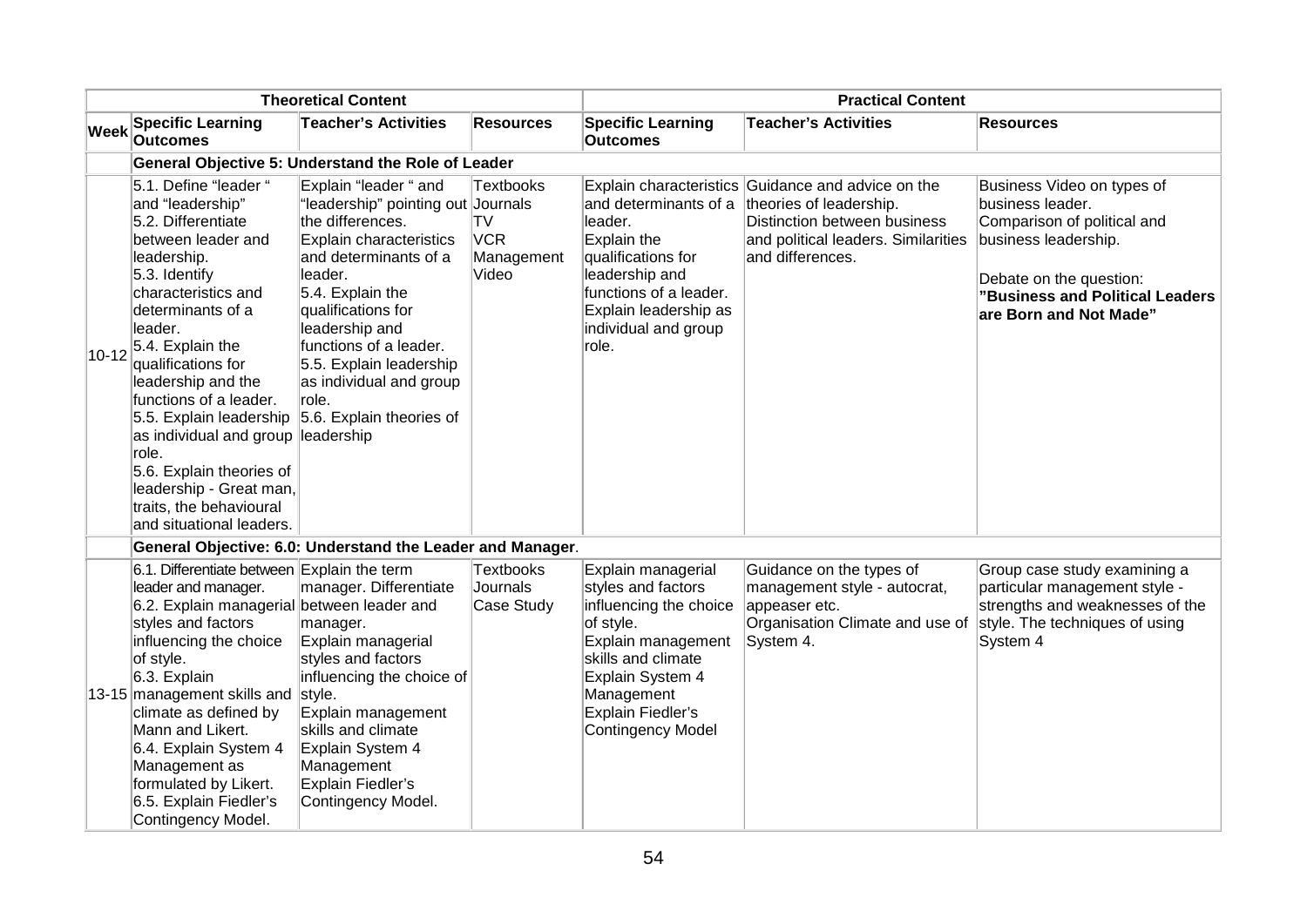| <b>ASSESSMENT CRITERIA</b>                                                                         |                    |                  |                                       |  |  |
|----------------------------------------------------------------------------------------------------|--------------------|------------------|---------------------------------------|--|--|
| Coursework<br>.50%                                                                                 | Course test<br>25% | Practical<br>25% | Other (Examination/project/portfolio) |  |  |
| Competency: On completing the course, the student should be able to understand/estimate/define/etc |                    |                  |                                       |  |  |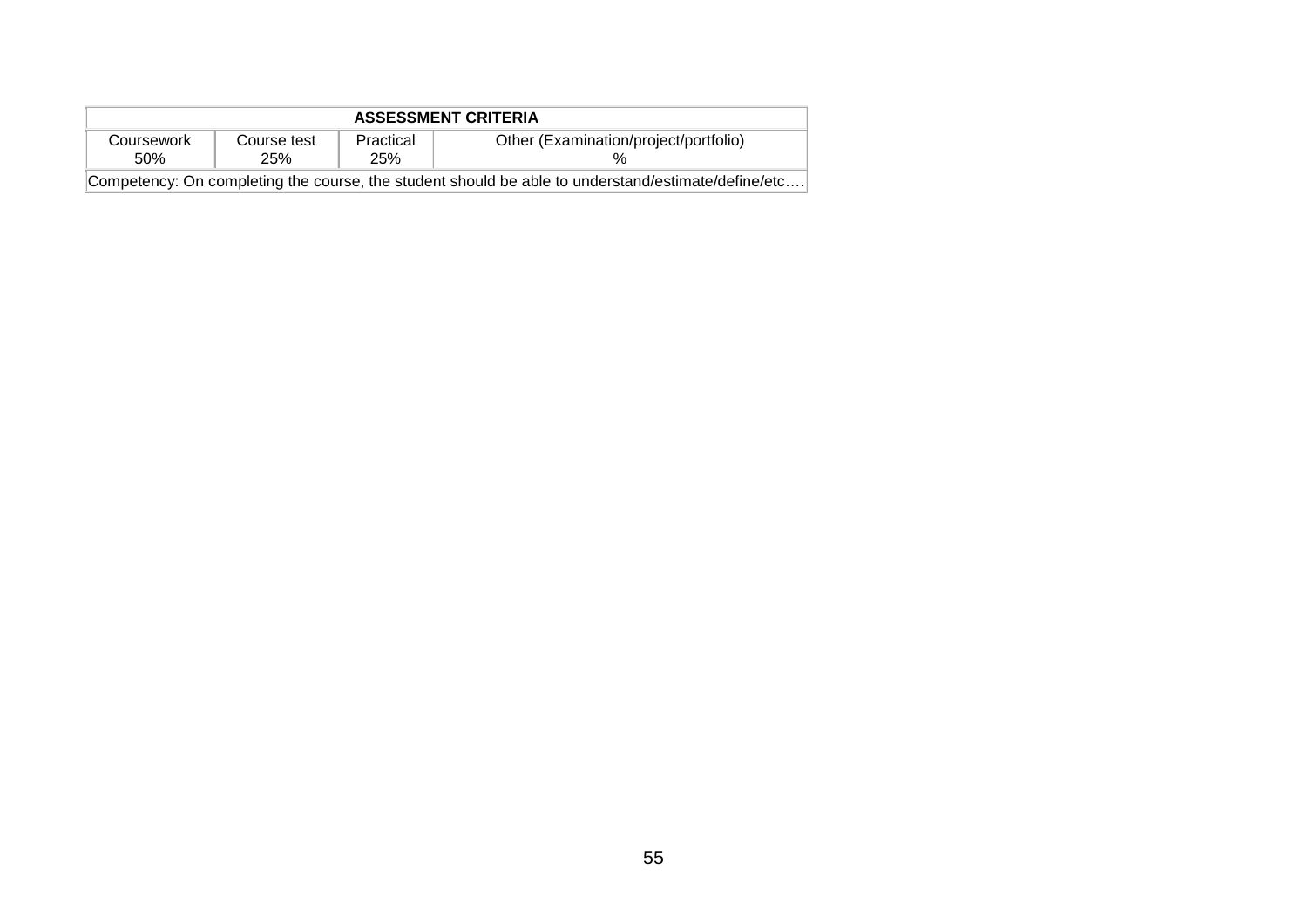# **Course: Management of Development**

| <b>PROGRAMME: HND BUSINESS ADMIN AND MANAGEMENT</b>                                                                                                                                                                                                                                                                                                                                                                                                                                                                                                                                                                                           |                       |                                   |                                      |  |
|-----------------------------------------------------------------------------------------------------------------------------------------------------------------------------------------------------------------------------------------------------------------------------------------------------------------------------------------------------------------------------------------------------------------------------------------------------------------------------------------------------------------------------------------------------------------------------------------------------------------------------------------------|-----------------------|-----------------------------------|--------------------------------------|--|
| <b>Course: MANAGEMENT OF DEVELOPMENT</b>                                                                                                                                                                                                                                                                                                                                                                                                                                                                                                                                                                                                      | Code: BAM 323         | <b>Credit Hours:</b>              | 3 hours                              |  |
| Semester: two                                                                                                                                                                                                                                                                                                                                                                                                                                                                                                                                                                                                                                 | <b>Pre-requisite:</b> | Theoretical:<br><b>Practical:</b> | 2 hours/week - %<br>1 hours/week - % |  |
| <b>Course main Aim/Goal</b>                                                                                                                                                                                                                                                                                                                                                                                                                                                                                                                                                                                                                   |                       |                                   |                                      |  |
| This course is intended to expose the students to the interplay and interdisciplinary relationships between national development processes and business operations.<br><b>General Objectives:</b><br>1. Understand the Nature, Concept and values of Development<br>2. Understand processes and strategies of National Development<br>3. Understand indicators and indices of national development<br>4. Understand the concept of sustainable Human Development<br>5. Understand national development agenda<br>6. Understand the problem of national development in Nigeria<br>7. Understand the roles of business in national development. |                       |                                   |                                      |  |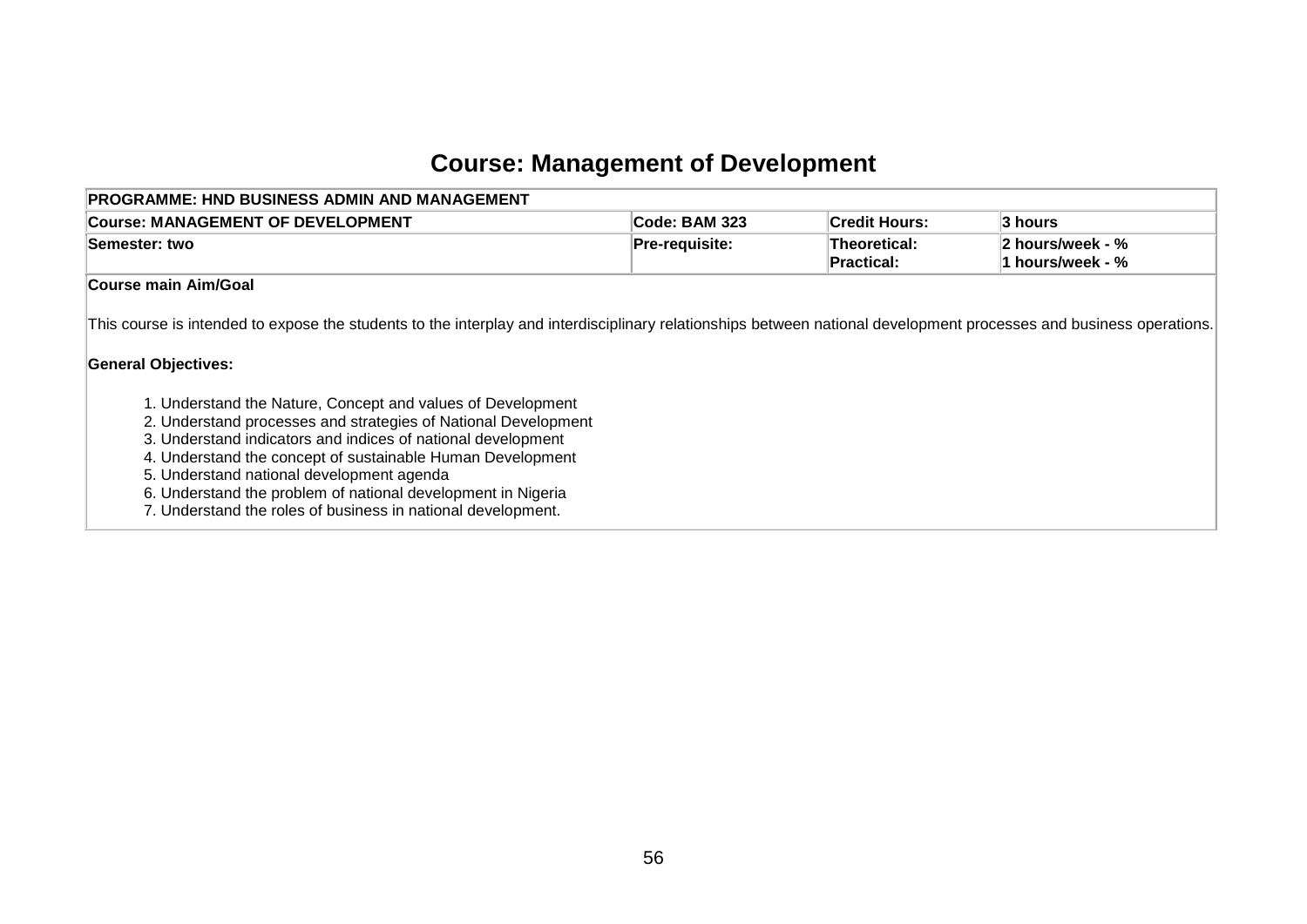| <b>Theoretical Content</b> |                                                                                                                                                                                                                                                                                      |                                                                                                                                                                                                                                                        | <b>Practical Content</b>       |                                                                                                                                      |                                                                                                                                                         |                                      |
|----------------------------|--------------------------------------------------------------------------------------------------------------------------------------------------------------------------------------------------------------------------------------------------------------------------------------|--------------------------------------------------------------------------------------------------------------------------------------------------------------------------------------------------------------------------------------------------------|--------------------------------|--------------------------------------------------------------------------------------------------------------------------------------|---------------------------------------------------------------------------------------------------------------------------------------------------------|--------------------------------------|
|                            | Week Specific Learning Outcomes Teacher's Activities                                                                                                                                                                                                                                 |                                                                                                                                                                                                                                                        |                                | <b>Resources Specific Learning Outcomes</b>                                                                                          | <b>Teacher's Activities</b>                                                                                                                             | <b>Resources</b>                     |
|                            | General Objective 1: Understand the concepts and values of development                                                                                                                                                                                                               |                                                                                                                                                                                                                                                        |                                |                                                                                                                                      |                                                                                                                                                         |                                      |
| $1-2$                      | 1.1 Define the concept and<br>value of development.<br>1.2 Distinguish among<br>changes, growths and<br>development.<br>1.3 Explain different theories of among changes, growth and<br>development<br>1.4 Explain the Global concern Explain the global need and<br>for development. | Explain the concepts and<br>values of development -<br>Liberal, capitalist and<br>socialist perspectives.<br>Explain the differences<br>development.<br>concern for development.<br>Explain the Neo-classical and<br>other theories of<br>development. | <b>Textbooks</b><br>- Journals | Explain the global need and<br>concern for development.<br>Explain the Neo-classical and<br>other theories of development.           | Guide students on research<br>using the internet to examine<br>growth and development in<br>Africa.<br>Problems set to apply theories<br>of development | Internet and<br>Relevant<br>Websites |
|                            | General Objective 2: Understand processes and strategies of national development                                                                                                                                                                                                     |                                                                                                                                                                                                                                                        |                                |                                                                                                                                      |                                                                                                                                                         |                                      |
| $3-4$                      | 2.1 Identify the different stages $ i$ . Explain stages and<br>in national development.<br>2.2 Explain the different<br>strategies for national<br>development.<br>2.3 Explain the implications of<br>2.1 and 2.2 to the operations of the survival of the business.<br>business.    | strategies of national<br>development under different<br>economics systems.<br>ii. Explain the implications of<br>the stages and strategies to                                                                                                         | - Journals                     | Textbooks Explain the implications of 2.1 and Use case studies taken from<br>$ 2.2$ to the operations of a business the internet     |                                                                                                                                                         | Internet and<br>Relevant<br>Websites |
|                            | General Objective 3: Understand indicators and indices of national development.                                                                                                                                                                                                      |                                                                                                                                                                                                                                                        |                                |                                                                                                                                      |                                                                                                                                                         |                                      |
| $5-6$                      | 3.1 Explain indices of national<br>development.<br>3.2 Explain how to measure<br>national development.<br>3.3 Explain difficulties in<br>measuring national<br>development                                                                                                           | i. Explain the need for<br>measuring national<br>development.<br>ii. Explain difficulties in<br>measuring national<br>development                                                                                                                      | - Journals                     | Explain how to measure national<br>Textbooks development using a number of<br>indications e.g. GNP, GDP,<br>Balance of payments etc. | Use case studies taken from<br>the internet                                                                                                             | Internet and<br>Relevant<br>Websites |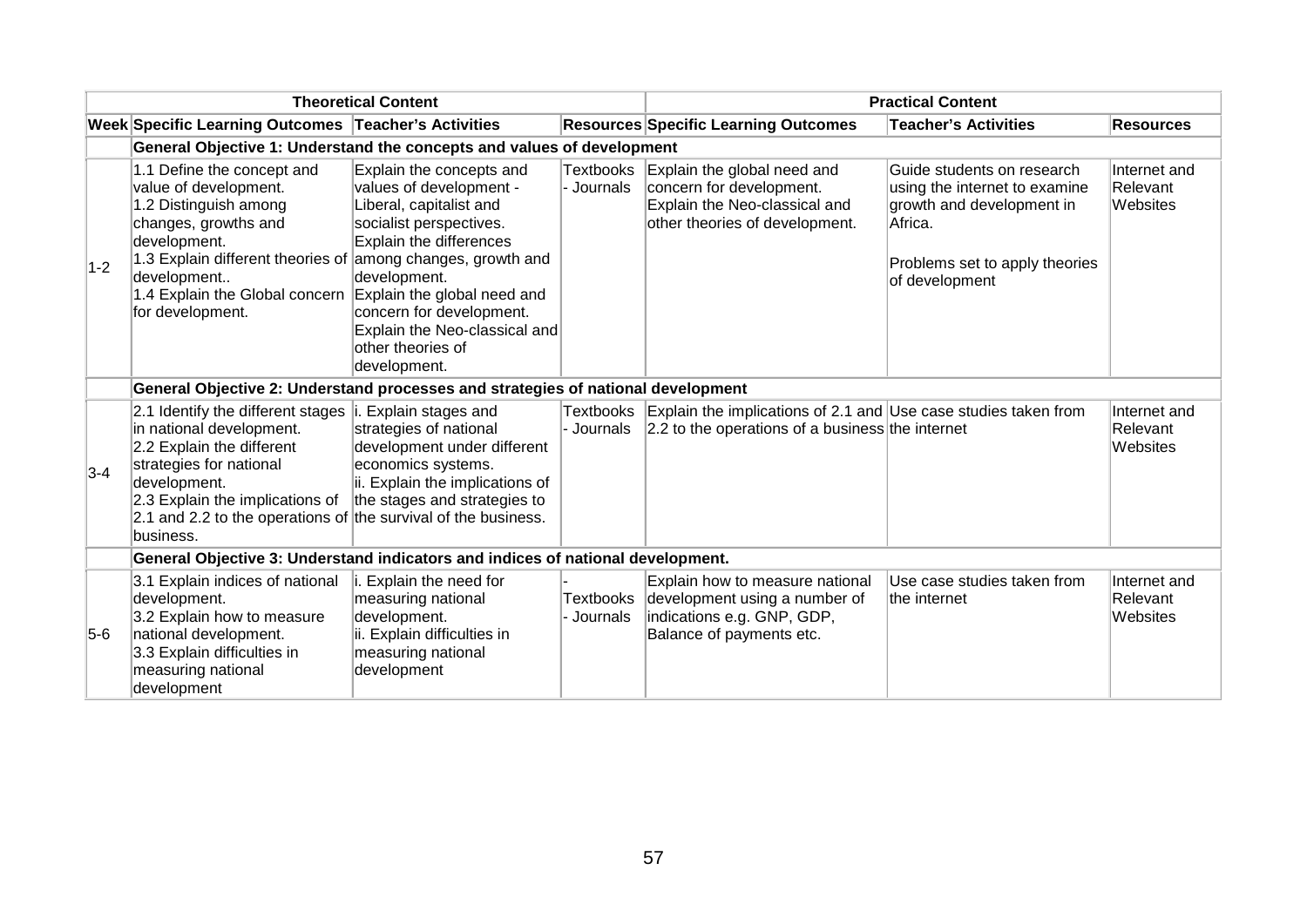|       | <b>Theoretical Content</b>                                                                                                                                                                                                                                                                                                                                                                  |                                                                                                                                                                                                                                           |                                | <b>Practical Content</b>                                                                                                                 |                                                                                                                                |                                      |  |
|-------|---------------------------------------------------------------------------------------------------------------------------------------------------------------------------------------------------------------------------------------------------------------------------------------------------------------------------------------------------------------------------------------------|-------------------------------------------------------------------------------------------------------------------------------------------------------------------------------------------------------------------------------------------|--------------------------------|------------------------------------------------------------------------------------------------------------------------------------------|--------------------------------------------------------------------------------------------------------------------------------|--------------------------------------|--|
|       | Week Specific Learning Outcomes Teacher's Activities                                                                                                                                                                                                                                                                                                                                        |                                                                                                                                                                                                                                           |                                | <b>Resources Specific Learning Outcomes</b>                                                                                              | <b>Teacher's Activities</b>                                                                                                    | <b>Resources</b>                     |  |
|       | General Objective 4: Understand sustainable human development                                                                                                                                                                                                                                                                                                                               |                                                                                                                                                                                                                                           |                                |                                                                                                                                          |                                                                                                                                |                                      |  |
| $7-8$ | 4.1 Explain the concept of<br>sustainable human development. requirements of sustainable<br>4.2 Explain the different<br>approaches to national<br>development - programme and and requirements for national<br>project approaches.<br>4.3 Explain the role and place<br>of people in national<br>development.<br>4.4 Explain the developmental<br>requirements in national<br>development. | i. Explain the concepts and<br>human development.<br>ii. Explain the approaches<br>development.<br>iii. Explain the necessary<br>inputs into sustainable<br>development.                                                                  | <b>Textbooks</b><br>- Journals | Explain the approaches and<br>requirements for national<br>development.<br>Explain the necessary inputs into<br>sustainable development. | Use case studies taken from<br>the internet                                                                                    | Internet and<br>Relevant<br>Websites |  |
|       | General Objective 5: Understand national development agenda.                                                                                                                                                                                                                                                                                                                                |                                                                                                                                                                                                                                           |                                |                                                                                                                                          |                                                                                                                                |                                      |  |
|       | 5.1 Explain national<br>development planning<br>framework in Nigeria.<br>5.2 Explain types and nature of Explain types, nature and<br>development plans in Nigeria.<br>$ 9-10 $ 5.3 Explain development<br>planning and its management<br>in Nigeria.<br>5.4 Explain difficulties in<br>implementing development<br>plans in Nigeria.                                                       | Explain national development Textbooks<br>planning framework in<br>Nigeria.<br>management of development<br>plans in Nigeria.<br>Explain difficulties in using<br>development plans in<br>Nigeria.                                        | - Journals                     | Explain the nature, types and<br>structure of all Nigeria's<br>Development plans.                                                        | Use case studies to explain the Internet and<br>nature, types, structure and<br>dimensions of development<br>plans in Nigeria. | Relevant<br>Websites                 |  |
|       | General Objective 6: Understand the problems of national development                                                                                                                                                                                                                                                                                                                        |                                                                                                                                                                                                                                           |                                |                                                                                                                                          |                                                                                                                                |                                      |  |
|       | 6.1 Explain the nature and<br>dimension of development<br>crisis in Nigeria.<br>6.2 Explain causes of<br>development crisis in Nigeria.<br>11-12 6.3 Proffer possible solutions to in Nigeria - social, political,<br>development crisis in Nigeria.                                                                                                                                        | Explain the nature and<br>dimensions of development<br>crisis in Nigeria.<br>ii. Explain causes of<br>development crisis<br>economic etc.<br>iii. Suggest possible solutions<br>to development crisis in<br>Nigeria.<br>iv. Conduct Test. | <b>Textbooks</b><br>- Journals | Proffer possible solutions to<br>development crisis in Nigeria.                                                                          | Allow students to suggest<br>(orally or written) of solving<br>Nigeria Development crises.                                     | Internet and<br>Relevant<br>Websites |  |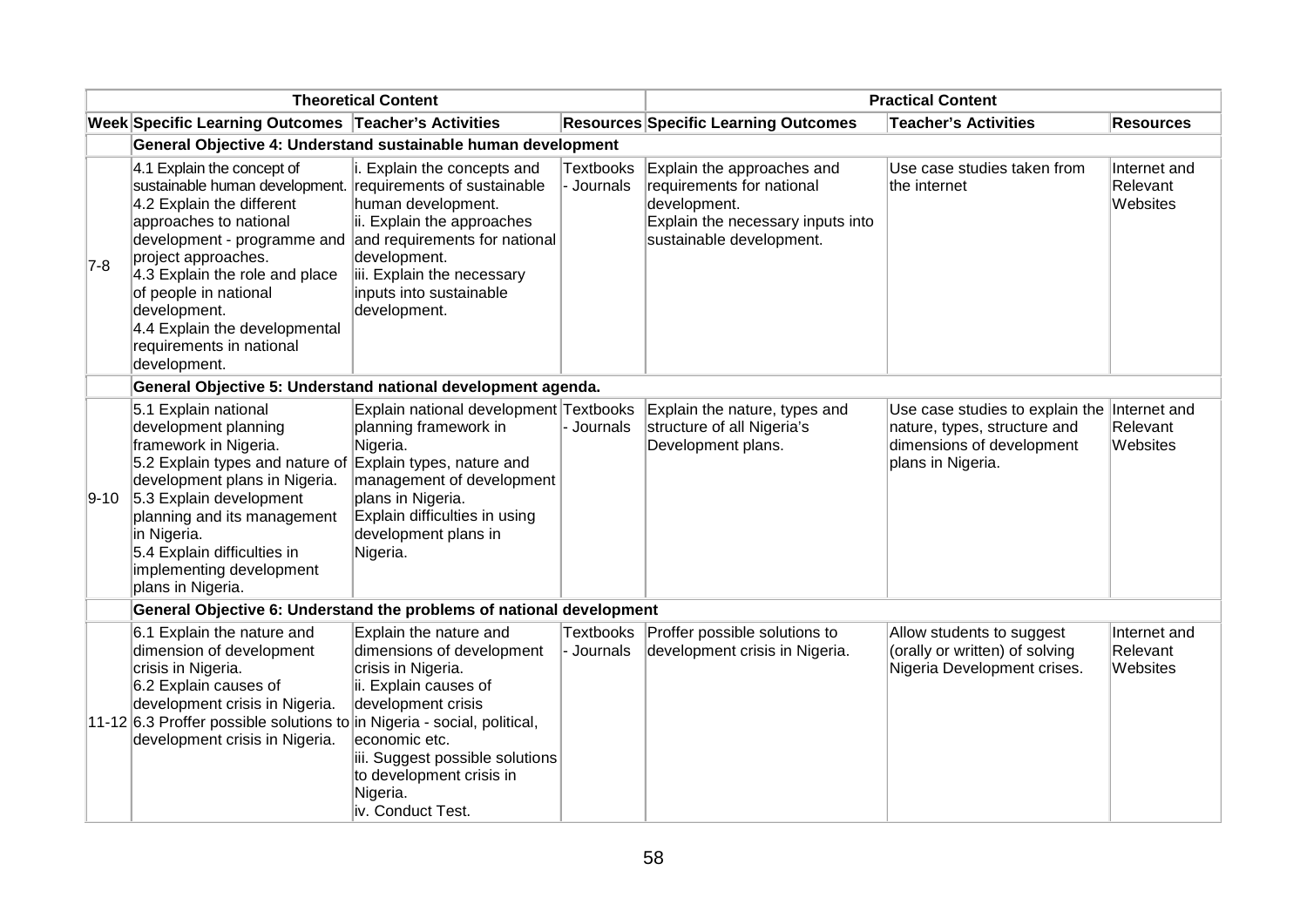| <b>Theoretical Content</b> |                                                                                                                                                                                                                                                                                     |                                                                                                                                                                                                                                                                                                                                    |             | <b>Practical Content</b>                                  |                                                                |                                      |  |  |  |
|----------------------------|-------------------------------------------------------------------------------------------------------------------------------------------------------------------------------------------------------------------------------------------------------------------------------------|------------------------------------------------------------------------------------------------------------------------------------------------------------------------------------------------------------------------------------------------------------------------------------------------------------------------------------|-------------|-----------------------------------------------------------|----------------------------------------------------------------|--------------------------------------|--|--|--|
|                            | Week Specific Learning Outcomes Teacher's Activities                                                                                                                                                                                                                                |                                                                                                                                                                                                                                                                                                                                    |             | <b>Resources Specific Learning Outcomes</b>               | <b>Teacher's Activities</b>                                    | <b>Resources</b>                     |  |  |  |
|                            | General Objective 7: Understand the role of business in national development.                                                                                                                                                                                                       |                                                                                                                                                                                                                                                                                                                                    |             |                                                           |                                                                |                                      |  |  |  |
|                            | 7.1 Explain businesses as<br>agents of change, growth and<br>development.<br>7.2 Explain contributions of<br>business to nation building.<br>$\vert$ 13-15 $\vert$ 7.3 Explain business social<br>responsibility.<br>7.4 Explain effects of<br>government policies on<br>lbusiness. | i. Explain businesses as<br>agents of change, growth<br>and development.<br>ii. Explain the role of<br>business in nation building.<br>iii. Explain business social<br>responsibility - economic and<br>non-economic output of<br>lbusinesses.<br>iv. Explain how government<br>policies affect business<br>operations in Nigeria. | l- Journals | Textbooks Explain the concept of social<br>responsibility | Use case studies to explain<br>Business Social responsibility. | Internet and<br>Relevant<br>Websites |  |  |  |

| <b>ASSESSMENT CRITERIA</b>                                                                         |                    |                  |                                       |  |  |  |  |  |
|----------------------------------------------------------------------------------------------------|--------------------|------------------|---------------------------------------|--|--|--|--|--|
| Coursework<br>.50%                                                                                 | Course test<br>25% | Practical<br>25% | Other (Examination/project/portfolio) |  |  |  |  |  |
| Competency: On completing the course, the student should be able to understand/estimate/define/etc |                    |                  |                                       |  |  |  |  |  |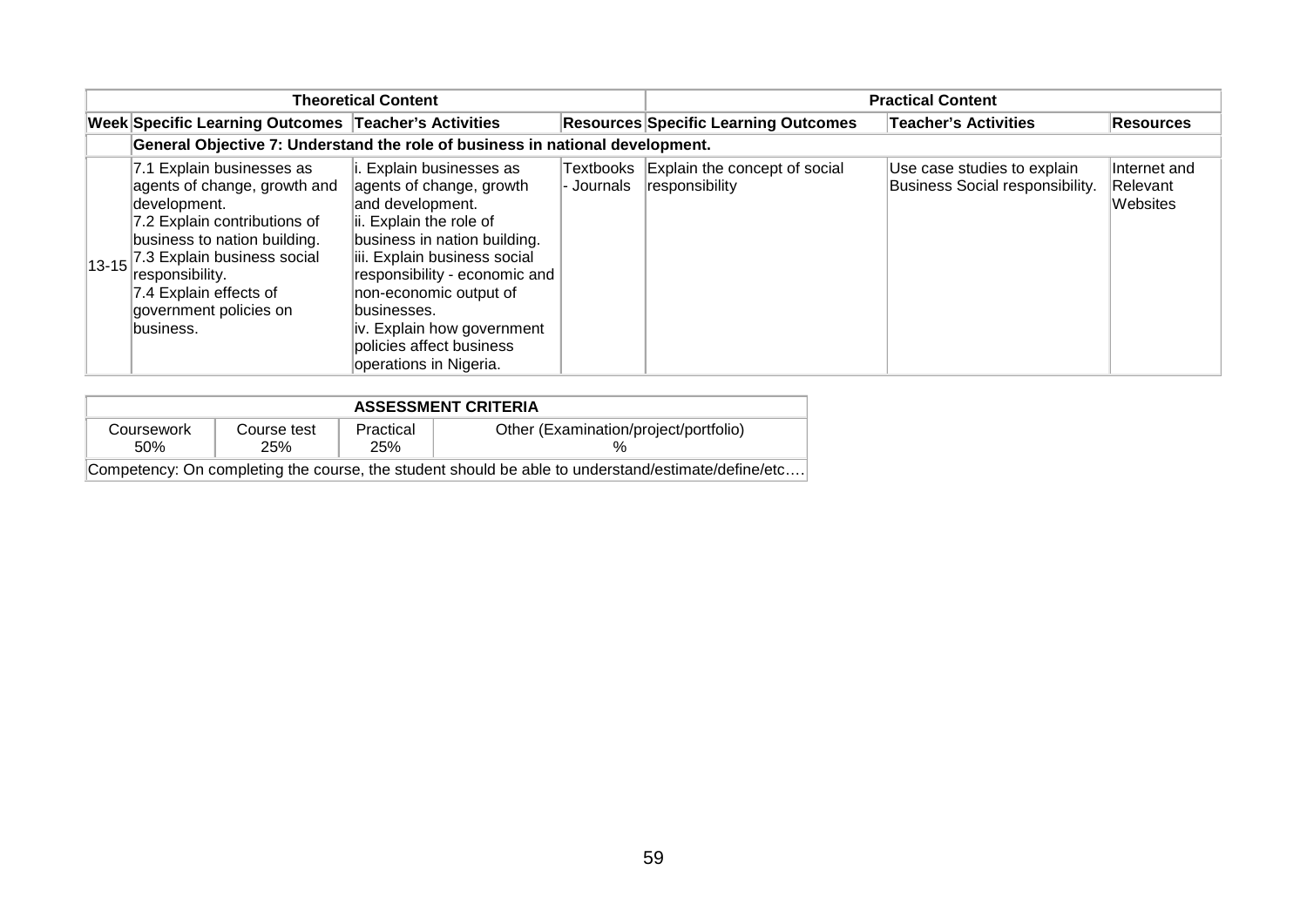## **Course: Human Capital Management II**

| <b>PROGRAMME: HND BUSINESS ADMIN AND MANAGEMENT</b>                                                                                                                                                                                                                                                                                                                                                                                                                                                                                                                                                |                |                                          |                                           |  |  |  |  |  |
|----------------------------------------------------------------------------------------------------------------------------------------------------------------------------------------------------------------------------------------------------------------------------------------------------------------------------------------------------------------------------------------------------------------------------------------------------------------------------------------------------------------------------------------------------------------------------------------------------|----------------|------------------------------------------|-------------------------------------------|--|--|--|--|--|
| <b>Course: HUMAN CAPITAL MANAGEMENT II</b>                                                                                                                                                                                                                                                                                                                                                                                                                                                                                                                                                         | Code: BAM 324  | <b>Credit Hours:</b>                     | 3 hours                                   |  |  |  |  |  |
| Semester: 2                                                                                                                                                                                                                                                                                                                                                                                                                                                                                                                                                                                        | Pre-requisite: | <b>Theoretical:</b><br><b>Practical:</b> | 2 hours/week - 67 %<br>2 hours/week - 33% |  |  |  |  |  |
| <b>Course main Aim/Goal</b>                                                                                                                                                                                                                                                                                                                                                                                                                                                                                                                                                                        |                |                                          |                                           |  |  |  |  |  |
| This course is intended to further enable the student understand concepts, technique and dynamism of Human Capital Management.<br><b>General Objectives:</b><br>1. Understand the use of job interview<br>2. Know the procedure for selection decision - making<br>3. Understand medical check in selection procedure<br>4. Understand the use of employment reference<br>5. Understand induction procedure<br>6. Understand employee performance appraisal<br>7. Understand training and development<br>8. Understand compensation administration<br>9. Understand employee discipline procedure. |                |                                          |                                           |  |  |  |  |  |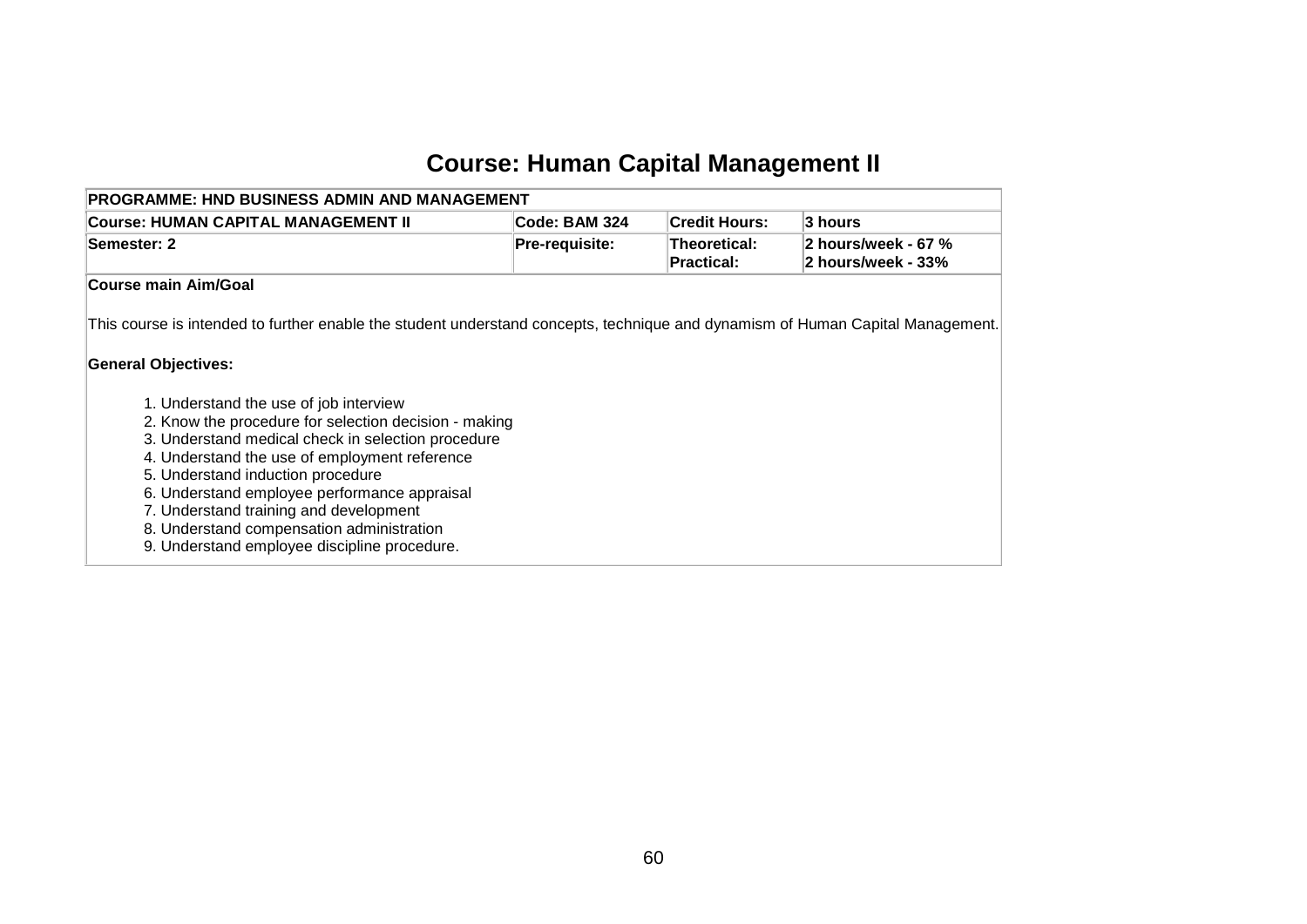|       | <b>Theoretical Content</b>                                                                                                                                                                                                                                                                                                                                                  |                                                                                                                                                                                                                                                                                                                             |                                            | <b>Practical Content</b>                                                                                                                                                                                                                                                                                |                                                                                                                                                                                                                                                                                                              |                                                             |  |
|-------|-----------------------------------------------------------------------------------------------------------------------------------------------------------------------------------------------------------------------------------------------------------------------------------------------------------------------------------------------------------------------------|-----------------------------------------------------------------------------------------------------------------------------------------------------------------------------------------------------------------------------------------------------------------------------------------------------------------------------|--------------------------------------------|---------------------------------------------------------------------------------------------------------------------------------------------------------------------------------------------------------------------------------------------------------------------------------------------------------|--------------------------------------------------------------------------------------------------------------------------------------------------------------------------------------------------------------------------------------------------------------------------------------------------------------|-------------------------------------------------------------|--|
|       | <b>Week Specific Learning Outcomes</b>                                                                                                                                                                                                                                                                                                                                      | <b>Teacher's Activities</b>                                                                                                                                                                                                                                                                                                 | Resources                                  | <b>Specific Learning Outcomes</b>                                                                                                                                                                                                                                                                       | <b>Teacher's Activities</b>                                                                                                                                                                                                                                                                                  | <b>Resources</b>                                            |  |
|       | General Objective 1: Understand the Use of Job Interview                                                                                                                                                                                                                                                                                                                    |                                                                                                                                                                                                                                                                                                                             |                                            |                                                                                                                                                                                                                                                                                                         |                                                                                                                                                                                                                                                                                                              |                                                             |  |
| $1-2$ | 1.1 Define interview and its<br>process.<br>1.2 Explain the role of interview.<br>1.3 Distinguish between job<br>interview and selection test.<br>1.4 Describe the types of job<br>interview.<br>1.5 Explain the use of different<br>types of interview.<br>1.6 Explain the stages and<br>techniques of job interview.<br>1.7 Explain the preparation for job<br>interview. | i. Explain interview<br>and its process.<br>ii. Explain the role of<br>job interview in<br>selection process.<br>iii. Distinguish<br>between job interview<br>and<br>selection test.<br>iv. Explain the uses,<br>types, stages and<br>techniques of job<br>interview.<br>v. Explain the<br>preparation of job<br>interview. | <b>Textbooks</b><br>Journals               | Explain the role of interview.<br>Distinguish between job interview<br>and selection test.<br>Describe the types of job<br>interview.<br>Explain the use of different types<br>of interview.<br>Explain the stages and<br>techniques of job interview.<br>Explain the preparation for job<br>interview. | Advise students about the<br>interviewing process using a<br>case study and application forms<br>letc.<br>Role play exercise using a panel<br>of trained interviewers, observers equipment<br>and applicants.<br>Organise different types of<br>interviews.<br>See Below for some preparatory<br>activities. | Internet and<br>Relevant<br>Website<br>Video and<br>filming |  |
|       | General Objective 2: Know the procedure for selection decision making                                                                                                                                                                                                                                                                                                       |                                                                                                                                                                                                                                                                                                                             |                                            |                                                                                                                                                                                                                                                                                                         |                                                                                                                                                                                                                                                                                                              |                                                             |  |
| 3     | 2.1 Explain the use of 7 point plan $ i$ . Explain the use of 7 Textbooks<br>for selection rating.<br>2.2 Prepare scoring sheet for<br>interview rating.<br>2.3 Use effectively scoring sheet<br>interview rating.                                                                                                                                                          | point plan for<br>selection rating.<br>ii. Guide the students<br>to prepare scoring<br>sheet for interview<br>rating.<br>iii. Demonstrate the<br>use of scoring sheet<br>for interview rating.<br>iv. Give assignment.                                                                                                      | - Journals<br>Scoring<br>Sheet<br>(sample) | Explain the use of point plan for<br>selection rating.<br>Preparing scoring sheet for<br>interview rating.<br>Use effectively scoring sheet<br>interview rating                                                                                                                                         | Guide student to draft the 7 point Internet and<br>selection rating.<br>Guide student to prepare scoring<br>sheet for interview rating in an<br>hypothetical organization<br>Guide student to design an<br>interview rating sheet.                                                                           | Relevant<br>Website                                         |  |
|       | General Objective 3: Understand medical check in selection procedure                                                                                                                                                                                                                                                                                                        |                                                                                                                                                                                                                                                                                                                             |                                            |                                                                                                                                                                                                                                                                                                         |                                                                                                                                                                                                                                                                                                              |                                                             |  |
| 4     | 3.1 Explain the importance of<br>medical check.<br>3.2 Explain the practice of<br>obtaining medical check.<br>3.3 Identify the format for medical<br>check.<br>3.4 Explain the use of medical                                                                                                                                                                               | i. Explain the<br>importance of medical - Journals<br>check.<br>li Explain the practice<br>of obtaining medical<br>check.<br>iii. Demonstrate the                                                                                                                                                                           | <b>Textbooks</b><br>Medical<br>reports.    | Explain the importance of medical Demonstrate with the aid of<br>check.<br>Explain the practice of obtaining<br>medical check.<br>Identify the format for medical<br>check<br>Explain the use of medical check.                                                                                         | medical report, the content and<br>uses of medical check.<br>With aid of medical certificate,<br>demonstrate the practice and                                                                                                                                                                                | Internet and<br>Relevant<br>Website                         |  |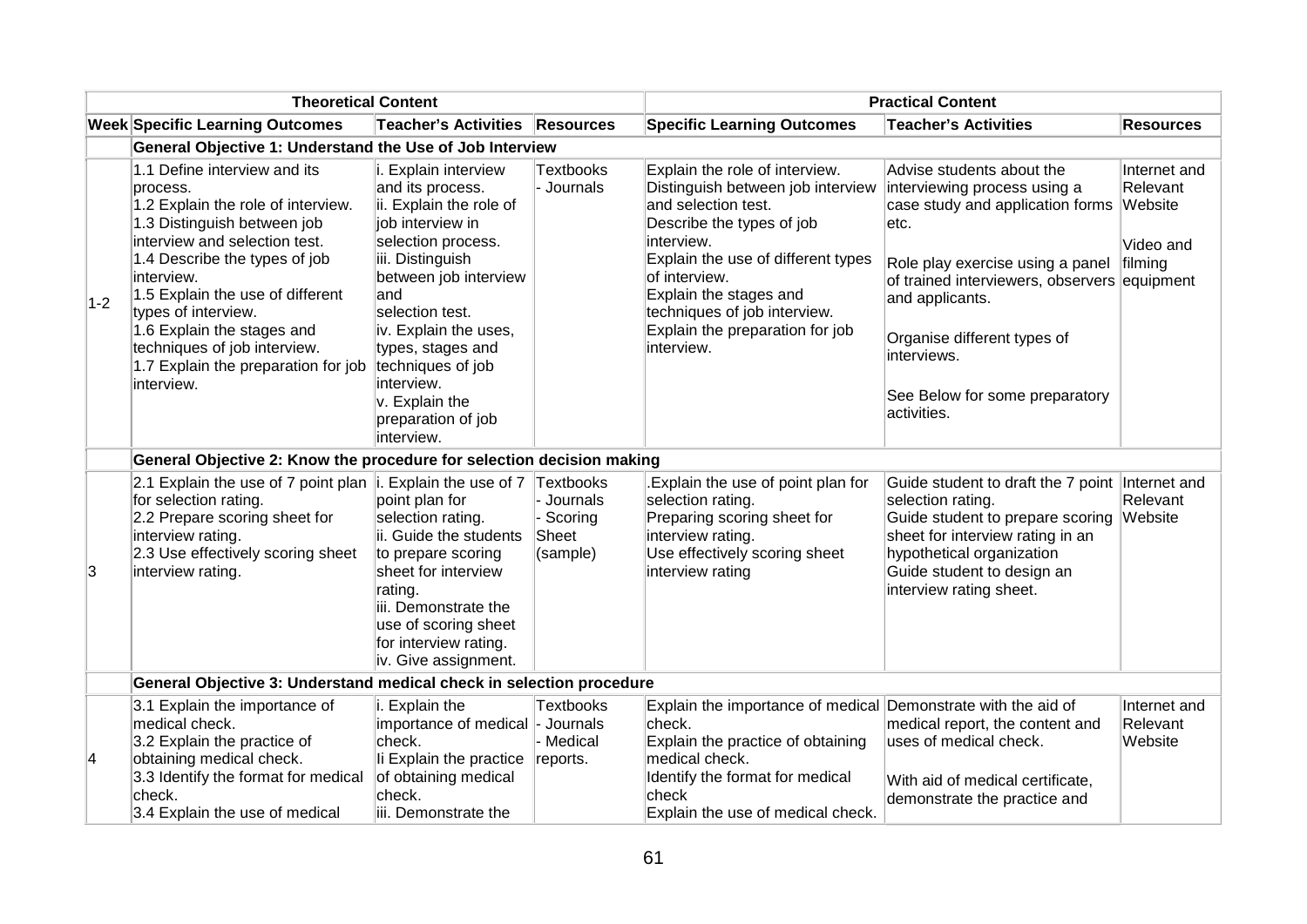| <b>Theoretical Content</b> |                                                                                                                                                                                                                                                                                                                                                                         |                                                                                                                                                                                                                                                                                                                                                                                                                                         | <b>Practical Content</b>                                                            |                                                                                                                                                                                          |                                                                                                                                                                                           |                                     |
|----------------------------|-------------------------------------------------------------------------------------------------------------------------------------------------------------------------------------------------------------------------------------------------------------------------------------------------------------------------------------------------------------------------|-----------------------------------------------------------------------------------------------------------------------------------------------------------------------------------------------------------------------------------------------------------------------------------------------------------------------------------------------------------------------------------------------------------------------------------------|-------------------------------------------------------------------------------------|------------------------------------------------------------------------------------------------------------------------------------------------------------------------------------------|-------------------------------------------------------------------------------------------------------------------------------------------------------------------------------------------|-------------------------------------|
|                            | <b>Week Specific Learning Outcomes</b>                                                                                                                                                                                                                                                                                                                                  | <b>Teacher's Activities</b>                                                                                                                                                                                                                                                                                                                                                                                                             | <b>Resources</b>                                                                    | <b>Specific Learning Outcomes</b>                                                                                                                                                        | <b>Teacher's Activities</b>                                                                                                                                                               | <b>Resources</b>                    |
|                            | check when obtained                                                                                                                                                                                                                                                                                                                                                     | format for medical<br>check.<br>iv. Explain the use of<br>medical check when<br>obtained.                                                                                                                                                                                                                                                                                                                                               |                                                                                     |                                                                                                                                                                                          | format for medical check.<br>Arrange a visit to any<br>organization to explain the uses<br>and importance.                                                                                |                                     |
|                            | General Objective 4: Understand the use of employment references                                                                                                                                                                                                                                                                                                        |                                                                                                                                                                                                                                                                                                                                                                                                                                         |                                                                                     |                                                                                                                                                                                          |                                                                                                                                                                                           |                                     |
| $5-6$                      | 4.1 Identify various types of<br>employment references.<br>4.2 Explain the use of various<br>types of employment references<br>and their limitations.<br>4.3 Explain the practice of the use usage of employment<br>of employment references                                                                                                                            | i. Explain types, uses<br>and limitations of<br>employment<br>references.<br>ii. Explain the practical<br>references.                                                                                                                                                                                                                                                                                                                   | Textbooks<br>- Journals<br>- Reference<br>Letter                                    | Explain the use of various types<br>of employment references and<br>their limitations.                                                                                                   | Guide students in examining<br>case situations and writing<br>individual references.                                                                                                      | Internet and<br>Relevant<br>Website |
|                            | <b>General Objective 5: Understand induction procedure:</b>                                                                                                                                                                                                                                                                                                             |                                                                                                                                                                                                                                                                                                                                                                                                                                         |                                                                                     |                                                                                                                                                                                          |                                                                                                                                                                                           |                                     |
| $7-8$                      | 5.1 Define induction<br>5.2 Distinguish between formal<br>and informal induction.<br>5.3 Explain the need for induction.<br>5.4 Identify the tasks involved in<br>induction.<br>5.5 Prepare an induction<br>programme.<br>5.6 Identify who has responsibility<br>for implementation of induction<br>programme.<br>5.7 Explain the procedure for<br>induction follow up. | Explain an induction<br>process in an<br>organization<br>ii Explain types of<br>induction pointing<br>out the differences<br>between the<br>processes.<br>iii. Explain the rational<br>for inductions.<br>iv. Guide the students<br>to prepare an<br>induction programme.<br>v. Describe the<br>officers responsible<br>for instructing an<br>induction programme.<br>vi. Guide students on<br>how to follow up<br>induction programme. | <b>Textbooks</b><br>Journals<br>Sample of an  induction.<br>induction<br>programme. | Explain the need for induction.<br>Identify the tasks involved in<br>Prepare an induction programme.<br>Identify who has responsibility for<br>implementation of induction<br>programme. | Reference to relevant websites to Internet and<br>print company information and<br>details about training etc.<br>Group work to prepare an<br>induction programme for an<br>organization. | Relevant<br>Website                 |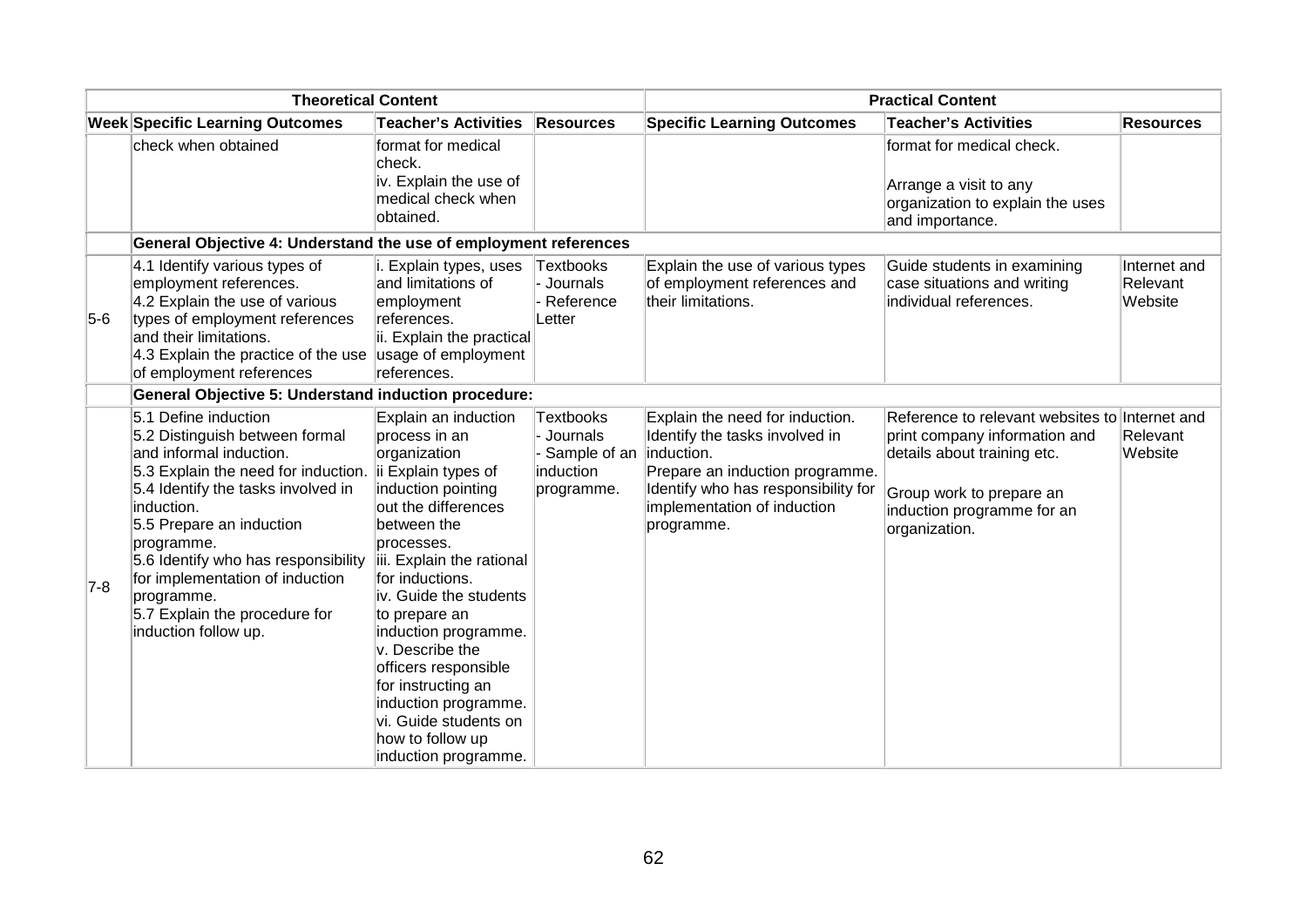| <b>Theoretical Content</b> |                                                                                                                                                                                                                                                                                                                                                                                                                                                                                                                                         | <b>Practical Content</b>                                                                                                                                                                                                                                                                                                                                                                                 |                                                            |                                                                                                                                                                                                                                                                                                                                                                                                                       |                                                                                                                                                                                                                                                                                                                                                                                                        |                                     |
|----------------------------|-----------------------------------------------------------------------------------------------------------------------------------------------------------------------------------------------------------------------------------------------------------------------------------------------------------------------------------------------------------------------------------------------------------------------------------------------------------------------------------------------------------------------------------------|----------------------------------------------------------------------------------------------------------------------------------------------------------------------------------------------------------------------------------------------------------------------------------------------------------------------------------------------------------------------------------------------------------|------------------------------------------------------------|-----------------------------------------------------------------------------------------------------------------------------------------------------------------------------------------------------------------------------------------------------------------------------------------------------------------------------------------------------------------------------------------------------------------------|--------------------------------------------------------------------------------------------------------------------------------------------------------------------------------------------------------------------------------------------------------------------------------------------------------------------------------------------------------------------------------------------------------|-------------------------------------|
|                            | <b>Week Specific Learning Outcomes</b>                                                                                                                                                                                                                                                                                                                                                                                                                                                                                                  | Teacher's Activities Resources                                                                                                                                                                                                                                                                                                                                                                           |                                                            | <b>Specific Learning Outcomes</b>                                                                                                                                                                                                                                                                                                                                                                                     | <b>Teacher's Activities</b>                                                                                                                                                                                                                                                                                                                                                                            | <b>Resources</b>                    |
|                            | General Objective 6: Understand employee performance appraisal                                                                                                                                                                                                                                                                                                                                                                                                                                                                          |                                                                                                                                                                                                                                                                                                                                                                                                          |                                                            |                                                                                                                                                                                                                                                                                                                                                                                                                       |                                                                                                                                                                                                                                                                                                                                                                                                        |                                     |
| $9 - 10$                   | 6.1 Define employee performance Explain employee<br>appraisal.<br>6.2 State the rational and uses of<br>employee performance appraisal.<br>6.3 Distinguish between<br>confidential report and open report confidential and open<br>on employee appraisal<br>6.4 Enumerate the requirements<br>of a sound performance appraisal<br>system.<br>6.5 Describe the techniques of<br>performance appraisal system.<br>6.6 Design an appropriate<br>performance appraisal instrument.                                                          | performance<br>appraisal, its rationale  - Samples of<br>and uses.<br>Differentiate between<br>reporting systems<br>Explain the<br>characteristics of a<br>performance appraisal<br>system.<br>Describe techniques<br>of appraisal<br>performance<br>appraisal.<br>Guide students to<br>design an appraisal<br>instrument.                                                                               | <b>Textbooks</b><br>- Journals<br>appraisal<br>linstrument | Describe the techniques of<br>performance appraisal system<br>Design an appropriate<br>performance appraisal<br>instrument.                                                                                                                                                                                                                                                                                           | Using example, demonstrate to<br>the student how performance<br>appraisal system can be<br>developed.<br>Guide student to prepare a<br>performance appraisal<br>form/sheet.                                                                                                                                                                                                                            | Internet and<br>Relevant<br>Website |
|                            | <b>General Objective 7: Understand Training and Development</b>                                                                                                                                                                                                                                                                                                                                                                                                                                                                         |                                                                                                                                                                                                                                                                                                                                                                                                          |                                                            |                                                                                                                                                                                                                                                                                                                                                                                                                       |                                                                                                                                                                                                                                                                                                                                                                                                        |                                     |
| $11 - 12$                  | 7.1 Define training, development<br>and education.<br>7.2 Explain challenges of<br>employee training.<br>7.3 Distinguish among 7.1 above.<br>7.4 Explain challenges of<br>employee training under the<br>heading of human obsolence,<br>technological challenges,<br>environmental challenges and<br>government challenges.<br>7.5 Analyze training needs of<br>employees.<br>7.6 Identify 7 steps in training.<br>7.7 Describe programme<br>objective, content and sequence.<br>7.8 Explain learning principle and<br>training method. | i. Explain training,<br>education and<br>development.<br>ii. Explain challenges<br>of employee training.<br>iii. Explain the<br>challenges of training.<br>iv. Analyse training<br>needs.<br>v. Explain steps in a<br>training cycle.<br>vi. Explain programme<br>objective, content and<br>training sequence.<br>vii. Explain learning<br>principles and training<br>methods.<br>viii. Explain training | <b>Textbooks</b><br>- Journals                             | Explain challenges of employee<br>training.<br>Explain challenges of employee<br>training under the heading of<br>human obsolence, technological<br>challenges, environmental<br>challenges and government<br>challenges.<br>Analyze training needs of<br>employees.<br>Identify 7 steps in training.<br>Describe programme objective,<br>content and sequence.<br>Explain learning principle and<br>training method. | Advice students about the<br>training needs of different types<br>of organizations.<br>Refer to the previous exercise<br>and organize the same groups.<br>Students to develop a training<br>needs analysis, to identify the<br>essential aspects of a training<br>programme and apply a range of<br>learning and teaching<br>techniques.<br>Present the finding and justify the<br>training programme. | Internet and<br>Relevant<br>Website |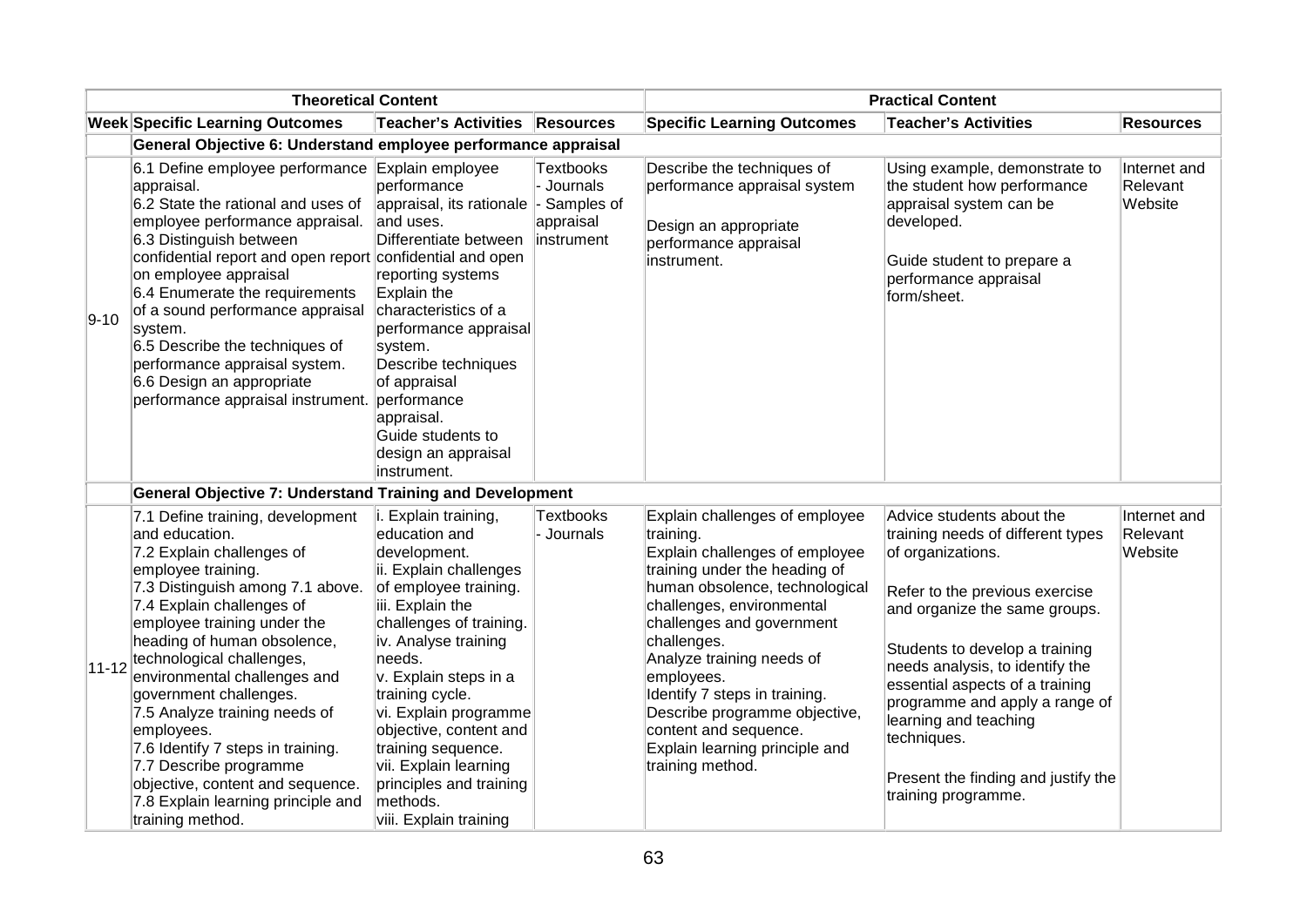| <b>Theoretical Content</b> |                                                                                                                                                                                                                                                                                                                                                                                                                                                                                                                               |                                                                                                                                                                                                                                                                                                                                                         |                              | <b>Practical Content</b>                                                                                                                                                  |                                                                                                                                                                                         |                                     |  |
|----------------------------|-------------------------------------------------------------------------------------------------------------------------------------------------------------------------------------------------------------------------------------------------------------------------------------------------------------------------------------------------------------------------------------------------------------------------------------------------------------------------------------------------------------------------------|---------------------------------------------------------------------------------------------------------------------------------------------------------------------------------------------------------------------------------------------------------------------------------------------------------------------------------------------------------|------------------------------|---------------------------------------------------------------------------------------------------------------------------------------------------------------------------|-----------------------------------------------------------------------------------------------------------------------------------------------------------------------------------------|-------------------------------------|--|
|                            | <b>Week Specific Learning Outcomes</b>                                                                                                                                                                                                                                                                                                                                                                                                                                                                                        | <b>Teacher's Activities</b>                                                                                                                                                                                                                                                                                                                             | <b>Resources</b>             | <b>Specific Learning Outcomes</b>                                                                                                                                         | <b>Teacher's Activities</b>                                                                                                                                                             | <b>Resources</b>                    |  |
|                            | 7.9 Evaluate training<br>7.10 Identify methods of employee process.<br>development and management<br>development                                                                                                                                                                                                                                                                                                                                                                                                              | and evaluation<br>ix. Explain methods of<br>employee and<br>management<br>development.<br>x. Give assignment                                                                                                                                                                                                                                            |                              |                                                                                                                                                                           |                                                                                                                                                                                         |                                     |  |
|                            | General Objective 8: Understand compensation administration                                                                                                                                                                                                                                                                                                                                                                                                                                                                   |                                                                                                                                                                                                                                                                                                                                                         |                              |                                                                                                                                                                           |                                                                                                                                                                                         |                                     |  |
|                            | Explain the importance of<br>compensation<br>8.2 Explain objectives, and<br>benefits of a good compensation<br>administration objectives.<br>8.3 Reconcile conflicting<br>compensation objective.<br>8.4 Explain job evaluation.<br>8.5 Explain the use of job<br>13-14 evaluation<br>8.6 Explain job evaluation<br>procedure.<br>8.7 Describe common job<br>evaluation methods.<br>8.8 Explain systems of<br>remuneration.<br>8.9 Explain incentive methods.<br>8.10 Explain merit and limitations<br>lof incentive methods. | i. Explain<br>compensation, its<br>importance<br>objectives, uses and<br>benefits.<br>lii. Reconcile<br>conflicting<br>compensation<br>objectives.<br>iii. Explain job<br>evaluation, its uses,<br>procedure and<br>methods.<br>iv. Explain systems of<br>remuneration<br>v. Explain types of<br>incentive schemes,<br>their merits and<br>limitations. | - Textbooks<br>Journals      | Explain job evaluation, its uses,<br>procedure and methods.<br>Explain systems of remuneration<br>Explain types of incentive<br>schemes, their merits and<br>limitations. | Advise students about the<br>principles of job evaluation and<br>systems of remuneration<br>including incentive schemes.<br>Questions to calculate the<br>remuneration and bonuses etc. | Internet and<br>Relevant<br>Website |  |
|                            | <b>General Objective 9: Understand Employee Discipline</b>                                                                                                                                                                                                                                                                                                                                                                                                                                                                    |                                                                                                                                                                                                                                                                                                                                                         |                              |                                                                                                                                                                           |                                                                                                                                                                                         |                                     |  |
| 15                         | 9.1 Explain discipline.<br>9.2 Identify types of discipline<br>(preventive, corrective) etc.<br>9.3 Explain the red hot stove rule.<br>9.4 Explain disciplinary procedure. stove rule.                                                                                                                                                                                                                                                                                                                                        | i. Explain discipline.<br>ii. Explain types of<br>discipline.<br>iii. Explain the red hot<br>iv. Explain disciplinary<br>procedure                                                                                                                                                                                                                      | <b>Textbooks</b><br>Journals | Identify types of discipline<br>(preventive, corrective) etc.<br>Explain the red hot stove rule.<br>Explain disciplinary procedure                                        | Guidance on the types of<br>discipline to be used in different<br>circumstances.<br>Reference to case studies and<br>situations taken from the internet.                                | Internet and<br>Relevant<br>Website |  |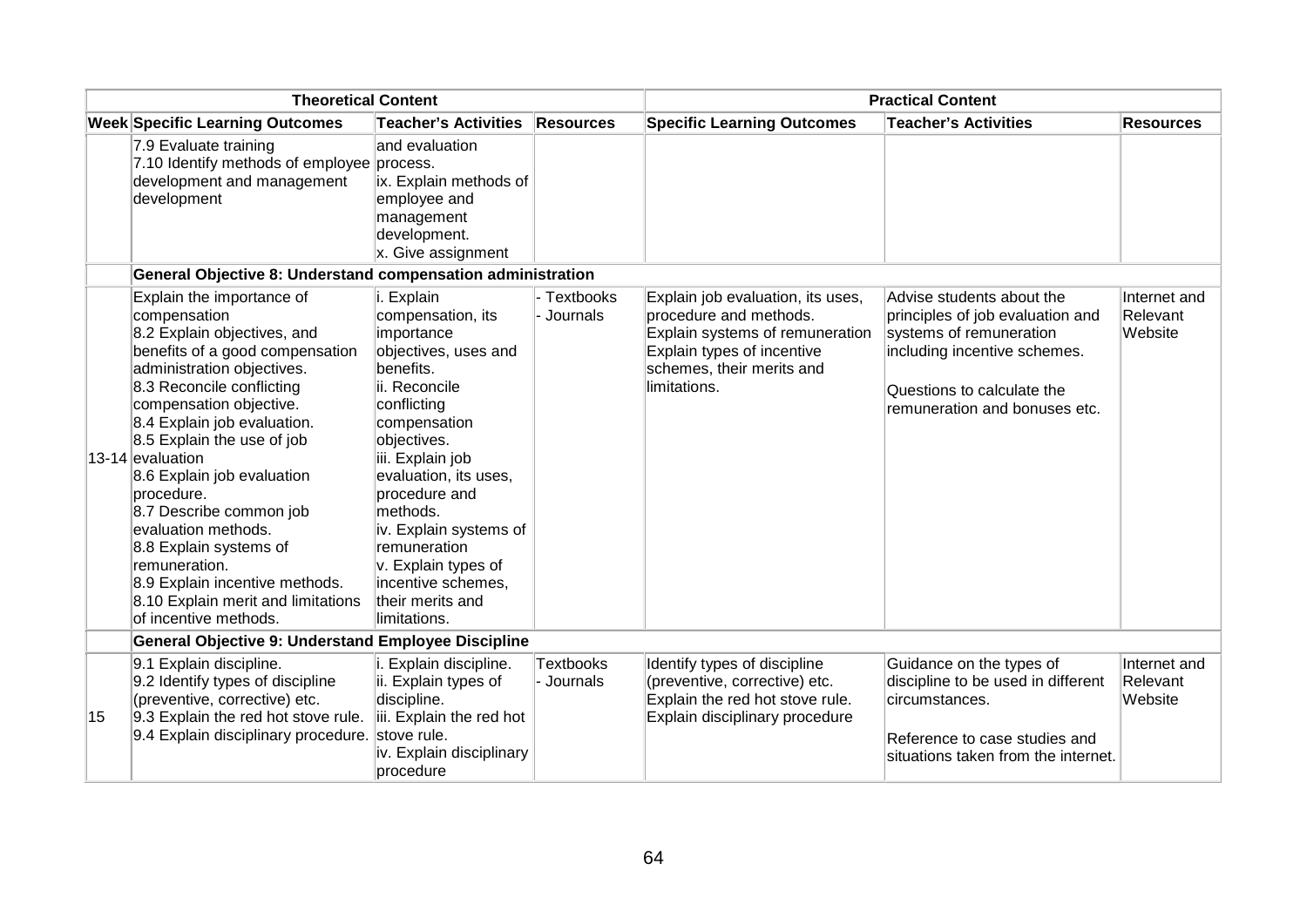| <b>ASSESSMENT CRITERIA</b>                                                                         |                    |                  |                                       |  |  |  |  |  |
|----------------------------------------------------------------------------------------------------|--------------------|------------------|---------------------------------------|--|--|--|--|--|
| Coursework<br>50%                                                                                  | Course test<br>25% | Practical<br>25% | Other (Examination/project/portfolio) |  |  |  |  |  |
| Competency: On completing the course, the student should be able to understand/estimate/define/etc |                    |                  |                                       |  |  |  |  |  |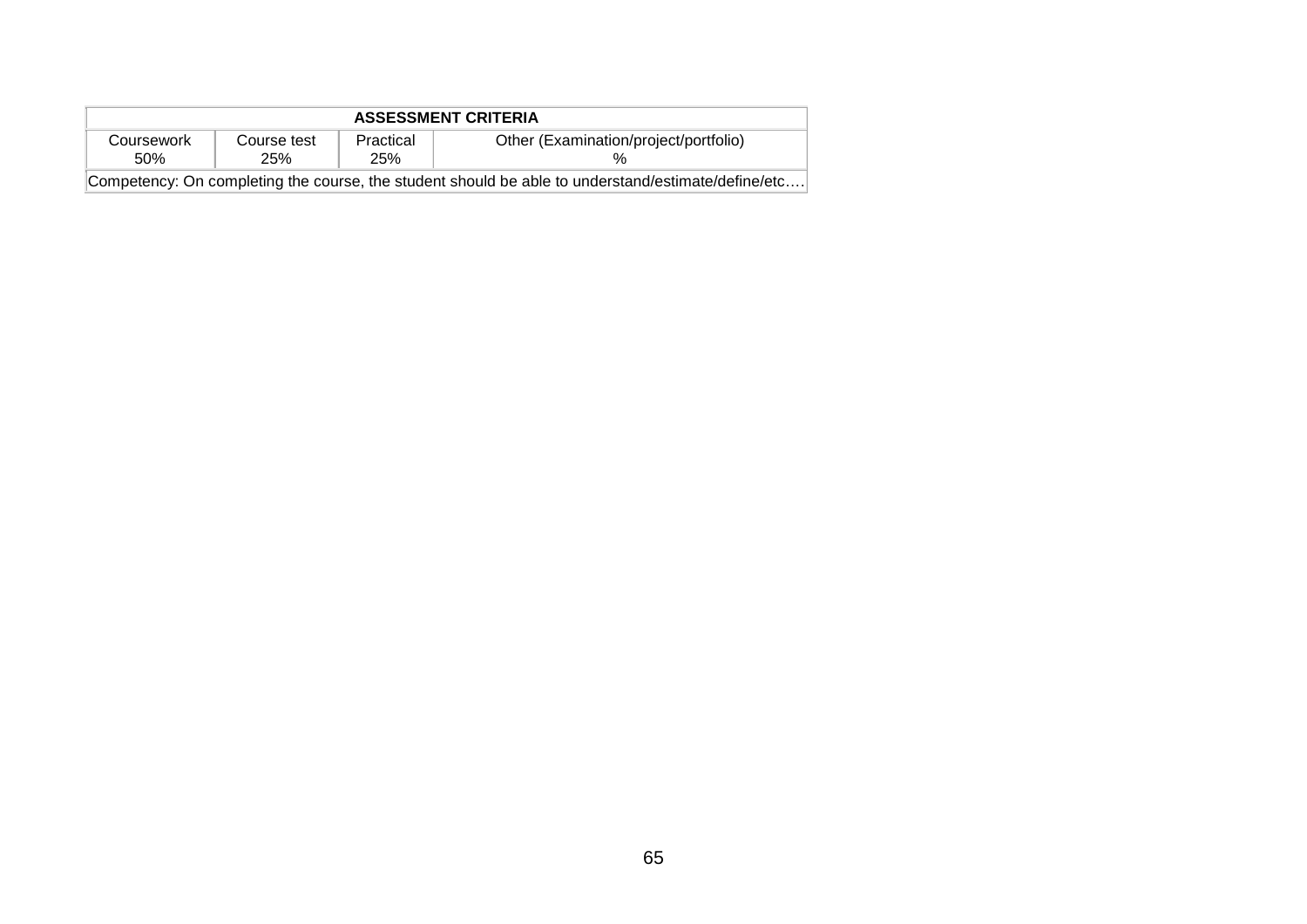## **Course: Production Management**

| PROGRAMME: HND BUSINESS ADMIN AND MANAGEMENT                                                                                                                                                                                                                                                                                                                                                                                                                                                                                                                                                                                                                                                                                                                                                                                         |                |                            |                                           |  |  |  |  |  |  |
|--------------------------------------------------------------------------------------------------------------------------------------------------------------------------------------------------------------------------------------------------------------------------------------------------------------------------------------------------------------------------------------------------------------------------------------------------------------------------------------------------------------------------------------------------------------------------------------------------------------------------------------------------------------------------------------------------------------------------------------------------------------------------------------------------------------------------------------|----------------|----------------------------|-------------------------------------------|--|--|--|--|--|--|
| <b>Course: PRODUCTION MANAGEMENT</b>                                                                                                                                                                                                                                                                                                                                                                                                                                                                                                                                                                                                                                                                                                                                                                                                 | Code: BAM 325  | <b>Credit Hours:</b>       | 3 hours 3                                 |  |  |  |  |  |  |
| Semester: 2                                                                                                                                                                                                                                                                                                                                                                                                                                                                                                                                                                                                                                                                                                                                                                                                                          | Pre-requisite: | Theoretical:<br>Practical: | 2 hours/week - 67 %<br>1 hours/week - 33% |  |  |  |  |  |  |
| <b>Course main Aim/Goal</b>                                                                                                                                                                                                                                                                                                                                                                                                                                                                                                                                                                                                                                                                                                                                                                                                          |                |                            |                                           |  |  |  |  |  |  |
| The course is intended to expose students to the role and application of management science techniques to production for the attainment of optimal allocation and<br>utilization of resources.<br><b>General Objectives:</b><br>1. Know the concept, meaning and nature of production management<br>2. Know the objectives and problems of Inventory management<br>3. Understand the importance of work study and work measurement in production control.<br>4. Understand the applications of work analysis in production management<br>5. Understand the role of purchasing in production<br>6. Know the meaning and methods of production planning and application.<br>7. Understand the application of transportation and assigned models<br>8. Understand the need for and methods of quality control in production management. |                |                            |                                           |  |  |  |  |  |  |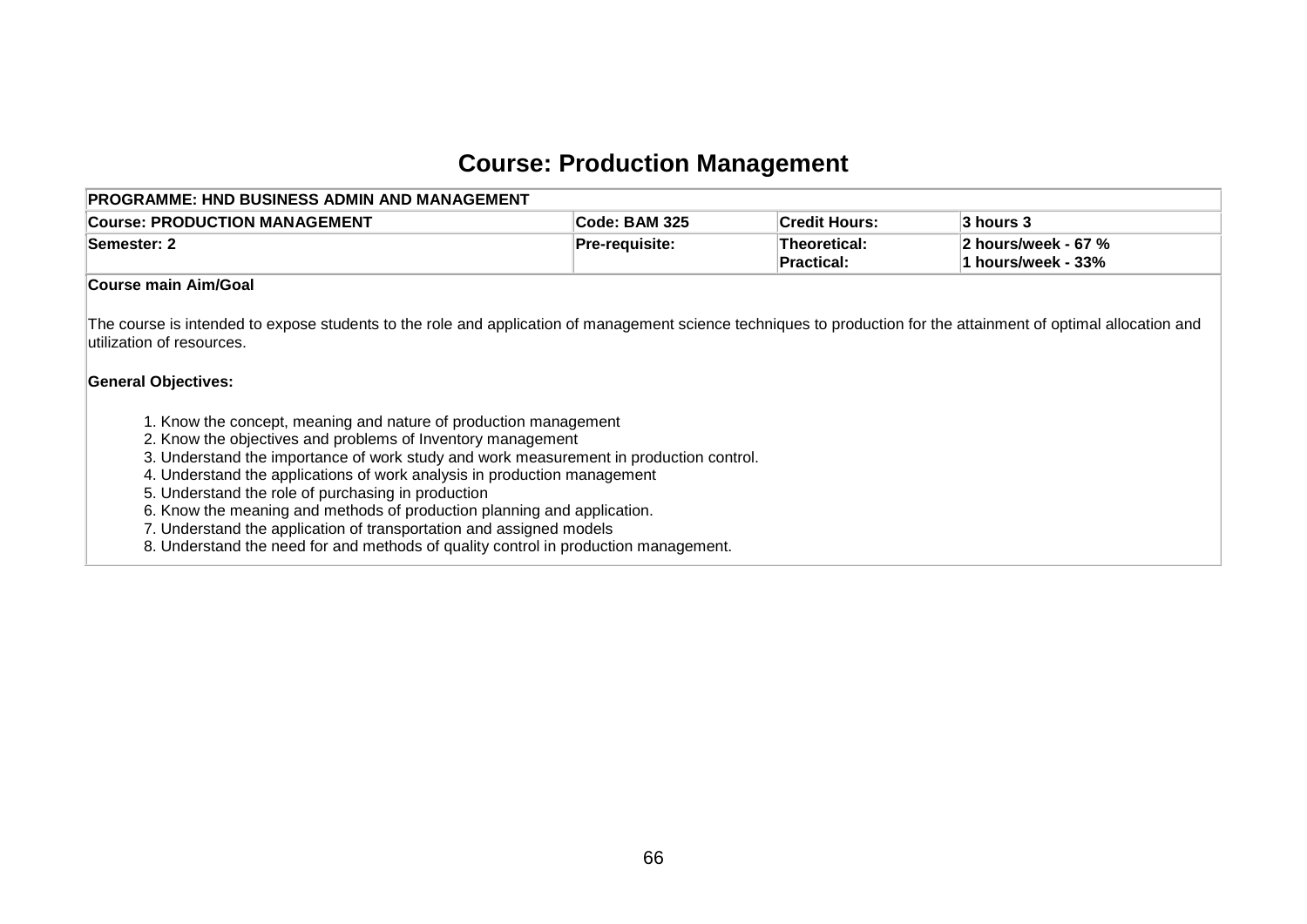| <b>Theoretical Content</b> |                                                                                                                                                                                                                                                                                                                                                                                                                                                    |                                                                                                                                                                                                                                                                                                                                                     | <b>Practical Content</b>                                 |                                                                                                                                                                                                           |                                                                                                                                                                                          |                                      |  |  |  |  |
|----------------------------|----------------------------------------------------------------------------------------------------------------------------------------------------------------------------------------------------------------------------------------------------------------------------------------------------------------------------------------------------------------------------------------------------------------------------------------------------|-----------------------------------------------------------------------------------------------------------------------------------------------------------------------------------------------------------------------------------------------------------------------------------------------------------------------------------------------------|----------------------------------------------------------|-----------------------------------------------------------------------------------------------------------------------------------------------------------------------------------------------------------|------------------------------------------------------------------------------------------------------------------------------------------------------------------------------------------|--------------------------------------|--|--|--|--|
| <b>Week</b>                | Specific Learning Outcomes Teacher's Activities                                                                                                                                                                                                                                                                                                                                                                                                    |                                                                                                                                                                                                                                                                                                                                                     | <b>Resources</b>                                         | <b>Specific Learning</b><br><b>Outcomes</b>                                                                                                                                                               | <b>Teacher's Activities</b>                                                                                                                                                              | <b>Resources</b>                     |  |  |  |  |
|                            | General Objective 1: Appreciate the need for feedback and control in productive system                                                                                                                                                                                                                                                                                                                                                             |                                                                                                                                                                                                                                                                                                                                                     |                                                          |                                                                                                                                                                                                           |                                                                                                                                                                                          |                                      |  |  |  |  |
| $1-2$                      | 1.1 Explain feedback and<br>control.<br>1.2 Explain the role of control<br>in production system.<br>in production.<br>1.4 Enumerate the role of<br>external environment in<br>production control                                                                                                                                                                                                                                                   | i. Explain feedback and control<br>ii. Explain with the use of a<br>diagram, the role of feedback and<br>control in production.<br>1.3 Identify the control concept $\left\vert \right\vert$ Explain quality, quantity and<br>cost as control concepts in<br>production.<br>iv. Explain the role of external<br>environment in production control.  | <b>Textbooks</b><br>Charts<br>Publications<br>- Journals | Explain quality, quantity<br>and cost as<br>control concepts in<br>production<br>Explain the role of<br>external environment in<br>production control                                                     | Guide students on the concept<br>of quality and the relationship<br>with the external environment.<br>Problems regarding cost v<br>quality and meeting external<br>environment standards | Internet and<br>relevant<br>websites |  |  |  |  |
|                            |                                                                                                                                                                                                                                                                                                                                                                                                                                                    | General Objective 2: Know the objectives and problems of Inventory Management                                                                                                                                                                                                                                                                       |                                                          |                                                                                                                                                                                                           |                                                                                                                                                                                          |                                      |  |  |  |  |
| $3-4$                      | 2.1 Define inventory<br>management.<br>2.2 State the costs associated<br>with inventory level.<br>2.3 Explain the objective of<br>inventory management.<br>2.4 Explain simple EOQ model EOQ models.<br>and its assumptions.<br>2.5 Apply EOQ model in<br>production.<br>2.6 Identify the limitations of<br>EOQ model.<br>2.7 Explain the implications of<br>relaxing EOQ assumptions.<br>2.8 Explain the need for data<br>in inventory management. | Explain inventory management, its<br>objectives and costs in maintaining<br>inventory level.<br>Explain simple EOQ model and its<br>assumptions,<br>Solve problems involving simple<br>Show the implications of relaxing<br>the assumptions of EOQ.<br>Solve EOQ problems under risk<br>and uncertainty.<br>Explain the limitations of EOQ<br>model | - Textbooks<br>- Journals<br>Graph<br>Papers             | Explain simple EOQ<br>model and its<br>implications.<br>Apply EOQ model in<br>production planning and<br>control<br>Give assignment.<br>Explain the need for data<br>in inventory management.             | Solve simple EOQ model and its Internet and<br>implication.<br>Solve EOQ problems under risk<br>and uncertainty.                                                                         | relevant<br>websites                 |  |  |  |  |
|                            |                                                                                                                                                                                                                                                                                                                                                                                                                                                    | General Objective 3: Understand the importance of work study and work measurement in production control                                                                                                                                                                                                                                             |                                                          |                                                                                                                                                                                                           |                                                                                                                                                                                          |                                      |  |  |  |  |
| $5-6$                      | 3.1 Explain work study and<br>work measurement.<br>3.2 Explain the objectives of<br>work study.<br>3.3 Explain the procedure for<br>conducting work study and<br>work measurement.<br>3.4 Define labour standard.                                                                                                                                                                                                                                  | i. Explain work study, work<br>measurement, their objectives and<br>their procedures.<br>ii. Explain normal time, standard<br>time, lay-can<br>and performance rating.<br>iii. Explain labour standard, its uses<br>and the methods of measuring it.                                                                                                | <b>Textbooks</b><br>- Journals<br>Graph<br>Papers        | Explain labour standard<br>time, lay can and<br>performance rating.<br>Explain labour standard,<br>its uses and the methods<br>of measuring it.<br>Explain the applications<br>and implications of labour | Guide students on a role play<br>exercise.<br>Case study on the use of theses<br>measures in a typical Nigerian<br>contract.<br>Negotiations between managers                            | Internet and<br>relevant<br>websites |  |  |  |  |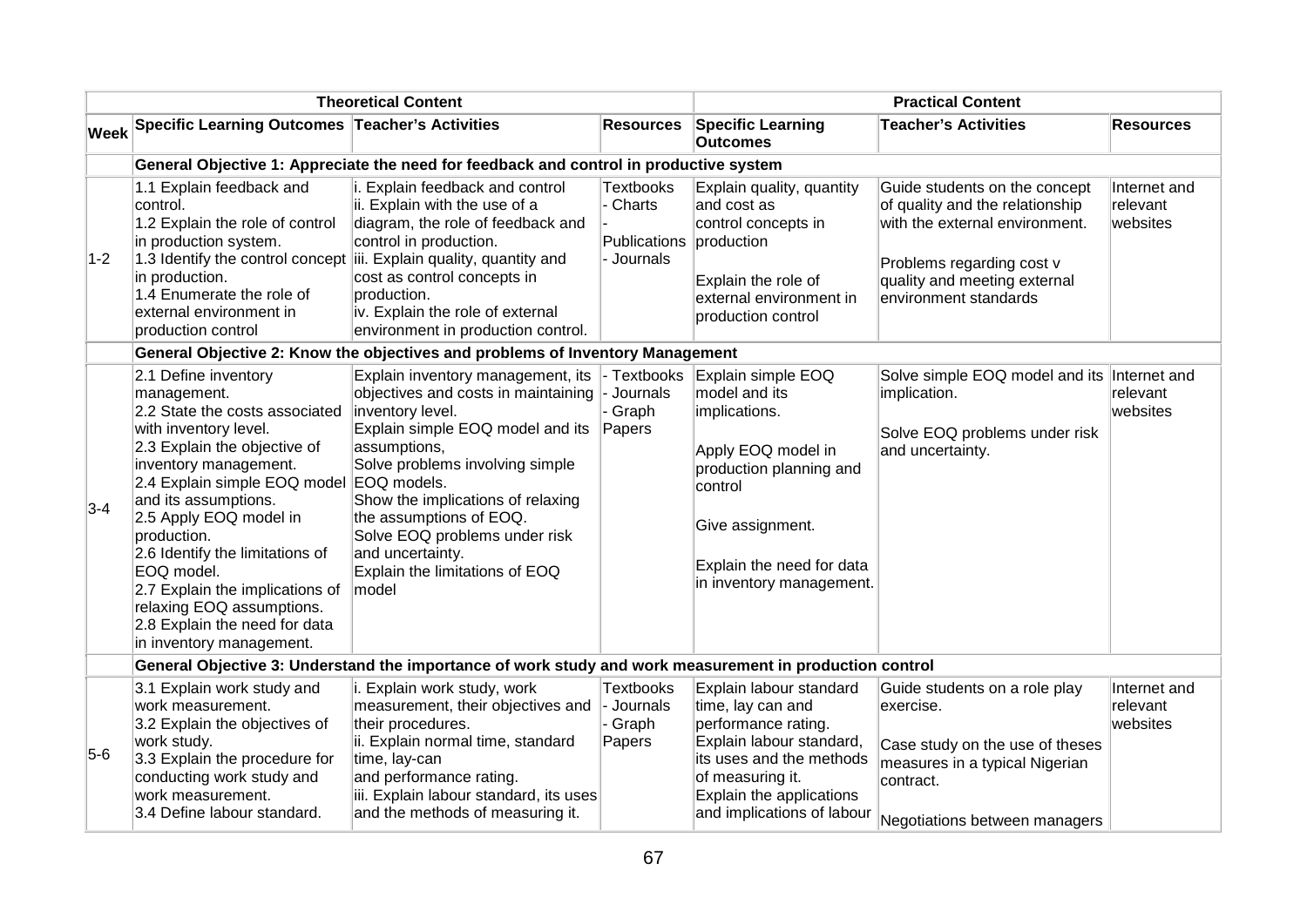|     |                                                                                                                                                                                                                                                                                                                                                                                                                                                                                                                                                                                                                                                                                                                                                                                                                                                                                                                                                                                                                                                                                                                                         | <b>Theoretical Content</b> | <b>Practical Content</b>       |                                                                                                                                                 |                                                                                       |                                      |
|-----|-----------------------------------------------------------------------------------------------------------------------------------------------------------------------------------------------------------------------------------------------------------------------------------------------------------------------------------------------------------------------------------------------------------------------------------------------------------------------------------------------------------------------------------------------------------------------------------------------------------------------------------------------------------------------------------------------------------------------------------------------------------------------------------------------------------------------------------------------------------------------------------------------------------------------------------------------------------------------------------------------------------------------------------------------------------------------------------------------------------------------------------------|----------------------------|--------------------------------|-------------------------------------------------------------------------------------------------------------------------------------------------|---------------------------------------------------------------------------------------|--------------------------------------|
|     | Week Specific Learning Outcomes Teacher's Activities                                                                                                                                                                                                                                                                                                                                                                                                                                                                                                                                                                                                                                                                                                                                                                                                                                                                                                                                                                                                                                                                                    |                            | <b>Resources</b>               | <b>Specific Learning</b><br><b>Outcomes</b>                                                                                                     | <b>Teacher's Activities</b>                                                           | <b>Resources</b>                     |
|     | 3.5 Explain the uses of labour<br>iv. Explain the applications and<br>implications of labour standard<br>standard.<br>3.6 Define normal time,<br>measurement to work study.<br>v. Organize a visit to some Local<br>standard time lay-can and<br>performance rating.<br>Industry.<br>3.7 Explain the methods used<br>in measuring labour standards.<br>3.8 Explain the application of<br>labour standard in improving<br>productivity.<br>3.9 Explain the implications of<br>labour standard measurement<br>to work study.                                                                                                                                                                                                                                                                                                                                                                                                                                                                                                                                                                                                              |                            |                                | standard                                                                                                                                        | and operatives.                                                                       |                                      |
|     | General Objective 4: Understand the application of Network Analysis in production management                                                                                                                                                                                                                                                                                                                                                                                                                                                                                                                                                                                                                                                                                                                                                                                                                                                                                                                                                                                                                                            |                            |                                |                                                                                                                                                 |                                                                                       |                                      |
| 7-8 | 4.1 Define project and<br>i. Explain project and programme.<br>ii. Distinguish project management<br>programme.<br>4.2 Explain project<br>from other forms of production<br>management as distinct from<br>management.<br>iii. Give examples of project and<br>other forms of product<br>management.<br>programme.<br>4.3 List examples of projects<br>iv. Explain network analysis.<br>v. Solve problems involving<br>and programmes.<br>4.4 Explain events, modes and network analysis including project<br>crashing and probability time<br>activity in network analysis.<br>4.5 Draw CPM/PERT network<br>estimate.<br>from given data.<br>vi. Explain the relative advantages<br>of PERT.<br>4.6 Obtain critical time, critical<br>vii. Explain how to achieve project<br>path and slack time.<br>control through CPM/PERT.<br>4.7 Identify the advantages of<br>PERT.<br>viii Explain the implications of<br>network analysis in project<br>4.8 Explain how to achieve<br>project control, using<br>management.<br>PERT/CPM.<br>ix. Conduct Test.<br>4.9 Explain the implications of<br>network analysis in project<br>management. |                            | <b>Textbooks</b><br>- Journals | Explain network analysis.<br>v. Solve problems<br>involving network<br>analysis including project<br>crashing and probability<br>time estimate. | Solve problem involving NWA<br>including project crating a<br>problem time estimates. | Internet and<br>relevant<br>websites |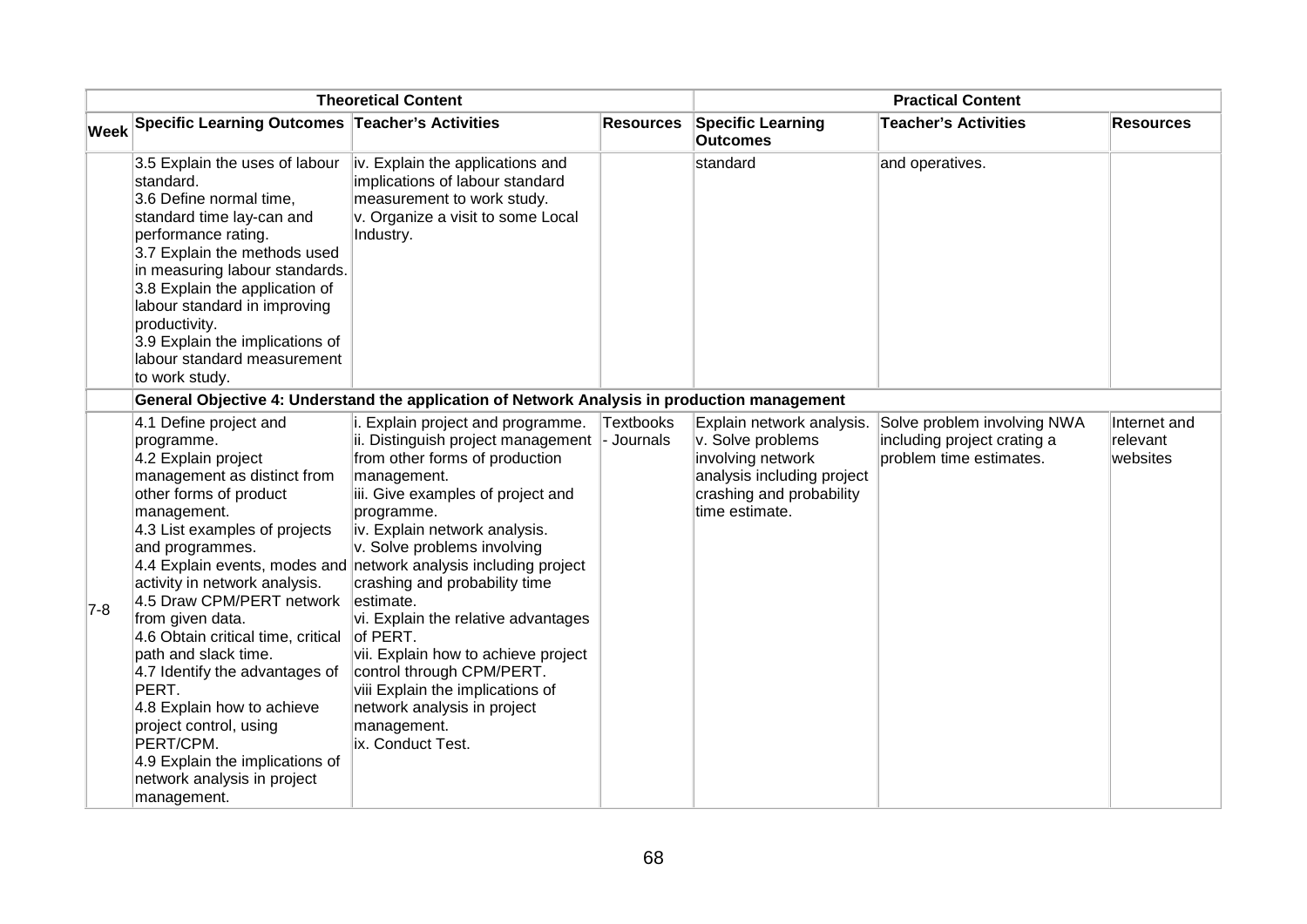|             |                                                                                                                                                                                                                                                                                                                                                                                                                                                         | <b>Theoretical Content</b>                                                                                                                                                                                                                                                                                                                                                                                                         | <b>Practical Content</b>       |                                                                                                                                                                                                             |                                                                                                               |                                      |  |  |
|-------------|---------------------------------------------------------------------------------------------------------------------------------------------------------------------------------------------------------------------------------------------------------------------------------------------------------------------------------------------------------------------------------------------------------------------------------------------------------|------------------------------------------------------------------------------------------------------------------------------------------------------------------------------------------------------------------------------------------------------------------------------------------------------------------------------------------------------------------------------------------------------------------------------------|--------------------------------|-------------------------------------------------------------------------------------------------------------------------------------------------------------------------------------------------------------|---------------------------------------------------------------------------------------------------------------|--------------------------------------|--|--|
|             | Week Specific Learning Outcomes Teacher's Activities                                                                                                                                                                                                                                                                                                                                                                                                    |                                                                                                                                                                                                                                                                                                                                                                                                                                    | <b>Resources</b>               | <b>Specific Learning</b><br><b>Outcomes</b>                                                                                                                                                                 | <b>Teacher's Activities</b>                                                                                   | <b>Resources</b>                     |  |  |
|             | General Objective 5: Understand the Role of Purchasing in Production                                                                                                                                                                                                                                                                                                                                                                                    |                                                                                                                                                                                                                                                                                                                                                                                                                                    |                                |                                                                                                                                                                                                             |                                                                                                               |                                      |  |  |
| $9 - 10$    | 5.1 Define purchasing and<br>materials management.<br>5.2 Explain the principles of<br>materials management.<br>5.3 Explain the principles of<br>purchasing.<br>5.4 Explain the interface of<br>purchasing with other functions and materials management in<br>in production.<br>5.5 Explain the role of<br>purchasing and materials<br>management in production                                                                                        | i. Explain purchasing, materials<br>management and their principles.<br>ii. Illustrate, using suitable<br>diagrams, the interface between<br>purchasing and other functions in<br>production.<br>iii. Explain the role of purchasing<br>production.<br>iv. Give assignment.                                                                                                                                                        | Textbooks<br>- Journals        | Explain the principles of<br>purchasing.<br>Explain the interface of<br>purchasing with other<br>functions in production.<br>Explain the role of<br>purchasing and materials<br>management in<br>production | Guide students to solve<br>problems and to deal with<br>questions on the role and<br>functions of purchasing. | Internet and<br>relevant<br>websites |  |  |
|             |                                                                                                                                                                                                                                                                                                                                                                                                                                                         | General Objective 6: Know the meaning and methods of production planning and its application in forecasting                                                                                                                                                                                                                                                                                                                        |                                |                                                                                                                                                                                                             |                                                                                                               |                                      |  |  |
| 11 -<br> 12 | 6.1 Explain forecasting and<br>production planning.<br>6.2 Relate forecasting to<br>production planning, especially<br>aggregate planning.<br>6.3 Explain forecasting<br>techniques.<br>6.4 Explain when a given<br>technique is applicable.<br>6.5 Identify types of data<br>required for forecasting.<br>6.6 Explain the use of<br>computer in forecasting.<br>6.7 Explain the limitations of<br>forecasting.<br>6.8 Carryout production<br>planning. | i. Explain forecasting and<br>production planning.<br>ii. Explain the use of forecasting in<br>production planning.<br>iii. Explain different forecasting<br>techniques and their applications.<br>iv. Explain the types of data<br>required for forecasting.<br>v. Demonstrate the use of<br>computer in forecasting.<br>vi. Explain the limitations of<br>forecasting.<br>vii. Guide students to conduct<br>production planning. | <b>Textbooks</b><br>Journals   | Explain the use of<br>Computer in forecasting.                                                                                                                                                              | Demonstrate the use of<br>computers in forecasting<br>Guide students to conduct<br>production planning.       | Internet and<br>relevant<br>websites |  |  |
|             |                                                                                                                                                                                                                                                                                                                                                                                                                                                         | General Objective 7: Understand the application of transportation and assignment models in production                                                                                                                                                                                                                                                                                                                              |                                |                                                                                                                                                                                                             |                                                                                                               |                                      |  |  |
| $13 - 14$   | 7.1 Explain resources<br>allocated in transportation and<br>job assignment problems in<br>production.                                                                                                                                                                                                                                                                                                                                                   | i. Explain resource allocation.<br>ii. Explain the resources allocated<br>in transportation and job<br>assignment problems in production                                                                                                                                                                                                                                                                                           | <b>Textbooks</b><br>- Journals | Solve transportation and<br>assignment problems                                                                                                                                                             | Solve Transportation problems<br>including cases of maximization,<br>minimization, dummies, big M.<br>etc.    | Internet and<br>relevant<br>websites |  |  |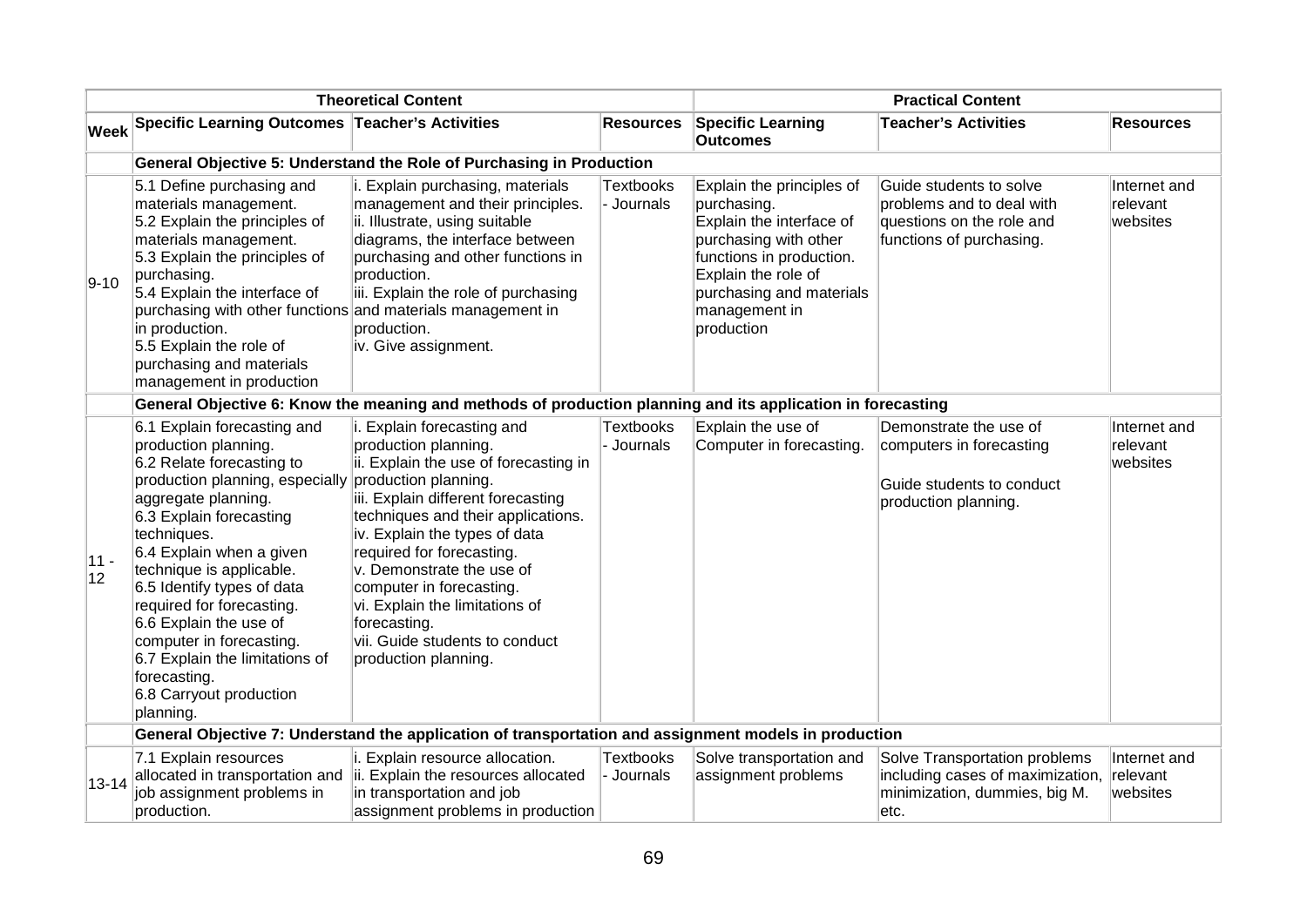| <b>Theoretical Content</b> |                                                                                                                                                                                                                                                                                                                                                                                                                                                                                                                                                                                                                    |                                                                                                                                                                                                                          |                                             | <b>Practical Content</b>                                                                                                                                                                                 |                                                                                                                                                                  |                                      |
|----------------------------|--------------------------------------------------------------------------------------------------------------------------------------------------------------------------------------------------------------------------------------------------------------------------------------------------------------------------------------------------------------------------------------------------------------------------------------------------------------------------------------------------------------------------------------------------------------------------------------------------------------------|--------------------------------------------------------------------------------------------------------------------------------------------------------------------------------------------------------------------------|---------------------------------------------|----------------------------------------------------------------------------------------------------------------------------------------------------------------------------------------------------------|------------------------------------------------------------------------------------------------------------------------------------------------------------------|--------------------------------------|
|                            | Week Specific Learning Outcomes Teacher's Activities                                                                                                                                                                                                                                                                                                                                                                                                                                                                                                                                                               |                                                                                                                                                                                                                          | <b>Resources</b>                            | <b>Specific Learning</b><br><b>Outcomes</b>                                                                                                                                                              | <b>Teacher's Activities</b>                                                                                                                                      | <b>Resources</b>                     |
|                            | 7.2 Explain the output involved and their outputs.<br>iii. Solve production problems<br>lin 7.1 above.<br>7.3 Explain transportation<br>involving transportation and job<br>assignment as LPP<br>problem as Linear<br>Programming Problem. (LPP)<br>iv. Explain the implication of<br>transportation and job assignment<br>7.4 Explain job assignment<br>problem as LPP<br>models in production.<br>v. Conduct Test.<br>7.5 Explain the types of data<br>required to solve transportation<br>and assignment problems.<br>7.6 Explain the implications of<br>transportation and assignment<br>models in production. |                                                                                                                                                                                                                          |                                             |                                                                                                                                                                                                          |                                                                                                                                                                  |                                      |
|                            | General Objective 8: Understand the need for and methods of quality control in production management                                                                                                                                                                                                                                                                                                                                                                                                                                                                                                               |                                                                                                                                                                                                                          |                                             |                                                                                                                                                                                                          |                                                                                                                                                                  |                                      |
| 15                         | Define quality and quality<br>control in production.<br>8.2 Explain the various<br>methods of controlling quality.<br>8.3 Explain the concepts of<br>sampling plan, O.C curve and<br>F. chart.<br>8.4 Explain the implications in<br>controlling quality in<br>production.                                                                                                                                                                                                                                                                                                                                         | i. Explain quality, quality control<br>and methods of controlling quality.<br>ii. With the use of graph, explain<br>sampling plan, OC curve and F-<br>lChart.<br>iii. Explain the implications in<br>controlling quality | Textbooks<br>- Journals<br>· Graph<br>paper | Explain the various<br>methods of controlling<br>quality.<br>Explain the concepts of<br>sampling plan, O.C curve<br>and F. chart.<br>Explain the implications in<br>controlling quality in<br>production | Guide students on the use of<br>Quality Teams and the use of<br>sampling in Quality<br>Management.<br>Individual report to examine the<br>importance of quality. | Internet and<br>relevant<br>websites |

| <b>ASSESSMENT CRITERIA</b> |                    |                  |                                                                                                    |  |  |
|----------------------------|--------------------|------------------|----------------------------------------------------------------------------------------------------|--|--|
| Coursework<br>.50%         | Course test<br>25% | Practical<br>25% | Other (Examination/project/portfolio)                                                              |  |  |
|                            |                    |                  | Competency: On completing the course, the student should be able to understand/estimate/define/etc |  |  |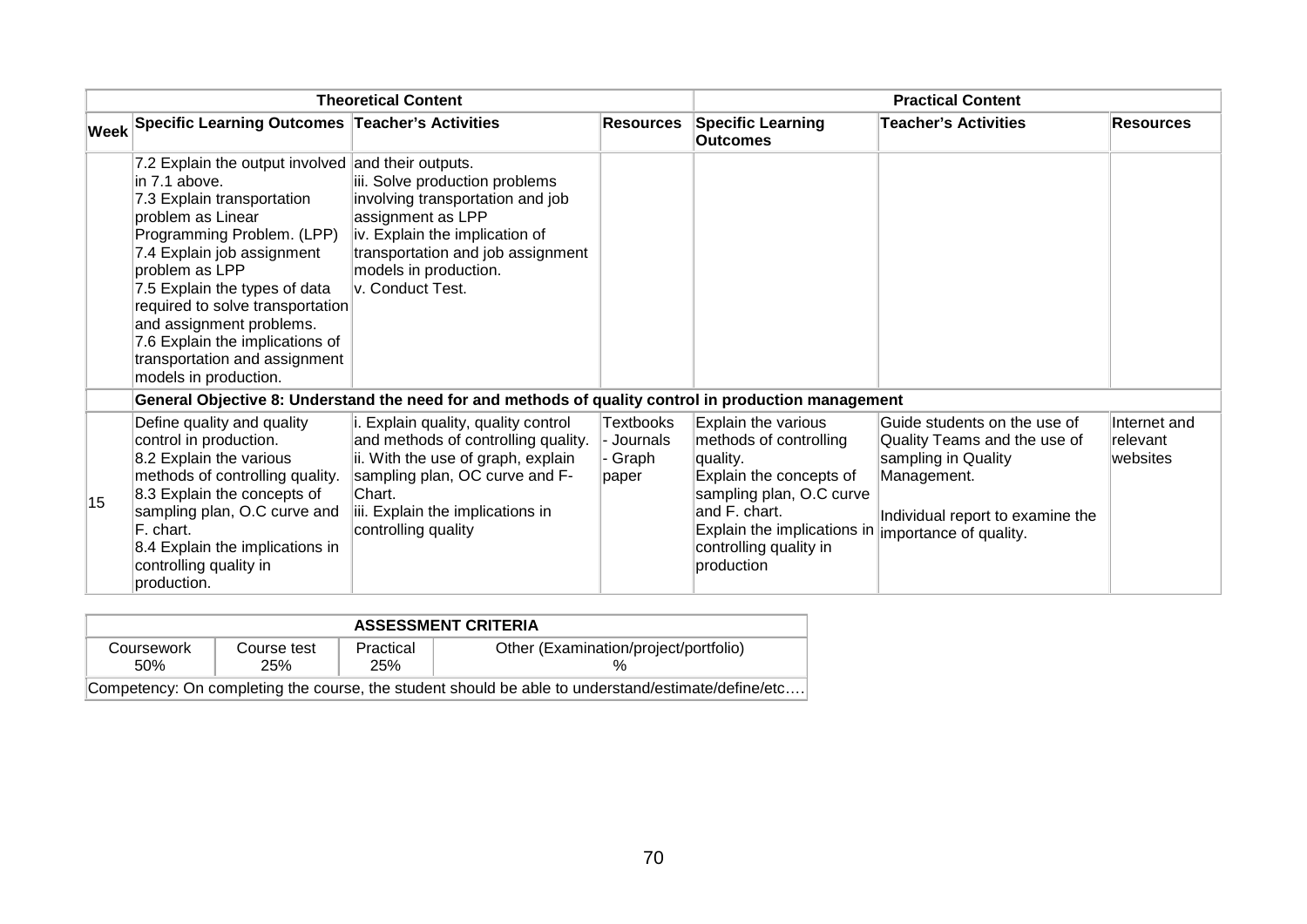### **Course: Research Methods**

| <b>PROGRAMME: HND BUSINESS ADMIN AND MANAGEMENT</b><br><b>Course: RESEARCH METHODS</b><br>Code: BAM 327<br><b>Credit Hours:</b><br>l4 hours |                                                     |                                   |                                           |  |  |  |  |  |  |
|---------------------------------------------------------------------------------------------------------------------------------------------|-----------------------------------------------------|-----------------------------------|-------------------------------------------|--|--|--|--|--|--|
|                                                                                                                                             |                                                     |                                   |                                           |  |  |  |  |  |  |
| Semester: 2                                                                                                                                 | Pre-requisite:                                      | Theoretical:<br><b>Practical:</b> | 2 hours/week - 50 %<br>2 hours/week - 50% |  |  |  |  |  |  |
| Course main Aim/Goal                                                                                                                        |                                                     |                                   |                                           |  |  |  |  |  |  |
|                                                                                                                                             |                                                     |                                   |                                           |  |  |  |  |  |  |
| This course is intended to equip the student with research techniques and their application in business.                                    |                                                     |                                   |                                           |  |  |  |  |  |  |
| <b>General Objectives:</b>                                                                                                                  |                                                     |                                   |                                           |  |  |  |  |  |  |
|                                                                                                                                             |                                                     |                                   |                                           |  |  |  |  |  |  |
| 1. Understand research and its process                                                                                                      |                                                     |                                   |                                           |  |  |  |  |  |  |
| 2. Understand scientific approach to research                                                                                               |                                                     |                                   |                                           |  |  |  |  |  |  |
| 3. Know how to design research                                                                                                              |                                                     |                                   |                                           |  |  |  |  |  |  |
| 4. Understand research problem                                                                                                              |                                                     |                                   |                                           |  |  |  |  |  |  |
| 5. Understand formulation and validation of hypothesis                                                                                      |                                                     |                                   |                                           |  |  |  |  |  |  |
| 6. Understand variables in research work                                                                                                    |                                                     |                                   |                                           |  |  |  |  |  |  |
| 7. Know sample and sampling techniques                                                                                                      |                                                     |                                   |                                           |  |  |  |  |  |  |
| 8. Know how to review literature                                                                                                            |                                                     |                                   |                                           |  |  |  |  |  |  |
|                                                                                                                                             | 9. Know the tools and techniques of data collection |                                   |                                           |  |  |  |  |  |  |
|                                                                                                                                             |                                                     |                                   |                                           |  |  |  |  |  |  |
| 10. Understand data analysis techniques.                                                                                                    |                                                     |                                   |                                           |  |  |  |  |  |  |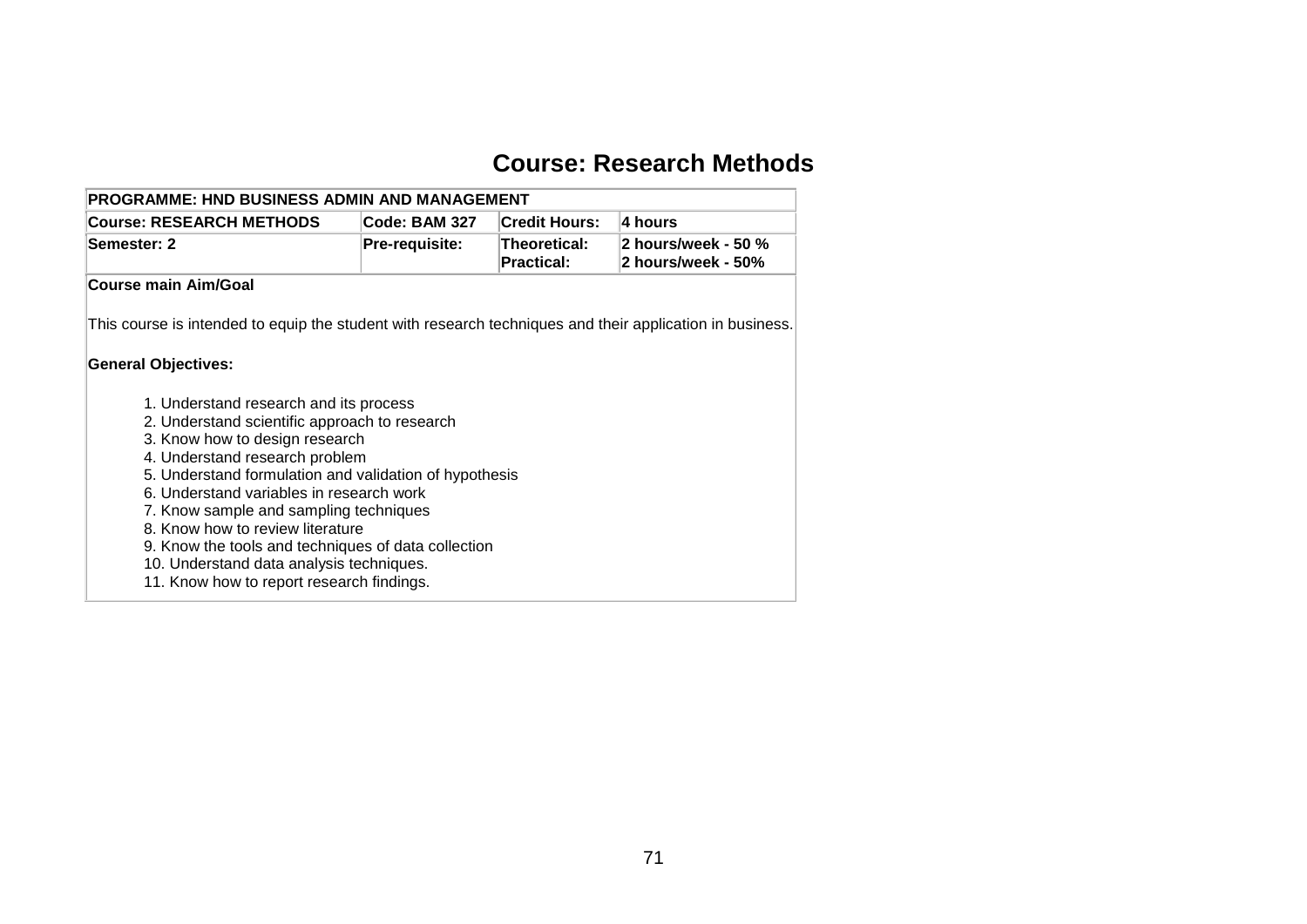| <b>Theoretical Content</b> |                                                                                                                                                                                                                                                                                                                  | <b>Practical Content</b>                                                                                                                                                                          |                                |                                                                                                                                                                                      |                                                                                                                                                                                          |                                      |  |  |  |
|----------------------------|------------------------------------------------------------------------------------------------------------------------------------------------------------------------------------------------------------------------------------------------------------------------------------------------------------------|---------------------------------------------------------------------------------------------------------------------------------------------------------------------------------------------------|--------------------------------|--------------------------------------------------------------------------------------------------------------------------------------------------------------------------------------|------------------------------------------------------------------------------------------------------------------------------------------------------------------------------------------|--------------------------------------|--|--|--|
|                            | Week Specific Learning Outcomes Teacher's Activities                                                                                                                                                                                                                                                             |                                                                                                                                                                                                   |                                | Resources Specific Learning Outcomes Teacher's Activities                                                                                                                            |                                                                                                                                                                                          | <b>Resources</b>                     |  |  |  |
|                            | General Objective 1: Understand research and its process                                                                                                                                                                                                                                                         |                                                                                                                                                                                                   |                                |                                                                                                                                                                                      |                                                                                                                                                                                          |                                      |  |  |  |
| $ 1-2 $                    | 1.1 Define research<br>1.2 Identify types of research<br>1.3 Explain the problems of<br>research - conceptualization,<br>control, generalization etc.<br>1.4 Explain steps in research<br>process.<br>1.5 Explain characteristics of<br>research process.<br>1.6 Identify ethical<br>considerations in research. | i. Explain research, its types<br>and<br>problems.<br>ii. Explain the characteristics<br>of research<br>process and its steps.<br>iii. Explain ethical<br>considerations in<br>research           | Textbooks<br>Journals          | Explain the problems of<br>research - conceptualization,<br>control, generalization etc.<br>Explain steps in research<br>process.<br>Explain characteristics of<br>research process. | Guide students on research issues -<br>conceptualization and conducting<br>searches on the internet.<br>Also use question and answers to<br>examine the steps in conducting<br>research. | Internet and<br>relevant<br>websites |  |  |  |
|                            | General Objective 2: Understand scientific approach to research                                                                                                                                                                                                                                                  |                                                                                                                                                                                                   |                                |                                                                                                                                                                                      |                                                                                                                                                                                          |                                      |  |  |  |
| 3                          | 2.1 Explain the methods of<br>science.<br>2.2 State the aims of science.<br>2.3 Explain the functions of<br>science.<br>2.4 Compare science and<br>common sense.                                                                                                                                                 | i. Explain the methods, aims<br>and functions of science.<br>ii. Explain the differences<br>between science and<br>common science                                                                 | Textbooks<br>- Journals        | State the aims of science.<br>Explain the functions of<br>science.<br>Compare science and<br>common                                                                                  | Advise students re- experiments<br>and testing - use of research<br>techniques. Question and Answer.                                                                                     | Internet and<br>relevant<br>websites |  |  |  |
|                            | General Objective 3: Know how to design research                                                                                                                                                                                                                                                                 |                                                                                                                                                                                                   |                                |                                                                                                                                                                                      |                                                                                                                                                                                          |                                      |  |  |  |
| $ 4-5 $                    | 3.1 Explain research design.<br>3.2 Explain the purpose of<br>research design.<br>3.3 Explain the principles of<br>research design.<br>3.4 Identify design criteria.<br>3.5 Write research proposal                                                                                                              | i. Explain the meaning,<br>purpose and principles of<br>research design.<br>ii. Explain design criteria.<br>iii. Guide students to write<br>research proposals Give<br>assignment                 | <b>Textbooks</b><br>- Journals | Prepare a research proposal<br>for a business research.                                                                                                                              | Guide students to prepare a<br>research proposal<br>Write a research proposal and<br>complete the assignment                                                                             | Internet and<br>relevant<br>websites |  |  |  |
|                            | General Objective 4: Understand research problem                                                                                                                                                                                                                                                                 |                                                                                                                                                                                                   |                                |                                                                                                                                                                                      |                                                                                                                                                                                          |                                      |  |  |  |
| 6                          | 4.1 Define research problem.<br>4.2 Identify sampling<br>problems.<br>4.3 Formulate research<br>questions.<br>4.4 Identify the steps in the<br>evaluation of a research<br>problem.                                                                                                                              | i. Explain research problem.<br>ii. Describe sample<br>problems.<br>iii. Describe the formulation<br>of research questions.<br>iv. Explain the steps in the<br>evaluation of research<br>problem. | <b>Textbooks</b><br>- Journals | Formulate research question.<br>Critique sample research<br>problem.                                                                                                                 | Guide students to formulate and<br>critique sample research problem.                                                                                                                     | Internet and<br>relevant<br>websites |  |  |  |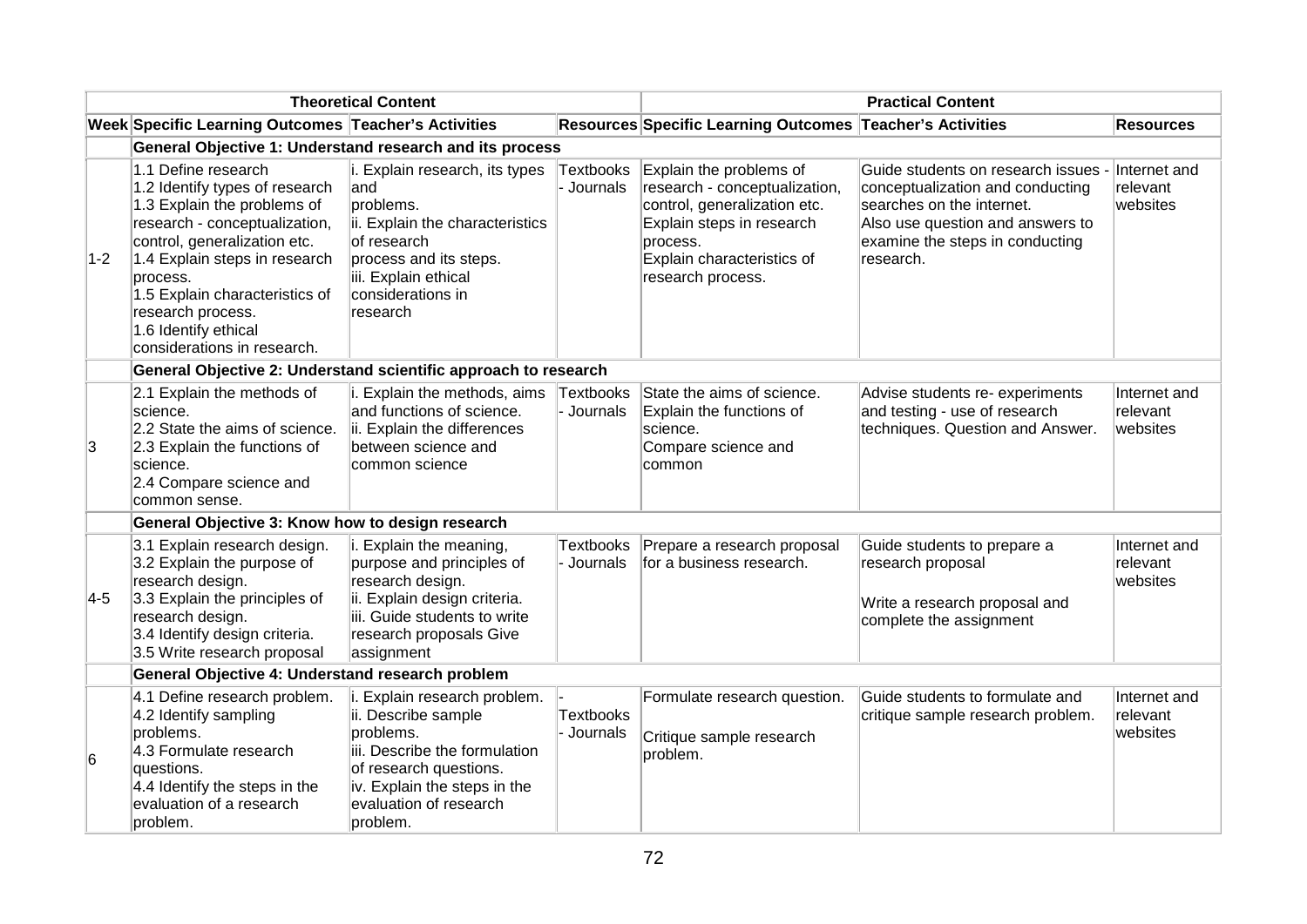| <b>Theoretical Content</b> |                                                                                                                                                                                                                                                                        |                                                                                                                                                                                                                                                                               | <b>Practical Content</b>       |                                                                                                                                                                                                     |                                                                                                                                                                      |                                      |
|----------------------------|------------------------------------------------------------------------------------------------------------------------------------------------------------------------------------------------------------------------------------------------------------------------|-------------------------------------------------------------------------------------------------------------------------------------------------------------------------------------------------------------------------------------------------------------------------------|--------------------------------|-----------------------------------------------------------------------------------------------------------------------------------------------------------------------------------------------------|----------------------------------------------------------------------------------------------------------------------------------------------------------------------|--------------------------------------|
|                            | Week Specific Learning Outcomes Teacher's Activities                                                                                                                                                                                                                   |                                                                                                                                                                                                                                                                               |                                | Resources Specific Learning Outcomes Teacher's Activities                                                                                                                                           |                                                                                                                                                                      | <b>Resources</b>                     |
|                            | 4.5 State features of<br>researchable problem.<br>4.6 Critique sample research<br>problem.                                                                                                                                                                             | v. Explain researchable<br>problem and its features                                                                                                                                                                                                                           |                                |                                                                                                                                                                                                     |                                                                                                                                                                      |                                      |
|                            | General Objective 5: Understand formulation and validation of hypothesis                                                                                                                                                                                               |                                                                                                                                                                                                                                                                               |                                |                                                                                                                                                                                                     |                                                                                                                                                                      |                                      |
| $ 7-8 $                    | 5.1 Define hypothesis.<br>5.2 Define validation.<br>5.3 Explain specific and<br>general hypothesis.<br>5.4 Relate hypothesis to<br>problem statement.<br>5.5 Distinguish between null<br>and alternate hypothesis.<br>5.6 Explain problem of<br>validation in research | i. Explain hypothesis and its<br>characteristics.<br>ii. Explain validation and its<br>problem in research.<br>iii. Distinguish among<br>specific, general null and<br>alternate hypothesis.<br>iv. Describe the relationship<br>between hypothesis and<br>problem statement. | <b>Textbooks</b><br>- Journals | Explain specific and general<br>hypothesis.<br>Relate hypothesis to problem<br>statement.<br>Distinguish between null and<br>alternate hypothesis.<br>Explain problem of validation<br>lin research | Advise students about hypothesis<br>testing and the use of relevant<br>research techniques.<br>Reference to a case study and to<br>examples of research methodology. | Internet and<br>relevant<br>websites |
|                            | General Objective 6: Understand variables in research work                                                                                                                                                                                                             |                                                                                                                                                                                                                                                                               |                                |                                                                                                                                                                                                     |                                                                                                                                                                      |                                      |
| 9                          | 6.1 Define variables<br>6.2 Explain types of variables.<br>6.3 Explain consideration for<br>choice of variables.<br>6.4 List control problems of<br><b>variables</b><br>6.5 Explain the relevance of<br>variables to research.                                         | i. Explain variables, their<br>types and relevance.<br>ii. Explain consideration in<br>the choice of variables.<br>iii. Explain control problems<br>of variables.                                                                                                             | <b>Textbooks</b><br>- Journals | Explain consideration for<br>choice of variables.<br>List control problems of<br>variables                                                                                                          | Use of examples and questions and Internet and<br>answers.<br>Set problems for students                                                                              | relevant<br>websites                 |
|                            | General Objective 7: Know sample and sampling techniques                                                                                                                                                                                                               |                                                                                                                                                                                                                                                                               |                                |                                                                                                                                                                                                     |                                                                                                                                                                      |                                      |
| 10                         | 7.1 Define population.<br>7.2 Define sample.<br>7.3 Define representativeness<br>7.4 Explain types of sampling<br>methods.<br>7.5 Explain the need for<br>samples                                                                                                      | Explain population, sample<br>and representativeness.<br>ii. Describe types of sampling<br>methods.<br>iii. Explain need for samples.                                                                                                                                         | <b>Textbooks</b><br>- Journals | Define sample.<br>Define representativeness<br>Explain types of sampling<br>methods.                                                                                                                | Advise students re - sampling<br>techniques.<br>Use of a case study from the<br>internet. Information gathering on<br>statistics from relevant websites              | Internet and<br>relevant<br>websites |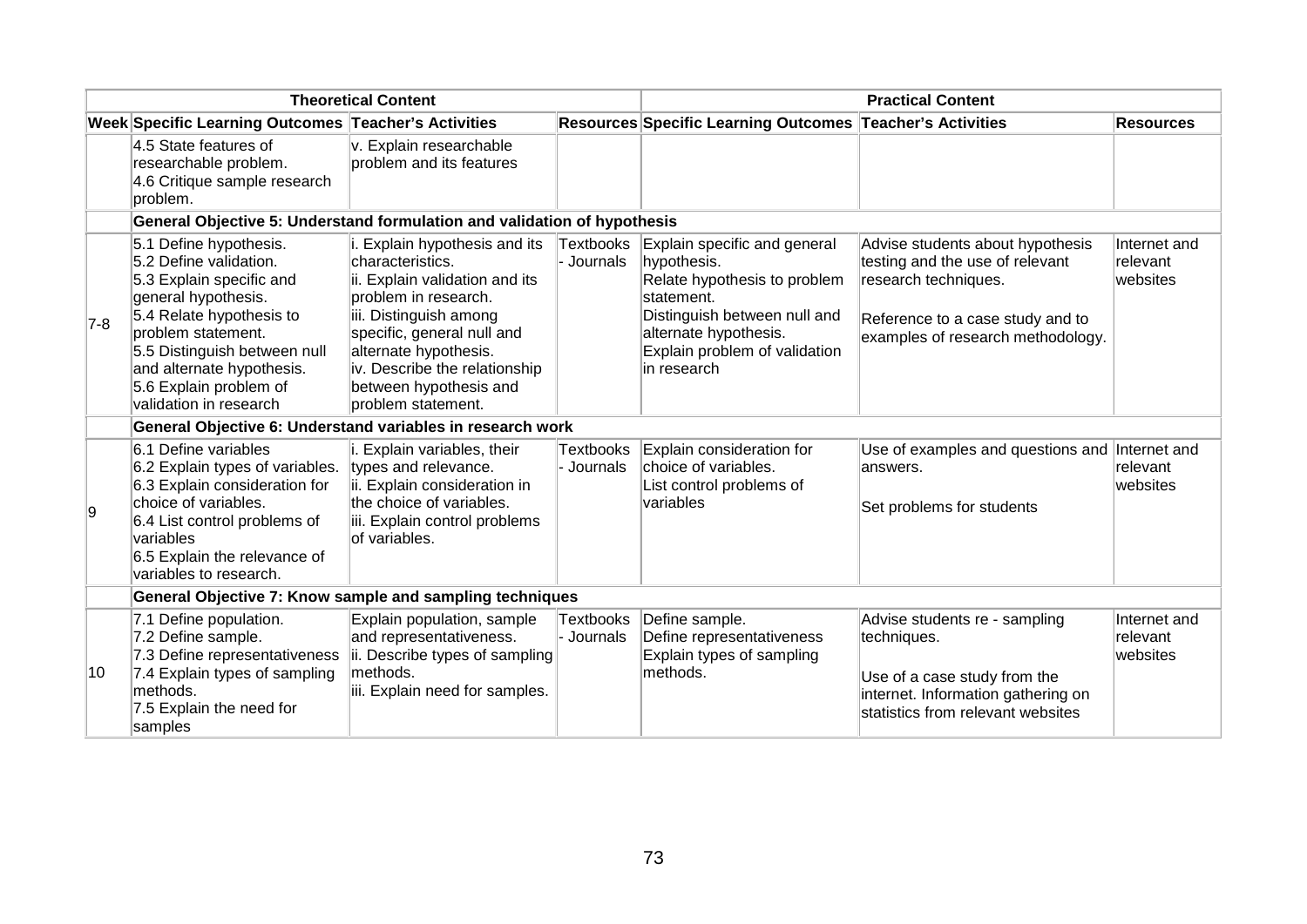| <b>Theoretical Content</b> |                                                                                                                                                                                                                                                                | <b>Practical Content</b>                                                                                                                                                                              |                                |                                                                                                                                                       |                                                                                                                                    |                                      |
|----------------------------|----------------------------------------------------------------------------------------------------------------------------------------------------------------------------------------------------------------------------------------------------------------|-------------------------------------------------------------------------------------------------------------------------------------------------------------------------------------------------------|--------------------------------|-------------------------------------------------------------------------------------------------------------------------------------------------------|------------------------------------------------------------------------------------------------------------------------------------|--------------------------------------|
|                            | Week Specific Learning Outcomes Teacher's Activities                                                                                                                                                                                                           |                                                                                                                                                                                                       |                                | Resources Specific Learning Outcomes Teacher's Activities                                                                                             |                                                                                                                                    | <b>Resources</b>                     |
|                            | General Objective 8: Know how to review literature                                                                                                                                                                                                             |                                                                                                                                                                                                       |                                |                                                                                                                                                       |                                                                                                                                    |                                      |
| 11                         | 8.1 State the relevance of<br>literature review in research.<br>8.2 State the sources of<br>literature.<br>8.3 Explain organization and<br>referencing of literature                                                                                           | i. Explain the relevance of<br>literature review in research.<br>ii. Explain the sources of<br>literature.<br>iii. Describe the organization<br>and referencing of literature.<br>iv. Give assignment | <b>Textbooks</b><br>- Journals | State the relevance of<br>literature review in research.<br>State the sources of literature.<br>Explain organization and<br>referencing of literature | Guidance for students using<br>examples of good literature reviews.<br>Reference to exercises to review<br>relevant literature etc | Internet and<br>relevant<br>websites |
|                            | General Objective 9: Know the tools and techniques of data collection                                                                                                                                                                                          |                                                                                                                                                                                                       |                                |                                                                                                                                                       |                                                                                                                                    |                                      |
| 12                         | 9.1 Define research<br>instrument.<br>9.2 Identify types of research<br>instruments.<br>9.3 List characteristics of<br>research instruments.<br>9.4 List pitfalls of various<br>research instruments.                                                          | i. Explain the following<br>research instruments:<br>1. Questionnaire<br>2. Observation<br>3. Interview<br>4. Ratings, etc.<br>ii. Describe pitfalls of each<br>instrument in above                   | <b>Textbooks</b><br>- Journals | Prepare a questionnaire to<br>elucidate data for research on<br>a hypothetical topic.<br>Conduct a mock interview to<br>generate data.                | Guide students to prepare<br>questionnaire and administer                                                                          | Internet and<br>relevant<br>websites |
|                            | General Objective 10: Understand data analysis techniques                                                                                                                                                                                                      |                                                                                                                                                                                                       |                                |                                                                                                                                                       |                                                                                                                                    |                                      |
| 13                         | 10.1 Define data analysis.<br>10.2 Explain the tools for data<br>analysis - qualitative and<br>quantitative.<br>10.3 Explain limitations in each<br>of 10.2 above.                                                                                             | Explain data analysis, its<br>tools and limitations                                                                                                                                                   | <b>Textbooks</b><br>- Journals |                                                                                                                                                       |                                                                                                                                    | Internet and<br>relevant<br>websites |
|                            | General Objective 11: Know how to report research findings                                                                                                                                                                                                     |                                                                                                                                                                                                       |                                |                                                                                                                                                       |                                                                                                                                    |                                      |
| $14 - 15$                  | Define research report.<br>11.2 Identify the contents of<br>research report.<br>5. Introduction<br>6. Methods<br>7. Analysis<br>8. Results<br>9. Discussion<br>10. Reference<br>11.3 Explain the importance of<br>accurate presentation of<br>research report. | i. Explain research report<br>and its contents.<br>ii. Conduct test                                                                                                                                   | <b>Textbooks</b><br>- Journals | Identify the contents of<br>research report.<br>• Introduction<br>• Methods<br>• Analysis<br>• Results<br>• Discussion<br>• Reference                 | Guidance for students using<br>examples of good reports.<br>Reference to exercises to review<br>relevant literature etc            | Internet and<br>relevant<br>websites |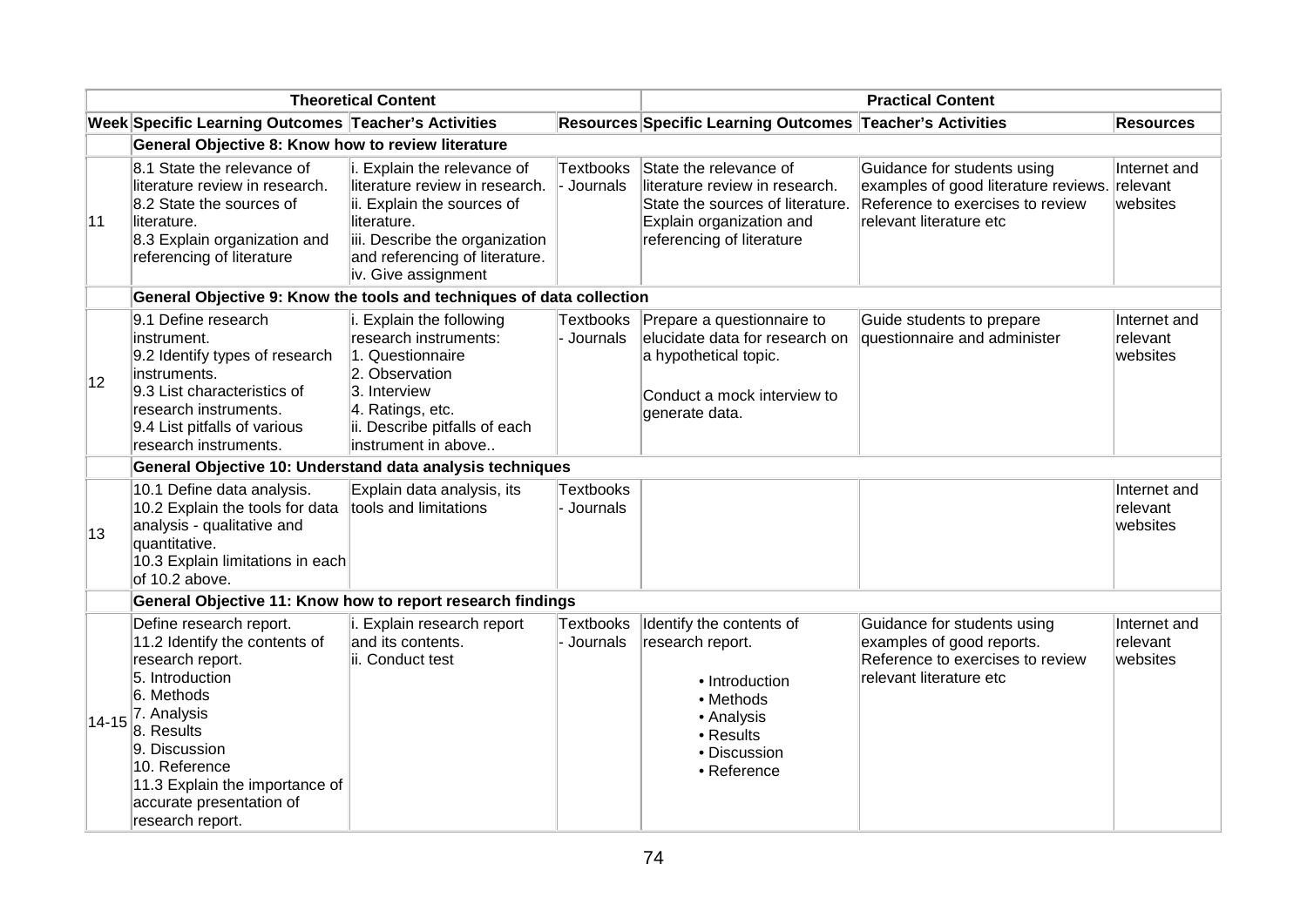| <b>ASSESSMENT CRITERIA</b>                                                                         |                    |                  |                                       |  |  |  |
|----------------------------------------------------------------------------------------------------|--------------------|------------------|---------------------------------------|--|--|--|
| Coursework<br>50%                                                                                  | Course test<br>25% | Practical<br>25% | Other (Examination/project/portfolio) |  |  |  |
| Competency: On completing the course, the student should be able to understand/estimate/define/etc |                    |                  |                                       |  |  |  |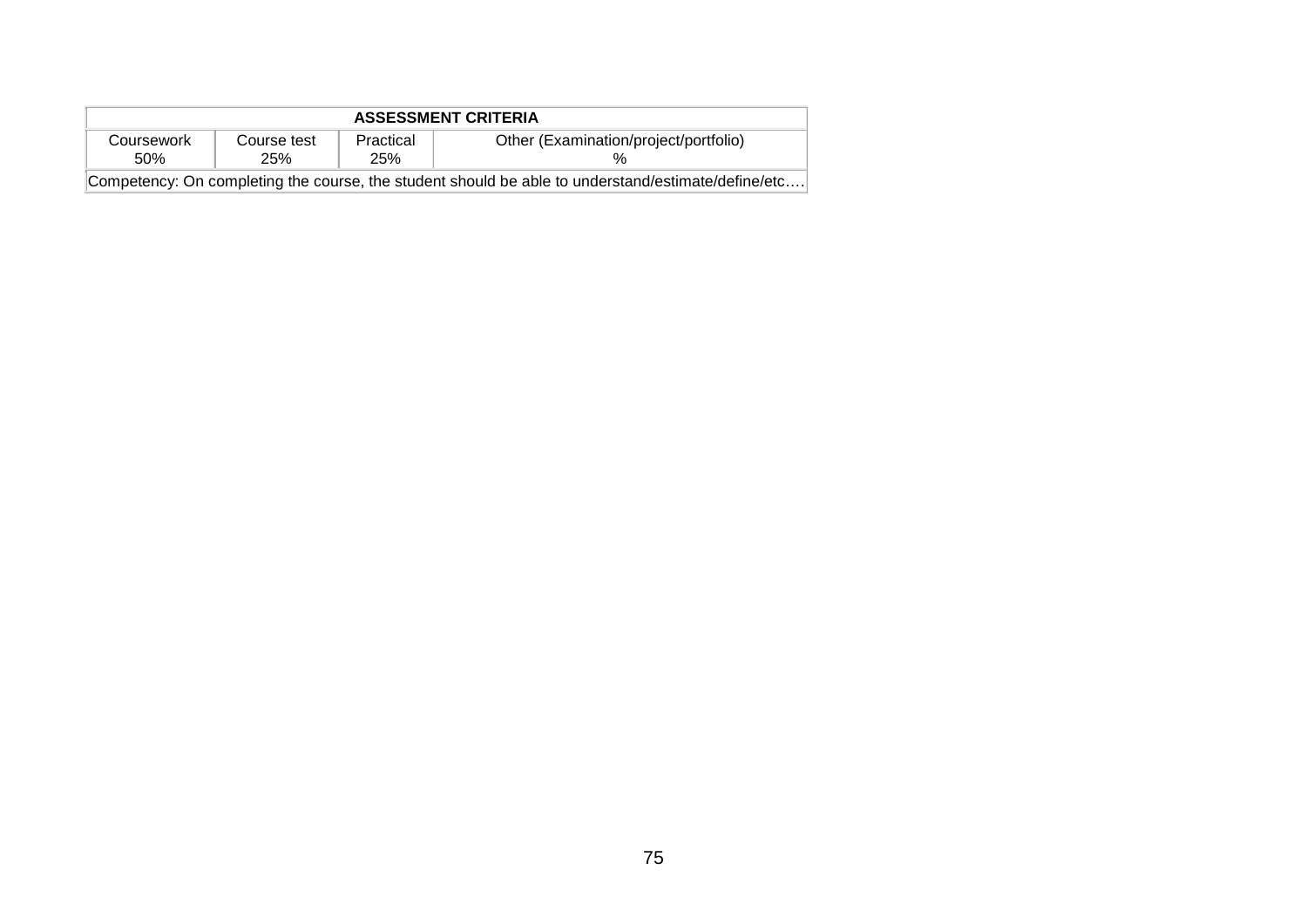## **Course: Financial Management II**

| PROGRAMME: HIGHER NATIONAL DIPLOMA IN ACCOUNTANCY                                                                                                                                                                         |                                                                                                                                                                |                            |                                          |  |  |  |  |  |  |
|---------------------------------------------------------------------------------------------------------------------------------------------------------------------------------------------------------------------------|----------------------------------------------------------------------------------------------------------------------------------------------------------------|----------------------------|------------------------------------------|--|--|--|--|--|--|
| <b>Course: Financial Management 2</b>                                                                                                                                                                                     | Code: ACC 423                                                                                                                                                  | <b>Credit Hours:</b>       | 60 hours                                 |  |  |  |  |  |  |
| Semester: 4                                                                                                                                                                                                               | <b>Pre-requisite: ACC 413</b>                                                                                                                                  | Theoretical:<br>Practical: | 2 hours/week - 50%<br>2 hours/week - 50% |  |  |  |  |  |  |
| in a business enterprise.                                                                                                                                                                                                 | Goal: The course is designed to enable the student acquire an in depth knowledge and understanding of the management processes of planning financial resources |                            |                                          |  |  |  |  |  |  |
| <b>GENERAL OBJECTIVES:</b>                                                                                                                                                                                                |                                                                                                                                                                |                            |                                          |  |  |  |  |  |  |
| On completion of this course, student should be able to:                                                                                                                                                                  |                                                                                                                                                                |                            |                                          |  |  |  |  |  |  |
| 1.0 Understand capital market financing and risk management.<br>2.0 Understand corporate restructuring, merger and acquisition.<br>3.0 Understand international finance management.<br>4.0 Understand corporate strategy. |                                                                                                                                                                |                            |                                          |  |  |  |  |  |  |

5.0 Understand the impact of information and communication technology on financial management practice.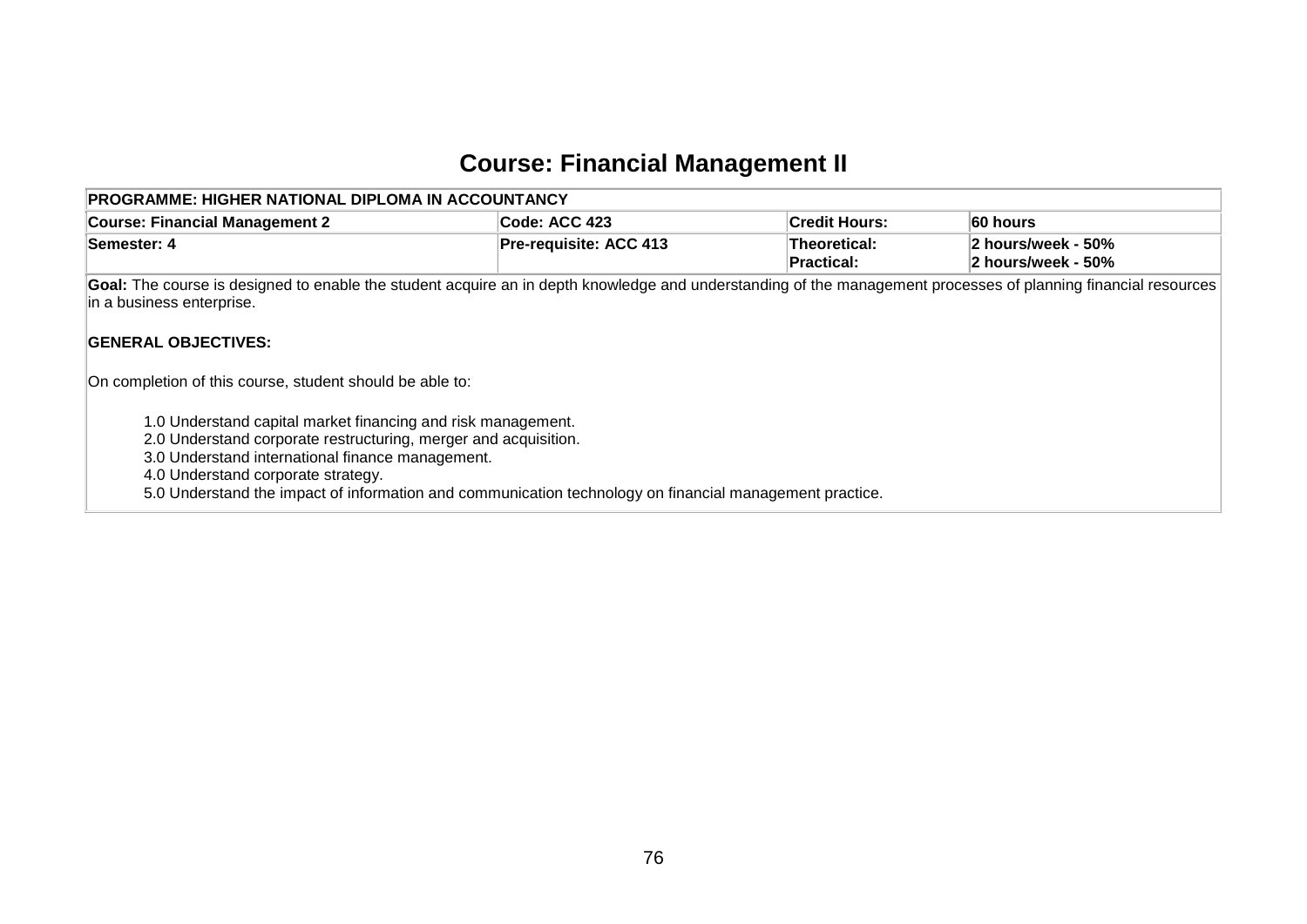| <b>Theoretical Content</b> |                                                                                                                                                                                | <b>Practical Content</b>                                      |                        |                                                                                                                                                       |                                                                                                    |                                               |
|----------------------------|--------------------------------------------------------------------------------------------------------------------------------------------------------------------------------|---------------------------------------------------------------|------------------------|-------------------------------------------------------------------------------------------------------------------------------------------------------|----------------------------------------------------------------------------------------------------|-----------------------------------------------|
|                            | <b>Week Specific Learning Outcomes</b>                                                                                                                                         | Teacher's<br><b>Activities</b>                                | <b>Resources</b>       | <b>Specific Learning Outcomes</b>                                                                                                                     | <b>Teacher's Activities</b>                                                                        | <b>Resources</b>                              |
|                            | General Objective 1: Understand capital market financing and risk management.                                                                                                  |                                                               |                        |                                                                                                                                                       |                                                                                                    |                                               |
|                            | 1.1 Describe the following capital market<br>institutions.                                                                                                                     | - Describe capital<br>market operations<br>with visual aides. | Overhead<br>Projector. | Describe the operations of the capital<br>market institutions - the Stock<br>Exchange, Issuing Houses, Security<br>and Exchange Commission, Nit Trust | Organise students into<br>groups, lead them to visit<br>NSE, SEC, CISB,<br>Stockbroking firms etc. | Overhead<br>projector<br>Internet<br>services |
|                            | (a) The stock exchange.<br>(b) Issuing houses.<br>(c) Security and exchange<br>commission<br>(d) Nit trust etc.                                                                | - Visit NSE, SEC.<br>CISB, Stock<br>broking firms etc.        |                        | etc.                                                                                                                                                  | Direct students to write<br>reports on the operations of<br>each institution.                      |                                               |
|                            | 1.2 Explain the market for new issues and<br>the methods of issues.                                                                                                            | Direct each<br>student to write<br>gradable report.           |                        |                                                                                                                                                       |                                                                                                    |                                               |
|                            | - Public issues.<br>- Right issues.<br>- Private placing<br>- Public issues of bonds<br>and debentures.                                                                        |                                                               |                        |                                                                                                                                                       |                                                                                                    |                                               |
| 1 - 4                      | 1.3 Explain the cost of new issues.<br>1.4 Explain leasing:                                                                                                                    |                                                               |                        |                                                                                                                                                       |                                                                                                    |                                               |
|                            | - Types of leases.<br>- Advantages and<br>disadvantages.<br>- Accounting and tax<br>treatment of lease.<br>- After tax analysis of<br>lease/buy/borrow and<br>higher purchase. |                                                               |                        |                                                                                                                                                       |                                                                                                    |                                               |
|                            | 1.5 Explain capital market efficiency.<br>- Form and tests of<br>efficiency and<br>- Implication of efficiency<br>of money.                                                    |                                                               |                        |                                                                                                                                                       |                                                                                                    |                                               |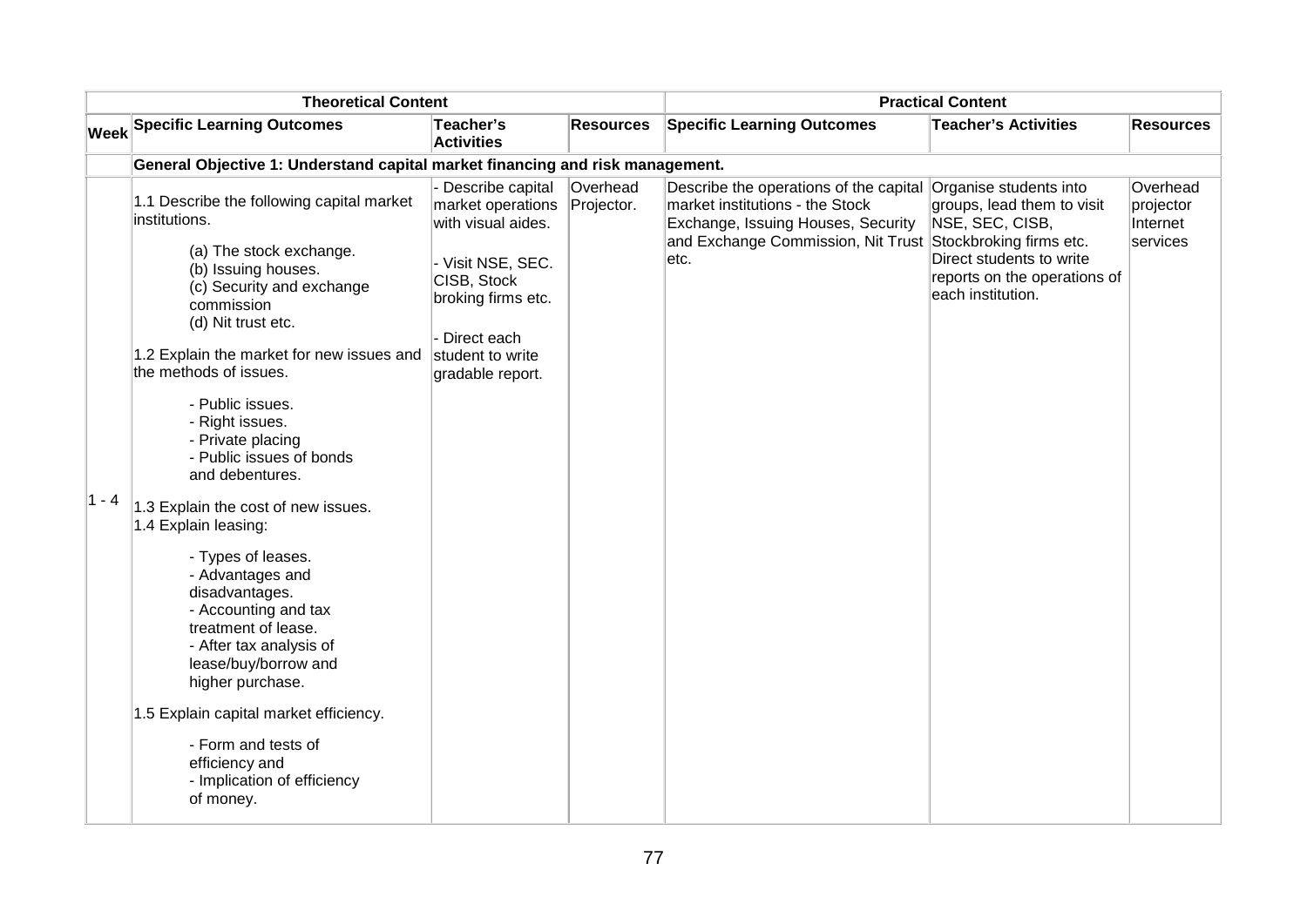| <b>Theoretical Content</b> |                                                                                                                                                                                                                                                                                                                                                                                                                                                                                                                                                                                                                                                                                                                          | <b>Practical Content</b>                                                                    |                        |                                                                                                                                                                                                                                                 |                                                                                                                                                                                   |                                               |
|----------------------------|--------------------------------------------------------------------------------------------------------------------------------------------------------------------------------------------------------------------------------------------------------------------------------------------------------------------------------------------------------------------------------------------------------------------------------------------------------------------------------------------------------------------------------------------------------------------------------------------------------------------------------------------------------------------------------------------------------------------------|---------------------------------------------------------------------------------------------|------------------------|-------------------------------------------------------------------------------------------------------------------------------------------------------------------------------------------------------------------------------------------------|-----------------------------------------------------------------------------------------------------------------------------------------------------------------------------------|-----------------------------------------------|
|                            | <b>Week Specific Learning Outcomes</b>                                                                                                                                                                                                                                                                                                                                                                                                                                                                                                                                                                                                                                                                                   | Teacher's<br><b>Activities</b>                                                              | <b>Resources</b>       | <b>Specific Learning Outcomes</b>                                                                                                                                                                                                               | <b>Teacher's Activities</b>                                                                                                                                                       | <b>Resources</b>                              |
|                            | 1.1 Explain the applicability of market<br>efficiency to the Nigerian capital market<br>and the empirical evidence of tests on the<br>market.<br>1.2 Ex plain portfolio analysis: selection<br>and revision techniques.<br>1.3 The market models - CAPM, APM etc.<br>1.4 Measurement of portfolio performance.                                                                                                                                                                                                                                                                                                                                                                                                           |                                                                                             |                        |                                                                                                                                                                                                                                                 |                                                                                                                                                                                   |                                               |
|                            | General Objective: 2.0: Understand corporate restructuring, merger and acquisitions.                                                                                                                                                                                                                                                                                                                                                                                                                                                                                                                                                                                                                                     |                                                                                             |                        |                                                                                                                                                                                                                                                 |                                                                                                                                                                                   |                                               |
| $5 - 9$                    | 2.1 Identify the need and purposes of<br>restructuring. 2.2 Explain the types of<br>restructuring, takeovers, leverage buy-<br>outs, distress restructuring etc.<br>2.3 Value financial assets, business units<br>and entitles.<br>2.4 Explain the features of a merger,<br>estimating the economic gains and cost of<br>mergers.<br>2.5 Identify the basic forms of acquisition.<br>2.6 Identify the motives for merger and<br>acquisition.<br>2.7 Identify the mechanics and tactics of a<br>merger.<br>2.8 Evaluate financial performance of<br>merger companies including reasons for<br>their success and failure.<br>2.9 Identify the impact and effect of<br>government regulations on merger and<br>acquisition. | Explain the<br>process of merger<br>and acquisition.<br>- Visit to merger<br>companies etc. | Overhead<br>Projector. | Differentiate between merger and<br>acquisition.<br>Identify motives for merger and<br>acquisition.<br>Evaluate financial performance of<br>merger companies.<br>Identify the effect of government<br>regulations on merger and<br>acquisition. | Illustrate with examples the<br>process of merger and<br>acquisition.<br>Organise students' visit to<br>merger companies to<br>witness and write reports on<br>merger procedures. | Overhead<br>projector<br>Internet<br>services |
|                            | General Objective: 3.0: Understand international financial management.                                                                                                                                                                                                                                                                                                                                                                                                                                                                                                                                                                                                                                                   |                                                                                             |                        |                                                                                                                                                                                                                                                 |                                                                                                                                                                                   |                                               |
| $10 -$<br>13               | 3.1 Identify international financial markets<br>and their associated risks including<br>interest rates determination.<br>3.2 Identify currency, futures and options<br>markets, future contracts, currency<br>options, commodity exchange.                                                                                                                                                                                                                                                                                                                                                                                                                                                                               | Explain<br>international<br>financial<br>operations.<br>- Visit to CBN,                     | Overhead<br>Projector. | List international financial markets<br>and their associated risks, including<br>interest rates determination.<br>State the role of the following<br>financial institutions in financing world and functions.<br>trade - Development Bank, ADB, | Lead the students to visit<br>the various institutions in<br>order to understand and<br>write reports on their roles                                                              | Internet                                      |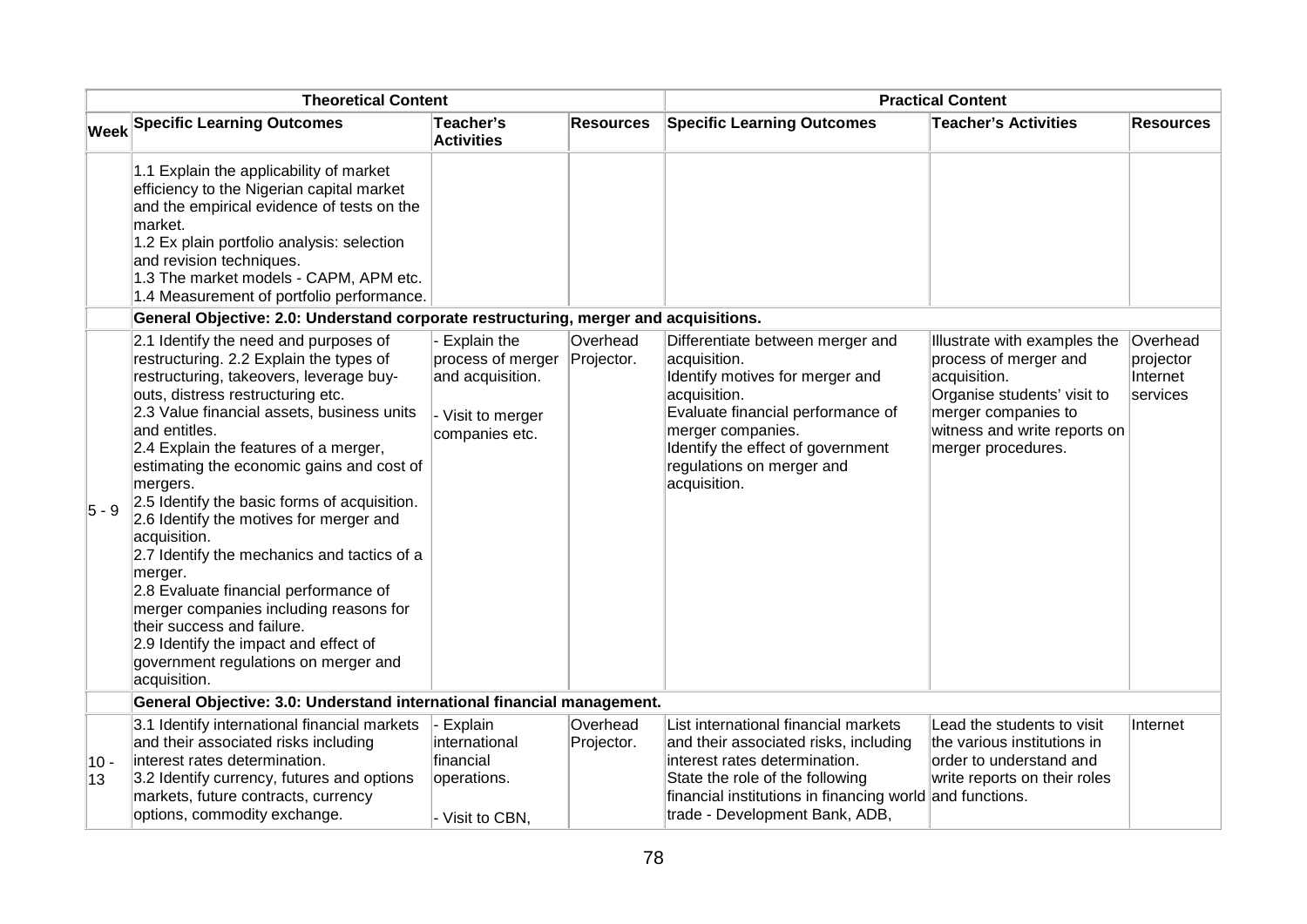| <b>Theoretical Content</b> |                                                                                                                                                                                                                                                                                                                                                                         | <b>Practical Content</b>                     |                                     |                                                                                                                                                                                                                                                                                     |                                                                                                                                                                                    |                      |
|----------------------------|-------------------------------------------------------------------------------------------------------------------------------------------------------------------------------------------------------------------------------------------------------------------------------------------------------------------------------------------------------------------------|----------------------------------------------|-------------------------------------|-------------------------------------------------------------------------------------------------------------------------------------------------------------------------------------------------------------------------------------------------------------------------------------|------------------------------------------------------------------------------------------------------------------------------------------------------------------------------------|----------------------|
|                            | Week Specific Learning Outcomes                                                                                                                                                                                                                                                                                                                                         | Teacher's<br><b>Activities</b>               | <b>Resources</b>                    | <b>Specific Learning Outcomes</b>                                                                                                                                                                                                                                                   | <b>Teacher's Activities</b>                                                                                                                                                        | <b>Resources</b>     |
|                            | 3.3 Determine exchange rates.<br>3.4 Identify exchange rates risk exposure.<br>3.5 Explain hedging against currency risk.<br>3.6 Identify the role of the following<br>financial institutions in financing<br>international trade:                                                                                                                                      | Development Bank<br>letc.                    |                                     | IMF, World Bank, IFC, London Club<br>of Creditors, Paris Club of Creditors.                                                                                                                                                                                                         |                                                                                                                                                                                    |                      |
|                            | - Development Bank<br>- African Development<br>Bank (ADB)<br>$-IMF$<br>- World Bank<br>$-$ IFC<br>- London Club of Creditors<br>- Paris Club of Creditors                                                                                                                                                                                                               |                                              |                                     |                                                                                                                                                                                                                                                                                     |                                                                                                                                                                                    |                      |
|                            | General Objective: 4.0: Understand Corporate Strategy.                                                                                                                                                                                                                                                                                                                  |                                              |                                     |                                                                                                                                                                                                                                                                                     |                                                                                                                                                                                    |                      |
| $ 14\rangle$               | 4.1 Explain types and importance of<br>strategy including relationship between<br>corporate strategy and financial strategy.<br>4.2 Explain long term strategic planning<br>and differences between strategic, tactical<br>and operational planning.<br>4.3 Develop a corporate plan and its<br>relationship to budgeting.<br>4.4 Explain long-term financial planning. | Explain corporate Overhead<br>strategies.    | Projector.                          | Write the types and importance of<br>strategy including relationship<br>between corporate strategy and<br>financial strategy.<br>Write on distinguishing features of<br>strategic, tactical and operational<br>planning.<br>Draw up a corporate plan and relate it<br>to budgeting. | Assist students to<br>differentiate between<br>strategic, tactical and<br>operational planning.<br>Lead students to develop<br>corporate strategies and<br>relate it to budgeting. | Journals<br>Internet |
|                            | General Objective: 5.0: Understand impact of Information and Communication Technology on Financial Management Practice.                                                                                                                                                                                                                                                 |                                              |                                     |                                                                                                                                                                                                                                                                                     |                                                                                                                                                                                    |                      |
| 15                         | 5.1 Explain the effect of information and<br>communication on financial management<br>practice.<br>- e-commerce                                                                                                                                                                                                                                                         | <b>Explain</b><br>information<br>technology. | Projector.<br>(2) Computer<br>$-PC$ | (1) Overhead Express the effect of - e-commerce,<br>e-banking, e-business, e-government<br>- on financial management practice.                                                                                                                                                      | Guide students to access:<br>e-commerce<br>e-banking<br>e-business<br>e-government                                                                                                 | Internet<br>services |
|                            | - e-banking<br>- e-business risk<br>- e-government; etc.                                                                                                                                                                                                                                                                                                                |                                              |                                     |                                                                                                                                                                                                                                                                                     | on the internet and discuss<br>the effects on financial<br>management practice                                                                                                     |                      |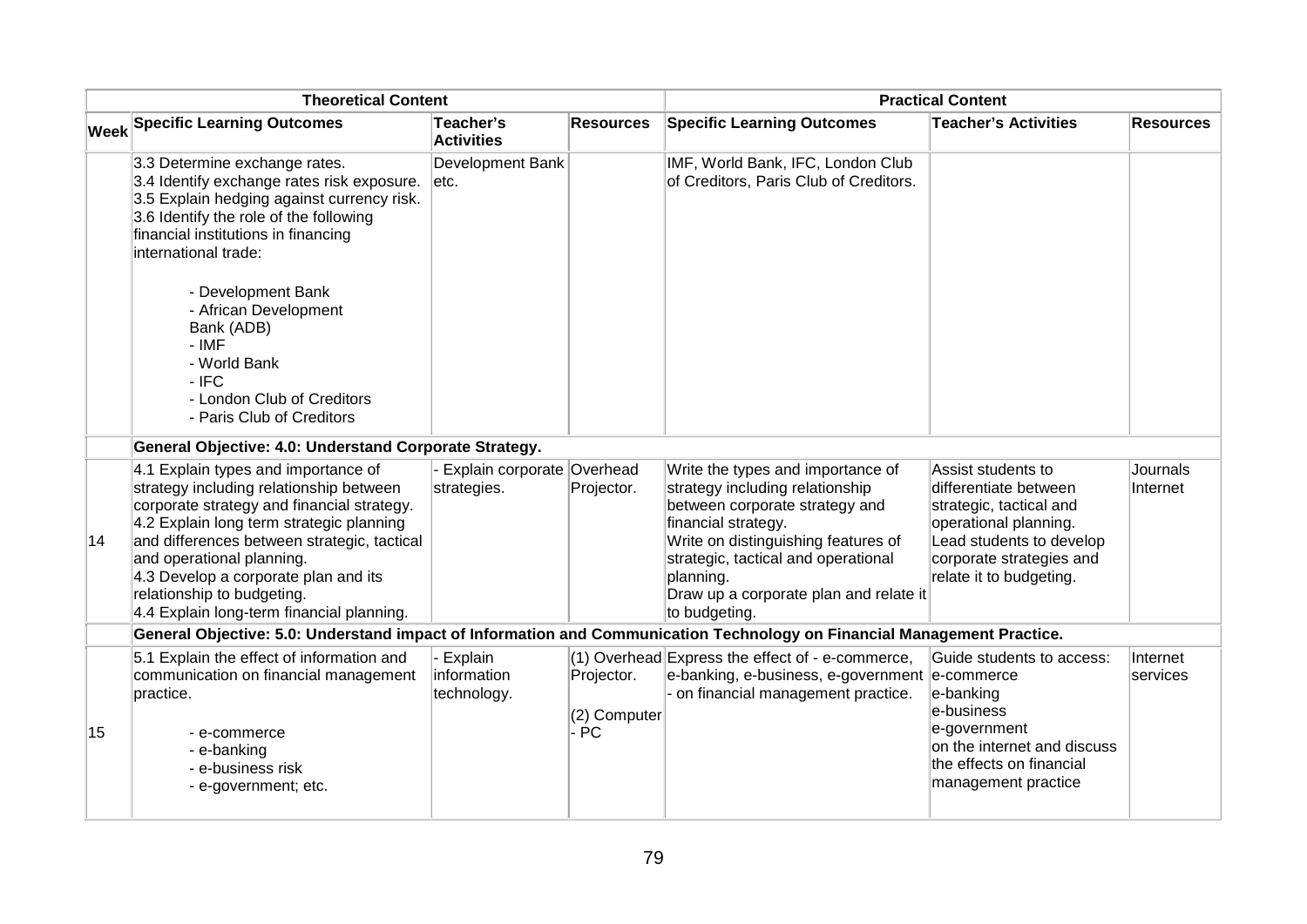| <b>Theoretical Content</b> |                                                                                |                                | <b>Practical Content</b> |                                   |                             |                  |
|----------------------------|--------------------------------------------------------------------------------|--------------------------------|--------------------------|-----------------------------------|-----------------------------|------------------|
|                            | <b>Week Specific Learning Outcomes</b>                                         | Teacher's<br><b>Activities</b> | Resources                | <b>Specific Learning Outcomes</b> | <b>Teacher's Activities</b> | <b>Resources</b> |
|                            | 5.2 Explain the essentials of Financial<br>Management information and reports; |                                |                          |                                   |                             |                  |
|                            | - economic reality<br>- timing<br>- accuracy etc.                              |                                |                          |                                   |                             |                  |
|                            | 5.3 Explain the implication of uncertainties<br>for reports.                   |                                |                          |                                   |                             |                  |

| <b>ASSESSMENT CRITERIA</b> |      |     |                                                                        |  |  |  |  |
|----------------------------|------|-----|------------------------------------------------------------------------|--|--|--|--|
|                            |      |     | Coursework Course test Practical Other (Examination/project/portfolio) |  |  |  |  |
| 25%                        | $\%$ | 25% | .50%                                                                   |  |  |  |  |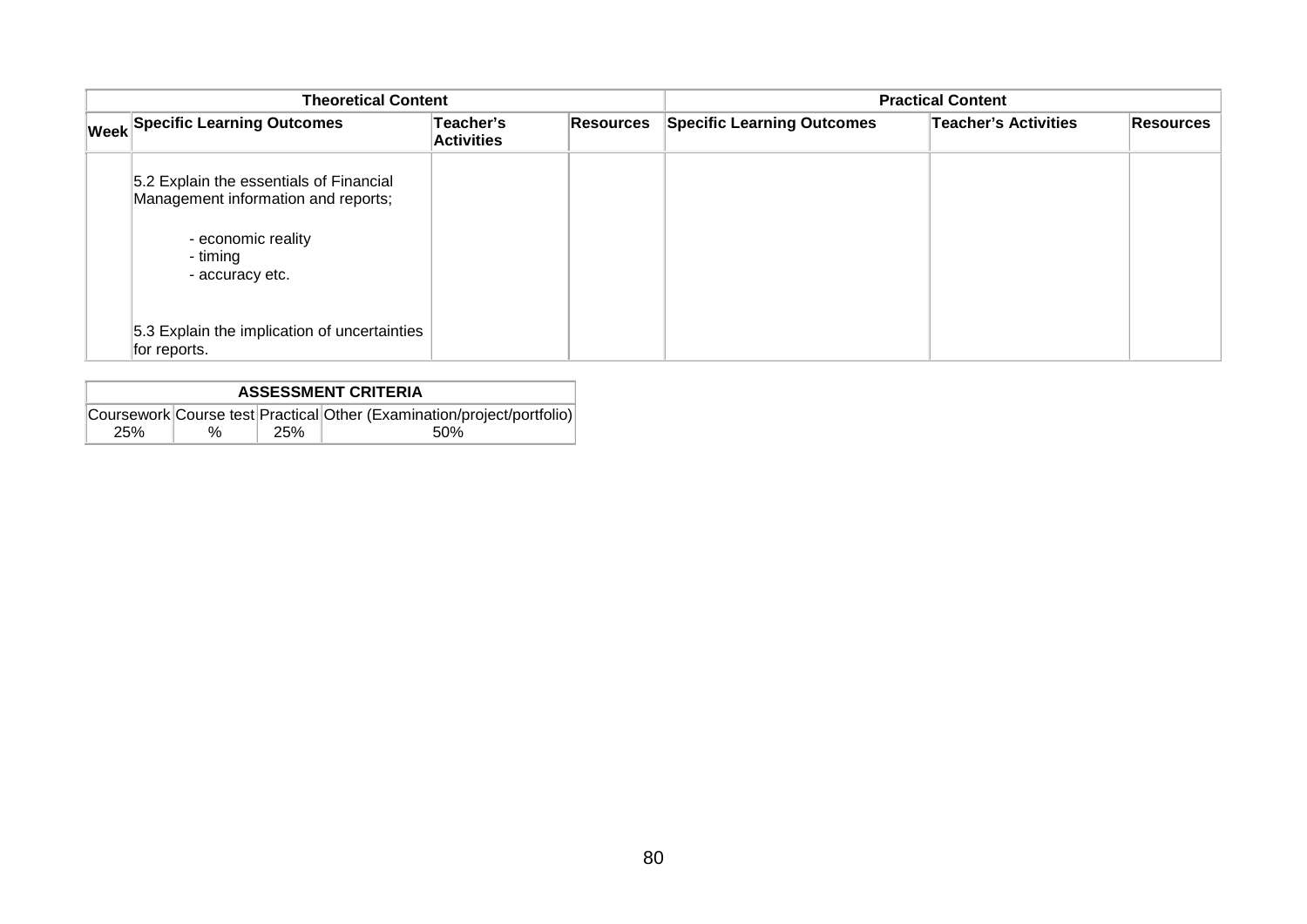## **Course: Business Communication II**

| <b>PROGRAMME: HND Office Technology and Management</b>                                                                                                                                                                                                                                                                                                                                                                                                                                                                                                                                                                     |                                                |                            |                                          |
|----------------------------------------------------------------------------------------------------------------------------------------------------------------------------------------------------------------------------------------------------------------------------------------------------------------------------------------------------------------------------------------------------------------------------------------------------------------------------------------------------------------------------------------------------------------------------------------------------------------------------|------------------------------------------------|----------------------------|------------------------------------------|
| <b>Course: Business Communication II</b>                                                                                                                                                                                                                                                                                                                                                                                                                                                                                                                                                                                   | Code: 412                                      | Credit Hours:              | ∣4 hours                                 |
| <b>Semester: 2</b>                                                                                                                                                                                                                                                                                                                                                                                                                                                                                                                                                                                                         | <b>Pre-requisite: Business Communication I</b> | Theoretical:<br>Practical: | 2 hours/week - 50%<br>2 hours/week - 50% |
| Course main Aim/Goal: This course is intended to further improve the student's level of proficiency and competence in language use, consolidate his<br>understanding of the principles and practice of written communication, and mastery of skills in use of English Language in the various professions.<br><b>General Objectives:</b><br>1.0 Know how to construct good sentences.<br>2.0 Know how to reason applying the basic principle of logic.<br>3.0 Know how to write different types of essay.<br>4.0 Appreciate literature in English.<br>5.0 Understand the principles and practice of written communication. |                                                |                            |                                          |
| 6.0 Comprehend more difficult reading materials.<br>7.0 Know the procedure for writing project reports.                                                                                                                                                                                                                                                                                                                                                                                                                                                                                                                    |                                                |                            |                                          |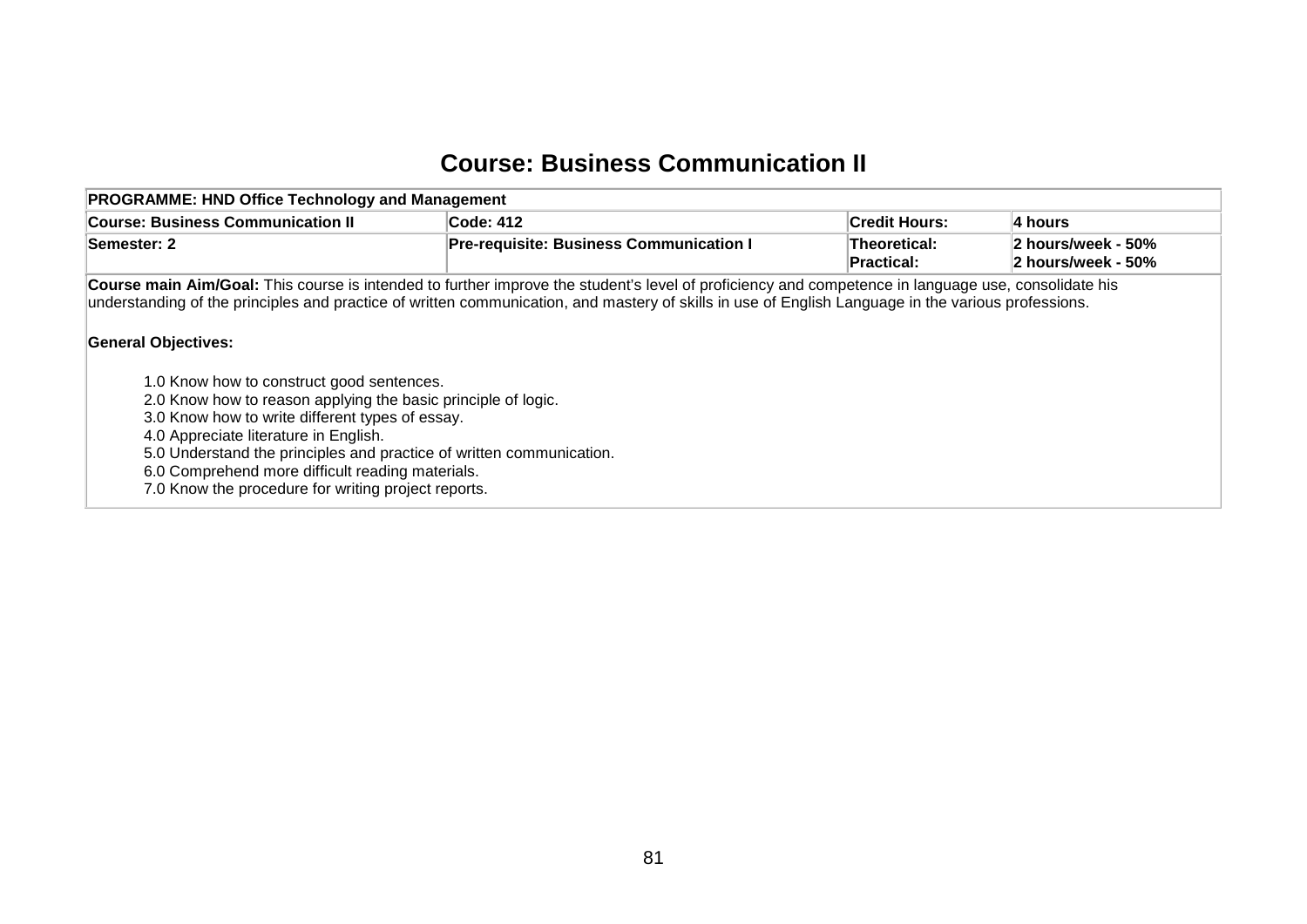|                |                                                                                | <b>Theoretical Content</b>                                                             | <b>Practical Content</b>                                      |                                                                                    |                                                               |                                                                |
|----------------|--------------------------------------------------------------------------------|----------------------------------------------------------------------------------------|---------------------------------------------------------------|------------------------------------------------------------------------------------|---------------------------------------------------------------|----------------------------------------------------------------|
| <b>Week</b>    | <b>Specific Learning</b><br><b>Outcomes</b>                                    | <b>Teacher's Activities</b>                                                            | <b>Resources</b>                                              | <b>Specific Learning Outcomes</b>                                                  | Teacher's<br><b>Activities</b>                                | <b>Resources</b>                                               |
|                |                                                                                | General Objective 1.0: Know how to construct good sentences.                           |                                                               |                                                                                    |                                                               |                                                                |
| $\blacksquare$ | types of sentences.                                                            | 1.1 List the different Explain and illustrate the different<br>types of sentences.     | Relevant textbooks in Construct sentences<br>English Grammar. |                                                                                    | Guide and evaluate Relevant<br>student's<br>performance.      | textbooks in<br>English Grammar.                               |
| $\overline{2}$ | sentences.                                                                     | 1.2 Note the parts of Explain and illustrate the parts of a<br>sentence.               | As in 1.1 above.                                              | Write sentences showing parts.                                                     | As in 1.1 above.                                              | As in 1.1 above.                                               |
| 3              | 1.3 Note various<br>tenses.                                                    | Explain and illustrate tenses.                                                         | As in 1.2 above                                               | List the various tenses.                                                           | Assess students'<br>tenses for<br>improvement.                | As in 1.2 above                                                |
| 4              | concord.                                                                       | 1.4 Analyse types of Explain concord using suitable<br>examples                        | As in 1.3 Above                                               | Apply the rules of concord in<br>sentence construction.                            | Assess students'<br>sentences for<br>improvement.             | $As$ in 1.3                                                    |
|                |                                                                                | General Objective 2.0: Know how to reason applying the basic principles of Logic.      |                                                               |                                                                                    |                                                               |                                                                |
| 5              | 2.1 Appreciate the<br>concept of logical<br>thinking.                          | Explain the concept of logical thinking<br>using suitable examples.                    |                                                               | Give examples of logical thinking.                                                 | Assess the<br>logicality of<br>students'<br>statements.       | Relevant<br>textbooks in<br>English Grammar<br><b>Handouts</b> |
| 6              | 2.2 Appreciate the<br>principles of logic.                                     | Explain the basic principles of logic<br>such form, validity and argument.             |                                                               | Apply the principles of logic to<br>distinguish facts from opinion.                | Assess the<br>logicality of<br>students'<br><b>statements</b> |                                                                |
|                | 2.3 Note the<br>premise and its role<br>8 in coming to<br>conclusion.          | Explain the premise as a step<br>towards the conclusion.                               |                                                               | Apply the premise as a step toward Guide the students<br>the conclusion.           | in the application.                                           |                                                                |
| 7              | 2.4 Note the<br>characteristics of<br>inductive and<br>deductive<br>reasoning. | Differentiate between deductive and<br>inductive reasoning using suitable<br>examples. |                                                               | Give examples of deductive and<br>inductive reasoning using suitable<br>sentences. | Guide students in<br>their sentences.                         |                                                                |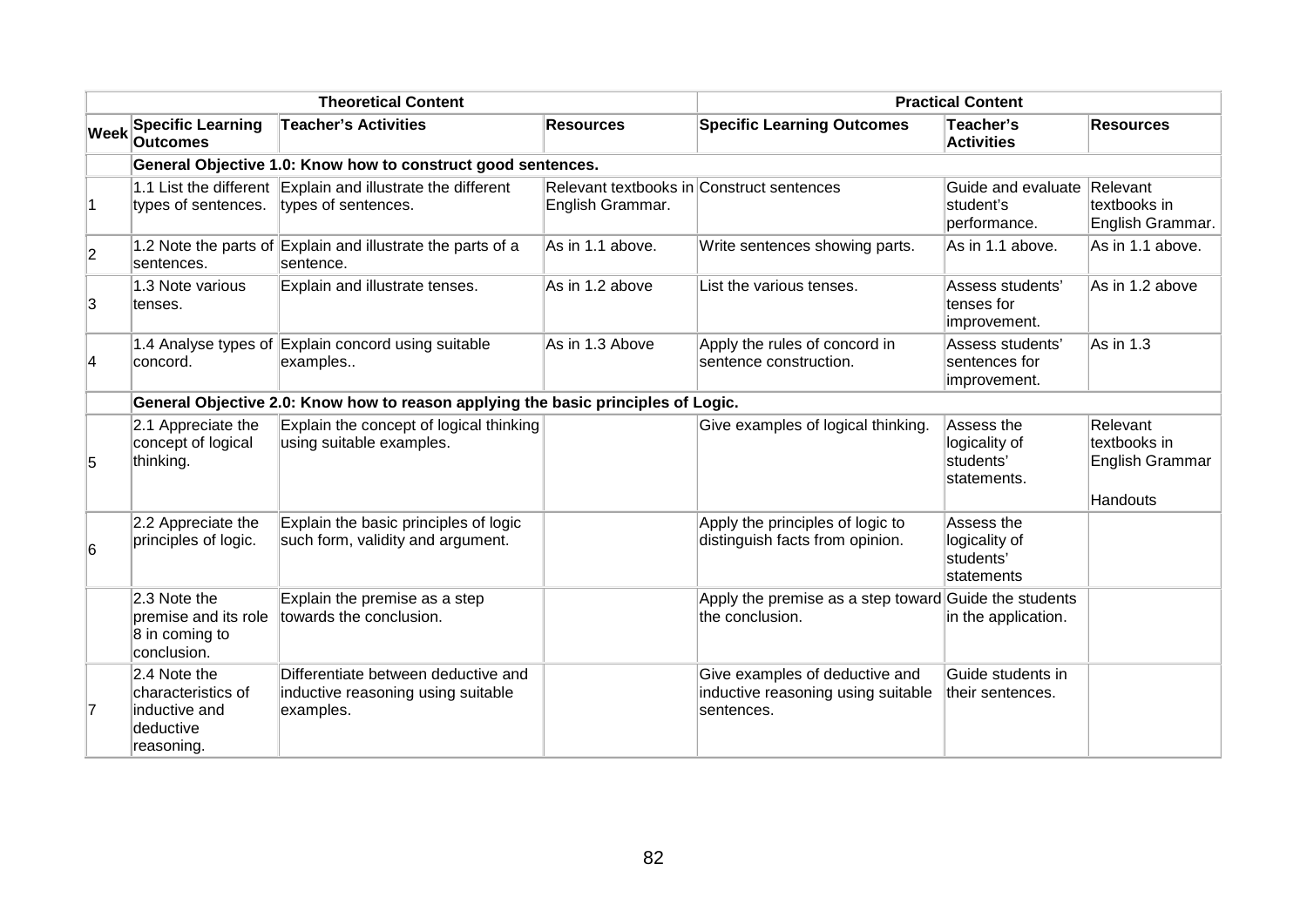|             |                                                                              | <b>Theoretical Content</b>                                                                                                                                            |                                                              |                                                                                                                                                                                                               | <b>Practical Content</b>                                     |                                                |
|-------------|------------------------------------------------------------------------------|-----------------------------------------------------------------------------------------------------------------------------------------------------------------------|--------------------------------------------------------------|---------------------------------------------------------------------------------------------------------------------------------------------------------------------------------------------------------------|--------------------------------------------------------------|------------------------------------------------|
| <b>Week</b> | <b>Specific Learning</b><br><b>Outcomes</b>                                  | <b>Teacher's Activities</b>                                                                                                                                           | <b>Resources</b>                                             | <b>Specific Learning Outcomes</b>                                                                                                                                                                             | Teacher's<br><b>Activities</b>                               | <b>Resources</b>                               |
|             |                                                                              | General Objective 3.0 Know how to write different types of essays.                                                                                                    |                                                              |                                                                                                                                                                                                               |                                                              |                                                |
| 8           | types of essay.                                                              | 3.1 List the different Explain the different types of essay<br>showing the characteristics of each<br>type.                                                           | Examples<br>Handouts                                         | Analyse the characteristics of each<br>type of essay.                                                                                                                                                         | Guide and correct<br>their defects in their<br>analysis.     | Handouts                                       |
| 9           | 3.2 List the logical<br>orders of presenting<br>different types of<br>essay. | Explain the logical orders of<br>presentation eg. Chronological,<br>spatial, general to -specific, specific-<br>to-general, alternation inductive,<br>deductive, etc. | Model essays from<br>distinguished<br>authors.               | Write essays based on the<br>following - expository,<br>augmentative, etc.                                                                                                                                    | Grade students<br>performance using<br>appropriate criteria. | Model essays<br>from distinguished<br>authors. |
|             |                                                                              | General Objective 4.0: Appreciate literature in English (Poetry).                                                                                                     |                                                              |                                                                                                                                                                                                               |                                                              |                                                |
| 10          | 4.1 List the genres<br>of literature.                                        | Explain the term literature and list the Textbooks<br>genres of literature.                                                                                           |                                                              |                                                                                                                                                                                                               |                                                              |                                                |
|             | 4.1 Note the<br>terminologies of<br>poetry.                                  | Explain the terminology of poetry eg<br>rhyme, rhythm, enjambment, etc                                                                                                | <b>Textbooks</b>                                             | a. Analyse given poems, identify<br>the terminologies.<br>b. Answer essay questions on<br>poetry.                                                                                                             | Guide their<br>performance.                                  | Handouts<br><b>Selected literature</b>         |
|             |                                                                              | General Objective 5.0: Understand the principles and practice of written communication.                                                                               |                                                              |                                                                                                                                                                                                               |                                                              |                                                |
| 11          | $5.1$ List the<br>principles of writing<br>a letter.                         | Explain the principles of letter writing<br>using suitable examples.                                                                                                  | Textbooks                                                    |                                                                                                                                                                                                               |                                                              |                                                |
|             | 5.2 List the<br>components of a<br>business letter.                          | Explain the components of a<br>business letter.                                                                                                                       | Samples of different<br>types of business<br>correspondence. | Write following types of letter:<br>Application, appointment,<br>appreciation, collation, query,<br>complaint, congratulation, enquiry,<br>follow-up, introduction, invitation,<br>order, sales, transmittal. | Guide the students<br>in writing the<br>business letters.    | Example of written<br>letters<br>handouts      |
| 12          | 5.3 List envelope<br>formats.                                                | List and explain envelope formats eg<br>common format, major parts, return<br>address, postage and mail<br>instructions, notation, address block,<br>zip code         | Examples                                                     | Address envelopes using different<br>formats.                                                                                                                                                                 | Evaluate students<br>production.                             | Example<br>envelopes                           |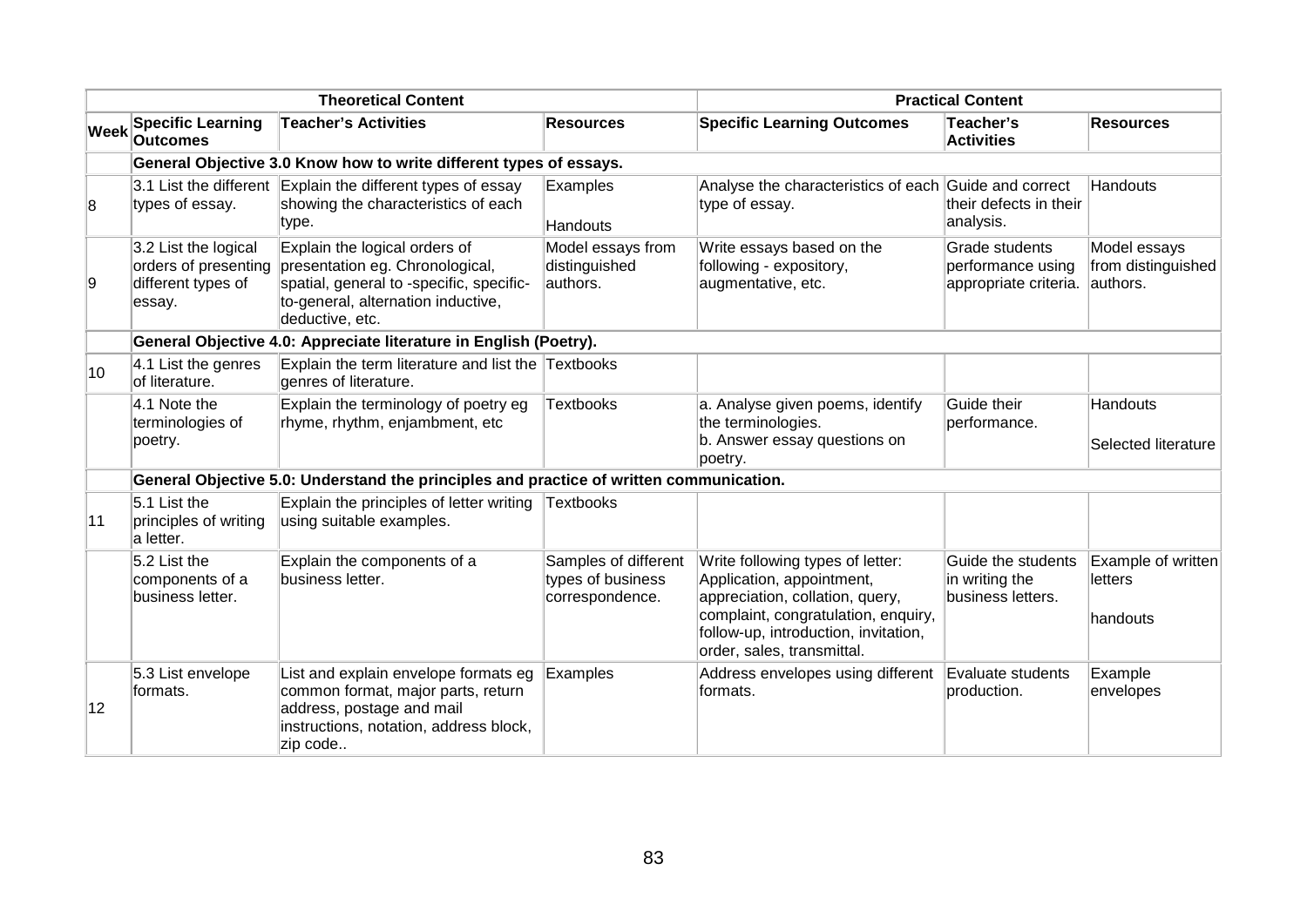|      |                                                                            | <b>Theoretical Content</b>                                                                                                                                                                              |                              |                                                                                                                                                                                                                                                        | <b>Practical Content</b>                                                                              |                                                       |
|------|----------------------------------------------------------------------------|---------------------------------------------------------------------------------------------------------------------------------------------------------------------------------------------------------|------------------------------|--------------------------------------------------------------------------------------------------------------------------------------------------------------------------------------------------------------------------------------------------------|-------------------------------------------------------------------------------------------------------|-------------------------------------------------------|
| Week | <b>Specific Learning</b><br><b>Outcomes</b>                                | <b>Teacher's Activities</b>                                                                                                                                                                             | Resources                    | <b>Specific Learning Outcomes</b>                                                                                                                                                                                                                      | Teacher's<br><b>Activities</b>                                                                        | <b>Resources</b>                                      |
|      | 5.4 List the major<br>part of a memo                                       | Explain major part of a memo eg<br>confidential notation, headings,<br>message, identification line,<br>enclosure notation, copy-distribution<br>notation, postscript and continuation<br>page heading. | Handouts<br><b>Textbooks</b> | Write a memo indicating major<br>parts.                                                                                                                                                                                                                | Guide the students<br>and assess the<br>correctness of their<br>production.                           | Handouts                                              |
|      |                                                                            | General Objective 6.0: comprehend more difficult reading materials.                                                                                                                                     |                              |                                                                                                                                                                                                                                                        |                                                                                                       |                                                       |
| 13   | 6.1 Read passages<br>of expository and<br>argumentative<br>writing.        | Explain the sources of difficulty in<br>expository and argumentative<br>writing/passages.                                                                                                               | relevant texts.              | a. Differentiate between facts and<br>opinion.<br>b. Answer questions<br>on passages read.                                                                                                                                                             | Provide appropriate<br>passages.                                                                      | Argumentative<br>passages,<br>Expositing<br>passages. |
|      |                                                                            | General Objective 7.0: Know the procedure for writing project reports.                                                                                                                                  |                              |                                                                                                                                                                                                                                                        |                                                                                                       |                                                       |
| 14   | 7.1 List the<br>characteristics of a<br>project report.                    | Explain the characteristics of a<br>project report, viz part, format, style,<br>etc                                                                                                                     | <b>Textbooks</b>             | Group discussion on<br>characteristics of project report.                                                                                                                                                                                              | Provide materials<br>for group<br>discussion.                                                         | Materials and<br>lhandouts                            |
|      | 7.2 Note the<br>methods of<br>gathering data.                              | Explain the methods of gathering<br>data from primary and secondary<br>sources.                                                                                                                         | <b>Textbooks</b>             |                                                                                                                                                                                                                                                        |                                                                                                       |                                                       |
| 15   | 7.3 Note the<br>procedure for writing project report.<br>a project report. | Explain the procedure for writing a                                                                                                                                                                     | <b>Textbook</b><br>Handouts  | (a) Select a suitable topic for a<br>project report.<br>(b) Write an outline of a project<br>report.<br>(c) Use reference materials for<br>gathering data.<br>(d) Use appropriate citation and<br>documentation styles.<br>(e) Write a project report. | Guide the students<br>in selecting.<br>Assess the quality<br>of production and<br>provide correction. | Example of<br>project reports<br>Handouts             |

| <b>ASSESSMENT CRITERIA</b> |   |      |                                                                        |  |  |  |  |  |
|----------------------------|---|------|------------------------------------------------------------------------|--|--|--|--|--|
|                            |   |      | Coursework Course test Practical Other (Examination/project/portfolio) |  |  |  |  |  |
| 25 %                       | % | 25 % | .50 %                                                                  |  |  |  |  |  |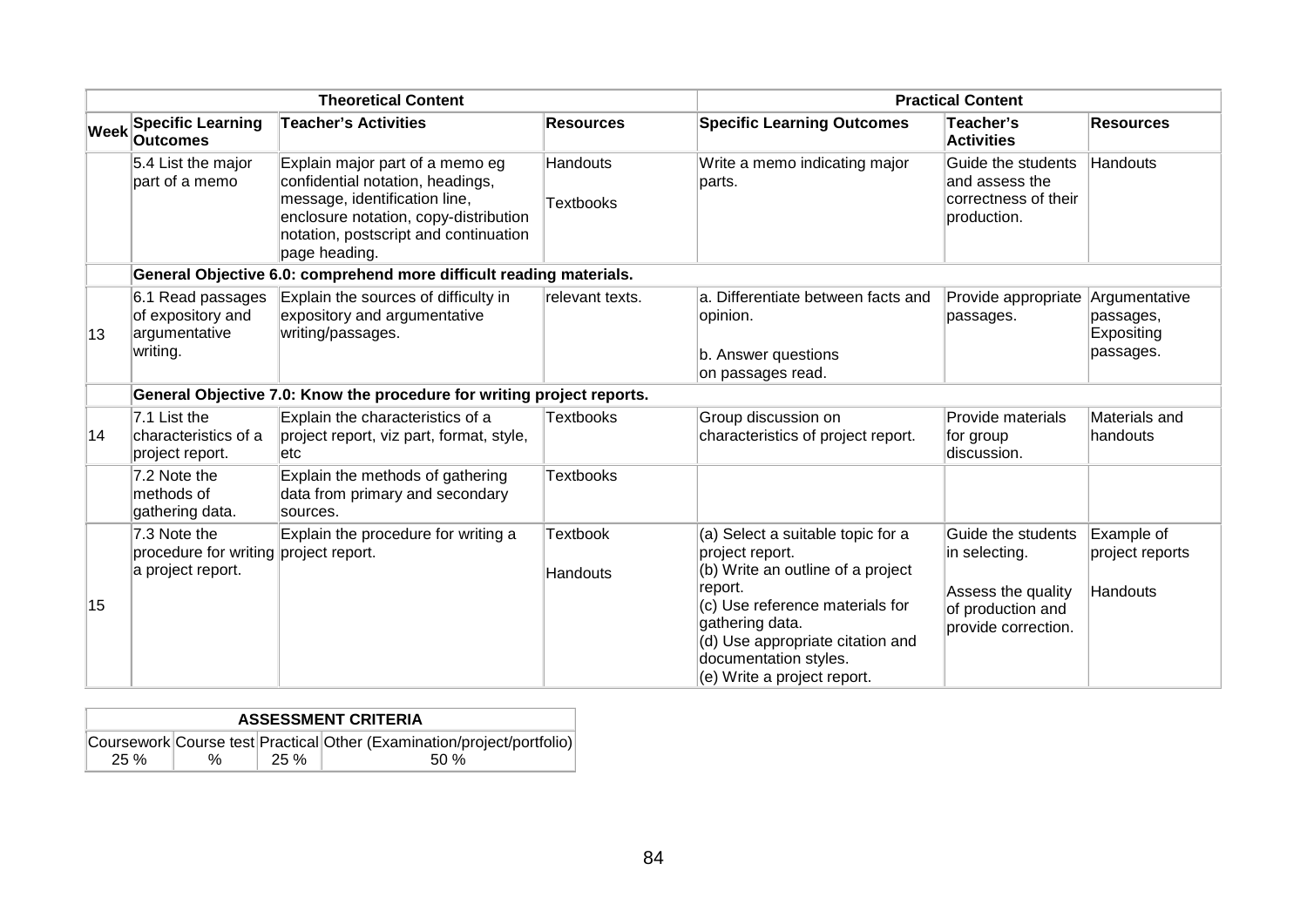## **SEMESTER 3**

### **Course: Business Policy and Strategy I**

| <b>PROGRAMME: HND IN BUSINESS ADMINISTRATION AND MANAGEMENT</b> |                  |                            |                                                  |  |  |  |
|-----------------------------------------------------------------|------------------|----------------------------|--------------------------------------------------|--|--|--|
| <b>Course: Business Policy and Strategy 1</b>                   | Code: BAM 411    | <b>Credit Hours:</b>       | ∣3 hours 3 units∶                                |  |  |  |
| <b>Semester: 3</b>                                              | $Pre-requisite:$ | Theoretical:<br>Practical: | $\vert$ 2 hours/week - 67%<br>1 hours/week - 33% |  |  |  |

#### **Course main Aim/Goal**

The course is designed to introduce the students to the concepts and problems of business policy to enable him to pool together his learning experience in the separate business fields and utilise this knowledge in the analysis and solution of complex business problems.

#### **General Objectives:**

- 1. Know the nature of policy and strategy in business
- 2. Understand the concept of social responsibility
- 3. Understand the dynamics of the business environment
- 4. Understand the ways of assessing the company's strengths and weaknesses.
- 5. Know how to state the company's strategy
- 6. Understand the impact of personal values in strategy values
- 7. Understand business ethics.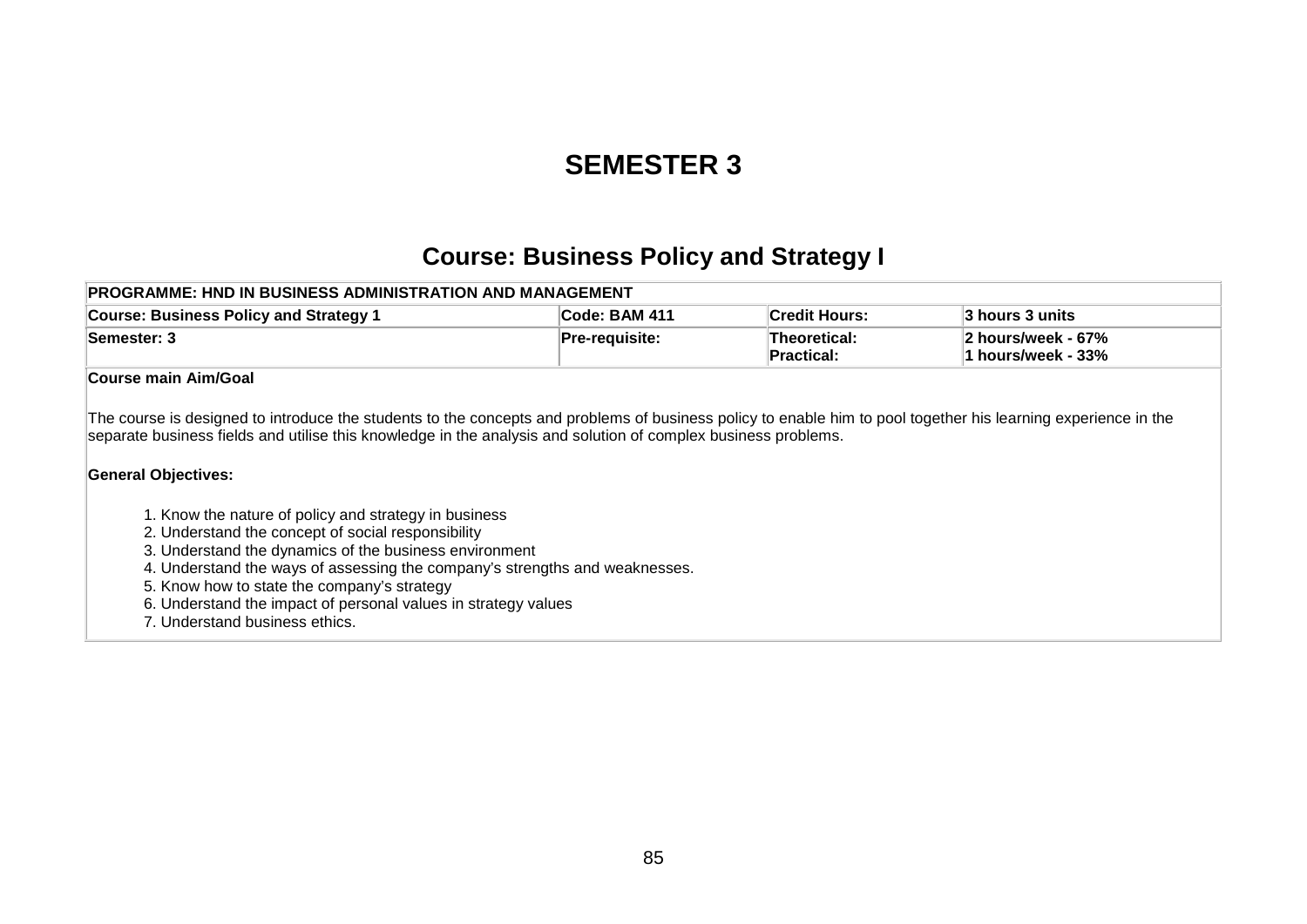|       |                                                                                                                                                                                                                                                                                                                  | <b>Theoretical Content</b>                                                                                                                                                                                                                                                  |                                                                       | <b>Practical Content</b>                                                                                                                                                                      |                                                                                                                                       |                                                                                   |
|-------|------------------------------------------------------------------------------------------------------------------------------------------------------------------------------------------------------------------------------------------------------------------------------------------------------------------|-----------------------------------------------------------------------------------------------------------------------------------------------------------------------------------------------------------------------------------------------------------------------------|-----------------------------------------------------------------------|-----------------------------------------------------------------------------------------------------------------------------------------------------------------------------------------------|---------------------------------------------------------------------------------------------------------------------------------------|-----------------------------------------------------------------------------------|
|       | <b>Week Specific Learning Outcomes</b>                                                                                                                                                                                                                                                                           | <b>Teacher's Activities</b>                                                                                                                                                                                                                                                 | <b>Resources</b>                                                      | <b>Specific Learning</b><br><b>Outcomes</b>                                                                                                                                                   | <b>Teacher's Activities</b>                                                                                                           | <b>Resources</b>                                                                  |
|       | General Objective 1: Know the nature of policy and strategy in business                                                                                                                                                                                                                                          |                                                                                                                                                                                                                                                                             |                                                                       |                                                                                                                                                                                               |                                                                                                                                       |                                                                                   |
| $1-2$ | 1.1. Explain strategy, strategic<br>plan and strategic planning<br>1.2. Identify the various types of<br>strategies.<br>1.3. Distinguish between strategy<br>and tactics<br>1.4. Explain the nature of<br>business policy                                                                                        | Explain strategy, strategic Text books<br>plan and strategic<br>planning<br>Explain the various types<br>of strategy<br>Distinguish between<br>strategy and tactics<br>Explain the nature of<br>business policy                                                             | Journals                                                              | Use the internet to research<br>different types of mission,<br>and strategy<br>Service and manufacturing<br>industries<br>Use web based information to<br>distinguish strategy and<br>tactics | Directed guidance on web<br>based information<br>Present models of strategy<br>Refer to practical examples<br>And to the case studies | <b>Case Studies</b><br>www sites<br>company<br>information                        |
|       | General Objective 2: Understand the Concept of Social responsibility                                                                                                                                                                                                                                             |                                                                                                                                                                                                                                                                             |                                                                       |                                                                                                                                                                                               |                                                                                                                                       |                                                                                   |
| $3-4$ | 2.1 Define social responsibility.<br>2.2. State the arguments for and<br>against social responsibility<br>2.3 Explain how a manager can<br>be socially responsible to the<br>society.<br>2.4. Identify the areas of social<br>responsibility                                                                     | 2.1 Explain social<br>responsibility, its merits<br>and demerits.<br>2.2. State the arguments<br>for and against social<br>responsibility<br>2.3 Explain other areas of Cassettes<br>social responsibility citing<br>specific<br>Show relevant films and<br>give assignment | <b>Textbooks</b><br>Journals<br>Publications<br>VCR<br>TV<br>Relevant | Research social responsibility Use of TV and cassettes to<br>statements from<br>companies/orgs<br>State the arguments for and<br>against social responsibility                                | consider areas of social<br>responsibility                                                                                            | Web sites and<br>company<br>information<br>Social<br>Responsibility<br>Statements |
|       | General Objective 3: Understand the Dynamics of the Business Environment                                                                                                                                                                                                                                         |                                                                                                                                                                                                                                                                             |                                                                       |                                                                                                                                                                                               |                                                                                                                                       |                                                                                   |
| $5-6$ | 3.1. Explain business<br>environment<br>3.2. Explain how an organisation<br>is affected by technological,<br>social, political economic<br>changes etc.<br>3.3. Explain techniques of<br>forecasting changes in the<br>environment.<br>3.4 Explain the application of<br>forecasting in strategy<br>formulation. | Explain business<br>environment and its<br>effects on the<br>organisation.<br>Explain techniques of<br>forecasting changes in the<br>environment<br>Explain the relevance of<br>forecasting in strategy<br>formulation                                                      | <b>Textbooks</b><br>Journals<br>Publications                          | Guidance on the application<br>of forecasting in strategy<br>formulation<br>Focus on marketing strategy.<br>Techniques of forecasting<br>changes in the environment                           | Case studies and internet<br>research to examine the<br>business environment<br>Forecasting demand and<br>market trends etc.          | Internet access and<br>use of case studies                                        |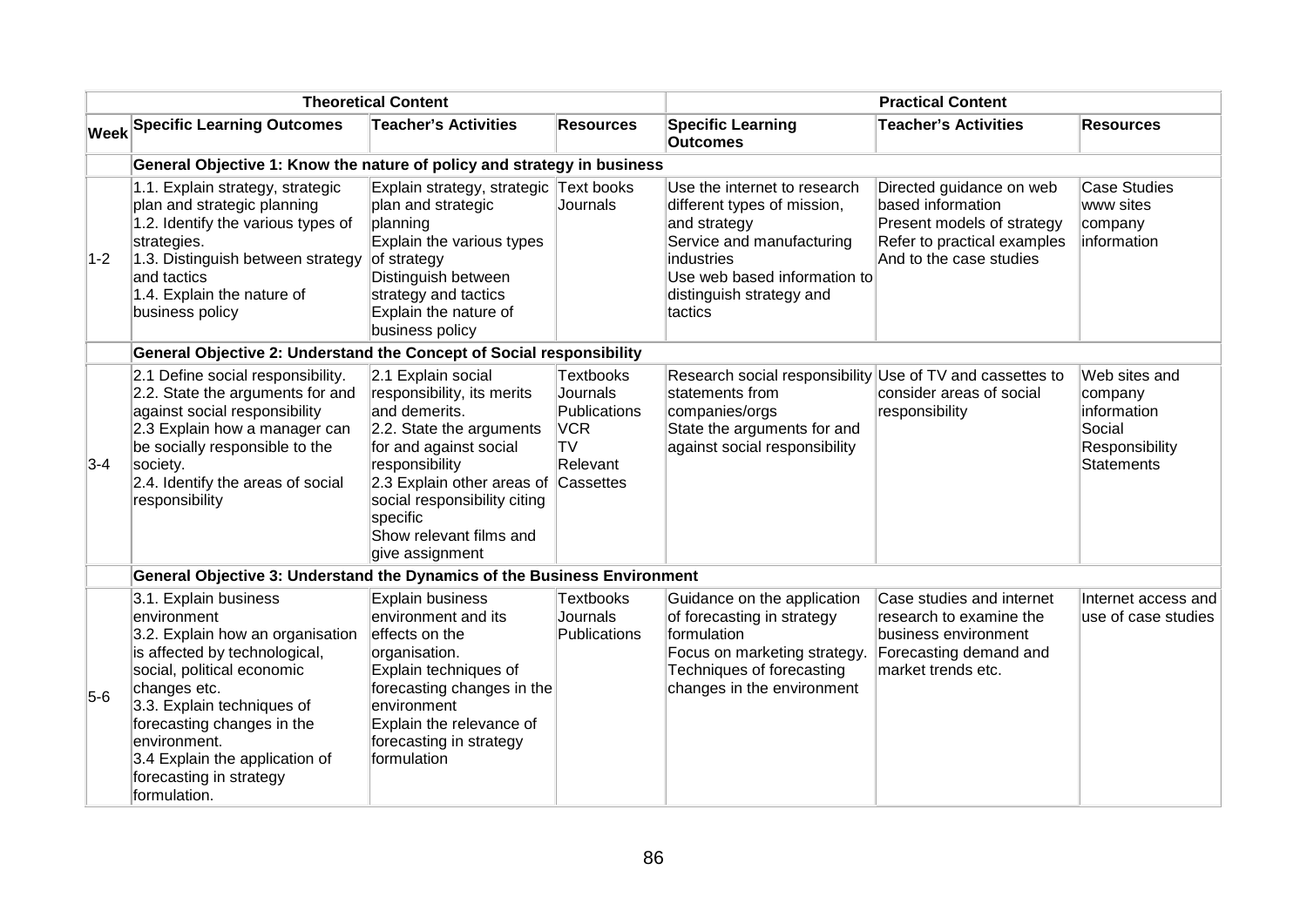|          | <b>Theoretical Content</b>                                                                                                                                                                                                                                                                                                      |                                                                                                                                                                                                                    |                                                            | <b>Practical Content</b>                                                                                                                                                                                                                   |                                                                                                                                  |                                            |
|----------|---------------------------------------------------------------------------------------------------------------------------------------------------------------------------------------------------------------------------------------------------------------------------------------------------------------------------------|--------------------------------------------------------------------------------------------------------------------------------------------------------------------------------------------------------------------|------------------------------------------------------------|--------------------------------------------------------------------------------------------------------------------------------------------------------------------------------------------------------------------------------------------|----------------------------------------------------------------------------------------------------------------------------------|--------------------------------------------|
|          | <b>Week Specific Learning Outcomes</b>                                                                                                                                                                                                                                                                                          | <b>Teacher's Activities</b>                                                                                                                                                                                        | <b>Resources</b>                                           | <b>Specific Learning</b><br><b>Outcomes</b>                                                                                                                                                                                                | <b>Teacher's Activities</b>                                                                                                      | <b>Resources</b>                           |
|          | General Objective 4: Understand the Assessment of Strengths and weaknesses.                                                                                                                                                                                                                                                     |                                                                                                                                                                                                                    |                                                            |                                                                                                                                                                                                                                            |                                                                                                                                  |                                            |
| $7-8$    | 4.1. Explain the factors necessary Explain the factors<br>for the success of a firm in<br>industry<br>4.2. Explain how opportunities,<br>threats, strengths and<br>weaknesses of a company can<br>be analysed.<br>4.3. Describe the techniques<br>involved in strategic advantage<br>analysis.                                  | necessary for the success Management<br>of a firm in an industry<br>Analyse SWOT of a given Publications<br>company.<br>Explain the techniques<br>involved in a strategic<br>advantage analysis<br>Give assessment | Textbooks<br>Journals                                      | Guidance on the use of<br>SWOT and the use of<br>strategic advantage analysis.                                                                                                                                                             | Case Studies and internet<br>research.<br>Comparison of Products and<br>services to examine<br>strategic advantage<br>Apply SWOT | Internet access and<br>use of case studies |
|          | General Objective 5: Know how to state the company's strategy                                                                                                                                                                                                                                                                   |                                                                                                                                                                                                                    |                                                            |                                                                                                                                                                                                                                            |                                                                                                                                  |                                            |
| $ 9-10 $ | 5.1. Explain how to formulate<br>strategy<br>5.2. Explain the components of<br>strategy.<br>5.3. Explain types of strategy -<br>growth, turnaround etc.                                                                                                                                                                         | Explain the components<br>of strategy<br>5.2. Explain types of<br>strategy.<br>5.3. Identify types of<br>strategy formulation                                                                                      | Textbooks<br>Management<br>Journals<br>Publications        | Theoretical content                                                                                                                                                                                                                        |                                                                                                                                  | Internet access and<br>use of case studies |
|          | General Objective 6: Understand the impact of personal values in strategy values                                                                                                                                                                                                                                                |                                                                                                                                                                                                                    |                                                            |                                                                                                                                                                                                                                            |                                                                                                                                  |                                            |
|          | 6. Explain Personal Values<br>6.1. Explain the concept of<br>11-12 personal values.<br>6.2. Explain how personal values<br>affect strategy.                                                                                                                                                                                     | Explain personal values<br>and their impact on<br>strategy formulation.                                                                                                                                            | <b>Textbooks</b><br>Management<br>Journals<br>Publications | Self Evaluation research t to<br>identify personal values                                                                                                                                                                                  | Self Evaluation<br>Questionnaire<br>Web based research                                                                           | Internet access and<br>use of case studies |
|          | <b>General Objective 7 Understand Business Ethics</b>                                                                                                                                                                                                                                                                           |                                                                                                                                                                                                                    |                                                            |                                                                                                                                                                                                                                            |                                                                                                                                  |                                            |
|          | 7.1. Define business ethics<br>7.2. Explain ethical and unethical<br>practices in business.<br>7.3. Differentiate between ethics<br>and morality.<br>13-15 $ 7.4$ . Explain the role of<br>professional bodies in promoting<br>ethical practices<br>7.5. Explain the role of<br>government in regulating<br>unethical practices | Explain business ethics<br>Explain ethical and<br>unethical practices in<br>business.<br>Differentiate between<br>ethics and morality.<br>Explain the role of<br>government in regulating<br>unethical practices   | Textbooks<br>Management<br>Journals<br>Publications        | Research Nigerian<br>companies to correlate<br>personal values and strategy<br>Research the ethical<br>standards and practices<br>promoted by the government.<br>Research the ethical<br>practices promoted by the<br>professional bodies. | Academic Research and<br>web based research in<br>relation to business<br>practices                                              | Internet access and<br>use of case studies |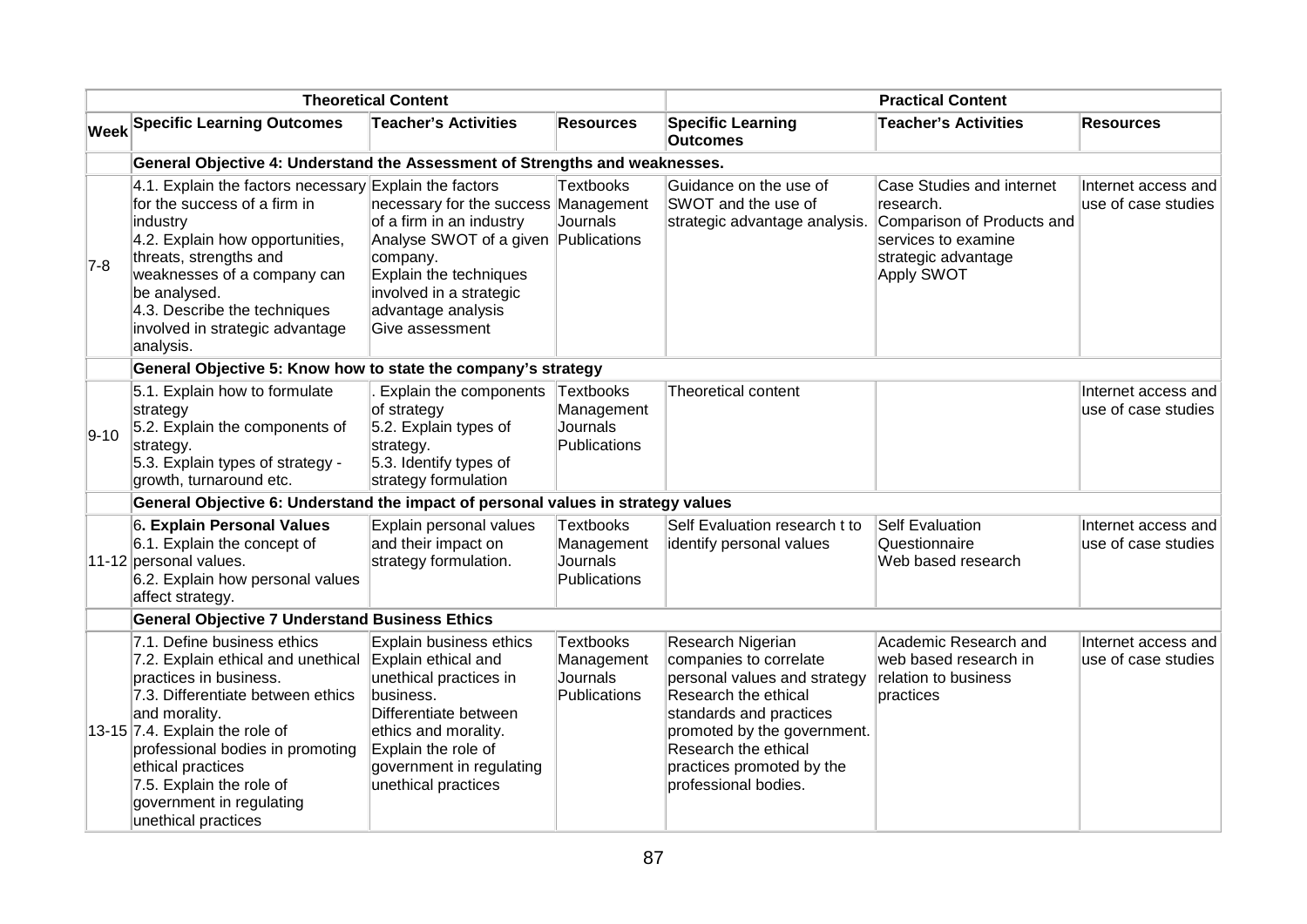| <b>ASSESSMENT CRITERIA</b>                                                                         |                           |                  |                                       |  |  |  |  |
|----------------------------------------------------------------------------------------------------|---------------------------|------------------|---------------------------------------|--|--|--|--|
| Coursework<br>50%                                                                                  | Course test<br><b>25%</b> | Practical<br>25% | Other (Examination/project/portfolio) |  |  |  |  |
| Competency: On completing the course, the student should be able to understand/estimate/define/etc |                           |                  |                                       |  |  |  |  |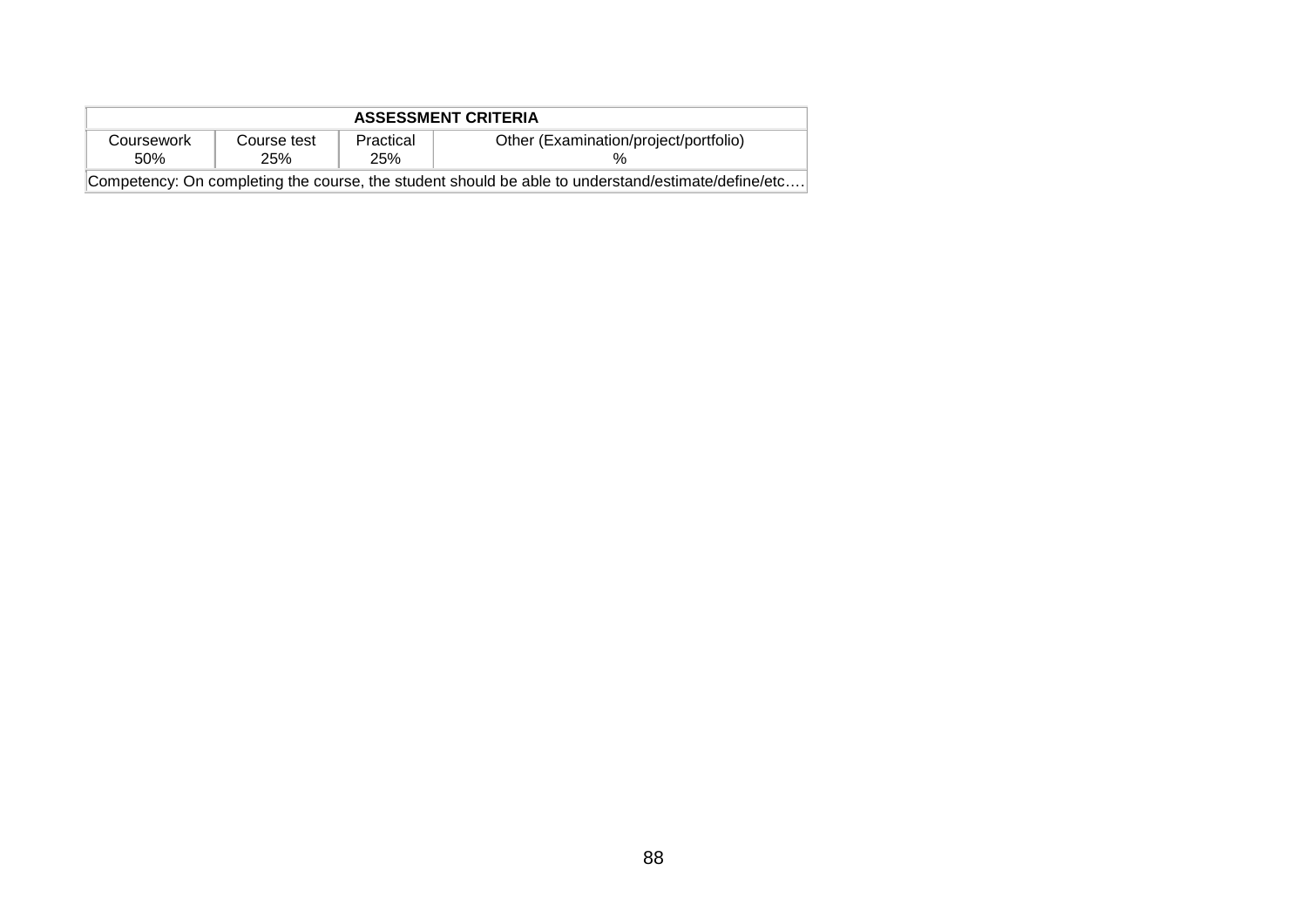# **Course: Managerial Economics I**

| <b>PROGRAMME:HND BUSINESS ADMIN AND MANAGEMENT</b>                                                                                                                                                |                |                                   |                                          |  |  |  |  |  |
|---------------------------------------------------------------------------------------------------------------------------------------------------------------------------------------------------|----------------|-----------------------------------|------------------------------------------|--|--|--|--|--|
| <b>Course: MANAGERIAL ECONOMICS I</b>                                                                                                                                                             | Code: BAM 412  | <b>Credit Hours:</b>              | $3$ hours $3$                            |  |  |  |  |  |
| <b>Semester: third</b>                                                                                                                                                                            | Pre-requisite: | Theoretical:<br><b>Practical:</b> | 2 hours/week - 67%<br>1 hours/week - 33% |  |  |  |  |  |
| Course main Aim/Goal                                                                                                                                                                              |                |                                   |                                          |  |  |  |  |  |
| The course is intended to provide the student with the knowledge of managerial economics and it's application in business decisions.<br><b>General Objectives:</b>                                |                |                                   |                                          |  |  |  |  |  |
| 1. Understand the nature and scope of managerial economics<br>2. Understand the theory of the firm<br>3. Understand demand theory<br>4. Understand production theory<br>5. Understand cost theory |                |                                   |                                          |  |  |  |  |  |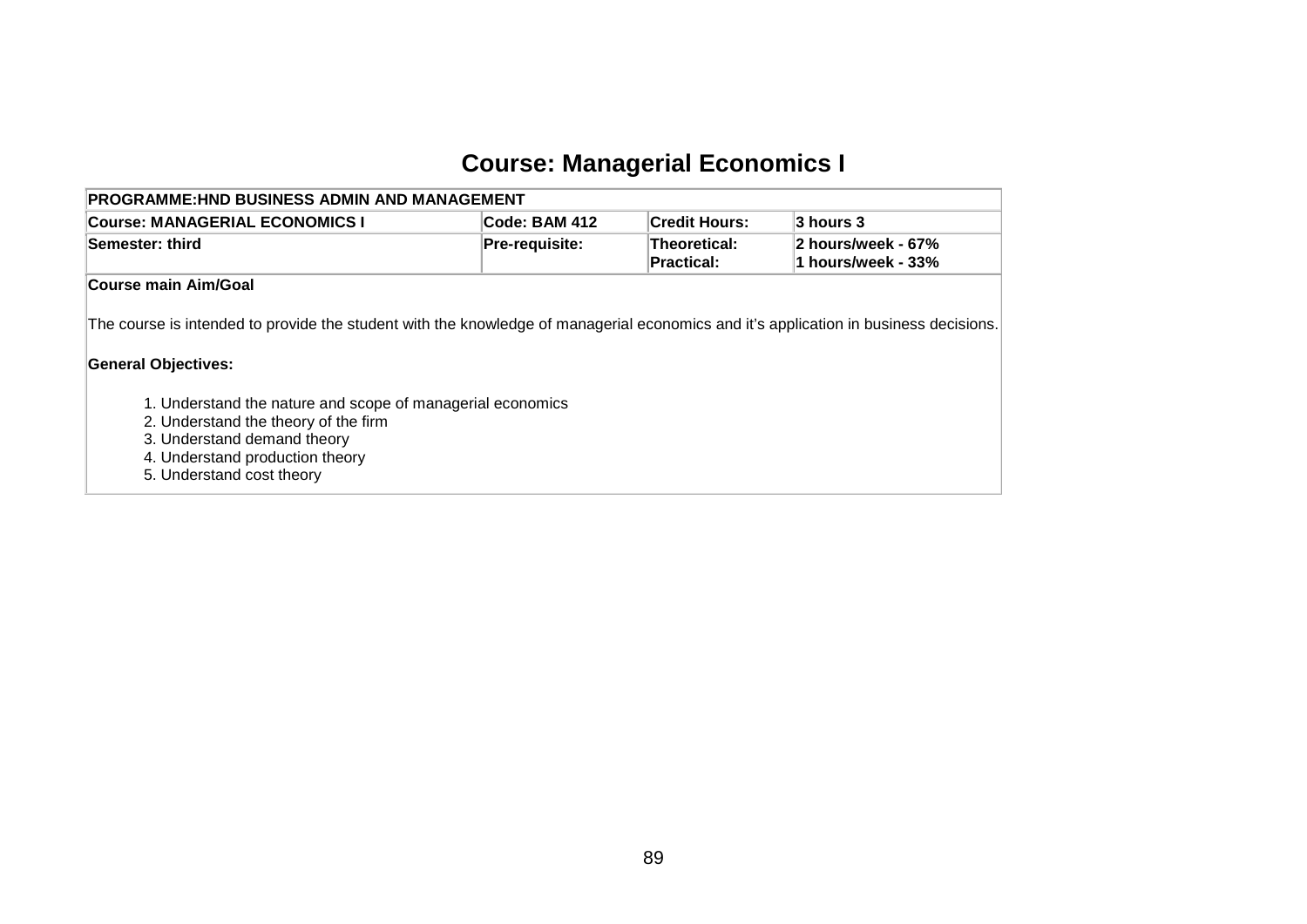| <b>Theoretical Content</b> |                                                                                                                                                                                                                                                                                                                                                                |                                                                                                                                                                                                                                                                                                                                                                    |                             | <b>Practical Content</b>                                                                                                                                                                                                |                                                                                                                                                                                 |                                                       |  |
|----------------------------|----------------------------------------------------------------------------------------------------------------------------------------------------------------------------------------------------------------------------------------------------------------------------------------------------------------------------------------------------------------|--------------------------------------------------------------------------------------------------------------------------------------------------------------------------------------------------------------------------------------------------------------------------------------------------------------------------------------------------------------------|-----------------------------|-------------------------------------------------------------------------------------------------------------------------------------------------------------------------------------------------------------------------|---------------------------------------------------------------------------------------------------------------------------------------------------------------------------------|-------------------------------------------------------|--|
| <b>Week</b>                | <b>Specific Learning</b><br><b>Outcomes</b>                                                                                                                                                                                                                                                                                                                    | <b>Teacher's Activities</b>                                                                                                                                                                                                                                                                                                                                        |                             | <b>Resources Specific Learning Outcomes</b>                                                                                                                                                                             | <b>Teacher's Activities</b>                                                                                                                                                     | <b>Resources</b>                                      |  |
|                            |                                                                                                                                                                                                                                                                                                                                                                | General Objective 1: Understand the nature and scope of managerial economics                                                                                                                                                                                                                                                                                       |                             |                                                                                                                                                                                                                         |                                                                                                                                                                                 |                                                       |  |
| $1-3$                      | 1.1 Define managerial<br>economics<br>1.2 Explain the relationship • Relate managerial<br>of managerial economics<br>to traditional economics.<br>1.3 Relate managerial<br>economics to economic<br>theory.<br>1.4 Explain the<br>relationships of managerial<br>economics to decision<br>making<br>1.5 Relate managerial<br>economics to business<br>studies. | • Define managerial<br>leconomics.<br>economics to other relevant<br>disciplines<br>Explain the role of<br>managerial economics in<br>business decision making                                                                                                                                                                                                     | <b>Textbooks</b>            | Relate managerial economics to<br>economic theory.<br>Explain the relationships of managerial<br>economics to decision sciences.<br>Relate managerial economics to<br>business studies                                  | Guidance and advice on the<br>role of managerial economics.<br>Question and answers.<br>Reference to the economic<br>aspects of decision making<br>Use of a relevant case study | Internet and<br>web based<br>research.<br>Journals    |  |
|                            |                                                                                                                                                                                                                                                                                                                                                                | General Objective 2: Understand the theory of the firm.                                                                                                                                                                                                                                                                                                            |                             |                                                                                                                                                                                                                         |                                                                                                                                                                                 |                                                       |  |
| $ 4-6 $                    | existence of firms and their existence and functions of<br>functions.<br>2.2 Explain the objectives<br>and values of the firm.<br>2.3 Describe the factors<br>that constrain the operation constrain<br>of the firm.<br>2.4 Explain the limitations<br>of the theory of the firm.<br>2.5 Explain the theories,<br>nature and functions of<br>profits.          | 2.1 Explain reasons for the Explain the reasons for the<br>lfirms.<br>Explain the objectives and<br>values of the firm.<br>Explain the factors that<br>the operations of the firm.<br>Explain the limitations of<br>the theory of the firm.<br>Explain the theories, nature<br>land<br>functions of profits.<br>Use different models to<br>illustrate firm/profits | Textbooks<br>Graph<br>paper | Know how to determine the objectives, Use diagrams to determine the<br>values, and limitations of the theory of<br>the firm.<br>Know how to determine the theory,<br>nature and functions of points.<br>Give Assignment | theory of the firm.<br>Use sketches to determine the<br>theories, nature and function of<br>profits.                                                                            | Graph paper<br>Internet and<br>web based<br>research. |  |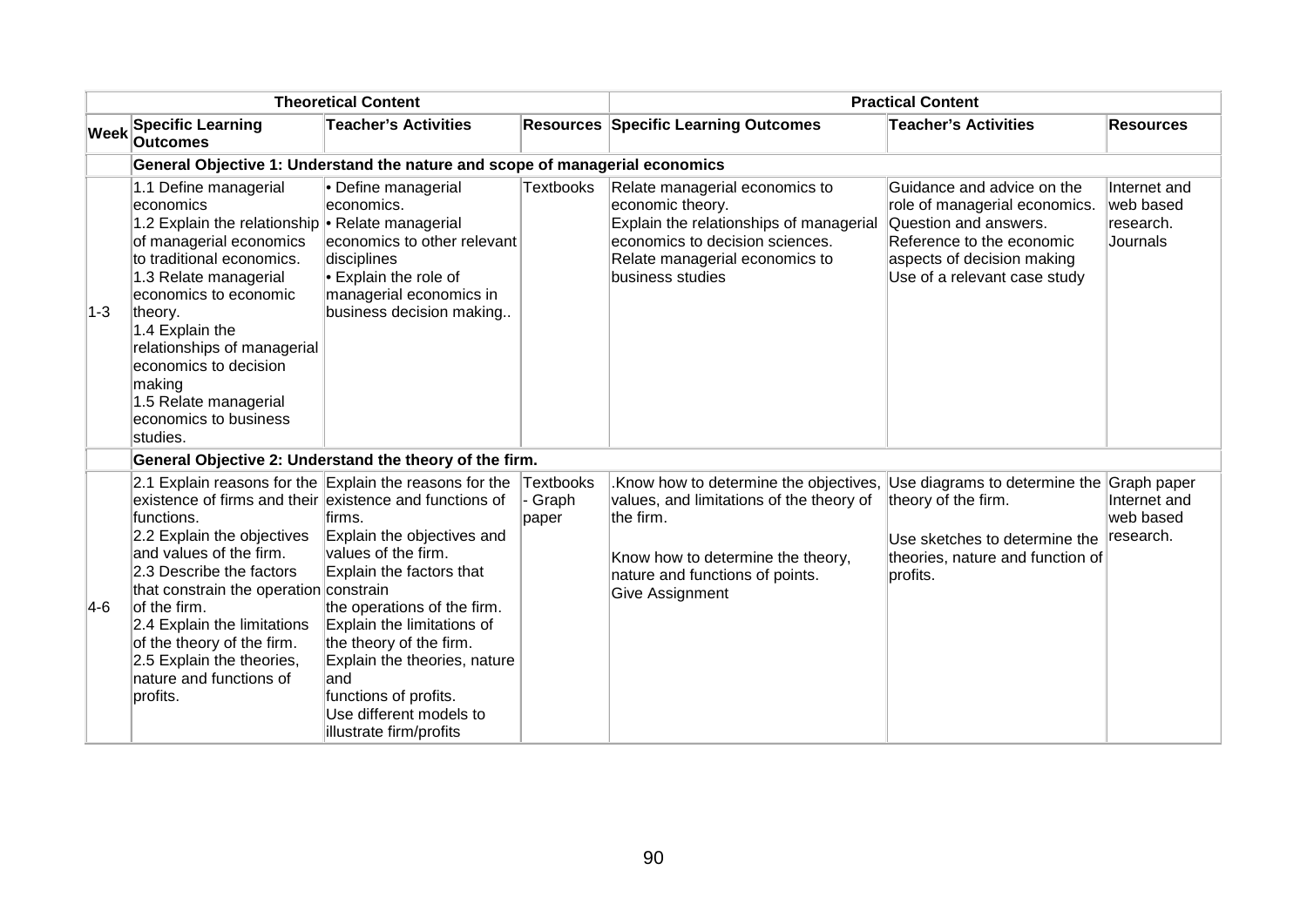| <b>Theoretical Content</b> |                                                                                                                                                                                                                                                                                                                                                                 | <b>Practical Content</b>                                                                                                                                                                                                                                                                                                                                                                                                                                                                                                           |                                |                                                                                                                                                                                                                                                                                                                                             |                                                                                                                                                                                                                                                                                    |                                                                                             |
|----------------------------|-----------------------------------------------------------------------------------------------------------------------------------------------------------------------------------------------------------------------------------------------------------------------------------------------------------------------------------------------------------------|------------------------------------------------------------------------------------------------------------------------------------------------------------------------------------------------------------------------------------------------------------------------------------------------------------------------------------------------------------------------------------------------------------------------------------------------------------------------------------------------------------------------------------|--------------------------------|---------------------------------------------------------------------------------------------------------------------------------------------------------------------------------------------------------------------------------------------------------------------------------------------------------------------------------------------|------------------------------------------------------------------------------------------------------------------------------------------------------------------------------------------------------------------------------------------------------------------------------------|---------------------------------------------------------------------------------------------|
| <b>Week</b>                | <b>Specific Learning</b><br><b>Outcomes</b>                                                                                                                                                                                                                                                                                                                     | <b>Teacher's Activities</b>                                                                                                                                                                                                                                                                                                                                                                                                                                                                                                        |                                | <b>Resources Specific Learning Outcomes</b>                                                                                                                                                                                                                                                                                                 | <b>Teacher's Activities</b>                                                                                                                                                                                                                                                        | <b>Resources</b>                                                                            |
|                            | General Objective 3: Understand demand theory.                                                                                                                                                                                                                                                                                                                  |                                                                                                                                                                                                                                                                                                                                                                                                                                                                                                                                    |                                |                                                                                                                                                                                                                                                                                                                                             |                                                                                                                                                                                                                                                                                    |                                                                                             |
| $7-8$                      | 3.1. Explain the demand<br>function and demand<br>curve.<br>3.2 Explain the price<br>determinants.<br>3.3 Explain point elasticity,<br>income elasticity, cross<br>elasticity etc.<br>3.4 Explain demand<br>estimation.<br>3.5 Explain demand<br>forecasting.<br>3.6 Apply the techniques in demand estimation.<br>demand estimation and<br>demand forecasting. | • Explain, with appropriate<br>diagrams, the demand<br>function and demand curve. paper<br>• Explain, with appropriate<br>elasticity of demand and its diagrams, price elasticity of<br>demand and its<br>determinants<br>• Explain, citing relevant<br>formulae,<br>point, income, cross<br>etc elasticities.<br>• Explain, with statistical<br>costs,<br>• Explain, using statistical<br>models<br>demand forecasting - time<br>regression etc.<br>• Solve problems involving<br>all the<br>techniques above.<br>• Conduct test. | - Textbooks<br>- Graph         | Using appropriate diagrams, know how<br>to determine the demand function,<br>demand curve, elasticities, demand<br>estimates etc.<br>Using appropriate statistical models,<br>determine demand forecasting,<br>regressions etc.                                                                                                             | Draw diagram to illustrate the<br>demand function, demand<br>curve, elasticities, demand<br>estimates etc.<br>Develop statistical models to<br>solve problems in demand<br>forecasting, regressions etc.                                                                           | Graph papers<br>Statistical<br>tables etc.<br>Internet and<br>web based<br>research.        |
|                            |                                                                                                                                                                                                                                                                                                                                                                 | General Objective 4: Understand production theory                                                                                                                                                                                                                                                                                                                                                                                                                                                                                  |                                |                                                                                                                                                                                                                                                                                                                                             |                                                                                                                                                                                                                                                                                    |                                                                                             |
| 9-11                       | 4.1 Explain production<br>function.<br>4.2 Explain total, average<br>and marginal products.<br>4.3 Explain the law of<br>diminishing returns.<br>4.4 Explain marginal role of<br>technical substitution.<br>4.5 Explain returns to<br>scale.                                                                                                                    | Explain, using appropriate<br>tools,<br>production function.<br>Illustrate, with the aid of<br>diagrams<br>total, average and marginal<br>products.<br>Explain, with the aid of a<br>diagram,<br>the law of diminishing<br>returns.<br>Explain, with the aid of a<br>diagram,                                                                                                                                                                                                                                                      | Textbooks<br>- Graph<br>paper. | Using the appropriate tools, know how<br>to determine production function.<br>Using appropriate diagrams, know how<br>to determine total, average and<br>marginal products.<br>Using appropriate diagrams, know how<br>to determine the law of diminishing,<br>returns, marginal role of technical<br>substitutions, returns to scales etc. | Use appropriate tools to show<br>students how to determine the<br>production function.<br>Draw diagrams to show total,<br>average and marginal<br>products.<br>Draw diagrams to show<br>diminishing returns, marginal<br>role of technical substitution,<br>returns to scales etc. | <b>Graph Sheets</b><br>Statistical<br>tables etc.<br>Internet and<br>web based<br>research. |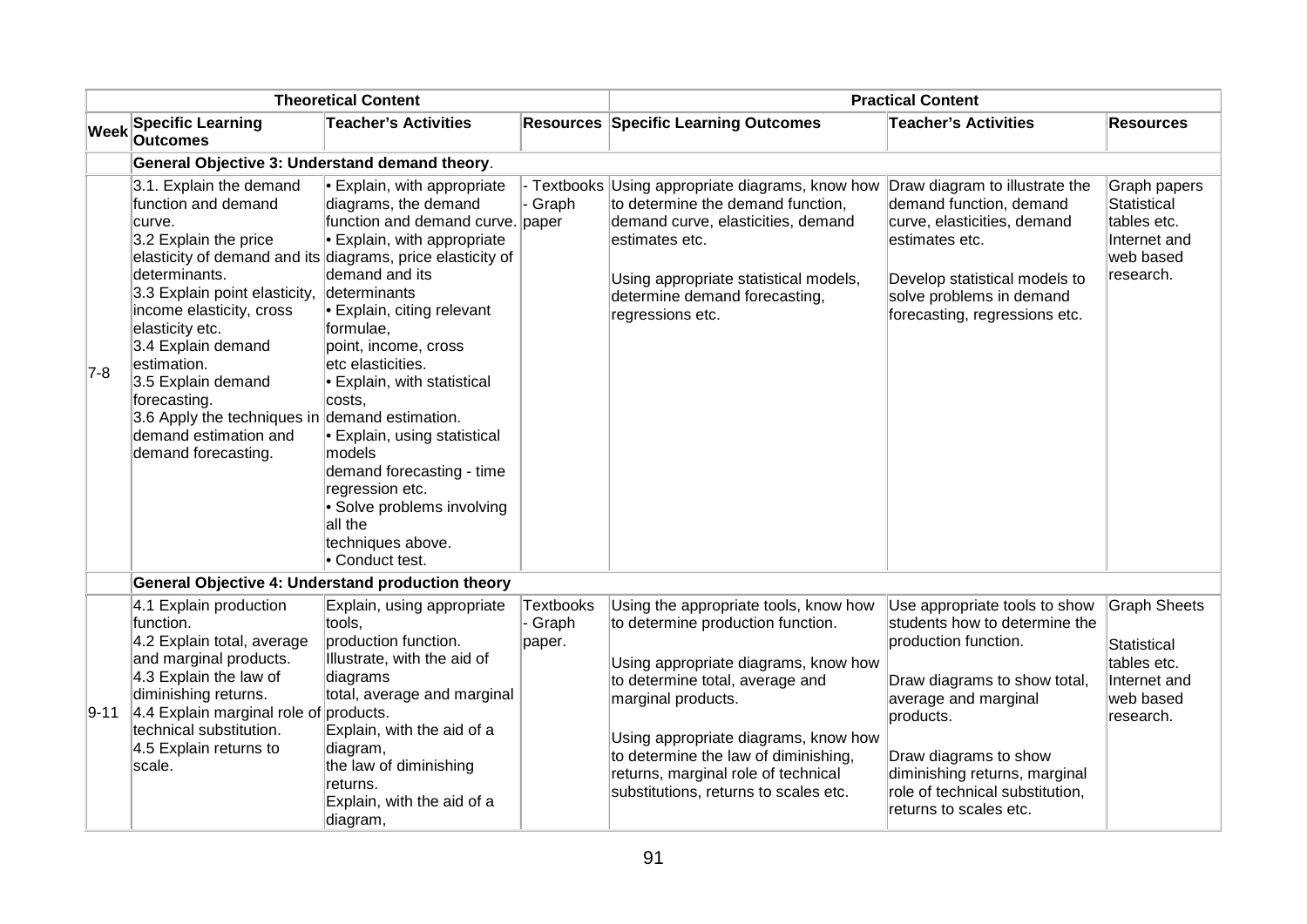|             |                                                                                                                                                                                                                                                                                                                                                                                                                                                         | <b>Theoretical Content</b>                                                                                                                                                                                                                                                                                                                                                                                                                                                                                           |                                     | <b>Practical Content</b>                                                                                                                                                                                                                  |                                                                                                                                                                                                                                                                                                                                                                     |                                        |  |
|-------------|---------------------------------------------------------------------------------------------------------------------------------------------------------------------------------------------------------------------------------------------------------------------------------------------------------------------------------------------------------------------------------------------------------------------------------------------------------|----------------------------------------------------------------------------------------------------------------------------------------------------------------------------------------------------------------------------------------------------------------------------------------------------------------------------------------------------------------------------------------------------------------------------------------------------------------------------------------------------------------------|-------------------------------------|-------------------------------------------------------------------------------------------------------------------------------------------------------------------------------------------------------------------------------------------|---------------------------------------------------------------------------------------------------------------------------------------------------------------------------------------------------------------------------------------------------------------------------------------------------------------------------------------------------------------------|----------------------------------------|--|
| <b>Week</b> | <b>Specific Learning</b><br><b>Outcomes</b>                                                                                                                                                                                                                                                                                                                                                                                                             | <b>Teacher's Activities</b>                                                                                                                                                                                                                                                                                                                                                                                                                                                                                          |                                     | <b>Resources Specific Learning Outcomes</b>                                                                                                                                                                                               | <b>Teacher's Activities</b>                                                                                                                                                                                                                                                                                                                                         | <b>Resources</b>                       |  |
|             |                                                                                                                                                                                                                                                                                                                                                                                                                                                         | the marginal role of<br>ltechnical substitution.<br>Explain, with the aid of<br>diagrams,<br>returns to scale.<br>Solve problems involving all<br>of the above.                                                                                                                                                                                                                                                                                                                                                      |                                     |                                                                                                                                                                                                                                           |                                                                                                                                                                                                                                                                                                                                                                     |                                        |  |
|             | General Objective 5: Understand cost theory.                                                                                                                                                                                                                                                                                                                                                                                                            |                                                                                                                                                                                                                                                                                                                                                                                                                                                                                                                      |                                     |                                                                                                                                                                                                                                           |                                                                                                                                                                                                                                                                                                                                                                     |                                        |  |
|             | 5.1 Explain the nature of<br>costs.<br>5.2 Explain the cost<br>function.<br>5.3 Explain relevant cost<br>concepts - fixed costs,<br>variable costs, etc.<br>5.4 Explain relevant cost<br>curves - short-run cost<br>12-15 curves, long-run cost<br>curves etc.<br>5.5 Explain total, average<br>and marginal cost<br>concepts.<br>5.6 Explain breakeven<br>analysis and operating<br>leverage.<br>5.7 Explain economies of<br>scale and diseconomies of | $\cdot$ Explain implicit and<br>explicit costs.<br>$\cdot$ Explain, with the aid of<br>diagrams the cost<br>functions.<br>$\blacktriangleright$ Explain, with the aid of a<br>diagrams,<br>fixed, variable and marginal<br>costs.<br>le Illustrate the relevant cost<br>curves.<br>$\blacktriangleright$ Explain, with the aid of<br>diagrams, breakeven<br>analysis and operating<br>leverages.<br>Explain economies and<br>diseconomies of scale.<br>• Solve problems involving<br>cost curves.<br>• Conduct test. | - Text<br>books<br>- Graph<br>paper | Using appropriate diagrams, determine<br>the cost function.<br>Using diagrams, know fixed, variable<br>and marginal cost curves.<br>Using diagrams, determine the<br>breakeven point and leverages of a<br>typical business organization. | Use appropriate diagrams to<br>show students how to<br>determine the cost function.<br>Draw diagrams to show the<br>student the different cost<br>curves.<br>Draw diagrams to show the<br>breakeven point, leverages<br>etc. of a typical business<br>organization.<br>Use a business organization<br>from the internet to determine<br>the relevant cost concepts. | Internet and<br>web based<br>research. |  |

| <b>ASSESSMENT CRITERIA</b> |                                                                                                    |                  |                                       |  |  |  |  |
|----------------------------|----------------------------------------------------------------------------------------------------|------------------|---------------------------------------|--|--|--|--|
| Coursework<br>50%          | Course test<br>25%                                                                                 | Practical<br>25% | Other (Examination/project/portfolio) |  |  |  |  |
|                            | Competency: On completing the course, the student should be able to understand/estimate/define/etc |                  |                                       |  |  |  |  |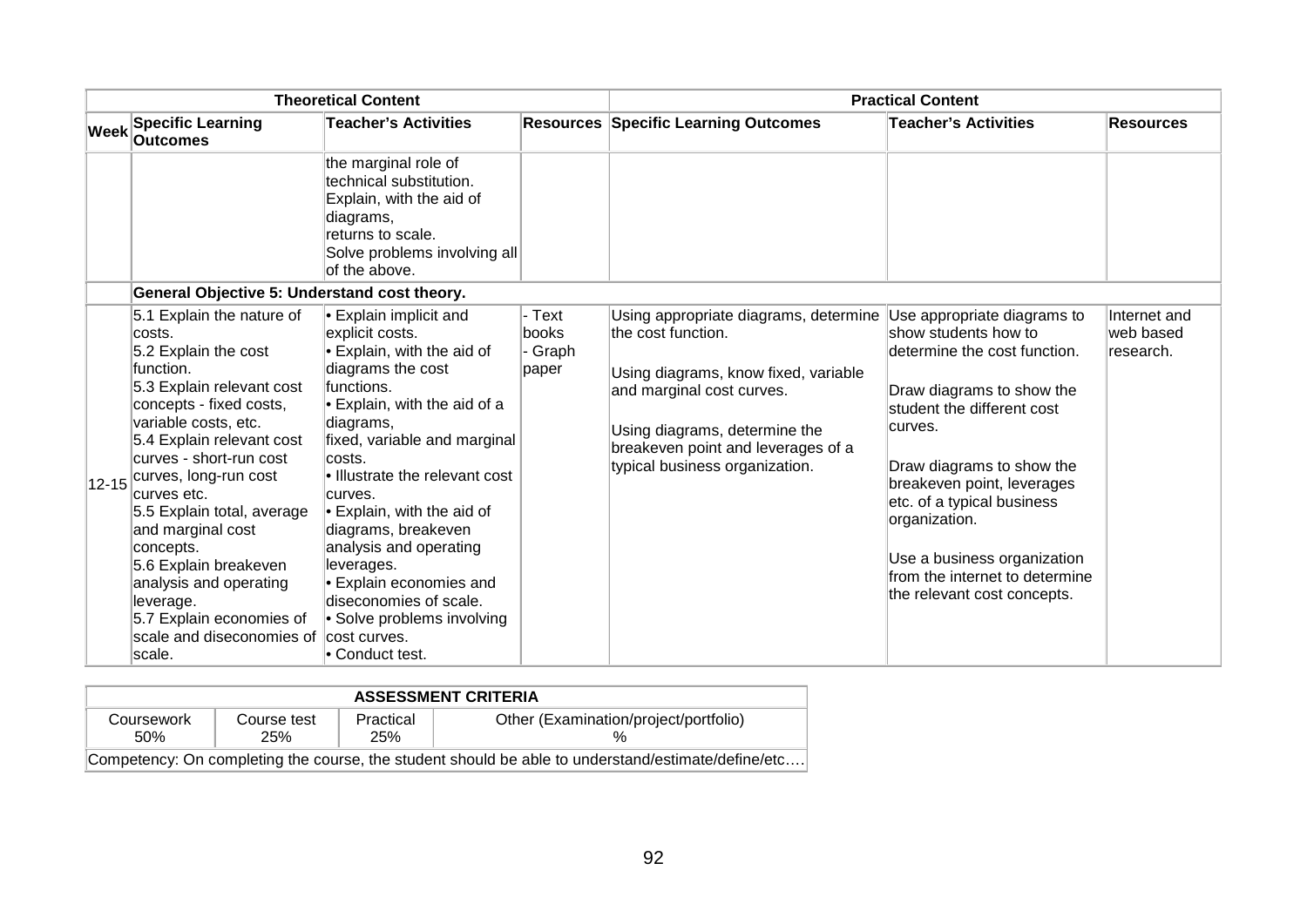# **Course: Entrepreneurship Development**

| <b>Course: ENTREPRENEURSHIP DEVELOPMENT</b>                                                                                                                                                                                                                                                                                                                                                                                                                                                                                                                                                                                                                                                                                                                                                                                                                                                                                                                                                                                                                                                             | Code: BAM 413  | <b>Credit Hours:</b>              | 4 hours                                  |
|---------------------------------------------------------------------------------------------------------------------------------------------------------------------------------------------------------------------------------------------------------------------------------------------------------------------------------------------------------------------------------------------------------------------------------------------------------------------------------------------------------------------------------------------------------------------------------------------------------------------------------------------------------------------------------------------------------------------------------------------------------------------------------------------------------------------------------------------------------------------------------------------------------------------------------------------------------------------------------------------------------------------------------------------------------------------------------------------------------|----------------|-----------------------------------|------------------------------------------|
| Semester: third                                                                                                                                                                                                                                                                                                                                                                                                                                                                                                                                                                                                                                                                                                                                                                                                                                                                                                                                                                                                                                                                                         | Pre-requisite: | Theoretical:<br><b>Practical:</b> | 2 hours/week - 50%<br>2 hours/week - 50% |
| Course main Aim/Goal                                                                                                                                                                                                                                                                                                                                                                                                                                                                                                                                                                                                                                                                                                                                                                                                                                                                                                                                                                                                                                                                                    |                |                                   |                                          |
| This course is intended to create awareness in a student and motivate him towards self-employment through the development of personal skills, competencies<br>effectiveness and aptitudes using project based work in an economic setting to set-up and manage a small and medium enterprises successful.<br><b>General Objectives:</b><br>1. Understand the history of Entrepreneurship development in Nigeria<br>2. Understand the need, scope and characteristic of entrepreneurship<br>3. Understand the various sources of information for entrepreneurship development<br>4. Appreciate the roles of commercial and development banks in small scale industrial development<br>5. Understand the functions of various support agencies in small and medium scale industrial development<br>6. Understand methods of product selection.<br>7. Understand the activities of different industrial association in relation to entrepreneurship<br>8. Know self through analysis of strengths, weaknesses, goal-setting and risk-taking behaviour<br>9. Know the motivational pattern of entrepreneurs |                |                                   |                                          |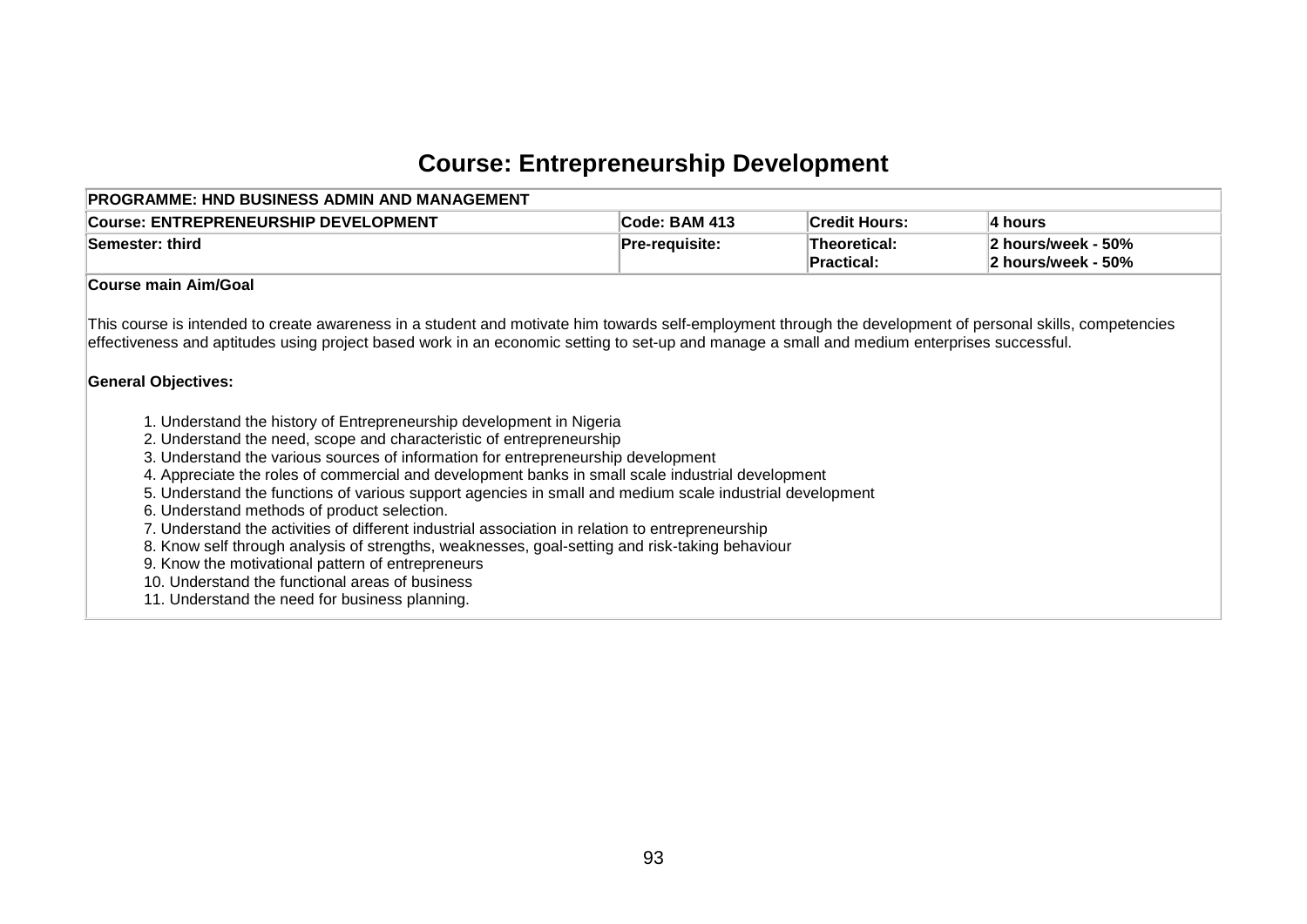|       |                                                                                                                                                                                                                                                                                                                                           | <b>Theoretical Content</b>                                                                                                                                                                                                                                                                                                                                                                                                                  |                                                               |                                                                                                                                        | <b>Practical Content</b>                                                                                                                                                                                                                                                                    |                                                                                               |
|-------|-------------------------------------------------------------------------------------------------------------------------------------------------------------------------------------------------------------------------------------------------------------------------------------------------------------------------------------------|---------------------------------------------------------------------------------------------------------------------------------------------------------------------------------------------------------------------------------------------------------------------------------------------------------------------------------------------------------------------------------------------------------------------------------------------|---------------------------------------------------------------|----------------------------------------------------------------------------------------------------------------------------------------|---------------------------------------------------------------------------------------------------------------------------------------------------------------------------------------------------------------------------------------------------------------------------------------------|-----------------------------------------------------------------------------------------------|
|       | <b>Week Specific Learning Outcomes</b>                                                                                                                                                                                                                                                                                                    | <b>Teacher's Activities</b>                                                                                                                                                                                                                                                                                                                                                                                                                 | <b>Resources</b>                                              | <b>Specific Learning</b><br><b>Outcomes</b>                                                                                            | <b>Teacher's Activities</b>                                                                                                                                                                                                                                                                 | <b>Resources</b>                                                                              |
|       | General Objective 1: Understand the history of entrepreneurship development in Nigeria.                                                                                                                                                                                                                                                   |                                                                                                                                                                                                                                                                                                                                                                                                                                             |                                                               |                                                                                                                                        |                                                                                                                                                                                                                                                                                             |                                                                                               |
| $1-2$ | 1.1 Narrate the Entrepreneurship<br>history in Nigeria.<br>1.2 Compare entrepreneurship in<br>Nigeria with Japan, India, China,<br>Malaysia, South Korea, etc.<br>1.3 Explain Nigeria's values and<br>entrepreneurship.<br>1.4 Describe the role of<br>entrepreneurship in the development<br>of small and medium scale industries        | i. Explain Entrepreneurship,<br>its historical development in<br>Nigeria and role in small and  - Publications<br>medium scale industries.<br>ii. Compare<br>entrepreneurship in Nigeria<br>with other countries of the<br>world - Japan, India, China<br>letc.<br>iii. Show students video film<br>of entrepreneurship<br>development in any of the<br>countries mentioned above:<br>iv. Explain Nigeria's values<br>and entrepreneurship. | - Text books<br>- Journals<br>- Video Film<br>- TV<br>- VCR   | Know entrepreneurship in<br>Nigeria, Japan, India,<br>China, Malaysia, South<br>Korea, etc.                                            | Use web-based information,<br>guide students to explore<br>entrepreneurship in Nigeria.<br>Japan, India, China,<br>Malaysia, South Korea etc.                                                                                                                                               | Computer and<br>accessories<br>Internet<br>facilities<br>Encarta Ref.<br>Library<br>software. |
|       | General Objective 2: Understand the need, scope and characteristics of entrepreneurship                                                                                                                                                                                                                                                   |                                                                                                                                                                                                                                                                                                                                                                                                                                             |                                                               |                                                                                                                                        |                                                                                                                                                                                                                                                                                             |                                                                                               |
| ΙЗ.   | 2.1 Define entrepreneurship and<br>entrepreneur.<br>2.2 Define the role and functions of<br>entrepreneurship.<br>2.3 Identify the entrepreneurial traits.<br>2.4 Explain entrepreneurial tasks.<br>2.5 Explain the need for<br>entrepreneurship in national<br>economic development.<br>2.6 Identify entrepreneurial risks and<br>hazards | i. Explain entrepreneurship<br>and entrepreneur.<br>ii. Explain the functions of<br>entrepreneurship and its<br>roles in national economic<br>development.<br>iii. Explain the various traits<br>of an entrepreneur.<br>iv. Explain entrepreneurial<br>tasks, the inherent risks and<br>hazards.<br>v. Invite a successful<br>entrepreneur to give a talk to<br>students                                                                    | - Text books<br>- Journals<br>- Publications<br>-Entrepreneur | Know the roles and<br>functions of an<br>entrepreneur<br>Know the need for<br>entrepreneurship in<br>national economic<br>development. | Guide student to research<br>into the roles and functions of Publication<br>an entrepreneur.<br>Invite a successful<br>entrepreneur to give a talk to<br>students on entrepreneurial<br>traits, talks, hazards and the<br>need for entrepreneurship in<br>national economic<br>development. | <b>Visits</b><br><b>Text books</b><br>Entrepreneur<br>Internet and<br>relevant<br>websites    |
|       | General Objective 3: Understand the various sources of information for entrepreneurship development                                                                                                                                                                                                                                       |                                                                                                                                                                                                                                                                                                                                                                                                                                             |                                                               |                                                                                                                                        |                                                                                                                                                                                                                                                                                             |                                                                                               |
| 4     | 3.1 Identify organizations and<br>agencies involved<br>in the promotion and development<br>of entrepreneurship                                                                                                                                                                                                                            | i. Explain the various<br>organizations and agencies<br>involved in the promotion<br>and development of                                                                                                                                                                                                                                                                                                                                     | - Text books<br>- Journal of<br>Management<br>∣and            | Know the various<br>organizations and<br>agencies involved in the<br>promotion and                                                     | Guide students to research to<br>organizations and agencies<br>involved in the promotion and<br>development of                                                                                                                                                                              | Computer<br>Accessories<br>Internet facility<br>Application                                   |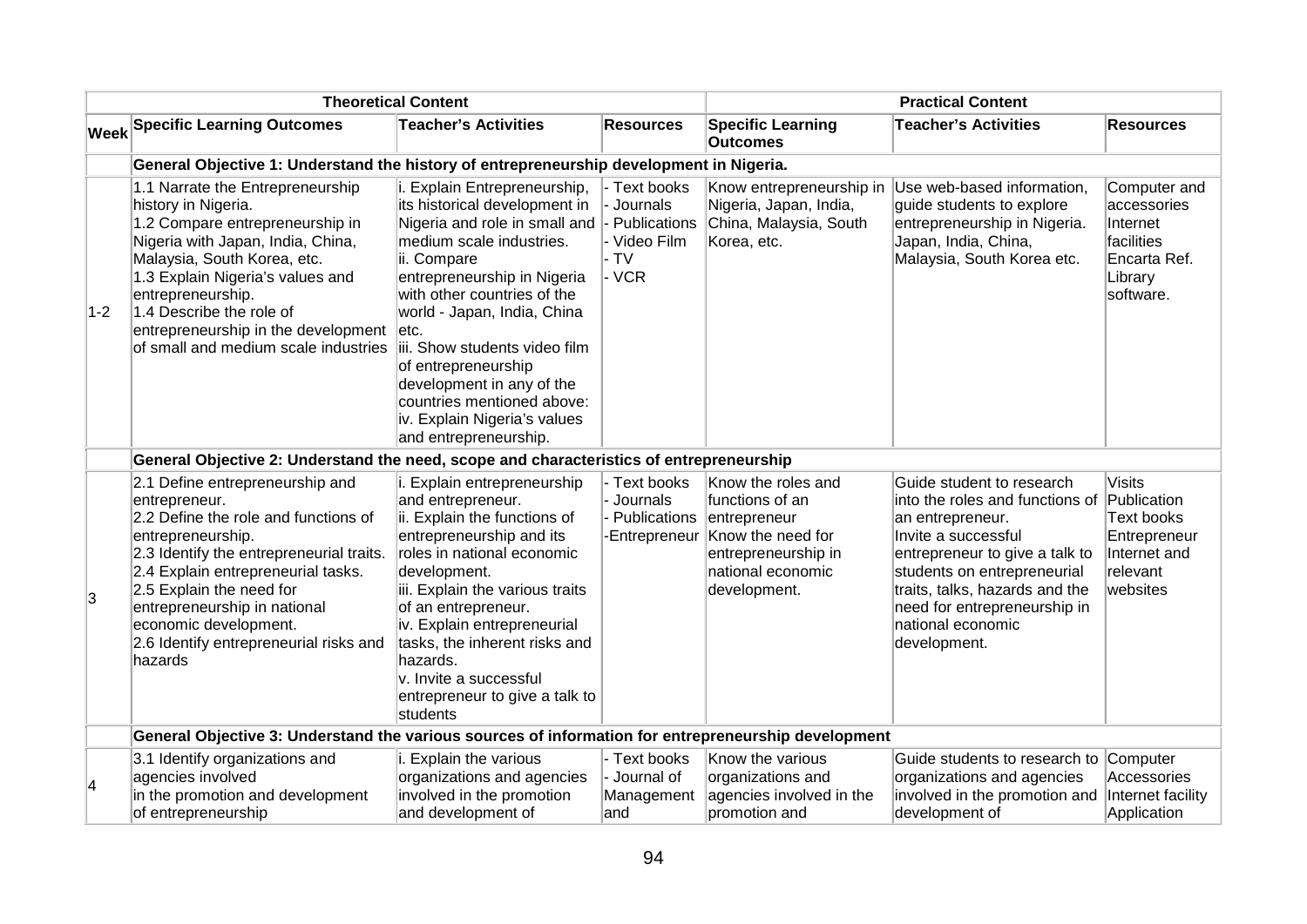|       |                                                                                                                                                                                                                                                                                                                                                                                                                     | <b>Theoretical Content</b>                                                                                                                                                                                                                                                                                                                                          |                                                               |                                                                                                                                                                                                  | <b>Practical Content</b>                                                                                                                                                                                                                                                                                                                   |                                                                             |
|-------|---------------------------------------------------------------------------------------------------------------------------------------------------------------------------------------------------------------------------------------------------------------------------------------------------------------------------------------------------------------------------------------------------------------------|---------------------------------------------------------------------------------------------------------------------------------------------------------------------------------------------------------------------------------------------------------------------------------------------------------------------------------------------------------------------|---------------------------------------------------------------|--------------------------------------------------------------------------------------------------------------------------------------------------------------------------------------------------|--------------------------------------------------------------------------------------------------------------------------------------------------------------------------------------------------------------------------------------------------------------------------------------------------------------------------------------------|-----------------------------------------------------------------------------|
|       | Week Specific Learning Outcomes                                                                                                                                                                                                                                                                                                                                                                                     | Teacher's Activities                                                                                                                                                                                                                                                                                                                                                | <b>Resources</b>                                              | <b>Specific Learning</b><br><b>Outcomes</b>                                                                                                                                                      | <b>Teacher's Activities</b>                                                                                                                                                                                                                                                                                                                | <b>Resources</b>                                                            |
|       | 3.2 Explain the roles of banks and<br>financial<br>institutions in enterprise creation.<br>3.3 Describe the contributions of<br>government<br>agencies in sourcing information<br>including patent rights                                                                                                                                                                                                           | entrepreneurship.<br>ii. Explain the roles of banks<br>and financial institutions in<br>the creation of enterprises.<br>iii. Explain the contributions<br>of government agencies in<br>sourcing information and<br>protecting enterprises.<br>iv. Give assignment.                                                                                                  | Economic<br>Digest<br>Publications.                           | development of<br>entrepreneurship<br>Know the roles of banks<br>the creation of<br>enterprises.                                                                                                 | entrepreneurship.<br>Use Web-based information<br>to understand the<br>and financial institutions in international org. involved in<br>assisting SMEs.<br>Guide student to conduct<br>research to the roles banks<br>and financial institutions in<br>creation and efficient<br>operation of an enterprises.                               | software<br>Text books<br>Journal.                                          |
|       | General Objective 4: Appreciate the roles of commercial and development banks in small scale industries development                                                                                                                                                                                                                                                                                                 |                                                                                                                                                                                                                                                                                                                                                                     |                                                               |                                                                                                                                                                                                  |                                                                                                                                                                                                                                                                                                                                            |                                                                             |
| 5     | 4.1 Identify financial institutions<br>involved in entrepreneurship<br>development.<br>4.2 Describe the assistance provided<br>by commercial banks.<br>4.3 Explain the roles of development<br>banks in the promotion and<br>development of small and medium<br>scale enterprises (SME's).<br>Describe government policy on<br>financing small and medium scale<br>enterprises (SME's).                             | i. Explain financial<br>institutions<br>involved in entrepreneurship<br>development.<br>ii. Explain the roles of<br>commercial and<br>development banks in the<br>promotion and development<br>of SME's.<br>iii. Explain government policy<br>on financing SME's                                                                                                    | Text books<br>- Journals<br>- Publications                    | institutions and their roles<br>in the development and<br>promotion of small<br>medium enterprises.<br>Know the government<br>policy on financing small<br>and medium scale<br>enterprises (SME) | Know the various financial Guide student to demonstrate Visitation and<br>the knowledge of commercial, research<br>merchang and development<br>bank in the promotion of small Text Books<br>and medium scale<br>enterprises.<br>Guide student to research to<br>Government policies on<br>financing small and medium<br>scale enterprises. | Publications<br>Computer with<br>internet<br>connection<br>Video and films. |
|       | General Objective 5: Understand the functions of various agencies in small and medium scale industries                                                                                                                                                                                                                                                                                                              |                                                                                                                                                                                                                                                                                                                                                                     |                                                               |                                                                                                                                                                                                  |                                                                                                                                                                                                                                                                                                                                            |                                                                             |
| $6-7$ | 5.1 Identify various support agencies<br>involved in the promotion and<br>development of entrepreneurship.<br>5.2 Enumerate the functions of<br>support agencies.<br>5.3 Explain the assistance rendered<br>by Research Institutions/Universities/<br>Polytechnics/Monotechnics/<br><b>Technical Colleges in</b><br>entrepreneurship development.<br>5.4 Explain the roles of:<br>Nigerian Export Promotion Council | $\vert$ i. Explain the various support Text books<br>agencies involved in the<br>promotion and development<br>of entrepreneurship and their - TV<br>functions.<br>ii. Explain the roles of<br>research institutes,<br>institutions of higher learning Cassettes.<br>in the development of<br>entrepreneurship.<br>iii. Show a film on<br><b>Technology Business</b> | - Journals<br>- Publications<br>∣- VCR<br>- Relevant<br>Video | agencies and their<br>functions to the promotion<br>and development of<br>entrepreneurships.                                                                                                     | Know the various support Guide students to research to Internet and<br>Research institutions,<br>universities, polytechnics,<br>Nigerian Expert promotion<br>Council NIPC, NERFUND,<br>NDE, IDC etc.<br>Show a film on technology<br>business incubation center.                                                                           | relevant<br>websites                                                        |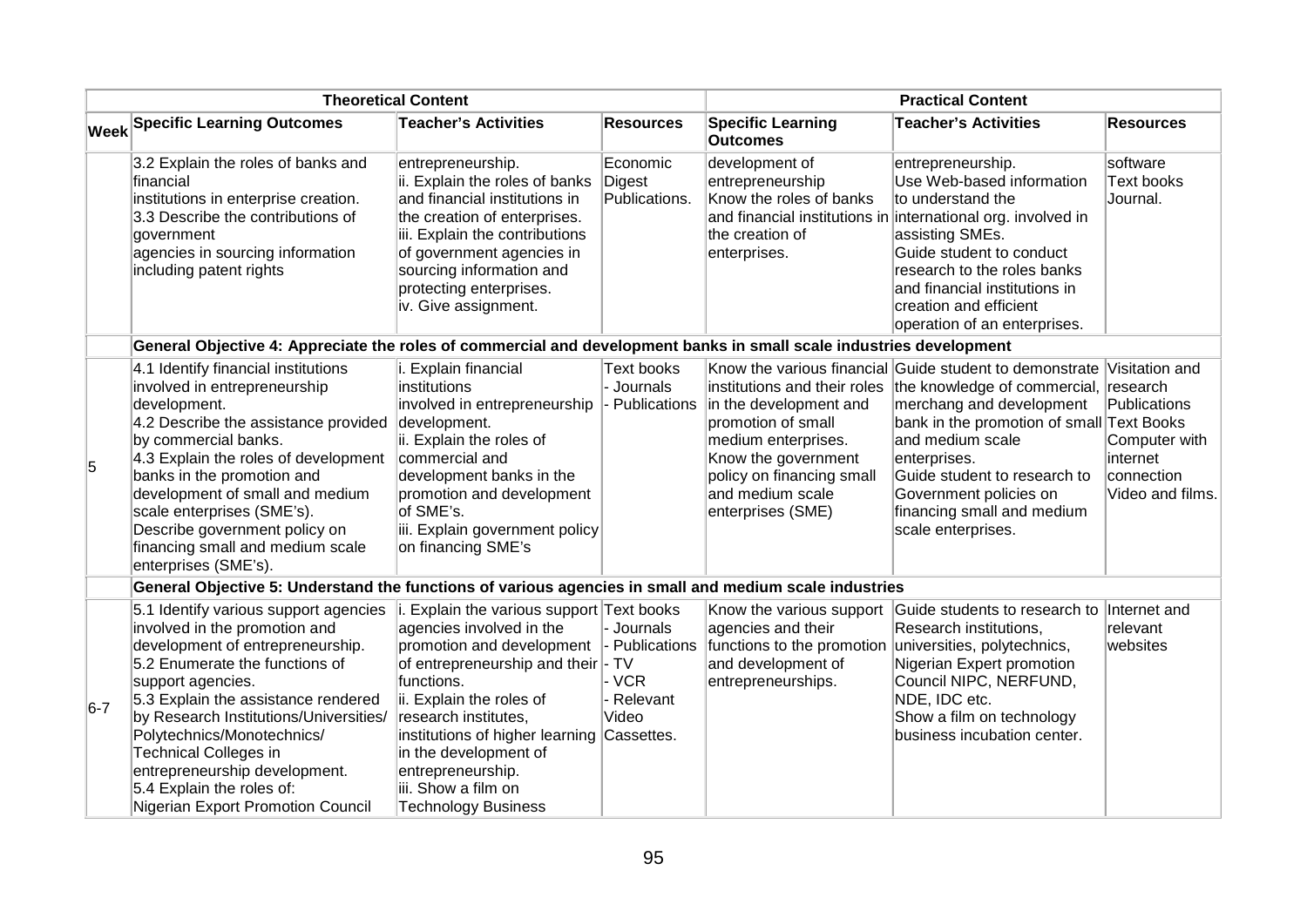|       |                                                                                                                                                                                                                                                                                                                                                                                                                                                                                                       | <b>Theoretical Content</b>                                                                                                                                                                                                                                                                                                                                                                 |                                          |                                                                                                                                                                                                                                                                                                                          | <b>Practical Content</b>                                                                                                                                                                                                                                                                                                                                                |                                                                                                                                                                           |
|-------|-------------------------------------------------------------------------------------------------------------------------------------------------------------------------------------------------------------------------------------------------------------------------------------------------------------------------------------------------------------------------------------------------------------------------------------------------------------------------------------------------------|--------------------------------------------------------------------------------------------------------------------------------------------------------------------------------------------------------------------------------------------------------------------------------------------------------------------------------------------------------------------------------------------|------------------------------------------|--------------------------------------------------------------------------------------------------------------------------------------------------------------------------------------------------------------------------------------------------------------------------------------------------------------------------|-------------------------------------------------------------------------------------------------------------------------------------------------------------------------------------------------------------------------------------------------------------------------------------------------------------------------------------------------------------------------|---------------------------------------------------------------------------------------------------------------------------------------------------------------------------|
|       | Week Specific Learning Outcomes                                                                                                                                                                                                                                                                                                                                                                                                                                                                       | <b>Teacher's Activities</b>                                                                                                                                                                                                                                                                                                                                                                | <b>Resources</b>                         | <b>Specific Learning</b><br><b>Outcomes</b>                                                                                                                                                                                                                                                                              | <b>Teacher's Activities</b>                                                                                                                                                                                                                                                                                                                                             | <b>Resources</b>                                                                                                                                                          |
|       | (NEPC)<br>a) Nigerian<br>Investment<br>Promotion<br>Commission (NIPC)<br>b) National Economic<br><b>Reconstruction Fund</b><br>(NERFUND)<br>c) National<br>Directorate of<br>Employment (NDE)<br>d) Raw Materials<br>Research and<br><b>Development Council</b><br>(RMRDC)<br>5.5 Industrial Development Centres<br>(IDC) and TBICs in the Promotion<br>and Development of<br>Entrepreneurship                                                                                                        | Incubation Centre (TBIC)<br>operation.<br>1.0 iv. Conduct Test.                                                                                                                                                                                                                                                                                                                            |                                          |                                                                                                                                                                                                                                                                                                                          |                                                                                                                                                                                                                                                                                                                                                                         |                                                                                                                                                                           |
|       | General Objective 6: Understand the methods of Product selection                                                                                                                                                                                                                                                                                                                                                                                                                                      |                                                                                                                                                                                                                                                                                                                                                                                            |                                          |                                                                                                                                                                                                                                                                                                                          |                                                                                                                                                                                                                                                                                                                                                                         |                                                                                                                                                                           |
| $8-9$ | 6.1 Explain product selection.<br>6.2 Explain product selection criteria.<br>6.3 Identify key factors associated<br>with product selection.<br>6.4 Describe venture idea generation.<br>6.5 Describe the steps involved in<br>preliminary screening.<br>6.6 Evaluate critically, product ideas.<br>6.7 Explain the different steps in<br>preparing pre-feasibility study.<br>6.8 Evaluate adequacy of<br>infrastructural facilities for product<br>selection.<br>6.9 Identify the relevant technology | i. Explain product selection,<br>criteria and factors<br>associated with selection.<br>ii. Explain venture idea<br>generation.<br>iii. Explain critical evaluation<br>of product ideas and steps<br>involved in preliminary<br>screening.<br>iv. Explain steps in preparing<br>pre-feasibility study.<br>v. Explain adequacy of<br>infrastructural facilities for<br>the selected product. | Text books<br>- Journals<br>Publications | Know product selection,<br>criteria and factors<br>associated with product<br>selection.<br>Know venture idea<br>generation.<br>Know evaluation of<br>product idea and steps in<br>valued in preliminary<br>screening.<br>Know steps in preparing<br>pre-feasibility and<br>evaluate sources and<br>adequacies of input. | Guide students to selection of Computer with<br>product using criteria and<br>factors associated with<br>product selection.<br>Guide students to prepare a<br>pre-feasibility of a given<br>product and evaluate the<br>viability, methodology and<br>cost benefit analysis.<br>Use web-based information to Journal<br>generate venture idea on<br>exportable product. | accessories<br>and internet<br>connection.<br>Application<br>packages<br>Visitation and<br>research<br>Publications<br>Text books<br>Internet and<br>relevant<br>websites |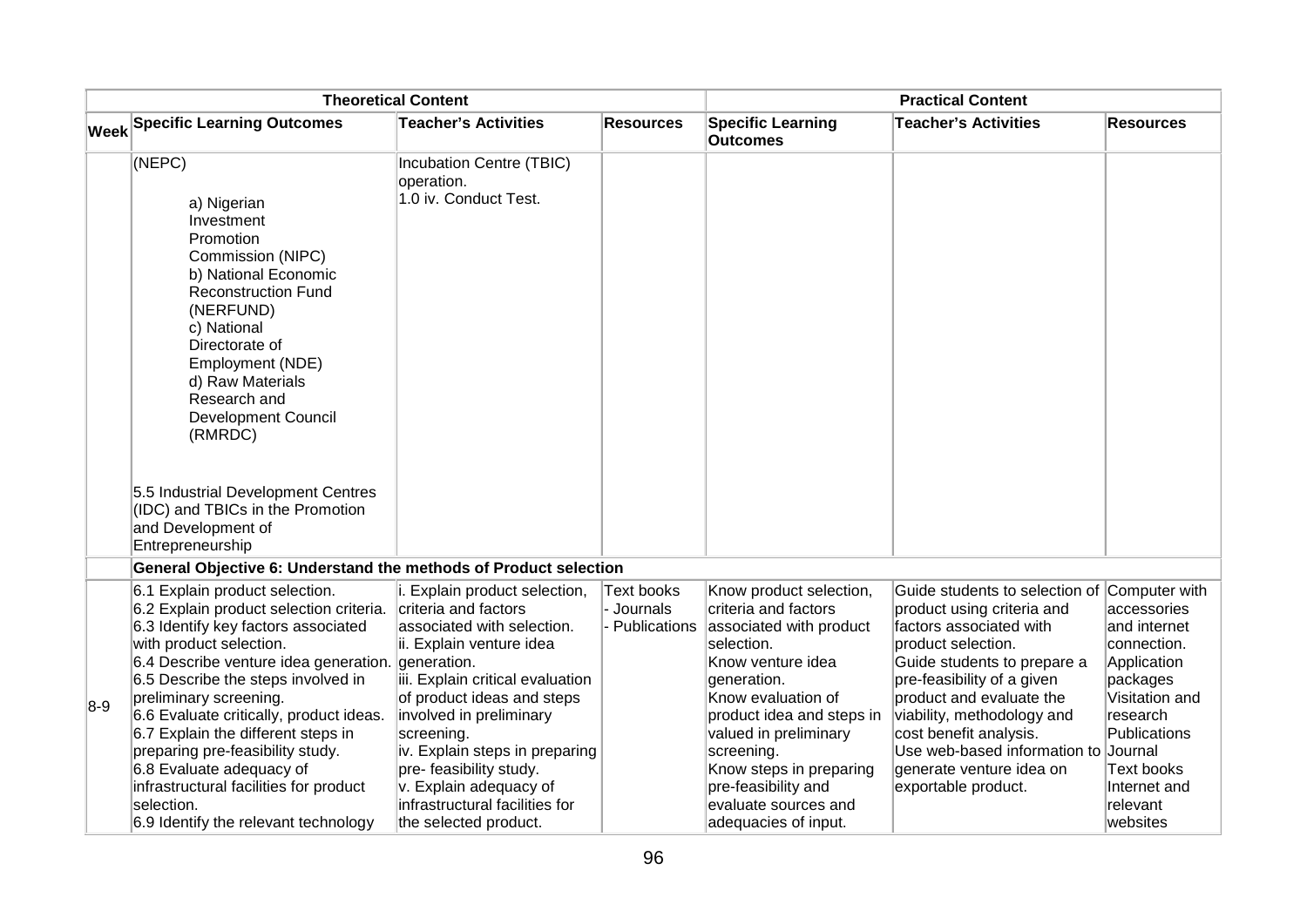| <b>Theoretical Content</b> |                                                                                                                                                                                                                                                                                                                                                                                                                                                                                                                                                                                                                                                                                                                        |                                                                                                                                                                                                                                                                                                                                                                                                                                                                                              | <b>Practical Content</b> |                                                                                         |                                                                                                                                                                                                                                                                                                                                                                                                                |                      |
|----------------------------|------------------------------------------------------------------------------------------------------------------------------------------------------------------------------------------------------------------------------------------------------------------------------------------------------------------------------------------------------------------------------------------------------------------------------------------------------------------------------------------------------------------------------------------------------------------------------------------------------------------------------------------------------------------------------------------------------------------------|----------------------------------------------------------------------------------------------------------------------------------------------------------------------------------------------------------------------------------------------------------------------------------------------------------------------------------------------------------------------------------------------------------------------------------------------------------------------------------------------|--------------------------|-----------------------------------------------------------------------------------------|----------------------------------------------------------------------------------------------------------------------------------------------------------------------------------------------------------------------------------------------------------------------------------------------------------------------------------------------------------------------------------------------------------------|----------------------|
|                            | <b>Week Specific Learning Outcomes</b>                                                                                                                                                                                                                                                                                                                                                                                                                                                                                                                                                                                                                                                                                 | <b>Teacher's Activities</b>                                                                                                                                                                                                                                                                                                                                                                                                                                                                  | <b>Resources</b>         | <b>Specific Learning</b><br><b>Outcomes</b>                                             | <b>Teacher's Activities</b>                                                                                                                                                                                                                                                                                                                                                                                    | <b>Resources</b>     |
|                            | available for the selected product.<br>6.10 Evaluate sources and adequacy<br>of raw materials for a<br>selected product.<br>6.11 Explain effects of government<br>policy and regulations on the selected viii. Explain effects of<br>product.<br>6.12 Identify legal aspects of<br>business in product selection.                                                                                                                                                                                                                                                                                                                                                                                                      | vi. Explain availability of<br>relevant technology for the<br>selected product.<br>vii. Explain sources and<br>adequacy of raw materials.<br>government policy and<br>regulation on the selected<br>product<br>ix. Explain legal aspects of<br>business on the selected<br>product.                                                                                                                                                                                                          |                          |                                                                                         |                                                                                                                                                                                                                                                                                                                                                                                                                |                      |
|                            | General Objective 7: Understand the activities of different Industrial Associations in relation to entrepreneurship                                                                                                                                                                                                                                                                                                                                                                                                                                                                                                                                                                                                    |                                                                                                                                                                                                                                                                                                                                                                                                                                                                                              |                          |                                                                                         |                                                                                                                                                                                                                                                                                                                                                                                                                |                      |
| $10 - 11$                  | Describe the roles of National<br><b>Association of Small Scale</b><br>Industrialists (NASSI) in<br>entrepreneurship.<br>7.2 Describe the roles of National<br>Association of Small and Medium<br>Entrepreneurs (NASME).<br>7.3 Describe members of the<br>Nigerian Association of Chambers of<br>Commerce, Industry Mines and<br>Agriculture (NACCIMA).<br>7.4 Describe the roles of the Nigerian<br>Association of Chambers of<br>Commerce, Industry Mines and<br>Agriculture (NACCIMA).<br>7.5 Explain the roles of<br>Manufacturers Association of Nigeria<br>(MAN) in the development of Small<br>and Medium Scale Enterprises<br>(SME's).<br>7.6 Explain the activities of N.E.C.A<br>and its roles in industry. | Explain NASSI and its roles<br>in entrepreneurship<br>development.<br>Explain NASME and its roles<br>in entrepreneurship<br>development.<br>Explain City, States and bi-<br>lateral chambers of<br>commerce and industry and<br>their roles in<br>entrepreneurship<br>development.<br>Explain NACCIMA and its<br>role in entrepreneurship<br>development.<br>Explain MAN and its roles.<br><b>Explain Nigerian Employers</b><br><b>Consultative Association</b><br>(N.E.C.A). and its roles. | - Text books<br>Journals | Know the various<br>Publications to promotion and<br>Development of<br>entrepreneurship | Guide students to research to Internet and<br>Association and their roles NASSI, NASME, NACCIMA,<br>CHAMBER of COMMERCE,<br>MAN, NECA and demonstrate<br>knowledge of their roles and<br>functions to entrepreneurship.<br>Use Web-based information<br>to compare the services of<br>Chambers of Commerce in<br>UK, USA, ASIA etc.<br>Carry out an excursion to a<br>recognized trade fair closest<br>to you. | relevant<br>websites |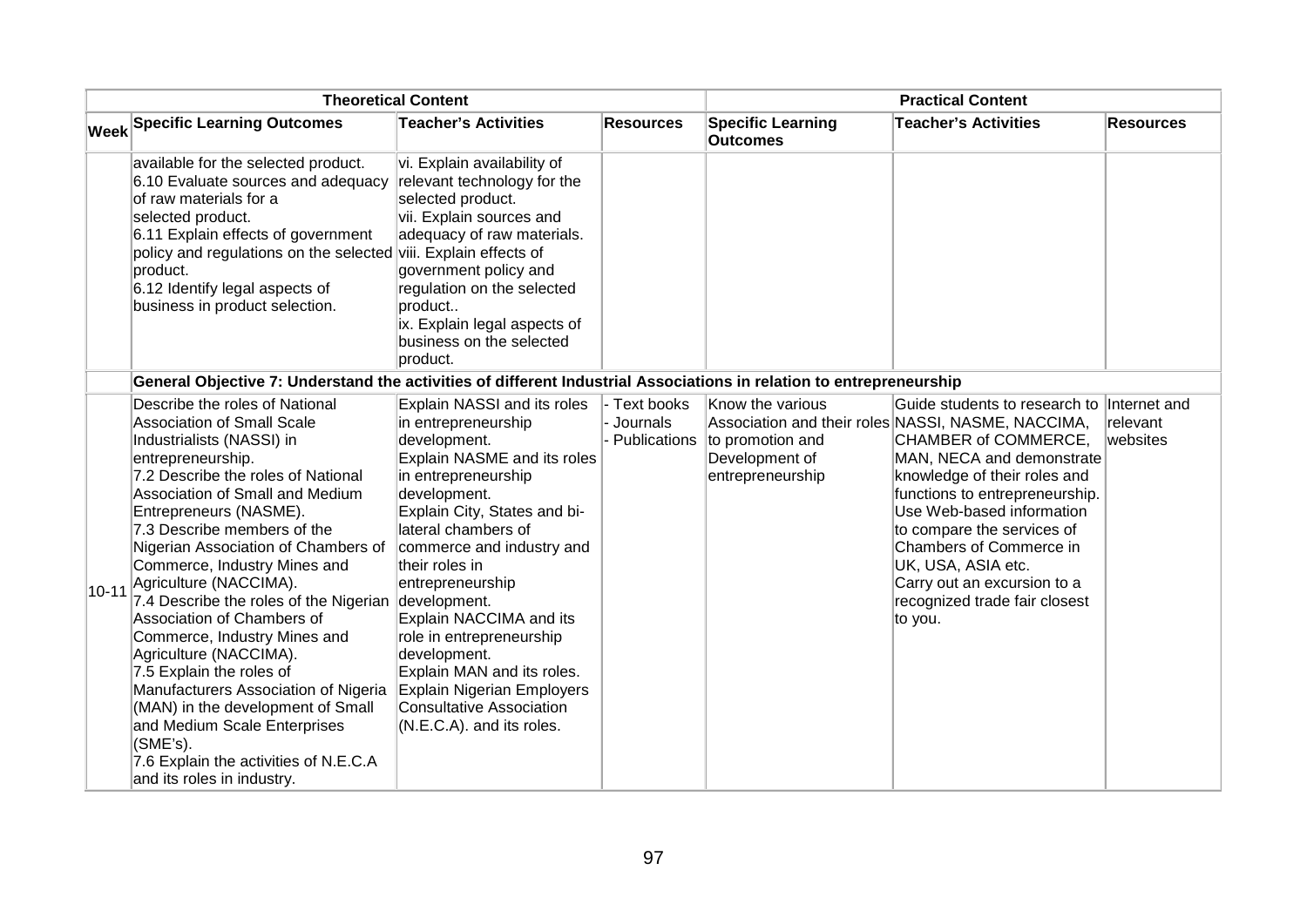|    |                                                                                                                                                                                                                                                                                                                                                                                                                                                                                                                                                                   | <b>Theoretical Content</b>                                                                                                                                                                                                                                                                                                                                                                                                                                                                                                                                       |                                        |                                                                  | <b>Practical Content</b>                                                                                                                                                                                                                                                                                                                                                                                                  |                                                                                                                                              |
|----|-------------------------------------------------------------------------------------------------------------------------------------------------------------------------------------------------------------------------------------------------------------------------------------------------------------------------------------------------------------------------------------------------------------------------------------------------------------------------------------------------------------------------------------------------------------------|------------------------------------------------------------------------------------------------------------------------------------------------------------------------------------------------------------------------------------------------------------------------------------------------------------------------------------------------------------------------------------------------------------------------------------------------------------------------------------------------------------------------------------------------------------------|----------------------------------------|------------------------------------------------------------------|---------------------------------------------------------------------------------------------------------------------------------------------------------------------------------------------------------------------------------------------------------------------------------------------------------------------------------------------------------------------------------------------------------------------------|----------------------------------------------------------------------------------------------------------------------------------------------|
|    | <b>Week Specific Learning Outcomes</b>                                                                                                                                                                                                                                                                                                                                                                                                                                                                                                                            | <b>Teacher's Activities</b>                                                                                                                                                                                                                                                                                                                                                                                                                                                                                                                                      | Resources                              | <b>Specific Learning</b><br><b>Outcomes</b>                      | <b>Teacher's Activities</b>                                                                                                                                                                                                                                                                                                                                                                                               | <b>Resources</b>                                                                                                                             |
|    | General Objective 8: Know self through analysis of strength, weakness, goal setting and risk taking behaviour.                                                                                                                                                                                                                                                                                                                                                                                                                                                    |                                                                                                                                                                                                                                                                                                                                                                                                                                                                                                                                                                  |                                        |                                                                  |                                                                                                                                                                                                                                                                                                                                                                                                                           |                                                                                                                                              |
| 12 | 8.1 Explain the following terms:<br>a) Data collection<br>about self.<br>b) Who am I<br>(personal efficacy)<br>c) Rating of concepts<br>d) Self Knowledge.<br>8.2 Define individual life goal and link<br>it to entrepreneurship.<br>8.3 Identify the strengths and<br>weaknesses in 8.2 above.<br>8.4 Carry out a Ring TOSS Game.<br>8.5 Explain the behavioural pattern<br>observed in 8.4 above on:<br>a) Moderate risk<br>taking.<br>b) Goal setting<br>c) Learning from feed<br>back<br>d) Taking personal<br>responsibility<br>Confidence and self reliance | Explain the term:-<br>- Data<br>collection<br>about self<br>- Personal<br>efficacy<br>- Rating of<br>concepts<br>- Self<br>knowledge<br>Explain individual life goal of<br>entrepreneurship, their<br>strengths and weaknesses.<br><b>Explain Ring TOSS</b><br>Guide students to carry out a<br>Ring TOSS Game.<br>Explain the behavioural<br>pattern observed in a Ring<br>TOSS Game:<br>- Moderate<br><b>Risk Taking</b><br>- Goal<br>Setting<br>- Learning<br>from feed<br>back<br>- Taking<br>personal<br>responsibilit<br>у<br>Confidence and self-reliance | Text books<br>Journals<br>Publications | Know self on<br>entrepreneurship<br>development and<br>promotion | Guide students to<br>demonstrate knowledge of<br>themselves, goals,<br>entrepreneurship strength<br>and weakness.<br>Give practical assignments to<br>student on personal efficacy,<br>goals - link to<br>entrepreneurship strength<br>and weakness.<br>Use web-based information to<br>carry out simulation business<br>games.<br>Guide student to observe the<br>pattern on:<br>- Risk Taking<br>- Goal Setting<br>etc. | Computer and<br>accessories<br>with internet<br>connection<br>Visitation and<br>research<br>Research<br>Internet and<br>relevant<br>websites |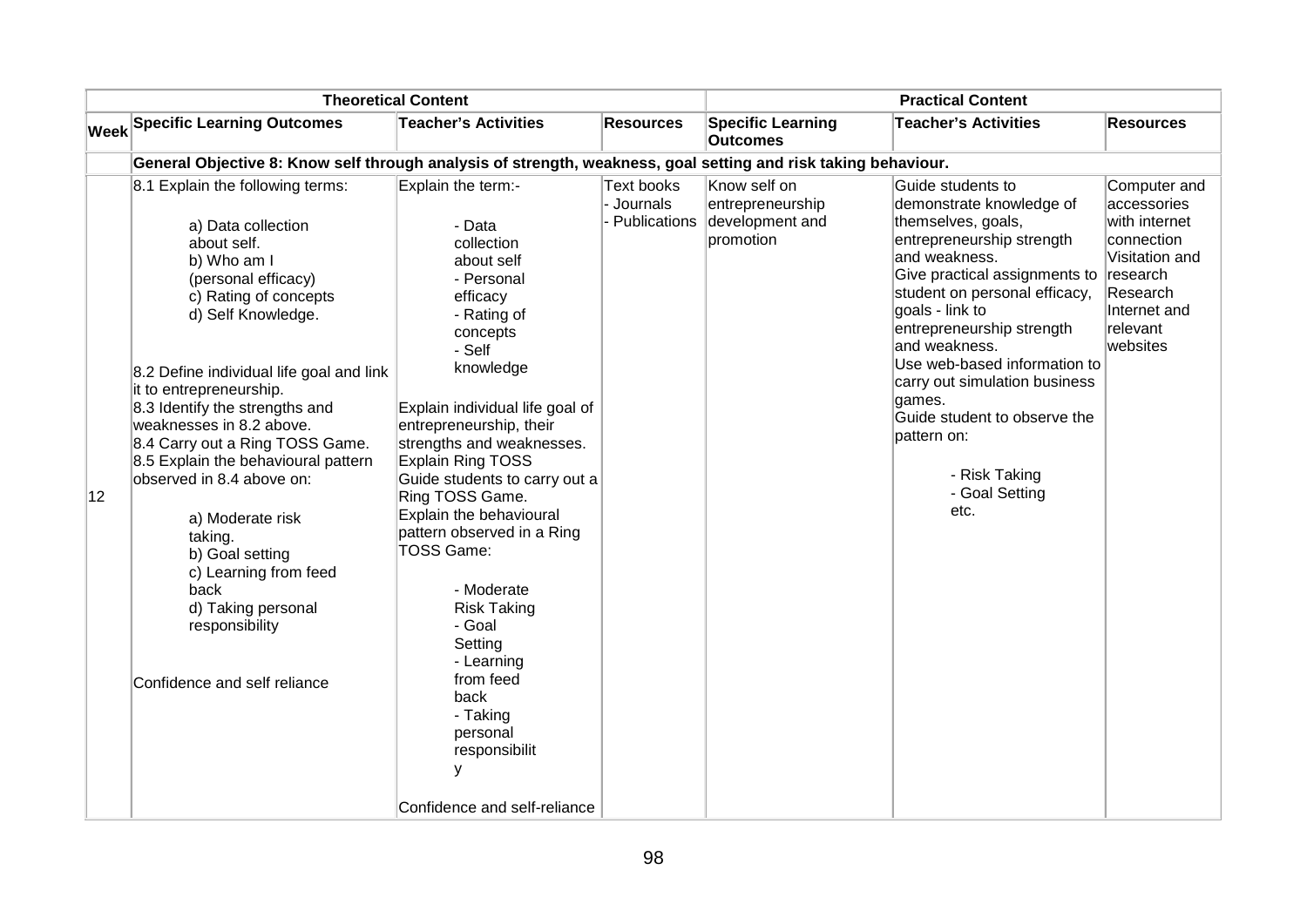| <b>Theoretical Content</b> |                                                                                                                                                                                                                                                                                                                                                                                                                                                                                                                                                                                                                       |                                                                                                                                                                                                                                                                                                                                                                                                                                                                                                                | <b>Practical Content</b>                                                                         |                                                                                                                                                                                                                                                                 |                                                                                                                                                                                                                                                                                                                                                                                                                                                                  |                                                                                                                                                                                  |
|----------------------------|-----------------------------------------------------------------------------------------------------------------------------------------------------------------------------------------------------------------------------------------------------------------------------------------------------------------------------------------------------------------------------------------------------------------------------------------------------------------------------------------------------------------------------------------------------------------------------------------------------------------------|----------------------------------------------------------------------------------------------------------------------------------------------------------------------------------------------------------------------------------------------------------------------------------------------------------------------------------------------------------------------------------------------------------------------------------------------------------------------------------------------------------------|--------------------------------------------------------------------------------------------------|-----------------------------------------------------------------------------------------------------------------------------------------------------------------------------------------------------------------------------------------------------------------|------------------------------------------------------------------------------------------------------------------------------------------------------------------------------------------------------------------------------------------------------------------------------------------------------------------------------------------------------------------------------------------------------------------------------------------------------------------|----------------------------------------------------------------------------------------------------------------------------------------------------------------------------------|
|                            | <b>Week Specific Learning Outcomes</b>                                                                                                                                                                                                                                                                                                                                                                                                                                                                                                                                                                                | <b>Teacher's Activities</b>                                                                                                                                                                                                                                                                                                                                                                                                                                                                                    | <b>Resources</b>                                                                                 | <b>Specific Learning</b><br><b>Outcomes</b>                                                                                                                                                                                                                     | <b>Teacher's Activities</b>                                                                                                                                                                                                                                                                                                                                                                                                                                      | <b>Resources</b>                                                                                                                                                                 |
|                            | General Objective 9: Know the motivational pattern of entrepreneurs                                                                                                                                                                                                                                                                                                                                                                                                                                                                                                                                                   |                                                                                                                                                                                                                                                                                                                                                                                                                                                                                                                |                                                                                                  |                                                                                                                                                                                                                                                                 |                                                                                                                                                                                                                                                                                                                                                                                                                                                                  |                                                                                                                                                                                  |
|                            | 9.1 Define motivation<br>9.2 List the objectives of motivation<br>9.3 Identify barriers to motivation and<br>achievement.<br>9.4 Analyse motive strength (from<br>TAT scores) by:                                                                                                                                                                                                                                                                                                                                                                                                                                     | i. Explain motivation, its<br>objectives, merits and<br>demerits.<br>ii. Carry out analysis on<br>motive strength (from TAT<br>scores) by:                                                                                                                                                                                                                                                                                                                                                                     | - Text books<br>Journals<br>- Publications                                                       | Know Thermatic<br>Appreciation Test (TAT)                                                                                                                                                                                                                       | Guide student to carry-out<br><b>Thermatic Application Test</b><br>(TAT) on a related case study<br>model.                                                                                                                                                                                                                                                                                                                                                       | Formulated<br>case study.<br>Journal<br>Publication<br><b>Text Books.</b><br>Internet and<br>relevant                                                                            |
| 13                         | a) Locating<br>achievement<br>agencies<br>Intensity of motives.                                                                                                                                                                                                                                                                                                                                                                                                                                                                                                                                                       | - Locating<br>achievement<br>Imageries<br>- Intensity of<br>motives<br>iii. Give assignment                                                                                                                                                                                                                                                                                                                                                                                                                    |                                                                                                  |                                                                                                                                                                                                                                                                 |                                                                                                                                                                                                                                                                                                                                                                                                                                                                  | websites                                                                                                                                                                         |
|                            | General Objective 10: Understand the functional areas of business                                                                                                                                                                                                                                                                                                                                                                                                                                                                                                                                                     |                                                                                                                                                                                                                                                                                                                                                                                                                                                                                                                |                                                                                                  |                                                                                                                                                                                                                                                                 |                                                                                                                                                                                                                                                                                                                                                                                                                                                                  |                                                                                                                                                                                  |
| 14                         | 10.1 Explain basic management<br>concepts and functions.<br>10.2 Describe human capital function<br>in small enterprise.<br>10.3 Identify the sources of finance<br>and financial needs.<br>10.4 List the books of accounts<br>necessary for operation of small<br>enterprises.<br>10.5 Identify the financial regulations<br>and taxes affecting small enterprise<br>operation.<br>10.6 Explain the significance of<br>insurance coverage for small<br>enterprise.<br>10.7 Describe the role of marketing in<br>a small enterprise development.<br>10.8 Explain the importance of<br>marketing mix to the growth and | Explain basic Management<br>concepts and functions.<br>Explain the basic functions<br>of personnel in a small<br>enterprise.<br>Explain sources of finance<br>and financial needs for a<br>small enterprise.<br>Explain books of accounts<br>necessary for operation in a<br>small enterprise concern.<br>Guide students to prepare<br>simple formats of prime<br>books of accounts.<br>Explain financial regulations<br>and taxes affecting<br>operations of small<br>enterprises.<br>Explain significance of | <b>Text books</b><br>Journals<br>- Publications<br><b>Text books</b><br>Journals<br>Publications | Know the concepts and<br>basic functions of<br>management and<br>personnel.<br>Know books of accounts<br>necessary for the<br>operation of small<br>enterprises.<br>and relevant taxes<br>Know marketing, product<br>planning and control,<br>maintenance, etc. | Guide students to research to<br>functional areas of business.<br>Use web-based information to and internet<br>explore E-business, E-<br>commerce and other<br>processes of trading and<br>doing business on internet<br>Guide students to prepare<br>Know financial regulations prime books of Account using<br>appropriate DBASE.<br>Give practical assignment to<br>students on the functional<br>areas of business and their<br>various roles to enterprise. | Computer with<br>accessories<br>connection.<br>Application<br>packages.<br>Prime Books of<br>Accounts.<br>Text Books and<br>publication.<br>Internet and<br>relevant<br>websites |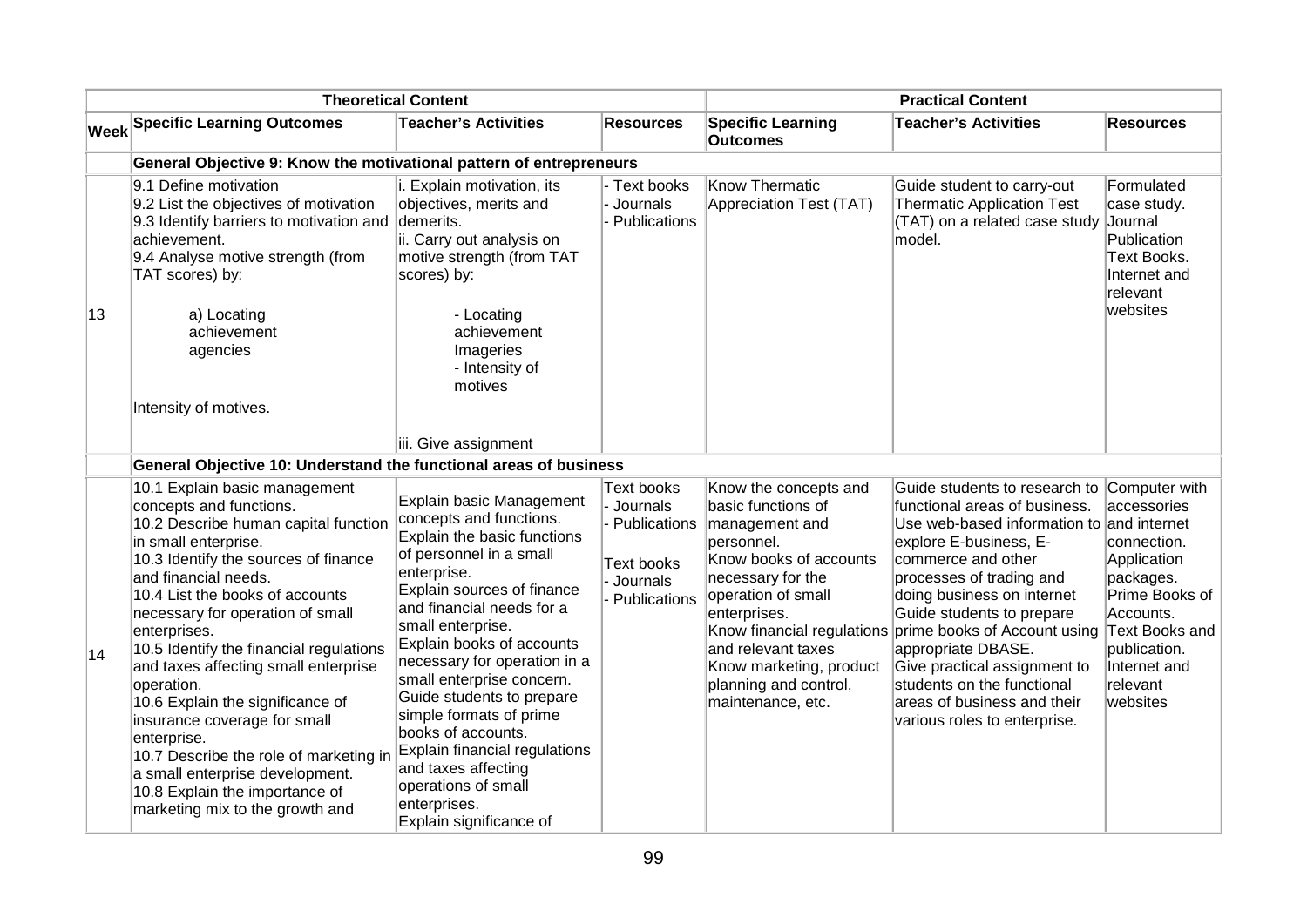| <b>Theoretical Content</b> |                                                                                                                                       |                                                                                                                                                          | <b>Practical Content</b> |                                             |                             |                  |
|----------------------------|---------------------------------------------------------------------------------------------------------------------------------------|----------------------------------------------------------------------------------------------------------------------------------------------------------|--------------------------|---------------------------------------------|-----------------------------|------------------|
|                            | <b>Week Specific Learning Outcomes</b>                                                                                                | <b>Teacher's Activities</b>                                                                                                                              | <b>Resources</b>         | <b>Specific Learning</b><br><b>Outcomes</b> | <b>Teacher's Activities</b> | <b>Resources</b> |
|                            | expansion of a small enterprise.<br>10.9 Explain the roles and functions<br>of the following:-                                        | insurance coverage for small<br>enterprises.<br>Explain the role of<br>marketing and importance of                                                       |                          |                                             |                             |                  |
|                            | a) Product Planning<br>and Control<br>b) Production Forms<br>and Techniques<br>c) Factory and<br>facilities layout<br>d) Work Process | marketing mix to the<br>development and growth of a<br>small enterprise.<br>Explain the roles and<br>functions of:<br>- Product Planning<br>and control. |                          |                                             |                             |                  |
|                            | 10.10 Explain the importance of<br>quality control and production<br>standards.<br>10.11 Explain the need for                         | - Production forms<br>and Techniques<br>- Factory and<br>facilities layout<br>- Work Process.                                                            |                          |                                             |                             |                  |
|                            | maintenance management with<br>special reference to:                                                                                  | Explain importance of<br>Quality control and<br>production standards.                                                                                    |                          |                                             |                             |                  |
|                            | a. Routine<br>maintenance<br>b. Scheduled                                                                                             | Explain need for<br>maintenance management<br>with special reference to:                                                                                 |                          |                                             |                             |                  |
|                            | Maintenance<br>c. Spare parts<br>management and<br>control                                                                            | - Routine<br>maintenance<br>- Scheduled<br>maintenance<br>- Preventive                                                                                   |                          |                                             |                             |                  |
|                            | <b>Preventive Maintenance</b>                                                                                                         | maintenance<br>- Spare parts<br>management and<br>control.                                                                                               |                          |                                             |                             |                  |
|                            |                                                                                                                                       | xii. Invite a successful<br>entrepreneur to give a talk to<br>students.                                                                                  |                          |                                             |                             |                  |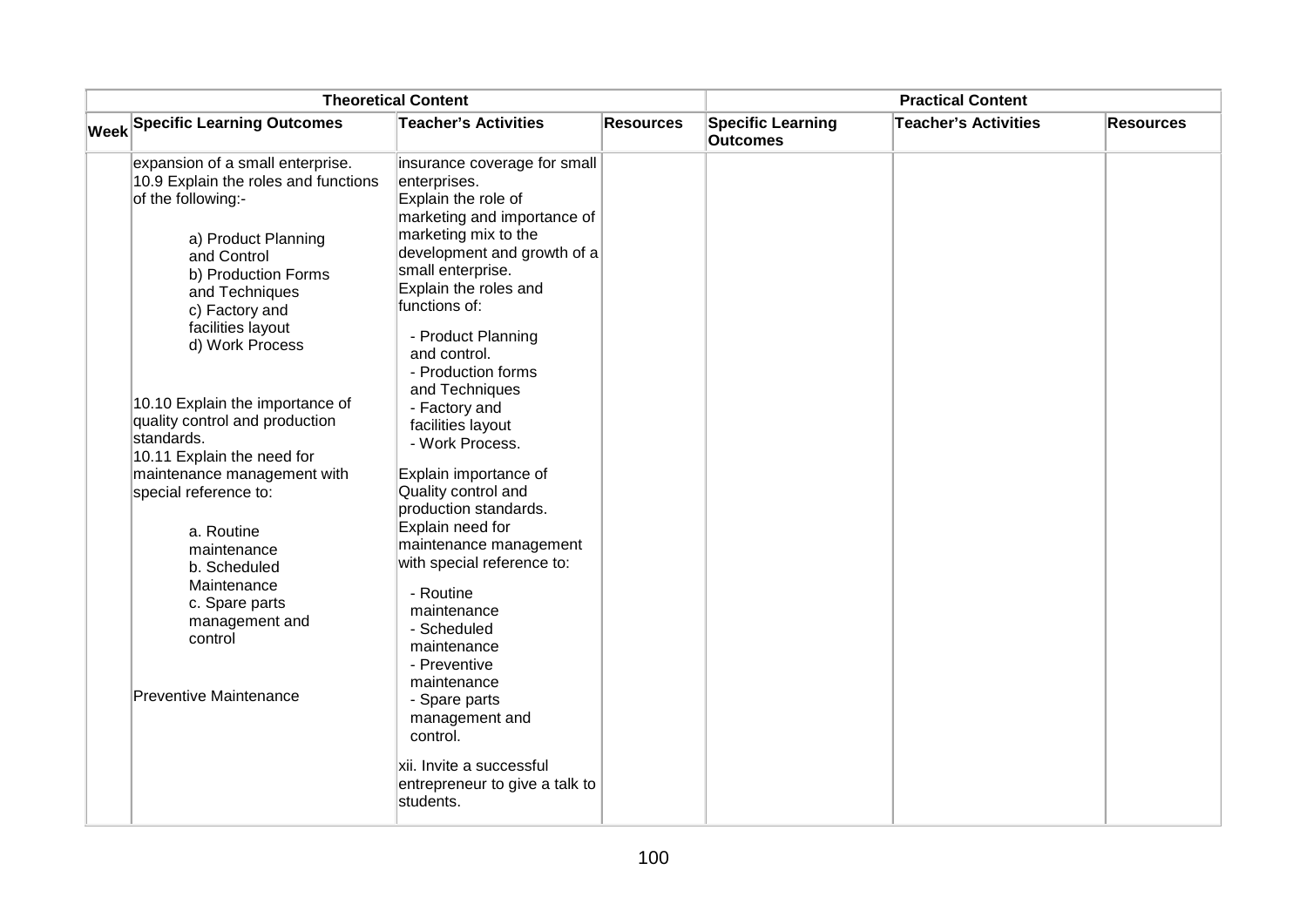|    |                                                                                                                                                                                                                                                                                                                                          | <b>Theoretical Content</b>                                                                                                                                                                                                                                                                                                                                       |                                          |                                                                                                                                                         | <b>Practical Content</b>                                                                                                                                                                                                                                                                                 |                                                                                                                   |
|----|------------------------------------------------------------------------------------------------------------------------------------------------------------------------------------------------------------------------------------------------------------------------------------------------------------------------------------------|------------------------------------------------------------------------------------------------------------------------------------------------------------------------------------------------------------------------------------------------------------------------------------------------------------------------------------------------------------------|------------------------------------------|---------------------------------------------------------------------------------------------------------------------------------------------------------|----------------------------------------------------------------------------------------------------------------------------------------------------------------------------------------------------------------------------------------------------------------------------------------------------------|-------------------------------------------------------------------------------------------------------------------|
|    | <b>Week Specific Learning Outcomes</b>                                                                                                                                                                                                                                                                                                   | <b>Teacher's Activities</b>                                                                                                                                                                                                                                                                                                                                      | <b>Resources</b>                         | <b>Specific Learning</b><br><b>Outcomes</b>                                                                                                             | <b>Teacher's Activities</b>                                                                                                                                                                                                                                                                              | <b>Resources</b>                                                                                                  |
|    | General Objective 11: Understand the need for business planning                                                                                                                                                                                                                                                                          |                                                                                                                                                                                                                                                                                                                                                                  |                                          |                                                                                                                                                         |                                                                                                                                                                                                                                                                                                          |                                                                                                                   |
| 15 | 12.1 Identify a viable business<br>opportunity based on<br>a) Demand<br>b) Availability of resources<br>c) Import substitution<br>d) Export oriented products<br>11.2 Explain the different steps in<br>preparing a preliminary project report.<br>11.3 Formulate a bankable project<br>report.<br>11.4 Analyse a sample project report. | Explain viable business and<br>business opportunities<br>lbased<br>lon:<br>- demand<br>- availability<br>of resources<br>- import<br>substitution<br>- export<br>oriented<br>products<br>ii. Explain different steps in<br>preparing a preliminary<br>project and bankable project<br>report.<br>iii. Guide students to prepare<br>a preliminary project report. | Text books<br>- Journals<br>Publications | Know a viable business<br>opportunity.<br>Know the different steps<br>in preparing preliminary<br>project report.<br>Know a bankable project<br>report. | Guide students to prepare a<br>feasibility study, using<br>application softwares.<br>Guide students to prepare:<br>A bankable project report and<br>analyse the<br><b>Technical operational</b><br>economic viability<br>Methodology<br>Cost benefit analysis on<br>equips, dev., cost, running<br>cost. | Computers and<br>application<br>software<br>Text books<br>Journals<br>Publications<br>Visitation and<br>research. |

| <b>ASSESSMENT CRITERIA</b> |                                                                                                    |                  |                                       |  |  |  |  |  |
|----------------------------|----------------------------------------------------------------------------------------------------|------------------|---------------------------------------|--|--|--|--|--|
| Coursework<br>40%          | Course test<br><b>20%</b>                                                                          | Practical<br>40% | Other (Examination/project/portfolio) |  |  |  |  |  |
|                            | Competency: On completing the course, the student should be able to understand/estimate/define/etc |                  |                                       |  |  |  |  |  |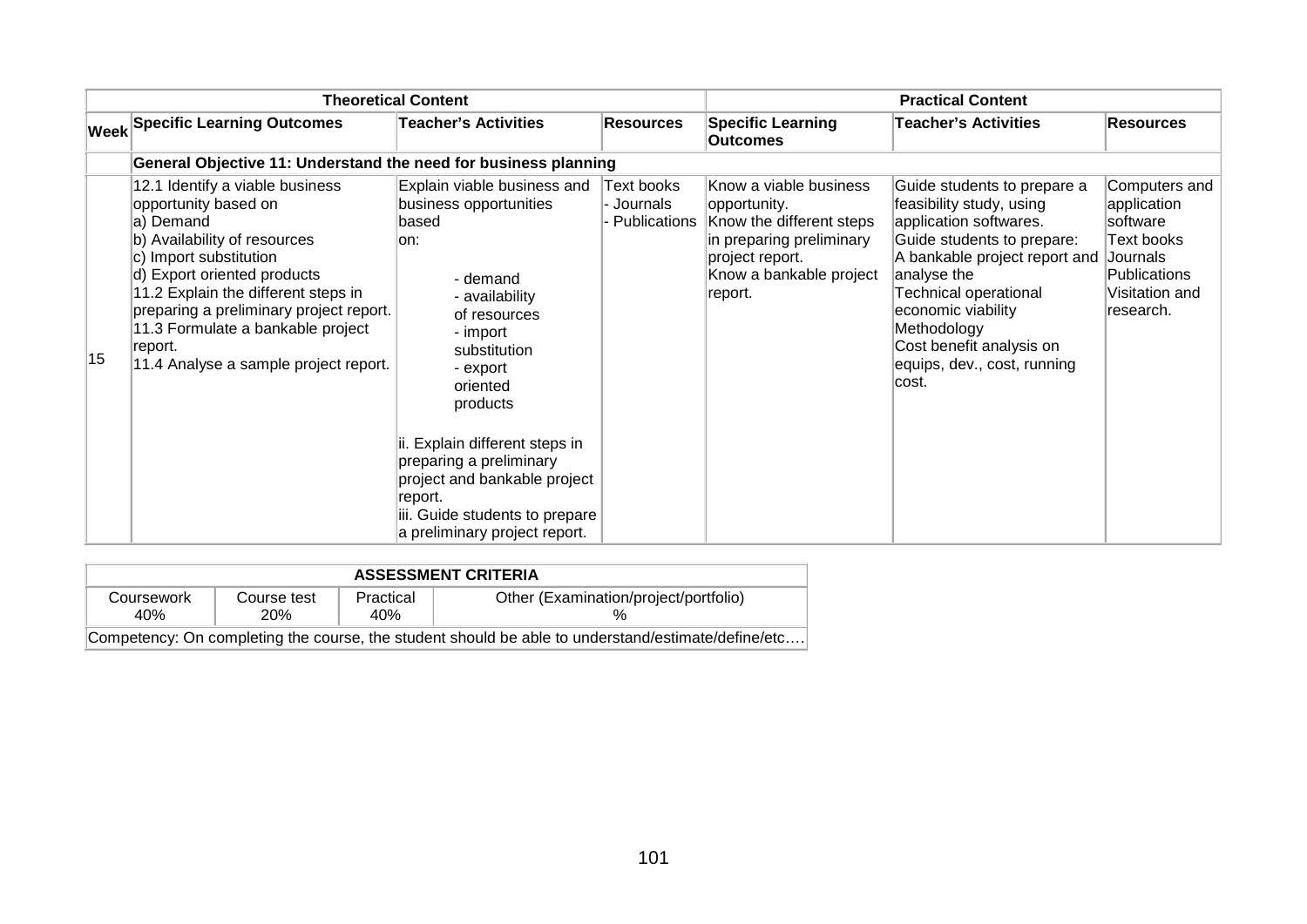## **Course: Industrial Relations**

| PROGRAMME: HND BUSINESS ADMIN AND MANAGEMENT                                                                                                                                                                                                                                                                                                                                                                                                                                                                                                                                                                                 |                       |                                   |                                              |
|------------------------------------------------------------------------------------------------------------------------------------------------------------------------------------------------------------------------------------------------------------------------------------------------------------------------------------------------------------------------------------------------------------------------------------------------------------------------------------------------------------------------------------------------------------------------------------------------------------------------------|-----------------------|-----------------------------------|----------------------------------------------|
| <b>Course: INDUSTRIAL RELATIONS</b>                                                                                                                                                                                                                                                                                                                                                                                                                                                                                                                                                                                          | Code: BAM 414         | <b>Credit Hours:</b>              | 3 hours                                      |
| <b>Semester Third</b>                                                                                                                                                                                                                                                                                                                                                                                                                                                                                                                                                                                                        | <b>Pre-requisite:</b> | <b>Theoretical:</b><br>Practical: | 2 hours/week - 67 %<br>1 hours/week - $33\%$ |
| Course main Aim/Goal                                                                                                                                                                                                                                                                                                                                                                                                                                                                                                                                                                                                         |                       |                                   |                                              |
| This course is intended to give the student an understanding of the dynamics of industrial relations, organizational processes and the legal requirements of industrial<br>relations.<br><b>General Objectives:</b>                                                                                                                                                                                                                                                                                                                                                                                                          |                       |                                   |                                              |
| 1. Know what Industrial relations is.<br>2. Understand the historical development,, structure, role and functions of Trade Union and Employers Association.<br>3. Know the causes, the nature and the resolutions Industrial. Conflicts in Nigeria<br>4. Understand the importance and services of collective bargaining.<br>5. Understand the dev. Of various forms of job regulations<br>6. Know earnings and their determination.<br>7. Understand what collective bargaining is.<br>8. Understand Trade Unions democracy<br>9. Understand the rationale for and the nature of state intervention in industrial relation. |                       |                                   |                                              |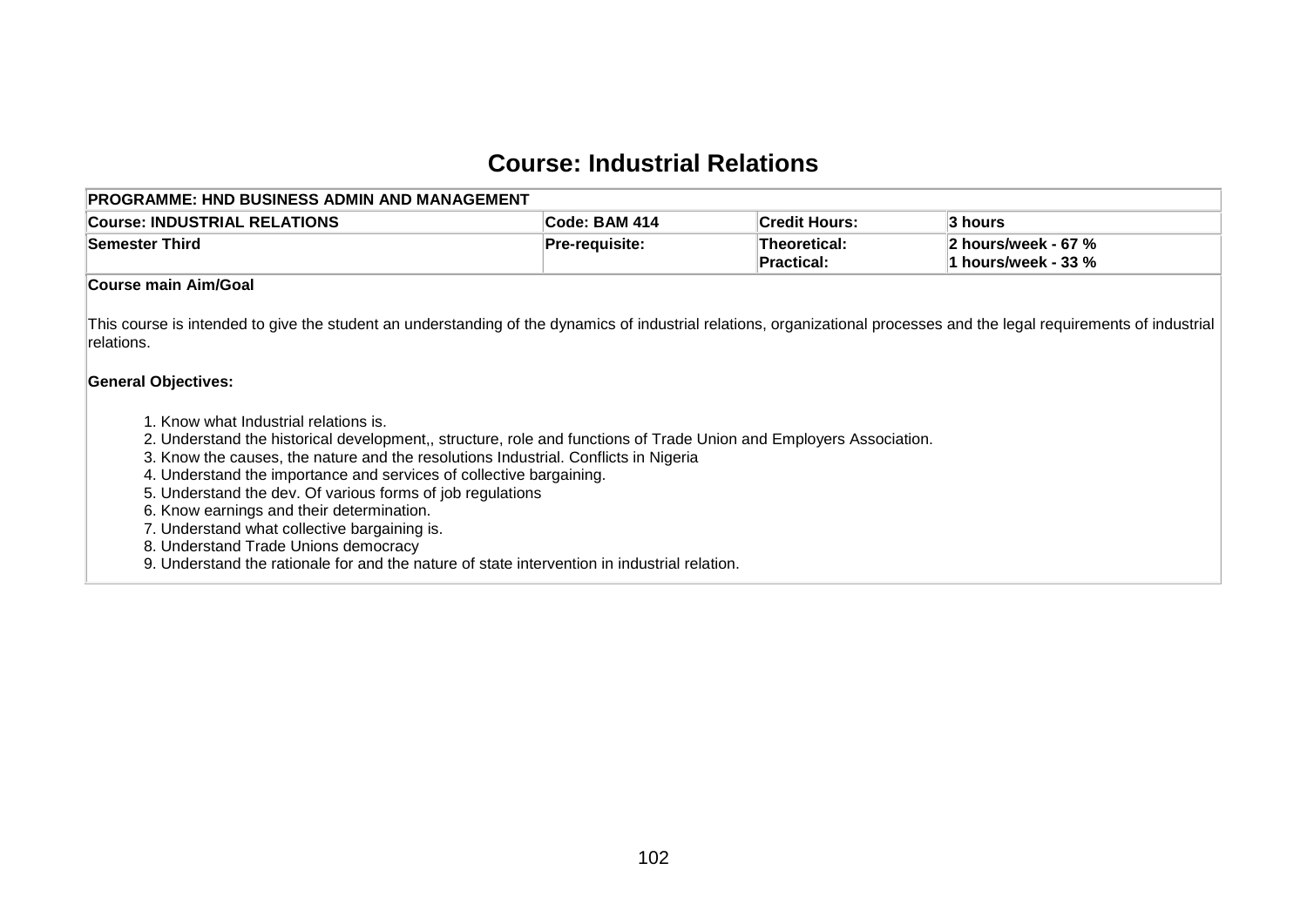| <b>Theoretical Content</b> |                                                                                                                                                                                                                                                                                                                                                                                                                                                                                                                                                                                   |                                                                                                                                                                                                                                                                                                                                                                                                                                                                                                                           |                                                                           | <b>Practical Content</b>                                                                                                                                                                                                                                                                                                |                                                                                                                                                                                         |                                      |
|----------------------------|-----------------------------------------------------------------------------------------------------------------------------------------------------------------------------------------------------------------------------------------------------------------------------------------------------------------------------------------------------------------------------------------------------------------------------------------------------------------------------------------------------------------------------------------------------------------------------------|---------------------------------------------------------------------------------------------------------------------------------------------------------------------------------------------------------------------------------------------------------------------------------------------------------------------------------------------------------------------------------------------------------------------------------------------------------------------------------------------------------------------------|---------------------------------------------------------------------------|-------------------------------------------------------------------------------------------------------------------------------------------------------------------------------------------------------------------------------------------------------------------------------------------------------------------------|-----------------------------------------------------------------------------------------------------------------------------------------------------------------------------------------|--------------------------------------|
|                            | <b>Week Specific Learning Outcomes</b>                                                                                                                                                                                                                                                                                                                                                                                                                                                                                                                                            | <b>Teacher's Activities</b>                                                                                                                                                                                                                                                                                                                                                                                                                                                                                               |                                                                           | <b>Resources Specific Learning</b><br><b>Outcomes</b>                                                                                                                                                                                                                                                                   | <b>Teacher's Activities</b>                                                                                                                                                             | <b>Resources</b>                     |
|                            | General Objective 1: Know what industrial relation is.                                                                                                                                                                                                                                                                                                                                                                                                                                                                                                                            |                                                                                                                                                                                                                                                                                                                                                                                                                                                                                                                           |                                                                           |                                                                                                                                                                                                                                                                                                                         |                                                                                                                                                                                         |                                      |
| $1-2$                      | 1.1 Define industrial relations.<br>1.2 Explain the scope of industrial<br>relation as a discipline.<br>1.3 State the theoretical framework<br>of industrializations.<br>1.4 Distinguish between the<br>concept of industrial relations,<br>labour management and human<br>capital management.                                                                                                                                                                                                                                                                                    | Ex[plain industrial relations<br>and its scope as a discipline.<br>Differentiate the following<br>concepts:- Industrial relations,<br>labour management relations<br>and human capital<br>management.<br>Explain the theoretical<br>framework of industrial<br>relations                                                                                                                                                                                                                                                  | <b>Text Books</b><br>- Journals.                                          | Explain the scope of industrial Guide student and provide<br>relation as a discipline<br>Distinguish between the<br>concept of industrial relations,<br>labour management and<br>human capital management.                                                                                                              | advice on the role of industrial<br>relations and the distinction<br>between HCM and IR.<br><b>Questions and Answers</b><br>Case Study                                                  | Internet and<br>relevant<br>websites |
|                            | General Objective 2: Understand the historical development, structure, role and functions of Trade Unions and Employers Associations                                                                                                                                                                                                                                                                                                                                                                                                                                              |                                                                                                                                                                                                                                                                                                                                                                                                                                                                                                                           |                                                                           |                                                                                                                                                                                                                                                                                                                         |                                                                                                                                                                                         |                                      |
| $3 - 4$                    | 2.1. Explain the theories of trade<br>lunionism.<br>2.2 Explain the history, purpose,<br>structure and types of industrial<br>lunions.<br>2.3 State the procedure for<br>registration and recognition of trade<br>unions in Nigeria.<br>2.4 Describe the growth and roles<br>of Nigerian Labour Congress in<br>industrial relations.<br>2.5 Describe the role of NLC's full<br>time officials at national, state and<br>llocal levels.<br>2.6 Describe the constitution of the<br>NLC.<br>2.7 Describe employers<br>associations, their development,<br>objectives and structure. | Explain the theories of trade<br>unions.<br>Explain the history, purpose,<br>structure and types of<br>industrial unions in Nigeria<br>State the procedure for<br>registration and recognition of<br>trade unions in Nigeria.<br>Describe the growth and role<br>of NLC in labour relations.<br>Describe the role of NLC's full<br>time officials at the three<br>levels of government.<br>Describe the constitution of<br>NLC.<br>Describe employers<br>associations, their<br>development, objectives and<br>structure. | - Text<br><b>Books</b><br>Articles.<br>- NLC act<br>- NLC<br>constitution | Describe the constitution of<br>NLC.<br>Explain the history, purpose,<br>Publication structure and types of<br>industrial unions.<br>State the procedure for<br>registration and recognition of<br>trade unions in Nigeria.<br>Describe the growth and roles<br>of Nigerian Labour Congress<br>in industrial relations. | Present the constitution and<br>highlights its major features.<br>Advise students about the<br>development of trade unions<br>and employer associations<br><b>Questions and Answers</b> | Internet and<br>relevant<br>websites |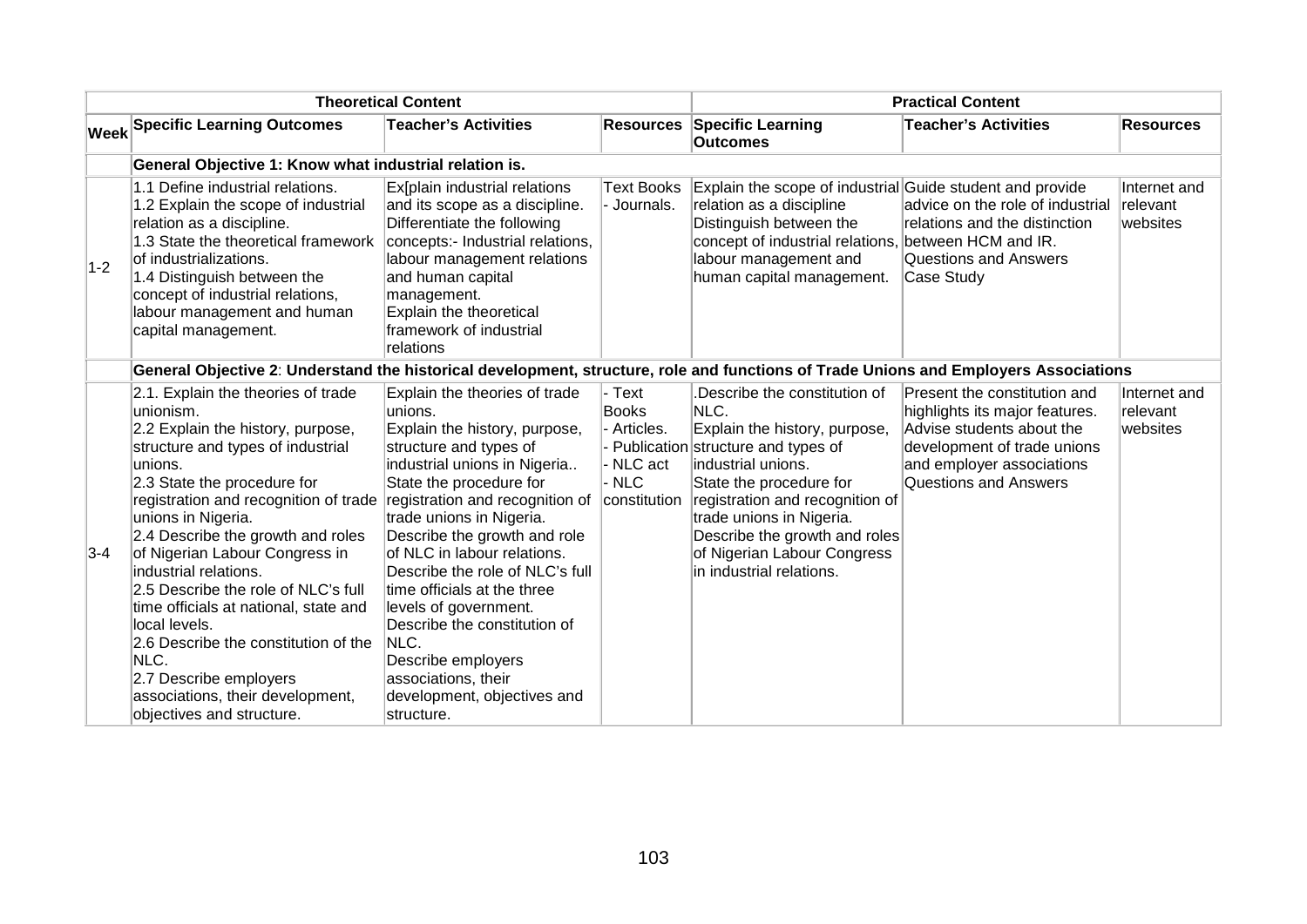| <b>Theoretical Content</b> |                                                                                                                                                                                                                                                                                                                                                                                                                                                                                                                          |                                                                                                                                                                                                                                                                                                                                                                                                      |                                                                        | <b>Practical Content</b>                                                                                                                                                                                                            |                                                                                                                                                                                                                                                                                                                |                                      |  |  |  |
|----------------------------|--------------------------------------------------------------------------------------------------------------------------------------------------------------------------------------------------------------------------------------------------------------------------------------------------------------------------------------------------------------------------------------------------------------------------------------------------------------------------------------------------------------------------|------------------------------------------------------------------------------------------------------------------------------------------------------------------------------------------------------------------------------------------------------------------------------------------------------------------------------------------------------------------------------------------------------|------------------------------------------------------------------------|-------------------------------------------------------------------------------------------------------------------------------------------------------------------------------------------------------------------------------------|----------------------------------------------------------------------------------------------------------------------------------------------------------------------------------------------------------------------------------------------------------------------------------------------------------------|--------------------------------------|--|--|--|
|                            | <b>Week Specific Learning Outcomes</b>                                                                                                                                                                                                                                                                                                                                                                                                                                                                                   | <b>Teacher's Activities</b>                                                                                                                                                                                                                                                                                                                                                                          |                                                                        | <b>Resources Specific Learning</b><br><b>Outcomes</b>                                                                                                                                                                               | <b>Teacher's Activities</b>                                                                                                                                                                                                                                                                                    | <b>Resources</b>                     |  |  |  |
|                            |                                                                                                                                                                                                                                                                                                                                                                                                                                                                                                                          | General Objective 3: Know the causes, nature and the resolution of industrial conflict in Nigeria                                                                                                                                                                                                                                                                                                    |                                                                        |                                                                                                                                                                                                                                     |                                                                                                                                                                                                                                                                                                                |                                      |  |  |  |
| $5-6$                      | 3.1 Identify the nature and causes<br>of industrial conflicts in Nigeria.<br>3.2 Define the following concepts,<br>strikes, sit-in, Go slow, work to rule<br>letc.<br>3.3 Analyse major contemporary<br>industrial dispute in Nigeria.<br>3.4 Define conciliation and<br>arbitration.<br>3.5 Identify the nature and scope of<br>Nigerian industrial court                                                                                                                                                               | Explain the nature and causes Text Books<br>of industrial conflicts in<br>Nigeria.<br>Explain the following<br>concepts: strikes, sit-in, Go<br>slow, work to rule etc.<br>Analyse major contemporary<br>industrial disputes in Nigeria.<br>Describe conciliation and<br>arbitration and how they take<br>place.<br>Describe the nature of<br>Nigerian industrial court.<br>Give assignment.         | Journals                                                               | Identify the various industrial<br>disputes that have accrued in<br>Nigeria and how they were<br>settled.                                                                                                                           | Use a case to demonstrate an<br>industrial dispute.<br>Guide students to develop a<br>role play exercise based on a<br>serious industrial dispute.<br>Film the resulting negotiations<br>and the resolution of the<br>dispute<br>Show the functioning of the<br>Nigerian Industrial Court.<br>Give assignment. | Internet and<br>relevant<br>websites |  |  |  |
|                            |                                                                                                                                                                                                                                                                                                                                                                                                                                                                                                                          | General Objective 4: Understand the importance and techniques of collective bargaining                                                                                                                                                                                                                                                                                                               |                                                                        |                                                                                                                                                                                                                                     |                                                                                                                                                                                                                                                                                                                |                                      |  |  |  |
| $7-8$                      | 4.1 Explain collective bargaining, its Explain collective bargaining,<br>scope, types and processes.<br>4.2 Distinguish the following: union<br>officials:- steward, members,<br>managerial bargainers.<br>4.3 Identify the stages of<br>compromise, adjournment,<br>reporting back, developing a<br>presentable package in bargaining<br>etc.<br>4.4 Explain the following terms:<br>power, flexibility, marked influence<br>etc.<br>4.5 Explain the role of Joint<br>Industrial Council and that of the<br>government. | its scope, types and<br>processes.<br>Distinguish the following:<br>union officials, steward etc.<br>Describe the stages of<br>compromise, adjournment and<br>reporting back etc.<br>Explain power, flexibility and<br>marked influence.<br>Explain the role of JIC and<br>that of government.<br>Show a relevant film on<br>government/labour negotiation<br>at a round table on specific<br>issue. | <b>Text Books</b><br>Journals<br><b>TV</b><br><b>VCR</b><br>Video Film | Use a hypothetical case to<br>illustrate how collective<br>bargaining is done using<br>appropriate guidelines.<br>Identify the functioning of joint exercise to incorporate new<br>industrial council and that of<br>the government | Guide the students in<br>achieving the learning out-<br>comes.<br>Continue the role play<br>demands from the trade<br>unions and apply principles of<br>power and flexibility.<br>Apply the role of JIC to resolve<br>complex problems.                                                                        | Internet and<br>relevant<br>websites |  |  |  |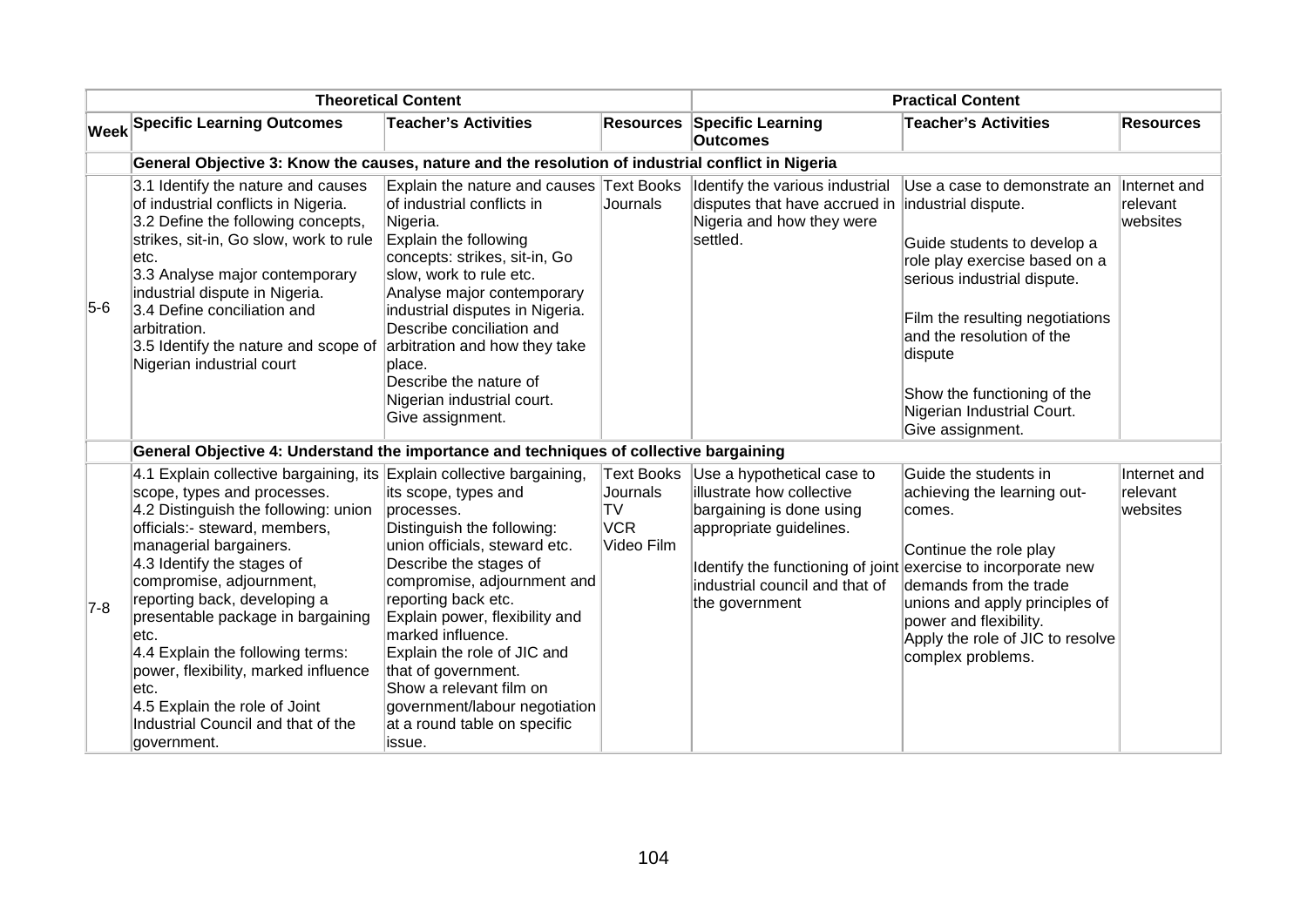| <b>Theoretical Content</b>                                       |                                                                                                                                                                                                                            |                                                                                                                                                                                                                   |                                       | <b>Practical Content</b>                                                                                                                                           |                                                                                                                                                     |                                      |  |
|------------------------------------------------------------------|----------------------------------------------------------------------------------------------------------------------------------------------------------------------------------------------------------------------------|-------------------------------------------------------------------------------------------------------------------------------------------------------------------------------------------------------------------|---------------------------------------|--------------------------------------------------------------------------------------------------------------------------------------------------------------------|-----------------------------------------------------------------------------------------------------------------------------------------------------|--------------------------------------|--|
|                                                                  | <b>Week Specific Learning Outcomes</b>                                                                                                                                                                                     | <b>Teacher's Activities</b>                                                                                                                                                                                       |                                       | <b>Resources Specific Learning</b><br><b>Outcomes</b>                                                                                                              | <b>Teacher's Activities</b>                                                                                                                         | <b>Resources</b>                     |  |
|                                                                  | General Objective 5: Understand the development of various forms of job regulations                                                                                                                                        |                                                                                                                                                                                                                   |                                       |                                                                                                                                                                    |                                                                                                                                                     |                                      |  |
| $9-10$                                                           | 5.1 Explain the nature, purpose,<br>growth organization, subject,<br>methods and machinery of joint<br>consultation.<br>5.2 Distinguish between joint<br>consultation and collective<br>bargaining.                        | i. Explain the nature, purpose, Text Books<br>growth, organization, subject,<br>methods and machinery of<br>lioint consultation.<br>ii. Differentiate between joint<br>consultation and collective<br>bargaining. | Journals                              | Participate actively in a<br>hypothetical case used in<br>demonstrating joint<br>consultation and collective<br>bargaining.                                        | Formulate a hypothetical case<br>study from the internet. Guide<br>students adequately to<br>participate or use a<br>management film to illustrate. | Internet and<br>relevant<br>websites |  |
|                                                                  | General Objective 6: Know earnings and their determination                                                                                                                                                                 |                                                                                                                                                                                                                   |                                       |                                                                                                                                                                    |                                                                                                                                                     |                                      |  |
| 11                                                               | 6.1 Identify the types of wages<br>payment system.<br>6.2 State the methods of<br>determining wages - direct<br>negotiation, collective bargaining,<br>statutory procedure, wage councils<br>and minimum wage legislation. | i. Describe the types of wage<br>payment system.<br>ii. Explain methods of<br>determining wages by direct<br>negotiation and<br>collective bargaining.                                                            | <b>Text Books</b><br><b>Circulars</b> | Identify various wage<br>payment systems in<br>existence.<br>Establish how they have been Guide students to use the<br>determined.                                 | Provide circulars, government<br>gazettes relating wage<br>negotiation and determination.  websites<br>resources.                                   | Internet and<br>relevant             |  |
| General Objective 7: Understand productivity bargaining process. |                                                                                                                                                                                                                            |                                                                                                                                                                                                                   |                                       |                                                                                                                                                                    |                                                                                                                                                     |                                      |  |
| 12                                                               | 7.1 Define productivity bargaining.<br>7.2 Identify the nature, scope and<br>characteristics of productivity<br>bargaining.                                                                                                | Explain productivity<br>bargaining.<br>ii. Explain the nature, scope<br>and characteristic of<br>productivity bargaining.<br>iii. Give test.                                                                      | <b>Text Books</b>                     | characteristic of productivity<br>bargaining.<br>Give test.                                                                                                        | Explain the nature, scope and Use the case study to develop<br>questions and answers.<br>Group work to deal with case<br>study issues               |                                      |  |
|                                                                  | General Objective 8: Understand trade union democracy                                                                                                                                                                      |                                                                                                                                                                                                                   |                                       |                                                                                                                                                                    |                                                                                                                                                     |                                      |  |
| 13                                                               | 8.1 Define industrial democracy.<br>8.2 Explain the role of trade unions<br>in an industrial setting.                                                                                                                      | i. Explain the principles of<br>lindustrial<br>democracy.<br>ii. Explain the role of trade<br>lunions in an<br>industrial setting                                                                                 | <b>Text Books</b>                     | Use Web based information<br>to get the ideas of trade union the learning outcome.<br>in other countries and<br>compare that with what is<br>available in Nigeria. | Guide the students to achieve                                                                                                                       | Internet and<br>relevant<br>websites |  |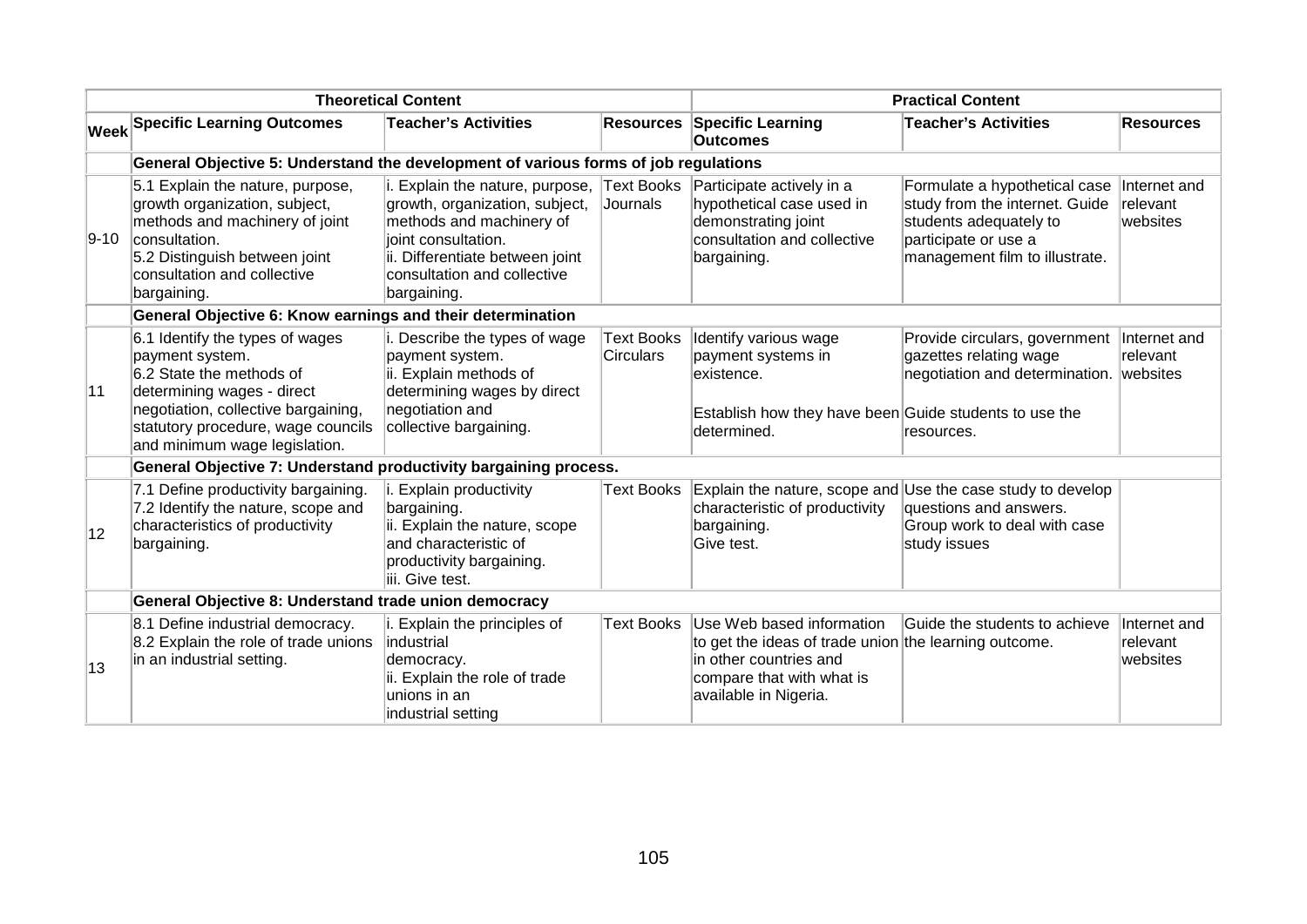| <b>Theoretical Content</b> |                                                                                                                                                                                                                                                                                                                                                    |                                                                                                                                                                                           |  | <b>Practical Content</b>                                                                                                                                   |                                                                                                                                                                                                      |                                       |
|----------------------------|----------------------------------------------------------------------------------------------------------------------------------------------------------------------------------------------------------------------------------------------------------------------------------------------------------------------------------------------------|-------------------------------------------------------------------------------------------------------------------------------------------------------------------------------------------|--|------------------------------------------------------------------------------------------------------------------------------------------------------------|------------------------------------------------------------------------------------------------------------------------------------------------------------------------------------------------------|---------------------------------------|
|                            | <b>Week Specific Learning Outcomes</b>                                                                                                                                                                                                                                                                                                             | <b>Teacher's Activities</b>                                                                                                                                                               |  | <b>Resources Specific Learning</b><br><b>Outcomes</b>                                                                                                      | <b>Teacher's Activities</b>                                                                                                                                                                          | Resources                             |
|                            | General Objective 9: Understand the rationale for and the nature of state intervention in industrial relations                                                                                                                                                                                                                                     |                                                                                                                                                                                           |  |                                                                                                                                                            |                                                                                                                                                                                                      |                                       |
|                            | 9.1 Explain the role of the state in<br>industrial relations.<br>9.2 Explain the trend of government Explain the rationale for state<br>labour policy.<br>14-15 9.3 Explain the rationale for state<br>lintervention.<br>9.4 Identify the machinery for state<br>lintervention.<br>9.5 Explain the industrial relation<br>laws existing in Nigeria | Describe the role of the state<br>in industrial relations.<br>lintervention.<br>Explain the trend of<br>government<br>labour policy.<br>Describe the machinery for<br>state intervention. |  | Text Books  Identify government labour<br>policies.<br>Describe how government<br>lintervenes in labour matters.<br>Identify industrial relation<br>llaws. | Use a management film or a<br>case to demonstrate how<br>government has intervened in<br>llabour matters.<br>Guide the students to provide<br>industrial laws available in<br>Nigeria.<br>Give test. | Internet and<br>Irelevant<br>websites |

| <b>ASSESSMENT CRITERIA</b>                                                                         |                    |                  |                                       |  |  |
|----------------------------------------------------------------------------------------------------|--------------------|------------------|---------------------------------------|--|--|
| Coursework<br>.50%                                                                                 | Course test<br>25% | Practical<br>25% | Other (Examination/project/portfolio) |  |  |
| Competency: On completing the course, the student should be able to understand/estimate/define/etc |                    |                  |                                       |  |  |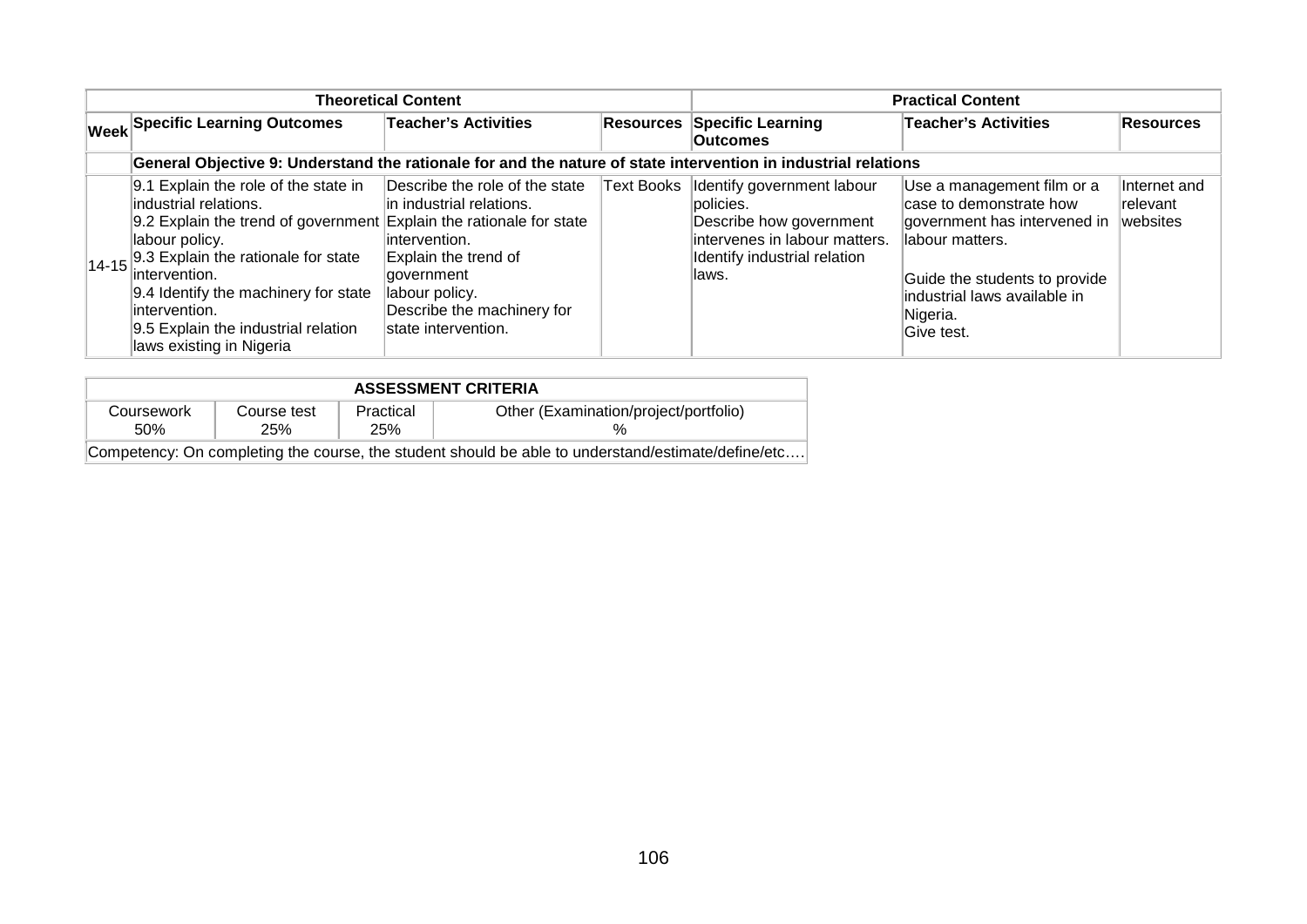#### **Course: Marketing Management**

| <b>PROGRAMME: HND IN Business Administration and Management</b> |                       |                                   |                                                      |  |  |  |  |  |
|-----------------------------------------------------------------|-----------------------|-----------------------------------|------------------------------------------------------|--|--|--|--|--|
| <b>Course: Marketing Management</b>                             | <b>Code: MKT 415</b>  | <b>Credit Hours:</b>              | 3 units<br>3 hours                                   |  |  |  |  |  |
| Semester: third                                                 | <b>Pre-requisite:</b> | <b>Theoretical:</b><br>Practical: | $ 2 \text{ hours/week} - 67\%$<br>1 hours/week - 33% |  |  |  |  |  |
| <b>Course main Aim/Goal</b>                                     |                       |                                   |                                                      |  |  |  |  |  |

To develop the skills of managing and planning marketing, sales and market research. To develop an understanding of international marketing at a strategic level. To understand and apply the principles and practices of international marketing.

#### **General Objectives:**

- 1. Understand the marketing process.
- 2. Understand and apply the marketing planning process in a business organisation.
- 3. Know how to manage sales to set targets, objectives and to understand the use of marketing information for decision making and sales forecasting.
- 4. Understand the processes and principles of managing a promotion campaign
- 5. Know how to formulate and apply a marketing and communications mix.
- 6. Identify and evaluate market research techniques.
- 7. Understand and apply the principles and practices of international marketing
- 8. Know how to carry out a competitor analysis.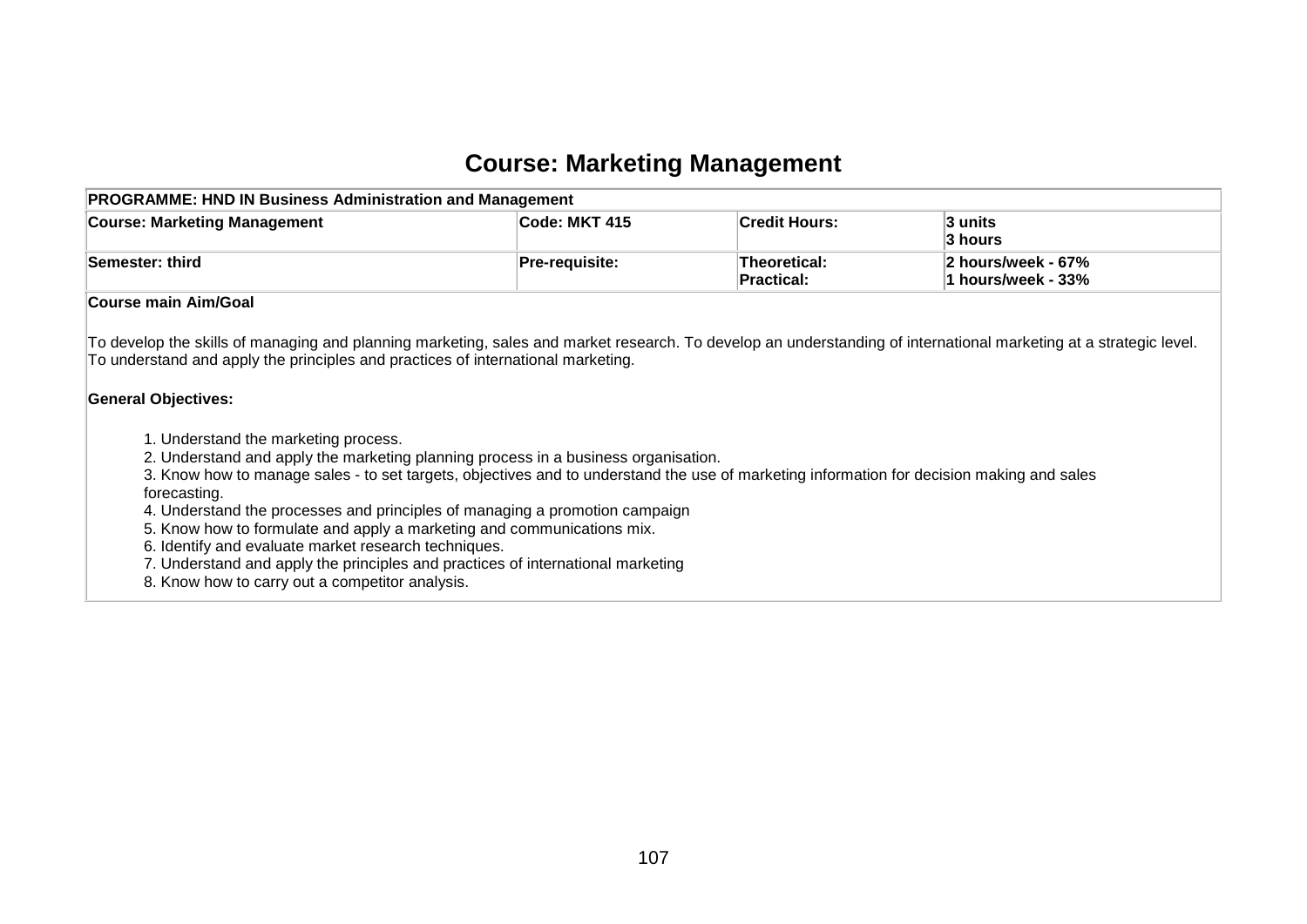|             | <b>Theoretical Content</b>                                                                                                                                                                                                                                                                                                                                                                       |                                                                                                                                                                                                                                                                                               |                              | <b>Practical Content</b>                                                                                                                                                                                          |                                                                                                                                                                             |                                                                |  |
|-------------|--------------------------------------------------------------------------------------------------------------------------------------------------------------------------------------------------------------------------------------------------------------------------------------------------------------------------------------------------------------------------------------------------|-----------------------------------------------------------------------------------------------------------------------------------------------------------------------------------------------------------------------------------------------------------------------------------------------|------------------------------|-------------------------------------------------------------------------------------------------------------------------------------------------------------------------------------------------------------------|-----------------------------------------------------------------------------------------------------------------------------------------------------------------------------|----------------------------------------------------------------|--|
| <b>Week</b> | <b>Specific Learning Outcomes</b>                                                                                                                                                                                                                                                                                                                                                                | <b>Teacher's Activities</b>                                                                                                                                                                                                                                                                   |                              | <b>Resources Specific Learning</b><br><b>Outcomes</b>                                                                                                                                                             | <b>Teacher's Activities</b>                                                                                                                                                 | <b>Resources</b>                                               |  |
|             | General Objective 1: Understand the Process of Marketing                                                                                                                                                                                                                                                                                                                                         |                                                                                                                                                                                                                                                                                               |                              |                                                                                                                                                                                                                   |                                                                                                                                                                             |                                                                |  |
| $1-2$       | 1.1. Define marketing and explain the<br>changing emphasis of marketing<br>1.2. Understand the key concepts of<br>marketing<br>1.3. Identify the role of a marketing<br>audit, environmental analysis and<br>SWOT analysis.<br>1.4. Understand the importance of<br>buyer behaviour.<br>1.5. Define market segmentation and<br>the choice of segments.                                           | Understand the key<br><b>Textbooks</b><br>concepts of marketing<br>Journals<br>Identify the role of a<br>marketing audit,<br>environmental analysis<br>and SWOT analysis.<br>Understand the importance<br>of buyer behaviour.<br>Define market<br>segmentation and the<br>choice of segments. |                              | Identify the role of a<br>marketing audit,<br>environmental analysis<br>and SWOT analysis.<br>Understand the<br>importance of buyer<br>behaviour.<br>Define market<br>segmentation and the<br>choice of segments. | Guide the students in<br>developing an environmental<br>analysis, audit and SWOT<br>analysis.<br>Refer to case study and working<br>in groups answer the specific<br>tasks. | Internet and<br>Relevant<br>Websites<br>Case Study             |  |
|             | <b>General Objective 2: Understand Marketing Planning</b>                                                                                                                                                                                                                                                                                                                                        |                                                                                                                                                                                                                                                                                               |                              |                                                                                                                                                                                                                   |                                                                                                                                                                             |                                                                |  |
| $2-3$       | 2.1. Setting marketing objectives<br>2.2. Understand test marketing and<br>managing new product development.<br>2.3. Know pricing techniques and cost -<br>based v market oriented pricing.<br>2.4. Use of Ansoff matrix in NPD and<br>meeting customer needs<br>2.5. Identify factors affecting the<br>effective implementation of marketing<br>plans ie. Barriers and how to overcome<br>them. | Setting marketing<br>objectives<br>Understand test marketing<br>and managing new<br>product development.<br>Know pricing techniques<br>and cost - based v market<br>oriented pricing.<br>Use of Ansoff matrix in<br>NPD and meeting<br>customer needs                                         | <b>Textbooks</b><br>Journals | Guide Students on<br>setting marketing<br>objectives<br>Pricing Policy and market<br>segmentation<br><b>Use of Ansoff Matrix</b>                                                                                  | Using previous case study and<br>working in the same groupsset<br>marketing objectives and devise<br>a pricing policy.<br>Recognise market segments                         | Internet and<br>Relevant<br>Websites<br>Case Study             |  |
|             | General Objective 3: Understand the Principles of Sales Management                                                                                                                                                                                                                                                                                                                               |                                                                                                                                                                                                                                                                                               |                              |                                                                                                                                                                                                                   |                                                                                                                                                                             |                                                                |  |
| $ 4-6 $     | 3.1. Explain the relationship between<br>sales, marketing and corporate<br>objectives.<br>3.2. Identify the use of sales forecasts<br>and the setting of sales objectives.<br>3.3. Explain the organisation of sales<br>activities<br>3.4. The recruitment, motivation and<br>training of sales staff.<br>3.5. Explain the use of sales strategies<br>and campaigns.                             | Identify the use of sales<br>forecasts and the setting<br>of sales objectives.<br>Explain the organisation of<br>sales activities<br>The recruitment,<br>motivation and training of<br>sales staff.<br>Explain the use of sales<br>strategies and campaigns.                                  | <b>Textbooks</b><br>Journals | Explain the organisation of Advise students about<br>sales activities<br>The recruitment,<br>motivation and training of<br>sales staff<br>The use of sales strategies The use of sales targets.<br>and campaigns. | recruiting, motivating and<br>organising sales staff.<br>Role play exercise to develop a<br>team for a sales campaign.                                                      | Internet and<br>Relevant<br>Websites<br>Internet<br>Case Study |  |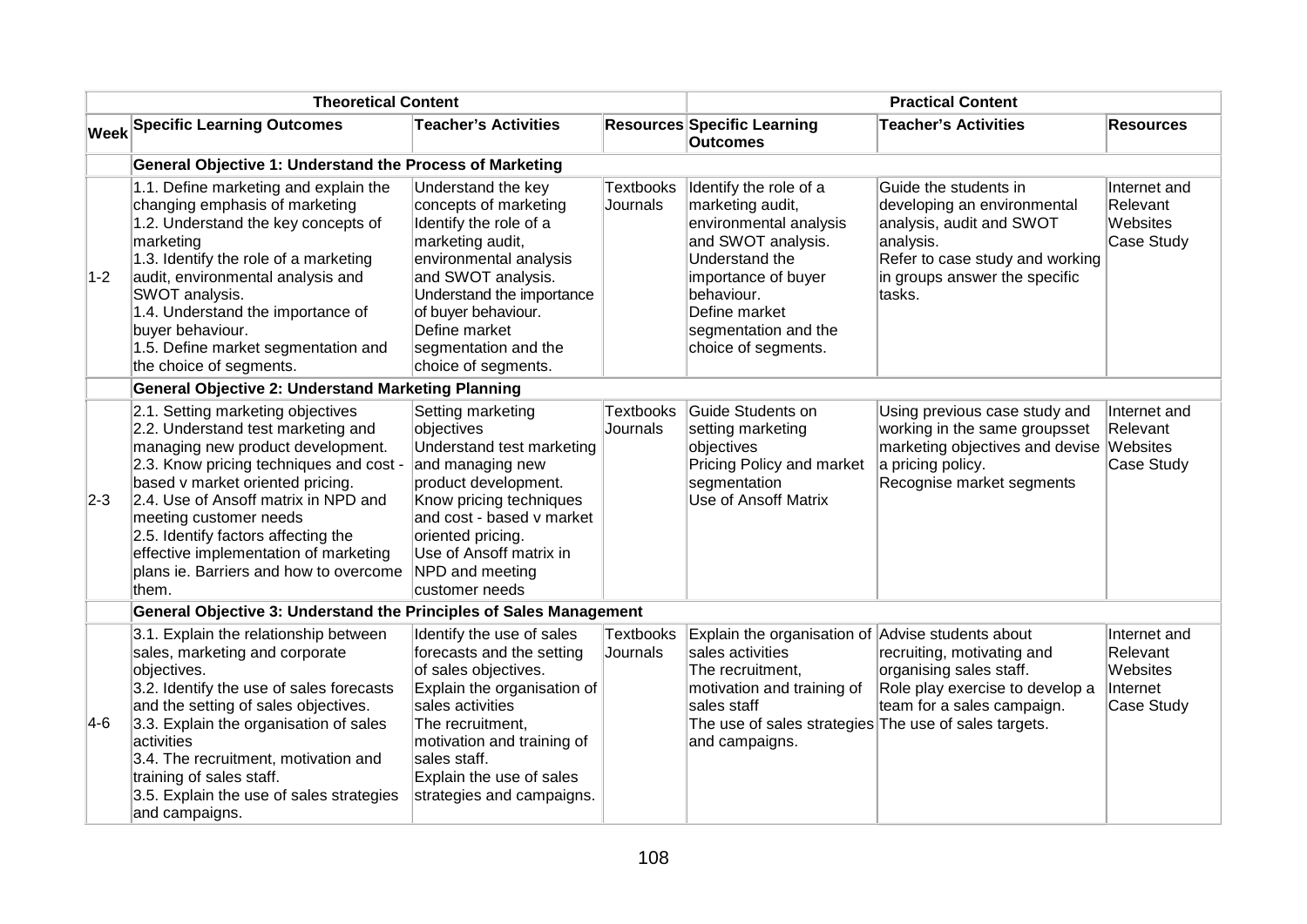|       | <b>Theoretical Content</b>                                                                                                                                                                                                                                                                                                                                            |                                                                                                                                                                                                                                                           |                              | <b>Practical Content</b>                                                                                                                                                           |                                                                                                                                                                                                                |                                                                             |
|-------|-----------------------------------------------------------------------------------------------------------------------------------------------------------------------------------------------------------------------------------------------------------------------------------------------------------------------------------------------------------------------|-----------------------------------------------------------------------------------------------------------------------------------------------------------------------------------------------------------------------------------------------------------|------------------------------|------------------------------------------------------------------------------------------------------------------------------------------------------------------------------------|----------------------------------------------------------------------------------------------------------------------------------------------------------------------------------------------------------------|-----------------------------------------------------------------------------|
|       | <b>Week Specific Learning Outcomes</b>                                                                                                                                                                                                                                                                                                                                | <b>Teacher's Activities</b>                                                                                                                                                                                                                               |                              | <b>Resources Specific Learning</b><br><b>Outcomes</b>                                                                                                                              | <b>Teacher's Activities</b>                                                                                                                                                                                    | <b>Resources</b>                                                            |
|       | <b>General Objective 4: The Role of Marketing Communications</b>                                                                                                                                                                                                                                                                                                      |                                                                                                                                                                                                                                                           |                              |                                                                                                                                                                                    |                                                                                                                                                                                                                |                                                                             |
| $7-9$ | 4.1. Explain the purpose and objectives<br>of advertising.<br>4.2. Identify the elements of<br>marketing/promotional mix.<br>4.3. Explain the role of IT and the<br>internet<br>4.4. Explain current trends in<br>advertising and promotion.<br>4.5 Identify the key elements of a<br>marketing strategy.                                                             | Explain the role of IT and<br>the internet<br>Explain current trends in<br>advertising and promotion.<br>Identify the key elements<br>of a marketing strategy.                                                                                            | <b>Textbooks</b><br>Journals | Explain the role of IT and<br>the internet<br>Explain current trends in<br>advertising and promotion.<br>Identify the key elements<br>of a marketing strategy.                     | Guide students on the use of<br>relevant marketing websites and Relevant<br>the importance of IT.<br>Using the outcome of previous<br>plans and sales campaigns -<br>groups to develop a marketing<br>strategy | Internet and<br>Websites                                                    |
|       | General Objective 5: The Use and Management of Market Research                                                                                                                                                                                                                                                                                                        |                                                                                                                                                                                                                                                           |                              |                                                                                                                                                                                    |                                                                                                                                                                                                                |                                                                             |
|       | 5.1. Explain issues relating to the use of The reliability and validity<br>primary and secondary data sources.<br>5.2. The reliability and validity of<br>research techniques.<br>10-12 5.3. Explain the techniques of<br>evaluating market research findings.<br>5.4. Sources of competitor data.<br>5.5. Explain techniques of competitor<br>analysis.              | of research techniques.<br>Explain the techniques of<br>evaluating market<br>research findings.                                                                                                                                                           | <b>Textbooks</b><br>Journals | The reliability and validity<br>of research techniques.<br>Explain the techniques of<br>evaluating market<br>research findings.                                                    | Guide students on the use of<br>market research and the<br>methods of evaluating research<br>findings.<br>Consultancy issues and<br>questions concerning market<br>research                                    | Internet and<br>Relevant<br>Websites                                        |
|       | General Objective 6: The Principles and Practices of International Marketing                                                                                                                                                                                                                                                                                          |                                                                                                                                                                                                                                                           |                              |                                                                                                                                                                                    |                                                                                                                                                                                                                |                                                                             |
|       | 6.1. Identify the key characteristics of<br>the international marketing<br>environment.<br>6.2. Explain market entry strategies.<br>6.3. Explain sources of data and the<br>13-15 importance of cross cultural issues in<br>marketing.<br>6.4. Understand the international<br>marketing mix<br>6.5. Explain the use of tariffs, quotas<br>and restrictive practices. | Explain market entry<br>strategies.<br>Explain sources of data<br>and the importance of<br>cross cultural issues in<br>marketing.<br>Understand the<br>international marketing mix<br>Explain the use of tariffs,<br>quotas and restrictive<br>practices. | <b>Textbooks</b><br>Journals | Explain market entry<br>strategies.<br>Explain sources of data<br>and the importance of<br>cross cultural issues in<br>marketing.<br>Understand the<br>international marketing mix | Advise students on market entry<br>strategies and cultural issues.<br>Working in pairs to examine<br>differnet countries using relevant Case Study<br>websites                                                 | Internet and<br>Relevant<br>Websites<br>Oral<br>presentation of<br>findings |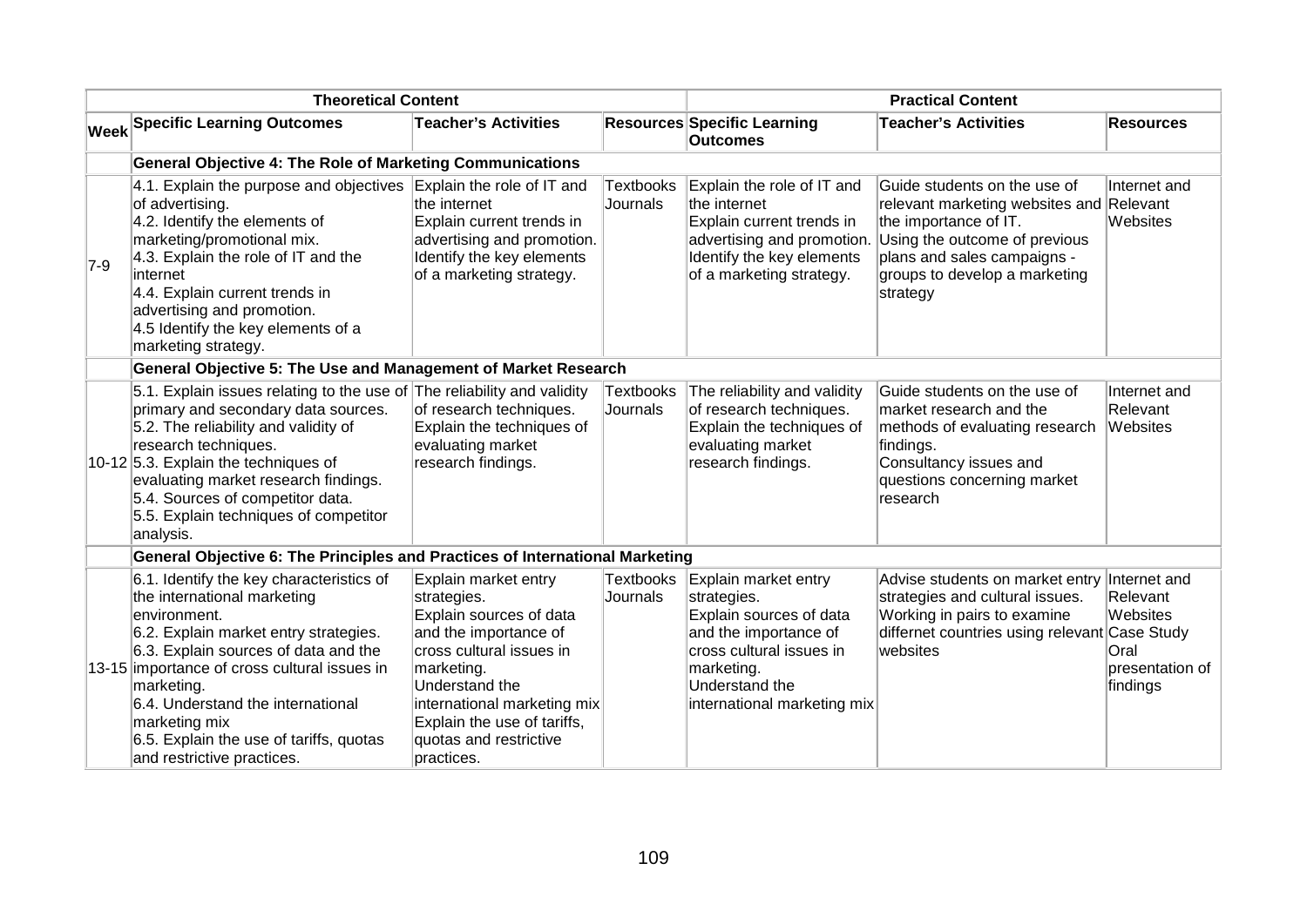| <b>ASSESSMENT CRITERIA</b> |                                                                                                    |                  |                                       |  |  |  |  |
|----------------------------|----------------------------------------------------------------------------------------------------|------------------|---------------------------------------|--|--|--|--|
| Coursework<br>.50%         | Course test<br>25%                                                                                 | Practical<br>25% | Other (Examination/project/portfolio) |  |  |  |  |
|                            | Competency: On completing the course, the student should be able to understand/estimate/define/etc |                  |                                       |  |  |  |  |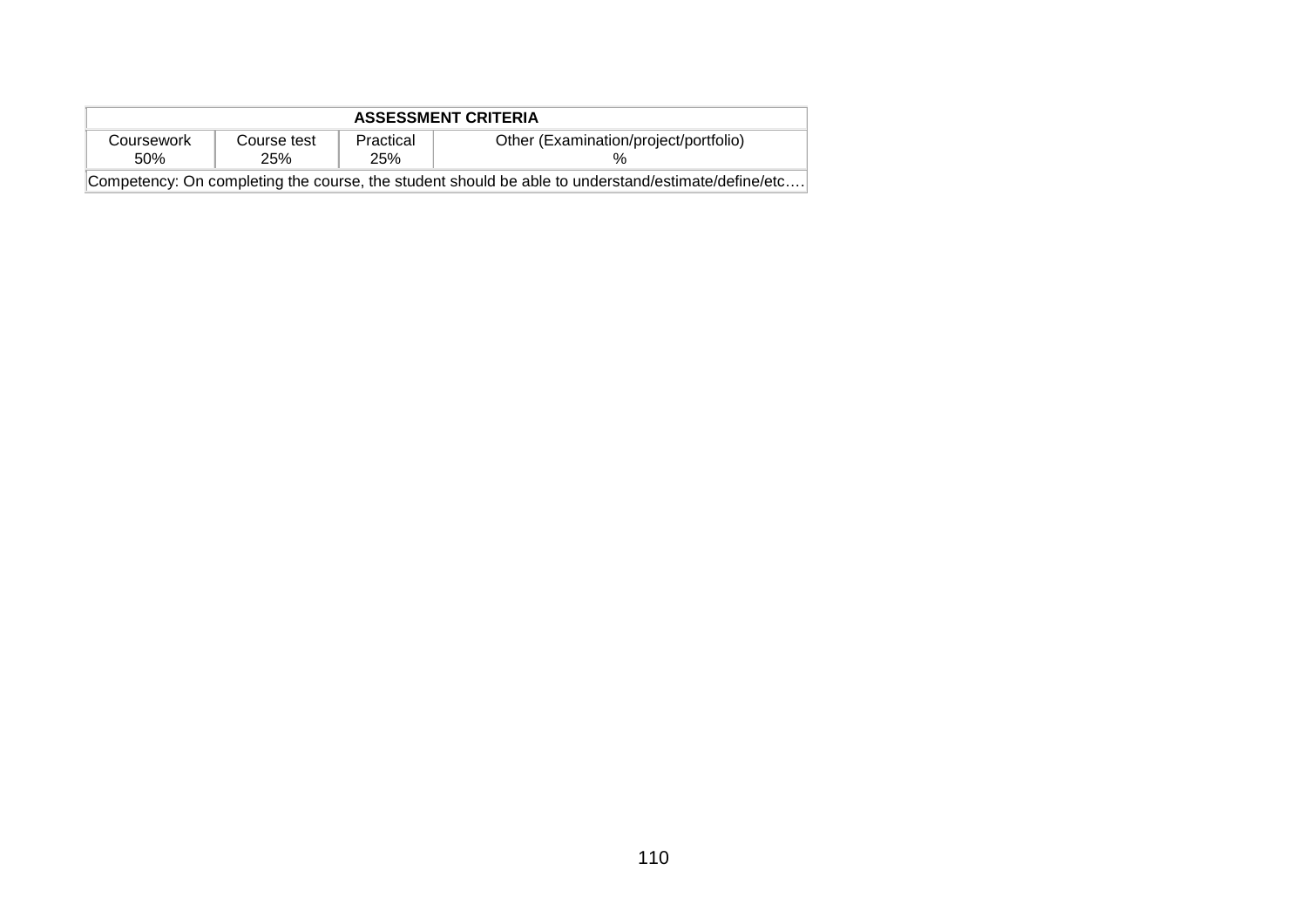# **Course: Small Business Management**

| <b>Course: SMALL BUSINESS MANAGEMENT</b>                                                                                                                                                                                                                                                                                                                                                                                                                                                                                                                                                                                                                          | Code: BAM 418  | <b>Credit Hours:</b>              | 4 hours 3                                  |
|-------------------------------------------------------------------------------------------------------------------------------------------------------------------------------------------------------------------------------------------------------------------------------------------------------------------------------------------------------------------------------------------------------------------------------------------------------------------------------------------------------------------------------------------------------------------------------------------------------------------------------------------------------------------|----------------|-----------------------------------|--------------------------------------------|
| <b>Semester: THREE</b>                                                                                                                                                                                                                                                                                                                                                                                                                                                                                                                                                                                                                                            | Pre-requisite: | Theoretical:<br><b>Practical:</b> | 2 hours/week - 50 %<br>2 hours/week - 50 % |
| Course main Aim/Goal                                                                                                                                                                                                                                                                                                                                                                                                                                                                                                                                                                                                                                              |                |                                   |                                            |
| To provide the student with the basic knowledge on the various tools used in the management of small-scale businesses.                                                                                                                                                                                                                                                                                                                                                                                                                                                                                                                                            |                |                                   |                                            |
| <b>General Objectives:</b>                                                                                                                                                                                                                                                                                                                                                                                                                                                                                                                                                                                                                                        |                |                                   |                                            |
| 1. Understand the nature of small-scale enterprises.<br>2. Understand the legal framework for small-scale enterprises.<br>3. Understand the role of governments in small-scale enterprises in Nigeria<br>4. Understand Business plan for a small-scale business enterprise.<br>5. Understand marketing management in a small business enterprise<br>6. Understand the general concept of production management<br>7. Know human capital needs for an enterprise<br>8. Understand the financing of small business enterprises<br>9. Understand financial management in a small business enterprise<br>10. Understand credit control in small business enterprises. |                |                                   |                                            |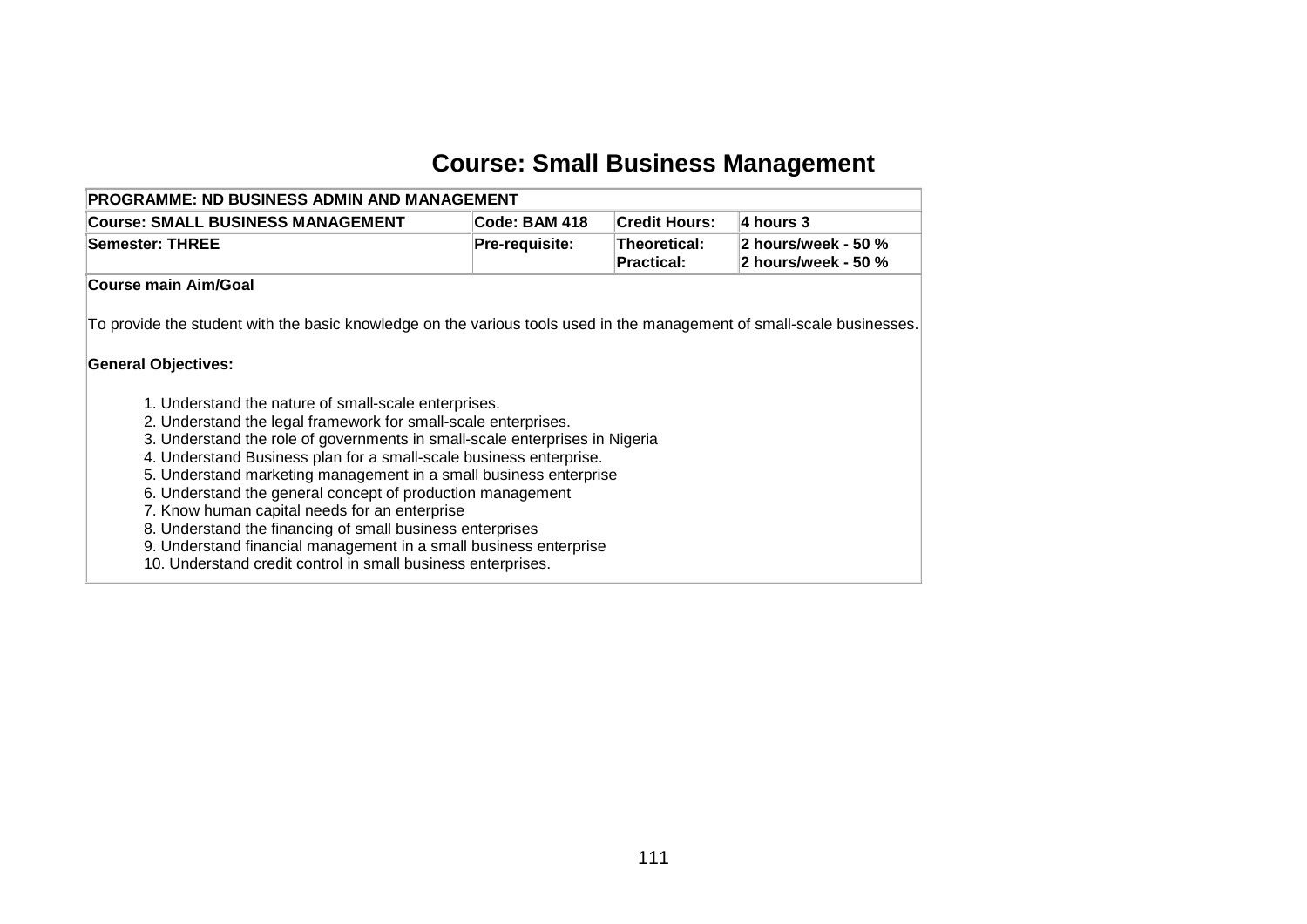|             |                                                                                                                                                                                                                                                                                                                                                                                                                                                   | <b>Theoretical Content</b>                                                                                                                                                                                                                                                                                               |                                                  |                                                                                                                                                                                                                               | <b>Practical Content</b>                                                                                                                                                                                                          |                                                                                    |
|-------------|---------------------------------------------------------------------------------------------------------------------------------------------------------------------------------------------------------------------------------------------------------------------------------------------------------------------------------------------------------------------------------------------------------------------------------------------------|--------------------------------------------------------------------------------------------------------------------------------------------------------------------------------------------------------------------------------------------------------------------------------------------------------------------------|--------------------------------------------------|-------------------------------------------------------------------------------------------------------------------------------------------------------------------------------------------------------------------------------|-----------------------------------------------------------------------------------------------------------------------------------------------------------------------------------------------------------------------------------|------------------------------------------------------------------------------------|
| <b>Week</b> | <b>Specific Learning</b><br><b>Outcomes</b>                                                                                                                                                                                                                                                                                                                                                                                                       | <b>Teacher's Activities</b>                                                                                                                                                                                                                                                                                              | <b>Resources</b>                                 | <b>Specific Learning</b><br><b>Outcomes</b>                                                                                                                                                                                   | <b>Teacher's Activities</b>                                                                                                                                                                                                       | <b>Resources</b>                                                                   |
|             |                                                                                                                                                                                                                                                                                                                                                                                                                                                   | General Objective 1: Understand the nature of small scale enterprises.                                                                                                                                                                                                                                                   |                                                  |                                                                                                                                                                                                                               |                                                                                                                                                                                                                                   |                                                                                    |
| $1-2$       | 1.1 Define the range and<br>scope of a small business.<br>1.2 Explain the importance<br>of a small business.<br>1.3 Describe the problems<br>associated with small<br>business operations.<br>1.4 Describe types of<br>businesses that could be run employment.<br>lon a small scale.<br>1.5 Describe the merits and<br>demerits of being self-<br>employed<br>1.6. Identify the starting<br>problems and signs of failure<br>of a small business | i. Explain range, scope and importance of a<br>small scale business.<br>ii. Explain types of businesses that could be<br>run on small scale, their associated problems<br>and signs of failure during operations.<br>iii. Explain wage employment and self<br>employment.<br>iv. Explain the merits and demerits of self | <b>Text Books</b><br>- Journals<br>Publications  | Explain range, scope<br>and importance of a<br>small scale business.<br>ii. Explain types of<br>businesses that could<br>be run on small scale,<br>their associated<br>problems and signs of<br>failure during<br>operations. | Select a small business<br>enterprise and indicate<br>its signs of success and<br>failures.<br>Use case studies based<br>on local organizations.                                                                                  | Internet and<br>relevant<br>websites<br>Guest<br>speaker on<br>small<br>businesses |
|             |                                                                                                                                                                                                                                                                                                                                                                                                                                                   | General Objective 2: Understand the legal framework for small scale business                                                                                                                                                                                                                                             |                                                  |                                                                                                                                                                                                                               |                                                                                                                                                                                                                                   |                                                                                    |
| 3           | 2.1 Explain the types of<br>business organization.<br>2.2 Identify the legal form of<br>business.<br>2.3 Describe the<br>environmental factors of<br>business - law of sales,<br>licenses, failure signs, etc.<br>2.4 Explain regulatory status<br>and formation of small<br>business.                                                                                                                                                            | i. Explain the types of business organization<br>ii. Explain legal formation and regulatory<br>status of small business.<br>iii. Explain environmental factors of<br>business.                                                                                                                                           | <b>Text Books</b><br>- Journals<br>-Publications | Explain legal formation<br>and regulatory<br>status of small<br>business.<br>Explain the<br>environmental factors<br>of business.                                                                                             | Use CAMB to explain the Internet and<br>regulatory frame work of relevant<br>small business.<br>Group work to set up a<br>small business - realistic<br>scenarios<br>Use of relevant<br>documentation taken<br>from the internet. | websites                                                                           |
|             |                                                                                                                                                                                                                                                                                                                                                                                                                                                   | General Objective 3: Understand the role of government in small scale enterprises in Nigeria                                                                                                                                                                                                                             |                                                  |                                                                                                                                                                                                                               |                                                                                                                                                                                                                                   |                                                                                    |
| $4-5$       | 3.1 Explain government<br>development.<br>3.2 Explain the effects of<br>government policies on<br>direct and indirect                                                                                                                                                                                                                                                                                                                             | Explain government policies for small<br>policies for small enterprises enterprises development and effects of the<br>policies on direct and indirect assistance to<br>these enterprises.<br>ii. Explain the following institutions and their<br>roles in promoting small scale enterprises.                             | <b>Text Books</b><br>Journals<br>- Publications  | Identify government<br>policies and their<br>effects on small scale<br>business.<br>Identify and explain                                                                                                                      | Evaluate the<br>contributions of the<br>promoting bodies (IDC,<br>NASA, NERFUND, NDE,<br>NAPEP etc to the growth<br>of small business in                                                                                          | Internet and<br>relevant<br>websites                                               |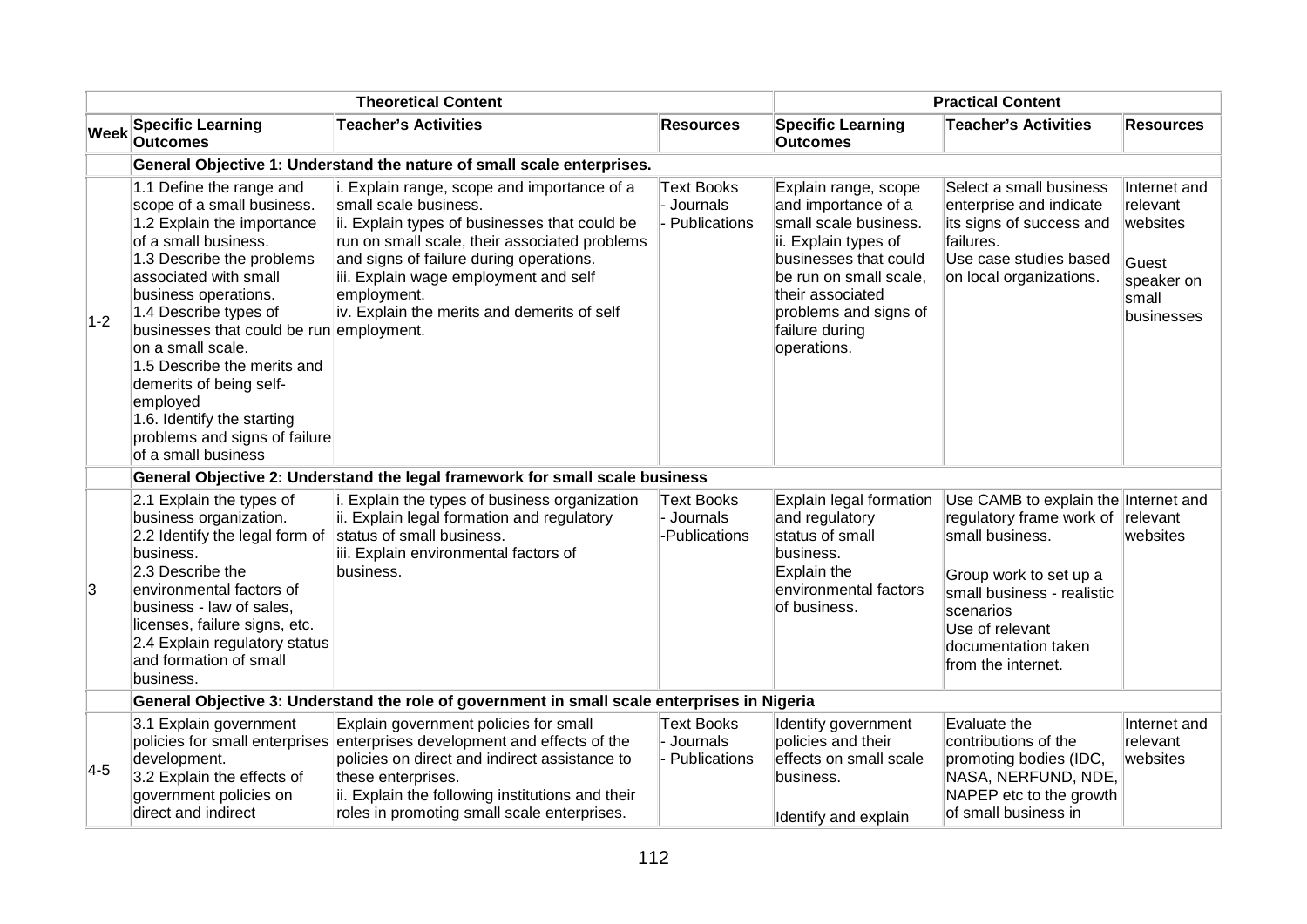|             |                                                                                                                                                                                                                                                                                                                                                                                                                              | <b>Theoretical Content</b>                                                                                                                                              |                  |                                                              | <b>Practical Content</b>    |                  |
|-------------|------------------------------------------------------------------------------------------------------------------------------------------------------------------------------------------------------------------------------------------------------------------------------------------------------------------------------------------------------------------------------------------------------------------------------|-------------------------------------------------------------------------------------------------------------------------------------------------------------------------|------------------|--------------------------------------------------------------|-----------------------------|------------------|
| <b>Week</b> | <b>Specific Learning</b><br><b>Outcomes</b>                                                                                                                                                                                                                                                                                                                                                                                  | <b>Teacher's Activities</b>                                                                                                                                             | <b>Resources</b> | <b>Specific Learning</b><br><b>Outcomes</b>                  | <b>Teacher's Activities</b> | <b>Resources</b> |
|             | assistance to small<br>businesses<br>3.3 State the role of the<br>following institutions in<br>promoting small enterprises<br>a) Industrial<br>Development<br>Centre (IDC)<br>b) State<br>Ministries of<br>Commerce and<br>Industries.<br>c) State Export<br>Promotion<br>Committees.<br>d) Centre for<br>Management<br>Development<br>(CMD)<br>e) National<br>Directorate of<br>Employment<br>(NDE)<br>f) NAPPEP<br>g) CIRD | IDC, State Ministries of Commerce, State<br>Export Promotion Committees, CMD, NDE,<br>NAPPEP, CIRD<br>NERFUND NACRDB, NEPC NASSI, NASME,<br>etc<br>iii) Give assignment |                  | beneficiaries of the<br>bodies. Promotion SME<br>in Nigeria. | Nigeria.                    |                  |
|             | h) NERFUND<br>i) NACRDB,<br><b>NEPC</b>                                                                                                                                                                                                                                                                                                                                                                                      |                                                                                                                                                                         |                  |                                                              |                             |                  |
|             | 3.4 NASSI, NASME, etc                                                                                                                                                                                                                                                                                                                                                                                                        |                                                                                                                                                                         |                  |                                                              |                             |                  |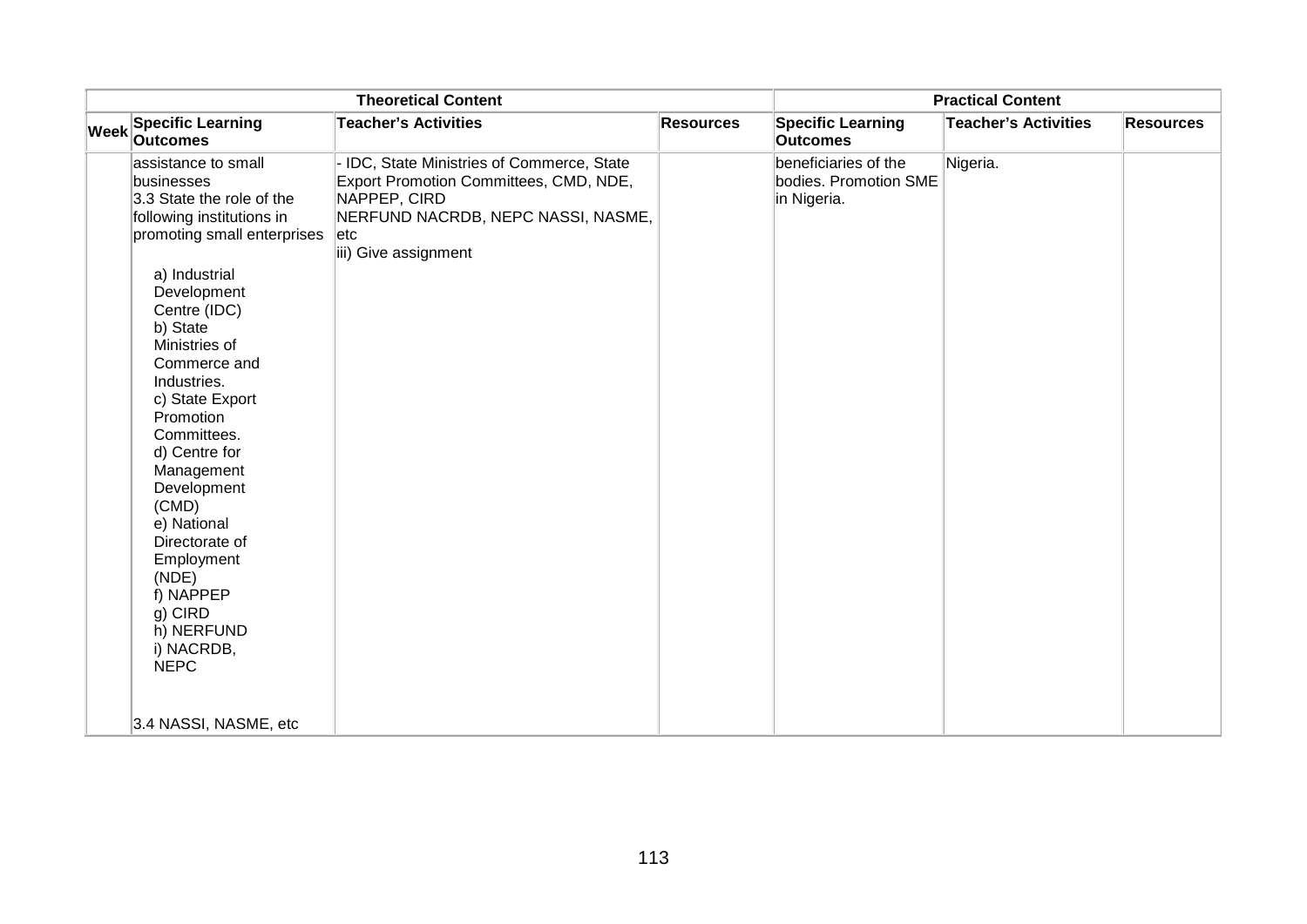|    |                                                                                                                                                                                                                                                                                                                                                                                                                                                           | <b>Theoretical Content</b>                                                                                                                                                                                                                                                                                                                                                                                                               |                                                                  |                                                                                                                                                           | <b>Practical Content</b>                                                                                                                                                                                                                                                          |                                      |
|----|-----------------------------------------------------------------------------------------------------------------------------------------------------------------------------------------------------------------------------------------------------------------------------------------------------------------------------------------------------------------------------------------------------------------------------------------------------------|------------------------------------------------------------------------------------------------------------------------------------------------------------------------------------------------------------------------------------------------------------------------------------------------------------------------------------------------------------------------------------------------------------------------------------------|------------------------------------------------------------------|-----------------------------------------------------------------------------------------------------------------------------------------------------------|-----------------------------------------------------------------------------------------------------------------------------------------------------------------------------------------------------------------------------------------------------------------------------------|--------------------------------------|
|    | Week Specific Learning<br><b>Outcomes</b>                                                                                                                                                                                                                                                                                                                                                                                                                 | <b>Teacher's Activities</b>                                                                                                                                                                                                                                                                                                                                                                                                              | <b>Resources</b>                                                 | <b>Specific Learning</b><br>Outcomes                                                                                                                      | <b>Teacher's Activities</b>                                                                                                                                                                                                                                                       | <b>Resources</b>                     |
|    |                                                                                                                                                                                                                                                                                                                                                                                                                                                           | General Objective 4: Understand business plan for a small business enterprise                                                                                                                                                                                                                                                                                                                                                            |                                                                  |                                                                                                                                                           |                                                                                                                                                                                                                                                                                   |                                      |
| 6  | 4.1 Explain business plan.<br>4.2 Explain the purpose of<br>business plan<br>4.3 Identify the components<br>of a business plan from<br>project development up to<br>project cost.<br>4.4 State the necessary<br>steps in carrying out<br>financial analysis and<br>planning for a small<br>business<br>4.5 Compare personal goal<br>and business goals.<br>4.6 Identify influences of<br>family goals in business<br>goals                                | i. Explain business Plan, its purpose and<br>components from project development to<br>project cost.<br>ii. Explain steps in carrying out financial<br>analysis and planning for a small business.<br>iii. Explain personal goals and business goals.<br>iv. Explain influences of family goals an<br>business goals.<br>v. Invite a successful entrepreneur to give a<br>talk.<br>vi. Conduct a test.                                   | Text Books<br>Journals<br>Publications<br>Entrepreneur           | Identify business plan.<br>Identify how to plan in<br>small business.<br>Formulate a business<br>plan for a particular<br>project.                        | Use Web based<br>information to determine<br>a plan for a business<br>proposal.<br>Working in pairs to<br>develop a relevant<br>business plan.<br>Refer to business<br>planning information on<br>the internet<br>Presentations of the<br>plans and justification of<br>the goals | Internet and<br>relevant<br>websites |
|    |                                                                                                                                                                                                                                                                                                                                                                                                                                                           | General Objective 5: Understand marketing management in small business enterprises                                                                                                                                                                                                                                                                                                                                                       |                                                                  |                                                                                                                                                           |                                                                                                                                                                                                                                                                                   |                                      |
| 17 | 5.1 Understand the basic<br>concept of marketing.<br>5.2 Identify the steps in<br>conducting market surveys<br>to determine demand and<br>supply for particular<br>products.<br>5.3 Identify markets for<br>specific products.<br>5.4 Identify channels of<br>distribution for a selected<br>product or service.<br>5.5 Explain the promotional<br>and sales activities for a<br>selected product or service<br>Explain appropriate pricing<br>strategies | Explain basic concepts of marketing.<br>ii. Explain steps in conducting marketing<br>survey to determine demand and supply for<br>particular products.<br>iii. Explain how to identify markets for specific<br>products.<br>iv. Explain channels of distribution for a<br>selected product or service.<br>v. Explain promotional and sales activities for<br>a selected product or service<br>vi. Explain appropriate pricing strategies | - Text Books<br>- Journals<br>Publications<br>Product<br>Posters | Identify the process of<br>conducting a marketing<br>survey.<br>Identify appropriate<br>training strategies for<br>products produced on a<br>small scale. | Use internet to identify<br>the marketing needs of<br>small business<br>enterprises.                                                                                                                                                                                              | Internet and<br>relevant<br>websites |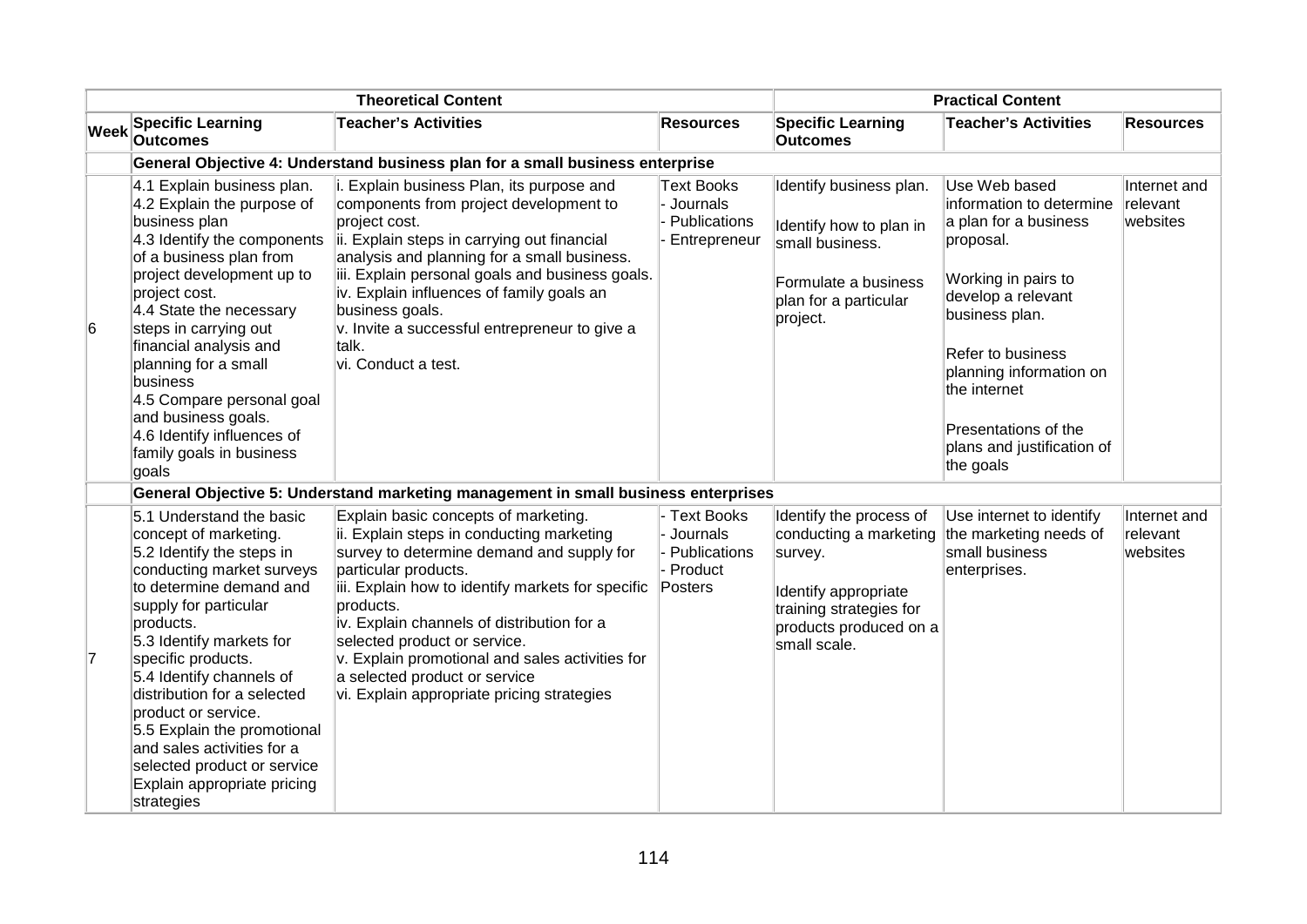|           |                                                                                                                                                                                                                                                                                                                                                                                                                                                                                                                                                                                                                                                                                                                      | <b>Theoretical Content</b>                                                                                                                                                                                                                                                                                                                                                                                                                                                                                                                                                                                                                                    |                                                                                   |                                                                                                                                                                                                              | <b>Practical Content</b>                                                                                                                                                                                     |                                      |
|-----------|----------------------------------------------------------------------------------------------------------------------------------------------------------------------------------------------------------------------------------------------------------------------------------------------------------------------------------------------------------------------------------------------------------------------------------------------------------------------------------------------------------------------------------------------------------------------------------------------------------------------------------------------------------------------------------------------------------------------|---------------------------------------------------------------------------------------------------------------------------------------------------------------------------------------------------------------------------------------------------------------------------------------------------------------------------------------------------------------------------------------------------------------------------------------------------------------------------------------------------------------------------------------------------------------------------------------------------------------------------------------------------------------|-----------------------------------------------------------------------------------|--------------------------------------------------------------------------------------------------------------------------------------------------------------------------------------------------------------|--------------------------------------------------------------------------------------------------------------------------------------------------------------------------------------------------------------|--------------------------------------|
| Week      | <b>Specific Learning</b><br><b>Outcomes</b>                                                                                                                                                                                                                                                                                                                                                                                                                                                                                                                                                                                                                                                                          | <b>Teacher's Activities</b>                                                                                                                                                                                                                                                                                                                                                                                                                                                                                                                                                                                                                                   | Resources                                                                         | <b>Specific Learning</b><br><b>Outcomes</b>                                                                                                                                                                  | <b>Teacher's Activities</b>                                                                                                                                                                                  | <b>Resources</b>                     |
|           |                                                                                                                                                                                                                                                                                                                                                                                                                                                                                                                                                                                                                                                                                                                      | General Objective 6: Understand the general concepts of production management                                                                                                                                                                                                                                                                                                                                                                                                                                                                                                                                                                                 |                                                                                   |                                                                                                                                                                                                              |                                                                                                                                                                                                              |                                      |
| $8-9$     | 6.1 Explain the basic<br>concepts of production<br>6.2 Explain choice of<br>appropriate technology<br>6.3 Identify types and<br>sources of machinery and<br>equipment.<br>6.4 Explain the installed<br>capacity.<br>6.5 Explain the utilized<br>capacity.<br>6.6 Identify sources of raw<br>materials.<br>and factors in the selection<br>of site.<br>6.8 Describe factory layout.<br>6.9 Explain plant and<br>machinery maintenance.<br>6.10 Explain Plan and<br>scheduling.<br>6.11 Explain quality control<br>issues.<br>6.12 Explain factory safety<br>measures.<br>6.13 Identify problems of<br>production in the Nigerian<br>situation.<br>6.14 Explain how to cope<br>with production problems in<br>Nigeria. | i. Explain the basic concepts of production<br>ii. Explain choice of appropriate technology<br>iii. Explain types and sources of machinery<br>and equipment, their<br>installed and utilized capacity.<br>iv. Explain sources of raw materials.<br>v. Explain factory location, its layout and<br>safety measures.<br>vi. Explain Plant and machinery maintenance.<br>vii. Explain plan and scheduling.<br>viii. Explain quality control.<br>ix. Explain problems of production in the<br>Nigerian situation and how to cope with them.<br>6.7 Describe factory location $\mathbf x$ . Organise a field trip to a successful small<br>business establishment. | <b>Text Books</b><br>Journals<br>Publications<br><b>Business</b><br>establishment | Identify appropriate<br>technology for different<br>types of SME.<br>Identify sources of<br>machinery and material<br>from the internet.<br>Identify appropriate<br>locations and their<br>problems for SMES | Use web based<br>information to identify<br>appropriate technology<br>And machinery.<br>Case Study on the<br>location of industry and<br>factory layout Group<br>work and reference to<br>relevant web sites | Internet and<br>relevant<br>websites |
|           |                                                                                                                                                                                                                                                                                                                                                                                                                                                                                                                                                                                                                                                                                                                      | General Objective 7: Know human capital needs for an enterprise                                                                                                                                                                                                                                                                                                                                                                                                                                                                                                                                                                                               |                                                                                   |                                                                                                                                                                                                              |                                                                                                                                                                                                              |                                      |
| $10 - 11$ | 7.1 Identify human capital<br>needs for an enterprise.<br>7.2 Explain recruitment<br>procedures.                                                                                                                                                                                                                                                                                                                                                                                                                                                                                                                                                                                                                     | i. Explain human capital management and its<br>needs for small business enterprises.<br>ii. Explain recruitment procedures<br>iii. Explain need for training of workers.                                                                                                                                                                                                                                                                                                                                                                                                                                                                                      | <b>Text Books</b><br>Journals<br>Publication<br>Cardboard                         | Identify the recruitment<br>compensation and<br>training procedures of                                                                                                                                       | Guide students to<br>prepare organizational<br>charts for SME and how<br>to forecast their                                                                                                                   | Internet and<br>relevant<br>websites |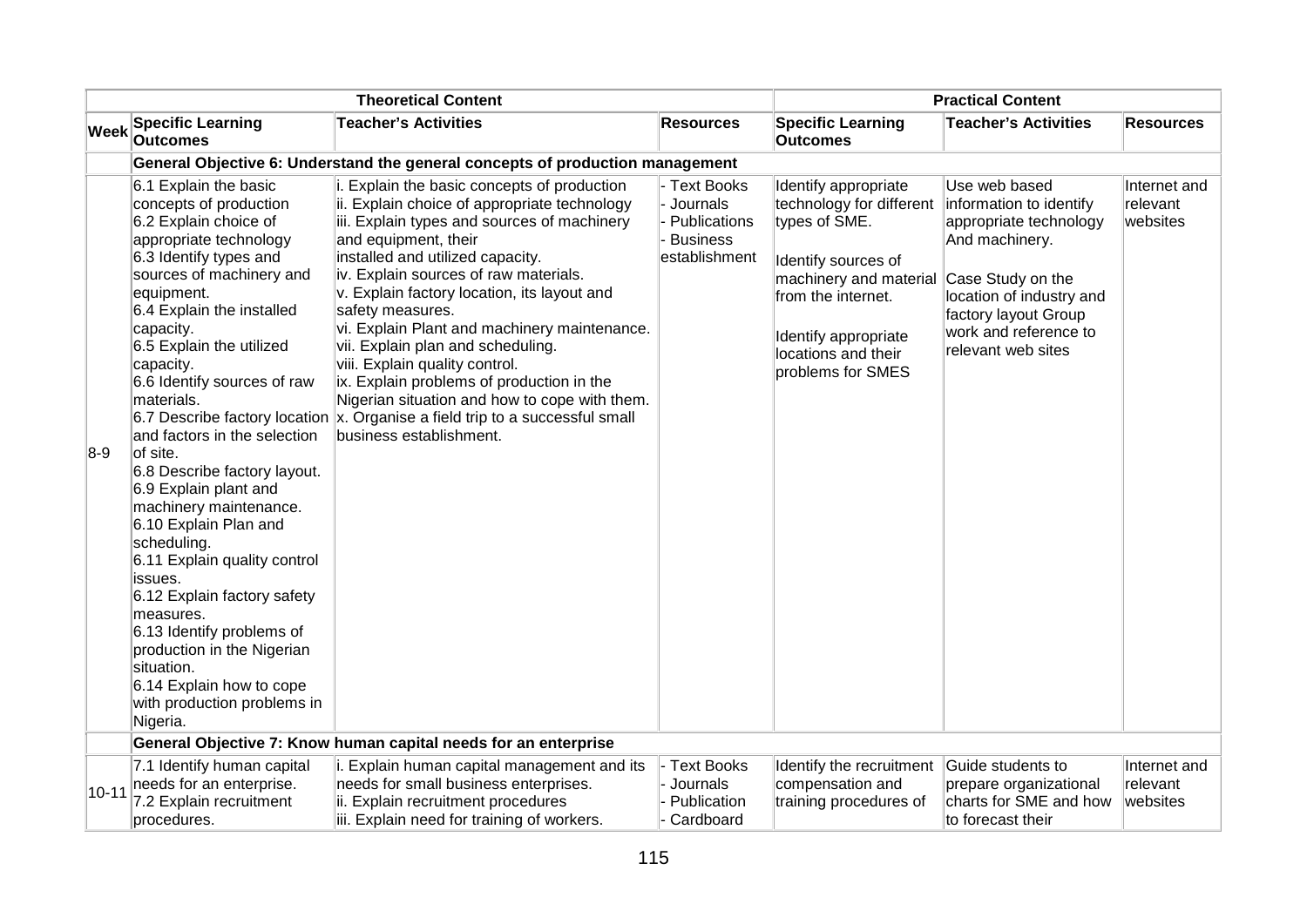|             | <b>Theoretical Content</b>                                                                                                                                                                                                                                                                                                                                                                |                                                                                                                                                                                                                                                                                                                                                                                                                                  |                                          | <b>Practical Content</b>                                                                                 |                                                                                    |                                      |
|-------------|-------------------------------------------------------------------------------------------------------------------------------------------------------------------------------------------------------------------------------------------------------------------------------------------------------------------------------------------------------------------------------------------|----------------------------------------------------------------------------------------------------------------------------------------------------------------------------------------------------------------------------------------------------------------------------------------------------------------------------------------------------------------------------------------------------------------------------------|------------------------------------------|----------------------------------------------------------------------------------------------------------|------------------------------------------------------------------------------------|--------------------------------------|
| <b>Week</b> | <b>Specific Learning</b><br><b>Outcomes</b>                                                                                                                                                                                                                                                                                                                                               | <b>Teacher's Activities</b>                                                                                                                                                                                                                                                                                                                                                                                                      | <b>Resources</b>                         | <b>Specific Learning</b><br><b>Outcomes</b>                                                              | <b>Teacher's Activities</b>                                                        | <b>Resources</b>                     |
|             | 7.3 Explain need for training<br>of workers.<br>7.4 Explain how to motivate<br>workers.<br>7.5 Explain how to<br>compensate workers.<br>7.6 Explain organization of<br>work force, organizational<br>chart.<br>7.7 Explain problems of<br>human capital management<br>in small business<br>enterprises.<br>7.8 Explain how to cope with<br>the problems of human<br>capital management.   | liv. Explain how to motivate. and compensate<br>workers<br>v. Explain organization of work force.<br>vi. Guide students to prepare organizational,<br>chart for a small business enterprise.<br>vii. Explain problems of human capital<br>management in small business enterprises<br>and how to cope with them.                                                                                                                 |                                          | workers in SMES.<br>Identify problems of<br>human capital<br>management and how<br>to solve them in SMEs | employment needs.                                                                  |                                      |
|             | 8.1 Estimate the capital<br>needs of a selected small<br>business.<br>8.2 State sources of finance                                                                                                                                                                                                                                                                                        | General Objective 8: Understand the financing of small business enterprises<br>i. Explain sources of capital and how to<br>estimate needed capital for a small business.<br>ii. Explain short-term and long term credits<br>and their sources.                                                                                                                                                                                   | - Text Books<br>Journals<br>Publications | Prepare a financing<br>plan.                                                                             | From one the<br>beneficiaries of the<br>institutions handling<br>SME, describe the | Internet and<br>relevant<br>websites |
| 12          | for small business.<br>8.3 Explain the roles of<br>specialized institutions in<br>financing small businesses.<br>8.4 Explain how to source<br>short-term and long-term<br>credits<br>8.5 Explain the various<br>reasons for borrowing.<br>8.6 Describe costs of<br>borrowing with some<br>examples.<br>8.7 Explain how to approach<br>lenders.<br>Explain reasons for financial<br>plans. | iii. Explain the roles of specialized institutions<br>in financing small businesses in the areas of:<br>a) Provision of SME equity.<br>b) Provision of term loan<br>opportunities for SMEs<br>investment schemes.<br>c) Provision of working capital<br>facility for SMEs<br>d) Financing SMEs through<br>leasing.<br>e) Financing SMEs for non-oil<br>export.<br>f) Financing SMEs through<br>the capital market.<br>g) General |                                          | Identify various sources<br>of funds and their costs.<br>Describe how to<br>approach tenders.            | learning outcomes.                                                                 |                                      |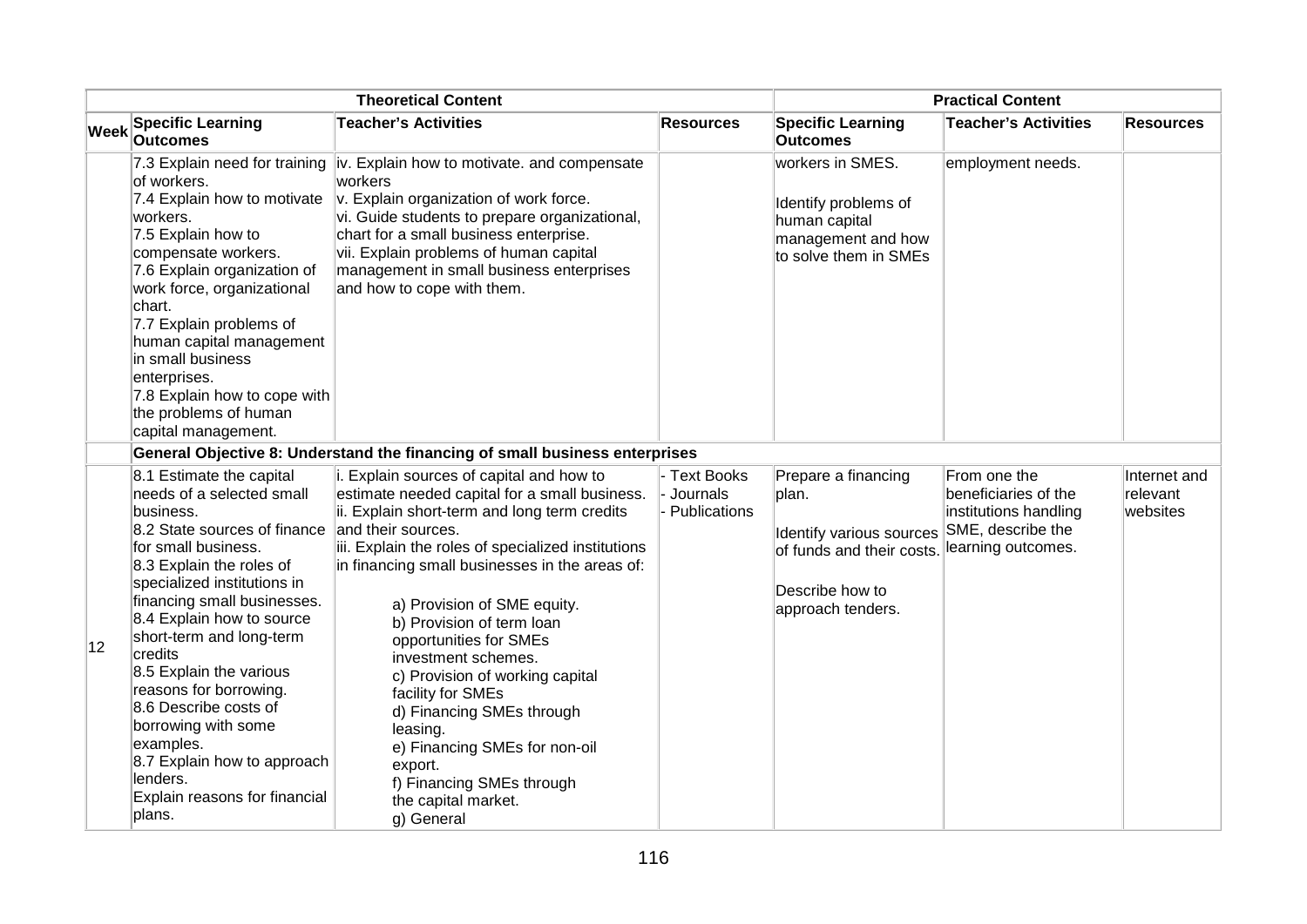| <b>Theoretical Content</b> |                                                                                                                                                                                                                                                                                                                                                                                                                                                                                                                                                                                                             |                                                                                                                                                                                                                                                                                                                                                                                                                                                                                                                                                                                                                                                                                            | <b>Practical Content</b>                                                                         |                                                                                                                                                                                                                         |                                                                                                                     |                                      |
|----------------------------|-------------------------------------------------------------------------------------------------------------------------------------------------------------------------------------------------------------------------------------------------------------------------------------------------------------------------------------------------------------------------------------------------------------------------------------------------------------------------------------------------------------------------------------------------------------------------------------------------------------|--------------------------------------------------------------------------------------------------------------------------------------------------------------------------------------------------------------------------------------------------------------------------------------------------------------------------------------------------------------------------------------------------------------------------------------------------------------------------------------------------------------------------------------------------------------------------------------------------------------------------------------------------------------------------------------------|--------------------------------------------------------------------------------------------------|-------------------------------------------------------------------------------------------------------------------------------------------------------------------------------------------------------------------------|---------------------------------------------------------------------------------------------------------------------|--------------------------------------|
| Week                       | <b>Specific Learning</b><br><b>Outcomes</b>                                                                                                                                                                                                                                                                                                                                                                                                                                                                                                                                                                 | <b>Teacher's Activities</b>                                                                                                                                                                                                                                                                                                                                                                                                                                                                                                                                                                                                                                                                | <b>Resources</b>                                                                                 | <b>Specific Learning</b><br><b>Outcomes</b>                                                                                                                                                                             | <b>Teacher's Activities</b>                                                                                         | <b>Resources</b>                     |
|                            |                                                                                                                                                                                                                                                                                                                                                                                                                                                                                                                                                                                                             | requirements/conditions for<br>market financial assistance to<br><b>SMEs</b>                                                                                                                                                                                                                                                                                                                                                                                                                                                                                                                                                                                                               |                                                                                                  |                                                                                                                                                                                                                         |                                                                                                                     |                                      |
|                            |                                                                                                                                                                                                                                                                                                                                                                                                                                                                                                                                                                                                             | iv. Explain various reasons for borrowing.<br>v. With some examples, explain cost of<br>borrowing.<br>vi. Explain reasons for financial plan and how<br>to approach a lender                                                                                                                                                                                                                                                                                                                                                                                                                                                                                                               |                                                                                                  |                                                                                                                                                                                                                         |                                                                                                                     |                                      |
|                            |                                                                                                                                                                                                                                                                                                                                                                                                                                                                                                                                                                                                             | General Objective 9: Understand financial management of small business enterprises                                                                                                                                                                                                                                                                                                                                                                                                                                                                                                                                                                                                         |                                                                                                  |                                                                                                                                                                                                                         |                                                                                                                     |                                      |
| $ 13 - 14 $                | Explain the need for sound<br>financial<br>management in small<br>business.<br>9.2 Prepare the basic<br>small business enterprises<br>and their operation.<br>9.3 Explain preparation of<br>key financial statements -<br>cash flow, profit and loss<br>account and balance sheet.<br>9.4 Explain preparation of<br>depreciation schedule.<br>9.5 Explain how to<br>determine gross margin and<br>net profit.<br>9.6 Explain preparation of<br>loan repayment schedule<br>(AMORTIZATION)<br>9.7 Explain how to<br>determine break-even-point<br>(BEP).<br>9.8 Explain problem of<br>financial management in | i. Explain the need for sound financial<br>management in small businesses<br>ii. Explain basic financial records<br>iii. Explain key financial statements.<br>iv. Explain depreciation.<br>financial records required for $\vert v$ . Explain gross margin and net profit and<br>break-even-point (BEP).<br>vi. Explain the various types of loan<br>repayment and their application.<br>vii. Guide students to prepare a depreciation<br>schedule for a selected business, extract its<br>cash flow, profit and loss and balance sheet to<br>determine its break -even- point, gross margin<br>and net profit.<br>viii. Explain problems of financial management<br>in small enterprises. | <b>Text Books</b><br>- Journals<br>- Publications<br>- Formats of<br>Prime books of<br>accounts. | Describe the various<br>records require to<br>operate SME's<br>Describe key financial<br>statements and how to<br>prepare a depreciation<br>schedule.<br>Use appropriate<br>application packages to<br>do amortization. | Guide students to<br>prepare the records,<br>extract key financial<br>statements to determine<br>BEP, loss or gain. | Internet and<br>relevant<br>websites |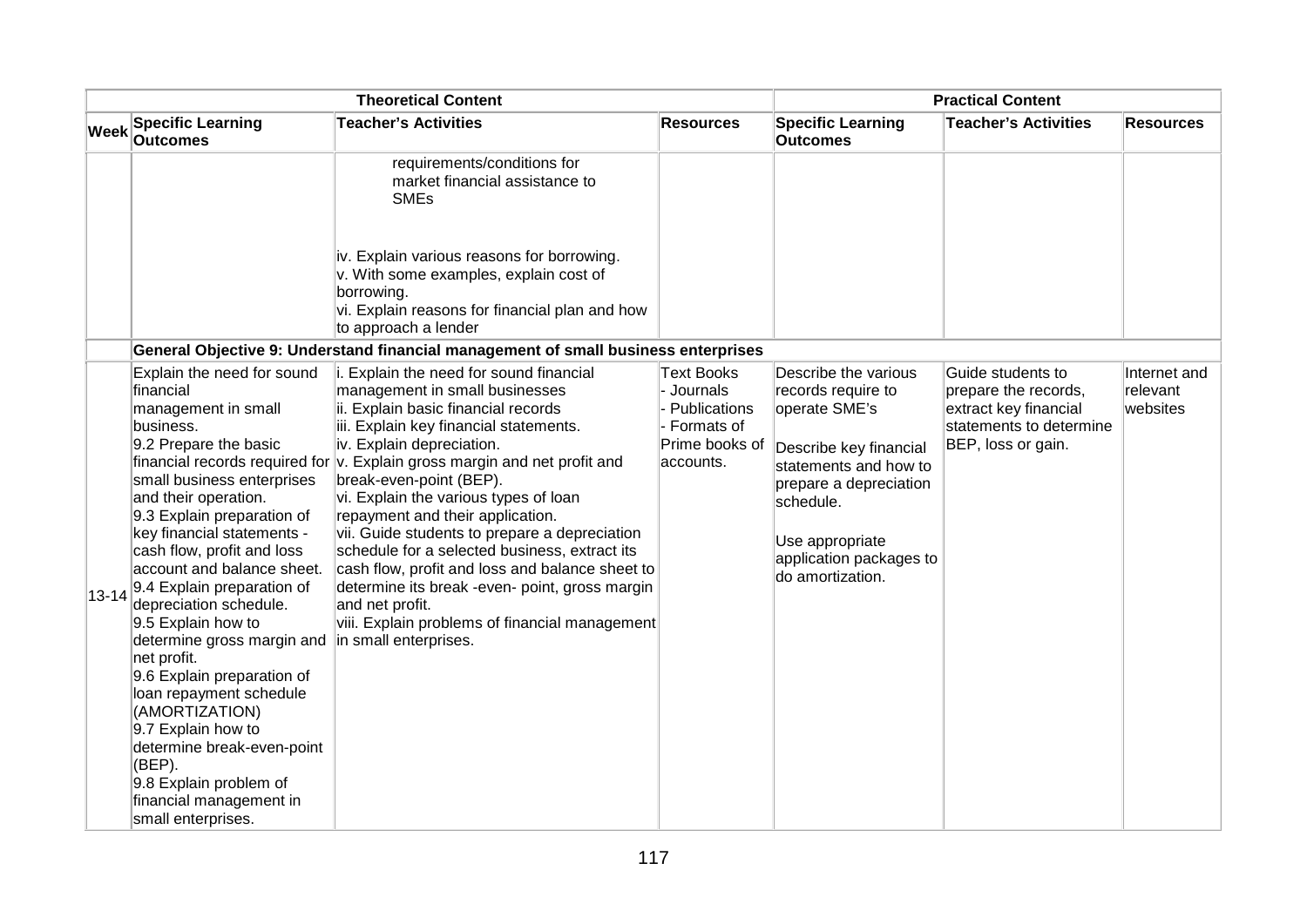|    |                                                                                                                                                                                                                                                                                                                        | <b>Practical Content</b>                                                                                                                                                                                                                                                                                                    |                                            |                                                                                                                                                                     |                                                                             |                                             |
|----|------------------------------------------------------------------------------------------------------------------------------------------------------------------------------------------------------------------------------------------------------------------------------------------------------------------------|-----------------------------------------------------------------------------------------------------------------------------------------------------------------------------------------------------------------------------------------------------------------------------------------------------------------------------|--------------------------------------------|---------------------------------------------------------------------------------------------------------------------------------------------------------------------|-----------------------------------------------------------------------------|---------------------------------------------|
|    | <b>Week Specific Learning</b><br><b>Outcomes</b>                                                                                                                                                                                                                                                                       | <b>Teacher's Activities</b>                                                                                                                                                                                                                                                                                                 | <b>Resources</b>                           | <b>Specific Learning</b><br><b>Outcomes</b>                                                                                                                         | <b>Teacher's Activities</b>                                                 | Resources                                   |
|    |                                                                                                                                                                                                                                                                                                                        | General Objective 10: Understand credit control in small business enterprises                                                                                                                                                                                                                                               |                                            |                                                                                                                                                                     |                                                                             |                                             |
| 15 | Explain credit control<br>10.2 Explain the various<br>steps in extending credits to<br>customers.<br>10.3 Identify sources of<br>information on credits.<br>10.4 Explain consumer<br>credit and credit cards.<br>10.5 Explain reasons for<br>credits to small business<br>enterprises.<br>10.6 Identify cost of credit | Explain credit control<br>ii. Explain the 3c's of credit (character,<br>capacity and condition).<br>iii. Explain where and how to get information<br>∣on credits.<br>iv. Explain consumer credit and credit card.<br>v. Explain reasons for credit to small<br>business enterprises and their costs.<br>vi. Conduct a test. | - Text Books<br>Journals<br>- Publications | Identify how credits can<br>be extended to a small<br>business man, sources<br>and costs of the credits<br>(S)<br>Identify credits cards<br>and reasons for credits | Identify the CS of credit.<br>Use internet to get<br>information on credits | Internet and<br><b>relevant</b><br>websites |

| <b>ASSESSMENT CRITERIA</b>                                                                         |     |            |  |  |  |
|----------------------------------------------------------------------------------------------------|-----|------------|--|--|--|
| Other (Examination/project/portfolio)<br>Practical<br>Course test<br>Coursework                    |     |            |  |  |  |
| .50%                                                                                               | 25% | <b>25%</b> |  |  |  |
| Competency: On completing the course, the student should be able to understand/estimate/define/etc |     |            |  |  |  |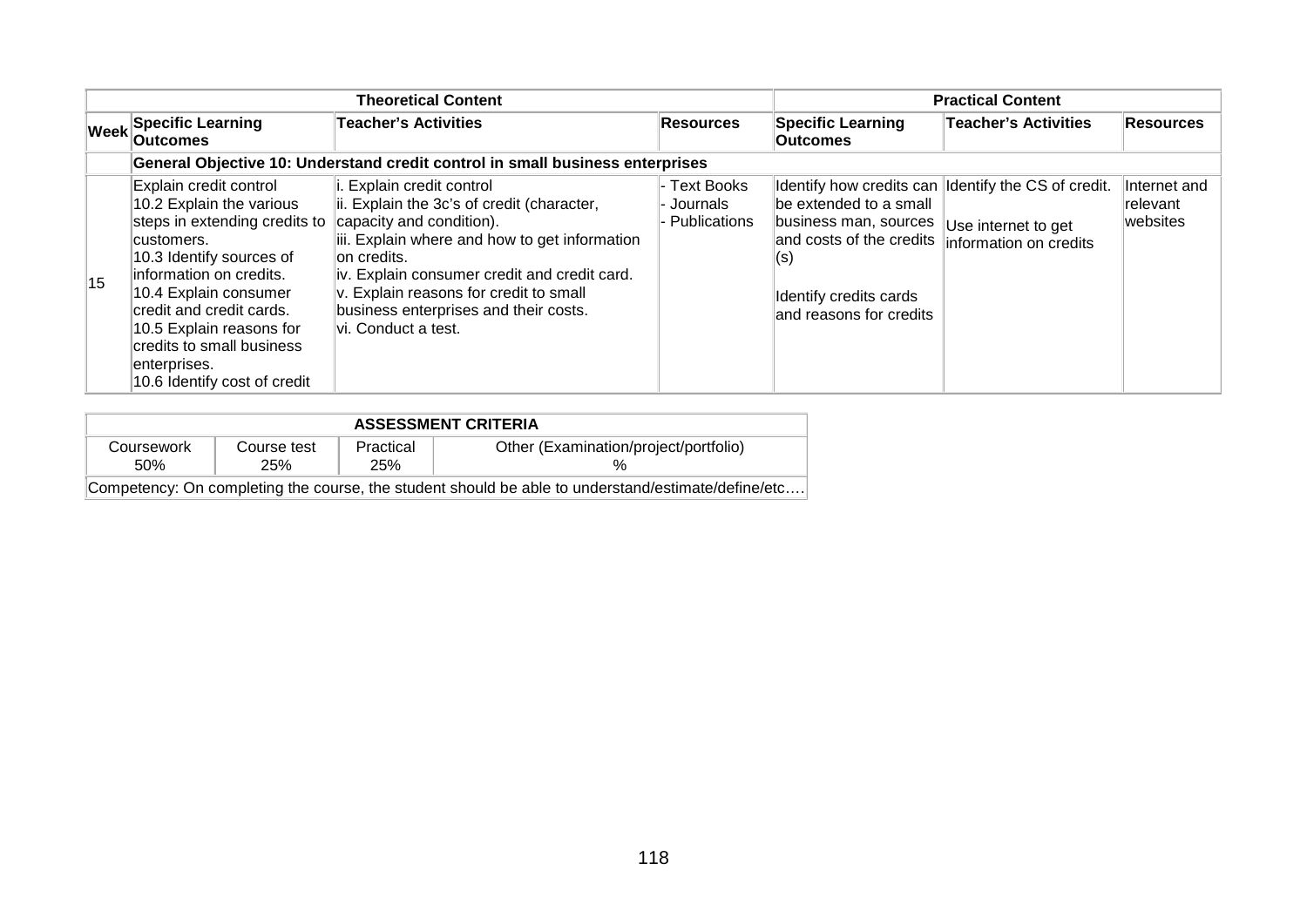# **Course: Management Accounting I**

| <b>PROGRAMME: HIGHER NATIONAL DIPLOMA IN ACCOUNTANCY</b>                                                                                                                                                                                                                                                                                    |                |                                   |                                          |
|---------------------------------------------------------------------------------------------------------------------------------------------------------------------------------------------------------------------------------------------------------------------------------------------------------------------------------------------|----------------|-----------------------------------|------------------------------------------|
| <b>Course: MANAGEMENT ACCOUNTING I</b>                                                                                                                                                                                                                                                                                                      | ∣Code: ACC 415 | <b>Credit Hours:</b>              | ∣60 hours                                |
| Semester: THIRD SEMESTER_                                                                                                                                                                                                                                                                                                                   | Pre-requisite: | Theoretical:<br><b>Practical:</b> | 2 hours/week - 50%<br>2 hours/week - 50% |
| Goal: To develop in the student the analytical and critical skills required to be able to device indicators of performance, measure and evaluate management<br>performance and provide accounting data for management control and decision making.<br><b>GENERAL OBJECTIVES:</b>                                                            |                |                                   |                                          |
| On completion of this course, the student should be able to:                                                                                                                                                                                                                                                                                |                |                                   |                                          |
| 1.0 Understand Management Accounting Theories and practices.<br>2.0 Understand Planning and Control Theory in Accounting.<br>3.0 Understand Budgets and Budgetary Control.<br>4.0 Understand Standard Costing Technique and Variance Accounting.<br>5.0 Know modern approach to Variance Accounting.<br>6.0 Know Cost and Profit Variances. |                |                                   |                                          |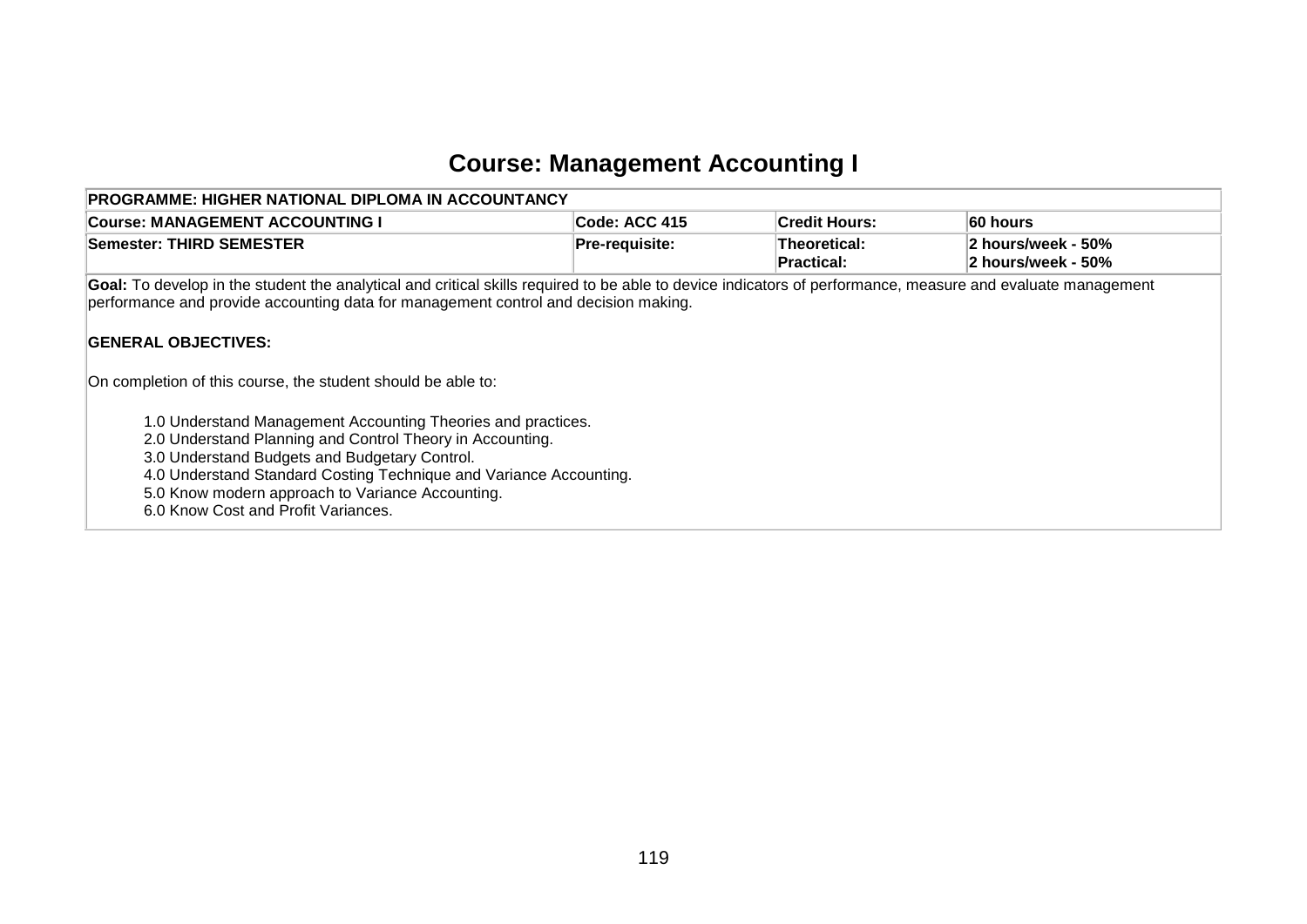| <b>Theoretical Content</b> |                                                                                                                                                                                                                                                                                                                                                                                                                                                                                                                                                                                                                           |                                                                                                                                                                                              |                                                       | <b>Practical Content</b>                                                                                                                                                                           |                                                                                                                                                               |                                 |  |
|----------------------------|---------------------------------------------------------------------------------------------------------------------------------------------------------------------------------------------------------------------------------------------------------------------------------------------------------------------------------------------------------------------------------------------------------------------------------------------------------------------------------------------------------------------------------------------------------------------------------------------------------------------------|----------------------------------------------------------------------------------------------------------------------------------------------------------------------------------------------|-------------------------------------------------------|----------------------------------------------------------------------------------------------------------------------------------------------------------------------------------------------------|---------------------------------------------------------------------------------------------------------------------------------------------------------------|---------------------------------|--|
|                            | <b>Week Specific Learning Outcomes</b>                                                                                                                                                                                                                                                                                                                                                                                                                                                                                                                                                                                    | <b>Teacher's Activities</b>                                                                                                                                                                  | <b>Resources</b>                                      | Specific Learning Outcomes Teacher's Activities                                                                                                                                                    |                                                                                                                                                               | <b>Resources</b>                |  |
|                            | <b>General Objective 1: Understand Management Accounting Theories and practices.</b>                                                                                                                                                                                                                                                                                                                                                                                                                                                                                                                                      |                                                                                                                                                                                              |                                                       |                                                                                                                                                                                                    |                                                                                                                                                               |                                 |  |
| $1-3$                      | 1.1 Define Management<br>Accounting.<br>1.2 Explain the development of<br>accounting thoughts that led to<br>the emergence of management<br>accounting.<br>1.3 State the purpose of<br>management accounting.<br>1.4 Describe the status of<br>management accounting<br>department in an organization.<br>1.5 Distinguish between<br>management accounting and<br>financial accounting.                                                                                                                                                                                                                                   | - Introduce the subject of<br>management accounting using<br>an organizational chart.                                                                                                        | Overhead<br>Projector<br>Chart                        | Write on the objective<br>management accounting, its<br>scope and status in an<br>organisation.<br>Differentiate between the<br>functions of management<br>accounting and financial<br>accounting. | Lead the students to draw<br>an organisation chart<br>depicting management<br>accounting theory and<br>practice.                                              | Overhead<br>projector<br>Charts |  |
|                            | General Objective 2: Understand Planning and Control Theory in Accounting.                                                                                                                                                                                                                                                                                                                                                                                                                                                                                                                                                |                                                                                                                                                                                              |                                                       |                                                                                                                                                                                                    |                                                                                                                                                               |                                 |  |
| $4-6$                      | 2.1 Define Planning and Control.<br>2.2 Explain Planning, Control and Control functions in<br>decision making functions of<br>Management.<br>$2.3$ List the accounting<br>information requirements for<br>planning, control and decision-<br>making.<br>2.4 Explain feedback open and<br>close loop control system.<br>2.5 State different types of<br>standards.<br>2.6 Explain the Principles,<br>Procedures and the Practice of<br>Setting Performance Standards.<br>2.7 Explain the effects of learning<br>curve on standard setting.<br>2.8 Explain the behavioural<br>aspects of standard costing and<br>budgeting. | - Demonstrate the Planning and<br>Management<br>- Illustrate standard setting<br>through appropriate examples.<br>- Show the effect of learning<br>curve on standard setting<br>graphically. | Overhead<br>Projector<br>Worked<br>examples<br>Graphs | Describe planning, control and<br>decision making functions of<br>management.<br>State the effects of learning<br>curve on standard setting.                                                       | Guide students in<br>recognising planning, control<br>and decision making<br>process.<br>Show effect of learning<br>curve on standard setting<br>graphically. | Overhead<br>projector<br>Graphs |  |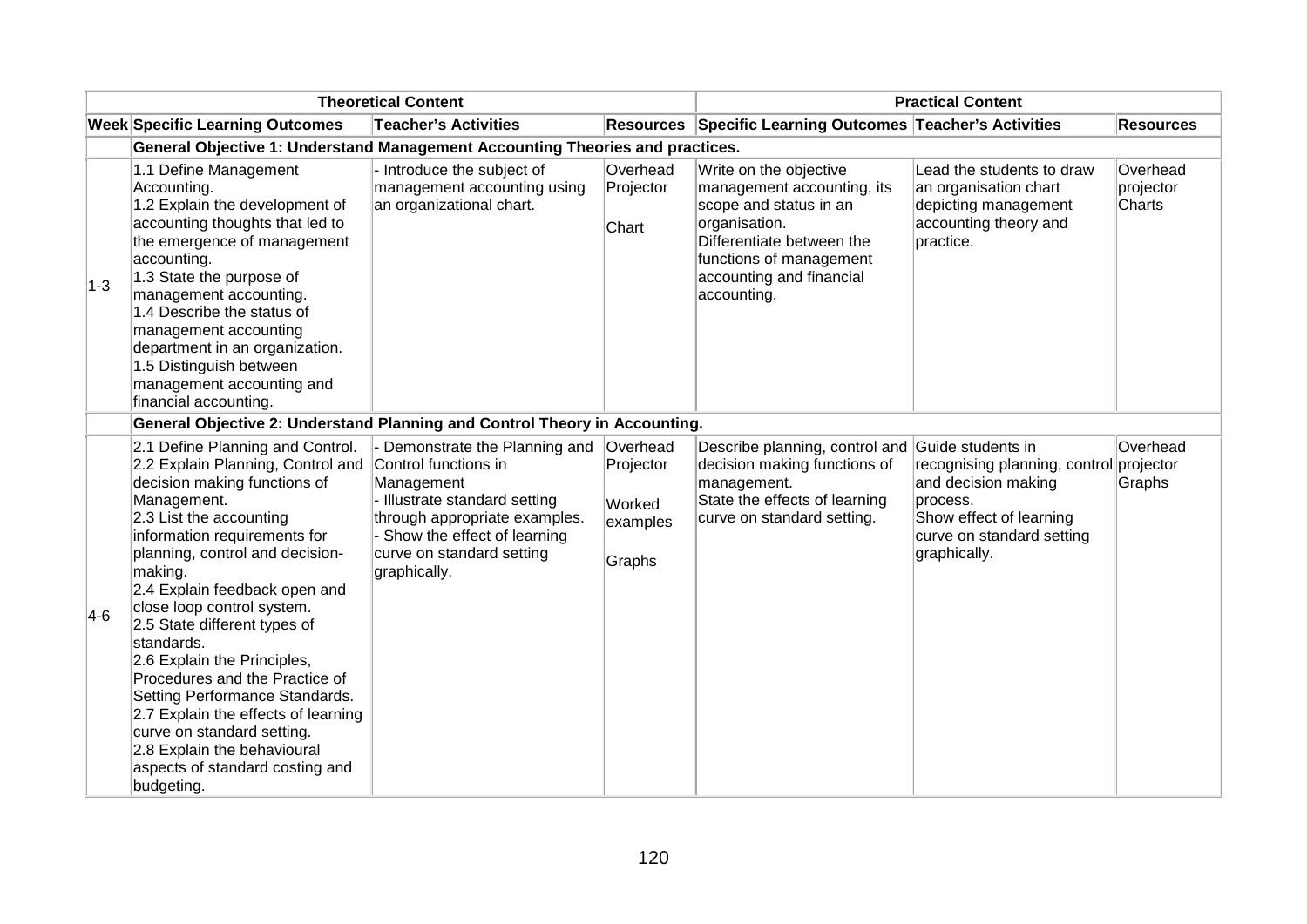|           | <b>Theoretical Content</b>                                                                                                                                                                                                                                                                                                                                                                                                                                                                                                                                                                                                                                                                                                                                    |                                                                                                                                                                                            |                                             | <b>Practical Content</b>                                                                                                                                                             |                                                                                                                                                                                          |                                                                   |
|-----------|---------------------------------------------------------------------------------------------------------------------------------------------------------------------------------------------------------------------------------------------------------------------------------------------------------------------------------------------------------------------------------------------------------------------------------------------------------------------------------------------------------------------------------------------------------------------------------------------------------------------------------------------------------------------------------------------------------------------------------------------------------------|--------------------------------------------------------------------------------------------------------------------------------------------------------------------------------------------|---------------------------------------------|--------------------------------------------------------------------------------------------------------------------------------------------------------------------------------------|------------------------------------------------------------------------------------------------------------------------------------------------------------------------------------------|-------------------------------------------------------------------|
|           | <b>Week Specific Learning Outcomes</b>                                                                                                                                                                                                                                                                                                                                                                                                                                                                                                                                                                                                                                                                                                                        | <b>Teacher's Activities</b>                                                                                                                                                                | <b>Resources</b>                            | Specific Learning Outcomes Teacher's Activities                                                                                                                                      |                                                                                                                                                                                          | <b>Resources</b>                                                  |
|           | General Objective 3: Understand Budgets and Budgetary Control.                                                                                                                                                                                                                                                                                                                                                                                                                                                                                                                                                                                                                                                                                                |                                                                                                                                                                                            |                                             |                                                                                                                                                                                      |                                                                                                                                                                                          |                                                                   |
| $7-9$     | 3.1 Describe the concepts and<br>practice of budgeting.<br>3.2 Explain the administration and  - Illustrate:<br>budgetary control, the budget<br>committee and budget manual.<br>3.3 Explain budget period.<br>3.4 Identify the principal budget<br>factors or key factors and limiting<br>factors.<br>3.5 Prepare functional budgets<br>and master budgets.<br>3.6 Prepare fixed (Slatis) budget<br>and flexible budgets.<br>3.7 Explain budget centers and<br>responsibility accounting.<br>3.8 Describe aspiration lured and<br>dysfunctional behaviour<br>(budgetary slack).<br>3.9 Describe participative<br>Budgeting.<br>3.10 Explain zero base budgeting.<br>3.11 State the effectiveness of<br>zero base budgeting.<br>3.12 Explain rolling budgets. | Demonstrate budget concepts<br>planning.<br>(a) Fixed budget at the Planning<br>stage.<br>(b) Flexible budget as a control<br>mechanism.<br>- Emphasise the human aspects<br>in budgeting. | Overhead<br>Projector                       | Prepare and use functional<br>budgets, master budget, fixed<br>and flexible budgets for<br>planning and control purposes.<br>Differentiate zero based<br>budget from rolling budget. | Illustrate budget preparation<br>with examples.<br>Guide students to use<br>prepared budgets for<br>planning and control<br>purposes.                                                    | Overhead<br>projector<br><b>Budgeting</b><br>software<br>packages |
|           | General Objective 4: Understand Standard Costing Technique and Variance Accounting.                                                                                                                                                                                                                                                                                                                                                                                                                                                                                                                                                                                                                                                                           |                                                                                                                                                                                            |                                             |                                                                                                                                                                                      |                                                                                                                                                                                          |                                                                   |
| $10 - 11$ | 4.1 Explain the analysis,<br>significance, presentation and<br>investigation of variance and sub-<br>variances.<br>4.2 Prepare standard Cost Card.<br>4.3 Prepare Income Statements<br>(operating statement) based on<br>standard costs.<br>4.4 Investigate, interpret and<br>report variances.<br>4.5 Explain the principle of<br>management by exception.                                                                                                                                                                                                                                                                                                                                                                                                   | Prepare operating statement<br>based on standard costing and<br>reconcile budget profit with the<br>actual profit.<br>- Illustrate the variances which<br>are significant to be reported.  | Overhead<br>Projector<br>Worked<br>examples | Prepare and analyse all forms<br>of variances for materials,<br>labour, overheads, sales and<br>profit.                                                                              | Lead students in the<br>preparation and analysis of<br>the various variances.<br>Divide students into groups<br>and assign practical<br>examples from various<br>sectors of the economy. | Computer<br>software<br>packages<br>Overhead<br>projector         |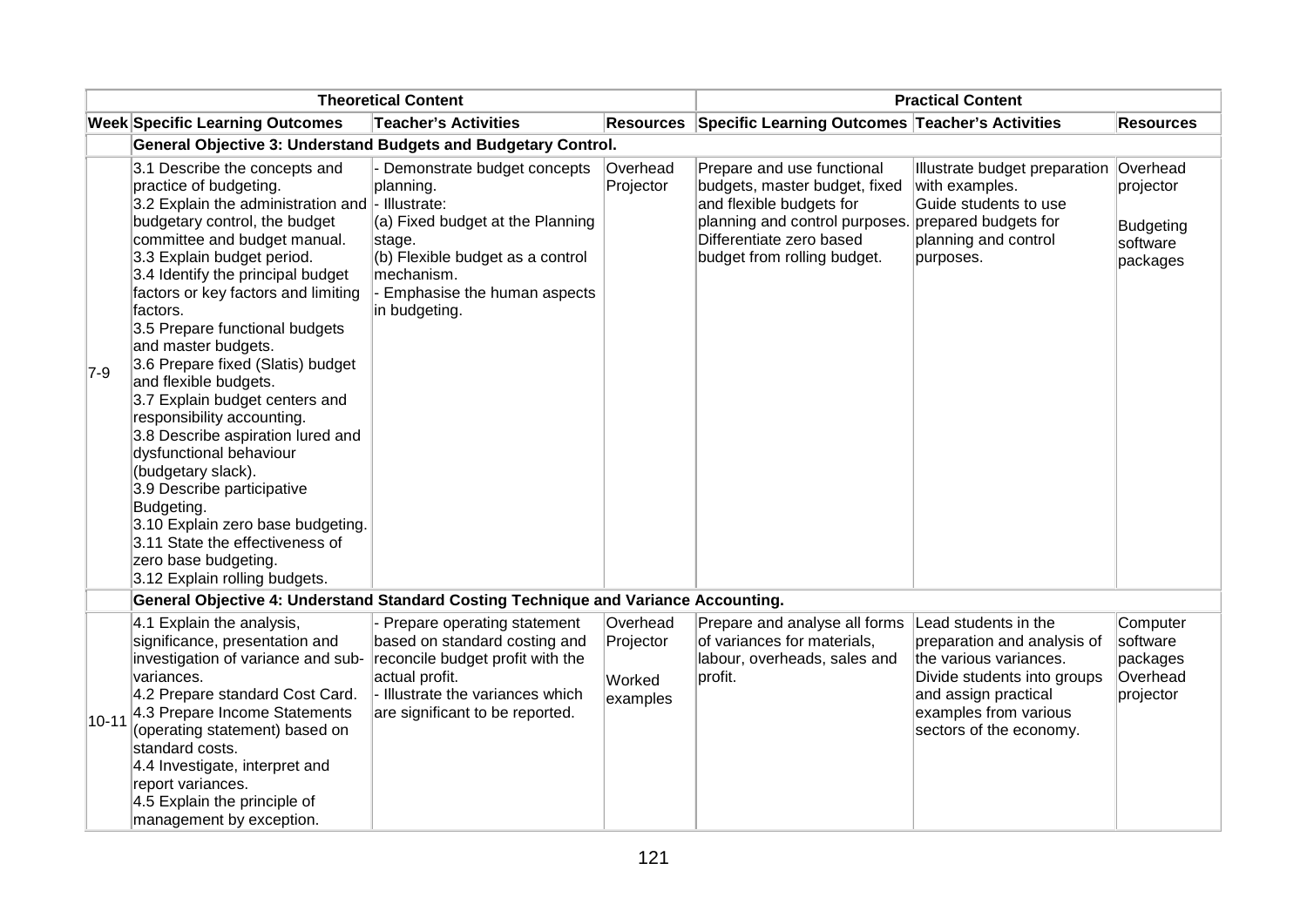| <b>Theoretical Content</b> |                                                                                                                                                                                                                                                                                                                                        |                                                                                                                                                                                                                    | <b>Practical Content</b> |                                                           |          |                  |
|----------------------------|----------------------------------------------------------------------------------------------------------------------------------------------------------------------------------------------------------------------------------------------------------------------------------------------------------------------------------------|--------------------------------------------------------------------------------------------------------------------------------------------------------------------------------------------------------------------|--------------------------|-----------------------------------------------------------|----------|------------------|
|                            | <b>Week Specific Learning Outcomes</b>                                                                                                                                                                                                                                                                                                 | <b>Teacher's Activities</b>                                                                                                                                                                                        |                          | Resources Specific Learning Outcomes Teacher's Activities |          | <b>Resources</b> |
|                            | 4.6 State the uses of exceptional<br>reporting.<br>4.7 Apply quantitative analysis to<br>variance accounting.                                                                                                                                                                                                                          |                                                                                                                                                                                                                    |                          |                                                           |          |                  |
|                            | General Objective 5: Know modern approach to variance accounting.                                                                                                                                                                                                                                                                      |                                                                                                                                                                                                                    |                          |                                                           |          |                  |
|                            | 5.1 Explain the short comings of<br>traditional cost variances.<br>5.2 Prepare operating<br>(Operational) and Planning<br>variances using Ex-post and Ex-<br>12-13 ante standards/budgets.<br>5.3 State the merits of operating<br>and planning variances in a<br>period of inflation.<br>5.4 Explain the disposition of<br>variances. | Explain how operating variance Overhead<br>(opportunity cost approach)<br>assist to find substitutes for<br>scarce resources.<br>Explain how planning variances<br>pinpoint planning defects of the<br>management. | Projector                | As above                                                  | As above |                  |
|                            | General Objective 6: Know Cost and Profit Variances.                                                                                                                                                                                                                                                                                   |                                                                                                                                                                                                                    |                          |                                                           |          |                  |
| $14 - 15$                  | 6.1 Explain material mix and yield  -<br>variances.<br>6.2 Prepare sales mix and sales<br>quantity variances.<br>6.3 State the limitations of profit<br>variances.                                                                                                                                                                     | Cite appropriate examples from<br>manufacturing industries e.g.<br>feed, pharmaceutical<br>companies, paint companies etc.                                                                                         |                          | As above                                                  | As above |                  |

| <b>ASSESSMENT CRITERIA</b> |   |      |                                                                        |  |  |  |
|----------------------------|---|------|------------------------------------------------------------------------|--|--|--|
|                            |   |      | Coursework Course test Practical Other (Examination/project/portfolio) |  |  |  |
| 30%                        | % | .30% | 40%                                                                    |  |  |  |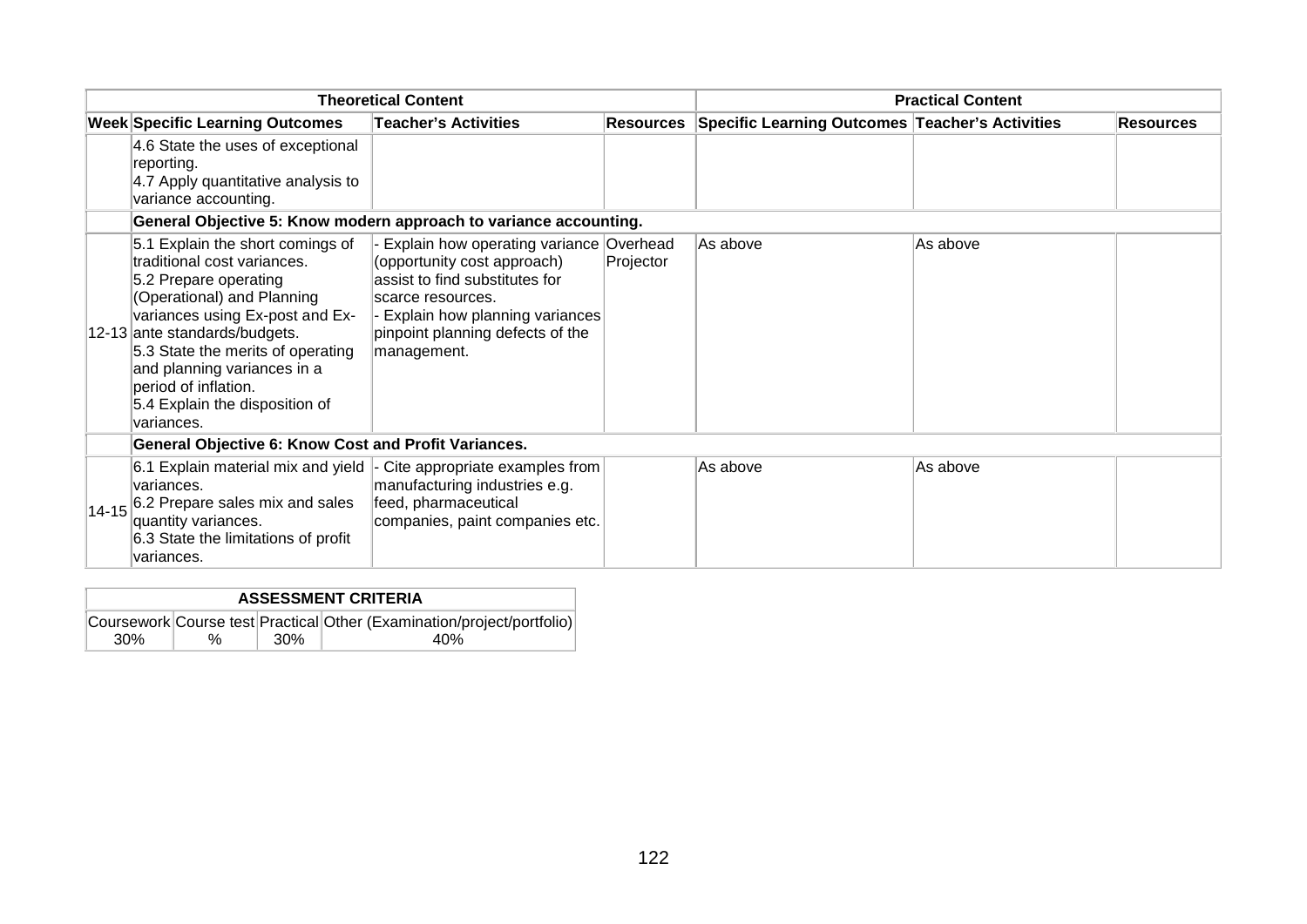## **Course: Oral Communication Skills**

| <b>PROGRAMME: HND Office Technology and Management</b>                                                                                                                                                                                                             |                              |                                   |                                            |  |  |  |  |  |
|--------------------------------------------------------------------------------------------------------------------------------------------------------------------------------------------------------------------------------------------------------------------|------------------------------|-----------------------------------|--------------------------------------------|--|--|--|--|--|
| <b>Course: Oral Communication Skills</b>                                                                                                                                                                                                                           | Code: OTM 414                | ∣Credit Hours:                    | 4 hours                                    |  |  |  |  |  |
| Semester: 3                                                                                                                                                                                                                                                        | Pre-requisite: Shorthand III | Theoretical:<br><b>Practical:</b> | 1 hours/week - 25 %<br>3 hours/week - 75 % |  |  |  |  |  |
| <b>Course main Aim/Goal:</b>                                                                                                                                                                                                                                       |                              |                                   |                                            |  |  |  |  |  |
| This module is designed to stimulate and sensitize students' participation in analysis, synthesis and discussion of contemporary issues of professional interests and<br>concerns.<br><b>General Objectives:</b>                                                   |                              |                                   |                                            |  |  |  |  |  |
| 1. Know the various parts of a seminar paper<br>2. Know how to acknowledge sources of information<br>3. Know how to develop confidence in speaking<br>4. Know how to present a speech<br>5. Conceptualise a seminar topic<br>6. Know how to present seminar paper. |                              |                                   |                                            |  |  |  |  |  |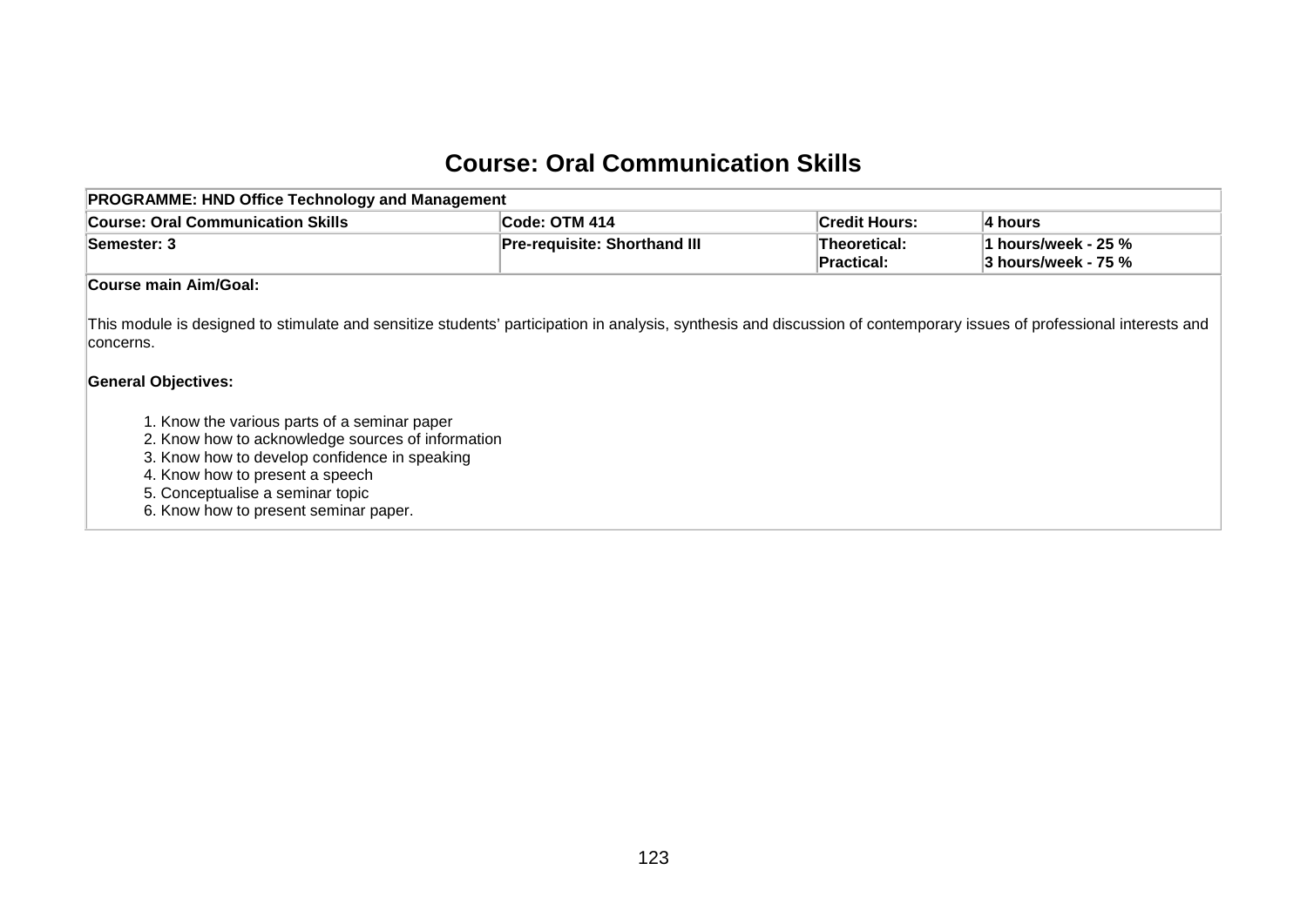|             | <b>Theoretical Content</b>                                                                                                                         |                                                                                                                                                                                                                                |                                                                                             | <b>Practical Content</b>                                     |                                                                                                    |                                                                                        |  |
|-------------|----------------------------------------------------------------------------------------------------------------------------------------------------|--------------------------------------------------------------------------------------------------------------------------------------------------------------------------------------------------------------------------------|---------------------------------------------------------------------------------------------|--------------------------------------------------------------|----------------------------------------------------------------------------------------------------|----------------------------------------------------------------------------------------|--|
| <b>Week</b> | <b>Specific Learning</b><br><b>Outcomes</b>                                                                                                        | <b>Teacher's Activities</b>                                                                                                                                                                                                    | <b>Resources</b>                                                                            | <b>Specific Learning</b><br><b>Outcomes</b>                  | <b>Teacher's Activities</b>                                                                        | <b>Resources</b>                                                                       |  |
|             |                                                                                                                                                    | General Objective 1.0: Know the various parts of a seminar paper                                                                                                                                                               |                                                                                             |                                                              |                                                                                                    |                                                                                        |  |
| $1-2$       | 1.1 State the content of<br>introduction.<br>the body.<br>1.3 Identify need for<br>conclusion and<br>recommendation.                               | Explain the purpose of<br>introduction, body, conclusion<br>1.2 State what consists of and recommendations of a<br>paper.                                                                                                      | Past seminar<br>paper.                                                                      |                                                              |                                                                                                    |                                                                                        |  |
|             |                                                                                                                                                    | <b>GENERAL OBJECTIVE 2:0: Know how to acknowledge sources of information</b>                                                                                                                                                   |                                                                                             |                                                              |                                                                                                    |                                                                                        |  |
| $3-4$       | 2.1 Identify materials<br>within the test.<br>2.2 Compile references.                                                                              | Explain the format for citation.<br>Explain the current APA<br>reference style, as it relates to<br>books articles, journals,<br>unpublished works, etc.                                                                       | Past seminar<br>papers.                                                                     |                                                              |                                                                                                    |                                                                                        |  |
|             |                                                                                                                                                    | GENERAL OBJECTIVE: 3.0: Know how to develop confidence in speaking                                                                                                                                                             |                                                                                             |                                                              |                                                                                                    |                                                                                        |  |
| $5-6$       | 3.1 Speak confidently.<br>3.2 Speak formally.<br>3.3 Overcome anxiety.                                                                             | Explain how to speak<br>confidently and formally.<br>Explain how to overcome<br>anxiety.                                                                                                                                       | Video Cameras<br>Video cassettes<br>Video cassettes<br>recorders, charts,<br>projectors etc |                                                              |                                                                                                    |                                                                                        |  |
|             |                                                                                                                                                    | <b>GENERAL OBJECTIVE 4:0: Know how to present a speech</b>                                                                                                                                                                     |                                                                                             |                                                              |                                                                                                    |                                                                                        |  |
| $7-8$       | 4.1 Prepare to speak.<br>4.2 Choose language.<br>4.3 Evaluate audience.<br>4.4 Use instructional aids<br>in presentation.<br>4.5 Deliver a speech. | Explain how to prepare to<br>speak.<br>Explain the use of the right<br>choice of words.<br>Explain that simple sentences<br>are to be used when presenting<br>a speech.<br>Explain how to adapt to and<br>understand audience. | Ditto                                                                                       | Know the preparations<br>involved in speech<br>presentation. | Show students how to<br>prepare to speak using,<br>slides, video clippings of<br>various speeches. | Video cameras<br>Video cassettes<br>Video cassette<br>recorders chart,<br>project etc. |  |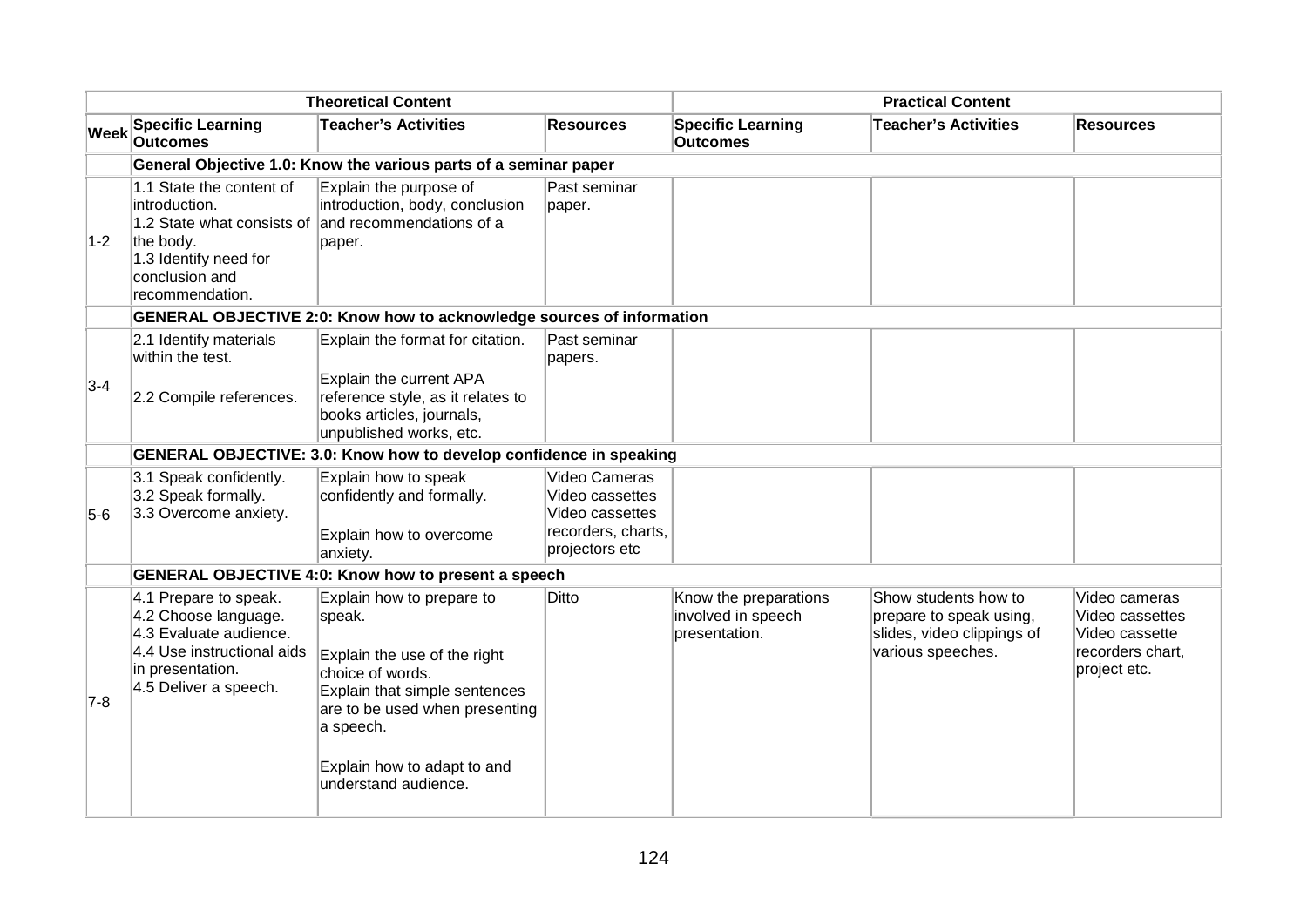| <b>Theoretical Content</b> |                                                                                                                                                                                                        |                                                                                                                                                                                                                                                                                                                               |                  | <b>Practical Content</b>                                                                                                                                                                                                                                                                                         |                                                                                                                                                                                                                                                                                                                                                      |                                                                                              |  |
|----------------------------|--------------------------------------------------------------------------------------------------------------------------------------------------------------------------------------------------------|-------------------------------------------------------------------------------------------------------------------------------------------------------------------------------------------------------------------------------------------------------------------------------------------------------------------------------|------------------|------------------------------------------------------------------------------------------------------------------------------------------------------------------------------------------------------------------------------------------------------------------------------------------------------------------|------------------------------------------------------------------------------------------------------------------------------------------------------------------------------------------------------------------------------------------------------------------------------------------------------------------------------------------------------|----------------------------------------------------------------------------------------------|--|
| <b>Week</b>                | <b>Specific Learning</b><br><b>Outcomes</b>                                                                                                                                                            | <b>Teacher's Activities</b>                                                                                                                                                                                                                                                                                                   | <b>Resources</b> | <b>Specific Learning</b><br><b>Outcomes</b>                                                                                                                                                                                                                                                                      | <b>Teacher's Activities</b>                                                                                                                                                                                                                                                                                                                          | <b>Resources</b>                                                                             |  |
|                            |                                                                                                                                                                                                        | Explain various types of audio-<br>visual aids.                                                                                                                                                                                                                                                                               |                  |                                                                                                                                                                                                                                                                                                                  |                                                                                                                                                                                                                                                                                                                                                      |                                                                                              |  |
|                            |                                                                                                                                                                                                        | Explain various methods<br>(verbal, non verbal) of<br>communication etc.                                                                                                                                                                                                                                                      |                  |                                                                                                                                                                                                                                                                                                                  |                                                                                                                                                                                                                                                                                                                                                      |                                                                                              |  |
|                            |                                                                                                                                                                                                        | <b>GENERAL OBJECTIVES 5:0: Conceptualise a seminar topic.</b>                                                                                                                                                                                                                                                                 |                  |                                                                                                                                                                                                                                                                                                                  |                                                                                                                                                                                                                                                                                                                                                      |                                                                                              |  |
| $9 - 10$                   | 5.1 State the problem<br>being presented.<br>5.2 State the background<br>information of the<br>problem.<br>is important.<br>5.4 Enumerate the<br>advantages to be derived<br>from solving the problem. | Guide students in stating the<br>problem.<br>- Guide students in stating the<br>background information to the<br>problem.<br>5.3 State why the problem $\vert$ - Assist students in identifying<br>the relevance of the topic.<br>- Assist student in explaining the<br>advantages to be derived from<br>solving the problem. |                  |                                                                                                                                                                                                                                                                                                                  |                                                                                                                                                                                                                                                                                                                                                      | <b>Ditto</b>                                                                                 |  |
|                            |                                                                                                                                                                                                        | General Objective 6.0: Know how to present a seminar paper.                                                                                                                                                                                                                                                                   |                  |                                                                                                                                                                                                                                                                                                                  |                                                                                                                                                                                                                                                                                                                                                      |                                                                                              |  |
|                            |                                                                                                                                                                                                        |                                                                                                                                                                                                                                                                                                                               |                  | 6.1 Give to colleagues<br>copies of paper presented.                                                                                                                                                                                                                                                             | - Request students to<br>represent paper and                                                                                                                                                                                                                                                                                                         | Copies of papers                                                                             |  |
| $11 - 15$                  |                                                                                                                                                                                                        |                                                                                                                                                                                                                                                                                                                               |                  | 6.2 Make a verbal<br>presentation of the<br>issues/problems to the<br>class in a logical manner.<br>6.3 Illustrate the<br>presentation with relevant<br>apparatus/aids.<br>6.4 Answer questions that<br>may arise from<br>presentation.<br>6.5 Ask questions to<br>stimulate discussion and<br>emphasize points. | encourage them to ask<br>questions and use<br>instructional aids.<br>Evaluate after presentation<br>of paper.<br>Evaluation should focus on<br>presentation, appearances,<br>neatness of work, etc.<br>Encourage other students<br>to give answers to questions<br>asked by students.<br>Discuss answers and make<br>corrections where<br>necessary. | <b>OHP</b><br>Dataprojector<br>PC with PP software<br>or other<br>presentational<br>software |  |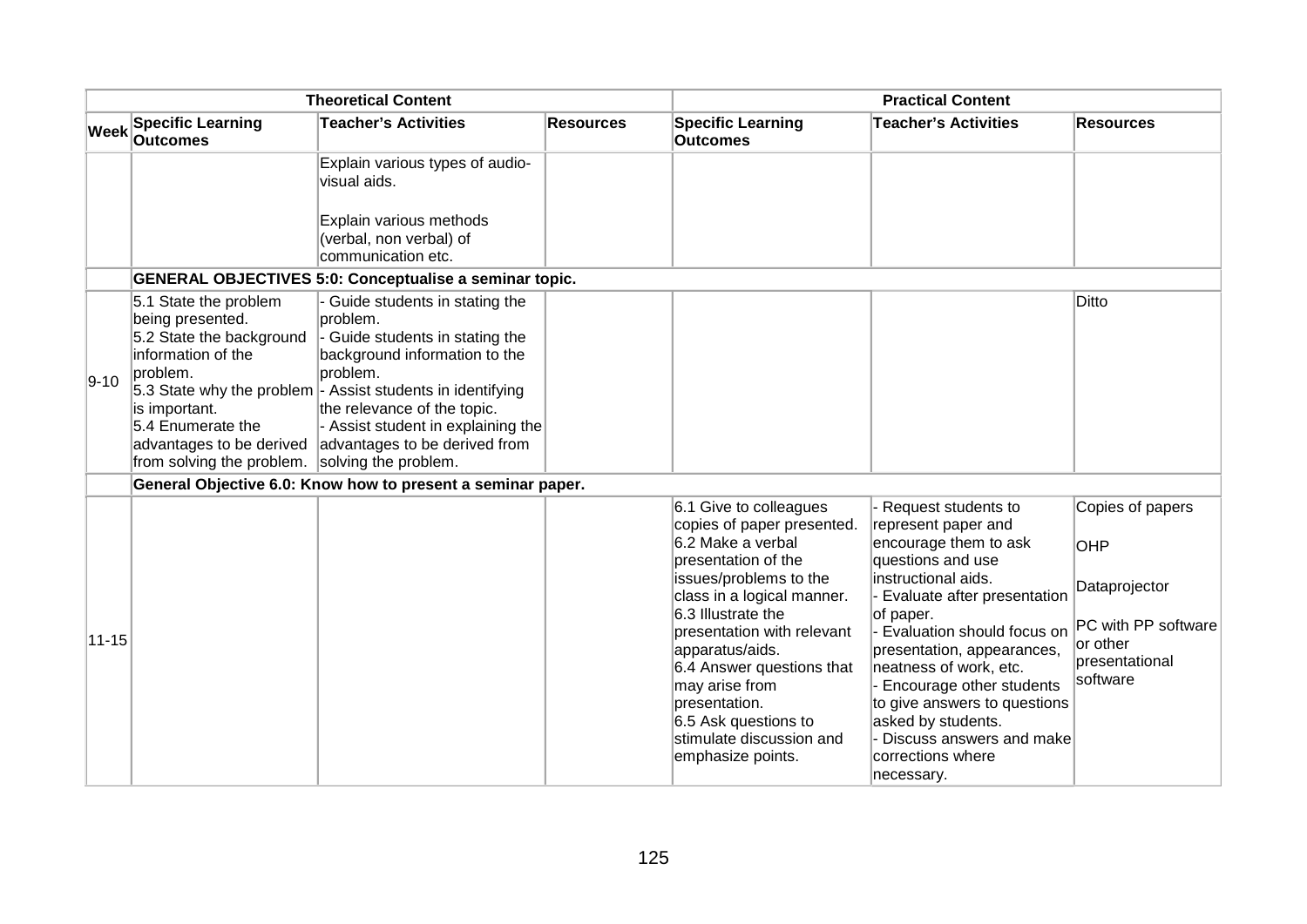| <b>ASSESSMENT CRITERIA</b> |   |   |                                                                        |  |  |
|----------------------------|---|---|------------------------------------------------------------------------|--|--|
|                            |   |   | Coursework Course test Practical Other (Examination/project/portfolio) |  |  |
| 30 <sup>%</sup>            | % | % | 70%                                                                    |  |  |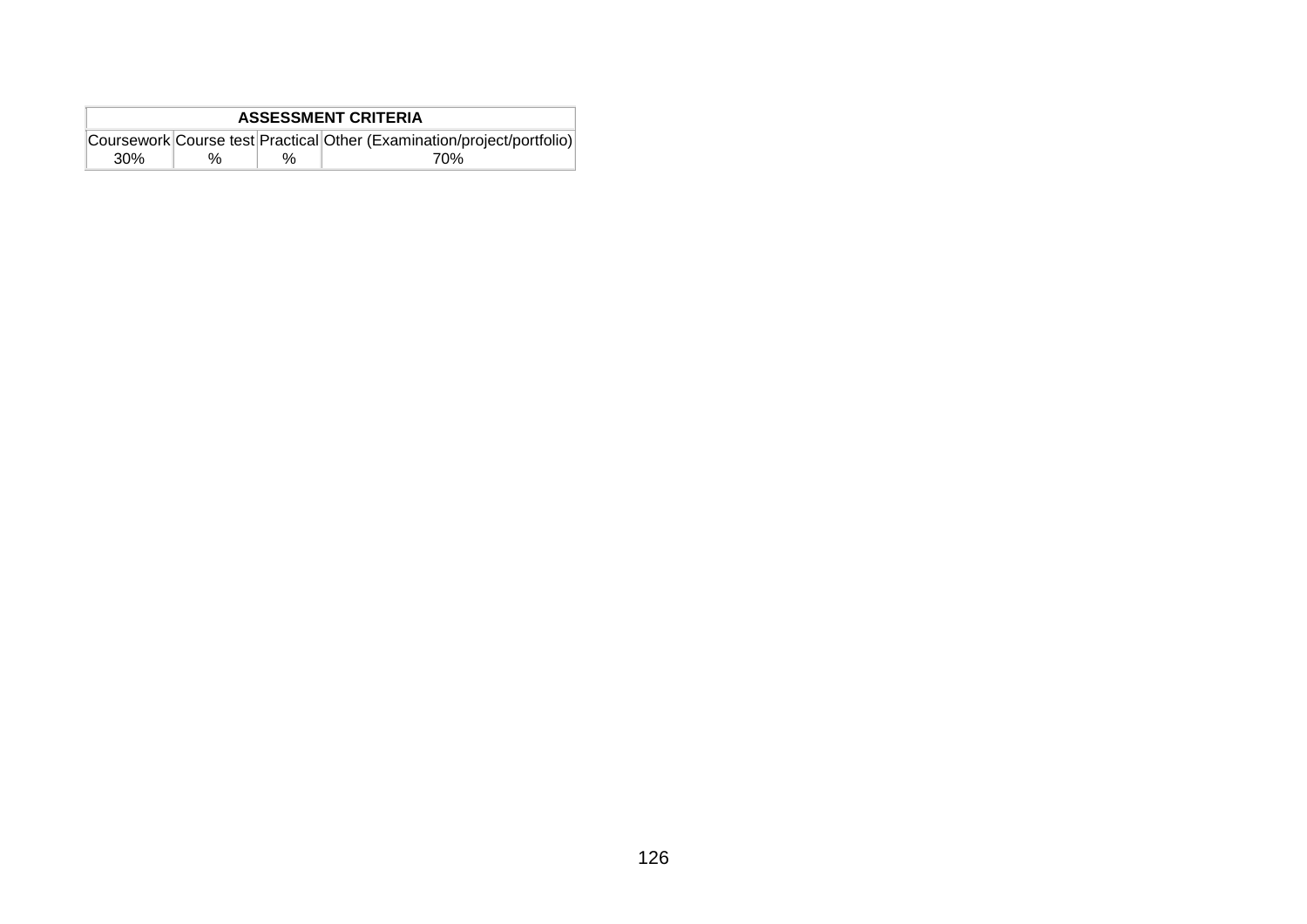## **SEMESTER 4**

## **Course: Business Policy and Strategy II**

| <b>PROGRAMME: HND IN Business Administration and Management</b>                                                                                                                                                                                                                                                                                                                                                                                   |                                                                                                                                                      |                                   |                                            |
|---------------------------------------------------------------------------------------------------------------------------------------------------------------------------------------------------------------------------------------------------------------------------------------------------------------------------------------------------------------------------------------------------------------------------------------------------|------------------------------------------------------------------------------------------------------------------------------------------------------|-----------------------------------|--------------------------------------------|
| <b>Course: Business Policy and Strategy 2</b>                                                                                                                                                                                                                                                                                                                                                                                                     | Code: BAM 421                                                                                                                                        | <b>Credit Hours:</b>              | 3 hours<br>3 units                         |
| Semester: 4                                                                                                                                                                                                                                                                                                                                                                                                                                       | Pre-requisite: Business Policy and Strategy 2                                                                                                        | Theoretical:<br><b>Practical:</b> | 2 hours/week - 67 %<br>1 hours/week - 33 % |
| <b>Course main Aim/Goal</b>                                                                                                                                                                                                                                                                                                                                                                                                                       |                                                                                                                                                      |                                   |                                            |
| <b>General Objectives:</b><br>1. Understand marketing policy in relation to product lines and customers<br>2. Understanding marketing policy in relation to pricing<br>3. Understand research and development policy formulation<br>4. Understand production policy formulation<br>5. Understand procurement policy formulation<br>6. Understand personnel and industrial relations policy formulation<br>7. Understand mergers and acquisitions. | This course is intended to provide the student with the knowledge and skills necessary and the strategies for the attainment of organisational goals |                                   |                                            |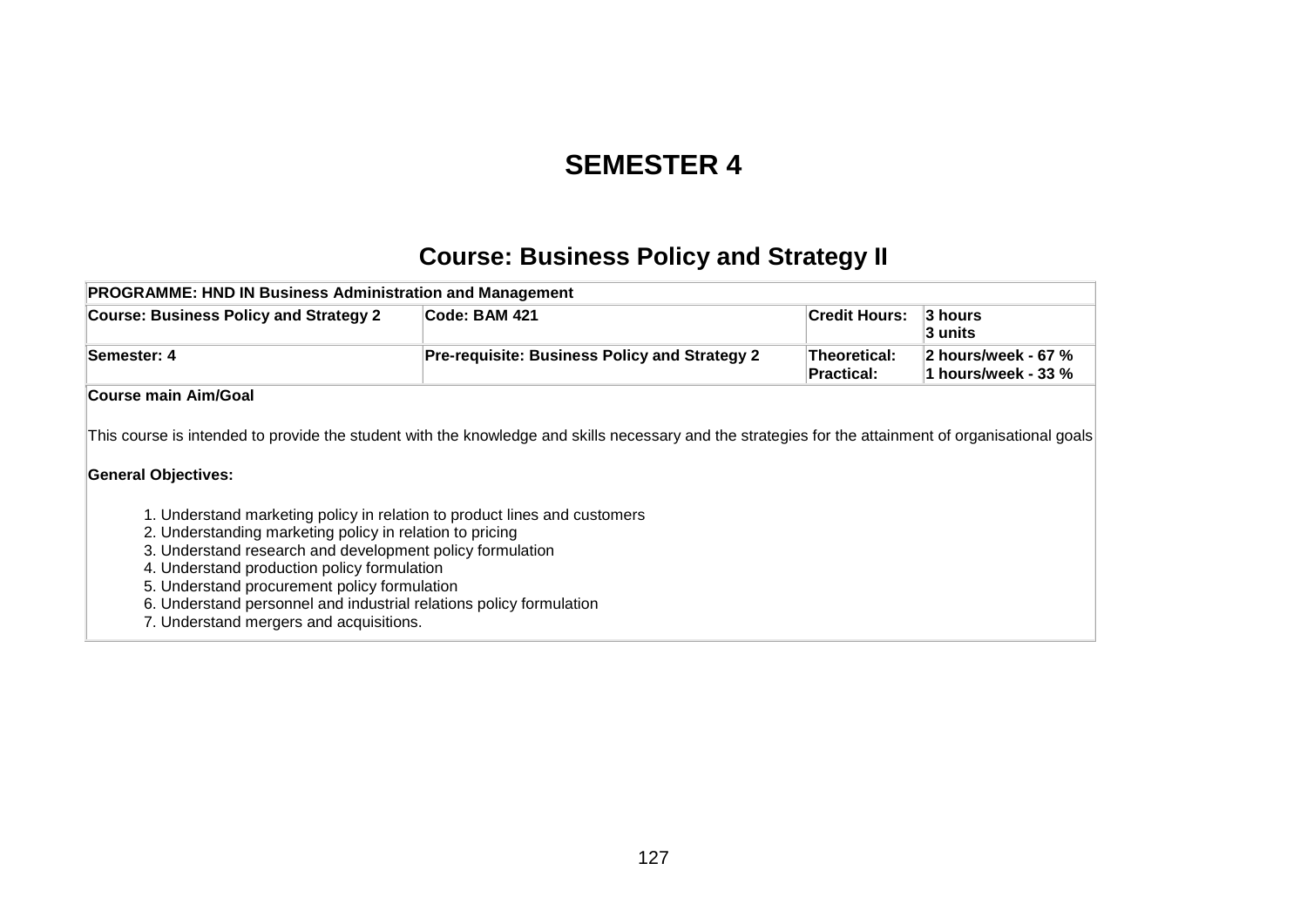| <b>Theoretical Content</b> |                                                                                                                                                                                                                                                                                                                                                                                      |                                                                                                                                                                                                                                                                                                                                                                                                                                                |                              | <b>Practical Content</b>                                                                                                                                                                        |                                                                                                                                                  |                                                                                                                                                      |  |
|----------------------------|--------------------------------------------------------------------------------------------------------------------------------------------------------------------------------------------------------------------------------------------------------------------------------------------------------------------------------------------------------------------------------------|------------------------------------------------------------------------------------------------------------------------------------------------------------------------------------------------------------------------------------------------------------------------------------------------------------------------------------------------------------------------------------------------------------------------------------------------|------------------------------|-------------------------------------------------------------------------------------------------------------------------------------------------------------------------------------------------|--------------------------------------------------------------------------------------------------------------------------------------------------|------------------------------------------------------------------------------------------------------------------------------------------------------|--|
| Week                       | <b>Specific Learning</b><br><b>Outcomes</b>                                                                                                                                                                                                                                                                                                                                          | <b>Teacher's Activities</b>                                                                                                                                                                                                                                                                                                                                                                                                                    | <b>Resources</b>             | <b>Specific Learning Outcomes</b>                                                                                                                                                               | <b>Teacher's Activities</b>                                                                                                                      | <b>Resources</b>                                                                                                                                     |  |
|                            |                                                                                                                                                                                                                                                                                                                                                                                      | General Objective 1: Understand marketing policy in relation to product lines and customers                                                                                                                                                                                                                                                                                                                                                    |                              |                                                                                                                                                                                                 |                                                                                                                                                  |                                                                                                                                                      |  |
| $1-2$                      | 1.1. Define market and<br>market structure<br>1.2. Explaining the factors<br>determining market structure<br>1.3. Explain perfect<br>competition<br>1.4. Explain monopoly<br>1.5. Explain monopolistic<br>competition<br>1.6. Explain oligopoly and its<br>variations<br>1.7. Illustrate with the aid of<br>diagrams, pricing and output<br>decisions under 1.3, 1.4, 1.5<br>and 1.6 | Explain marketing structure<br>and factors that determine it.<br>Explain perfect competition,<br>monopoly, monopolistic<br>competition, oligopoly etc.<br>Explain marketing policy<br>quidelines - product line,<br>differentiation and revision<br>Explain the nature and scope<br>of customer policy<br>Illustrate with the aid of<br>diagrams, pricing and output<br>decisions<br>Give examples of market<br>structures.<br>Give assignment | <b>Textbooks</b><br>Journals | Guidance on new product<br>development and branding<br>Product Life Cycle<br>Guidance on customer service<br>policies                                                                           | Case Study and Group<br>work<br>Product launch and<br>development<br>Research into customers<br>service policies - selected<br>companies/markets | Web based<br>case studies<br>Role selection<br>and product<br>design.<br>Group<br>Presentation<br>using<br><b>PowerPoint</b><br>Internet<br>research |  |
|                            |                                                                                                                                                                                                                                                                                                                                                                                      | 2.0. General Objective 2: Understand Pricing Policy and Practices                                                                                                                                                                                                                                                                                                                                                                              |                              |                                                                                                                                                                                                 |                                                                                                                                                  |                                                                                                                                                      |  |
| $3-4$                      | 2.1. 2.1. Define pricing<br>2.2. Explain the importance of policy<br>pricing in managerial decision Explain pricing in relation to<br>making.<br>2.3 Explain the meaning and<br>conditions for price<br>discrimination<br>2.4 Explain the meaning and<br>nature of transfer pricing<br>2.5 Explain optimal pricing<br>with the aid of diagrams.                                      | Explain pricing and pricing<br>competing and standardised<br>products, differences in<br>quality and services and<br>sensitivity to markets.<br>Explain the relationship of<br>price to cost of production and<br>explain optimal pricing with<br>the aid of diagrams.<br>Explain the nature and<br>meaning of transfer pricing<br>Solve problems involving<br>pricing situations.                                                             | <b>Textbooks</b><br>Journals | Guidance on the price/quality of<br>goods and services.<br>Competition and the importance of packaging materials for a<br>market research/costs of<br>production. Brands and unique<br>products | Group activities and the use Web based<br>of role play to use costed<br>new product                                                              | case study.<br>Links with<br>product launch<br>case study<br>The pricing and<br>cost of<br>packaging                                                 |  |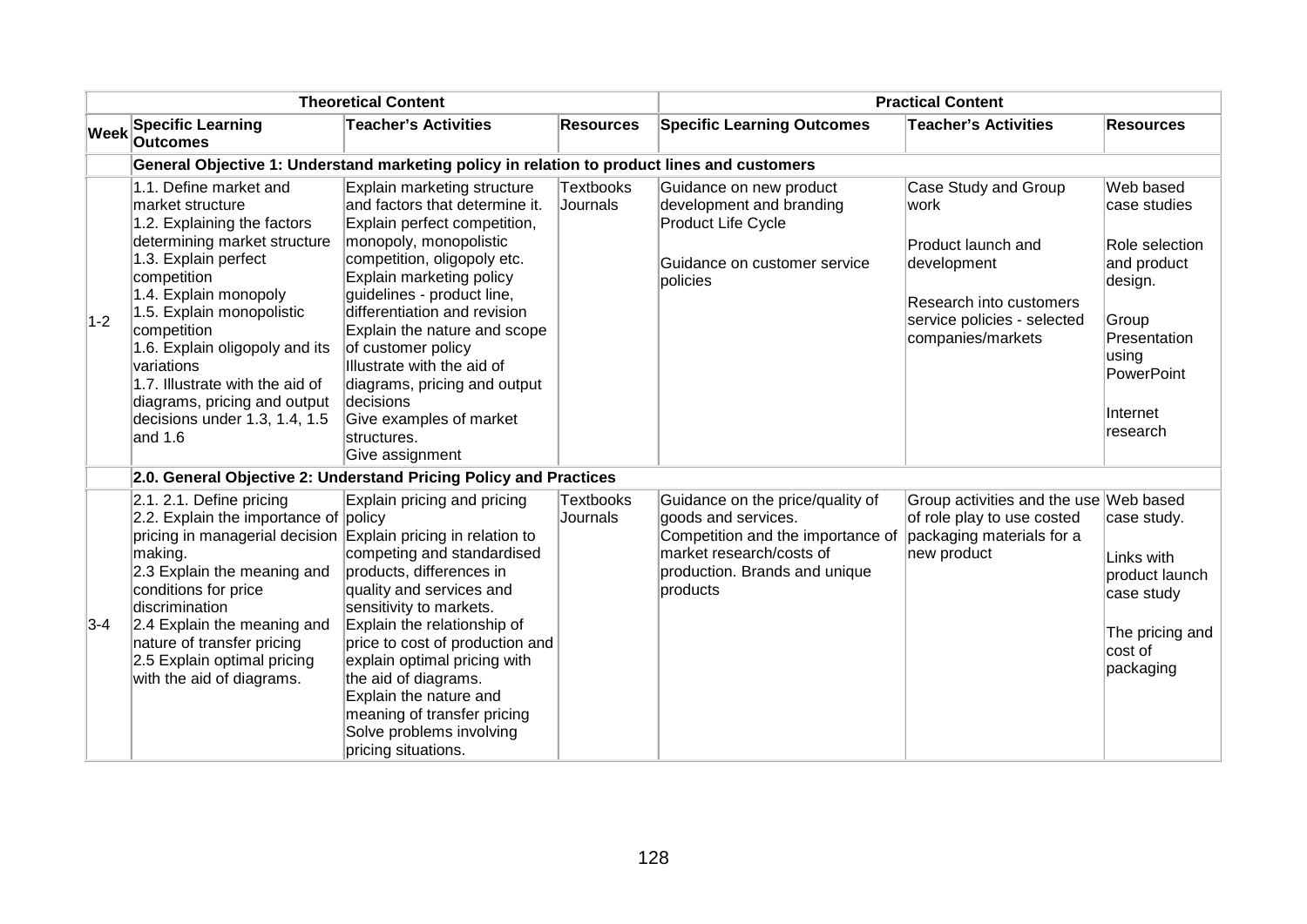| <b>Theoretical Content</b> |                                                                                                                                                                                                                                                                                                                                                                                                                                                                                                                                                                                                                                                       |                                                                                                                                                                                                                                                                                                                                                                                                                     |                                                              | <b>Practical Content</b>                                                                                       |                                                                                                                                                             |                                                                                                                               |
|----------------------------|-------------------------------------------------------------------------------------------------------------------------------------------------------------------------------------------------------------------------------------------------------------------------------------------------------------------------------------------------------------------------------------------------------------------------------------------------------------------------------------------------------------------------------------------------------------------------------------------------------------------------------------------------------|---------------------------------------------------------------------------------------------------------------------------------------------------------------------------------------------------------------------------------------------------------------------------------------------------------------------------------------------------------------------------------------------------------------------|--------------------------------------------------------------|----------------------------------------------------------------------------------------------------------------|-------------------------------------------------------------------------------------------------------------------------------------------------------------|-------------------------------------------------------------------------------------------------------------------------------|
| Week                       | <b>Specific Learning</b><br><b>Outcomes</b>                                                                                                                                                                                                                                                                                                                                                                                                                                                                                                                                                                                                           | <b>Teacher's Activities</b>                                                                                                                                                                                                                                                                                                                                                                                         | <b>Resources</b>                                             | <b>Specific Learning Outcomes</b>                                                                              | <b>Teacher's Activities</b>                                                                                                                                 | <b>Resources</b>                                                                                                              |
|                            | <b>General Objective 3: Know Financial Policy Formulation</b>                                                                                                                                                                                                                                                                                                                                                                                                                                                                                                                                                                                         |                                                                                                                                                                                                                                                                                                                                                                                                                     |                                                              |                                                                                                                |                                                                                                                                                             |                                                                                                                               |
| $5-6$                      | 3.1 Define financial policy<br>3.2. Explain the nature and<br>types of financial policy<br>3.3. Explain the relationship of Explain the relationship of<br>financial policy to other<br>strategic business policies.                                                                                                                                                                                                                                                                                                                                                                                                                                  | Explain financial policy<br>Explain the nature and types<br>of financial policy<br>financial policy to other<br>strategic business policies.<br>Analyse relevant cases.                                                                                                                                                                                                                                             | <b>Textbooks</b><br>Journals<br><b>Textbooks</b><br>Journals | Guide the student on the<br>relationship between financial<br>policy and other strategic business<br>policies. | Use the group activity on<br>pricing and packaging and<br>include aspects of a<br>relevant financial policy and product launch<br>financial regulations etc | Web based<br>case study.<br>Links with<br>case study<br>Financial policy<br>linked to the<br>pricing and cost<br>of packaging |
|                            |                                                                                                                                                                                                                                                                                                                                                                                                                                                                                                                                                                                                                                                       | <b>General Objective 4.0: Understand Research and Development Policy Formulation</b>                                                                                                                                                                                                                                                                                                                                |                                                              |                                                                                                                |                                                                                                                                                             |                                                                                                                               |
| $7-8$                      | 4.1. Define research and<br>development<br>4.2. Explain the role of R & D<br>$4.3.$ Explain the stages of<br>research and development<br>and the stages of<br>technological innovation.<br>4.4. Describe target setting for and development, and<br>research and development<br>4.5. Explain the differences<br>between basic and applied<br>research, applied research<br>and development, and<br>offensive and defensive<br>research and development.<br>4.6. Explain the merits and<br>demerits of getting research<br>and development done by<br>consultants.<br>4.7. Explain reasons limiting<br>total commitment on research<br>and development | Define research and<br>development<br>Explain research and<br>development, its roles and<br>stages Explain the differences<br>between basic and applied<br>research, applied research<br>offensive and defensive<br>research and development.<br>Explain the merits and<br>demerits of using consultants<br>in research and development<br>Explain reasons limiting total<br>commitment on research<br>Conduct test | <b>Textbooks</b><br>Journals<br><b>Textbooks</b><br>Journals | Guide the student in using<br>quantitative and qualitative<br>research.<br>Establish research based problems   | Students undertake specific Use of journals<br>tasks to complete by an<br>agreed deadline.                                                                  | and research<br>textbooks.                                                                                                    |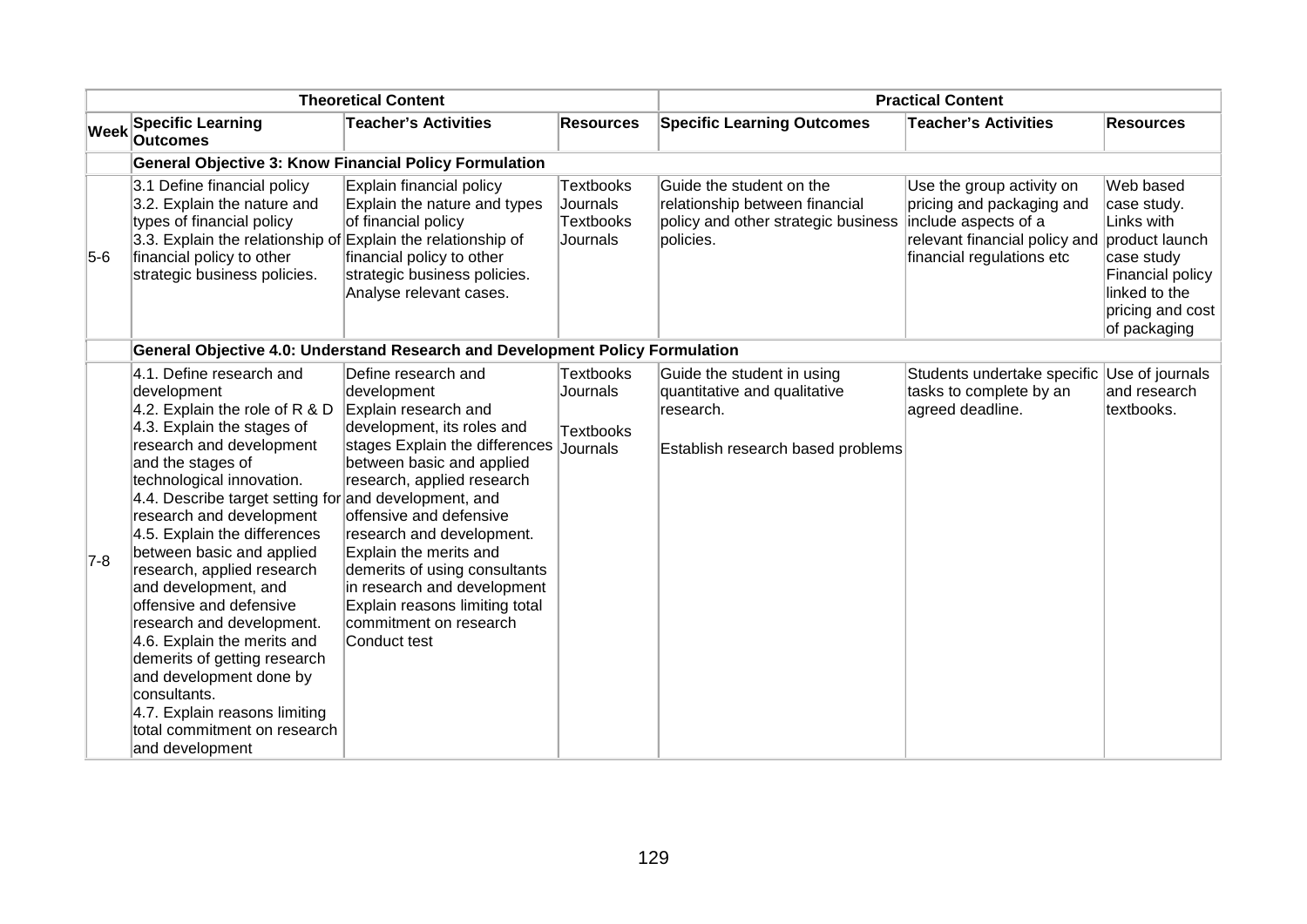| <b>Theoretical Content</b> |                                                                                                                                                                                                                                                                                                                                                                                                                                                                                                                                   |                                                                                                                                                                                                                                                                                                           |                                                       |                                                                                                                                                                                                                                                                                                  | <b>Practical Content</b>                                                         |                                               |
|----------------------------|-----------------------------------------------------------------------------------------------------------------------------------------------------------------------------------------------------------------------------------------------------------------------------------------------------------------------------------------------------------------------------------------------------------------------------------------------------------------------------------------------------------------------------------|-----------------------------------------------------------------------------------------------------------------------------------------------------------------------------------------------------------------------------------------------------------------------------------------------------------|-------------------------------------------------------|--------------------------------------------------------------------------------------------------------------------------------------------------------------------------------------------------------------------------------------------------------------------------------------------------|----------------------------------------------------------------------------------|-----------------------------------------------|
| <b>Week</b>                | <b>Specific Learning</b><br><b>Outcomes</b>                                                                                                                                                                                                                                                                                                                                                                                                                                                                                       | <b>Teacher's Activities</b>                                                                                                                                                                                                                                                                               | <b>Resources</b>                                      | <b>Specific Learning Outcomes</b>                                                                                                                                                                                                                                                                | <b>Teacher's Activities</b>                                                      | <b>Resources</b>                              |
|                            |                                                                                                                                                                                                                                                                                                                                                                                                                                                                                                                                   | <b>General Objective 5 Understand Production Policy Formulation</b>                                                                                                                                                                                                                                       |                                                       |                                                                                                                                                                                                                                                                                                  |                                                                                  |                                               |
| $9 - 10$                   | 5.1. Explain, production policy Explain, production policy its<br>its nature and types<br>5.2. Explain changes in<br>procurement problem<br>5.3. Explain the nature and<br>types of production policy.<br>5.4. Explain production<br>processes in terms of choice<br>of technology, extent of<br>division of labour,<br>mechanisation and<br>automation.<br>5.5. Explain peak versus<br>normal load capacity<br>5.6. Explain maintenance, its<br>types(preventive and<br>scheduled maintenance) and<br>replacement policy levels. | nature and types<br>Explain changes in<br>procurement problem<br>Explain production processes<br>in terms of choice of<br>technology, extent of division<br>of labour, mechanisation and<br>automation.<br>Explain maintenance, its<br>types and replacement policy<br>levels.<br>Analyse relevant cases. | Textbooks<br>Journals<br><b>Textbooks</b><br>Journals | Guide students in considering<br>production processes and the use<br>of new technology.<br><b>Quality Management Issues</b>                                                                                                                                                                      | Students to research the<br>introduction of TQM<br>systems and new<br>technology | Use of journals<br>and research<br>textbooks. |
|                            |                                                                                                                                                                                                                                                                                                                                                                                                                                                                                                                                   | <b>General Objective 6: Understand Procurement Policy Formulation</b>                                                                                                                                                                                                                                     |                                                       |                                                                                                                                                                                                                                                                                                  |                                                                                  |                                               |
|                            | 6.1. Explain procurement<br>policy<br>6.2. Explain the concept of<br>"make or buy" decisions in an organisation<br>organisation<br>6.3. Explain the nature of<br>11-12 make or buy" decisions<br>6.4. Explain types of vendors, ordination of production,<br>6.5. Explain vendor selection. purchasing and sales<br>6.6. Explain the importance of activities.<br>co-ordination of production,<br>purchasing and sales<br>activities.                                                                                             | Explain procurement policy<br>Explain the concept of "make<br>or buy" decisions in an<br>Explain vendors, their types<br>and methods of selection.<br>Explain the importance of co-<br>Analyse relevant cases                                                                                             | Use of<br>journals and<br>research<br>textbooks.      | Guide student in researching make Each group to manufacture<br>or buy decisions using a<br>management workshop and role<br>play. The business game to focus<br>on competitive groups and make or<br>buy. Also choosing vendors. Each<br>group to manufacture and buy and<br>present their ideas. | and buy and present their<br>lideas                                              | Use of journals<br>and research<br>textbooks. |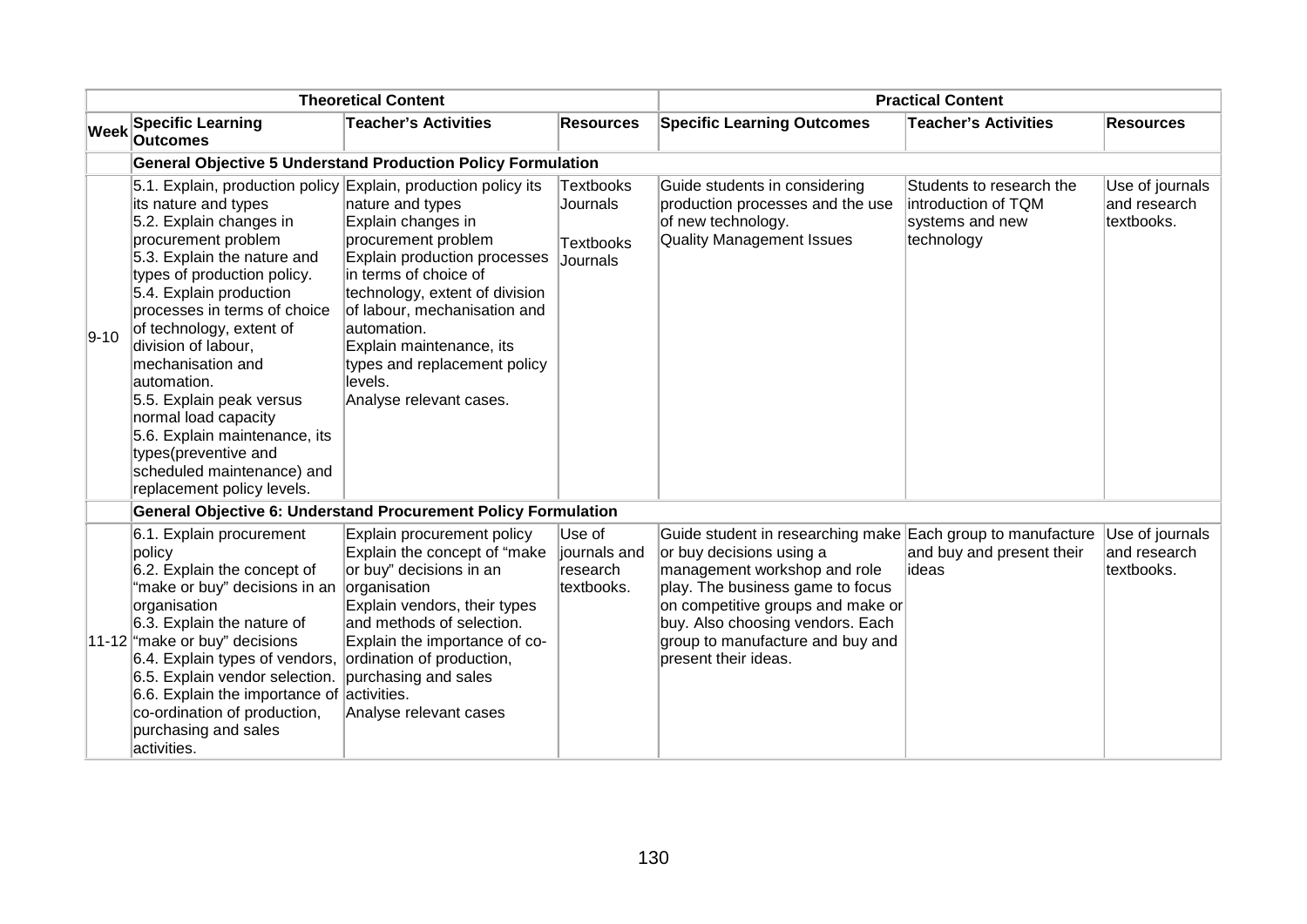|    |                                                                                                                                                                                                                           | <b>Theoretical Content</b>                                                                                                                   |                                                   |                                                                                                                                                                      | <b>Practical Content</b>                                                     |                                              |
|----|---------------------------------------------------------------------------------------------------------------------------------------------------------------------------------------------------------------------------|----------------------------------------------------------------------------------------------------------------------------------------------|---------------------------------------------------|----------------------------------------------------------------------------------------------------------------------------------------------------------------------|------------------------------------------------------------------------------|----------------------------------------------|
|    | Week Specific Learning<br><b>Outcomes</b>                                                                                                                                                                                 | <b>Teacher's Activities</b>                                                                                                                  | <b>Resources</b>                                  | <b>Specific Learning Outcomes</b>                                                                                                                                    | <b>Teacher's Activities</b>                                                  | <b>Resources</b>                             |
|    |                                                                                                                                                                                                                           | <b>General Objective 7: Know Human Capital and Industrial Relations Policy</b>                                                               |                                                   |                                                                                                                                                                      |                                                                              |                                              |
|    | 7.1 Explain how human<br>capital management<br>decisions are made in respect making areas.<br>13-14 of recruitment and selection,<br>placement, training and<br>development, compensation<br>etc and industrial relations | Explain the various human<br>capital management decision<br>Explain the relevance of<br>industrial relations in human<br>capital management. | Use of<br>journals and<br>∣research<br>textbooks  | Guide students in the process of<br>recruitment using real job<br>advertisements.<br>Arrange groupwork and interviews,<br>application forms and selection<br>process | Students to interview<br>applicants and establish<br>selection criteria etc. | Use of journals<br>and research<br>textbooks |
|    |                                                                                                                                                                                                                           | <b>General Objective 8: Understand Mergers and Acquisition Policy</b>                                                                        |                                                   |                                                                                                                                                                      |                                                                              |                                              |
| 15 | 8.1. Explain mergers<br>8.2 Explain acquisitions<br>8.3. Explain the reasons for<br>mergers and acquisitions<br>$ 84$ Explain the effects of<br>mergers and acquisitions on<br>the organisation.                          | Explain mergers and<br>acquisitions, their reasons<br>and effects on the<br>organisation.<br>Analyse relevant cases<br>Conduct test          | ∣Use of<br>journals and<br>research<br>textbooks. | No Practical Exercises                                                                                                                                               | Students to complete the<br>test                                             | Use of journals<br>and research<br>textbooks |

| <b>ASSESSMENT CRITERIA</b> |                                                                                                    |                  |                                       |  |  |  |  |  |
|----------------------------|----------------------------------------------------------------------------------------------------|------------------|---------------------------------------|--|--|--|--|--|
| Coursework<br>50%          | Course test<br>25%                                                                                 | Practical<br>25% | Other (Examination/project/portfolio) |  |  |  |  |  |
|                            | Competency: On completing the course, the student should be able to understand/estimate/define/etc |                  |                                       |  |  |  |  |  |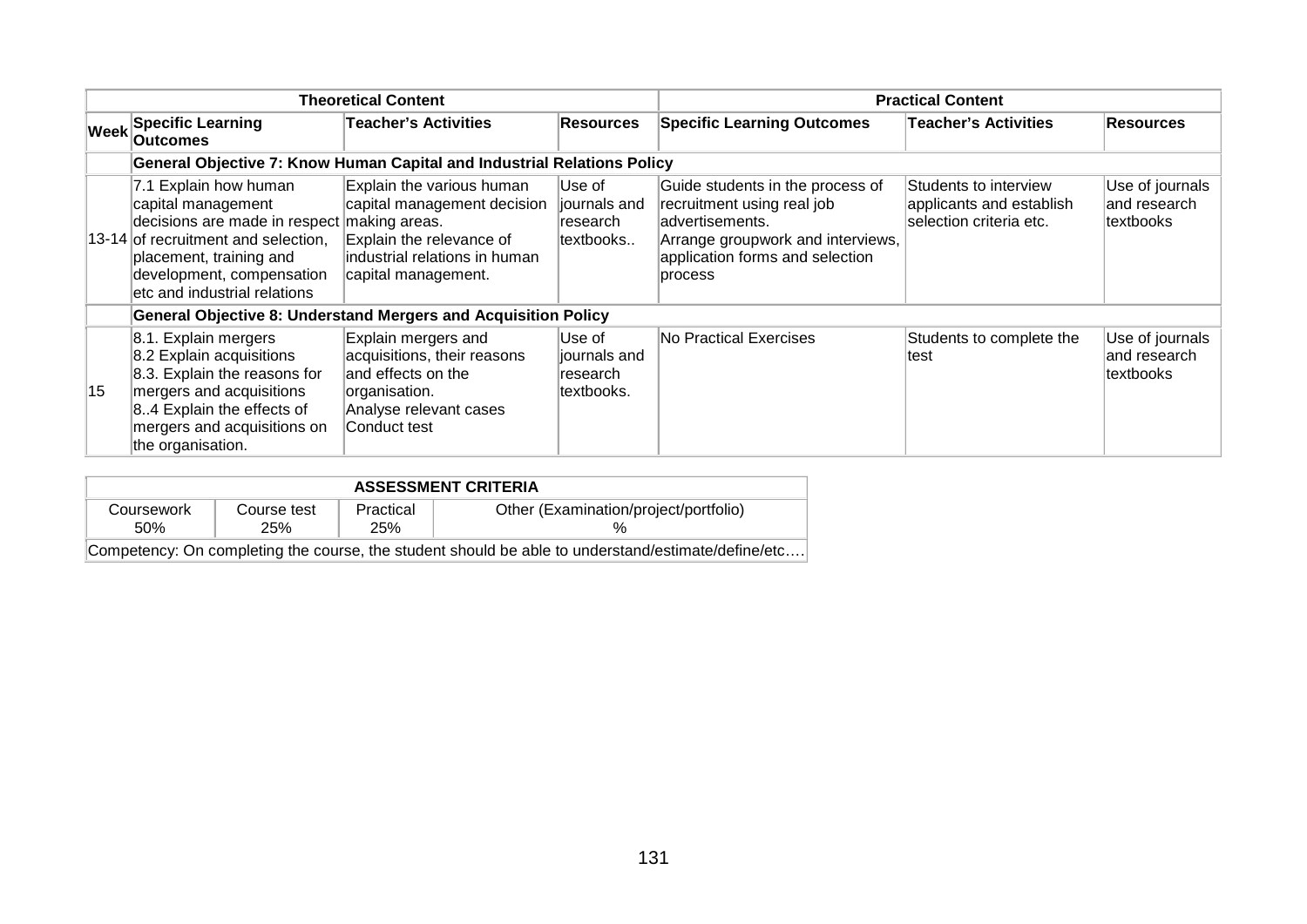# **Course: Managerial Economics II**

| PROGRAMME: HND BUSINESS ADMIN AND MANAGEMENT                                                                                                                                                            |                       |                            |                                            |
|---------------------------------------------------------------------------------------------------------------------------------------------------------------------------------------------------------|-----------------------|----------------------------|--------------------------------------------|
| Course: MANAGERIAL ECONOMICS II                                                                                                                                                                         | Code: BAM 422         | <b>Credit Hours:</b>       | 3 hours                                    |
| Semester: 4                                                                                                                                                                                             | <b>Pre-requisite:</b> | Theoretical:<br>Practical: | 2 hours/week - 67 %<br>1 hours/week - 33 % |
| Course main Aim/Goal                                                                                                                                                                                    |                       |                            |                                            |
| This course is intended to expose the student to managerial economics skills for decision making and planning in the field of business management.<br><b>General Objectives:</b>                        |                       |                            |                                            |
| 1. Understand market structure<br>2. Understand pricing policies and practices<br>3. Understand capital budgeting<br>4. Understand risk analysis<br>5. Understand the role of government in the economy |                       |                            |                                            |

6. Understand types of economics.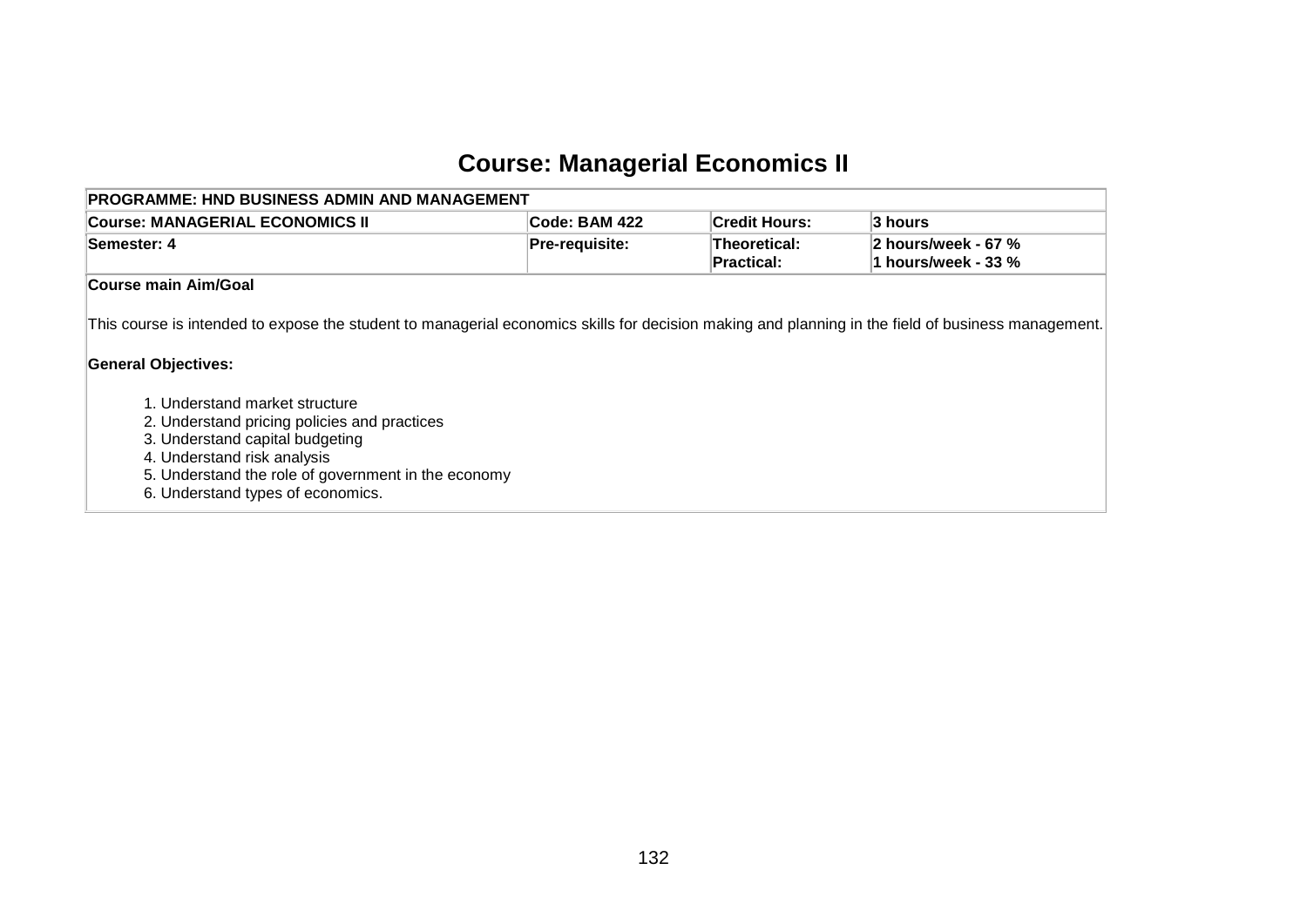| <b>Theoretical Content</b> |                                                                                                                                                                                                                                                                                                                                                                                                        |                                                                                                                                                                                                                                                                                                                                                                                               | <b>Practical Content</b>                             |                                                                                                 |                                                                                                                                                                                                                           |                                                                                                                         |
|----------------------------|--------------------------------------------------------------------------------------------------------------------------------------------------------------------------------------------------------------------------------------------------------------------------------------------------------------------------------------------------------------------------------------------------------|-----------------------------------------------------------------------------------------------------------------------------------------------------------------------------------------------------------------------------------------------------------------------------------------------------------------------------------------------------------------------------------------------|------------------------------------------------------|-------------------------------------------------------------------------------------------------|---------------------------------------------------------------------------------------------------------------------------------------------------------------------------------------------------------------------------|-------------------------------------------------------------------------------------------------------------------------|
| <b>Week</b>                | <b>Specific Learning</b><br><b>Outcomes</b>                                                                                                                                                                                                                                                                                                                                                            | <b>Teacher's Activities</b>                                                                                                                                                                                                                                                                                                                                                                   | <b>Resources</b>                                     | <b>Specific Learning Outcomes</b>                                                               | <b>Teacher's Activities</b>                                                                                                                                                                                               | <b>Resources</b>                                                                                                        |
|                            |                                                                                                                                                                                                                                                                                                                                                                                                        | <b>General Objective 1: Understand market structures</b>                                                                                                                                                                                                                                                                                                                                      |                                                      |                                                                                                 |                                                                                                                                                                                                                           |                                                                                                                         |
| $ 1-3 $                    | 1.1 Define market and<br>market structure.<br>1.2 Explain factors<br>determining market<br>structure.<br>1.3 Explain perfect<br>competition.<br>1.4 Explain monopoly.<br>1.5 Explain monopolistic<br>competition.<br>1.6 Explain oligopoly and<br>its variations.<br>1.7 Illustrate with the aid of market structures.<br>diagrams, pricing and<br>output decision under 1.3,<br>1.4, 1.5 & 1.6. above | i. Explain market structure<br>and factors<br>that determine it.<br>ii. Explain perfect<br>competition monopoly,<br>monopolistic competition,<br>oligopoly etc.<br>iii. Illustrate, with the aid of<br>diagrams<br>pricing and output decisions<br>under (ii) above.<br>iv. Give examples of the<br>v. Give assignment                                                                        | <b>Textbooks</b><br>Journals<br>Publications         | Understand the different<br>organizations and companies<br>Graph Paper that fall into them.     | Identify and show student<br>market structures by identifying organizations and companies that<br>are examples of different market<br>structures.<br>Give case study.                                                     | Graph paper.<br>Internet and<br><b>Relevant Web</b><br><b>Sites</b>                                                     |
|                            |                                                                                                                                                                                                                                                                                                                                                                                                        | General Objective 2: Understand pricing policies and practices.                                                                                                                                                                                                                                                                                                                               |                                                      |                                                                                                 |                                                                                                                                                                                                                           |                                                                                                                         |
| $4-6$                      | 2.1 Define pricing.<br>2.2 Explain the importance<br>of pricing in managerial<br>decision making.<br>2.3 Explain the meaning<br>and conditions for price<br>discrimination.<br>2.4 Explain the meaning<br>and nature of transfer<br>pricing.<br>2.5 Explain with the aid of<br>a diagram, optimal pricing.                                                                                             | i. Explain pricing and its<br>importance to managerial<br>decision making.<br>ii. Explain the various<br>techniques of pricing.<br>iii. Explain the meaning and<br>conditions for price<br>discrimination.<br>iv. Explain the meaning and<br>nature of transfer pricing.<br>v. Explain, with the aid of a<br>diagram, optimal pricing.<br>vi. Solve problems involving<br>pricing situations. | Textbooks<br>Journals<br>Publications<br>Graph paper | Using diagram identify the<br>features of pricing and factors<br>influencing pricing decisions. | Draw and show student pricing<br>decisions and factors influencing<br>pricing.<br>Working in pairs take a company<br>and determine its pricing<br>decisions.<br>Present the findings and justify the<br>pricing decisions | Graph paper<br>Internet and<br><b>Relevant Web</b><br><b>Sites</b><br>Presentation<br>resources and<br>feedback sheets. |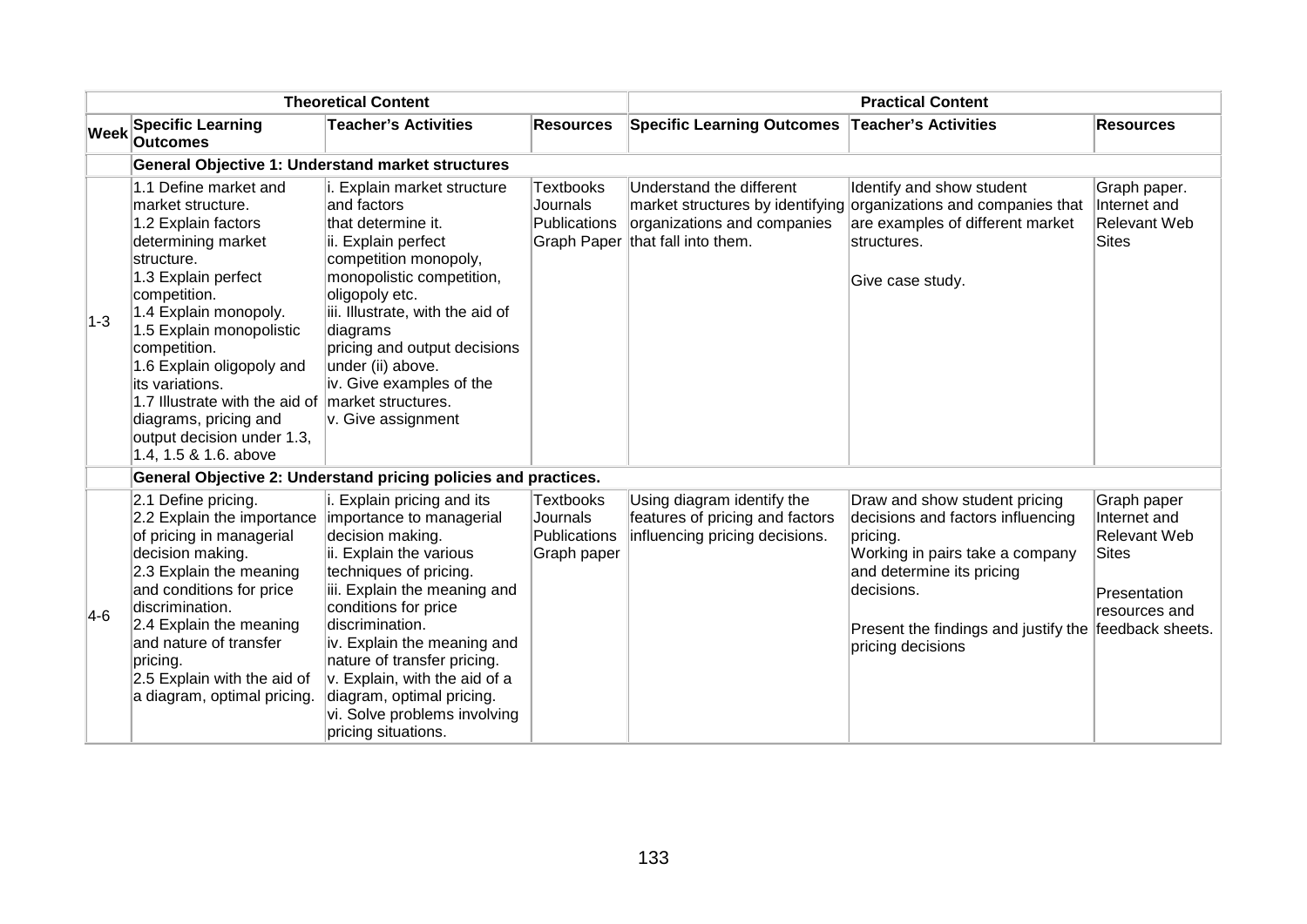| <b>Theoretical Content</b> |                                                                                                                                                                                                                                                                                                                                                                                                 |                                                                                                                                                                                                                                                                                                                                                                                                 | <b>Practical Content</b>                                     |                                                                                                                                                                                                                                                                                              |                                                                                                                                                                                                                                                     |                                                                                 |
|----------------------------|-------------------------------------------------------------------------------------------------------------------------------------------------------------------------------------------------------------------------------------------------------------------------------------------------------------------------------------------------------------------------------------------------|-------------------------------------------------------------------------------------------------------------------------------------------------------------------------------------------------------------------------------------------------------------------------------------------------------------------------------------------------------------------------------------------------|--------------------------------------------------------------|----------------------------------------------------------------------------------------------------------------------------------------------------------------------------------------------------------------------------------------------------------------------------------------------|-----------------------------------------------------------------------------------------------------------------------------------------------------------------------------------------------------------------------------------------------------|---------------------------------------------------------------------------------|
| <b>Week</b>                | <b>Specific Learning</b><br><b>Outcomes</b>                                                                                                                                                                                                                                                                                                                                                     | <b>Teacher's Activities</b>                                                                                                                                                                                                                                                                                                                                                                     | <b>Resources</b>                                             | <b>Specific Learning Outcomes</b>                                                                                                                                                                                                                                                            | <b>Teacher's Activities</b>                                                                                                                                                                                                                         | <b>Resources</b>                                                                |
|                            | General Objective 3: Understand capital budgeting.                                                                                                                                                                                                                                                                                                                                              |                                                                                                                                                                                                                                                                                                                                                                                                 |                                                              |                                                                                                                                                                                                                                                                                              |                                                                                                                                                                                                                                                     |                                                                                 |
| $ 7-9 $                    | 3.1 Define capital<br>budgeting.<br>3.2 Explain the importance<br>of capital budgeting.<br>3.3 Explain the process of<br>capital budgeting.<br>3.4 Explain, net present<br>value and internal rate of<br>returns (NPV and IRR).<br>3.5 Explain the methods of<br>computing cost of capital<br>and debt.<br>3.6 Solve problems<br>involving cost of capital.                                     | i. Explain capital budgeting,<br>its nature.<br>processes and importance.<br>ii. Explain, NPV and IRR.<br>iii. Solve problems involving<br>NPV and<br>IRR.<br>iv. Explain methods of<br>computing cost<br>of capital.<br>v. Solve problems involving<br>cost of<br>capital<br>vi. Conduct test.                                                                                                 | <b>Textbooks</b><br>Journals<br>Publications<br>Graph paper  | Understand the processes of<br>determining net presentation<br>and internal rate of return.<br>Understand the method of<br>computing the cost of capital<br>and cost of debt.                                                                                                                | Show the students the<br>mathematics involve in<br>determining the NPV and IRR.<br>Show the students the<br>mathematics involve in<br>determining the cost of capital and<br>cost of debt.<br>Use diagram to further illustrate<br>the above costs. | Graph papers<br>Maths sets etc.<br>Internet and<br><b>Relevant Web</b><br>Sites |
|                            | General Objective 4: Understand risk analysis                                                                                                                                                                                                                                                                                                                                                   |                                                                                                                                                                                                                                                                                                                                                                                                 |                                                              |                                                                                                                                                                                                                                                                                              |                                                                                                                                                                                                                                                     |                                                                                 |
| $10 - 11$                  | 4.1 Explain risk and its<br>effects on decision making. on decision making.<br>4.2 Explain risk in<br>economic analysis.<br>4.3 Explain risk,<br>vulnerability and<br>uncertainty in decision<br>making.<br>4.4 Explain utility theory<br>and risk aversion.<br>4.5 Explain how to<br>measure risk with<br>probability distributions.<br>4.6 Solve problems using<br>probability distributions. | i. Explain risk and its effects<br>ii. Explain risk in economic<br>analysis.<br>iii. Explain, with the aid of<br>diagrams, utility theory and<br>risk aversion.<br>iv. Explain, citing relevant<br>probability<br>distributions, how to<br>measure risk.<br>v. Solve problems in risk<br>analysis using probabilities.<br>vi. Explain risk and<br>uncertainty in managerial<br>decision making. | <b>Textbooks</b><br>Journals<br>Publications<br>Graph paper. | Understand with the aid of<br>diagrams utility theory and risk<br>aversion.<br>Understand with the use of<br>appropriate probability<br>distribution how to measure<br>∣risk.<br>Understand the effect of risks<br>on managerial decision making<br>using a typical business<br>organization | Show the students with the aid of<br>diagrams risks aversion.<br>Determine the appropriate<br>problem distributions how to<br>measure risk.<br>Using an organization, show the<br>effects of risks on managerial<br>decision making.                | Graph papers<br>Maths sets etc.<br>Internet and<br><b>Relevant Web</b><br>Sites |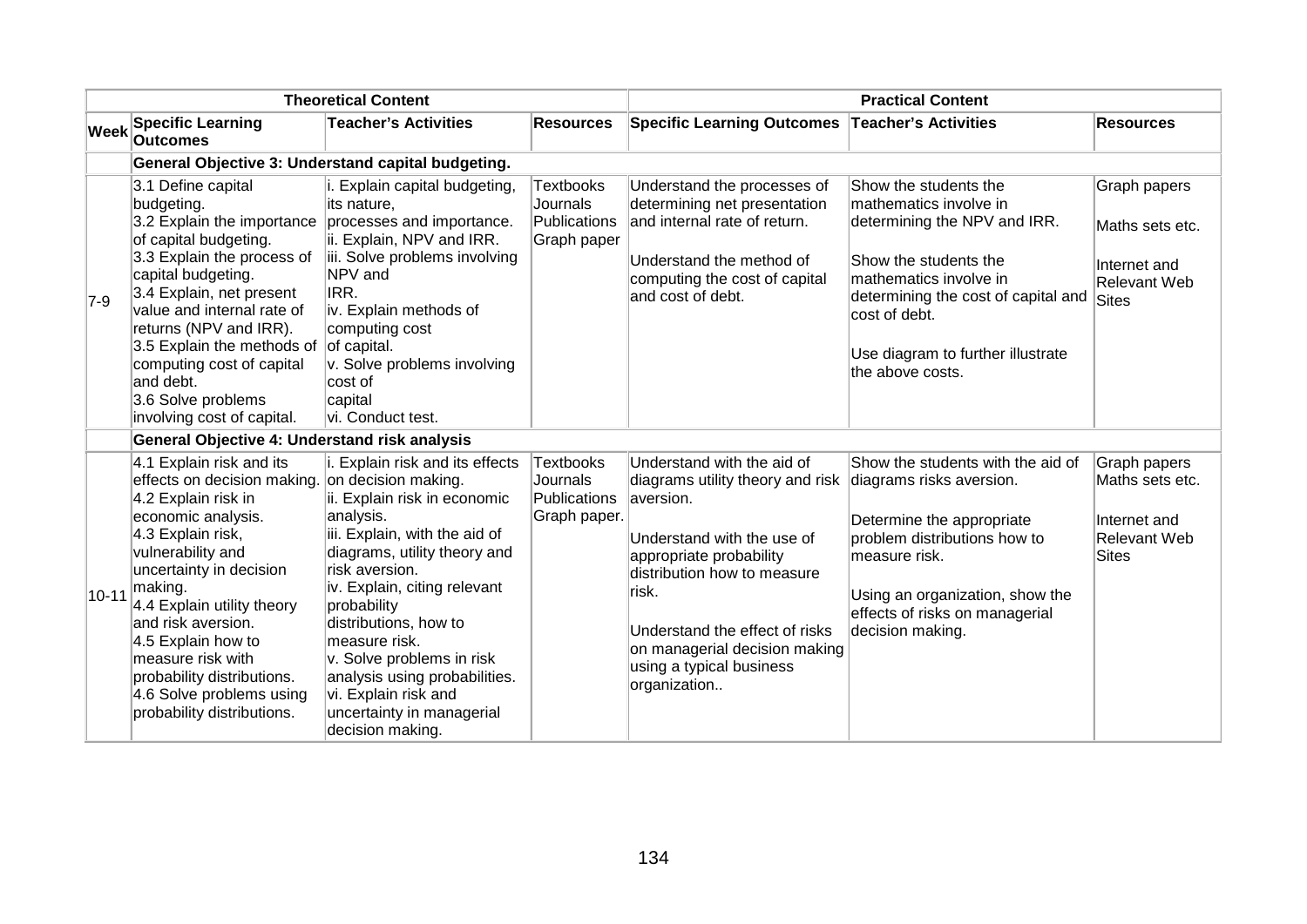| <b>Theoretical Content</b> |                                                                                                                                                                                                                                                                                                                                                                                                                                                         | <b>Practical Content</b>                                                                                                                                                                                                                                                                                                                                                                                                                                               |                                       |                                                                                                                                                                                                             |                                                                                                                                                                                                                                                                                                                                            |                                              |  |  |  |  |
|----------------------------|---------------------------------------------------------------------------------------------------------------------------------------------------------------------------------------------------------------------------------------------------------------------------------------------------------------------------------------------------------------------------------------------------------------------------------------------------------|------------------------------------------------------------------------------------------------------------------------------------------------------------------------------------------------------------------------------------------------------------------------------------------------------------------------------------------------------------------------------------------------------------------------------------------------------------------------|---------------------------------------|-------------------------------------------------------------------------------------------------------------------------------------------------------------------------------------------------------------|--------------------------------------------------------------------------------------------------------------------------------------------------------------------------------------------------------------------------------------------------------------------------------------------------------------------------------------------|----------------------------------------------|--|--|--|--|
|                            | <b>Week Specific Learning</b><br><b>Outcomes</b>                                                                                                                                                                                                                                                                                                                                                                                                        | <b>Teacher's Activities</b>                                                                                                                                                                                                                                                                                                                                                                                                                                            | <b>Resources</b>                      | <b>Specific Learning Outcomes</b>                                                                                                                                                                           | <b>Teacher's Activities</b>                                                                                                                                                                                                                                                                                                                | <b>Resources</b>                             |  |  |  |  |
|                            | General Objective 5: Understand the role of government in the economy                                                                                                                                                                                                                                                                                                                                                                                   |                                                                                                                                                                                                                                                                                                                                                                                                                                                                        |                                       |                                                                                                                                                                                                             |                                                                                                                                                                                                                                                                                                                                            |                                              |  |  |  |  |
|                            | 5.1 Explain government<br>regulations to protect<br>consumers, workers, the<br>environment etc.<br>5.2 Explain the role of<br>government, in regulating<br>competition, pricing etc.<br>5.3 Explain the meaning<br>12-13 and importance of<br>externalities.<br>5.4 Explain policies to deal<br>with externalities.<br>5.5 Explain antitrust<br>policies with relevant laws<br>of antitrust.<br>5.6 Explain regulation of<br>international competition. | Explain, citing relevant<br>legislations, government<br>regulations to protect<br>consumers, workers,<br>environment etc.<br>ii. Explain, citing relevant<br>legislations, the role of<br>government in regulating<br>competition, pricing etc.<br>iii. Explain externalities and<br>government policies to deal<br>with them<br>iv. Explain antitrust policy<br>citing relevant laws.<br>v. Explain laws governing<br>international competition.<br>vi. Conduct test. | Textbooks<br>Legislation<br>Journals  | Know the relevant govt<br>regulations as it affect the<br>protection of consumers,<br>workers, environment,<br>competition, pricing etc.<br>Know the policies dealing with<br>externalities, antitrust etc. | Cite relevant legislations as they<br>affect consumer protection,<br>workers, environment,<br>competition, pricing etc.<br>Cite relevant legislation dealing<br>with externalities, antitrust etc.                                                                                                                                         | Internet and<br><b>Relevant Web</b><br>Sites |  |  |  |  |
|                            |                                                                                                                                                                                                                                                                                                                                                                                                                                                         | <b>General Objective 6: Understand types of economies</b>                                                                                                                                                                                                                                                                                                                                                                                                              |                                       |                                                                                                                                                                                                             |                                                                                                                                                                                                                                                                                                                                            |                                              |  |  |  |  |
| $14 - 15$                  | 6.1 Identify the types of<br>economic systems.<br>6.2 Explain the features of<br>a mixed economy.<br>6.3 Explain the<br>characteristics of<br>capitalism.<br>6.4 Explain the features of<br>socialism.<br>6.5 Explain the<br>characteristics of<br>communism                                                                                                                                                                                            | Explain the types of<br>economic systems.<br>ii. Distinguish among the<br>various<br>economic systems                                                                                                                                                                                                                                                                                                                                                                  | Textbooks<br>Journals<br>Publications | economy.<br>Explain the characteristics of<br>capitalism.<br>Explain the features of<br>socialism.<br>Explain the characteristics of<br>communism                                                           | Explain the features of a mixed Guide students on dealing with a<br>case study based on different<br>economic systems.<br>Group work to consider the<br>advantages and disadvantages of<br>a particular economic system.<br>Draft note s to be provided to the<br>class as a whole.<br>Also use of internet sites to carry<br>out research | Internet and<br><b>Relevant Web</b><br>Sites |  |  |  |  |

| <b>ASSESSMENT CRITERIA</b> |                    |                  |                                                                                                    |  |  |  |  |
|----------------------------|--------------------|------------------|----------------------------------------------------------------------------------------------------|--|--|--|--|
| Coursework<br>.50%         | Course test<br>25% | Practical<br>25% | Other (Examination/project/portfolio)                                                              |  |  |  |  |
|                            |                    |                  | Competency: On completing the course, the student should be able to understand/estimate/define/etc |  |  |  |  |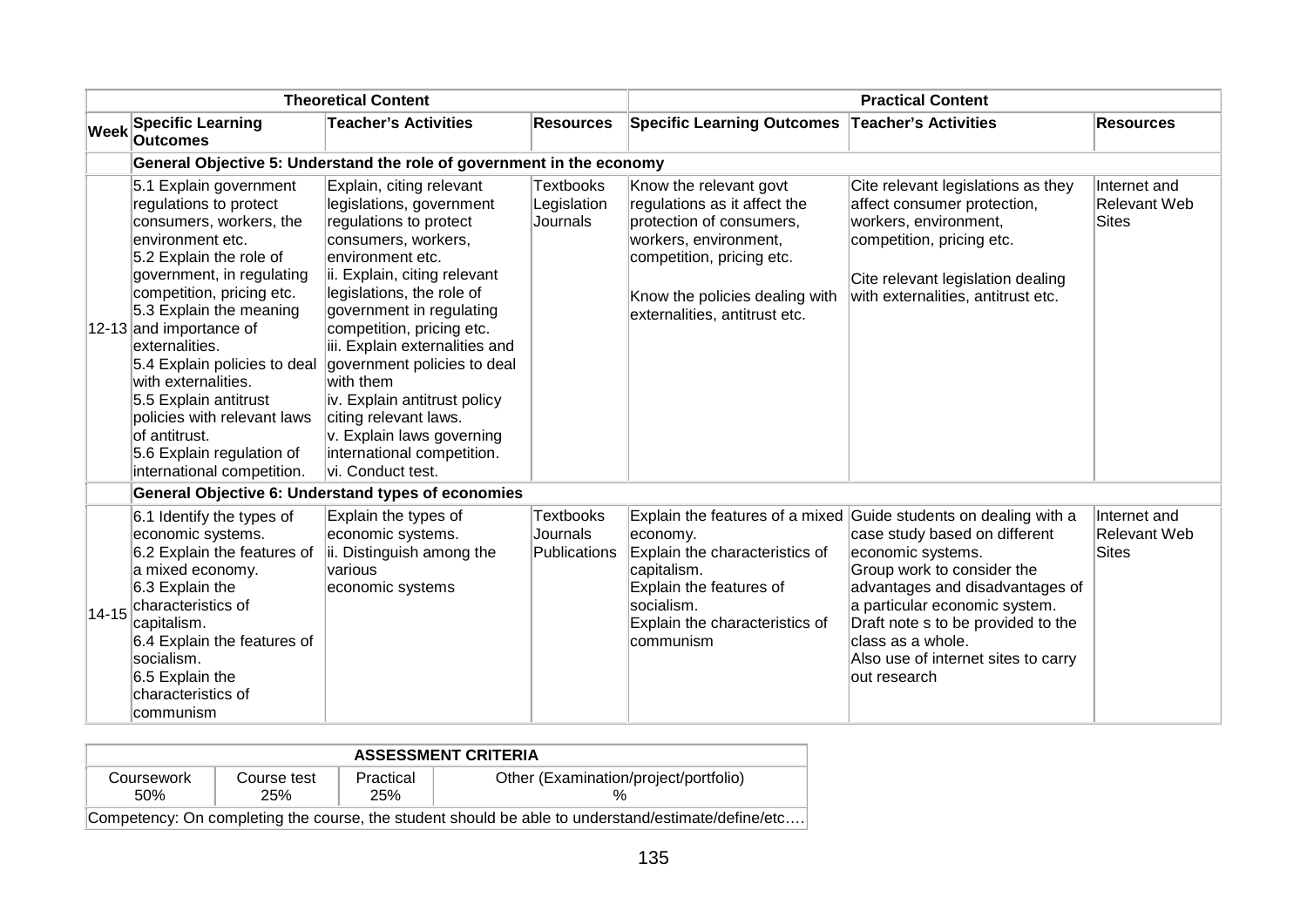## **Course: International Business**

| <b>PROGRAMME: HND BUSINESS ADMIN AND MANAGEMENT</b>                                                                                                                               |                       |                            |                                            |
|-----------------------------------------------------------------------------------------------------------------------------------------------------------------------------------|-----------------------|----------------------------|--------------------------------------------|
| <b>Course: INTERNATIONAL BUSINESS</b>                                                                                                                                             | Code: BAM 423         | <b>Credit Hours:</b>       | 3 hours                                    |
| <b>Semester: FOUR</b>                                                                                                                                                             | <b>Pre-requisite:</b> | Theoretical:<br>Practical: | 2 hours/week - 67 %<br>1 hours/week - 33 % |
| <b>Course main Aim/Goal</b>                                                                                                                                                       |                       |                            |                                            |
| This course is designed to enable the student acquire appropriate knowledge for analyzing and solving practical problems in international business.<br><b>General Objectives:</b> |                       |                            |                                            |
| 1. Understand the concepts of International business in relation to other functional areas of business                                                                            |                       |                            |                                            |
| 2. Understand the events that can generate change in International business.<br>3. Understand the theory of International trade as the basis for International business           |                       |                            |                                            |
| 4. Understand the motivations for foreign direct investment                                                                                                                       |                       |                            |                                            |
| 5. Understand the impact of multinational companies on the Nigerian economy                                                                                                       |                       |                            |                                            |
| 6. Understand the need for and mode of government control of multinational business                                                                                               |                       |                            |                                            |
| 7. Understand past and present import and export procedures in Nigeria                                                                                                            |                       |                            |                                            |
| 8. Understand the mechanism of International payments and foreign exchange market.                                                                                                |                       |                            |                                            |
| 9. Appreciate the role of the I.M.F., World Bank, GATY etc in International Cooperation for economic development.                                                                 |                       |                            |                                            |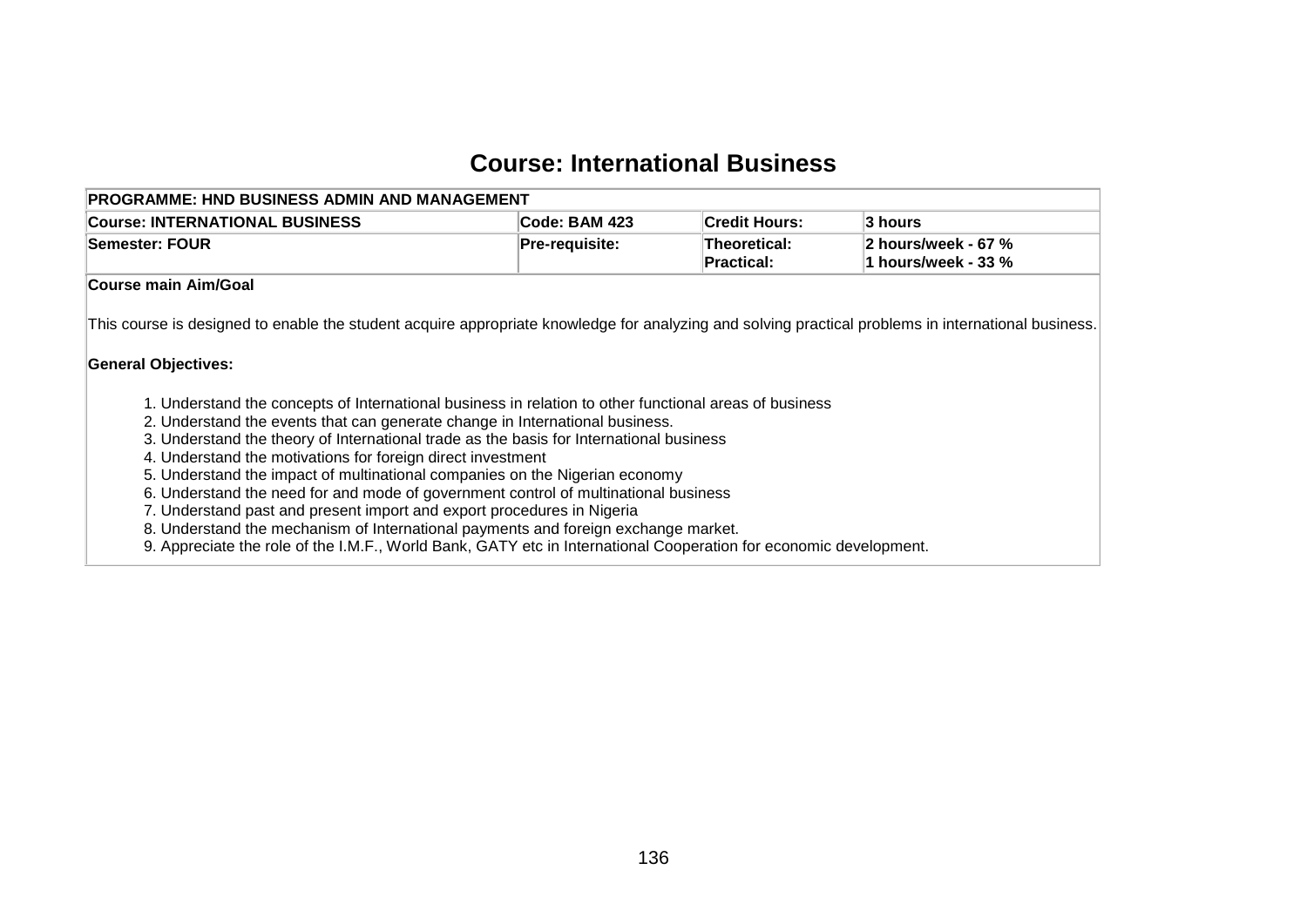| <b>Theoretical Content</b> |                                                                                                                                                                                                                                                                                                                                                                                                                              |                                                                                                                                                                                                                                                                                                                                                                                                | <b>Practical Content</b>     |                                                                                                                                                                                                                                                             |                                                                                                                                                                                                                                                        |                                                                   |
|----------------------------|------------------------------------------------------------------------------------------------------------------------------------------------------------------------------------------------------------------------------------------------------------------------------------------------------------------------------------------------------------------------------------------------------------------------------|------------------------------------------------------------------------------------------------------------------------------------------------------------------------------------------------------------------------------------------------------------------------------------------------------------------------------------------------------------------------------------------------|------------------------------|-------------------------------------------------------------------------------------------------------------------------------------------------------------------------------------------------------------------------------------------------------------|--------------------------------------------------------------------------------------------------------------------------------------------------------------------------------------------------------------------------------------------------------|-------------------------------------------------------------------|
|                            | <b>Week Specific Learning Outcomes</b>                                                                                                                                                                                                                                                                                                                                                                                       | <b>Teacher's Activities</b>                                                                                                                                                                                                                                                                                                                                                                    | <b>Resources</b>             | <b>Specific Learning</b><br><b>Outcomes</b>                                                                                                                                                                                                                 | <b>Teacher's Activities</b>                                                                                                                                                                                                                            | <b>Resources</b>                                                  |
|                            | General Objective 1: Understand the concept of international business in relation to other functional areas of business                                                                                                                                                                                                                                                                                                      |                                                                                                                                                                                                                                                                                                                                                                                                |                              |                                                                                                                                                                                                                                                             |                                                                                                                                                                                                                                                        |                                                                   |
| $1-2$                      | 1.1 Define international business.<br>1.2 Describe the scope of<br>international business.<br>1.3 Compare international business<br>and domestic business.<br>1.4 Differentiate among-<br>international business international<br>economics and international<br>marketing.<br>1.5 Justify the existence of<br>international business.<br>1.6 Evaluate the contributions of<br>international business to national<br>economy | i. Explain international business,<br>its scope and importance.<br>ii. Explain international business<br>and domestic business.<br>iii. Differentiate among<br>international business,<br>international economics and<br>international marketing.<br>iv. Explain the benefits of<br>international business.<br>v. Explain contribution of<br>international business to the<br>national economy | Textbooks<br>Journals        | Describe the scope of<br>international business.<br>Compare international<br>business and domestic<br>business.<br>Justify the existence of<br>international business.<br>Evaluate the<br>contributions of<br>international business<br>to national economy | Use relevant internet sites<br>to examine international<br>businesses.<br>Working in pairs compare<br>international and domestic<br>orgs in same<br>products/services.<br>Using specific criteria<br>present the findings.                             | Internet and<br>relevant<br>websites<br>Presentation<br>resources |
|                            | General Objective 2: Understand the events that can generate change in international business                                                                                                                                                                                                                                                                                                                                |                                                                                                                                                                                                                                                                                                                                                                                                |                              |                                                                                                                                                                                                                                                             |                                                                                                                                                                                                                                                        |                                                                   |
| 3                          | 2.1 Explain the effects of changes in $\ $ . Explain the effects of changes<br>economic condition, political<br>relationships, technology, national<br>disasters etc on international<br>business.<br>2.2 Explain the relative contributions contribution of the third world to<br>of the third world in relation to 2.1<br>above.                                                                                           | in economic condition, political<br>relationship, technology, national<br>disaster to the national economy.<br>ii. Explain the relative<br>international business                                                                                                                                                                                                                              | Textbooks<br>- Journals      | Identify how changes<br>in economic, politics<br>technology etc have<br>affected international<br>business.                                                                                                                                                 | Tabulate products and or<br>revenues from the third<br>world and how they have<br>changed international<br>business.                                                                                                                                   | Internet and<br>relevant<br>websites                              |
|                            | General Objective 3: Understand the theory of international trade                                                                                                                                                                                                                                                                                                                                                            |                                                                                                                                                                                                                                                                                                                                                                                                |                              |                                                                                                                                                                                                                                                             |                                                                                                                                                                                                                                                        |                                                                   |
| $ 4-5 $                    | 3.1 Explain the international trade<br>theory in relation to comparative cost international trade: comparative<br>advantage and competitive<br>advantage.<br>3.2 Explain theory of foreign direct<br>investment.<br>3.3 Explain the significance of<br>international marketing to<br>international business.<br>3.4 Explain the effect of change in<br>exchange rate and transport cost on                                   | i. Explain the theories of<br>cost advantage and competitive<br>advantage.<br>ii. Explain the theory of foreign<br>direct investment.<br>iii. Explain the effect of change in<br>exchange rate, transport cost on<br>the theory of international trade.<br>iv. Explain the concept of product<br>life cycle in relation to                                                                     | <b>Textbooks</b><br>Journals | Identify organizations<br>that have directed<br>invested in Nigeria.<br>Use two products, two<br>countries and two<br>exchange rates to<br>illustrate 3.4.<br>Identify bilateral and<br>multi-lateral trade.                                                | Use internet to source<br>information for foreign direct relevant<br>investment, bilateral and<br>multilateral trade agreement<br>etc.<br>Group work using a<br>relevant case study to carry<br>out the specific tasks<br>identified in the assignment | Internet and<br>websites                                          |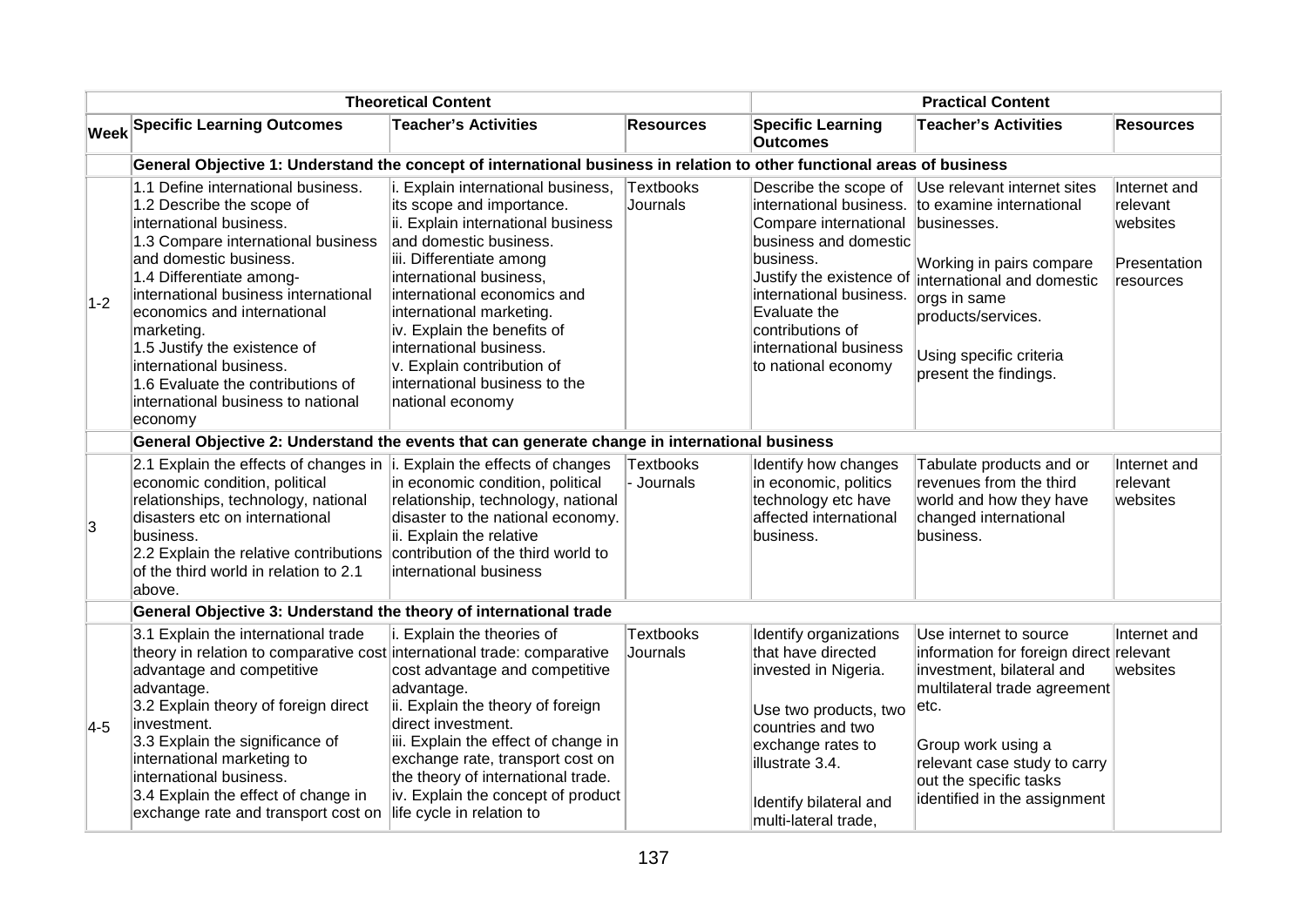| <b>Theoretical Content</b> |                                                                                                                                                                                                                                                                                                                                                                                                                     |                                                                                                                                                                                                                                                                                                                                                                 | <b>Practical Content</b> |                                                                                                                                                                        |                                                                                                                    |                                                              |
|----------------------------|---------------------------------------------------------------------------------------------------------------------------------------------------------------------------------------------------------------------------------------------------------------------------------------------------------------------------------------------------------------------------------------------------------------------|-----------------------------------------------------------------------------------------------------------------------------------------------------------------------------------------------------------------------------------------------------------------------------------------------------------------------------------------------------------------|--------------------------|------------------------------------------------------------------------------------------------------------------------------------------------------------------------|--------------------------------------------------------------------------------------------------------------------|--------------------------------------------------------------|
|                            | <b>Week Specific Learning Outcomes</b>                                                                                                                                                                                                                                                                                                                                                                              | <b>Teacher's Activities</b>                                                                                                                                                                                                                                                                                                                                     | <b>Resources</b>         | <b>Specific Learning</b><br><b>Outcomes</b>                                                                                                                            | <b>Teacher's Activities</b>                                                                                        | <b>Resources</b>                                             |
|                            | the theory of international trade.<br>3.5 Relate the concept of product life v. Explain bilateral and multi-<br>cycle to international business<br>concept<br>3.6 Explain bilateral and multi-lateral<br>trade agreement.                                                                                                                                                                                           | international business.<br>lateral trade agreements.<br>vi. Give assignment                                                                                                                                                                                                                                                                                     |                          | agreement that is in<br>existence                                                                                                                                      |                                                                                                                    |                                                              |
|                            | General Objective 4: Understand the factors affecting the flow of foreign direct investment                                                                                                                                                                                                                                                                                                                         |                                                                                                                                                                                                                                                                                                                                                                 |                          |                                                                                                                                                                        |                                                                                                                    |                                                              |
| 6                          | 4.1 Explain economic, political,<br>social and cultural environmental<br>factors affecting foreign investment.<br>4.2 Explain how the factors in 4.1<br>affect the volume and direction of<br>foreign direct investment.                                                                                                                                                                                            | i. Explain the factors that affect<br>foreign direct investment.<br>ii. Explain how the factors in 4.1<br>affect the volume and direction of<br>foreign direct investment.                                                                                                                                                                                      | <b>Textbooks</b>         | As in objective two<br>above.                                                                                                                                          | Use Web based information Internet and<br>to show volume and<br>direction of foreign direct<br>investments.        | relevant<br>websites                                         |
|                            | General Objective 5: Understand the impact of multinational companies on the Nigerian economy                                                                                                                                                                                                                                                                                                                       |                                                                                                                                                                                                                                                                                                                                                                 |                          |                                                                                                                                                                        |                                                                                                                    |                                                              |
| $7-8$                      | 5.1 Explain multinational<br>corporation.<br>5.2 Explain the impact of<br>multinationals on the Nigerian<br>economy.<br>5.3 Explain the future of<br>multinationals in Nigeria.<br>5.4 Explain the operations of<br>subsidiaries in overseas countries.                                                                                                                                                             | i. Explain Multinational Corporation Textbooks<br>ii. Explain the characteristic of MNC. Journals<br>iii. Explain government<br>deregulation and liberalisation<br>policies.<br>iv. Explain the operations of<br>subsidiaries and their impact in<br>the overseas countries.<br>v. Give Test.                                                                   | Publications             | Identify multinational<br>corporations and their<br>activities in Nigeria.                                                                                             | Source and show<br>management films from<br>multinational companies to<br>describe their activities.               | Internet and<br>relevant<br>websites<br>Management<br>videos |
|                            | General Objective 6: Understand the need for and mode of government influence and control of multinational corporations                                                                                                                                                                                                                                                                                             |                                                                                                                                                                                                                                                                                                                                                                 |                          |                                                                                                                                                                        |                                                                                                                    |                                                              |
| $9 - 10$                   | 6.1 Explain the rationale for<br>government intervention in<br>international business and<br>investment, international competition investment, international<br>for foreign capital, merit and demerit<br>of foreign investment, in desirable<br>practices of multinationals etc.<br>6.2 Explain the forms of incentive to<br>foreign investment.<br>Describe the forms of foreign trade<br>and industrial control. | Explain the rationale for<br>Government intervention in<br>international business and<br>competition for foreign capital,<br>merit and demerit of foreign<br>investment, in desirable practices<br>of multinationals etc.<br>ii. Explain the forms of incentive<br>to foreign investment.<br>iii. Describe the forms of foreign<br>trade and industrial control | <b>Textbooks</b>         | Identify various forms<br>of government<br>intervention and their<br>reasons.<br>Identify various forms<br>of incentives to MNC<br>and their undesirable<br>practices. | Use managements from<br>NEPC, NEXIM, EPZA etc to relevant<br>show their roles or source<br>them from the internet. | Internet and<br>websites                                     |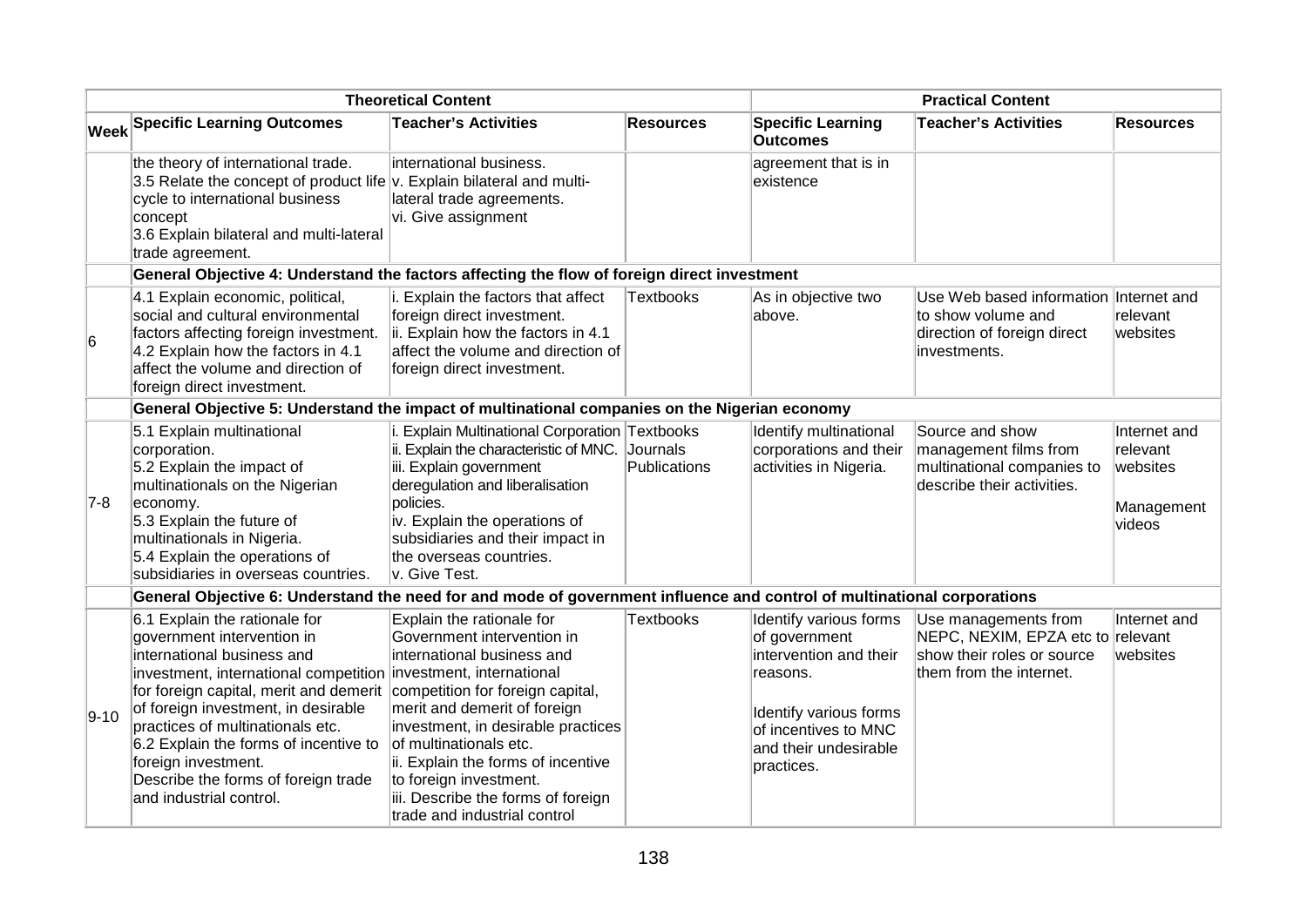| <b>Theoretical Content</b> |                                                                                                                                                                                                                                                                                                                        |                                                                                                                                                                                                                                                                               |                                                                                                                 | <b>Practical Content</b>                                                                                                                                                                                                                             |                                                                                                                                                                                                     |                                      |  |
|----------------------------|------------------------------------------------------------------------------------------------------------------------------------------------------------------------------------------------------------------------------------------------------------------------------------------------------------------------|-------------------------------------------------------------------------------------------------------------------------------------------------------------------------------------------------------------------------------------------------------------------------------|-----------------------------------------------------------------------------------------------------------------|------------------------------------------------------------------------------------------------------------------------------------------------------------------------------------------------------------------------------------------------------|-----------------------------------------------------------------------------------------------------------------------------------------------------------------------------------------------------|--------------------------------------|--|
|                            | <b>Week Specific Learning Outcomes</b>                                                                                                                                                                                                                                                                                 | <b>Teacher's Activities</b>                                                                                                                                                                                                                                                   | <b>Resources</b>                                                                                                | <b>Specific Learning</b><br><b>Outcomes</b>                                                                                                                                                                                                          | <b>Teacher's Activities</b>                                                                                                                                                                         | <b>Resources</b>                     |  |
|                            | <b>General Objective 7: Understand Import and Export procedures</b>                                                                                                                                                                                                                                                    |                                                                                                                                                                                                                                                                               |                                                                                                                 |                                                                                                                                                                                                                                                      |                                                                                                                                                                                                     |                                      |  |
|                            | 7.1 Explain the processes and<br>procedures involved in import trade.<br>7.2 Explain the processes and<br>procedures in exporting goods and<br>$ 11-12 $ services from Nigeria.<br>7.3 Explain Inco-terms<br>7.4 Explain export incentives in<br>Nigeria                                                               | i. Explain the documents and<br>procedures involved in import<br>and export trade.<br>ii. Give assignment on the<br>hypothetical case.<br>iii. Explain inco-terms and<br>exports incentives.<br>iii. Explain the function of<br>stakeholders in export and import<br>business | <b>Textbooks</b><br>Export/import<br>documents.<br>Documents for<br>claiming export<br>incentives in<br>Nigeria | Identify import and<br>export documents.<br>Identify import and<br>exports terms<br>Theory                                                                                                                                                           | Use a case to illustrate<br>import and export<br>procedure.<br>Guide students to identify<br>import and export<br>documents.                                                                        | Internet and<br>relevant<br>websites |  |
|                            | General Objective 8: Understand the mechanism of international payments and foreign exchange market                                                                                                                                                                                                                    |                                                                                                                                                                                                                                                                               |                                                                                                                 |                                                                                                                                                                                                                                                      |                                                                                                                                                                                                     |                                      |  |
| 13                         | 8.1 Define exchange rate.<br>8.2 Differentiate between fixed and<br>flexible exchange rates.<br>8.3 Explain the effects of foreign<br>exchange rate fluctuation on<br>international trade.<br>8.4 Explain the process of settling<br>international bills.                                                              | i. Explain exchange rate and its<br>types.<br>ii. Explain the effects of foreign<br>exchange rate fluctuation on<br>international trade<br>iii. Explain the process of settling<br>international bills                                                                        | <b>Textbooks</b>                                                                                                | Explain the effects of<br>foreign exchange rate<br>fluctuation on<br>international trade.<br>Explain the process of<br>settling international<br>bills.                                                                                              | Create a scene of a trading<br>situation to demonstrate<br>how International bills are<br>settled.<br>Working in pairs calculate<br>the relevant payments and<br>use the relevant<br>documentation. | Internet and<br>relevant<br>websites |  |
|                            | General Objective 9: Appreciate the roles of IMF, World bank, WTO etc in international cooperation for economic development                                                                                                                                                                                            |                                                                                                                                                                                                                                                                               |                                                                                                                 |                                                                                                                                                                                                                                                      |                                                                                                                                                                                                     |                                      |  |
|                            | 9.1 Outline the history of IMF. IBRD,<br>WTO etc.<br>9.2 Explain the rationale for the<br>creation of IMF, IBRD and WTO<br>$14-15$ <sup>9.3</sup> Explain the respective<br>contributions of IMF, IBRD, WTO etc contributions<br>to the economic development of the<br>world, third world and Nigeria in<br>particular | i. Outline the history of IMF.<br>IBRD, WTO etc.<br>ii. Explain the rationale for the<br>creation of IMF, IBRD and WTO<br>iii. Explain the respective<br>of IMF, IBRD, WTO etc to the<br>economic development of the<br>world, third world and Nigeria in<br>particular       | Textbooks.                                                                                                      | <b>Explain the rationale</b><br>for the creation of IMF.<br><b>IBRD and WTO</b><br>iii. Explain the<br>respective contributions<br>of IMF, IBRD, WTO<br>etc to the economic<br>development of the<br>world, third world and<br>Nigeria in particular | Group work to examine the<br>relevant websites and to<br>present the findings on eac<br>international organization.<br>Guidance on the use of the<br>websites.                                      | Internet and<br>relevant<br>websites |  |

| <b>ASSESSMENT CRITERIA</b>                                                                         |                    |                  |                                       |  |  |
|----------------------------------------------------------------------------------------------------|--------------------|------------------|---------------------------------------|--|--|
| Coursework<br>.50%                                                                                 | Course test<br>25% | Practical<br>25% | Other (Examination/project/portfolio) |  |  |
| Competency: On completing the course, the student should be able to understand/estimate/define/etc |                    |                  |                                       |  |  |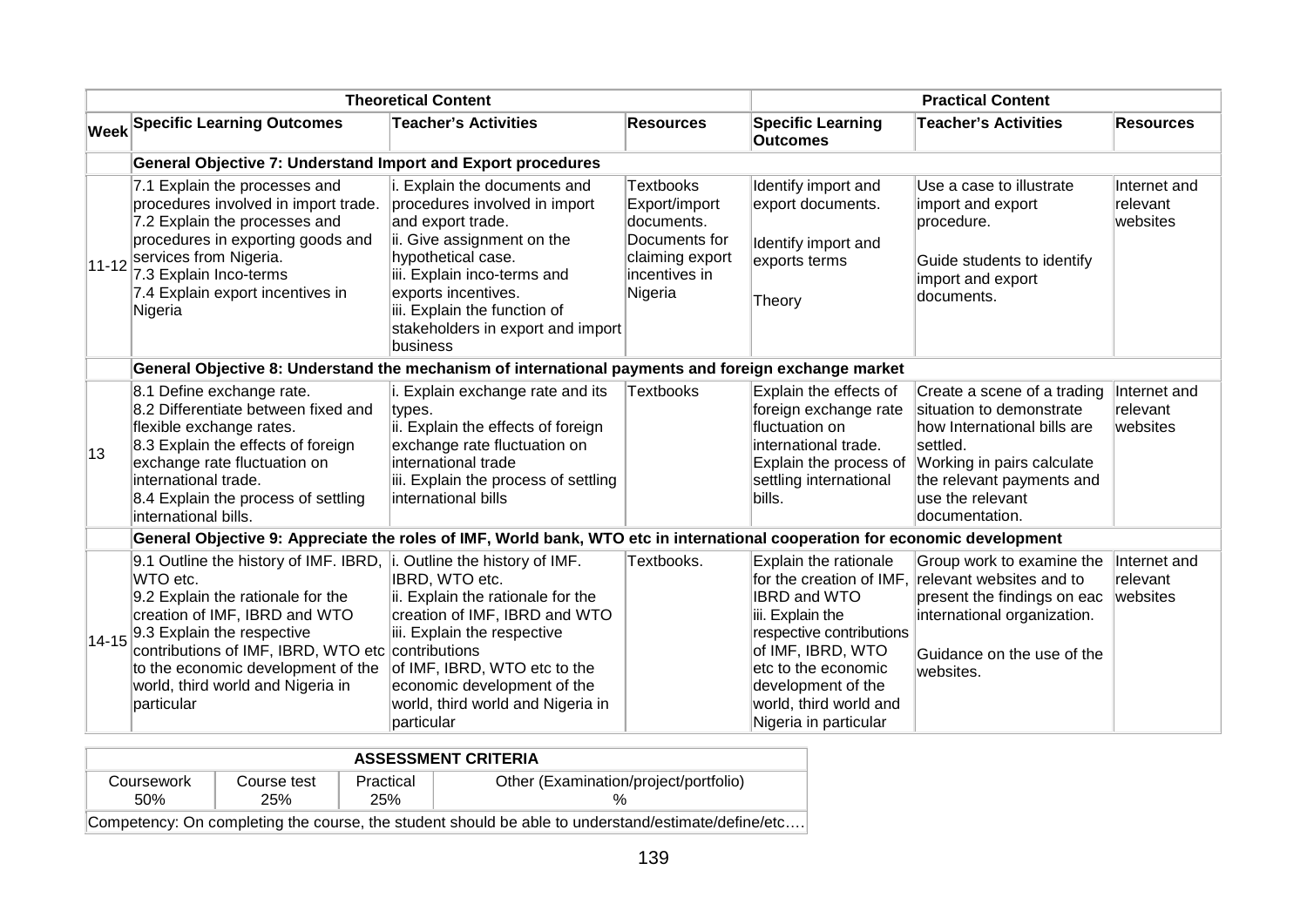## **Course: Nigerian Labour Law**

| <b>PROGRAMME: HND BUSINESS ADMIN AND MANAGEMENT</b><br><b>Course: NIGERIAN LABOUR LAW</b>                                                                     | Code: BAM 427  | <b>Credit Hours:</b>              | 3 hours                                      |
|---------------------------------------------------------------------------------------------------------------------------------------------------------------|----------------|-----------------------------------|----------------------------------------------|
| Semester: 4                                                                                                                                                   | Pre-requisite: | Theoretical:<br><b>Practical:</b> | 2 hours/week - 67 %<br>1 hours/week - 33 $%$ |
| Course main Aim/Goal                                                                                                                                          |                |                                   |                                              |
| To enable the student understand ways in which management of labour within industry is regulated by law.<br><b>General Objectives:</b>                        |                |                                   |                                              |
|                                                                                                                                                               |                |                                   |                                              |
| 1. Understand the scope of Industrial Law and the contract of employment<br>2. Know the method of termination of contract of employment and the consequences. |                |                                   |                                              |
| 3. Know the legal position of parties of employment contract                                                                                                  |                |                                   |                                              |
| 4. Understand the implied duties of employers and employees                                                                                                   |                |                                   |                                              |
| 5. Understand the scope of the law relating to safety, health and welfare of workers under the common law.                                                    |                |                                   |                                              |
| 6. Know the legislation protecting safety, health and welfare of workers.                                                                                     |                |                                   |                                              |
| 7. Understand the legal framework of industrial relations.                                                                                                    |                |                                   |                                              |
| 8. Understand industrial injury and disablement.                                                                                                              |                |                                   |                                              |

9. Know fatal accident and right of dependents of a deceased worker.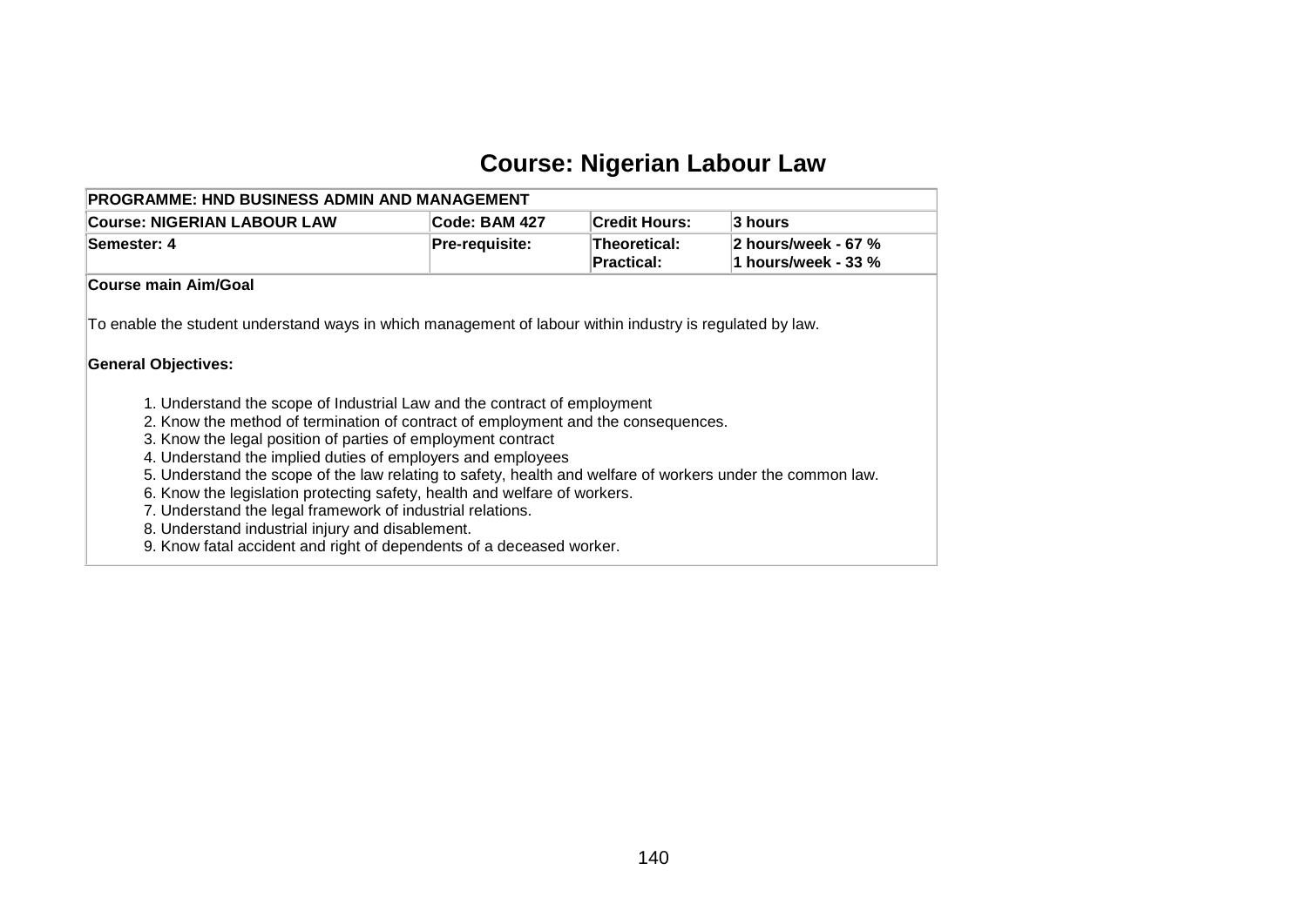| <b>Theoretical Content</b> |                                                                                                                                                                                                                                                                                                                                                                         |                                                                                                                                                                                                                                                                                                                                                                                                                           |                                                                                                                                 | <b>Practical Content</b>                                                                                                                                                                                                                                                                       |                                                                                                                                                                                                                                                                 |                                                              |  |  |
|----------------------------|-------------------------------------------------------------------------------------------------------------------------------------------------------------------------------------------------------------------------------------------------------------------------------------------------------------------------------------------------------------------------|---------------------------------------------------------------------------------------------------------------------------------------------------------------------------------------------------------------------------------------------------------------------------------------------------------------------------------------------------------------------------------------------------------------------------|---------------------------------------------------------------------------------------------------------------------------------|------------------------------------------------------------------------------------------------------------------------------------------------------------------------------------------------------------------------------------------------------------------------------------------------|-----------------------------------------------------------------------------------------------------------------------------------------------------------------------------------------------------------------------------------------------------------------|--------------------------------------------------------------|--|--|
|                            | <b>Week Specific Learning Outcomes</b>                                                                                                                                                                                                                                                                                                                                  | <b>Teacher's Activities</b>                                                                                                                                                                                                                                                                                                                                                                                               | <b>Resources</b>                                                                                                                | <b>Specific Learning</b><br><b>Outcomes</b>                                                                                                                                                                                                                                                    | <b>Teacher's Activities</b>                                                                                                                                                                                                                                     | <b>Resources</b>                                             |  |  |
|                            | General Objective 1: Understand the scope of industrial law and the contract of employment                                                                                                                                                                                                                                                                              |                                                                                                                                                                                                                                                                                                                                                                                                                           |                                                                                                                                 |                                                                                                                                                                                                                                                                                                |                                                                                                                                                                                                                                                                 |                                                              |  |  |
| $1-2$                      | 1.1 Explain the scope and sources<br>of industrial law.<br>1.2 Distinguish between contract of<br>employment and contract of<br>apprenticeship.<br>1.3 Explain the labour Act 1974 and<br>other subsequent amendments.<br>1.4 Describe the principles of<br>formation of contract of<br>employment.<br>1.5 Distinguish contract of service<br>from contract for service | i. Explain sources of industrial law.<br>ii. Explain contract of employment<br>and contract of apprenticeship<br>pointing out their differences and<br>citing examples.<br>iii. Examine the labour Act 1974 and<br>its subsequent amendments.<br>iv. Explain contract of and contract<br>for service giving their differences<br>and citing examples.<br>v. Describe principles of formation of<br>contract of employment | <b>Textbooks</b><br>- Copies of labour<br>Act 1974 and the<br>subsequent<br>amendments.<br>- Civil service rules 1974 and other | Distinguish between<br>contract of employment<br>and contract of<br>apprenticeship.<br><b>Explain the Labour Act</b><br>subsequent<br>amendments.<br>Describe the principles of<br>formation of contract of<br>employment.<br>Distinguish contract of<br>service from contract for<br>services | Guidance on the<br>principles of<br>employment law.<br>Working in pairs -<br>examine case law and<br>examples to<br>distinguish between<br>contract of and<br>contract for services<br>Refer to questions on<br>the formation of a<br>contract of<br>employment | Internet and<br>relevant<br>websites<br>Relevant<br>Case Law |  |  |
|                            | General Objective 2: Know the methods of termination of contract of employment and the consequences                                                                                                                                                                                                                                                                     |                                                                                                                                                                                                                                                                                                                                                                                                                           |                                                                                                                                 |                                                                                                                                                                                                                                                                                                |                                                                                                                                                                                                                                                                 |                                                              |  |  |
| $3-4$                      | 2.1 Explain dismissal with or<br>without notice.<br>2.2 Explain summary dismissal and<br>consequences.<br>2.3 Explain written statement of<br>reasons for dismissal.<br>2.4 Explain action for wrongful<br>dismissal and damages.<br>2.5 Explain termination of contract<br>of employment.<br>2.6 Explain remedies of specific<br>performance, injunction, declaration  | i. Explain dismissal with or without<br>notice, summary dismissal and<br>consequences, written statement of<br>reasons for dismissal, action for<br>wrongful dismissal and damages,<br>termination of contract of<br>employment and its conditions.<br>ii. Explain specific performance,<br>injunction and declaration and their<br>remedies.                                                                             | <b>Textbooks</b><br>- Law journals<br>Civil service rules<br>Constitution of<br>NLC                                             | Identify conduct that<br>could lead to and<br>procedure for dismissal<br>and legal implications.<br>Explain termination of<br>contract of employment.<br>Explain remedies of<br>specific performance,<br>injunction, declaration                                                               | Advise and guide<br>students on improper<br>conduct and capability<br>issues leading to<br>possible termination of<br>the contract.<br>Group work on the<br>case studies and the<br>problems.<br>Presentation of the<br>loutcomes.                              | Internet and<br>relevant<br>websites<br>Relevant<br>Case Law |  |  |
|                            | General Objective 3: Know the legal position of parties to employment contract                                                                                                                                                                                                                                                                                          |                                                                                                                                                                                                                                                                                                                                                                                                                           |                                                                                                                                 |                                                                                                                                                                                                                                                                                                |                                                                                                                                                                                                                                                                 |                                                              |  |  |
| 5                          | of public servants, armed forces<br>and the police.<br>3.2 Explain the legal position of                                                                                                                                                                                                                                                                                | 3.1 Explain the contractual capacity $\vert$ i. Explain the contractual capacity of<br>public servants, armed forces and<br>the police.<br>ii. Examine the legal position of                                                                                                                                                                                                                                              | Textbooks<br>- Journals<br>- Copy of civil<br>service rules                                                                     | Identify cases<br>contractual, relationships dealing with<br>by minors, partners<br>companies and partners. with reference to                                                                                                                                                                  | Individual problems<br>contractual capacity                                                                                                                                                                                                                     | Internet and<br>relevant<br>websites<br>Relevant             |  |  |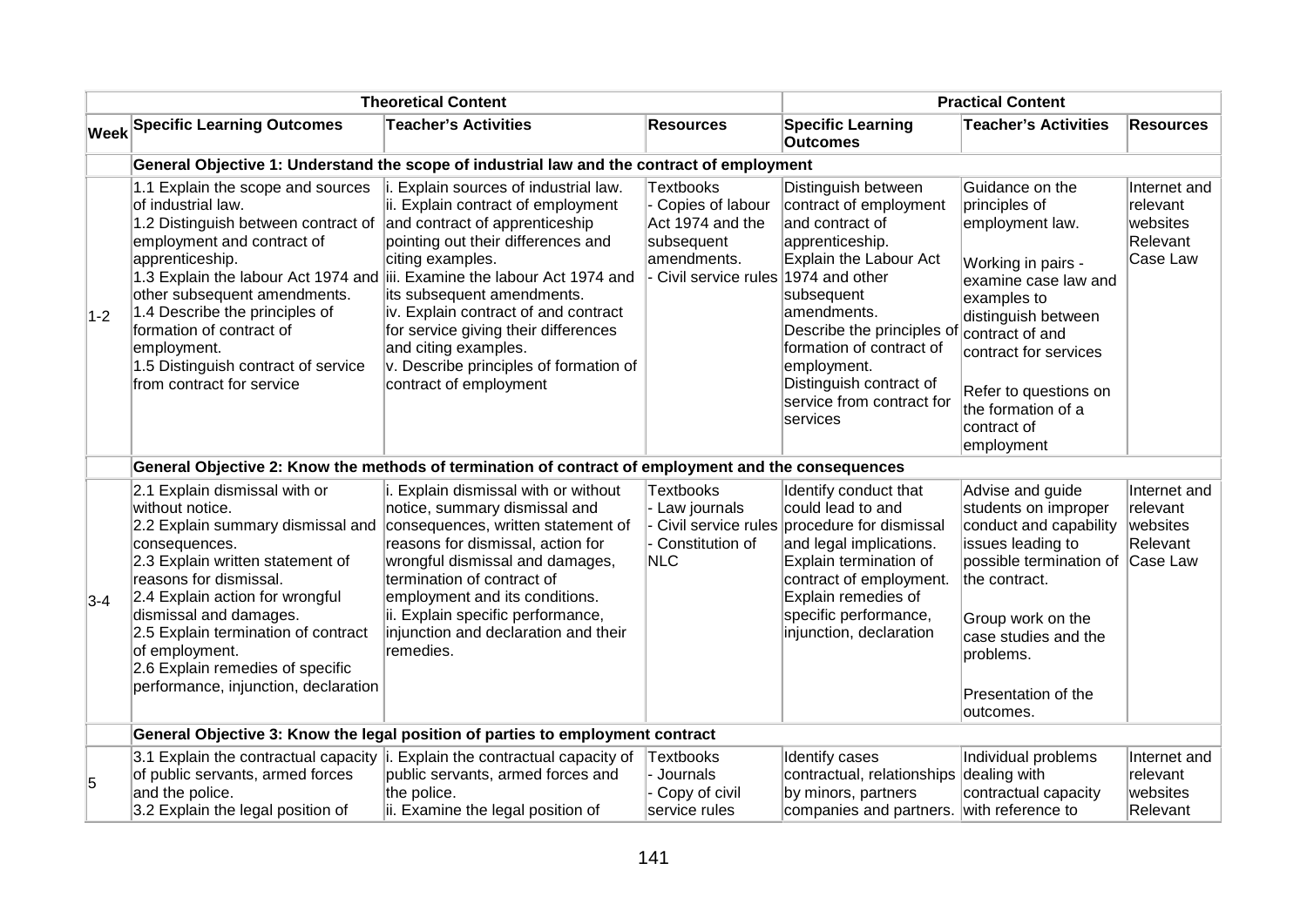| <b>Theoretical Content</b> |                                                                                                                                                                                                                                                                                                                                                                                                                                                                                                                                                                 |                                                                                                                                                                                                                                                                                                                                                                                                                                                                                                                              |                                                                                                                                                            | <b>Practical Content</b>                                                                                                                                                                                                                                                                                         |                                                                                                                                                                                                                                                                                                   |                                                              |  |
|----------------------------|-----------------------------------------------------------------------------------------------------------------------------------------------------------------------------------------------------------------------------------------------------------------------------------------------------------------------------------------------------------------------------------------------------------------------------------------------------------------------------------------------------------------------------------------------------------------|------------------------------------------------------------------------------------------------------------------------------------------------------------------------------------------------------------------------------------------------------------------------------------------------------------------------------------------------------------------------------------------------------------------------------------------------------------------------------------------------------------------------------|------------------------------------------------------------------------------------------------------------------------------------------------------------|------------------------------------------------------------------------------------------------------------------------------------------------------------------------------------------------------------------------------------------------------------------------------------------------------------------|---------------------------------------------------------------------------------------------------------------------------------------------------------------------------------------------------------------------------------------------------------------------------------------------------|--------------------------------------------------------------|--|
|                            | Week Specific Learning Outcomes                                                                                                                                                                                                                                                                                                                                                                                                                                                                                                                                 | <b>Teacher's Activities</b>                                                                                                                                                                                                                                                                                                                                                                                                                                                                                                  | <b>Resources</b>                                                                                                                                           | <b>Specific Learning</b><br><b>Outcomes</b>                                                                                                                                                                                                                                                                      | <b>Teacher's Activities</b>                                                                                                                                                                                                                                                                       | <b>Resources</b>                                             |  |
|                            | directors.<br>3.3 Explain the capacity to contract<br>by minors, partners, companies.<br>3.4 Explain temporary employees,<br>probationary employees, etc.<br>3.5 Distinguish permanent<br>employment from contract<br>employment                                                                                                                                                                                                                                                                                                                                | directors.<br>iii. Explain minors, partners, and<br>companies. and their capacity to<br>contract.<br>iv. Distinguish temporary,<br>probationary, permanent and<br>contract employment.<br>Give assignment.                                                                                                                                                                                                                                                                                                                   | Constitution of<br>NLC                                                                                                                                     | Explain the contractual<br>capacity of public<br>servants, armed forces<br>and the police.                                                                                                                                                                                                                       | relevant case law.                                                                                                                                                                                                                                                                                | Case Law                                                     |  |
|                            |                                                                                                                                                                                                                                                                                                                                                                                                                                                                                                                                                                 | General Objective 4: Understand the implied duties of employers and employees                                                                                                                                                                                                                                                                                                                                                                                                                                                |                                                                                                                                                            |                                                                                                                                                                                                                                                                                                                  |                                                                                                                                                                                                                                                                                                   |                                                              |  |
| $6-7$                      | 4.1 Explain the employer's duty to<br>pay remuneration, and indemnity to and the employer's duty to pay<br>employee and sick person<br>4.2 Explain hours of work, holidays,<br>time off-work for public duties.<br>4.3 Discuss the importance of<br>providing references to employees.<br>4.4 Explain the employees' duty to<br>be ready and willing to work to use<br>reasonable care and skills.<br>4.5 Explain the employees' duty to<br>obey lawful orders and to act in<br>good faith.<br>4.6 Explain the importance of<br>covenants in restraint of trade | Explain remuneration, and indemnity<br>employee and sick person.<br>ii. Examine hours of work, holidays,<br>time off-work for public duties in<br>relation to the Nigerian Civil Service<br>today.<br>iii. Explain references and the<br>importance of providing them to<br>employees.<br>iv. Explain readiness and willingness<br>to work, use of reasonable care and<br>skill and the employee's duty in these<br>regard.<br>v. Explain lawful orders and the<br>employee's duty to obey them and to<br>act in good faith. | Civil service rules.<br>- Scheme of<br>service of the<br>polytechnic.<br>- Financial<br>regulations.<br>- Textbooks<br>- Journals<br>Constitution of<br>NL | Describe the contractual<br>relationship between<br>employer and employee,<br>employer and sick<br>person.<br>Explain the employees'<br>duty to be ready and<br>willing to work to use<br>reasonable care and<br>skills.<br>Explain the employees'<br>duty to obey lawful<br>orders and to act in good<br>faith. | Guide students on<br>contractual<br>relationships and duty<br>of care in employment<br>contracts. Also<br>employees duties to<br>act in good faith.<br>Working in pairs to<br>examine legal<br>problems relating to<br>negligence and breach<br>of good faith etc.<br>Refer to relevant<br>cases. | Internet and<br>relevant<br>websites<br>Relevant<br>Case Law |  |
|                            | General Objective 5: Understand the scope of the law relating to safety, health and welfare of workers under the common law.                                                                                                                                                                                                                                                                                                                                                                                                                                    |                                                                                                                                                                                                                                                                                                                                                                                                                                                                                                                              |                                                                                                                                                            |                                                                                                                                                                                                                                                                                                                  |                                                                                                                                                                                                                                                                                                   |                                                              |  |
| $8-9$                      | 5.1 Explain the principles of the<br>common law of safety health and<br>welfare of employees.<br>5.2 Explain the duty to provide safe<br>system of work and competent staff of work and competent staff to<br>to enforce the rules.<br>5.3 Describe the importance of the<br>provision of proper safe working<br>premises and safe working                                                                                                                                                                                                                      | i. Explain common law of safety,<br>health and welfare of employees and - TV<br>its principles.<br>ii. Explain the need for safe system<br>enforce the rules.<br>iii. Describe safe working premises<br>and safe working equipment and the<br>need to provide them.                                                                                                                                                                                                                                                          | <b>Textbooks</b><br>- VCR<br>Relevant film.                                                                                                                | Theory.<br>Identify adequate safety<br>and protective equipment setting and the safety<br>in an industrial workplan.                                                                                                                                                                                             | Guide students to<br>brouse the internet to<br>see a typical industrial<br>equipment used.<br>Also show relevant film<br>to demonstrate<br>industrial hazards carry                                                                                                                               | Internet and<br>relevant<br>websites<br>Relevant<br>Case Law |  |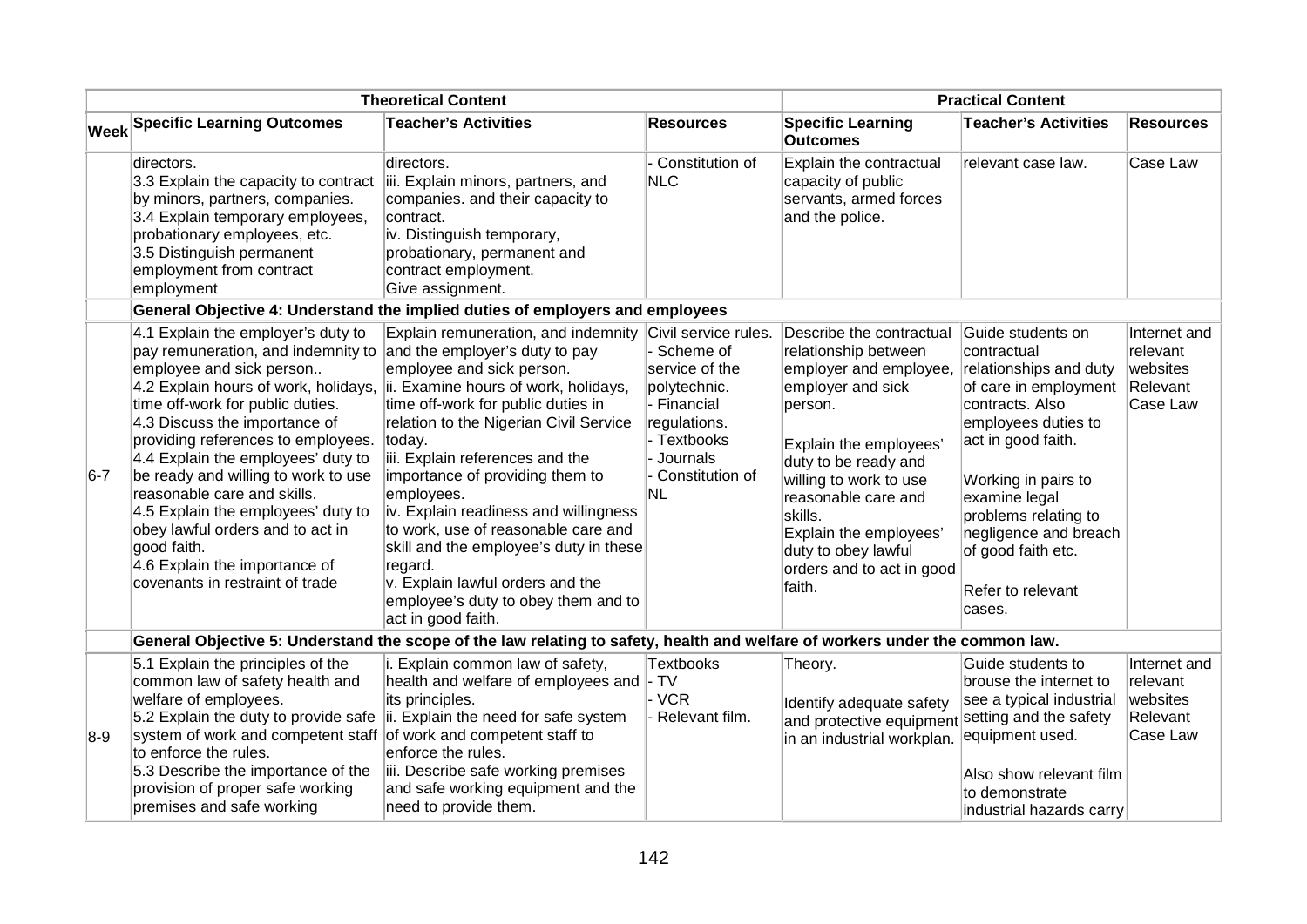| <b>Theoretical Content</b> |                                                                                                                                                                                                                                                                                                                                                                                                                                                                                                                                                                                                                                                                                                   |                                                                                                                                                                                                                                                                                                                                                                                                                                                                                                                                                                                                                                                                                                                                                                    |                                        | <b>Practical Content</b>                                                     |                                                                                              |                                                              |  |
|----------------------------|---------------------------------------------------------------------------------------------------------------------------------------------------------------------------------------------------------------------------------------------------------------------------------------------------------------------------------------------------------------------------------------------------------------------------------------------------------------------------------------------------------------------------------------------------------------------------------------------------------------------------------------------------------------------------------------------------|--------------------------------------------------------------------------------------------------------------------------------------------------------------------------------------------------------------------------------------------------------------------------------------------------------------------------------------------------------------------------------------------------------------------------------------------------------------------------------------------------------------------------------------------------------------------------------------------------------------------------------------------------------------------------------------------------------------------------------------------------------------------|----------------------------------------|------------------------------------------------------------------------------|----------------------------------------------------------------------------------------------|--------------------------------------------------------------|--|
|                            | <b>Week Specific Learning Outcomes</b><br><b>Teacher's Activities</b>                                                                                                                                                                                                                                                                                                                                                                                                                                                                                                                                                                                                                             |                                                                                                                                                                                                                                                                                                                                                                                                                                                                                                                                                                                                                                                                                                                                                                    | <b>Resources</b>                       | <b>Specific Learning</b><br><b>Outcomes</b>                                  | <b>Teacher's Activities</b>                                                                  | <b>Resources</b>                                             |  |
|                            | equipment.<br>5.4 Explain the relevance of<br>providing adequate safety and<br>protective equipment                                                                                                                                                                                                                                                                                                                                                                                                                                                                                                                                                                                               | iv. Describe protective equipment<br>and their role in providing adequate<br>safety in a work environment.<br>v. Show film to demonstrate<br>industrial hazards.<br>vi. Carry out field trip to a<br>manufacturing industry to see a<br>typical work environment and<br>working equipment.                                                                                                                                                                                                                                                                                                                                                                                                                                                                         |                                        |                                                                              | out field trip to a typical<br>industrial outfit.                                            |                                                              |  |
|                            |                                                                                                                                                                                                                                                                                                                                                                                                                                                                                                                                                                                                                                                                                                   | General Objective 6: Know the legislation protecting safety, health and welfare of workers                                                                                                                                                                                                                                                                                                                                                                                                                                                                                                                                                                                                                                                                         |                                        |                                                                              |                                                                                              |                                                              |  |
|                            | 6.1 Identify the broad scope of the<br>Factories Act 1987 (Nigeria)<br>within the Act.<br>act in respect of fencing of<br>machinery, construction and<br>maintenance of fencing,<br>construction and maintenance of<br>new machinery, handling of vessels<br>containing dangerous liquids, and<br>the construction of hoist, lifts, crane<br>and lifting tackles.<br>$10-11$ 6.4 Explain the absence of direct<br>legislation on offices, shops and<br>railway premises in Nigeria other<br>than the Factories Act 1987.<br>6.5 Identify the subsidiary<br>legislation protecting working in<br>mining industry - the Mineral (safe<br>mining) Regulation 1958 and<br>Petroleum Regulations 1967. | i. Explain the scope of the Factories<br>Act 1987 (Nigeria).<br>6.2 Explain the meaning of a 'factor' ii. Define "factor" as contained in the<br>Act in (i) above.<br>6.3 Explain the duty imposed by the iii. Examine the provisions of the Act regulations 1967.<br>in relation to:<br>a) fencing of<br>machinery<br>b) construction and<br>maintenance of<br>fencing.<br>c) Construction and<br>maintenance of new<br>machinery.<br>d) Handling of<br>vessels containing<br>dangerous liquids.<br>e) Construction of<br>hoists, lifts, cranes<br>and lifting tackles.<br>iv. Relate iii(a-e) above to the<br>provision of adequate security to<br>work premises and employee safety.<br>v. Explain the absence of separate<br>legislation on offices, shops and | Copies of the<br>1958 and<br>Petroleum | Assess compliance with<br>mineral regulations the prossesions of the<br>Acts | Carry out an industrial<br>visit to assess<br>compliance with the<br>provisions of the Acts. | Internet and<br>relevant<br>websites<br>Relevant<br>Case Law |  |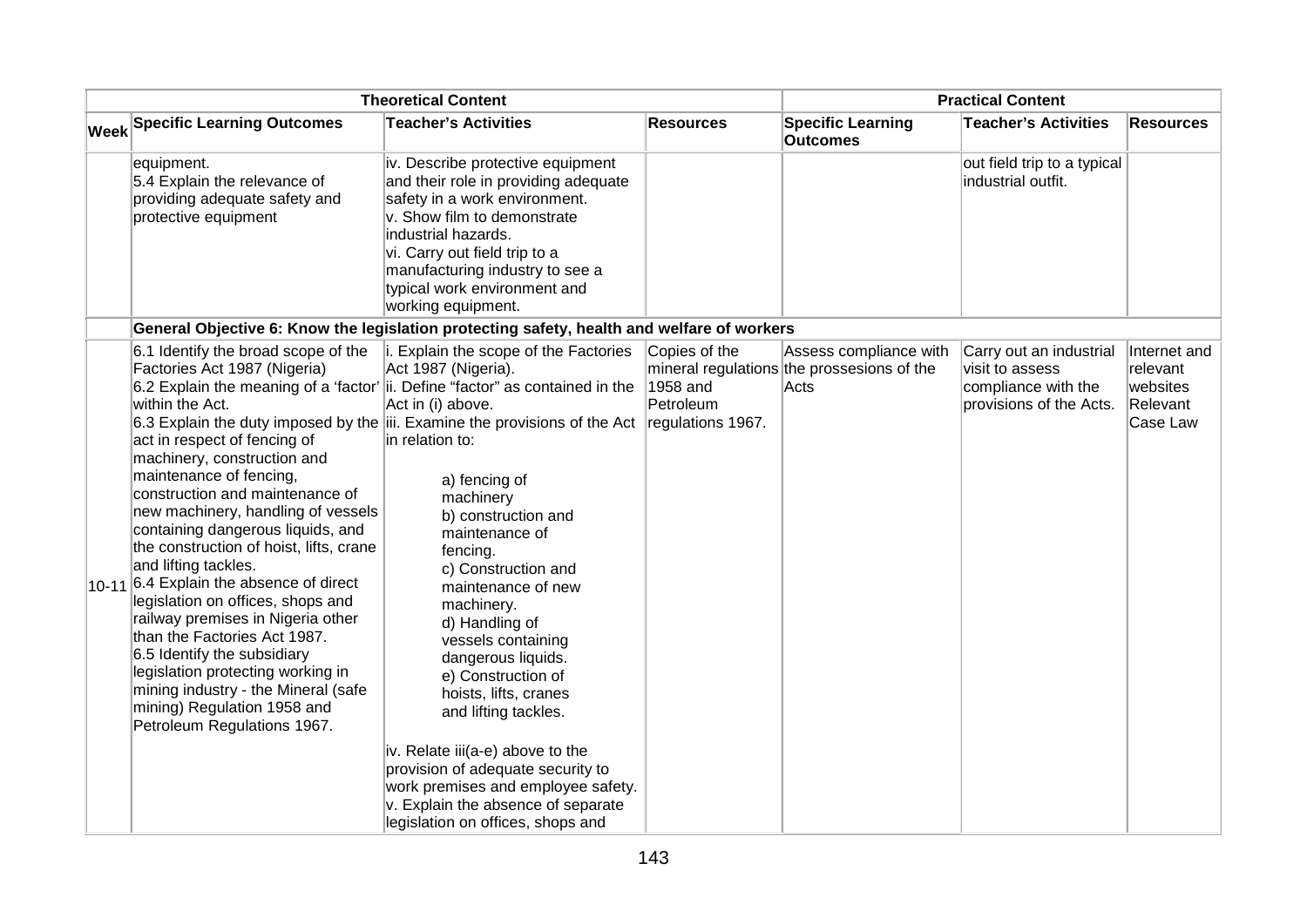| <b>Theoretical Content</b> |                                                                                                                                                                                                                                                                                                                                                                                                                                                                                                                                                                                                         |                                                                                                                                                                                                                                                                                                                                                                                                                                                                                                                                             |                                                                                                                                                                                     | <b>Practical Content</b>                                                                                                                                                                                                                                                           |                                                                                                                                      |                                                              |  |
|----------------------------|---------------------------------------------------------------------------------------------------------------------------------------------------------------------------------------------------------------------------------------------------------------------------------------------------------------------------------------------------------------------------------------------------------------------------------------------------------------------------------------------------------------------------------------------------------------------------------------------------------|---------------------------------------------------------------------------------------------------------------------------------------------------------------------------------------------------------------------------------------------------------------------------------------------------------------------------------------------------------------------------------------------------------------------------------------------------------------------------------------------------------------------------------------------|-------------------------------------------------------------------------------------------------------------------------------------------------------------------------------------|------------------------------------------------------------------------------------------------------------------------------------------------------------------------------------------------------------------------------------------------------------------------------------|--------------------------------------------------------------------------------------------------------------------------------------|--------------------------------------------------------------|--|
|                            | Week Specific Learning Outcomes                                                                                                                                                                                                                                                                                                                                                                                                                                                                                                                                                                         | <b>Resources</b>                                                                                                                                                                                                                                                                                                                                                                                                                                                                                                                            | <b>Specific Learning</b><br><b>Outcomes</b>                                                                                                                                         | <b>Teacher's Activities</b>                                                                                                                                                                                                                                                        | <b>Resources</b>                                                                                                                     |                                                              |  |
|                            |                                                                                                                                                                                                                                                                                                                                                                                                                                                                                                                                                                                                         | railway premises in Nigeria other<br>than the its security situation.<br>Act in (i) above and its<br>effects.<br>vi. Explain the subsidiary legislation<br>protecting working in mining industry<br>- the Mineral (safe mining)<br>Regulation 1958 and Petroleum<br>Regulations 1967 etc.<br>vii. Visit a typical factory to assess $\S$<br>(iii a-e) above and                                                                                                                                                                             |                                                                                                                                                                                     |                                                                                                                                                                                                                                                                                    |                                                                                                                                      |                                                              |  |
|                            |                                                                                                                                                                                                                                                                                                                                                                                                                                                                                                                                                                                                         | General Objective 7: Understand the legal framework of industrial relations                                                                                                                                                                                                                                                                                                                                                                                                                                                                 |                                                                                                                                                                                     |                                                                                                                                                                                                                                                                                    |                                                                                                                                      |                                                              |  |
|                            | 7.1 Explain the status of registered<br>and unregistered trade unions and<br>the consequences of the Trade<br>Union Act 1973.<br>7.2 Explain the legal meaning of<br>trade disputes.<br>7.3 Explain collective bargaining.<br>7.4 Explain the legal rights of<br>12-13 workers to strike.<br>7.5 Examine the existence of the<br>Wages Board and Industrial Council Industrial Council Act 1973.<br>Act 1973.<br>7.6 Identify the Trade Disputes Act<br>1976 and explain the powers of the<br>Minister of Labour on the<br>conciliation and arbitrations of trade Act 1976 and its subsequent<br>unions | i. Explain registered and unregistered Copies of Trade<br>trade unions, their legal status and<br>the consequences of the Trade<br>Union Act 1973.<br>ii. Explain the legal meaning of trade<br>disputes and the rights of workers to<br>strike.<br>iii. Explain collective bargaining.<br>iv. Describe the functions of the<br>Wages Board as spelt out in the<br>v. Explain the powers of the Minister<br>of Labour on the conciliation and<br>arbitrations of trade unions disputes<br>as spelt out in the Trade Disputes<br>amendments. | Union Act 1973<br>and subsequent<br>amendments.<br>- Industrial Council<br>Act 1973 and<br>subsequent<br>amendments<br>- Trade Disputes<br>Act 1976 and<br>subsequent<br>amendments | Carry out hypothetical<br>registration of a trade<br>union using given<br>guidelines.<br>Cite examples of the<br>most recent trade<br>disputes leading to major process.<br>strikes in Nigeria.<br>Demonstrate how<br>different types of strikes<br>are carried out.<br>Role play. | Guide the students<br>appropriately.<br>Create a hypothetical<br>round-table situation to<br>demonstrate an<br>industrial bargaining | Internet and<br>relevant<br>websites<br>Relevant<br>Case Law |  |
|                            | General Objective 8: Understand industrial injury and disablement                                                                                                                                                                                                                                                                                                                                                                                                                                                                                                                                       |                                                                                                                                                                                                                                                                                                                                                                                                                                                                                                                                             |                                                                                                                                                                                     |                                                                                                                                                                                                                                                                                    |                                                                                                                                      |                                                              |  |
| 14                         | 8.1 Explain industrial injury and<br>disablement.<br>8.2 Explain occupational disease or<br>"industrial disease"<br>8.3 Explain the basis for claims for<br>industrial injury.                                                                                                                                                                                                                                                                                                                                                                                                                          | i. Explain industrial injury and<br>disablement, occupational disease or 2) Copies of<br>industrial disease and the basis for<br>claims arising from industrial injury,<br>citing relevant examples.<br>ii. Show relevant management films.                                                                                                                                                                                                                                                                                                 | 1) Textbooks<br>workman<br>compensation<br>Decree.<br>3) Journals                                                                                                                   | Describe industrial injury, Show relevant film, cite Internet and<br>disablement,<br>occupational disease or<br>industrial disease.<br>Establish the basis for                                                                                                                     | relevant cases in<br>Nigeria.<br>Show samples of<br>documents required for                                                           | relevant<br>websites<br>Relevant<br>Case Law                 |  |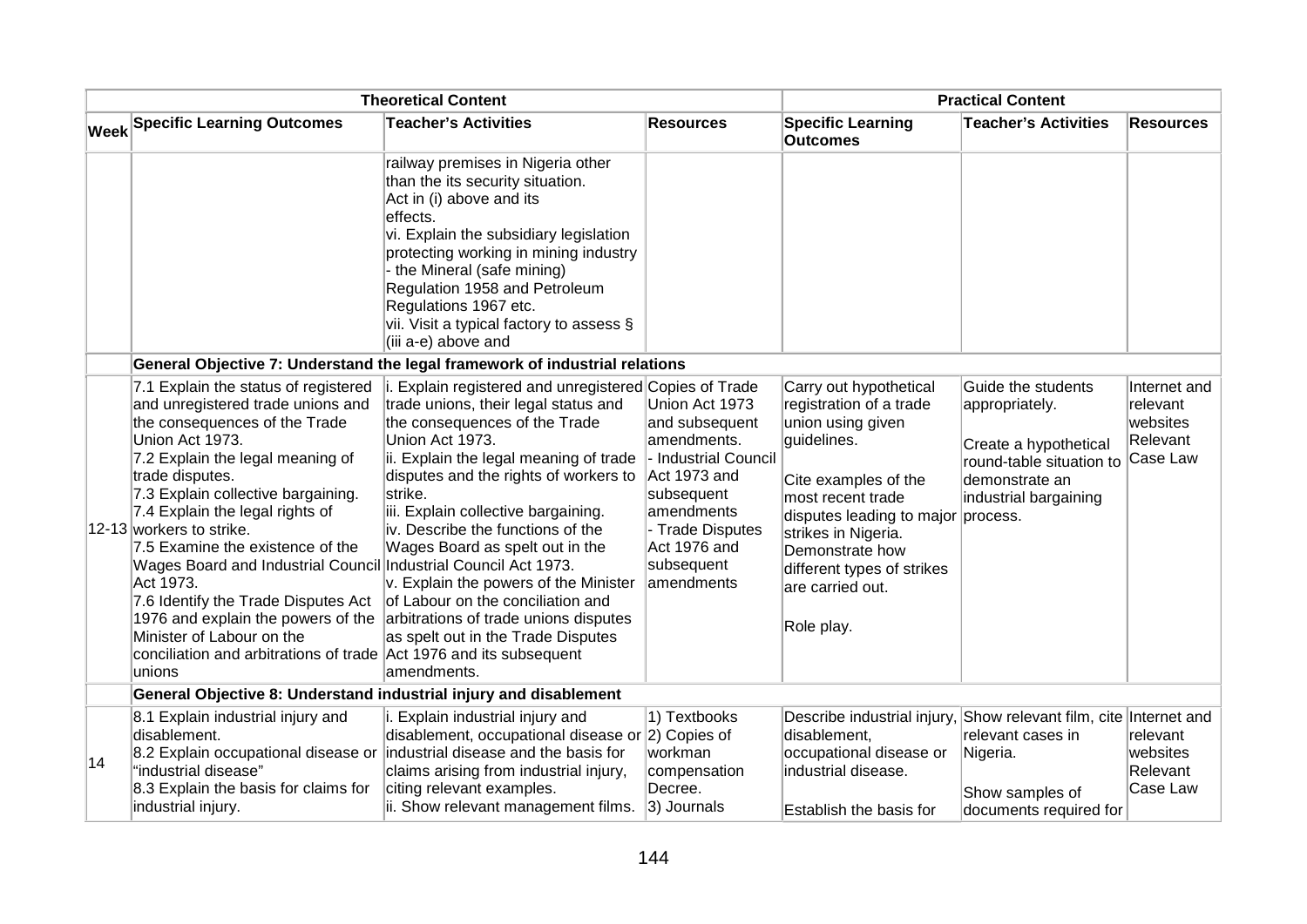|    |                                                                                                                                                                                                                                                                                                                                                                                                                                         | <b>Theoretical Content</b>                                                                                                                                                                                                                                                                                                                                                                                                                                                                        |                                                                                                                               | <b>Practical Content</b>                                                                                                                   |                                                                                                                                                                                                   |                                                              |  |
|----|-----------------------------------------------------------------------------------------------------------------------------------------------------------------------------------------------------------------------------------------------------------------------------------------------------------------------------------------------------------------------------------------------------------------------------------------|---------------------------------------------------------------------------------------------------------------------------------------------------------------------------------------------------------------------------------------------------------------------------------------------------------------------------------------------------------------------------------------------------------------------------------------------------------------------------------------------------|-------------------------------------------------------------------------------------------------------------------------------|--------------------------------------------------------------------------------------------------------------------------------------------|---------------------------------------------------------------------------------------------------------------------------------------------------------------------------------------------------|--------------------------------------------------------------|--|
|    | <b>Week Specific Learning Outcomes</b>                                                                                                                                                                                                                                                                                                                                                                                                  | <b>Teacher's Activities</b>                                                                                                                                                                                                                                                                                                                                                                                                                                                                       | <b>Resources</b>                                                                                                              | <b>Specific Learning</b><br><b>Outcomes</b>                                                                                                | <b>Teacher's Activities</b>                                                                                                                                                                       | <b>Resources</b>                                             |  |
|    | 8.4 Explain the absence of national<br>insurance scheme in Nigeria.<br>8.5 Explain the rights of a worker<br>under the<br>workman Compensation Act and<br>other subsequent amendments.                                                                                                                                                                                                                                                  | iii. Explain the need for a national<br>insurance scheme in Nigeria and the $ 5\rangle$ VCR<br>consequences of its absence.<br>iv. Explain workman compensation<br>scheme in relation to the Act<br>establishing it and the rights of the<br>worker as provided for in the Act and<br>its subsequent amendments.                                                                                                                                                                                  | $ 4)$ TV<br>6) Relevant Films                                                                                                 | claims arising from<br>industrial injury.<br>Identify workers rights<br>under the Act and be<br>able to seek redress<br>when necessary.    | making claims.<br>Demonstrate with<br>relevant documents.                                                                                                                                         |                                                              |  |
|    |                                                                                                                                                                                                                                                                                                                                                                                                                                         | General Objective 9: Know fatal accident and rights of dependents of a deceased worker                                                                                                                                                                                                                                                                                                                                                                                                            |                                                                                                                               |                                                                                                                                            |                                                                                                                                                                                                   |                                                              |  |
| 15 | Explain what fatal accident means.<br>9.2 Explain the legal position when<br>a servant is killed in the course of<br>his employment.<br>9.3 Identify the rights of the<br>dependents of a deceased worker<br>under the Fatal Accident Act 1961<br>and the Workman Compensation<br>Act 1987 and their subsequent<br>amendments.<br>9.4 Explain the conditions for<br>realization of the rights of the<br>dependents of a deceased worker | Explain the term 'fatal accident.'<br>ii. Explain the legal position when a<br>servant dies or is killed in the course<br>of his employment citing relevant<br>cases.<br>iii. Explain the rights of the<br>dependents of a deceased worker<br>under the Fatal Accident Act 1961<br>and the Work-man Compensation<br>Act 1987 and their subsequent<br>amendments.<br>iv. Explain the conditions for<br>realization of the rights of the<br>dependents of a deceased worker.<br>v. Give second Test | - Textbooks<br>- Fatal Accident<br>Act 1961.<br>· Workman<br><b>Compensation Act</b><br>1987 and<br>subsequent<br>amendments. | Describe a fatal accident. Show a relevant film<br>Analyse Relevant case<br>studies.<br>Identify and pursue their<br>rights appropriately. | on fatal accident in<br>industry.<br>Cite a recent case to<br>show legal position<br>when a servant dies or<br>is killed in the course<br>of his employment.<br>Provide relevant case<br>studies. | Internet and<br>relevant<br>websites<br>Relevant<br>Case Law |  |

| <b>ASSESSMENT CRITERIA</b>                                                                         |             |                |                                       |  |  |  |  |  |  |
|----------------------------------------------------------------------------------------------------|-------------|----------------|---------------------------------------|--|--|--|--|--|--|
| Coursework<br>%                                                                                    | Course test | Practical<br>% | Other (Examination/project/portfolio) |  |  |  |  |  |  |
| Competency: On completing the course, the student should be able to understand/estimate/define/etc |             |                |                                       |  |  |  |  |  |  |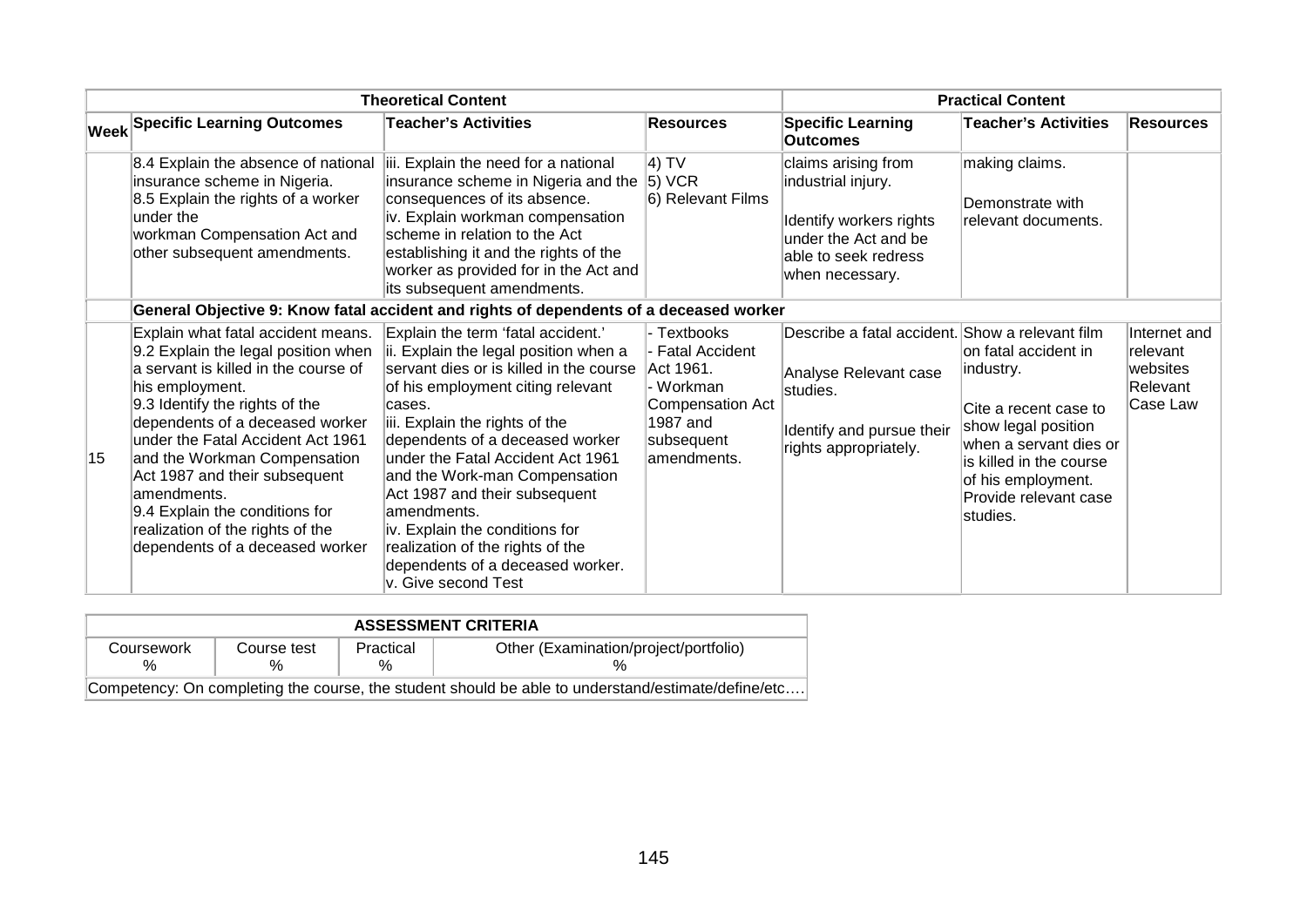### **Course: Financial Management II**

| PROGRAMME: HIGHER NATIONAL DIPLOMA IN ACCOUNTANCY                                                                                                                                                                                                                                                                                    |                        |                                   |                                          |  |  |  |  |  |  |  |
|--------------------------------------------------------------------------------------------------------------------------------------------------------------------------------------------------------------------------------------------------------------------------------------------------------------------------------------|------------------------|-----------------------------------|------------------------------------------|--|--|--|--|--|--|--|
| <b>Course: Financial Management 2</b>                                                                                                                                                                                                                                                                                                | Code: ACC 423          | <b>Credit Hours:</b>              | 60 hours                                 |  |  |  |  |  |  |  |
| Semester: 4                                                                                                                                                                                                                                                                                                                          | Pre-requisite: ACC 415 | Theoretical:<br><b>Practical:</b> | 2 hours/week - 50%<br>2 hours/week - 50% |  |  |  |  |  |  |  |
| Goal: The course is designed to enable the student acquire an in depth knowledge and understanding of the management processes of planning financial resources<br>in a business enterprise.                                                                                                                                          |                        |                                   |                                          |  |  |  |  |  |  |  |
| <b>GENERAL OBJECTIVES:</b>                                                                                                                                                                                                                                                                                                           |                        |                                   |                                          |  |  |  |  |  |  |  |
| On completion of this course, student should be able to:                                                                                                                                                                                                                                                                             |                        |                                   |                                          |  |  |  |  |  |  |  |
| 1.0 Understand capital market financing and risk management.<br>2.0 Understand corporate restructuring, merger and acquisition.<br>3.0 Understand international finance management.<br>4.0 Understand corporate strategy.<br>5.0 Understand the impact of information and communication technology on financial management practice. |                        |                                   |                                          |  |  |  |  |  |  |  |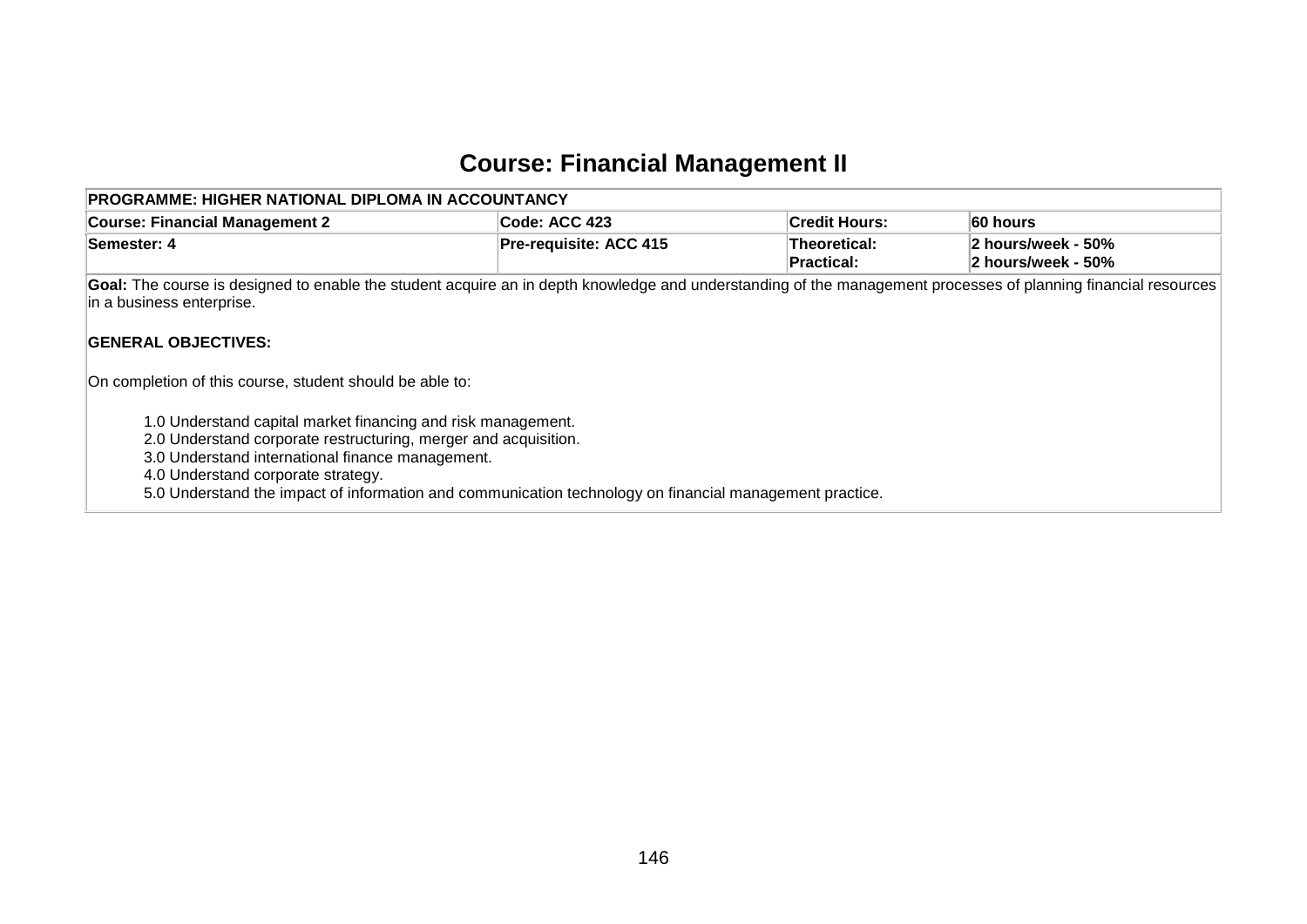| <b>Theoretical Content</b> |                                                                                                                                                                                                                                                                                                                                                                                                                                                                                                                                                                                                                     |                                                                                                                                                                              | <b>Practical Content</b> |                                                                                                                                                               |                                                                                                                                                                                  |                                               |
|----------------------------|---------------------------------------------------------------------------------------------------------------------------------------------------------------------------------------------------------------------------------------------------------------------------------------------------------------------------------------------------------------------------------------------------------------------------------------------------------------------------------------------------------------------------------------------------------------------------------------------------------------------|------------------------------------------------------------------------------------------------------------------------------------------------------------------------------|--------------------------|---------------------------------------------------------------------------------------------------------------------------------------------------------------|----------------------------------------------------------------------------------------------------------------------------------------------------------------------------------|-----------------------------------------------|
|                            | <b>Week Specific Learning Outcomes</b>                                                                                                                                                                                                                                                                                                                                                                                                                                                                                                                                                                              | Teacher's<br><b>Activities</b>                                                                                                                                               | <b>Resources</b>         | <b>Specific Learning Outcomes</b>                                                                                                                             | <b>Teacher's Activities</b>                                                                                                                                                      | <b>Resources</b>                              |
|                            | General Objective 1: Understand capital market financing and risk management.                                                                                                                                                                                                                                                                                                                                                                                                                                                                                                                                       |                                                                                                                                                                              |                          |                                                                                                                                                               |                                                                                                                                                                                  |                                               |
| $1 - 4$                    | 1.1 Describe the following capital<br>market institutions.<br>(a) The stock<br>exchange.<br>(b) Issuing houses.<br>(c) Security and<br>exchange commission<br>(d) Nit trust etc.<br>1.2 Explain the market for new issues<br>and the methods of issues.<br>- Public issues.<br>- Right issues.<br>- Private placing<br>- Public issues of<br>bonds and debentures.<br>1.3 Explain the cost of new issues.<br>1.4 Explain leasing:<br>- Types of leases.<br>- Advantages and<br>disadvantages.<br>- Accounting and tax<br>treatment of lease.<br>- After tax analysis of<br>lease/buy/borrow and<br>higher purchase. | Describe capital<br>market operations<br>with visual aides.<br>- Visit NSE, SEC.<br>CISB, Stock<br>broking firms etc.<br>Direct each<br>student to write<br>gradable report. | Overhead<br>Projector.   | Describe the operations of the<br>capital market institutions - the<br>Stock Exchange, Issuing Houses,<br>Security and Exchange<br>Commission, Nit Trust etc. | Organise students into groups,<br>lead them to visit NSE, SEC,<br>CISB, Stockbroking firms etc.<br>Direct students to write reports<br>on the operations of each<br>institution. | Overhead<br>projector<br>Internet<br>services |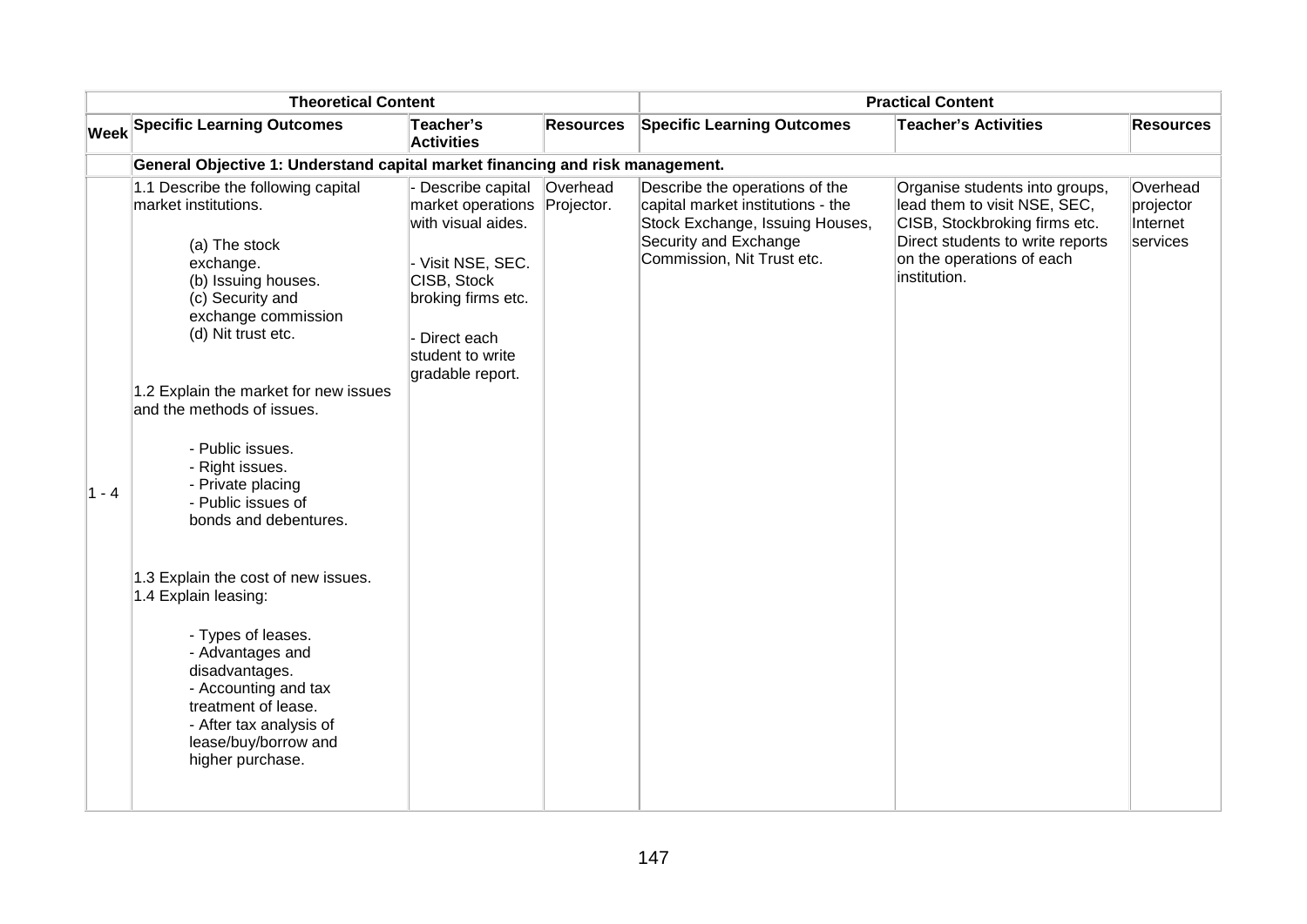| <b>Theoretical Content</b> |                                                                                                                                                                                                                                                                                                                                                                                                                                                                                                                                                                                             | <b>Practical Content</b>                                                                    |                        |                                                                                                                                                                                                                                                 |                                                                                                                                                                                   |                                                      |
|----------------------------|---------------------------------------------------------------------------------------------------------------------------------------------------------------------------------------------------------------------------------------------------------------------------------------------------------------------------------------------------------------------------------------------------------------------------------------------------------------------------------------------------------------------------------------------------------------------------------------------|---------------------------------------------------------------------------------------------|------------------------|-------------------------------------------------------------------------------------------------------------------------------------------------------------------------------------------------------------------------------------------------|-----------------------------------------------------------------------------------------------------------------------------------------------------------------------------------|------------------------------------------------------|
|                            | <b>Week Specific Learning Outcomes</b>                                                                                                                                                                                                                                                                                                                                                                                                                                                                                                                                                      | Teacher's<br><b>Activities</b>                                                              | <b>Resources</b>       | <b>Specific Learning Outcomes</b>                                                                                                                                                                                                               | <b>Teacher's Activities</b>                                                                                                                                                       | <b>Resources</b>                                     |
|                            | 1.5 Explain capital market efficiency.                                                                                                                                                                                                                                                                                                                                                                                                                                                                                                                                                      |                                                                                             |                        |                                                                                                                                                                                                                                                 |                                                                                                                                                                                   |                                                      |
|                            | - Form and tests of<br>efficiency and<br>- Implication of<br>efficiency of money.                                                                                                                                                                                                                                                                                                                                                                                                                                                                                                           |                                                                                             |                        |                                                                                                                                                                                                                                                 |                                                                                                                                                                                   |                                                      |
|                            | 1.1 Explain the applicability of market<br>efficiency to the Nigerian capital market<br>and the empirical evidence of tests on<br>the market.<br>1.2 Ex plain portfolio analysis: selection<br>and revision techniques.<br>1.3 The market models - CAPM, APM<br>letc.<br>1.4 Measurement of portfolio<br>performance.                                                                                                                                                                                                                                                                       |                                                                                             |                        |                                                                                                                                                                                                                                                 |                                                                                                                                                                                   |                                                      |
|                            | General Objective: 2.0: Understand corporate restructuring, merger and acquisitions.                                                                                                                                                                                                                                                                                                                                                                                                                                                                                                        |                                                                                             |                        |                                                                                                                                                                                                                                                 |                                                                                                                                                                                   |                                                      |
| $ 5-9 $                    | 2.1 Identify the need and purposes of<br>restructuring. 2.2 Explain the types of<br>restructuring, take-overs,<br>leverage buy-outs, distress<br>restructuring etc.<br>2.3 Value financial assets, business<br>units and entitles.<br>2.4 Explain the features of a merger,<br>estimating the economic gains and cost<br>of mergers.<br>2.5 Identify the basic forms of<br>acquisition.<br>2.6 Identify the motives for merger and<br>acquisition.<br>2.7 Identify the mechanics and tactice<br>of a merger.<br>2.8 Evaluate financial performance of<br>merger companies including reasons | Explain the<br>process of merger<br>and acquisition.<br>- Visit to merger<br>companies etc. | Overhead<br>Projector. | Differentiate between merger and<br>acquisition.<br>Identify motives for merger and<br>acquisition.<br>Evaluate financial performance of<br>merger companies.<br>Identify the effect of government<br>regulations on merger and<br>acquisition. | Illustrate with examples the<br>process of merger and<br>acquisition.<br>Organise students' visit to<br>merger companies to witness<br>and write reports on merger<br>procedures. | Overhead<br>projector<br>Internet<br><b>services</b> |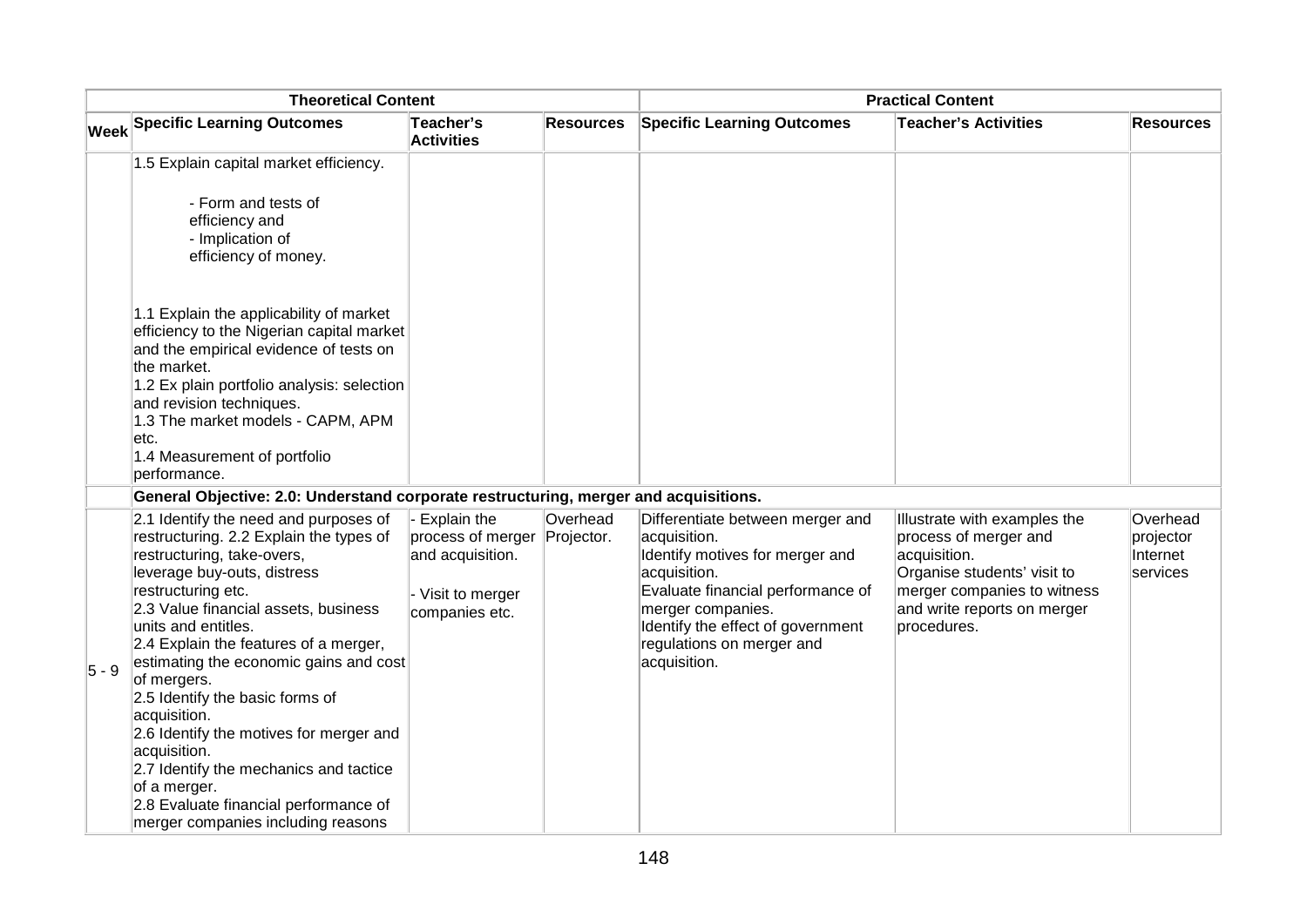| <b>Theoretical Content</b> |                                                                                                                                                                                                                                                                                                                                                                                                                                                                                                                                                                                                                                                             | <b>Practical Content</b>                                                                            |                        |                                                                                                                                                                                                                                                                                                                    |                                                                                                                                     |                      |
|----------------------------|-------------------------------------------------------------------------------------------------------------------------------------------------------------------------------------------------------------------------------------------------------------------------------------------------------------------------------------------------------------------------------------------------------------------------------------------------------------------------------------------------------------------------------------------------------------------------------------------------------------------------------------------------------------|-----------------------------------------------------------------------------------------------------|------------------------|--------------------------------------------------------------------------------------------------------------------------------------------------------------------------------------------------------------------------------------------------------------------------------------------------------------------|-------------------------------------------------------------------------------------------------------------------------------------|----------------------|
|                            | <b>Week Specific Learning Outcomes</b>                                                                                                                                                                                                                                                                                                                                                                                                                                                                                                                                                                                                                      | Teacher's<br><b>Activities</b>                                                                      | <b>Resources</b>       | <b>Specific Learning Outcomes</b>                                                                                                                                                                                                                                                                                  | <b>Teacher's Activities</b>                                                                                                         | <b>Resources</b>     |
|                            | for their success and failure.<br>2.9 Identify the impact and effect of<br>government regulations on merger and<br>acquisition.                                                                                                                                                                                                                                                                                                                                                                                                                                                                                                                             |                                                                                                     |                        |                                                                                                                                                                                                                                                                                                                    |                                                                                                                                     |                      |
|                            | General Objective: 3.0: Understand international financial management.                                                                                                                                                                                                                                                                                                                                                                                                                                                                                                                                                                                      |                                                                                                     |                        |                                                                                                                                                                                                                                                                                                                    |                                                                                                                                     |                      |
| $10 -$<br>13               | 3.1 Identify international financial<br>markets and their associated risks<br>including interest rates determination.<br>3.2 Identify currency, futures and<br>options markets, future contracts,<br>currency options, commodity<br>exchange.<br>3.3 Determine exchange rates.<br>3.4 Identify exchange rates risk<br>exposure.<br>3.5 Explain hedging against currency<br>risk.<br>3.6 Identify the role of the following<br>financial institutions in financing<br>international trade:<br>- Development Bank<br>- African Development<br>Bank (ADB)<br>- IMF<br>- World Bank<br>$-$ IFC<br>- London Club of<br>Creditors<br>- Paris Club of<br>Creditors | Explain<br>international<br>financial<br>operations.<br>- Visit to CBN,<br>Development<br>Bank etc. | Overhead<br>Projector. | List international financial markets<br>and their associated risks, including<br>interest rates determination.<br>State the role of the following<br>financial institutions in financing<br>world trade - Development Bank,<br>ADB, IMF, World Bank, IFC, London<br>Club of Creditors, Paris Club of<br>Creditors. | Lead the students to visit the<br>various institutions in order to<br>understand and write reports on<br>their roles and functions. | Internet             |
|                            | General Objective: 4.0: Understand Corporate Strategy.                                                                                                                                                                                                                                                                                                                                                                                                                                                                                                                                                                                                      |                                                                                                     |                        |                                                                                                                                                                                                                                                                                                                    |                                                                                                                                     |                      |
| 14                         | 4.1 Explain types and importance of<br>strategy including relationship between<br>corporate strategy and financial<br>strategy.                                                                                                                                                                                                                                                                                                                                                                                                                                                                                                                             | Explain corporate Overhead<br>strategies.                                                           | Projector.             | Write the types and importance of<br>strategy including relationship<br>between corporate strategy and<br>financial strategy.                                                                                                                                                                                      | Assist students to differentiate<br>between strategic, tactical and<br>operational planning.<br>Lead students to develop            | Journals<br>Internet |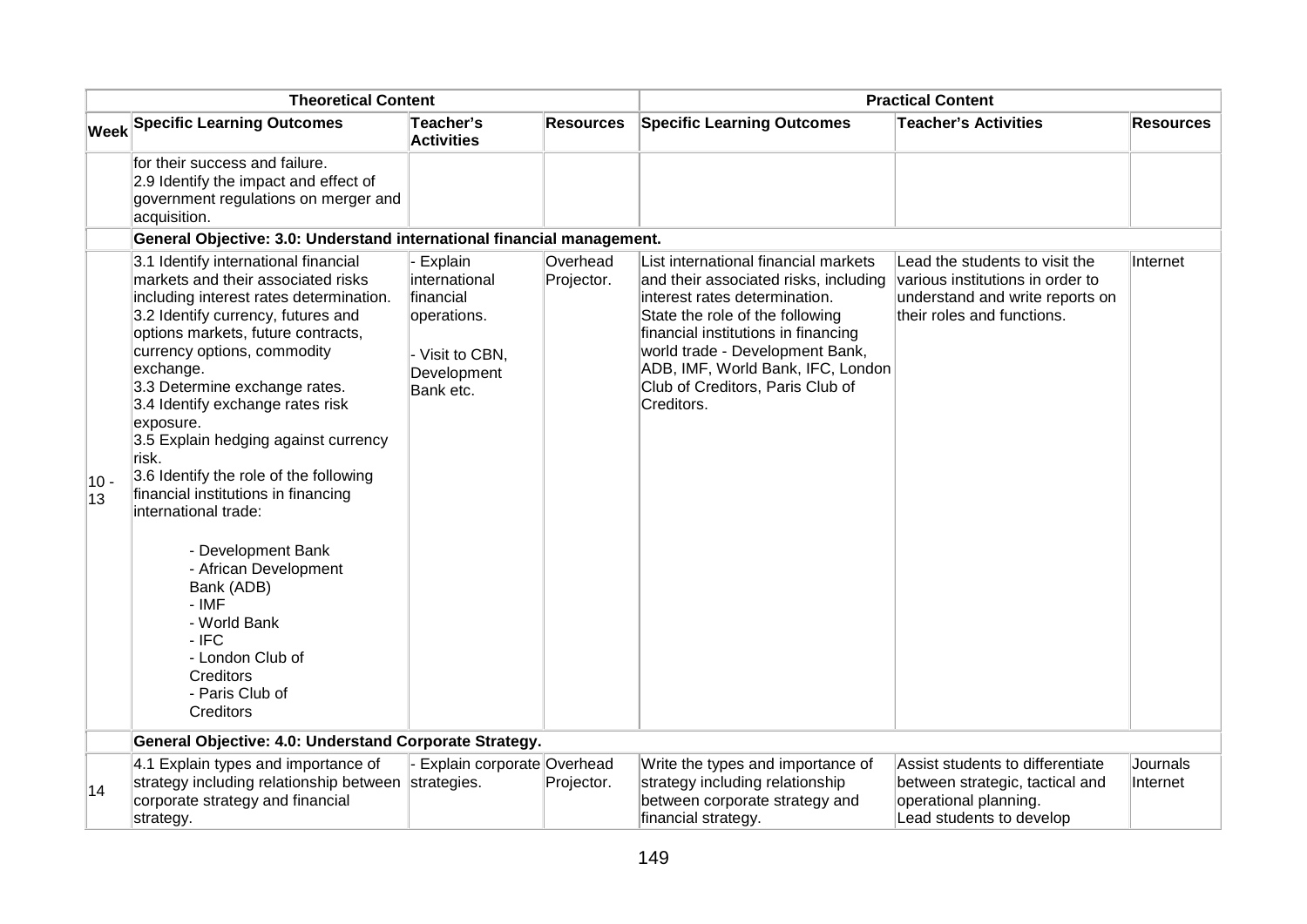| <b>Theoretical Content</b> |                                                                                                                                                                                                                                                                                                                           |                                       | <b>Practical Content</b>                                 |                                                                                                                                                    |                                                                                                                                         |                             |
|----------------------------|---------------------------------------------------------------------------------------------------------------------------------------------------------------------------------------------------------------------------------------------------------------------------------------------------------------------------|---------------------------------------|----------------------------------------------------------|----------------------------------------------------------------------------------------------------------------------------------------------------|-----------------------------------------------------------------------------------------------------------------------------------------|-----------------------------|
|                            | <b>Week Specific Learning Outcomes</b>                                                                                                                                                                                                                                                                                    | Teacher's<br><b>Activities</b>        | <b>Resources</b>                                         | <b>Specific Learning Outcomes</b>                                                                                                                  | <b>Teacher's Activities</b>                                                                                                             | <b>Resources</b>            |
|                            | 4.2 Explain long term strategic planning<br>and differences between strategic,<br>tactical and operational planning.<br>4.3 Develop a corporate plan and its<br>relationship to budgeting.<br>4.4 Explain long-term financial<br>planning.                                                                                |                                       |                                                          | Write on distinguishing features of<br>strategic, tactical and operational<br>planning.<br>Draw up a corporate plan and relate<br>it to budgeting. | corporate strategies and relate it<br>to budgeting.                                                                                     |                             |
|                            | General Objective: 5.0: Understand impact of Information and Communication Technology on Financial Management Practice.                                                                                                                                                                                                   |                                       |                                                          |                                                                                                                                                    |                                                                                                                                         |                             |
| 15                         | 5.1 Explain the effect of information<br>land<br>communication on financial<br>management<br>practice.<br>- e-commerce<br>- e-banking<br>- e-business risk<br>- e-government; etc.<br>5.2 Explain the essentials of Financial<br>Management information and reports;<br>- economic reality<br>- timing<br>- accuracy etc. | Explain<br>information<br>technology. | (1)<br>Overhead<br>Projector.<br>(2)<br>Computer -<br>PC | Express the effect of - e-commerce, Guide students to access:<br>e-banking, e-business, e-<br>government - on financial<br>management practice.    | e-commerce<br>e-banking<br>e-business<br>e-government<br>on the internet and discuss the<br>effects on financial management<br>practice | Internet<br><b>services</b> |
|                            | 5.3 Explain the implication of<br>uncertainties for<br>reports.                                                                                                                                                                                                                                                           |                                       |                                                          |                                                                                                                                                    |                                                                                                                                         |                             |

|     |   |     | <b>ASSESSMENT CRITERIA</b>                                                     |
|-----|---|-----|--------------------------------------------------------------------------------|
| 25% | % | 25% | Coursework Course test Practical Other (Examination/project/portfolio)<br>.50% |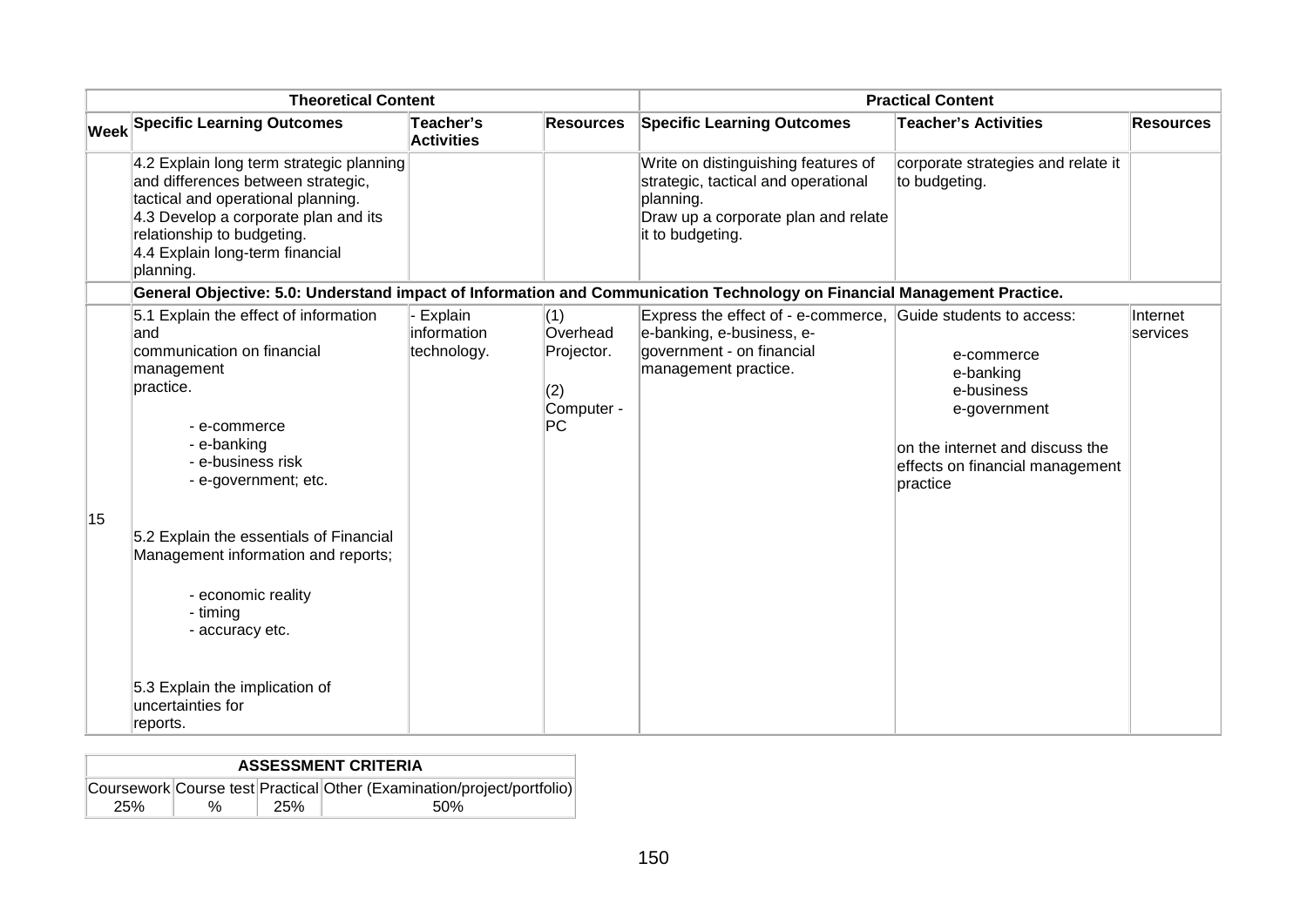# **Course: Company Law**

| <b>PROGRAMME: HND BUSINESS ADMIN AND MANAGEMENT</b>                                                                                                                                                                                                                                                                                                                                                                                                                                                                                                                                                                                                                                                                                                                                                                                                                                                        |                |                                   |                                            |
|------------------------------------------------------------------------------------------------------------------------------------------------------------------------------------------------------------------------------------------------------------------------------------------------------------------------------------------------------------------------------------------------------------------------------------------------------------------------------------------------------------------------------------------------------------------------------------------------------------------------------------------------------------------------------------------------------------------------------------------------------------------------------------------------------------------------------------------------------------------------------------------------------------|----------------|-----------------------------------|--------------------------------------------|
| <b>Course: COMPANY LAW</b>                                                                                                                                                                                                                                                                                                                                                                                                                                                                                                                                                                                                                                                                                                                                                                                                                                                                                 | Code: BAM 424  | <b>Credit Hours:</b>              | 3 hours                                    |
| <b>Semester: FOUR</b>                                                                                                                                                                                                                                                                                                                                                                                                                                                                                                                                                                                                                                                                                                                                                                                                                                                                                      | Pre-requisite: | Theoretical:<br><b>Practical:</b> | 2 hours/week - 67 %<br>1 hours/week - 33 % |
| <b>Course main Aim/Goal</b>                                                                                                                                                                                                                                                                                                                                                                                                                                                                                                                                                                                                                                                                                                                                                                                                                                                                                |                |                                   |                                            |
| This course is designed to provide the student with knowledge of the legal framework of establishing and running corporate organization.<br><b>General Objectives:</b><br>1. Understand the existence of various types of registered organization and their legal distinction<br>2. Know the evoluting of the Nigerian Company law legislation.<br>3. Appreciate the creation of the Corporate Affairs Commission by the Companies, and Althr Math Act 1990<br>4. Understand the legal nature of companies and their formation<br>5. Know the methods by which companies raise capital<br>6. Know types of corporate meetings and resolution<br>7. Understand company accounts, role of auditors and declaration of dividends.<br>8. Know amargamation, restructuring, winding up and liquidation of a company<br>9. Understand incorporation of trustees<br>10. Understand registration of Business name. |                |                                   |                                            |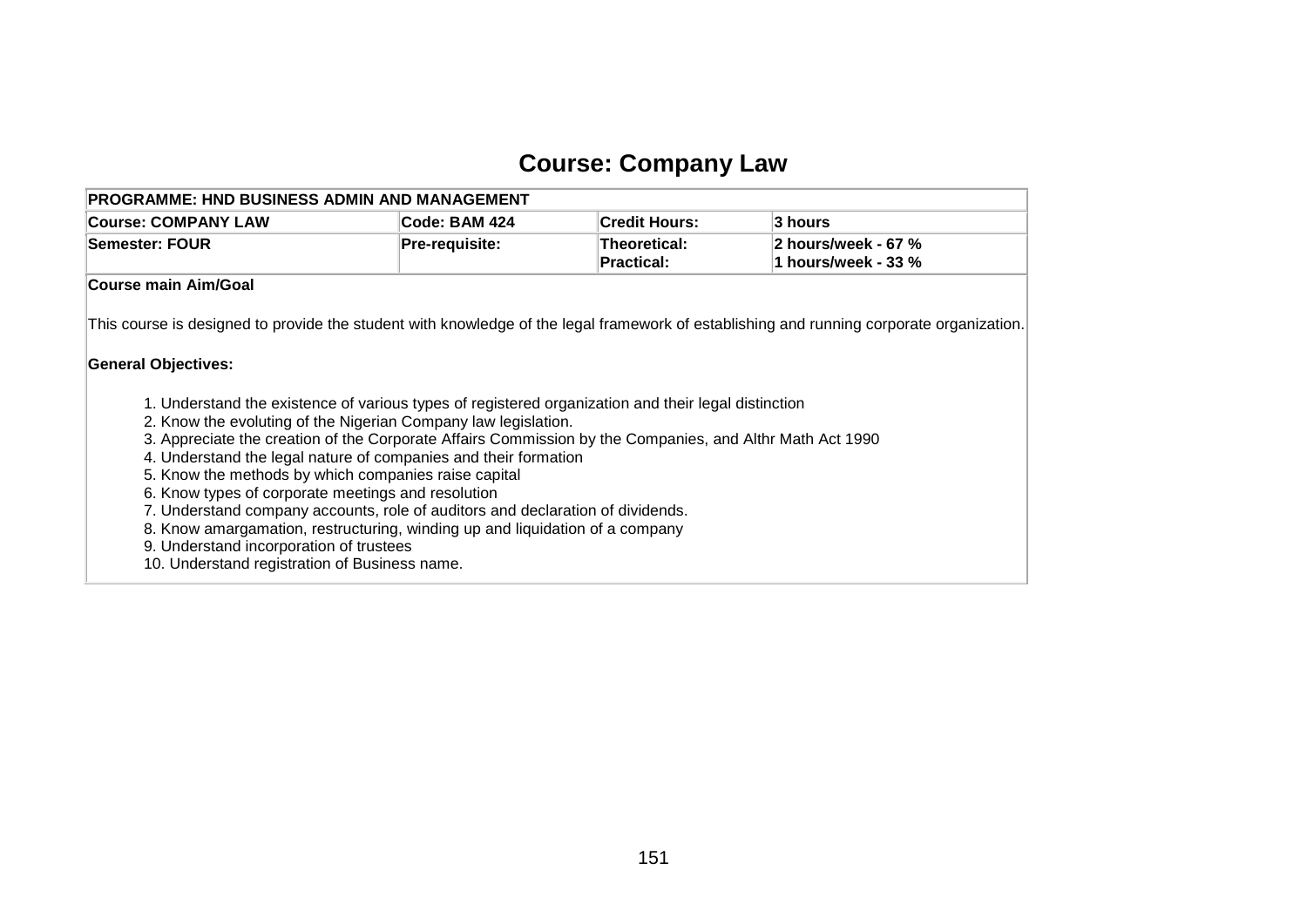|           |                                                                                                                                                                                                                                                                                                                                                                  | <b>Theoretical Content</b>                                                                                                                                                                                                                                                                                |                                                                               |                                                                                                                                                                                                                                             | <b>Practical Content</b>                                                                                                                                                                                                                         |                                                     |
|-----------|------------------------------------------------------------------------------------------------------------------------------------------------------------------------------------------------------------------------------------------------------------------------------------------------------------------------------------------------------------------|-----------------------------------------------------------------------------------------------------------------------------------------------------------------------------------------------------------------------------------------------------------------------------------------------------------|-------------------------------------------------------------------------------|---------------------------------------------------------------------------------------------------------------------------------------------------------------------------------------------------------------------------------------------|--------------------------------------------------------------------------------------------------------------------------------------------------------------------------------------------------------------------------------------------------|-----------------------------------------------------|
|           | Week Specific Learning Outcomes Teacher's Activities                                                                                                                                                                                                                                                                                                             |                                                                                                                                                                                                                                                                                                           | <b>Resources</b>                                                              | Specific Learning Outcomes Teacher's Activities                                                                                                                                                                                             |                                                                                                                                                                                                                                                  | <b>Resources</b>                                    |
|           |                                                                                                                                                                                                                                                                                                                                                                  |                                                                                                                                                                                                                                                                                                           |                                                                               | General Objective 1: Understand the existence of various types of registered organizations and their legal distinction                                                                                                                      |                                                                                                                                                                                                                                                  |                                                     |
| $\vert$ 1 | 1.1 Describe registered<br>business name, companies,<br>incorporated trustees, and<br>public corporation.<br>1.2 Explain the reasons for the<br>existence of the registered<br>business name, companies,<br>incorporated trustees, and<br>national corporations.<br>1.3 Explain the relative<br>advantages and<br>disadvantages of a registered<br>organization. | Differentiate among<br>registered business name,<br>companies, incorporated<br>trustees and public<br>corporations.<br>ii. Explain the importance of<br>the various types of<br>registered organization.<br>iii. Explain the relative<br>advantages and<br>disadvantages of a<br>registered organization. | <b>Textbooks</b><br><b>CAMD</b><br>Law journals                               | Explain the reasons for the<br>existence of the registered<br>business name, companies,<br>incorporated trustees, and<br>national corporations.<br>Explain the relative<br>advantages and<br>disadvantages of a registered<br>organization. | Guide students on the<br>advantages and<br>disadvantages of<br>incorporation.<br>Working in pairs students to<br>examine relevant case law -<br>aspects of corporate status<br>and to distinguish between<br>partnerships and companies<br>letc. | Internet and<br>relevant<br>websites<br>Legal cases |
|           | General Objective 2: Know the evolution of the Nigerian Company Law Legislation                                                                                                                                                                                                                                                                                  |                                                                                                                                                                                                                                                                                                           |                                                                               |                                                                                                                                                                                                                                             |                                                                                                                                                                                                                                                  |                                                     |
| 2         | 2.1 Trace the evolution of the<br>Company Law Legislations.<br>2.2 Outline the main features<br>of the Companies Act 1968.<br>2.3 Outline the main features<br>of the Companies and Allied<br>Matters Act, 1990 and the<br>subsequent amendments.                                                                                                                | Explain the evolution of the<br>company law legislation, the<br>main features of Companies<br>Act 1968 and CAM Act 1990<br>with amendments                                                                                                                                                                | <b>Textbooks</b><br><b>CAMA 1990</b><br>Law journals<br>Companies Act<br>1968 | Outline the main features of<br>the Companies Act 1968.<br>Outline the main features of<br>the Companies and Allied<br>Matters Act, 1990 and the<br>subsequent amendments.                                                                  | Advise students about the key<br>aspects of the legislation and<br>about statutory interpretation<br>and codes of practice etc.<br>Debate the need for regulatory<br>bodies and standards in<br>company law.                                     | Internet and<br>relevant<br>websites<br>Legal cases |
|           |                                                                                                                                                                                                                                                                                                                                                                  |                                                                                                                                                                                                                                                                                                           |                                                                               | General Objective 3: Appreciate the creation of the Corporate Affairs Commission by the Companies and Allied Matters Act, 1990                                                                                                              |                                                                                                                                                                                                                                                  |                                                     |
| 3         | 3.1 Explain the need for the<br>establishment of the Corporate establishment of the<br>Affairs Commissions.<br>3.2 Describe the composition<br>of the commission.<br>3.3 Describe the functions of<br>the Commission under the<br><b>Companies and Allied Matters</b><br>Act, 1990.                                                                              | Explain the need for the<br>Corporate Affairs<br>Commission.<br>ii. Explain the structure and<br>functions of the Commission                                                                                                                                                                              | - Textbooks<br><b>CAMA</b><br>- Article                                       | Visit local corporate Affairs<br>Commission (CAC) office and<br>understand its structure and<br>function.                                                                                                                                   | Organise visit to local CAC.                                                                                                                                                                                                                     | Internet and<br>relevant<br>websites<br>Legal cases |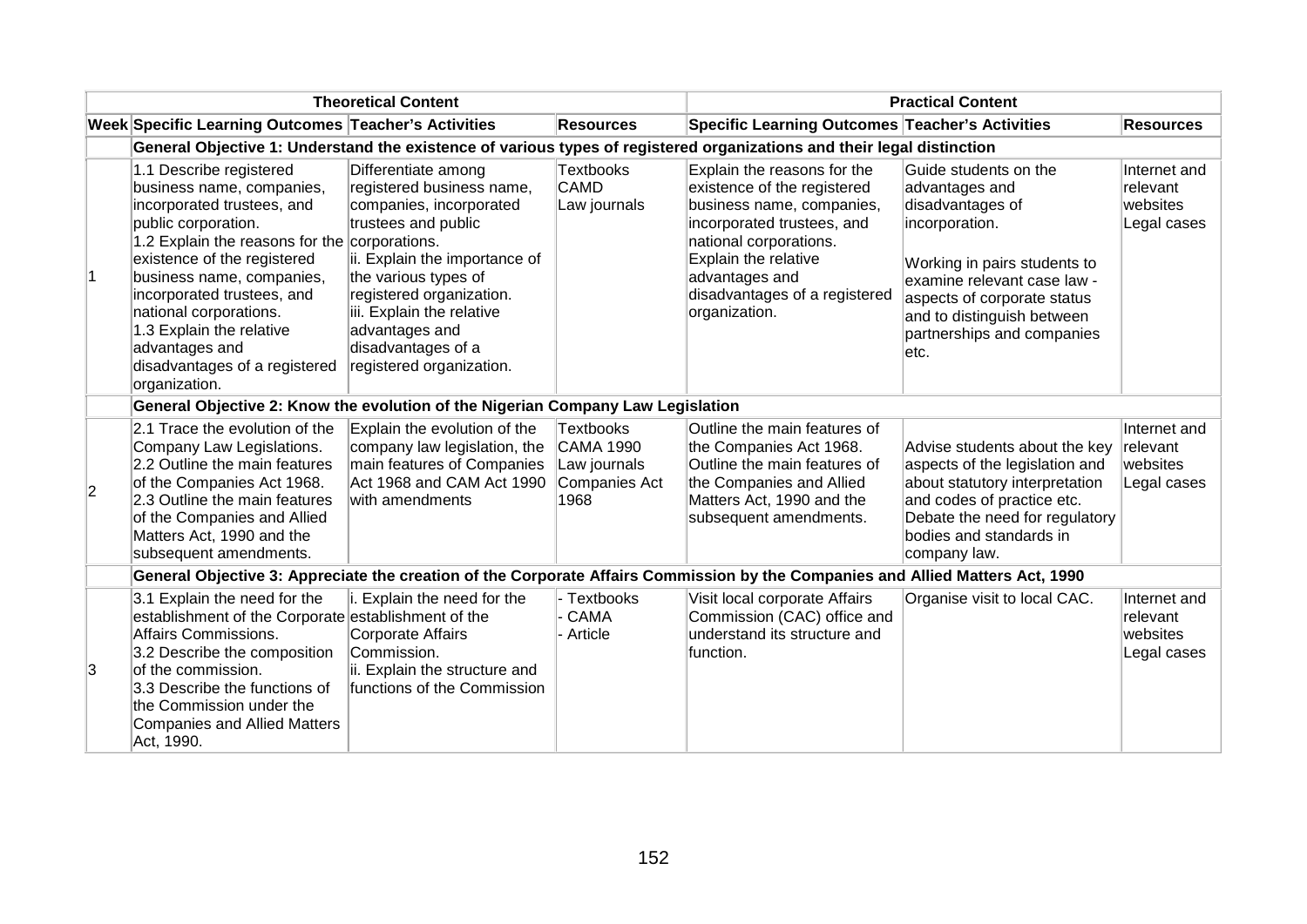| <b>Theoretical Content</b> |                                                                                                                                                                                                                                                                                                                                                                                                                                                                                                                           |                                                                                                                                                                                                                                                                                                                                                                                                                         | <b>Practical Content</b>                                                                                  |                                                                                       |                                                                                             |                                                            |
|----------------------------|---------------------------------------------------------------------------------------------------------------------------------------------------------------------------------------------------------------------------------------------------------------------------------------------------------------------------------------------------------------------------------------------------------------------------------------------------------------------------------------------------------------------------|-------------------------------------------------------------------------------------------------------------------------------------------------------------------------------------------------------------------------------------------------------------------------------------------------------------------------------------------------------------------------------------------------------------------------|-----------------------------------------------------------------------------------------------------------|---------------------------------------------------------------------------------------|---------------------------------------------------------------------------------------------|------------------------------------------------------------|
|                            | Week Specific Learning Outcomes Teacher's Activities                                                                                                                                                                                                                                                                                                                                                                                                                                                                      |                                                                                                                                                                                                                                                                                                                                                                                                                         | <b>Resources</b>                                                                                          | Specific Learning Outcomes Teacher's Activities                                       |                                                                                             | <b>Resources</b>                                           |
|                            | General Objective 4: Understand the legal nature of companies and their formation                                                                                                                                                                                                                                                                                                                                                                                                                                         |                                                                                                                                                                                                                                                                                                                                                                                                                         |                                                                                                           |                                                                                       |                                                                                             |                                                            |
| $\overline{4-5}$           | 4.1 Distinguish a private<br>company from a public<br>company and limited liability<br>company from an unlimited<br>liability company.<br>4.2 Explain Memorandum and<br>Articles of Association.<br>4.3 Explain the ultra-vires<br>doctrine.<br>4.4 Explain the requirement<br>and procedure for<br>incorporation of companies.<br>4.5 Define a promoter<br>4.6 Explain the functions of a<br>promoter in formation of<br>companies in Nigeria.<br>4.7 Explain the rights<br>obligations and liabilities of<br>promoters. | Distinguish a private<br>company from a public<br>company and limited liability<br>company from an unlimited<br>liability company.<br>Explain Memorandum and<br>Articles of Association, ultra-<br>vires doctrine and the<br>procedure for incorporation<br>of companies in Nigeria<br>Explain promoter, its<br>functions, rights obligations<br>and liabilities.<br>Show students necessary<br>Incorporation documents | <b>Textbooks</b><br><b>CAMD</b><br>Articles and<br>Memo of<br><b>Association Cert</b><br>of Incorporation | Prepare Memorandum and<br>Article of Association for a<br>hypothetical Company        | Guide students to prepare<br>Memorandum and Articles of<br>Association.<br>Give assignment. | Internet and<br><b>relevant</b><br>websites<br>Legal cases |
|                            | General Objective 5: Know the methods by which companies raise capital                                                                                                                                                                                                                                                                                                                                                                                                                                                    |                                                                                                                                                                                                                                                                                                                                                                                                                         |                                                                                                           |                                                                                       |                                                                                             |                                                            |
| $6-7$                      | 5.1 Explain share capital and<br>share certificate.<br>5.2 Explain the classes of<br>share capital and the rights<br>and liabilities of shareholders.<br>5.3 Explain prospectus and<br>statement in lieu of<br>prospectus.<br>5.4 Explain the procedure for<br>issuance of shares, and<br>debentures.                                                                                                                                                                                                                     | i. Explain share capital, share Textbooks<br>certificate, classes of share<br>capital and the rights and<br>liabilities of share holders.<br>ii. Explain prospectus and<br>statement in lieu of<br>prospectus.<br>iii. Explain the procedures for<br>lissuance of shares and<br>debentures<br>liv. Conduct test.                                                                                                        | Share certificate                                                                                         | Prepare a prospectus and<br>statement in lieu of prospectus<br>for issuance of shares | Guide students to prepare<br>prospectus and statement in<br>lieu of prospectus.             | Internet and<br>relevant<br>websites<br>Legal cases        |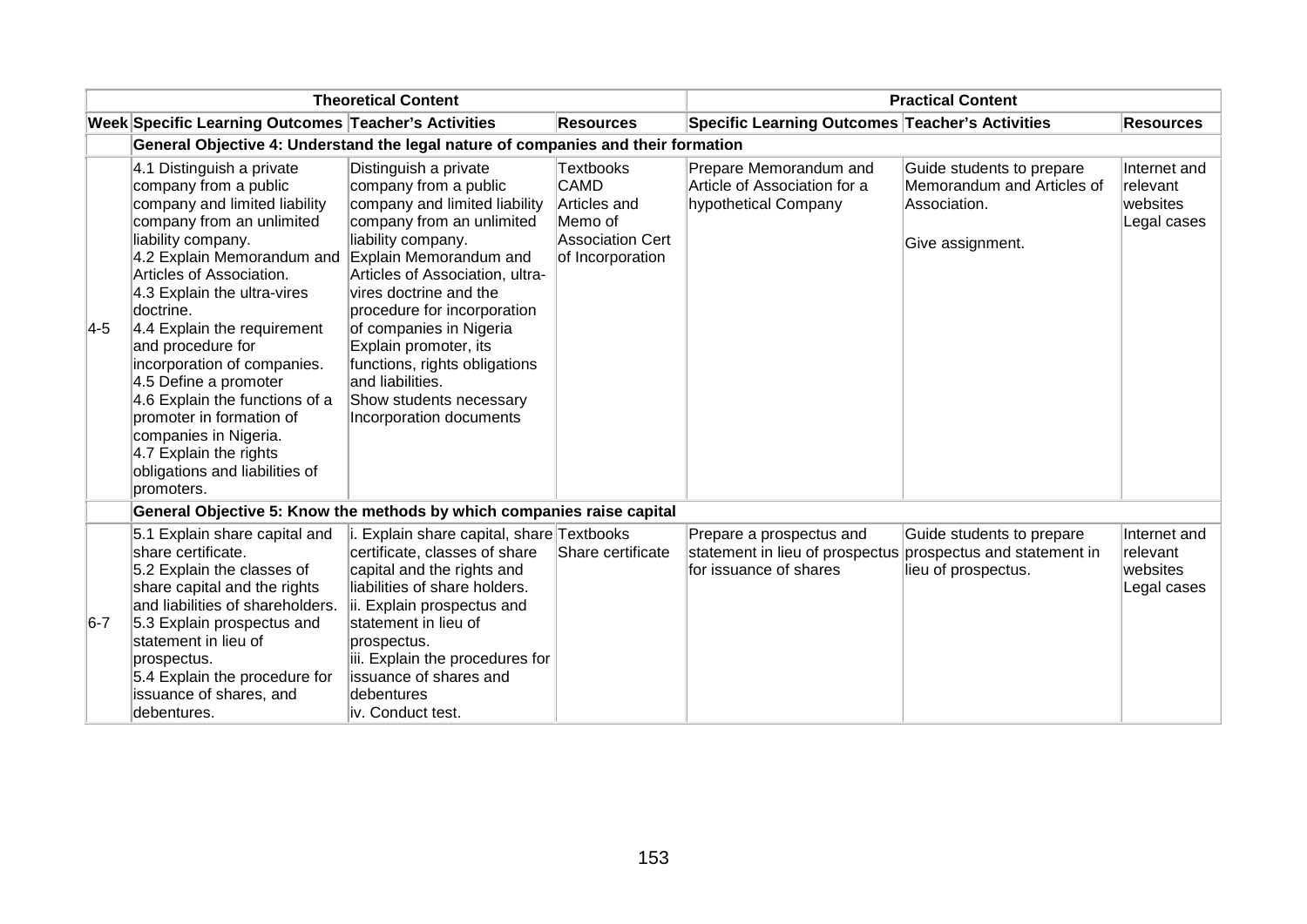|   |                                                                                                                                                                                                                                                                                                                                                                                                              | <b>Theoretical Content</b>                                                                                                                                                                                                                                       |                                                                        |                                                                                                                                                              | <b>Practical Content</b>                                                                                                                                          |                                                     |
|---|--------------------------------------------------------------------------------------------------------------------------------------------------------------------------------------------------------------------------------------------------------------------------------------------------------------------------------------------------------------------------------------------------------------|------------------------------------------------------------------------------------------------------------------------------------------------------------------------------------------------------------------------------------------------------------------|------------------------------------------------------------------------|--------------------------------------------------------------------------------------------------------------------------------------------------------------|-------------------------------------------------------------------------------------------------------------------------------------------------------------------|-----------------------------------------------------|
|   | Week Specific Learning Outcomes Teacher's Activities                                                                                                                                                                                                                                                                                                                                                         |                                                                                                                                                                                                                                                                  | <b>Resources</b>                                                       | <b>Specific Learning Outcomes Teacher's Activities</b>                                                                                                       |                                                                                                                                                                   | <b>Resources</b>                                    |
|   |                                                                                                                                                                                                                                                                                                                                                                                                              |                                                                                                                                                                                                                                                                  |                                                                        | General Objective 6: Understand the procedure of appointment and responsibility of directors and company secretary                                           |                                                                                                                                                                   |                                                     |
| 8 | 6.1 Explain the procedure of<br>appointing directors.<br>6.2 Explain the legal status<br>and powers of directors.<br>6.3 Describe the rights and<br>duties of directors.<br>6.4 Explain the mode of<br>termination of directors.<br>6.5 List the legal status of a<br>company secretary.<br>6.6 Describe the rights and<br>duties of a company secretary.                                                    | i. Explain appointment of<br>directors, their legal status<br>and powers, rights, duties<br>and mode of termination.<br>ii. Explain the legal status,<br>rights and duties of a<br>company secretary.                                                            | <b>Textbooks</b><br><b>CAMA</b><br>Article<br>Cert of<br>Incorporation | Explain the procedure of<br>appointing directors.<br>Explain the legal status and<br>powers of directors.<br>Describe the rights and duties<br>of directors. | Appoint directors for a<br>hypothetical company.<br>Role play exercise to advertise<br>for new directors.<br>Develop appointment criteria.<br>Duties of directors | Internet and<br>relevant<br>websites<br>Legal cases |
|   | General Objective 7: Know corporate meetings and resolutions                                                                                                                                                                                                                                                                                                                                                 |                                                                                                                                                                                                                                                                  |                                                                        |                                                                                                                                                              |                                                                                                                                                                   |                                                     |
| 9 | 7.1 Define company meeting.<br>7.2 Explain annual general<br>meetings, statutory meetings<br>and extra-ordinary meetings.<br>7.3 Explain the general<br>procedure of company's<br>meetings.<br>7.4 Explain types of company<br>resolutions.                                                                                                                                                                  | I. Explain company meetings, Textbooks<br>types and procedure.<br>ii. Explain company<br>resolution and types.                                                                                                                                                   | CAMD<br>Article<br>Cert of<br>Incorporation                            | <b>Attend Annual General</b><br>Meeting of a company.                                                                                                        | Guide students to use the<br>hypothetical case study for<br>arranging an AGM and EGM.                                                                             | Internet and<br>relevant<br>websites<br>Legal cases |
|   | General Objective 8: Understand company accounts, role of Auditors and declaration of dividends                                                                                                                                                                                                                                                                                                              |                                                                                                                                                                                                                                                                  |                                                                        |                                                                                                                                                              |                                                                                                                                                                   |                                                     |
|   | 8.1 Explain the legal<br>requirements for accounts.<br>8.2 Identify the various types<br>of accounts.<br>8.3 Explain the appointment of of Auditors, their duties and<br>the Auditors<br>10-11 8.4 Explain the duties and<br>remuneration of Auditors.<br>8.5 Describe profit and loss<br>accounts, balance sheet and<br>divisible profit.<br>8.6 Describe Auditors reports.<br>8.7 Explain the functions of | i. Explain the legal<br>requirements and various<br>types of accounts.<br>ii. Describe the appointment<br>remuneration.<br>iii. Explain Auditor's reports<br>and the process of dividend<br>declaration<br>iv. Explain the functions of<br>chairman's statement. | Textbooks<br>CAMA<br>Article<br>Publish of Coy                         | Prepare profit and loss<br>Account and Balance sheet for<br>a hypothetical company.                                                                          | Questions and examples to<br>guide students to prepare and<br>interpret company accounts.                                                                         | Internet and<br>relevant<br>websites<br>Legal cases |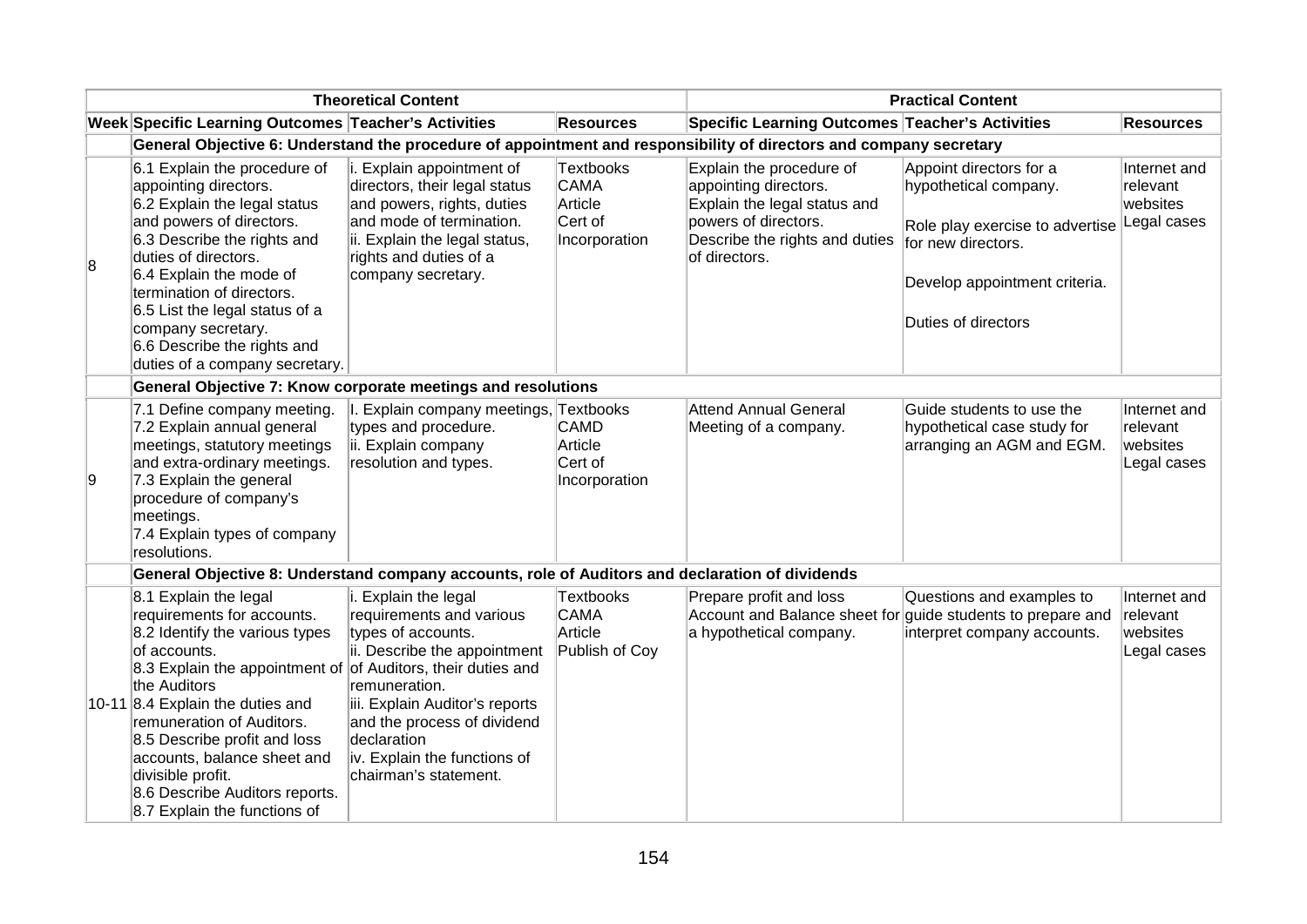| <b>Theoretical Content</b> |                                                                                                                                                                                                                                                                                                                                         |                                                                                                                                                                                                                                                                 |                                                                                                                  | <b>Practical Content</b>                                                                                                                                                                 |                                                                                                     |                                                            |  |
|----------------------------|-----------------------------------------------------------------------------------------------------------------------------------------------------------------------------------------------------------------------------------------------------------------------------------------------------------------------------------------|-----------------------------------------------------------------------------------------------------------------------------------------------------------------------------------------------------------------------------------------------------------------|------------------------------------------------------------------------------------------------------------------|------------------------------------------------------------------------------------------------------------------------------------------------------------------------------------------|-----------------------------------------------------------------------------------------------------|------------------------------------------------------------|--|
|                            | Week Specific Learning Outcomes Teacher's Activities                                                                                                                                                                                                                                                                                    |                                                                                                                                                                                                                                                                 | <b>Resources</b>                                                                                                 | <b>Specific Learning Outcomes Teacher's Activities</b>                                                                                                                                   |                                                                                                     | <b>Resources</b>                                           |  |
|                            | chairman's statement.<br>8.8 Explain the process of<br>declaration of dividends                                                                                                                                                                                                                                                         |                                                                                                                                                                                                                                                                 |                                                                                                                  |                                                                                                                                                                                          |                                                                                                     |                                                            |  |
|                            | General Objective 9: Know amalgamation, reconstruction, winding-up and liquidation of companies                                                                                                                                                                                                                                         |                                                                                                                                                                                                                                                                 |                                                                                                                  |                                                                                                                                                                                          |                                                                                                     |                                                            |  |
|                            | 9.1 Explain company<br>amalgamations<br>9.2 Explain company<br>reconstructions.<br>9.3 Define liquidation.<br>12-13 9.4 Describe liquidation<br>procedures.<br>9.5 Explain the powers and<br>duties of liquidators.<br>9.6 Describe the procedure for<br>winding up                                                                     | i. Explain company<br>amalgamation and<br>reconstruction.<br>ii. Explain liquidation, its<br>procedures, powers and<br>duties of liquidators and the<br>procedure of winding-up.                                                                                | Textbooks<br><b>CAMA</b><br>Articles and<br>Memo of<br>Association                                               | Identify and analyse reasons<br>for at least one amalgamation<br>restructuring, winding up and<br>liquidation that was<br>consummated in the recent<br>lpast.                            | Guide students to analyse<br>cases of:- amalgamation,<br>restructuring,<br>Winding up; liquidation. | Internet and<br>relevant<br>websites<br>Legal cases        |  |
|                            | <b>General Objective 10: Understand Incorporation of Trustees</b>                                                                                                                                                                                                                                                                       |                                                                                                                                                                                                                                                                 |                                                                                                                  |                                                                                                                                                                                          |                                                                                                     |                                                            |  |
|                            | 1.1 Describe what are<br>incorporated trustees.<br>1.2 Explain the procedure for<br>incorporation of trustees.<br>1.3 Explain the effect of<br>14-15 incorporation of trustees.<br>1.4 Describe the structure of<br>management of an<br>incorporated trustee.<br>1.5 Describe the mode of<br>dissolution of an incorporated<br>ltrustee | Explain incorporated trustee,<br>procedure for its in<br>corporation and effects of<br>incorporation of trustees<br>ii. Explain structure of<br>management of an<br>incorporated trustee and the<br>mode of dissolution of the<br>trustee.<br>iii. Conduct test | <b>Textbooks</b><br><b>CAMA</b><br>Articles and<br>Memo of<br>Association<br>Published<br>Accounts of<br>Company | Explain the procedure for<br>incorporation of trustees.<br>Explain the effect of<br>incorporation of trustees.<br>Describe the structure of<br>management of an<br>incorporated trustee. | Guide students on the<br>procedure for the appointment<br>of trustees.<br>Use a relevant case study | Internet and<br><b>relevant</b><br>websites<br>Legal cases |  |

| <b>ASSESSMENT CRITERIA</b> |                                                                                                    |                  |                                       |  |  |  |  |  |
|----------------------------|----------------------------------------------------------------------------------------------------|------------------|---------------------------------------|--|--|--|--|--|
| Coursework<br>.50%         | Course test<br>25%                                                                                 | Practical<br>25% | Other (Examination/project/portfolio) |  |  |  |  |  |
|                            | Competency: On completing the course, the student should be able to understand/estimate/define/etc |                  |                                       |  |  |  |  |  |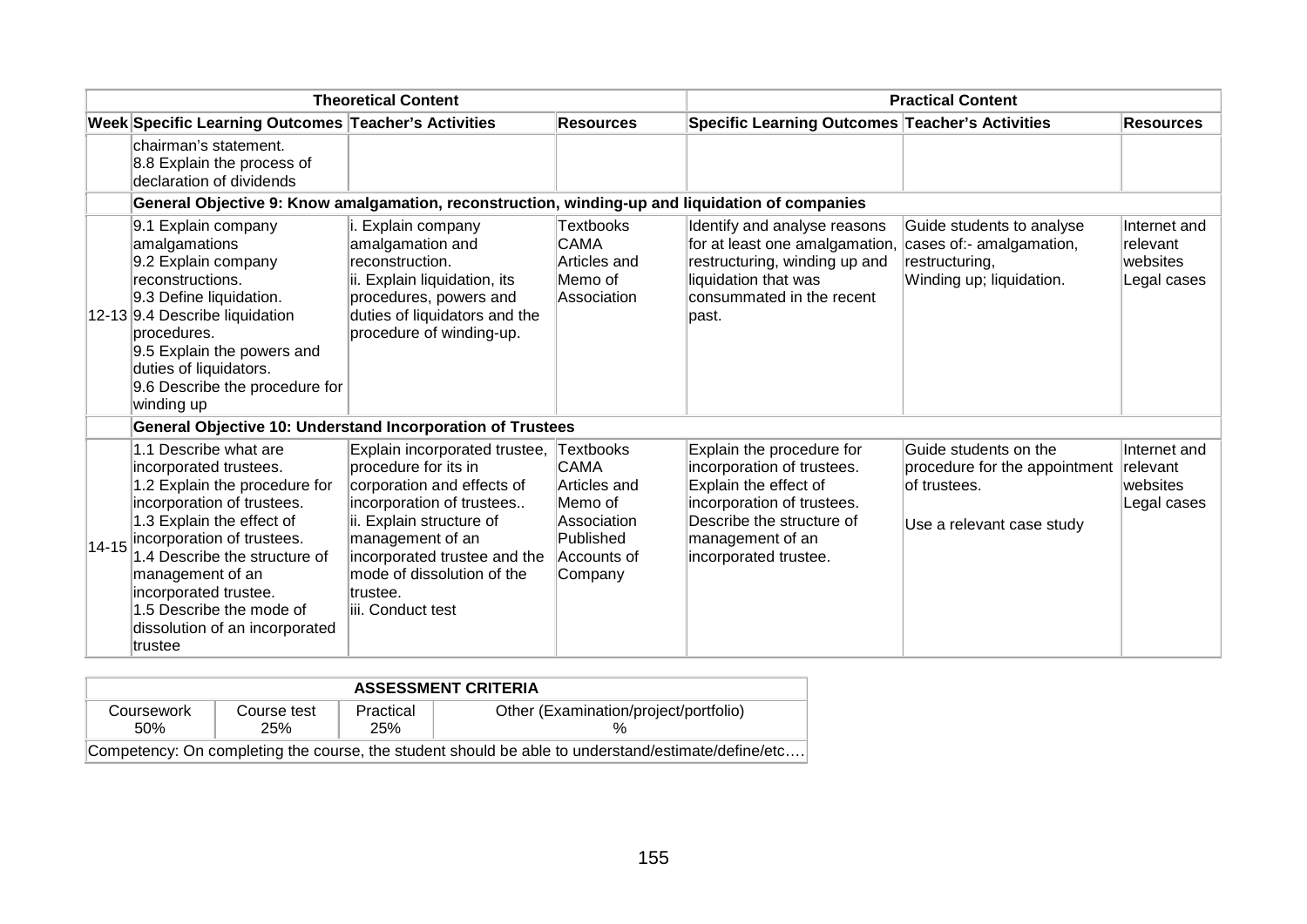## **Course: Project**

| Programme: (Higher National Diploma)                                             |                                                                                                                                                                                                               |                     |   |  |  |  |  |  |  |
|----------------------------------------------------------------------------------|---------------------------------------------------------------------------------------------------------------------------------------------------------------------------------------------------------------|---------------------|---|--|--|--|--|--|--|
| <b>Course: Project</b>                                                           | <b>Course Code: BAM 425</b>                                                                                                                                                                                   | <b>Total Hours:</b> | 6 |  |  |  |  |  |  |
| Year: 2 Semester: 4                                                              | 0 hours/week<br>6 hours/week                                                                                                                                                                                  |                     |   |  |  |  |  |  |  |
|                                                                                  | Goal: This course is designed to enable the student to undertake an individual project and write a report on it.<br><b>General Objectives:</b> On completion of this course, the diplomate should be able to: |                     |   |  |  |  |  |  |  |
| 2. Collect data on the chosen topic.<br>3. Produce a report on the chosen topic. | 1. Research a chosen topic at HND level from available sources.                                                                                                                                               |                     |   |  |  |  |  |  |  |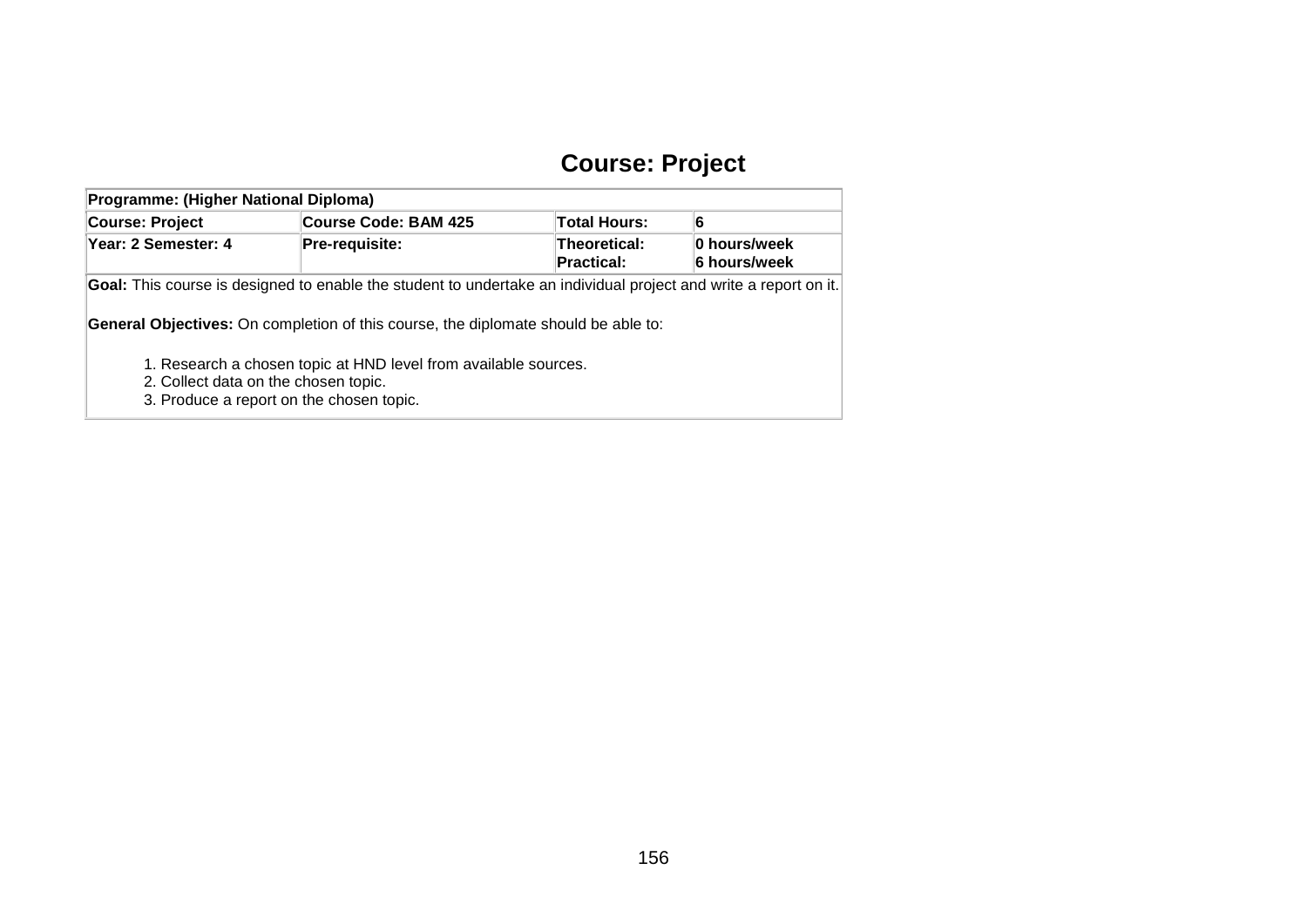|                | <b>Theoretical Content</b>                                                                   |                                                  |                         |                                             | <b>Practical Content</b>                         |                         |
|----------------|----------------------------------------------------------------------------------------------|--------------------------------------------------|-------------------------|---------------------------------------------|--------------------------------------------------|-------------------------|
|                | <b>Week Specific Learning Outcomes</b>                                                       | <b>Teacher's activities</b>                      | <b>Resources</b>        | <b>Specific Learning</b><br><b>Outcomes</b> | Teacher's activities                             | <b>Resources</b>        |
|                | General Objective 1: Research a chosen topic at HND level from available sources.            |                                                  |                         |                                             |                                                  |                         |
|                | 1.1 Choose, under guidance, an appropriate Provide guidance in finding<br>topic of interest. | suitable topics.                                 | <b>Textbooks</b>        | Selection of a topic of<br>interest.        | Provide guidance in finding<br>suitable topics.  | <b>Textbooks</b>        |
| $\overline{1}$ |                                                                                              |                                                  | Lecture<br>Notes        |                                             |                                                  | Lecture<br><b>Notes</b> |
|                |                                                                                              |                                                  | Internet                |                                             |                                                  | <b>Internet</b>         |
|                | 1.2 Research a chosen topic from available<br>sources.                                       | Provide guidance in finding<br>suitable sources. | Textbooks               | Demonstrate research<br>ability             | Provide guidance in finding<br>suitable sources. | <b>Textbooks</b>        |
| $\overline{c}$ |                                                                                              |                                                  | Lecture<br><b>Notes</b> |                                             |                                                  | Lecture<br>Notes        |
|                |                                                                                              |                                                  | Internet                |                                             |                                                  | Internet                |
|                | 1.2 (continued) Research a chosen topic<br>from available sources.                           | Provide guidance in finding<br>suitable sources. | <b>Textbooks</b>        | Demonstrate research<br>ability             | Provide guidance in finding<br>suitable sources. | Textbooks               |
| 3              |                                                                                              |                                                  | Lecture<br><b>Notes</b> |                                             |                                                  | Lecture<br>Notes        |
|                |                                                                                              |                                                  | Internet                |                                             |                                                  | Internet                |
|                | 1.2 (continued) Research a chosen topic<br>from available sources.                           | Provide guidance in finding<br>suitable sources. | <b>Textbooks</b>        | Demonstrate research<br>ability             | Provide guidance in finding<br>suitable sources. | Textbooks               |
| 4              |                                                                                              |                                                  | Lecture<br><b>Notes</b> |                                             |                                                  | Lecture<br><b>Notes</b> |
|                |                                                                                              |                                                  | Internet                |                                             |                                                  | Internet                |
|                | General Objective 2: Collect data on the chosen topic.                                       |                                                  |                         |                                             |                                                  |                         |
|                | 2.1 Collect data on the chosen topic from<br>available sources.                              | Provide guidance in<br>collecting data           | <b>Textbooks</b>        | Demonstrate ability to<br>collect data      | Provide guidance in<br>collecting data.          | Textbooks               |
| 5              |                                                                                              |                                                  | Lecture<br>Notes        |                                             |                                                  | Lecture<br>Notes        |
|                |                                                                                              |                                                  | Internet                |                                             |                                                  | Internet                |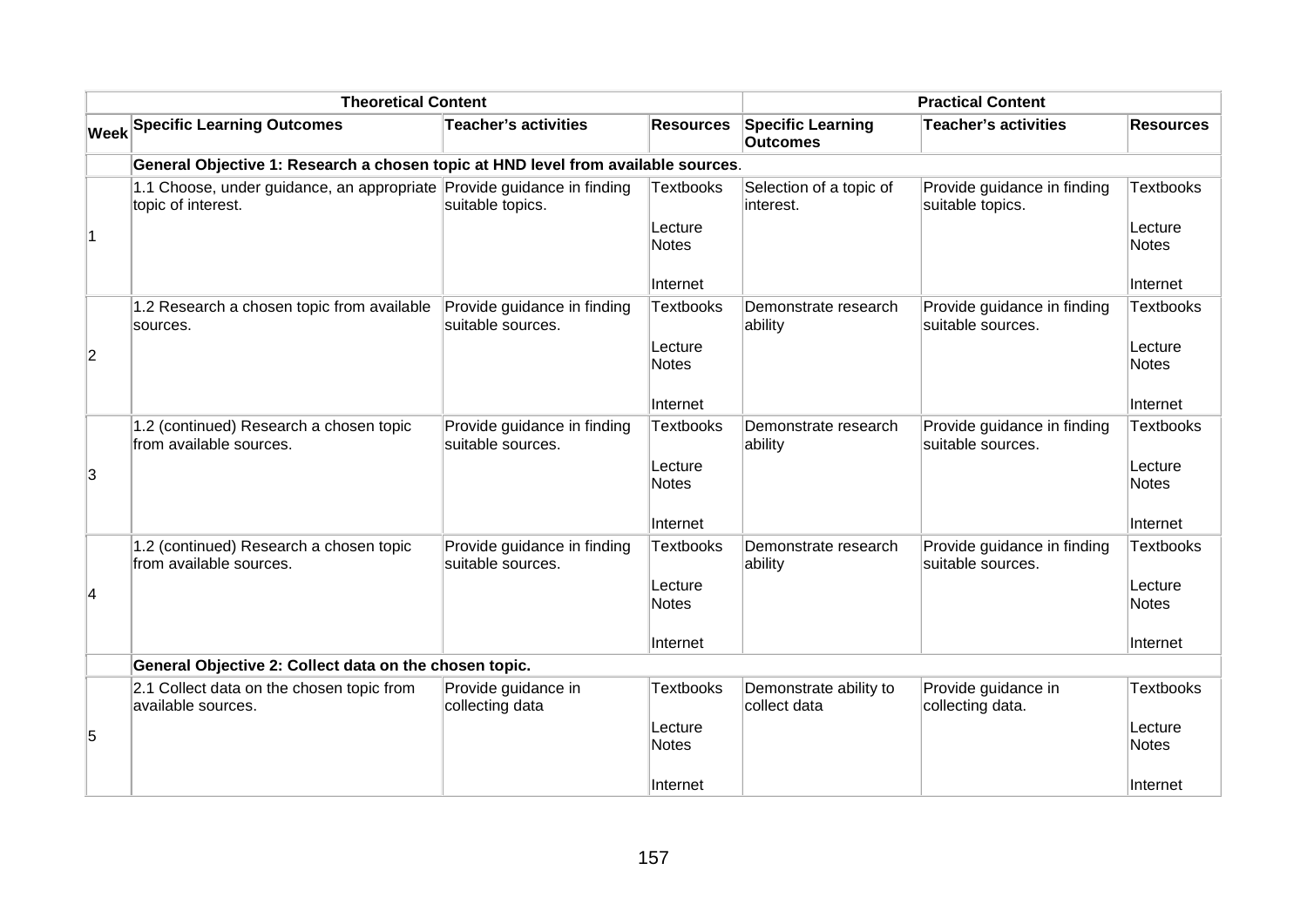| <b>Theoretical Content</b> |                                                                             |                                        | <b>Practical Content</b> |                                             |                                         |                         |
|----------------------------|-----------------------------------------------------------------------------|----------------------------------------|--------------------------|---------------------------------------------|-----------------------------------------|-------------------------|
|                            | <b>Week Specific Learning Outcomes</b>                                      | <b>Teacher's activities</b>            | <b>Resources</b>         | <b>Specific Learning</b><br><b>Outcomes</b> | <b>Teacher's activities</b>             | <b>Resources</b>        |
|                            | 2.1 (continued) Collect data on the chosen<br>topic from available sources. | Provide guidance in<br>collecting data | <b>Textbooks</b>         | Demonstrate ability to<br>collect data      | Provide guidance in<br>collecting data. | Textbooks               |
| 6                          |                                                                             |                                        | Lecture<br>Notes         |                                             |                                         | Lecture<br><b>Notes</b> |
|                            |                                                                             |                                        | Internet                 |                                             |                                         | Internet                |
|                            | 2.1 (continued) Collect data on the chosen<br>topic from available sources. | Provide guidance in<br>collecting data | <b>Textbooks</b>         | Demonstrate ability to<br>collect data      | Provide guidance in<br>collecting data. | Textbooks               |
| 7                          |                                                                             |                                        | Lecture<br><b>Notes</b>  |                                             |                                         | Lecture<br><b>Notes</b> |
|                            |                                                                             |                                        | Internet                 |                                             |                                         | Internet                |
|                            | 2.1 (continued) Collect data on the chosen<br>topic from available sources. | Provide guidance in<br>collecting data | <b>Textbooks</b>         | Demonstrate ability to<br>collect data      | Provide guidance in<br>collecting data. | Textbooks               |
| 8                          |                                                                             |                                        | Lecture<br><b>Notes</b>  |                                             |                                         | Lecture<br><b>Notes</b> |
|                            |                                                                             |                                        | Internet                 |                                             |                                         | Internet                |
|                            | 2.1 (continued) Collect data on the chosen<br>topic from available sources. | Provide guidance in<br>collecting data | <b>Textbooks</b>         | Demonstrate ability to<br>collect data      | Provide guidance in<br>collecting data. | Textbooks               |
| 9                          |                                                                             |                                        | Lecture<br><b>Notes</b>  |                                             |                                         | Lecture<br><b>Notes</b> |
|                            |                                                                             |                                        | Internet                 |                                             |                                         | Internet                |
|                            | General Objective 3: Produce a report on the chosen topic.                  |                                        |                          |                                             |                                         |                         |
|                            | 3.1 Produce a report on the chosen topic.                                   | Provide guidance in report<br>writing  | <b>Textbooks</b>         | Demonstrate ability in<br>report writing    | Provide guidance in report<br>writing   | <b>Textbooks</b>        |
| 10                         |                                                                             |                                        | Lecture<br><b>Notes</b>  |                                             |                                         | Lecture<br>Notes        |
|                            |                                                                             |                                        | Internet                 |                                             |                                         | Internet                |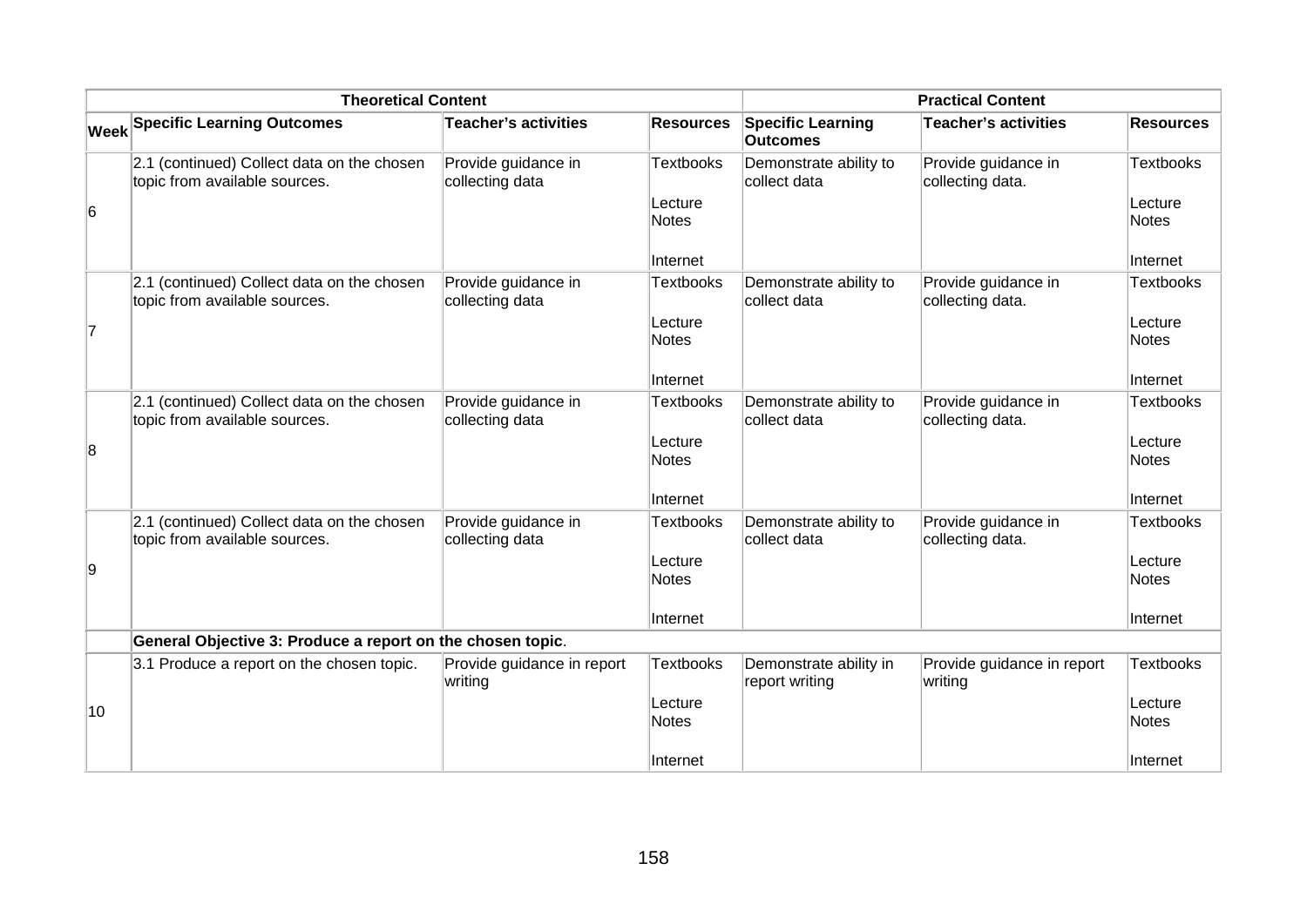|    | <b>Theoretical Content</b>                               |                                       |                                                         |                                             | <b>Practical Content</b>              |                                                         |
|----|----------------------------------------------------------|---------------------------------------|---------------------------------------------------------|---------------------------------------------|---------------------------------------|---------------------------------------------------------|
|    | <b>Week Specific Learning Outcomes</b>                   | <b>Teacher's activities</b>           | <b>Resources</b>                                        | <b>Specific Learning</b><br><b>Outcomes</b> | Teacher's activities                  | <b>Resources</b>                                        |
| 11 | 3.1 (continued) Produce a report on the<br>chosen topic. | Provide guidance in report<br>writing | <b>Textbooks</b><br>Lecture<br><b>Notes</b><br>Internet | Demonstrate ability in<br>report writing    | Provide guidance in report<br>writing | <b>Textbooks</b><br>Lecture<br><b>Notes</b><br>Internet |
| 12 | 3.1 (continued) Produce a report on the<br>chosen topic. | Provide guidance in report<br>writing | <b>Textbooks</b><br>Lecture<br><b>Notes</b><br>Internet | Demonstrate ability in<br>report writing    | Provide guidance in report<br>writing | <b>Textbooks</b><br>Lecture<br><b>Notes</b><br>Internet |
| 13 | 3.1 (continued) Produce a report on the<br>chosen topic. | Provide guidance in report<br>writing | <b>Textbooks</b><br>Lecture<br><b>Notes</b><br>Internet | Demonstrate ability in<br>report writing    | Provide guidance in report<br>writing | <b>Textbooks</b><br>Lecture<br><b>Notes</b><br>Internet |
| 14 | 3.1 (continued) Produce a report on the<br>chosen topic. | Provide guidance in report<br>writing | <b>Textbooks</b><br>Lecture<br><b>Notes</b><br>Internet | Demonstrate ability in<br>report writing    | Provide guidance in report<br>writing | <b>Textbooks</b><br>Lecture<br><b>Notes</b><br>Internet |
| 15 | 3.1 (continued) Produce a report on the<br>chosen topic. | Provide guidance in report<br>writing | <b>Textbooks</b><br>Lecture<br><b>Notes</b><br>Internet | Demonstrate ability in<br>report writing    | Provide guidance in report<br>writing | <b>Textbooks</b><br>Lecture<br><b>Notes</b><br>Internet |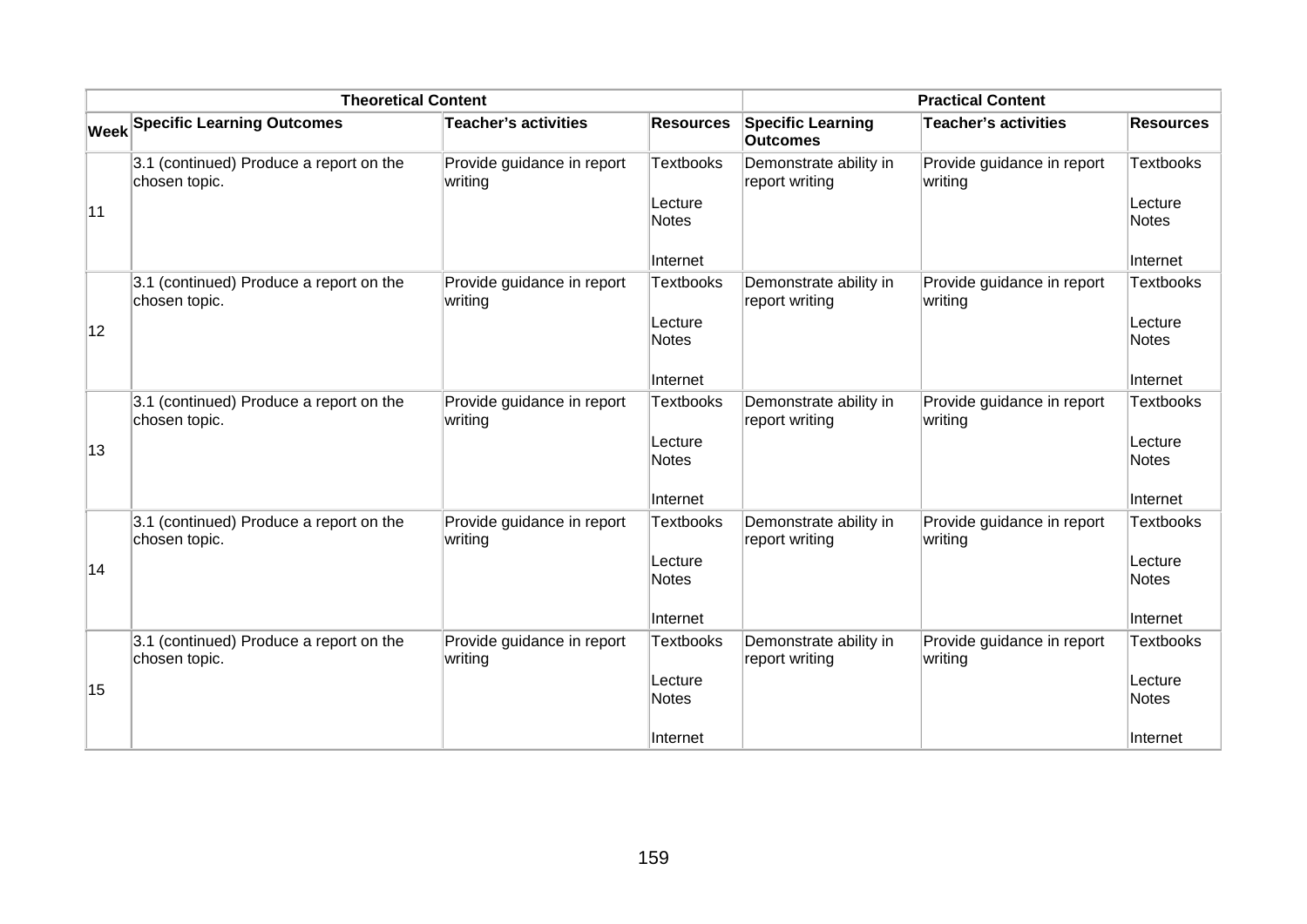**Assessment**: Give details of assignments to be used:

Coursework/Assignments %; Course test %; Practical %; Projects %; Examination %

|             | Type of Assessment Purpose and Nature of Assessment                 | Weighting (%) |
|-------------|---------------------------------------------------------------------|---------------|
| Examination | Final Examination (written) to assess knowledge and understanding 0 |               |
| Test        | 0 progress tests                                                    |               |
| Practical   | Report of 20 - 30 pages length                                      | 100           |
| Total       |                                                                     | 100           |

**Recommended Textbooks & References:**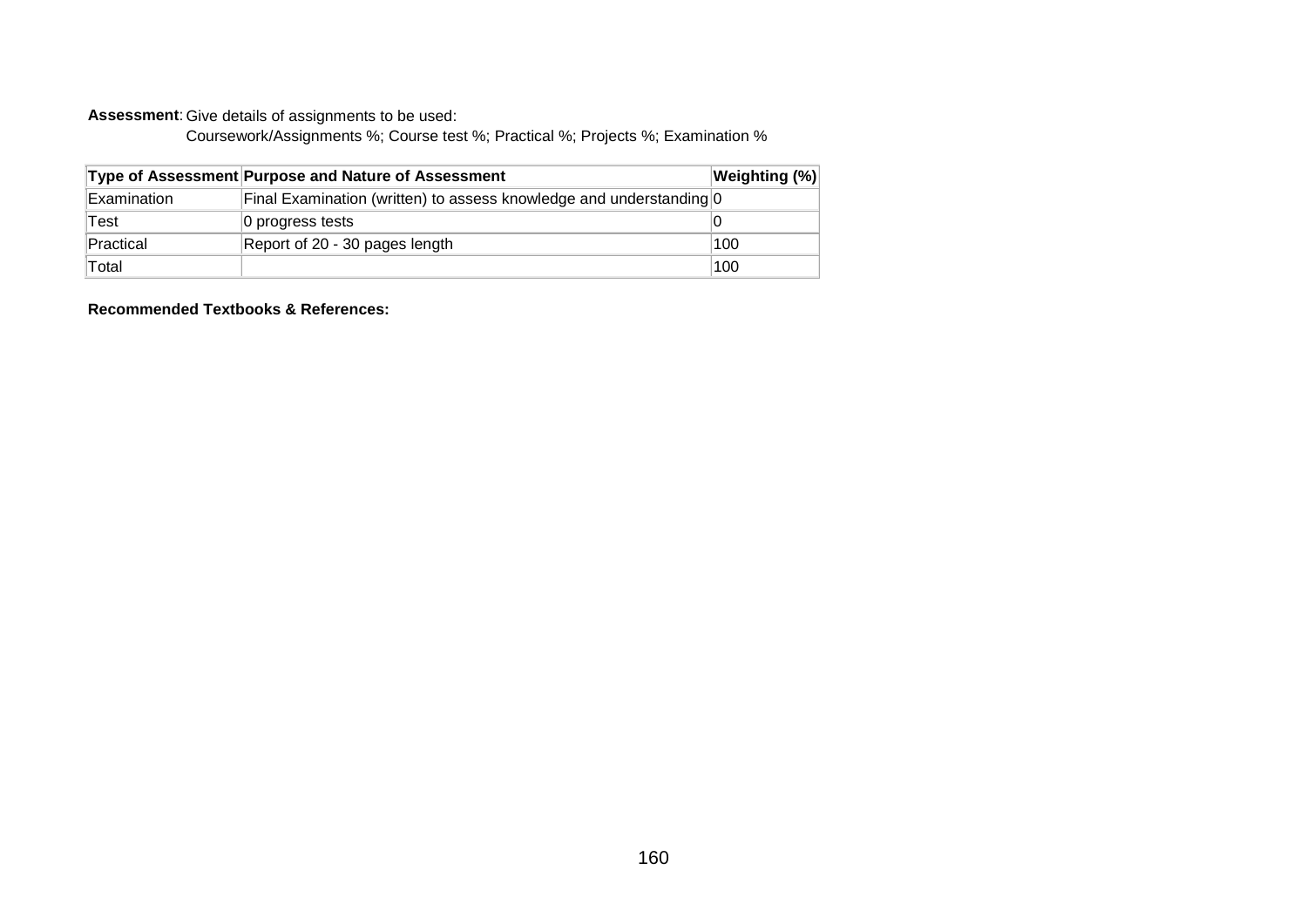#### **Course: Purchasing and Materials Management**

| <b>Course: Purchasing and Materials Management</b> | <b>Code: BAM 428</b> | ∣Credit Hours:                    | 3 hours<br><b>3 UNITS</b>                  |
|----------------------------------------------------|----------------------|-----------------------------------|--------------------------------------------|
| Semester: 4                                        | Pre-requisite:       | <b>Theoretical:</b><br>Practical: | 2 hours/week - 67 %<br>1 hours/week - 33 % |
| Course main Aim/Goal                               |                      |                                   |                                            |

an awareness of the techniques used by businesses to ensure that purchases are of the right quality and purchased from the right suppliers.

#### **General Objectives:**

- 1. Know how the purchasing function contributes to the achievement of an organisation's objectives
- 2. Understand how to use information sources and appropriate criteria to evaluate and select suppliers
- 3. Know how an organisation ensures that regular quantities and quality of goods and services are purchased.
- 4. Understand the role of the major national and transnational organisations that influence international purchasing
- 5. Know the role and services provided by specialists in international purchasing
- 6. Understand the principles of materials management.
- 7. Understand the techniques of materials management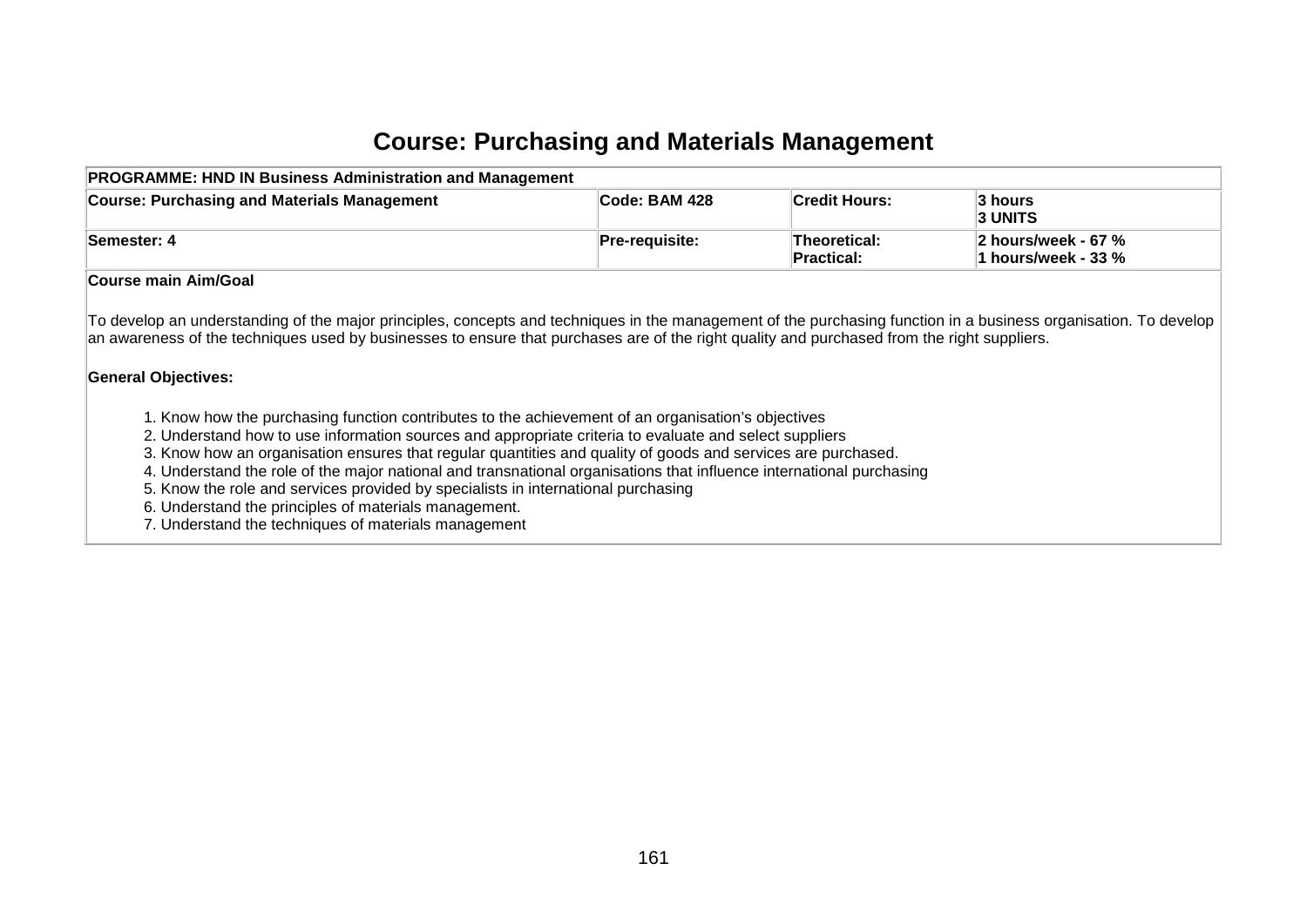| <b>Theoretical Content</b> |                                                                                                                                                                                                                                                                                                                                                                                                                                                                                                                                                 | <b>Practical Content</b>                                                                                                                                                                                                                       |                              |                                                                                                                                                                                                                                                                                                 |                                                                                                                                                                                       |                                                                            |
|----------------------------|-------------------------------------------------------------------------------------------------------------------------------------------------------------------------------------------------------------------------------------------------------------------------------------------------------------------------------------------------------------------------------------------------------------------------------------------------------------------------------------------------------------------------------------------------|------------------------------------------------------------------------------------------------------------------------------------------------------------------------------------------------------------------------------------------------|------------------------------|-------------------------------------------------------------------------------------------------------------------------------------------------------------------------------------------------------------------------------------------------------------------------------------------------|---------------------------------------------------------------------------------------------------------------------------------------------------------------------------------------|----------------------------------------------------------------------------|
|                            | <b>Week Specific Learning Outcomes</b>                                                                                                                                                                                                                                                                                                                                                                                                                                                                                                          | <b>Teacher's Activities</b>                                                                                                                                                                                                                    |                              | <b>Resources Specific Learning</b><br><b>Outcomes</b>                                                                                                                                                                                                                                           | <b>Teacher's Activities</b>                                                                                                                                                           | <b>Resources</b>                                                           |
|                            | General Objective 1: The Purchasing Function in a Business Organisation                                                                                                                                                                                                                                                                                                                                                                                                                                                                         |                                                                                                                                                                                                                                                |                              |                                                                                                                                                                                                                                                                                                 |                                                                                                                                                                                       |                                                                            |
| $ 1-3 $                    | 1.1. Explain purchasing as a service Explain the organisation and Textbooks<br>function and proactive activity.<br>1.2. Explain the organisation and<br>structuring of purchasing<br>1.3. Identify the relationship of<br>purchasing to corporate objectives<br>1.4. Explain purchasing strategy<br>and planning.                                                                                                                                                                                                                               | structuring of purchasing<br>Identify the relationship of<br>purchasing to corporate<br>objectives<br>Explain purchasing strategy<br>and planning.                                                                                             | Journals                     | structuring of purchasing<br>Identify the relationship of<br>purchasing to corporate<br>objectives<br>Explain purchasing strategy<br>and planning                                                                                                                                               | Explain the organisation and Advise students on the role of<br>purchasing and strategy.<br>Website research to examine<br>corporate objectives, costs and<br>purchasing               | Internet and<br>Relevant<br>Websites                                       |
|                            | General Objective 2: Purchasing - Information Sources and Criteria                                                                                                                                                                                                                                                                                                                                                                                                                                                                              |                                                                                                                                                                                                                                                |                              |                                                                                                                                                                                                                                                                                                 |                                                                                                                                                                                       |                                                                            |
| $ 4-6 $                    | 2.1. Explain sourcing for<br>consumables, capital goods and<br>goods for resale.<br>2.2. Consider the nature of the<br>relationship with suppliers.<br>2.3. Explain subcontracting and<br>outsourcing<br>2.4. Consider purchasing in the<br>public sector.<br>2.5. Explain the problems of buying<br>services.                                                                                                                                                                                                                                  | Consider the nature of the<br>relationship with suppliers.<br>Explain subcontracting and<br>outsourcing<br>Consider purchasing in the<br>public sector.<br>Explain the problems of<br>buying services.                                         | <b>Textbooks</b><br>Journals | Consider the nature of the<br>relationship with suppliers.<br>Explain subcontracting and<br>outsourcing<br>Consider purchasing in the<br>public sector.<br>Explain the problems of<br>buying services.                                                                                          | Guide students on the use of<br>outsourcing in the public sector -<br>The use of sub-contracting.<br>Group work to examine a case<br>study on buying services in the<br>public sector | Internet and<br>Relevant<br>Websites                                       |
|                            | General Objective 3: Ensuring the Right Quantity and Quality of Goods                                                                                                                                                                                                                                                                                                                                                                                                                                                                           |                                                                                                                                                                                                                                                |                              |                                                                                                                                                                                                                                                                                                 |                                                                                                                                                                                       |                                                                            |
| $7-9$                      | 3.1. Explain issues in quality - quality Explain issues in quality -<br>control, quality assurance and TQM<br>(total quality management)<br>3.2. Identify the criteria for<br>assessing supplier quality. Value<br>Analysis.<br>3.3. Explain the techniques of ensuring Value Analysis<br>the right quantity - stock control,<br>economic order quantities etc.<br>3.4 Identify the key production<br>planning systems - JIT, Kanban,<br>critical path analysis and MRP<br>3.5. Explain price and non-price<br>factors in purchasing decisions. | quality control, quality<br>assurance and TQM (total<br>quality management)<br>Identify the criteria for<br>assessing supplier quality.<br>Identify the key production<br>planning systems - JIT,<br>Kanban, critical path<br>analysis and MRP | <b>Textbooks</b><br>Journals | Explain issues in quality -<br>quality control, quality<br>assurance and TQM (total<br>quality management)<br>Identify the criteria for<br>assessing supplier quality.<br>Value Analysis<br>Identify the key production<br>planning systems - JIT,<br>Kanban, critical path<br>analysis and MRP | Advise students about TQM,<br>Value Analysis and prod.<br>Planning systems.<br>Logistics case study and<br>supplier quality.<br>Role Play exercise.<br><b>Oral Presentation</b>       | Internet and<br>Relevant<br>Websites<br><b>Guest Speaker</b><br>on Quality |